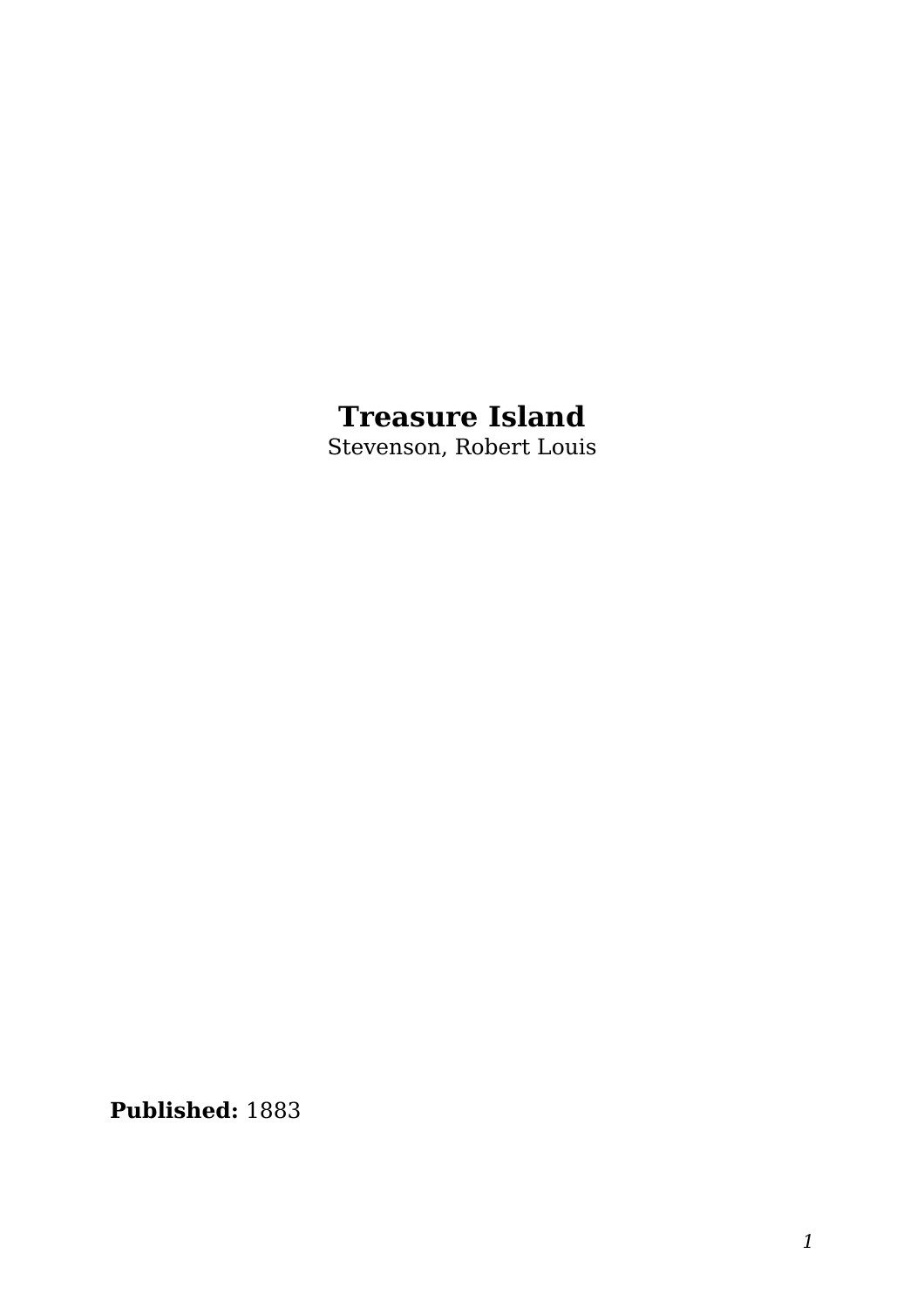#### **About Stevenson:**

Robert Louis (Balfour) Stevenson (November 13, 1850–December 3, 1894), was a Scottish novelist, poet, and travel writer, and a leading representative of Neo-romanticism in English literature. He was the man who "seemed to pick the right word up on the point of his pen, like a man playing spillikins", as G. K. Chesterton put it. He was also greatly admired by many authors, including Jorge Luis Borges, Ernest Hemingway, Rudyard Kipling and Vladimir Nabokov. Most modernist writers dismissed him, however, because he was popular and did not write within their narrow definition of literature. It is only recently that critics have begun to look beyond Stevenson's popularity and allow him a place in the canon. Source: Wikipedia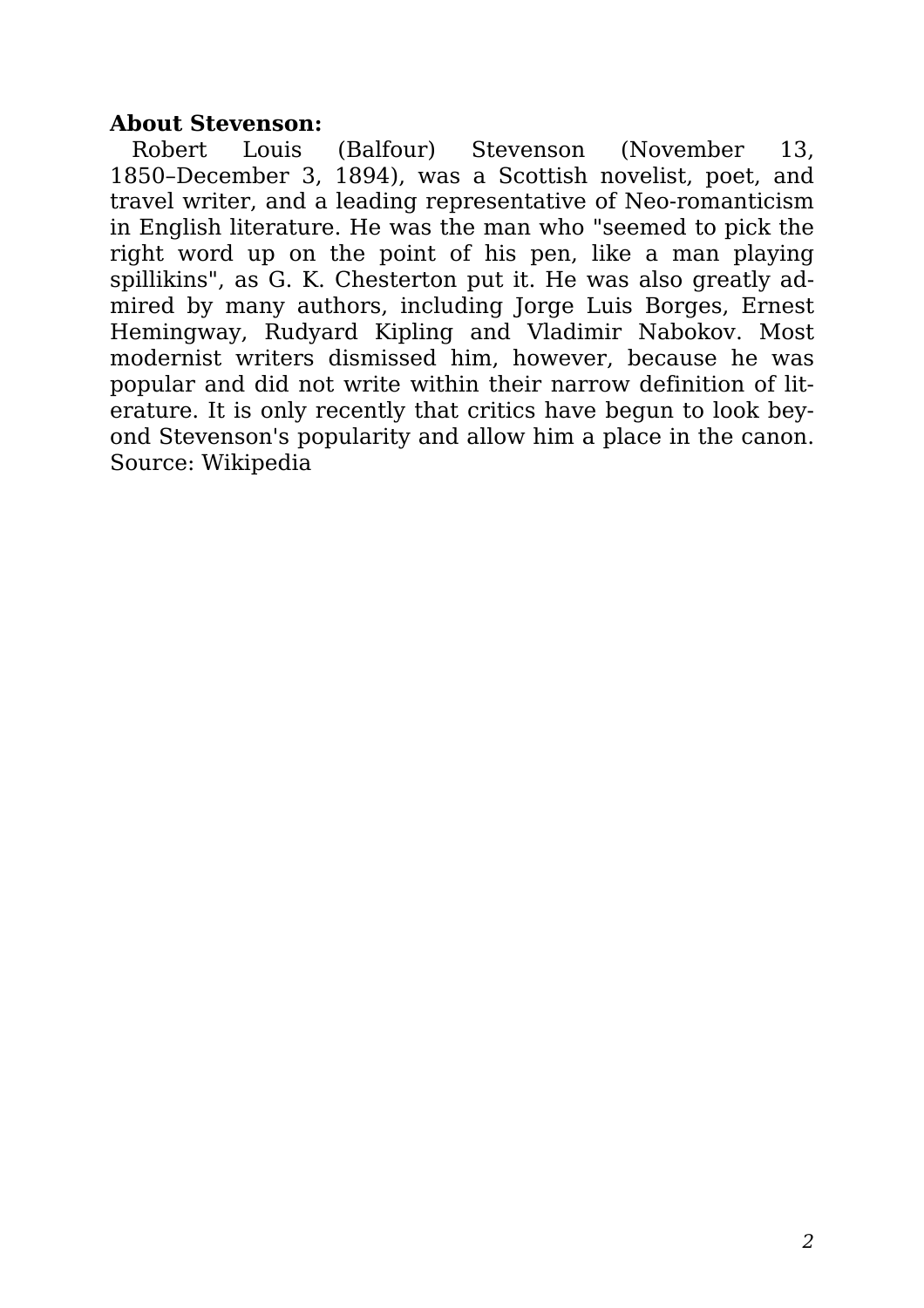#### **Part 1 The Old Buccaneer**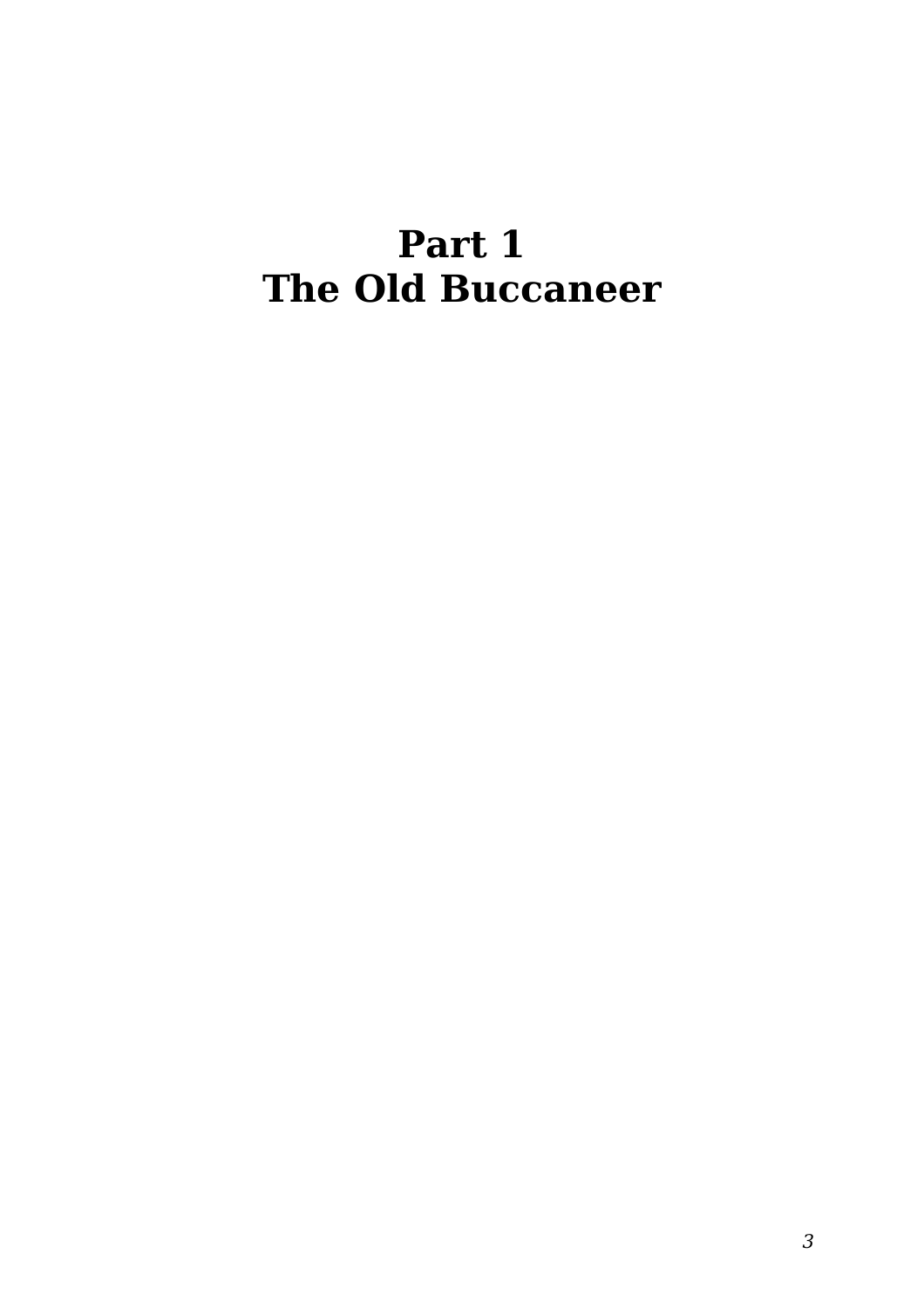### Chapter

#### **The Old Sea-dog at the Admiral Benbow**

S<br>
quire Trelawney, Dr. Livesey, and the rest of these gentle-<br>
men having asked me to write down the whole particulars men having asked me to write down the whole particulars about Treasure Island, from the beginning to the end, keeping nothing back but the bearings of the island, and that only because there is still treasure not yet lifted, I take up my pen in the year of grace 17—, and go back to the time when my father kept the Admiral Benbow inn and the brown old seaman with the sabre cut first took up his lodging under our roof. I remember him as if it were yesterday, as he came plodding to the inn door, his sea-chest following behind him in a hand-barrow—a tall, strong, heavy, nut-brown man, his tarry pigtail falling over the shoulder of his soiled blue coat, his hands ragged and scarred, with black, broken nails, and the sabre cut across one cheek, a dirty, livid white. I remember him looking round the cover and whistling to himself as he did so, and then breaking out in that old sea-song that he sang so often afterwards:

"Fifteen men on the dead man's chest— Yo-ho-ho, and a bottle of rum!"

in the high, old tottering voice that seemed to have been tuned and broken at the capstan bars. Then he rapped on the door with a bit of stick like a handspike that he carried, and when my father appeared, called roughly for a glass of rum. This, when it was brought to him, he drank slowly, like a connoisseur, lingering on the taste and still looking about him at the cliffs and up at our signboard.

"This is a handy cove," says he at length; "and a pleasant sittyated grog-shop. Much company, mate?" My father told him no, very little company, the more was the pity.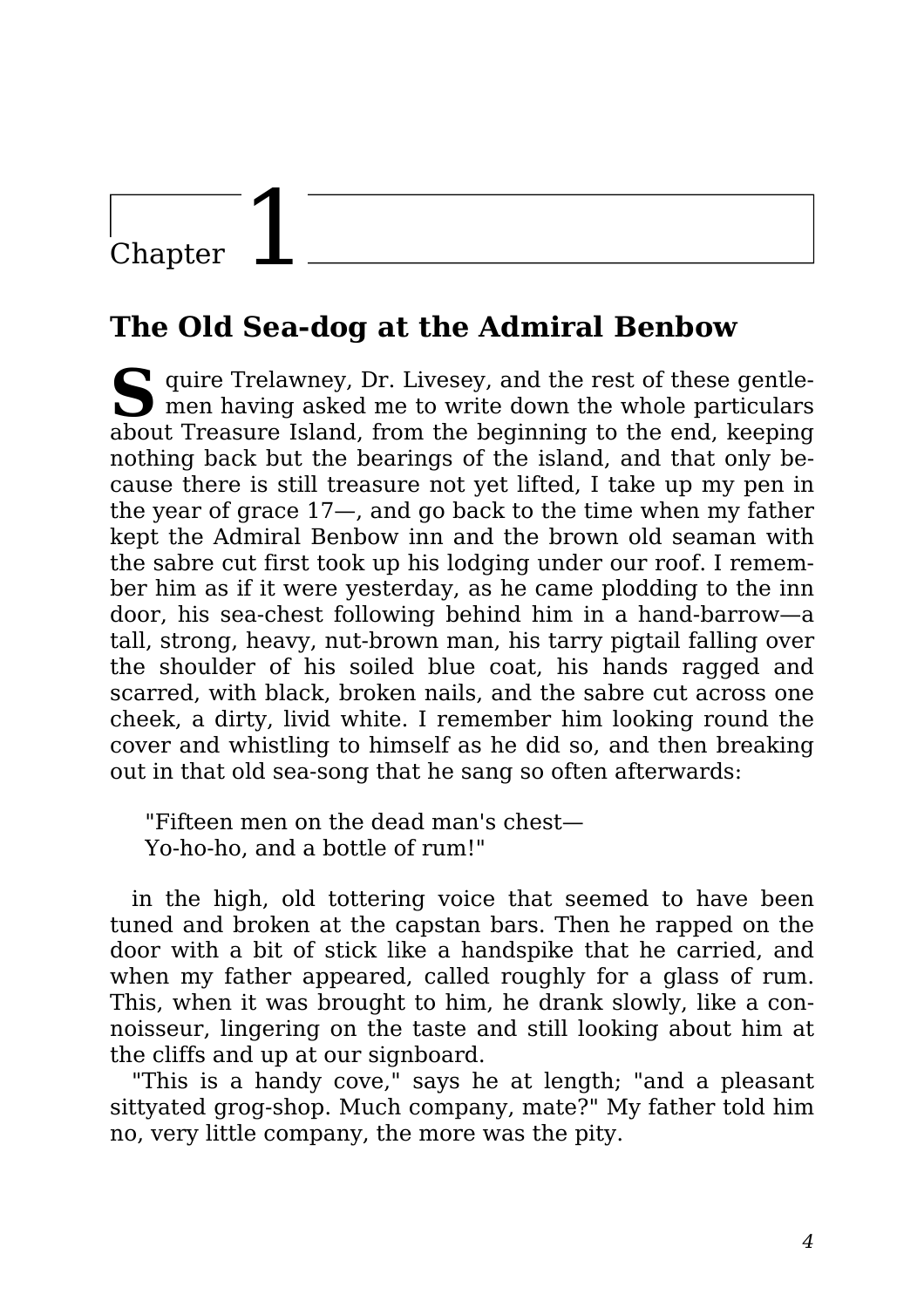"Well, then," said he, "this is the berth for me. Here you, matey," he cried to the man who trundled the barrow; "bring up alongside and help up my chest. I'll stay here a bit," he continued. "I'm a plain man; rum and bacon and eggs is what I want, and that head up there for to watch ships off. What you mought call me? You mought call me captain. Oh, I see what you're at—there"; and he threw down three or four gold pieces on the threshold. "You can tell me when I've worked through that," says he, looking as fierce as a commander.

And indeed bad as his clothes were and coarsely as he spoke, he had none of the appearance of a man who sailed before the mast, but seemed like a mate or skipper accustomed to be obeyed or to strike. The man who came with the barrow told us the mail had set him down the morning before at the Royal George, that he had inquired what inns there were along the coast, and hearing ours well spoken of, I suppose, and described as lonely, had chosen it from the others for his place of residence. And that was all we could learn of our guest.

He was a very silent man by custom. All day he hung round the cove or upon the cliffs with a brass telescope; all evening he sat in a corner of the parlour next the fire and drank rum and water very strong. Mostly he would not speak when spoken to, only look up sudden and fierce and blow through his nose like a fog-horn; and we and the people who came about our house soon learned to let him be. Every day when he came back from his stroll he would ask if any seafaring men had gone by along the road. At first we thought it was the want of company of his own kind that made him ask this question, but at last we began to see he was desirous to avoid them. When a seaman did put up at the Admiral Benbow (as now and then some did, making by the coast road for Bristol) he would look in at him through the curtained door before he entered the parlour; and he was always sure to be as silent as a mouse when any such was present. For me, at least, there was no secret about the matter, for I was, in a way, a sharer in his alarms. He had taken me aside one day and promised me a silver fourpenny on the first of every month if I would only keep my "weather-eye open for a seafaring man with one leg" and let him know the moment he appeared. Often enough when the first of the month came round and I applied to him for my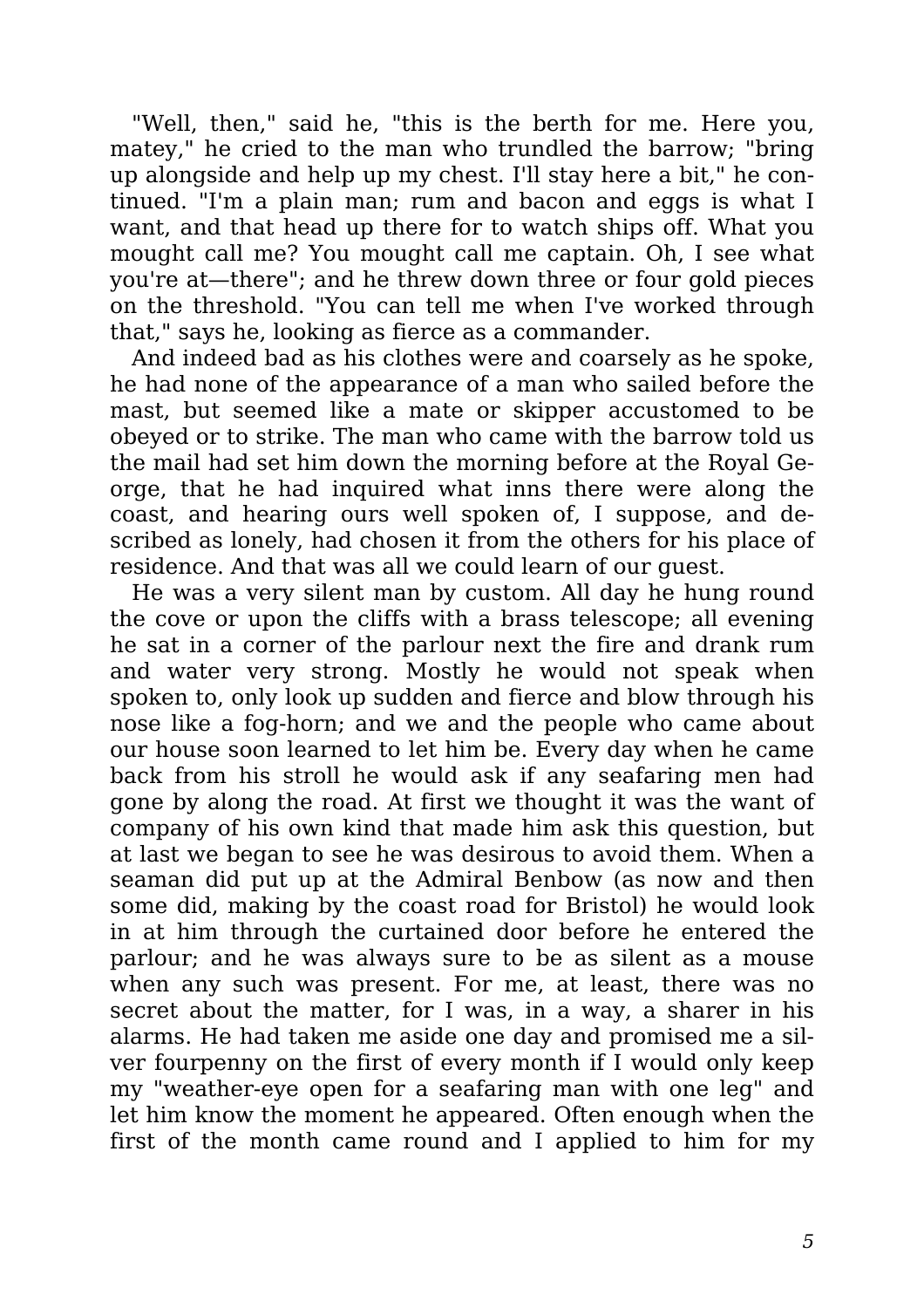wage, he would only blow through his nose at me and stare me down, but before the week was out he was sure to think better of it, bring me my four-penny piece, and repeat his orders to look out for "the seafaring man with one leg."

How that personage haunted my dreams, I need scarcely tell you. On stormy nights, when the wind shook the four corners of the house and the surf roared along the cove and up the cliffs, I would see him in a thousand forms, and with a thousand diabolical expressions. Now the leg would be cut off at the knee, now at the hip; now he was a monstrous kind of a creature who had never had but the one leg, and that in the middle of his body. To see him leap and run and pursue me over hedge and ditch was the worst of nightmares. And altogether I paid pretty dear for my monthly fourpenny piece, in the shape of these abominable fancies.

But though I was so terrified by the idea of the seafaring man with one leg. I was far less afraid of the captain himself than anybody else who knew him. There were nights when he took a deal more rum and water than his head would carry; and then he would sometimes sit and sing his wicked, old, wild seasongs, minding nobody; but sometimes he would call for glasses round and force all the trembling company to listen to his stories or bear a chorus to his singing. Often I have heard the house shaking with "Yo-ho-ho, and a bottle of rum," all the neighbours joining in for dear life, with the fear of death upon them, and each singing louder than the other to avoid remark. For in these fits he was the most overriding companion ever known; he would slap his hand on the table for silence all round; he would fly up in a passion of anger at a question, or sometimes because none was put, and so he judged the company was not following his story. Nor would he allow anyone to leave the inn till he had drunk himself sleepy and reeled off to bed.

His stories were what frightened people worst of all. Dreadful stories they were—about hanging, and walking the plank, and storms at sea, and the Dry Tortugas, and wild deeds and places on the Spanish Main. By his own account he must have lived his life among some of the wickedest men that God ever allowed upon the sea, and the language in which he told these stories shocked our plain country people almost as much as the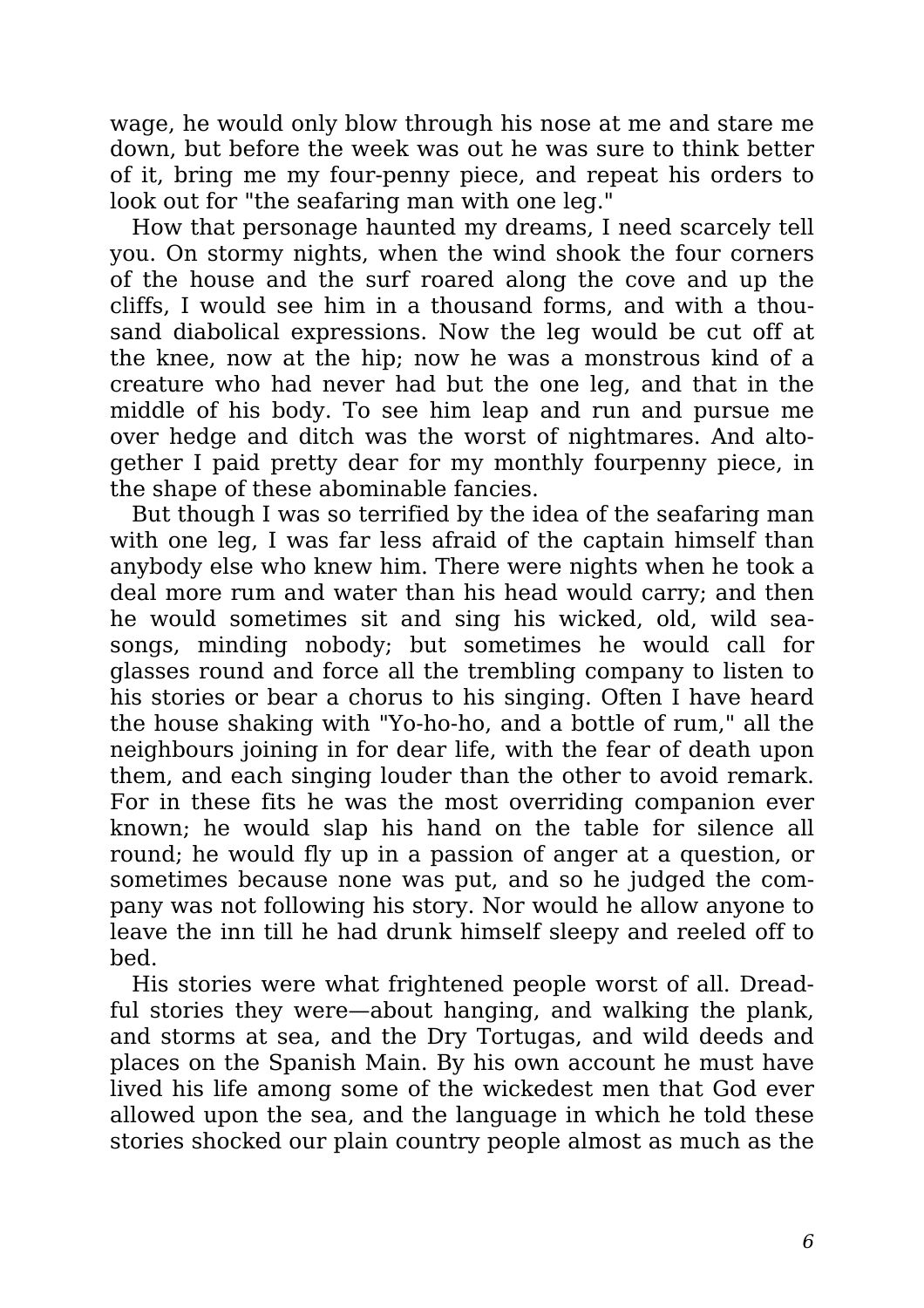crimes that he described. My father was always saying the inn would be ruined, for people would soon cease coming there to be tyrannized over and put down, and sent shivering to their beds; but I really believe his presence did us good. People were frightened at the time, but on looking back they rather liked it; it was a fine excitement in a quiet country life, and there was even a party of the younger men who pretended to admire him, calling him a "true sea-dog" and a "real old salt" and such like names, and saying there was the sort of man that made England terrible at sea.

In one way, indeed, he bade fair to ruin us, for he kept on staying week after week, and at last month after month, so that all the money had been long exhausted, and still my father never plucked up the heart to insist on having more. If ever he mentioned it, the captain blew through his nose so loudly that you might say he roared, and stared my poor father out of the room. I have seen him wringing his hands after such a rebuff, and I am sure the annoyance and the terror he lived in must have greatly hastened his early and unhappy death.

All the time he lived with us the captain made no change whatever in his dress but to buy some stockings from a hawker. One of the cocks of his hat having fallen down, he let it hang from that day forth, though it was a great annoyance when it blew. I remember the appearance of his coat, which he patched himself upstairs in his room, and which, before the end, was nothing but patches. He never wrote or received a letter, and he never spoke with any but the neighbours, and with these, for the most part, only when drunk on rum. The great sea-chest none of us had ever seen open.

He was only once crossed, and that was towards the end, when my poor father was far gone in a decline that took him off. Dr. Livesey came late one afternoon to see the patient, took a bit of dinner from my mother, and went into the parlour to smoke a pipe until his horse should come down from the hamlet, for we had no stabling at the old Benbow. I followed him in, and I remember observing the contrast the neat, bright doctor, with his powder as white as snow and his bright, black eyes and pleasant manners, made with the coltish country folk, and above all, with that filthy, heavy, bleared scarecrow of a pirate of ours, sitting, far gone in rum, with his arms on the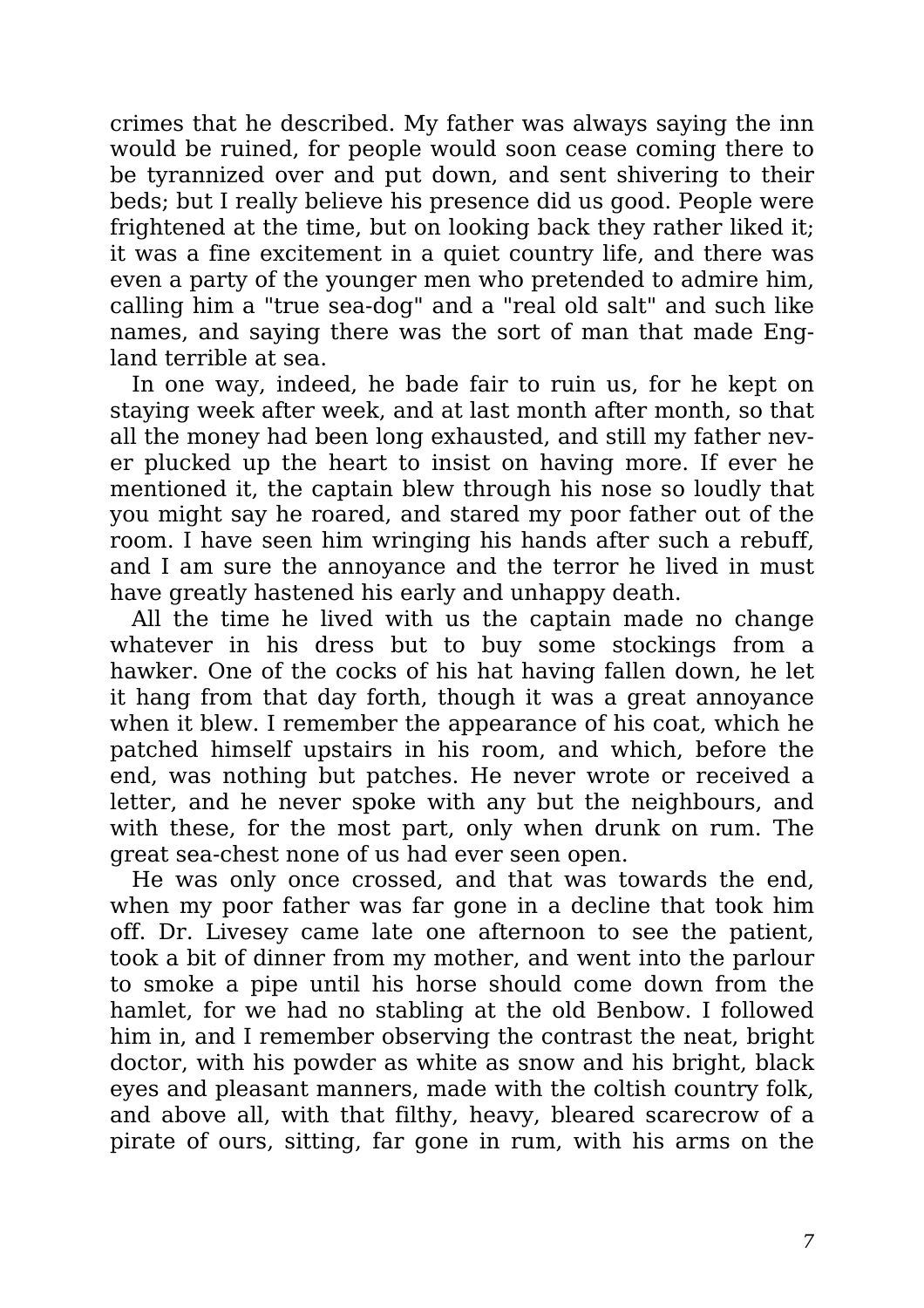table. Suddenly he—the captain, that is—began to pipe up his eternal song:

"Fifteen men on the dead man's chest— Yo-ho-ho, and a bottle of rum! Drink and the devil had done for the rest— Yo-ho-ho, and a bottle of rum!"

At first I had supposed "the dead man's chest" to be that identical big box of his upstairs in the front room, and the thought had been mingled in my nightmares with that of the one-legged seafaring man. But by this time we had all long ceased to pay any particular notice to the song; it was new, that night, to nobody but Dr. Livesey, and on him I observed it did not produce an agreeable effect, for he looked up for a moment quite angrily before he went on with his talk to old Taylor, the gardener, on a new cure for the rheumatics. In the meantime, the captain gradually brightened up at his own music, and at last flapped his hand upon the table before him in a way we all knew to mean silence. The voices stopped at once, all but Dr. Livesey's; he went on as before speaking clear and kind and drawing briskly at his pipe between every word or two. The captain glared at him for a while, flapped his hand again, glared still harder, and at last broke out with a villainous, low oath, "Silence, there, between decks!"

"Were you addressing me, sir?" says the doctor; and when the ruffian had told him, with another oath, that this was so, "I have only one thing to say to you, sir," replies the doctor, "that if you keep on drinking rum, the world will soon be quit of a very dirty scoundrel!"

The old fellow's fury was awful. He sprang to his feet, drew and opened a sailor's clasp-knife, and balancing it open on the palm of his hand, threatened to pin the doctor to the wall.

The doctor never so much as moved. He spoke to him as before, over his shoulder and in the same tone of voice, rather high, so that all the room might hear, but perfectly calm and steady: "If you do not put that knife this instant in your pocket, I promise, upon my honour, you shall hang at the next assizes."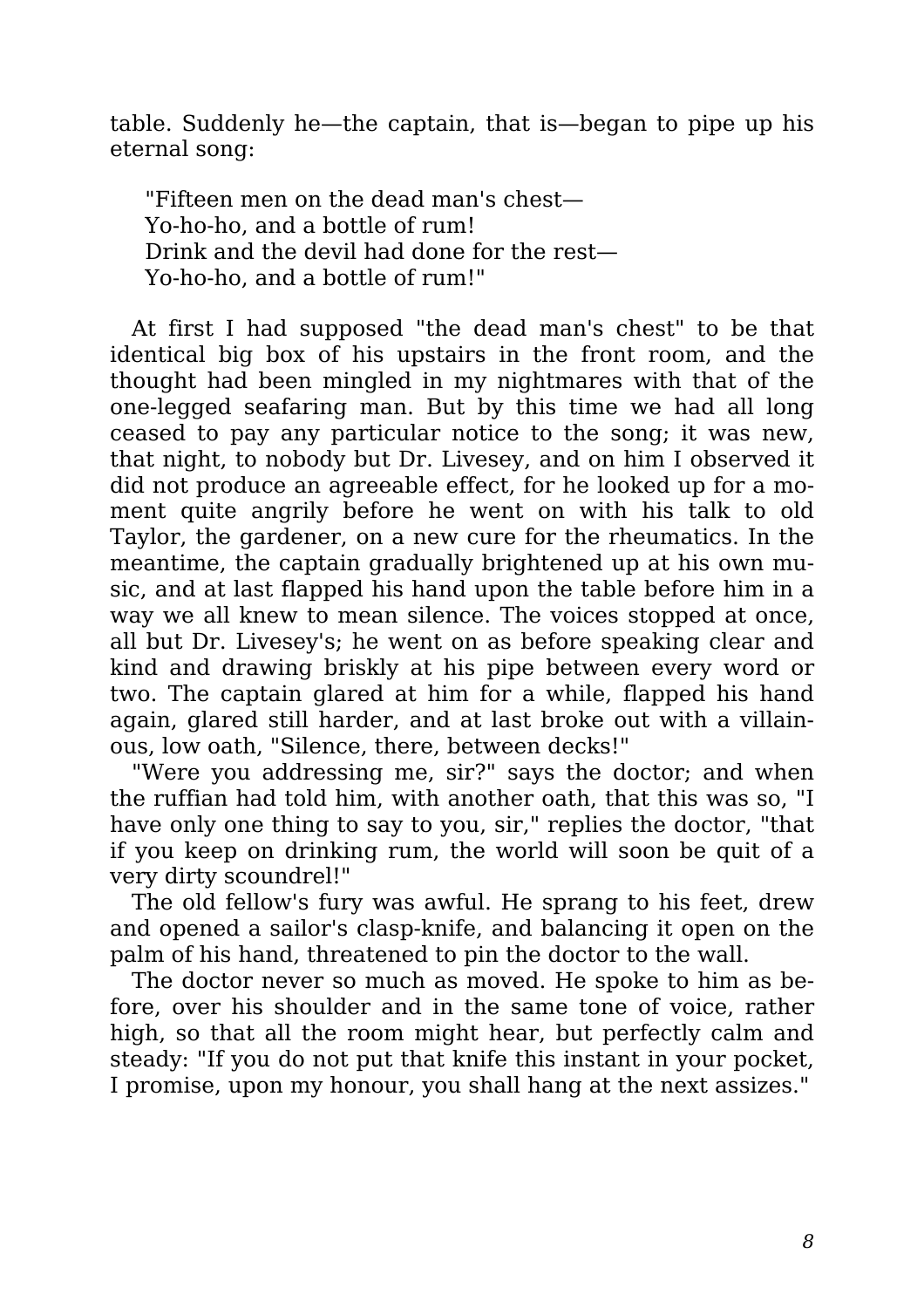Then followed a battle of looks between them, but the captain soon knuckled under, put up his weapon, and resumed his seat, grumbling like a beaten dog.

"And now, sir," continued the doctor, "since I now know there's such a fellow in my district, you may count I'll have an eye upon you day and night. I'm not a doctor only; I'm a magistrate; and if I catch a breath of complaint against you, if it's only for a piece of incivility like tonight's, I'll take effectual means to have you hunted down and routed out of this. Let that suffice."

Soon after, Dr. Livesey's horse came to the door and he rode away, but the captain held his peace that evening, and for many evenings to come.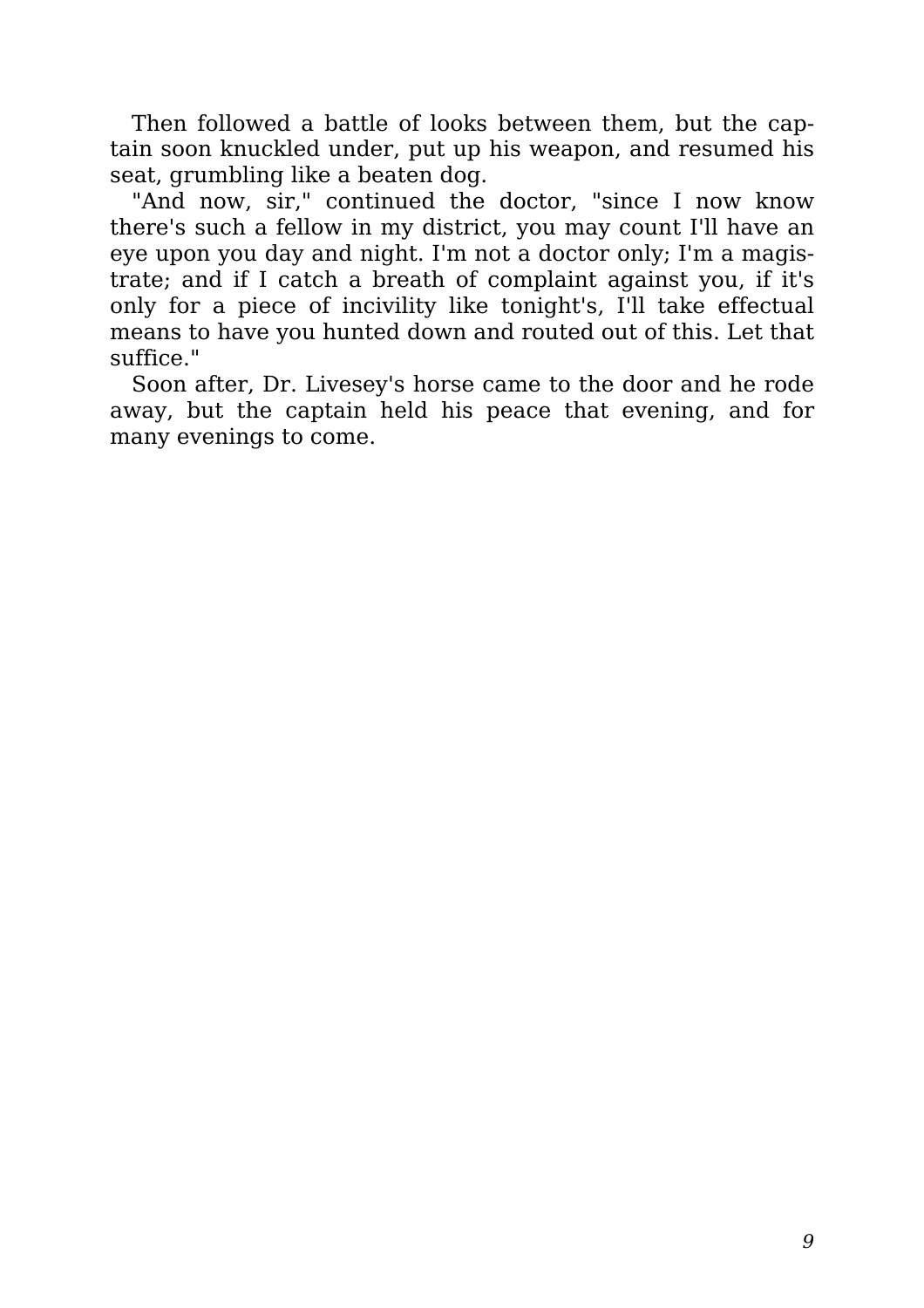### Chapter  $\mathbf{Z}$

#### **Black Dog Appears and Disappears**

 $\blacksquare$  t was not very long after this that there occurred the first of the mysterious events that rid us at last of the captain,  $\mathsf{\Gamma}$  t was not very long after this that there occurred the first of though not, as you will see, of his affairs. It was a bitter cold winter, with long, hard frosts and heavy gales; and it was plain from the first that my poor father was little likely to see the spring. He sank daily, and my mother and I had all the inn upon our hands, and were kept busy enough without paying much regard to our unpleasant guest.

It was one January morning, very early—a pinching, frosty morning—the cove all grey with hoar-frost, the ripple lapping softly on the stones, the sun still low and only touching the hilltops and shining far to seaward. The captain had risen earlier than usual and set out down the beach, his cutlass swinging under the broad skirts of the old blue coat, his brass telescope under his arm, his hat tilted back upon his head. I remember his breath hanging like smoke in his wake as he strode off, and the last sound I heard of him as he turned the big rock was a loud snort of indignation, as though his mind was still running upon Dr. Livesey.

Well, mother was upstairs with father and I was laying the breakfast-table against the captain's return when the parlour door opened and a man stepped in on whom I had never set my eyes before. He was a pale, tallowy creature, wanting two fingers of the left hand, and though he wore a cutlass, he did not look much like a fighter. I had always my eye open for seafaring men, with one leg or two, and I remember this one puzzled me. He was not sailorly, and yet he had a smack of the sea about him too. I asked him what was for his service, and he said he would take rum; but as I was going out of the room to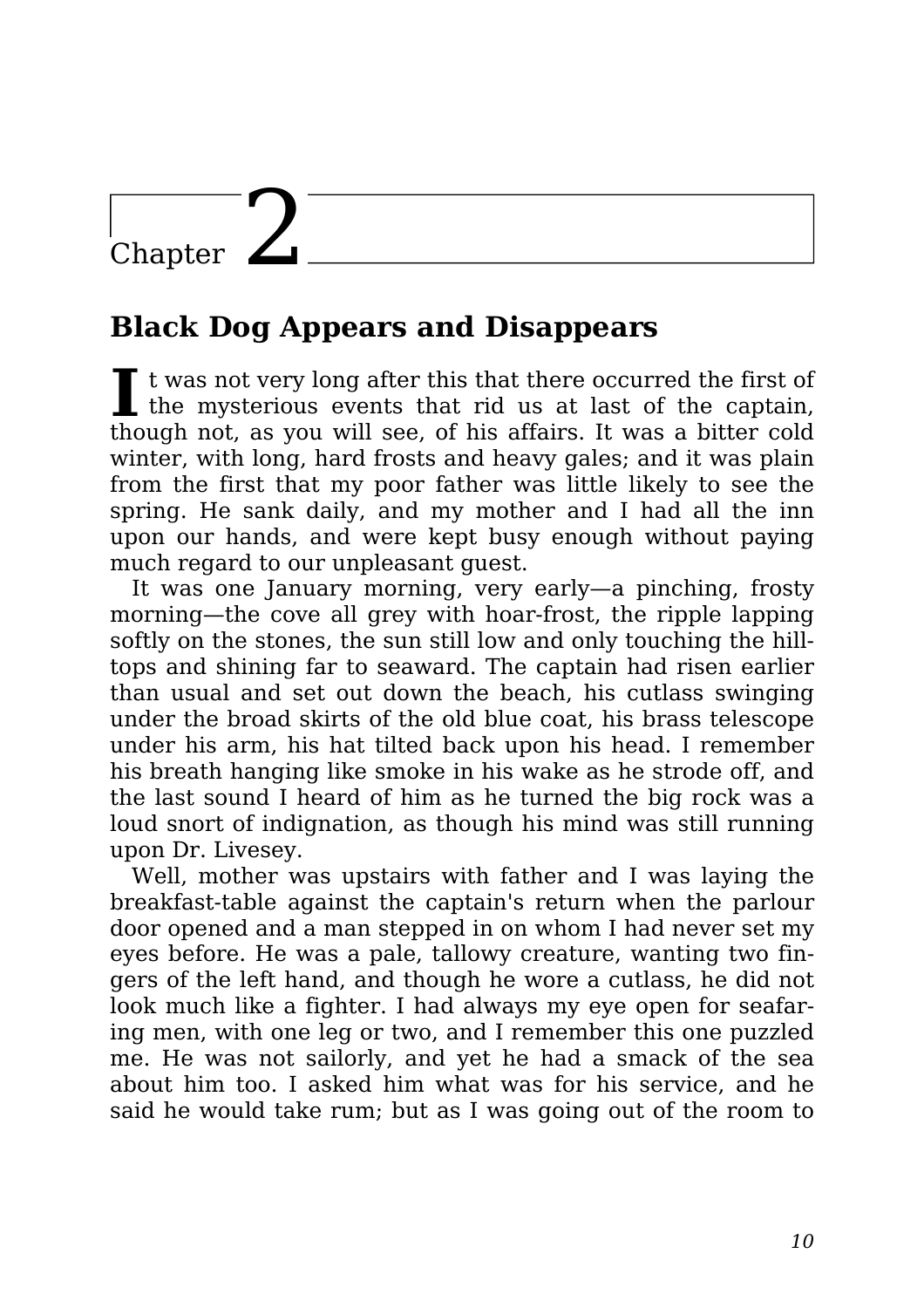fetch it, he sat down upon a table and motioned me to draw near. I paused where I was, with my napkin in my hand.

"Come here, sonny," says he. "Come nearer here."

I took a step nearer.

"Is this here table for my mate Bill?" he asked with a kind of leer.

I told him I did not know his mate Bill, and this was for a person who stayed in our house whom we called the captain. "Well," said he, "my mate Bill would be called the captain, as like as not. He has a cut on one cheek and a mighty pleasant way with him, particularly in drink, has my mate Bill. We'll put it, for argument like, that your captain has a cut on one cheek—and we'll put it, if you like, that that cheek's the right one. Ah, well! I told you. Now, is my mate Bill in this here house?"

I told him he was out walking.

"Which way, sonny? Which way is he gone?"

And when I had pointed out the rock and told him how the captain was likely to return, and how soon, and answered a few other questions, "Ah," said he, "this'll be as good as drink to my mate Bill."

The expression of his face as he said these words was not at all pleasant, and I had my own reasons for thinking that the stranger was mistaken, even supposing he meant what he said. But it was no affair of mine, I thought; and besides, it was difficult to know what to do. The stranger kept hanging about just inside the inn door, peering round the corner like a cat waiting for a mouse. Once I stepped out myself into the road, but he immediately called me back, and as I did not obey quick enough for his fancy, a most horrible change came over his tallowy face, and he ordered me in with an oath that made me jump. As soon as I was back again he returned to his former manner, half fawning, half sneering, patted me on the shoulder, told me I was a good boy and he had taken quite a fancy to me. "I have a son of my own," said he, "as like you as two blocks, and he's all the pride of my 'art. But the great thing for boys is discipline, sonny—discipline. Now, if you had sailed along of Bill, you wouldn't have stood there to be spoke to twice—not you. That was never Bill's way, nor the way of sich as sailed with him. And here, sure enough, is my mate Bill,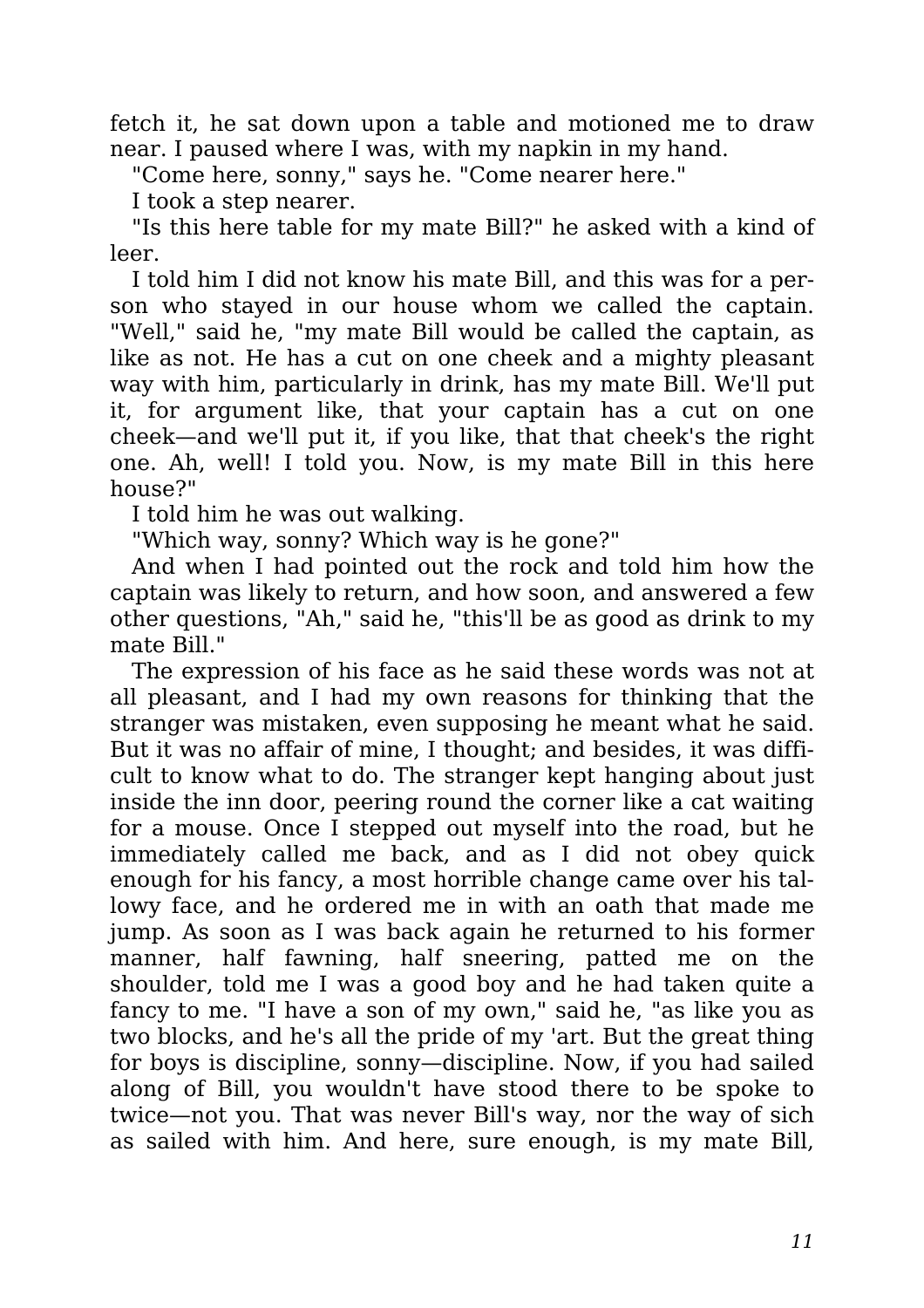with a spy-glass under his arm, bless his old 'art, to be sure. You and me'll just go back into the parlour, sonny, and get behind the door, and we'll give Bill a little surprise—bless his 'art, I say again.

So saying, the stranger backed along with me into the parlour and put me behind him in the corner so that we were both hidden by the open door. I was very uneasy and alarmed, as you may fancy, and it rather added to my fears to observe that the stranger was certainly frightened himself. He cleared the hilt of his cutlass and loosened the blade in the sheath; and all the time we were waiting there he kept swallowing as if he felt what we used to call a lump in the throat.

At last in strode the captain, slammed the door behind him, without looking to the right or left, and marched straight across the room to where his breakfast awaited him.

"Bill," said the stranger in a voice that I thought he had tried to make bold and big.

The captain spun round on his heel and fronted us; all the brown had gone out of his face, and even his nose was blue; he had the look of a man who sees a ghost, or the evil one, or something worse, if anything can be; and upon my word, I felt sorry to see him all in a moment turn so old and sick.

"Come, Bill, you know me; you know an old shipmate, Bill, surely," said the stranger.

The captain made a sort of gasp.

"Black Dog!" said he.

"And who else?" returned the other, getting more at his ease. "Black Dog as ever was, come for to see his old shipmate Billy, at the Admiral Benbow inn. Ah, Bill, Bill, we have seen a sight of times, us two, since I lost them two talons," holding up his mutilated hand.

"Now, look here," said the captain; "you've run me down; here I am; well, then, speak up; what is it?"

"That's you, Bill," returned Black Dog, "you're in the right of it, Billy. I'll have a glass of rum from this dear child here, as I've took such a liking to; and we'll sit down, if you please, and talk square, like old shipmates."

When I returned with the rum, they were already seated on either side of the captain's breakfast-table—Black Dog next to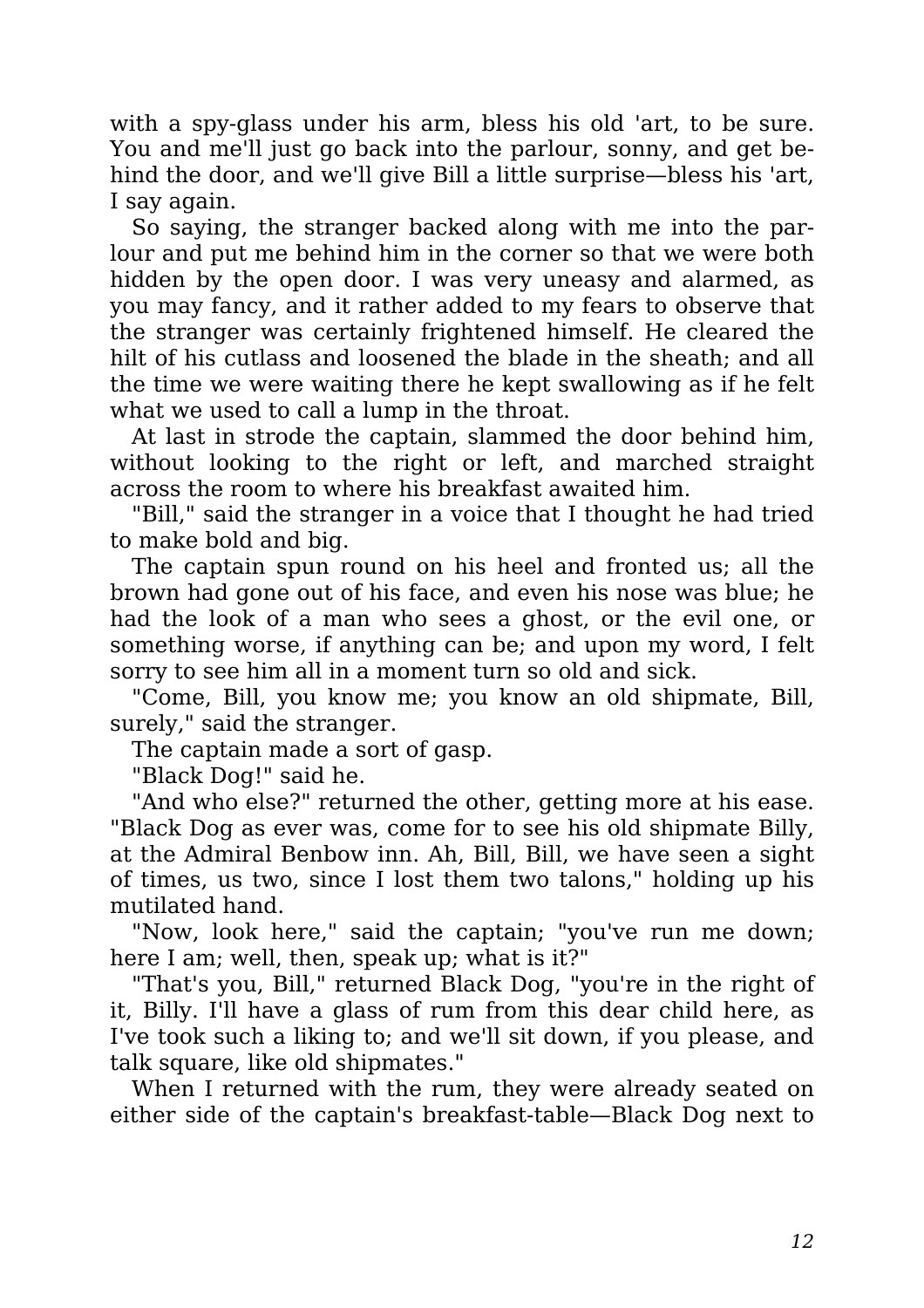the door and sitting sideways so as to have one eye on his old shipmate and one, as I thought, on his retreat.

He bade me go and leave the door wide open. "None of your keyholes for me, sonny," he said; and I left them together and retired into the bar.

"For a long time, though I certainly did my best to listen, I could hear nothing but a low gattling; but at last the voices began to grow higher, and I could pick up a word or two, mostly oaths, from the captain.

"No, no, no, no; and an end of it!" he cried once. And again, "If it comes to swinging, swing all, say I."

Then all of a sudden there was a tremendous explosion of oaths and other noises—the chair and table went over in a lump, a clash of steel followed, and then a cry of pain, and the next instant I saw Black Dog in full flight, and the captain hotly pursuing, both with drawn cutlasses, and the former streaming blood from the left shoulder. Just at the door the captain aimed at the fugitive one last tremendous cut, which would certainly have split him to the chine had it not been intercepted by our big signboard of Admiral Benbow. You may see the notch on the lower side of the frame to this day.

That blow was the last of the battle. Once out upon the road, Black Dog, in spite of his wound, showed a wonderful clean pair of heels and disappeared over the edge of the hill in half a minute. The captain, for his part, stood staring at the signboard like a bewildered man. Then he passed his hand over his eyes several times and at last turned back into the house.

"Jim," says he, "rum"; and as he spoke, he reeled a little, and caught himself with one hand against the wall.

"Are you hurt?" cried I.

"Rum," he repeated. "I must get away from here. Rum! Rum!"

I ran to fetch it, but I was quite unsteadied by all that had fallen out, and I broke one glass and fouled the tap, and while I was still getting in my own way, I heard a loud fall in the parlour, and running in, beheld the captain lying full length upon the floor. At the same instant my mother, alarmed by the cries and fighting, came running downstairs to help me. Between us we raised his head. He was breathing very loud and hard, but his eyes were closed and his face a horrible colour.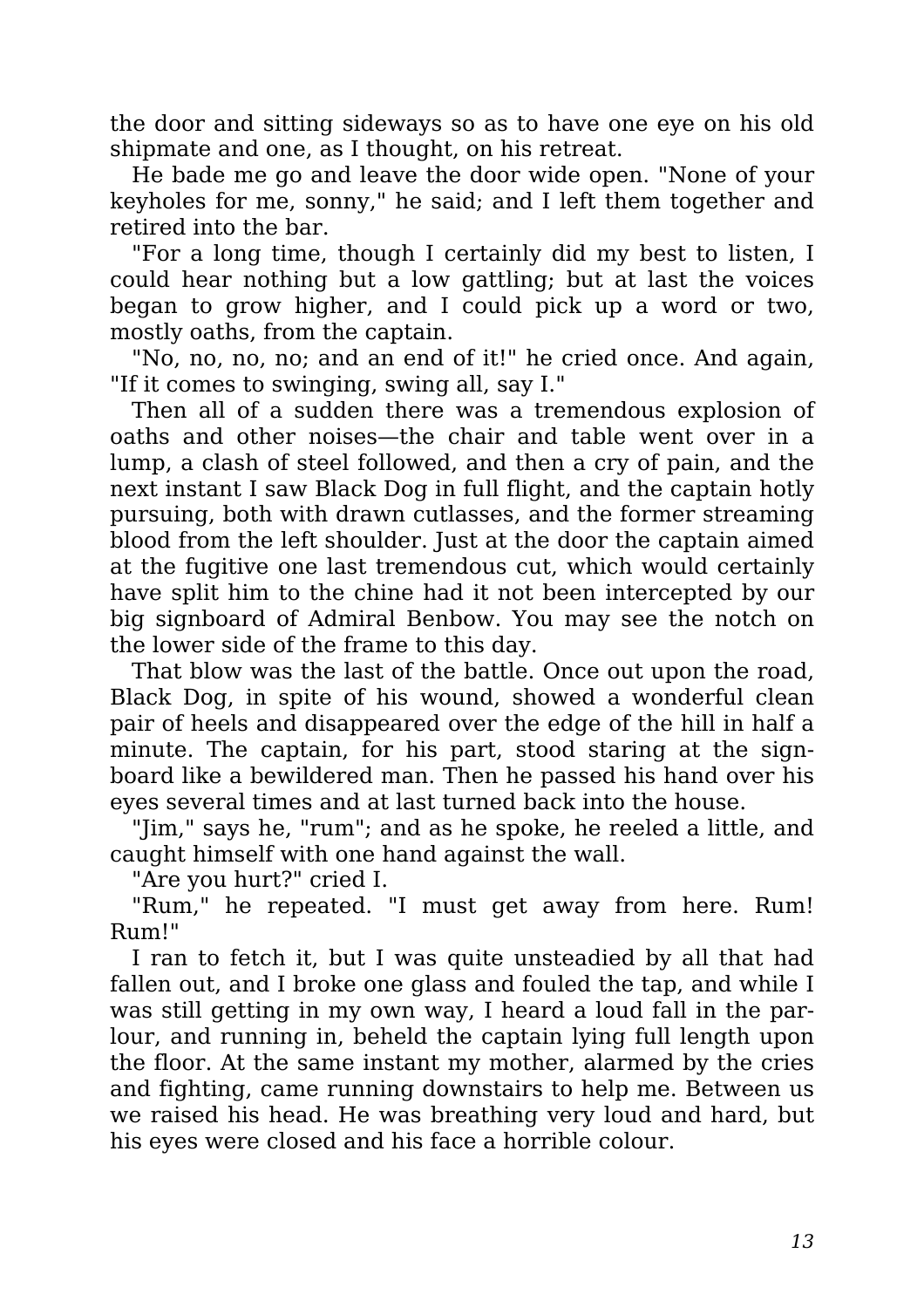"Dear, deary me," cried my mother, "what a disgrace upon the house! And your poor father sick!"

In the meantime, we had no idea what to do to help the captain, nor any other thought but that he had got his death-hurt in the scuffle with the stranger. I got the rum, to be sure, and tried to put it down his throat, but his teeth were tightly shut and his jaws as strong as iron. It was a happy relief for us when the door opened and Doctor Livesey came in, on his visit to my father.

"Oh, doctor," we cried, "what shall we do? Where is he wounded?"

"Wounded? A fiddle-stick's end!" said the doctor. "No more wounded than you or I. The man has had a stroke, as I warned him. Now, Mrs. Hawkins, just you run upstairs to your husband and tell him, if possible, nothing about it. For my part, I must do my best to save this fellow's trebly worthless life; Jim, you get me a basin."

When I got back with the basin, the doctor had already ripped up the captain's sleeve and exposed his great sinewy arm. It was tattooed in several places. "Here's luck," "A fair wind," and "Billy Bones his fancy," were very neatly and clearly executed on the forearm; and up near the shoulder there was a sketch of a gallows and a man hanging from it—done, as I thought, with great spirit.

"Prophetic," said the doctor, touching this picture with his finger. "And now, Master Billy Bones, if that be your name, we'll have a look at the colour of your blood. Jim," he said, "are you afraid of blood?"

"No, sir," said I.

"Well, then," said he, "you hold the basin"; and with that he took his lancet and opened a vein.

A great deal of blood was taken before the captain opened his eyes and looked mistily about him. First he recognized the doctor with an unmistakable frown; then his glance fell upon me, and he looked relieved. But suddenly his colour changed, and he tried to raise himself, crying, "Where's Black Dog?"

"There is no Black Dog here," said the doctor, "except what you have on your own back. You have been drinking rum; you have had a stroke, precisely as I told you; and I have just, very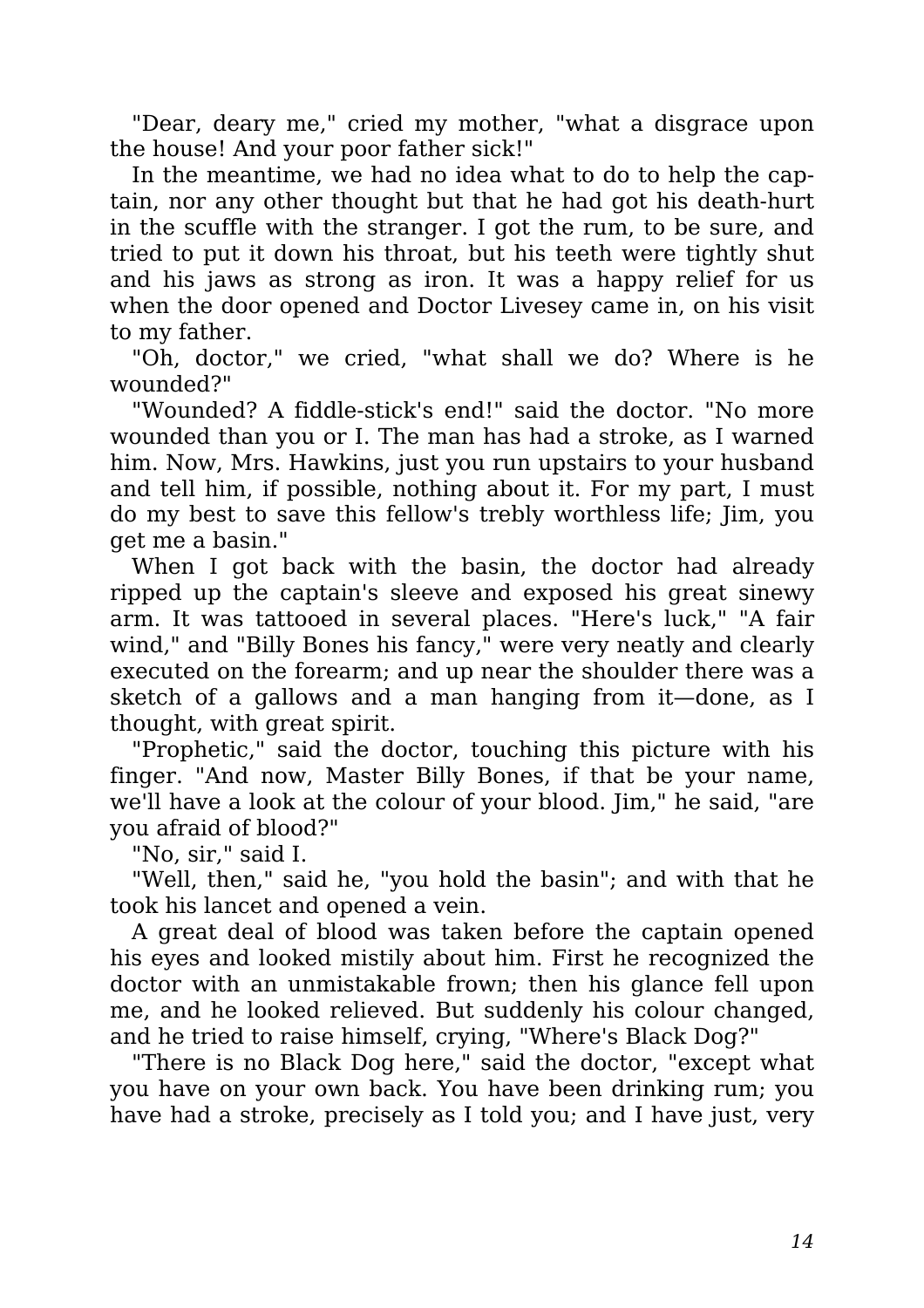much against my own will, dragged you headforemost out of the grave. Now, Mr. Bones—"

"That's not my name," he interrupted.

"Much I care," returned the doctor. "It's the name of a buccaneer of my acquaintance; and I call you by it for the sake of shortness, and what I have to say to you is this; one glass of rum won't kill you, but if you take one you'll take another and another, and I stake my wig if you don't break off short, you'll die—do you understand that?—die, and go to your own place, like the man in the Bible. Come, now, make an effort. I'll help you to your bed for once."

Between us, with much trouble, we managed to hoist him upstairs, and laid him on his bed, where his head fell back on the pillow as if he were almost fainting.

"Now, mind you," said the doctor, "I clear my conscience—the name of rum for you is death."

And with that he went off to see my father, taking me with him by the arm.

"This is nothing," he said as soon as he had closed the door. "I have drawn blood enough to keep him quiet awhile; he should lie for a week where he is—that is the best thing for him and you; but another stroke would settle him."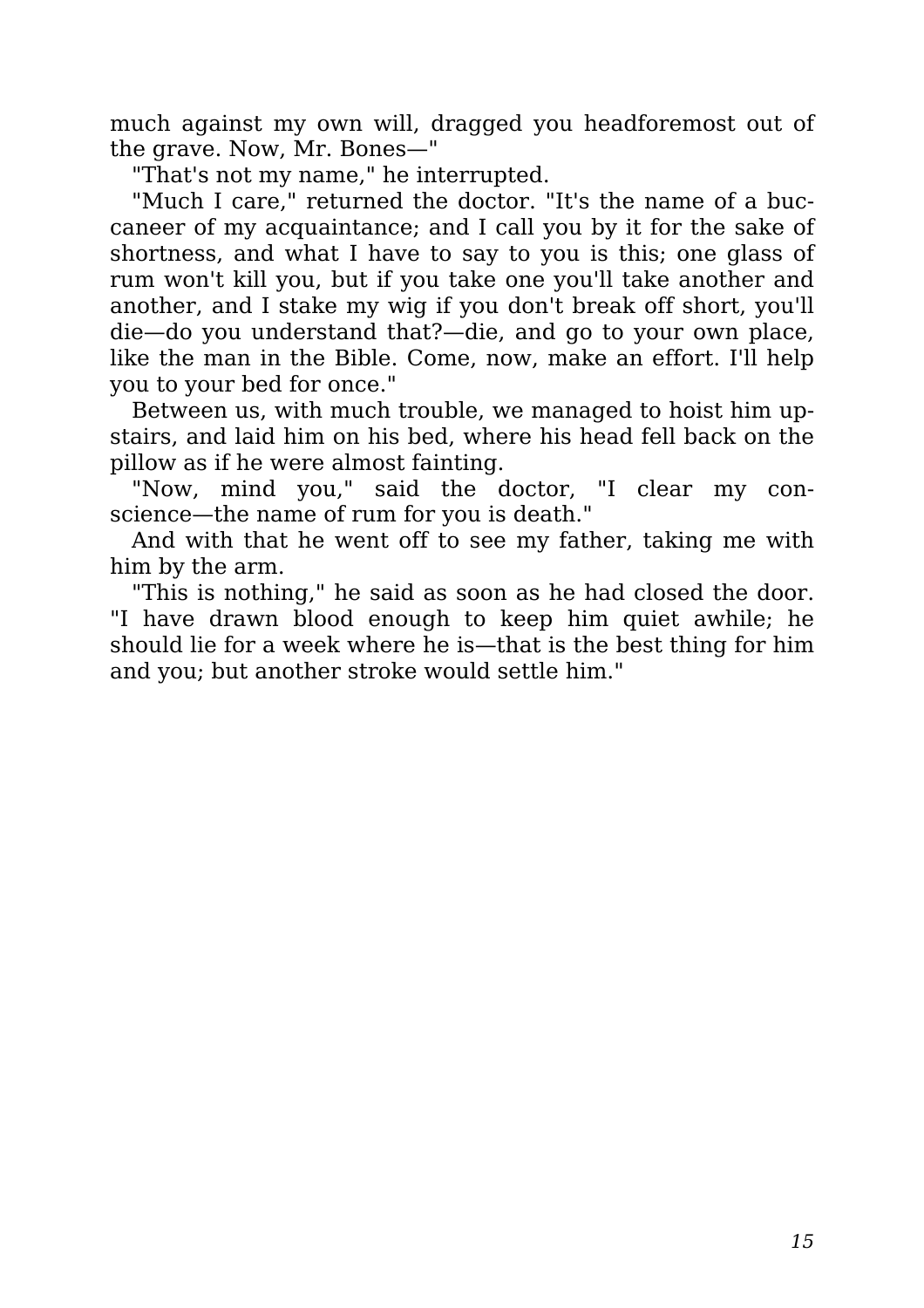### Chapter

#### **The Black Spot**

**A** bout noon I stopped at the captain's door with some cooling drinks and medicines. He was lying very much as we bout noon I stopped at the captain's door with some coolhad left him, only a little higher, and he seemed both weak and excited.

"Jim," he said, "you're the only one here that's worth anything, and you know I've been always good to you. Never a month but I've given you a silver fourpenny for yourself. And now you see, mate, I'm pretty low, and deserted by all; and Jim, you'll bring me one noggin of rum, now, won't you, matey?"

"The doctor—" I began.

But he broke in cursing the doctor, in a feeble voice but heartily. "Doctors is all swabs," he said; "and that doctor there, why, what do he know about seafaring men? I been in places hot as pitch, and mates dropping round with Yellow Jack, and the blessed land a-heaving like the sea with earthquakes—what to the doctor know of lands like that?—and I lived on rum, I tell you. It's been meat and drink, and man and wife, to me; and if I'm not to have my rum now I'm a poor old hulk on a lee shore, my blood'll be on you, Jim, and that doctor swab"; and he ran on again for a while with curses. "Look, Jim, how my fingers fidges," he continued in the pleading tone. "I can't keep 'em still, not I. I haven't had a drop this blessed day. That doctor's a fool, I tell you. If I don't have a drain o' rum, Jim, I'll have the horrors; I seen some on 'em already. I seen old Flint in the corner there, behind you; as plain as print, I seen him; and if I get the horrors, I'm a man that has lived rough, and I'll raise Cain. Your doctor hisself said one glass wouldn't hurt me. I'll give you a golden guinea for a noggin, Jim."

He was growing more and more excited, and this alarmed me for my father, who was very low that day and needed quiet;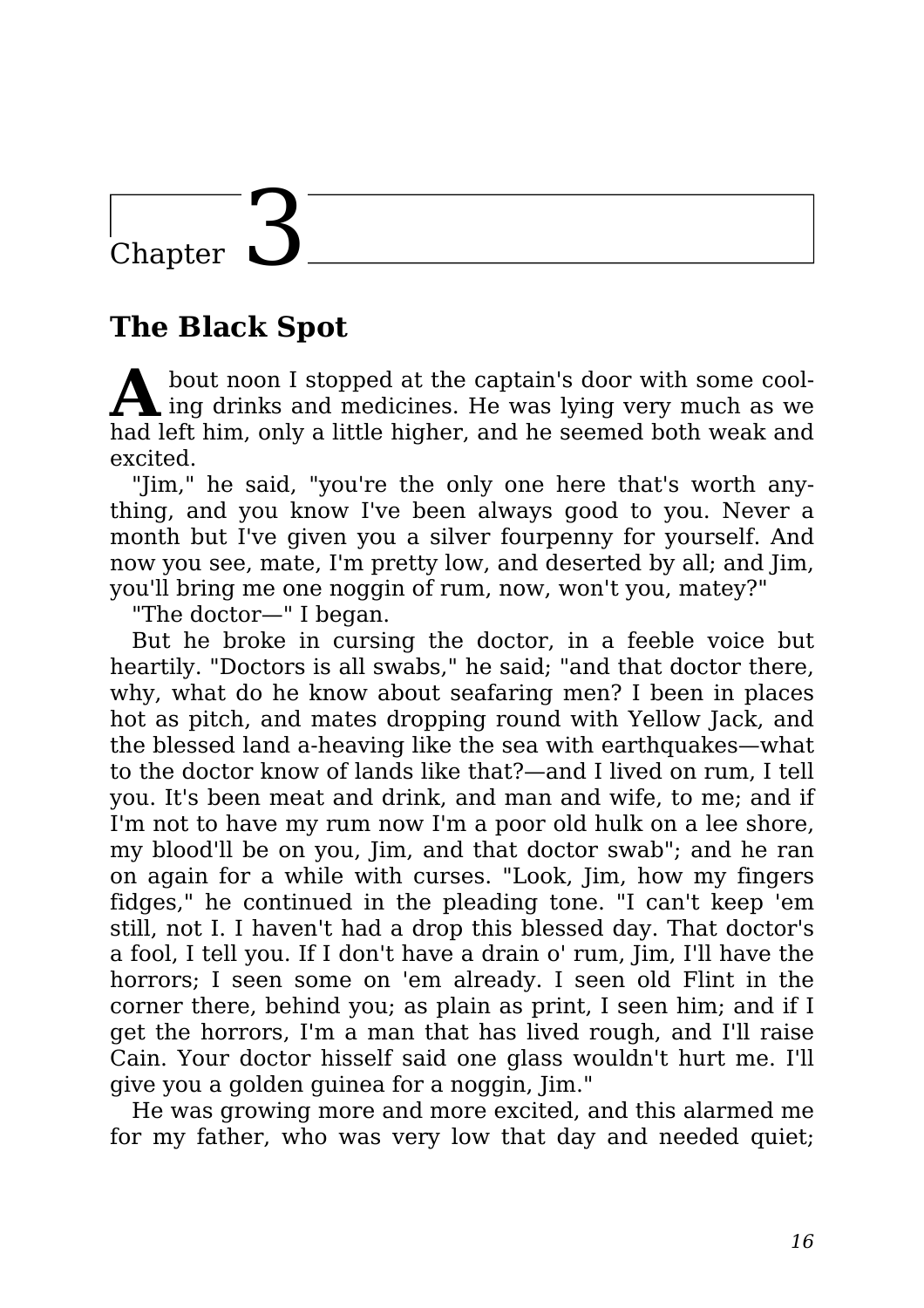besides, I was reassured by the doctor's words, now quoted to me, and rather offended by the offer of a bribe.

"I want none of your money," said I, "but what you owe my father. I'll get you one glass, and no more."

When I brought it to him, he seized it greedily and drank it out.

"Aye, aye," said he, "that's some better, sure enough. And now, matey, did that doctor say how long I was to lie here in this old berth?"

"A week at least," said I.

"Thunder!" he cried. "A week! I can't do that; they'd have the black spot on me by then. The lubbers is going about to get the wind of me this blessed moment; lubbers as couldn't keep what they got, and want to nail what is another's. Is that seamanly behaviour, now, I want to know? But I'm a saving soul. I never wasted good money of mine, nor lost it neither; and I'll trick 'em again. I'm not afraid on 'em. I'll shake out another reef, matey, and daddle 'em again."

As he was thus speaking, he had risen from bed with great difficulty, holding to my shoulder with a grip that almost made me cry out, and moving his legs like so much dead weight. His words, spirited as they were in meaning, contrasted sadly with the weakness of the voice in which they were uttered. He paused when he had got into a sitting position on the edge.

"That doctor's done me," he murmured. "My ears is singing. Lay me back."

Before I could do much to help him he had fallen back again to his former place, where he lay for a while silent.

"Jim," he said at length, "you saw that seafaring man today?" "Black Dog?" I asked.

"Ah! Black Dog," says he. "He's a bad un; but there's worse that put him on. Now, if I can't get away nohow, and they tip me the black spot, mind you, it's my old sea-chest they're after; you get on a horse—you can, can't you? Well, then, you get on a horse, and go to—well, yes, I will!—to that eternal doctor swab, and tell him to pipe all hands—magistrates and sich—and he'll lay 'em aboard at the Admiral Benbow—all old Flint's crew, man and boy, all on 'em that's left. I was first mate, I was, old Flint's first mate, and I'm the on'y one as knows the place. He gave it me at Savannah, when he lay a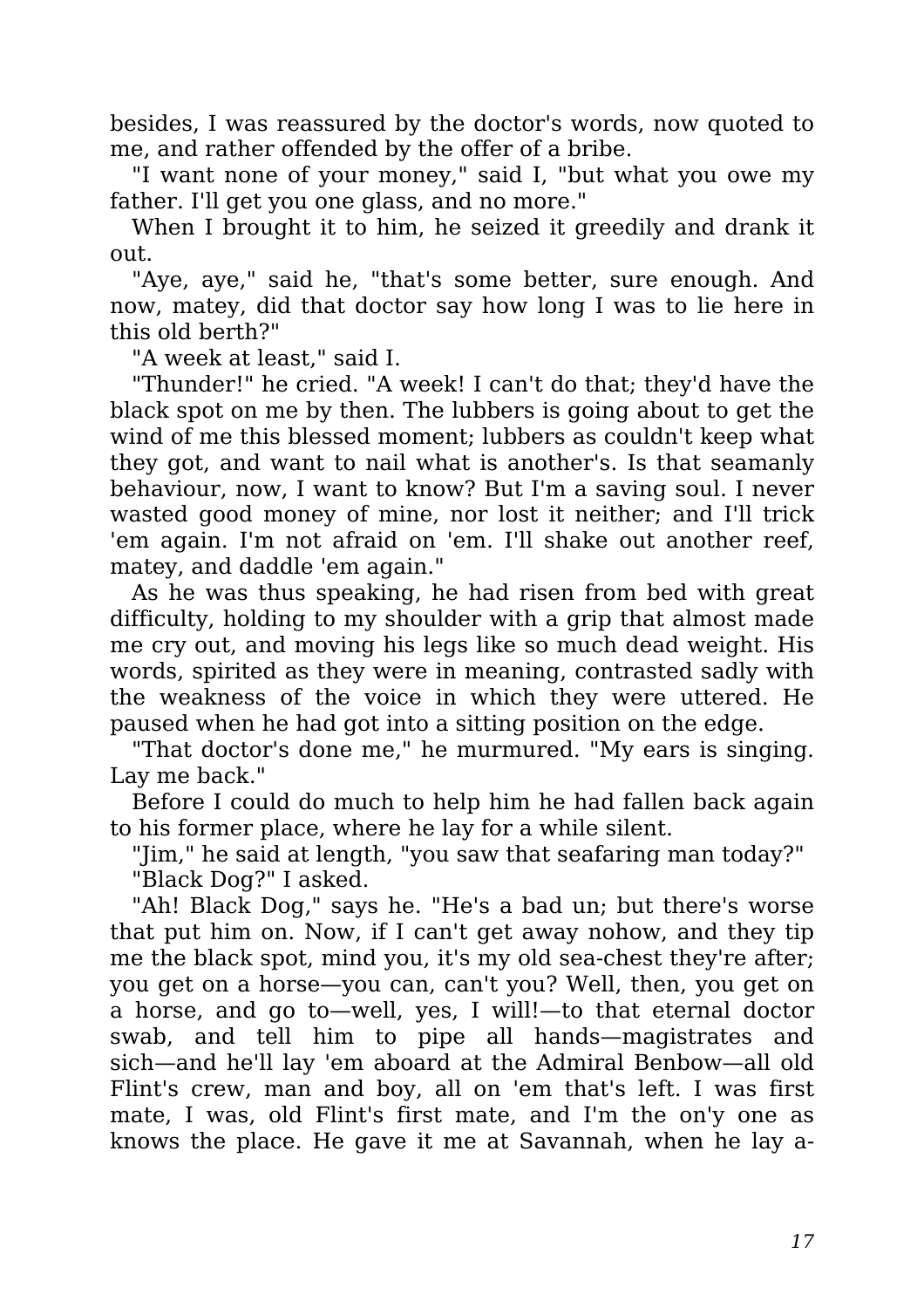dying, like as if I was to now, you see. But you won't peach unless they get the black spot on me, or unless you see that Black Dog again or a seafaring man with one leg, Jim—him above all."

"But what is the black spot, captain?" I asked.

"That's a summons, mate. I'll tell you if they get that. But you keep your weather-eye open, Jim, and I'll share with you equals, upon my honour."

He wandered a little longer, his voice growing weaker; but soon after I had given him his medicine, which he took like a child, with the remark, "If ever a seaman wanted drugs, it's me," he fell at last into a heavy, swoon-like sleep, in which I left him. What I should have done had all gone well I do not know. Probably I should have told the whole story to the doctor, for I was in mortal fear lest the captain should repent of his confessions and make an end of me. But as things fell out, my poor father died quite suddenly that evening, which put all other matters on one side. Our natural distress, the visits of the neighbours, the arranging of the funeral, and all the work of the inn to be carried on in the meanwhile kept me so busy that I had scarcely time to think of the captain, far less to be afraid of him.

He got downstairs next morning, to be sure, and had his meals as usual, though he ate little and had more, I am afraid, than his usual supply of rum, for he helped himself out of the bar, scowling and blowing through his nose, and no one dared to cross him. On the night before the funeral he was as drunk as ever; and it was shocking, in that house of mourning, to hear him singing away at his ugly old sea-song; but weak as he was, we were all in the fear of death for him, and the doctor was suddenly taken up with a case many miles away and was never near the house after my father's death. I have said the captain was weak, and indeed he seemed rather to grow weaker than regain his strength. He clambered up and down stairs, and went from the parlour to the bar and back again, and sometimes put his nose out of doors to smell the sea, holding on to the walls as he went for support and breathing hard and fast like a man on a steep mountain. He never particularly addressed me, and it is my belief he had as good as forgotten his confidences; but his temper was more flighty, and allowing for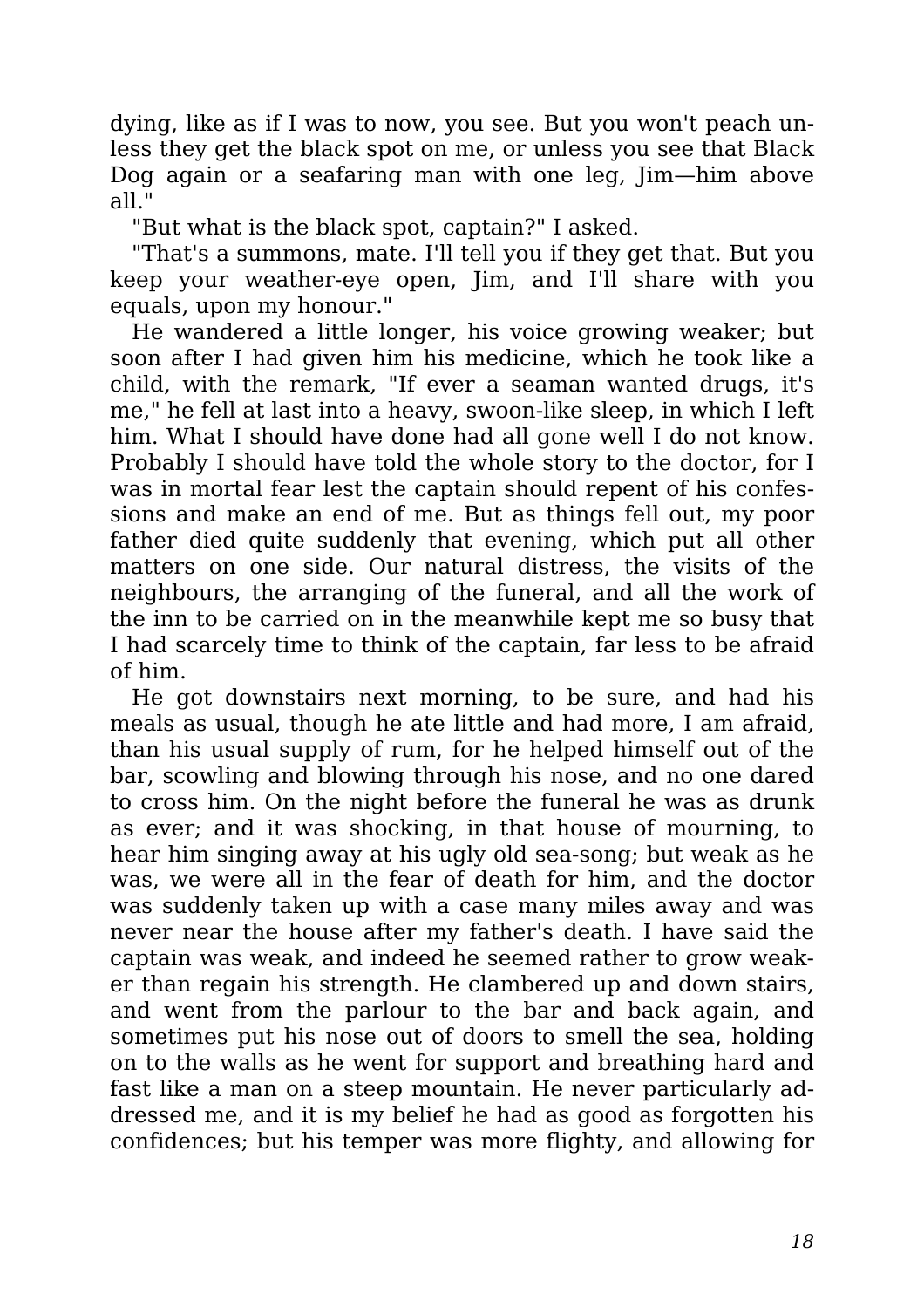his bodily weakness, more violent than ever. He had an alarming way now when he was drunk of drawing his cutlass and laying it bare before him on the table. But with all that, he minded people less and seemed shut up in his own thoughts and rather wandering. Once, for instance, to our extreme wonder, he piped up to a different air, a king of country love-song that he must have learned in his youth before he had begun to follow the sea.

So things passed until, the day after the funeral, and about three o'clock of a bitter, foggy, frosty afternoon, I was standing at the door for a moment, full of sad thoughts about my father, when I saw someone drawing slowly near along the road. He was plainly blind, for he tapped before him with a stick and wore a great green shade over his eyes and nose; and he was hunched, as if with age or weakness, and wore a huge old tattered sea-cloak with a hood that made him appear positively deformed. I never saw in my life a more dreadful-looking figure. He stopped a little from the inn, and raising his voice in an odd sing-song, addressed the air in front of him, "Will any kind friend inform a poor blind man, who has lost the precious sight of his eyes in the gracious defence of his native country, England—and God bless King George!—where or in what part of this country he may now be?"

"You are at the Admiral Benbow, Black Hill Cove, my good man," said I.

"I hear a voice," said he, "a young voice. Will you give me your hand, my kind young friend, and lead me in?"

I held out my hand, and the horrible, soft-spoken, eyeless creature gripped it in a moment like a vise. I was so much startled that I struggled to withdraw, but the blind man pulled me close up to him with a single action of his arm.

"Now, boy," he said, "take me in to the captain."

"Sir," said I, "upon my word I dare not."

"Oh," he sneered, "that's it! Take me in straight or I'll break your arm."

And he gave it, as he spoke, a wrench that made me cry out.

"Sir," said I, "it is for yourself I mean. The captain is not what he used to be. He sits with a drawn cutlass. Another gentleman—"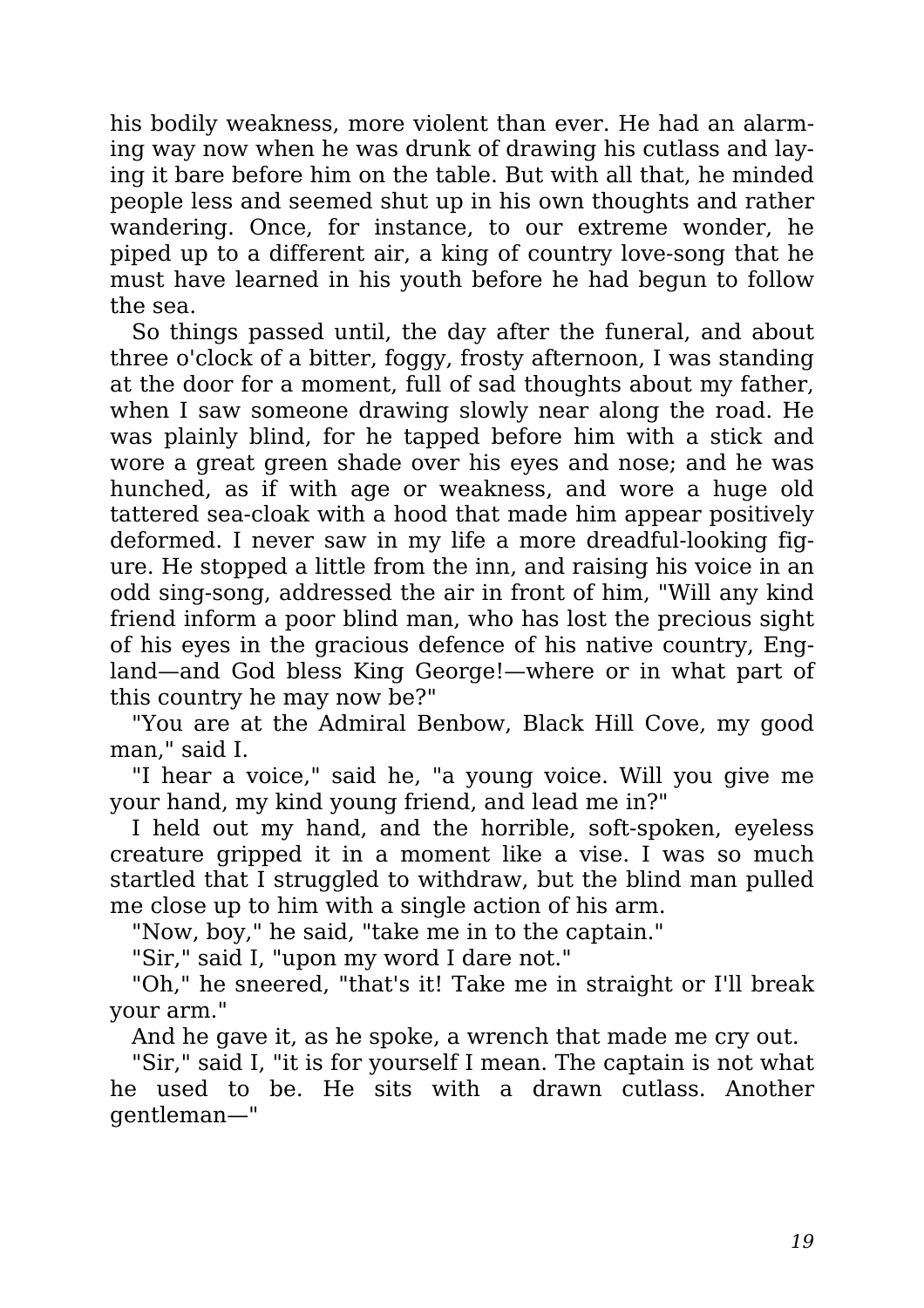"Come, now, march," interrupted he; and I never heard a voice so cruel, and cold, and ugly as that blind man's. It cowed me more than the pain, and I began to obey him at once, walking straight in at the door and towards the parlour, where our sick old buccaneer was sitting, dazed with rum. The blind man clung close to me, holding me in one iron fist and leaning almost more of his weight on me than I could carry. "Lead me straight up to him, and when I'm in view, cry out, 'Here's a friend for you, Bill.' If you don't, I'll do this," and with that he gave me a twitch that I thought would have made me faint. Between this and that, I was so utterly terrified of the blind beggar that I forgot my terror of the captain, and as I opened the parlour door, cried out the words he had ordered in a trembling voice.

The poor captain raised his eyes, and at one look the rum went out of him and left him staring sober. The expression of his face was not so much of terror as of mortal sickness. He made a movement to rise, but I do not believe he had enough force left in his body.

"Now, Bill, sit where you are," said the beggar. "If I can't see, I can hear a finger stirring. Business is business. Hold out your left hand. Boy, take his left hand by the wrist and bring it near to my right."

We both obeyed him to the letter, and I saw him pass something from the hollow of the hand that held his stick into the palm of the captain's, which closed upon it instantly.

"And now that's done," said the blind man; and at the words he suddenly left hold of me, and with incredible accuracy and nimbleness, skipped out of the parlour and into the road, where, as I still stood motionless, I could hear his stick go taptap-tapping into the distance.

It was some time before either I or the captain seemed to gather our senses, but at length, and about at the same moment, I released his wrist, which I was still holding, and he drew in his hand and looked sharply into the palm.

"Ten o'clock!" he cried. "Six hours. We'll do them yet," and he sprang to his feet.

Even as he did so, he reeled, put his hand to his throat, stood swaying for a moment, and then, with a peculiar sound, fell from his whole height face foremost to the floor.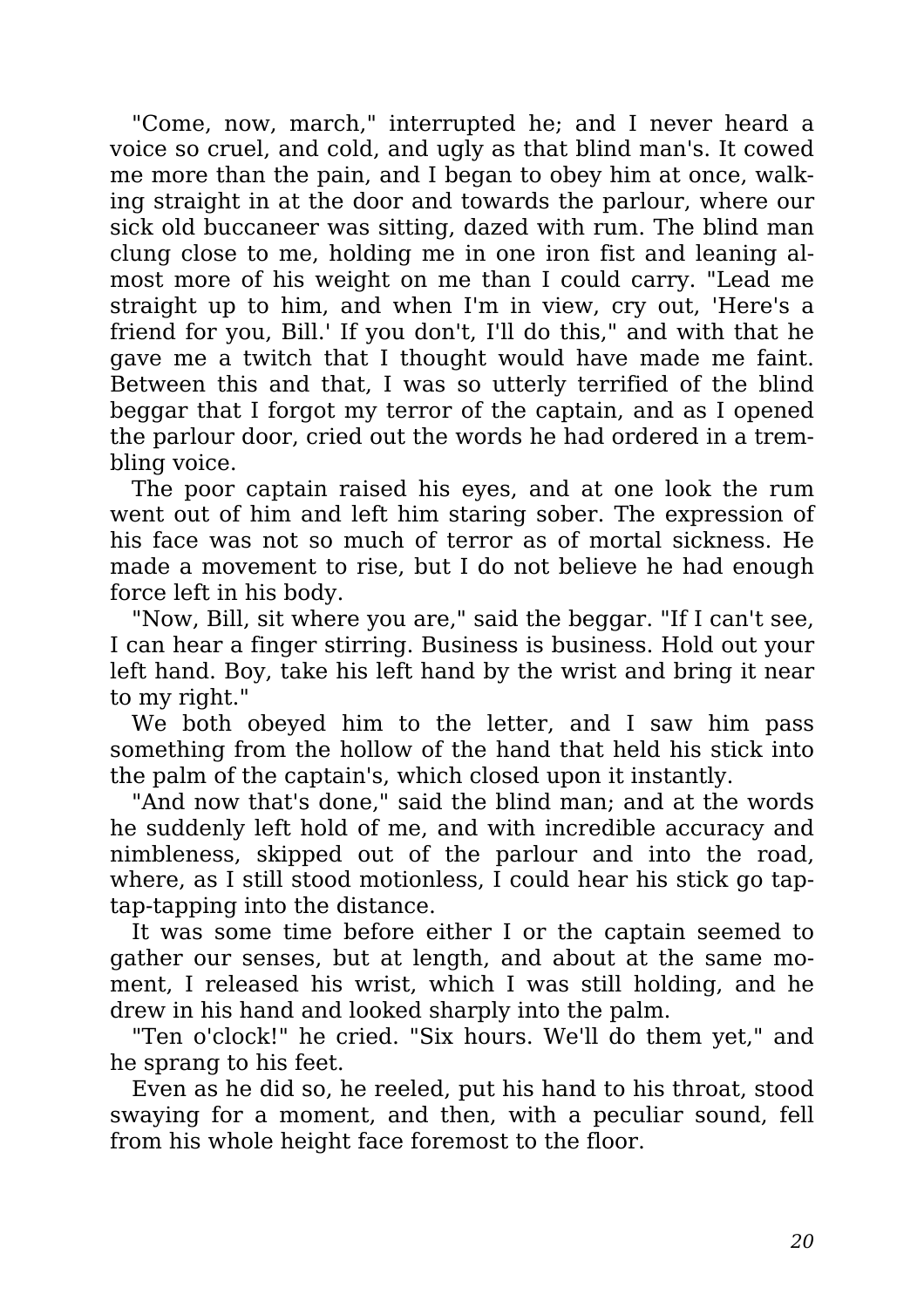I ran to him at once, calling to my mother. But haste was all in vain. The captain had been struck dead by thundering apoplexy. It is a curious thing to understand, for I had certainly never liked the man, though of late I had begun to pity him, but as soon as I saw that he was dead, I burst into a flood of tears. It was the second death I had known, and the sorrow of the first was still fresh in my heart.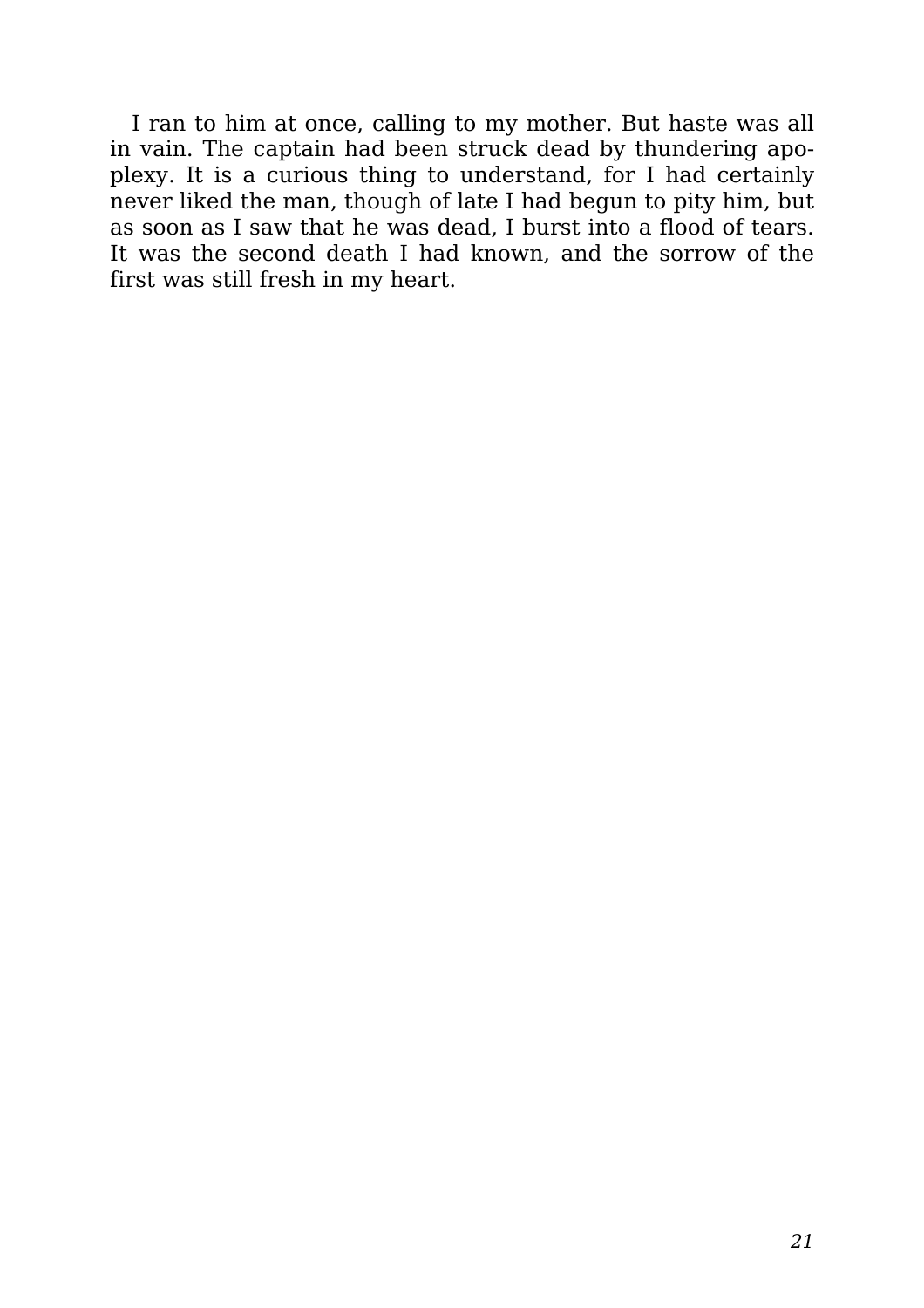## Chapter 4

#### **The Sea-chest**

I lost no time, of course, in telling my mother all that I knew, and perhaps should have told her long before, and we saw and perhaps should have told her long before, and we saw ourselves at once in a difficult and dangerous position. Some of the man's money—if he had any—was certainly due to us, but it was not likely that our captain's shipmates, above all the two specimens seen by me, Black Dog and the blind beggar, would be inclined to give up their booty in payment of the dead man's debts. The captain's order to mount at once and ride for Doctor Livesey would have left my mother alone and unprotected, which was not to be thought of. Indeed, it seemed impossible for either of us to remain much longer in the house; the fall of coals in the kitchen grate, the very ticking of the clock, filled us with alarms. The neighbourhood, to our ears, seemed haunted by approaching footsteps; and what between the dead body of the captain on the parlour floor and the thought of that detestable blind beggar hovering near at hand and ready to return, there were moments when, as the saying goes, I jumped in my skin for terror. Something must speedily be resolved upon, and it occurred to us at last to go forth together and seek help in the neighbouring hamlet. No sooner said than done. Bare-headed as we were, we ran out at once in the gathering evening and the frosty fog.

The hamlet lay not many hundred yards away, though out of view, on the other side of the next cove; and what greatly encouraged me, it was in an opposite direction from that whence the blind man had made his appearance and whither he had presumably returned. We were not many minutes on the road, though we sometimes stopped to lay hold of each other and hearken. But there was no unusual sound—nothing but the low wash of the ripple and the croaking of the inmates of the wood.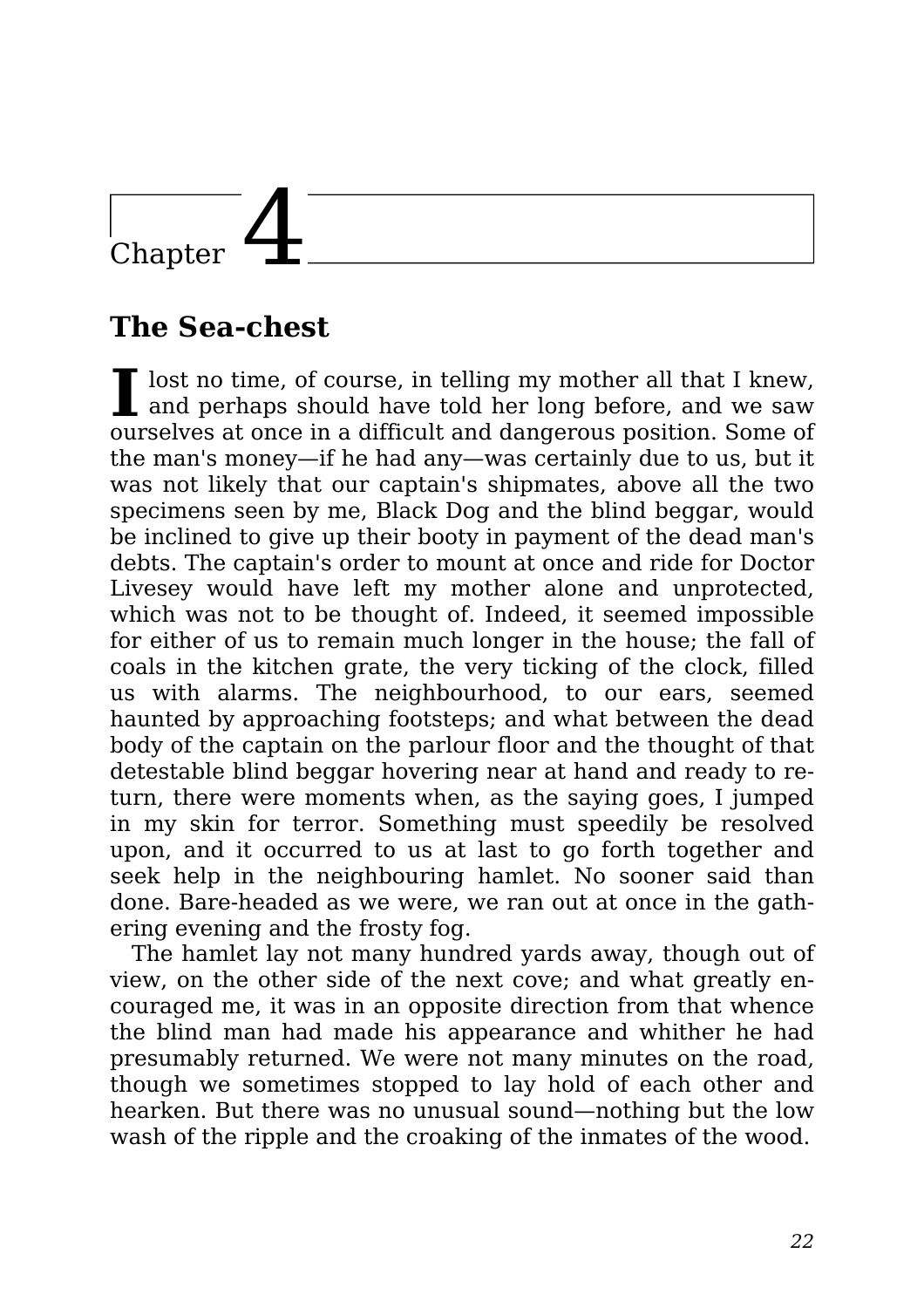It was already candle-light when we reached the hamlet, and I shall never forget how much I was cheered to see the yellow shine in doors and windows; but that, as it proved, was the best of the help we were likely to get in that quarter. For—you would have thought men would have been ashamed of themselves—no soul would consent to return with us to the Admiral Benbow. The more we told of our troubles, the more—man, woman, and child—they clung to the shelter of their houses. The name of Captain Flint, though it was strange to me, was well enough known to some there and carried a great weight of terror. Some of the men who had been to field-work on the far side of the Admiral Benbow remembered, besides, to have seen several strangers on the road, and taking them to be smugglers, to have bolted away; and one at least had seen a little lugger in what we called Kitt's Hole. For that matter, anyone who was a comrade of the captain's was enough to frighten them to death. And the short and the long of the matter was, that while we could get several who were willing enough to ride to Dr. Livesey's, which lay in another direction, not one would help us to defend the inn.

They say cowardice is infectious; but then argument is, on the other hand, a great emboldener; and so when each had said his say, my mother made them a speech. She would not, she declared, lose money that belonged to her fatherless boy; "If none of the rest of you dare," she said, "Jim and I dare. Back we will go, the way we came, and small thanks to you big, hulking, chicken-hearted men. We'll have that chest open, if we die for it. And I'll thank you for that bag, Mrs. Crossley, to bring back our lawful money in."

Of course I said I would go with my mother, and of course they all cried out at our foolhardiness, but even then not a man would go along with us. All they would do was to give me a loaded pistol lest we were attacked, and to promise to have horses ready saddled in case we were pursued on our return, while one lad was to ride forward to the doctor's in search of armed assistance.

My heart was beating finely when we two set forth in the cold night upon this dangerous venture. A full moon was beginning to rise and peered redly through the upper edges of the fog, and this increased our haste, for it was plain, before we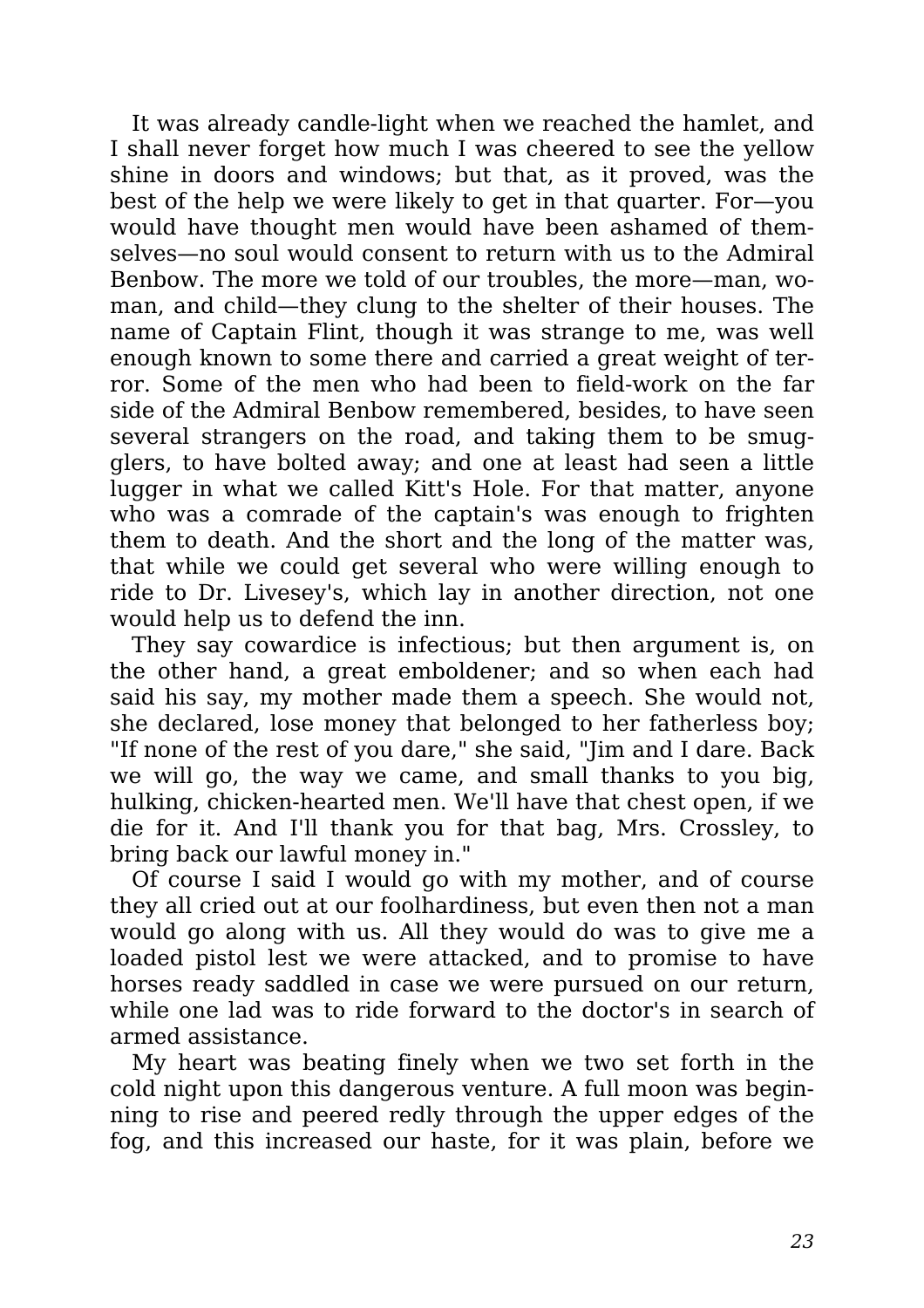came forth again, that all would be as bright as day, and our departure exposed to the eyes of any watchers. We slipped along the hedges, noiseless and swift, nor did we see or hear anything to increase our terrors, till, to our relief, the door of the Admiral Benbow had closed behind us.

I slipped the bolt at once, and we stood and panted for a moment in the dark, alone in the house with the dead captain's body. Then my mother got a candle in the bar, and holding each other's hands, we advanced into the parlour. He lay as we had left him, on his back, with his eyes open and one arm stretched out.

"Draw down the blind, Jim," whispered my mother; "they might come and watch outside. And now," said she when I had done so, "we have to get the key off that; and who's to touch it, I should like to know!" and she gave a kind of sob as she said the words.

I went down on my knees at once. On the floor close to his hand there was a little round of paper, blackened on the one side. I could not doubt that this was the Black Spot; and taking it up, I found written on the other side, in a very good, clear hand, this short message: "You have till ten tonight."

"He had till ten, Mother," said I; and just as I said it, our old clock began striking. This sudden noise startled us shockingly; but the news was good, for it was only six.

"Now, Jim," she said, "that key."

I felt in his pockets, one after another. A few small coins, a thimble, and some thread and big needles, a piece of pigtail tobacco bitten away at the end, his gully with the crooked handle, a pocket compass, and a tinder box were all that they contained, and I began to despair.

"Perhaps it's round his neck," suggested my mother.

Overcoming a strong repugnance, I tore open his shirt at the neck, and there, sure enough, hanging to a bit of tarry string, which I cut with his own gully, we found the key. At this triumph we were filled with hope and hurried upstairs without delay to the little room where he had slept so long and where his box had stood since the day of his arrival.

It was like any other seaman's chest on the outside, the initial "B" burned on the top of it with a hot iron, and the corners somewhat smashed and broken as by long, rough usage.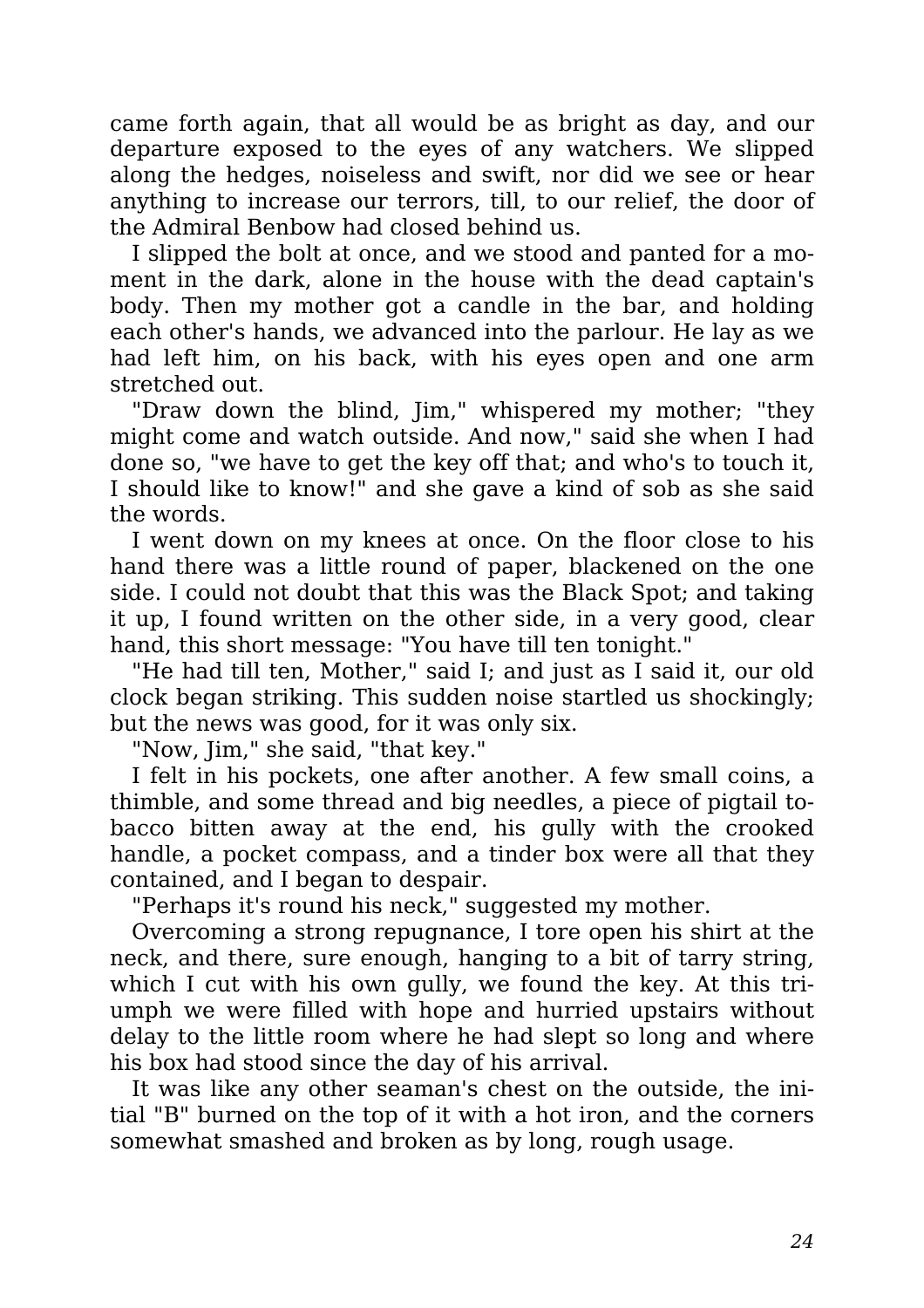"Give me the key," said my mother; and though the lock was very stiff, she had turned it and thrown back the lid in a twinkling.

A strong smell of tobacco and tar rose from the interior, but nothing was to be seen on the top except a suit of very good clothes, carefully brushed and folded. They had never been worn, my mother said. Under that, the miscellany began—a quadrant, a tin canikin, several sticks of tobacco, two brace of very handsome pistols, a piece of bar silver, an old Spanish watch and some other trinkets of little value and mostly of foreign make, a pair of compasses mounted with brass, and five or six curious West Indian shells. I have often wondered since why he should have carried about these shells with him in his wandering, guilty, and hunted life.

In the meantime, we had found nothing of any value but the silver and the trinkets, and neither of these were in our way. Underneath there was an old boat-cloak, whitened with seasalt on many a harbour-bar. My mother pulled it up with impatience, and there lay before us, the last things in the chest, a bundle tied up in oilcloth, and looking like papers, and a canvas bag that gave forth, at a touch, the jingle of gold.

"I'll show these rogues that I'm an honest woman," said my mother. "I'll have my dues, and not a farthing over. Hold Mrs. Crossley's bag." And she began to count over the amount of the captain's score from the sailor's bag into the one that I was holding.

It was a long, difficult business, for the coins were of all countries and sizes—doubloons, and louis d'ors, and guineas, and pieces of eight, and I know not what besides, all shaken together at random. The guineas, too, were about the scarcest, and it was with these only that my mother knew how to make her count.

When we were about half-way through, I suddenly put my hand upon her arm, for I had heard in the silent frosty air a sound that brought my heart into my mouth—the tap-tapping of the blind man's stick upon the frozen road. It drew nearer and nearer, while we sat holding our breath. Then it struck sharp on the inn door, and then we could hear the handle being turned and the bolt rattling as the wretched being tried to enter; and then there was a long time of silence both within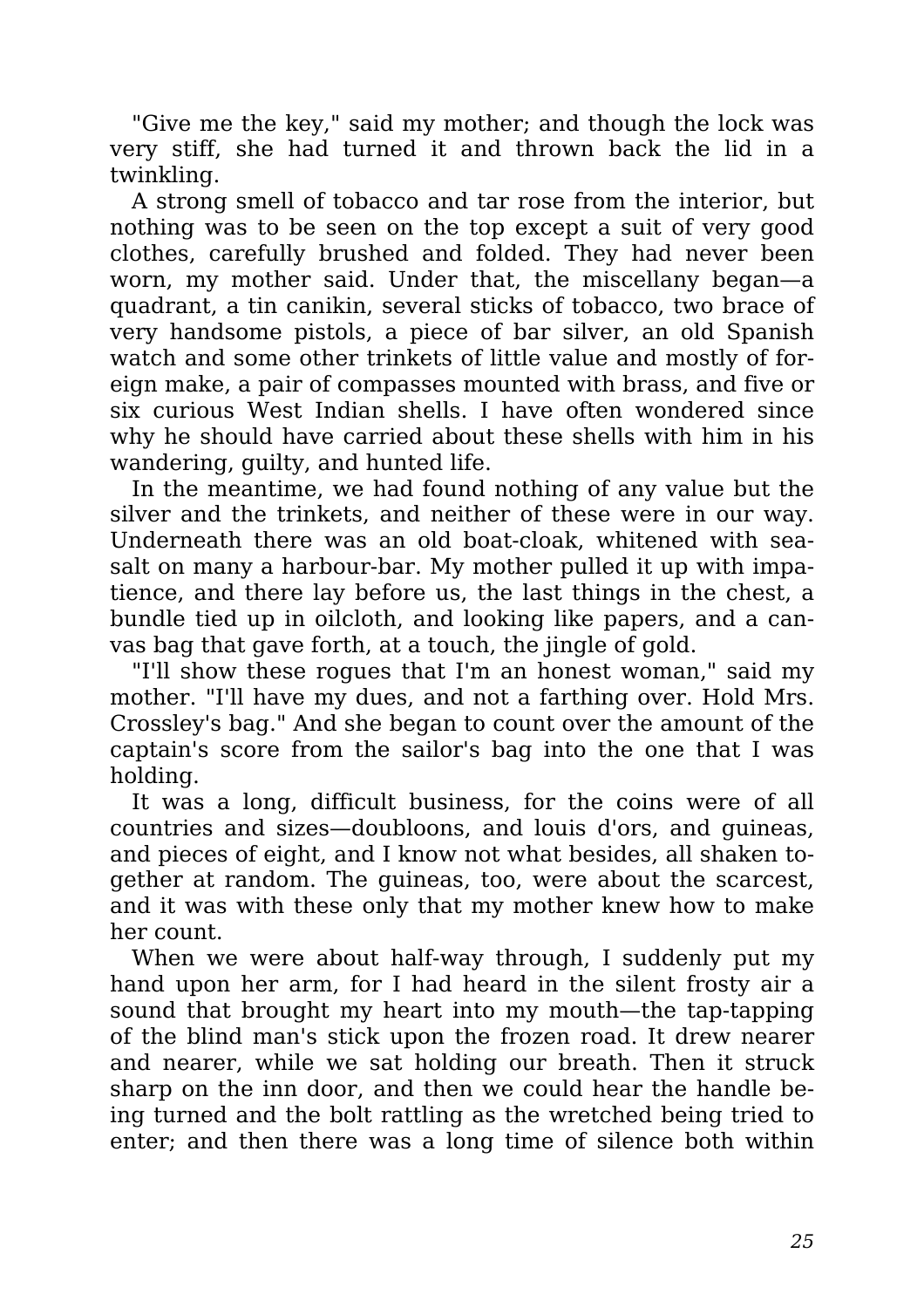and without. At last the tapping recommenced, and, to our indescribable joy and gratitude, died slowly away again until it ceased to be heard. "Mother," said I, "take the whole and let's be going," for I was sure the bolted door must have seemed suspicious and would bring the whole hornet's nest about our ears, though how thankful I was that I had bolted it, none could tell who had never met that terrible blind man.

But my mother, frightened as she was, would not consent to take a fraction more than was due to her and was obstinately unwilling to be content with less. It was not yet seven, she said, by a long way; she knew her rights and she would have them; and she was still arguing with me when a little low whistle sounded a good way off upon the hill. That was enough, and more than enough, for both of us.

"I'll take what I have," she said, jumping to her feet.

"And I'll take this to square the count," said I, picking up the oilskin packet.

Next moment we were both groping downstairs, leaving the candle by the empty chest; and the next we had opened the door and were in full retreat. We had not started a moment too soon. The fog was rapidly dispersing; already the moon shone quite clear on the high ground on either side; and it was only in the exact bottom of the dell and round the tavern door that a thin veil still hung unbroken to conceal the first steps of our escape. Far less than half-way to the hamlet, very little beyond the bottom of the hill, we must come forth into the moonlight. Nor was this all, for the sound of several footsteps running came already to our ears, and as we looked back in their direction, a light tossing to and fro and still rapidly advancing showed that one of the newcomers carried a lantern.

"My dear," said my mother suddenly, "take the money and run on. I am going to faint."

This was certainly the end for both of us, I thought. How I cursed the cowardice of the neighbours; how I blamed my poor mother for her honesty and her greed, for her past foolhardiness and present weakness! We were just at the little bridge, by good fortune; and I helped her, tottering as she was, to the edge of the bank, where, sure enough, she gave a sigh and fell on my shoulder. I do not know how I found the strength to do it at all, and I am afraid it was roughly done, but I managed to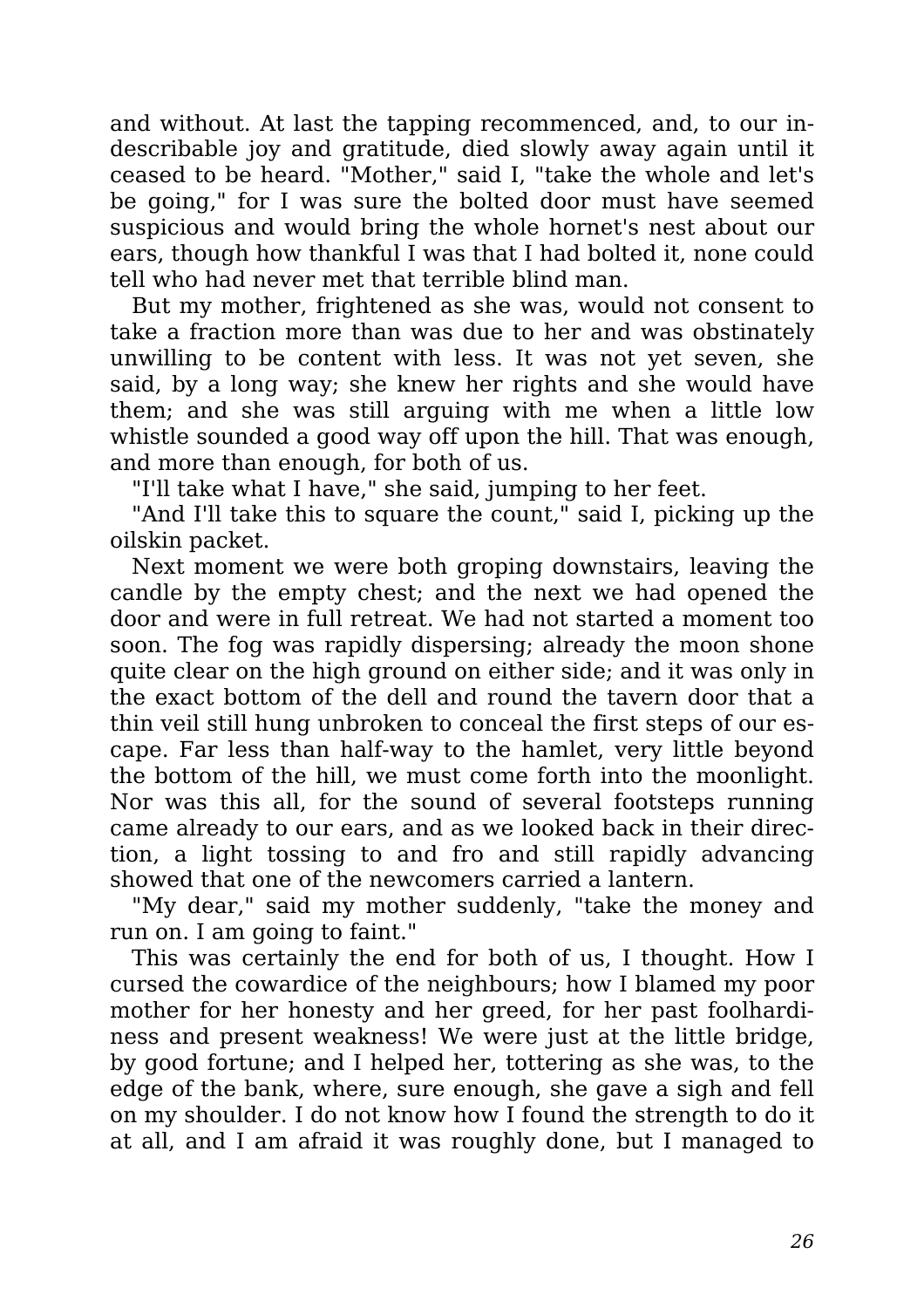drag her down the bank and a little way under the arch. Farther I could not move her, for the bridge was too low to let me do more than crawl below it. So there we had to stay—my mother almost entirely exposed and both of us within earshot of the inn.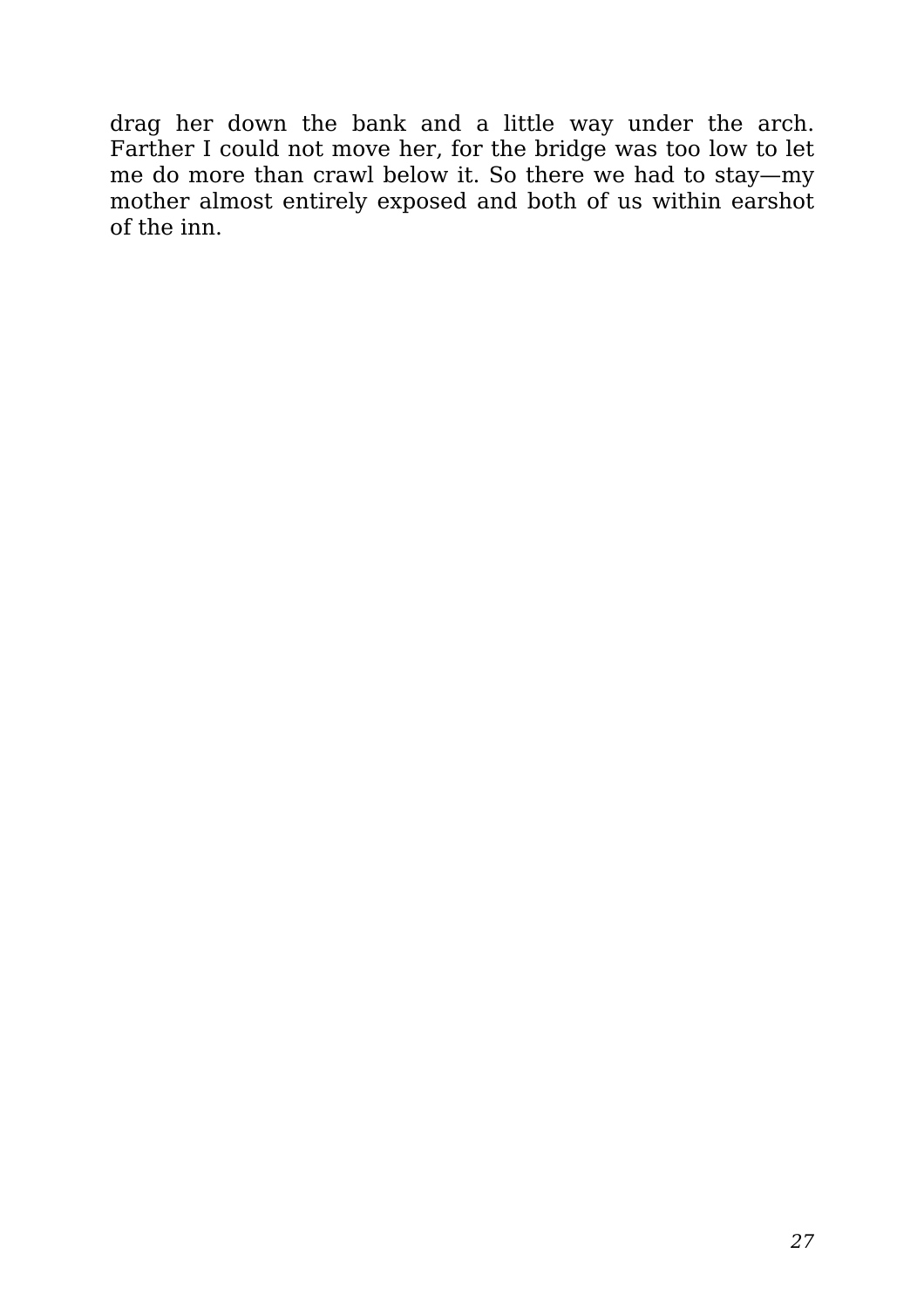### Chapter

#### **The Last of the Blind Man**

**M**<sup>y</sup> curiosity, in <sup>a</sup> sense, was stronger than my fear, for <sup>I</sup> could not remain where I was, but crept back to the bank again, whence, sheltering my head behind a bush of broom, I might command the road before our door. I was scarcely in position ere my enemies began to arrive, seven or eight of them, running hard, their feet beating out of time along the road and the man with the lantern some paces in front. Three men ran together, hand in hand; and I made out, even through the mist, that the middle man of this trio was the blind beggar. The next moment his voice showed me that I was right.

"Down with the door!" he cried.

"Aye, aye, sir!" answered two or three; and a rush was made upon the Admiral Benbow, the lantern-bearer following; and then I could see them pause, and hear speeches passed in a lower key, as if they were surprised to find the door open. But the pause was brief, for the blind man again issued his commands. His voice sounded louder and higher, as if he were afire with eagerness and rage.

"In, in, in!" he shouted, and cursed them for their delay.

Four or five of them obeyed at once, two remaining on the road with the formidable beggar. There was a pause, then a cry of surprise, and then a voice shouting from the house, "Bill's dead."

But the blind man swore at them again for their delay.

"Search him, some of you shirking lubbers, and the rest of you aloft and get the chest," he cried.

I could hear their feet rattling up our old stairs, so that the house must have shook with it. Promptly afterwards, fresh sounds of astonishment arose; the window of the captain's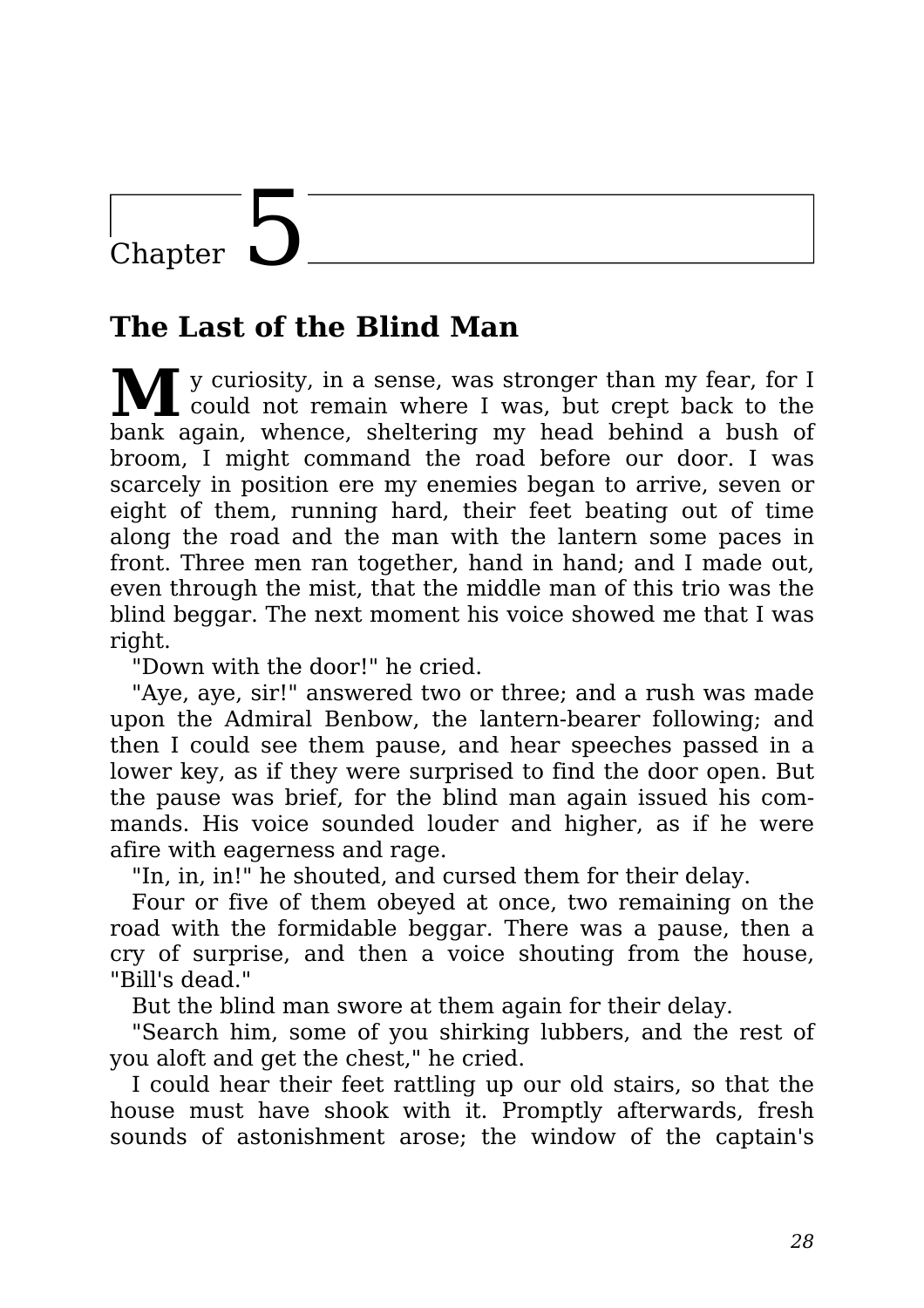room was thrown open with a slam and a jingle of broken glass, and a man leaned out into the moonlight, head and shoulders, and addressed the blind beggar on the road below him.

"Pew," he cried, "they've been before us. Someone's turned the chest out alow and aloft."

"Is it there?" roared Pew.

"The money's there."

The blind man cursed the money.

"Flint's fist, I mean," he cried.

"We don't see it here nohow," returned the man.

"Here, you below there, is it on Bill?" cried the blind man again.

At that another fellow, probably him who had remained below to search the captain's body, came to the door of the inn. "Bill's been overhauled a'ready," said he; "nothin' left."

"It's these people of the inn—it's that boy. I wish I had put his eyes out!" cried the blind man, Pew. "There were no time ago—they had the door bolted when I tried it. Scatter, lads, and find 'em."

"Sure enough, they left their glim here," said the fellow from the window.

"Scatter and find 'em! Rout the house out!" reiterated Pew, striking with his stick upon the road.

Then there followed a great to-do through all our old inn, heavy feet pounding to and fro, furniture thrown over, doors kicked in, until the very rocks re-echoed and the men came out again, one after another, on the road and declared that we were nowhere to be found. And just the same whistle that had alarmed my mother and myself over the dead captain's money was once more clearly audible through the night, but this time twice repeated. I had thought it to be the blind man's trumpet, so to speak, summoning his crew to the assault, but I now found that it was a signal from the hillside towards the hamlet, and from its effect upon the buccaneers, a signal to warn them of approaching danger.

"There's Dirk again," said one. "Twice! We'll have to budge, mates."

"Budge, you skulk!" cried Pew. "Dirk was a fool and a coward from the first—you wouldn't mind him. They must be close by;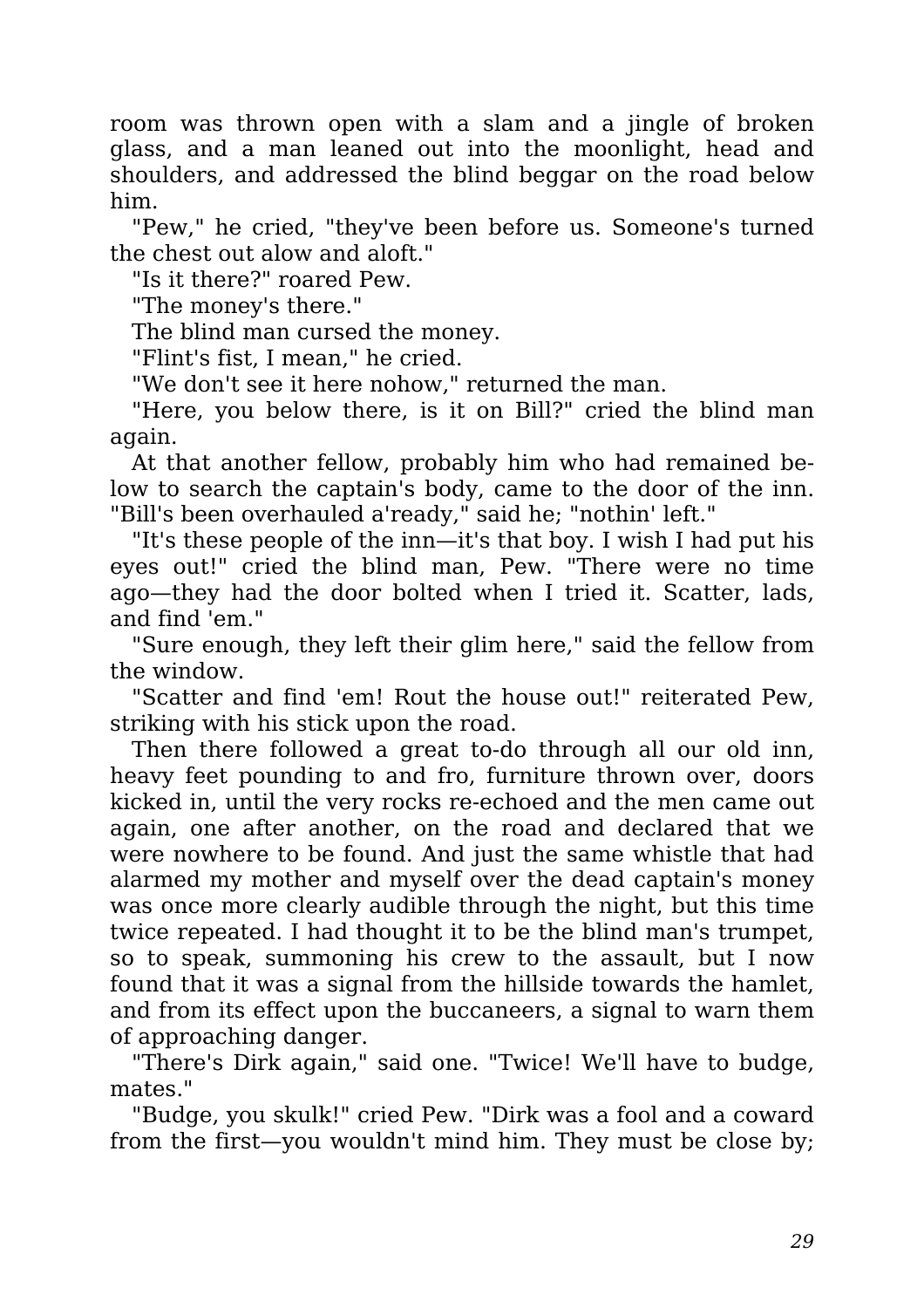they can't be far; you have your hands on it. Scatter and look for them, dogs! Oh, shiver my soul," he cried, "if I had eyes!" This appeal seemed to produce some effect, for two of the fellows began to look here and there among the lumber, but halfheartedly, I thought, and with half an eye to their own danger all the time, while the rest stood irresolute on the road. "You have your hands on thousands, you fools, and you hang a leg! You'd be as rich as kings if you could find it, and you know it's here, and you stand there skulking. There wasn't one of you dared face Bill, and I did it—a blind man! And I'm to lose my chance for you! I'm to be a poor, crawling beggar, sponging for rum, when I might be rolling in a coach! If you had the pluck of a weevil in a biscuit you would catch them still."

"Hang it, Pew, we've got the doubloons!" grumbled one.

"They might have hid the blessed thing," said another. "Take the Georges, Pew, and don't stand here squalling."

Squalling was the word for it; Pew's anger rose so high at these objections till at last, his passion completely taking the upper hand, he struck at them right and left in his blindness and his stick sounded heavily on more than one.

These, in their turn, cursed back at the blind miscreant, threatened him in horrid terms, and tried in vain to catch the stick and wrest it from his grasp.

This quarrel was the saving of us, for while it was still raging, another sound came from the top of the hill on the side of the hamlet—the tramp of horses galloping. Almost at the same time a pistol-shot, flash and report, came from the hedge side. And that was plainly the last signal of danger, for the buccaneers turned at once and ran, separating in every direction, one seaward along the cove, one slant across the hill, and so on, so that in half a minute not a sign of them remained but Pew. Him they had deserted, whether in sheer panic or out of revenge for his ill words and blows I know not; but there he remained behind, tapping up and down the road in a frenzy, and groping and calling for his comrades. Finally he took a wrong turn and ran a few steps past me, towards the hamlet, crying, "Johnny, Black Dog, Dirk," and other names, "you won't leave old Pew, mates—not old Pew!"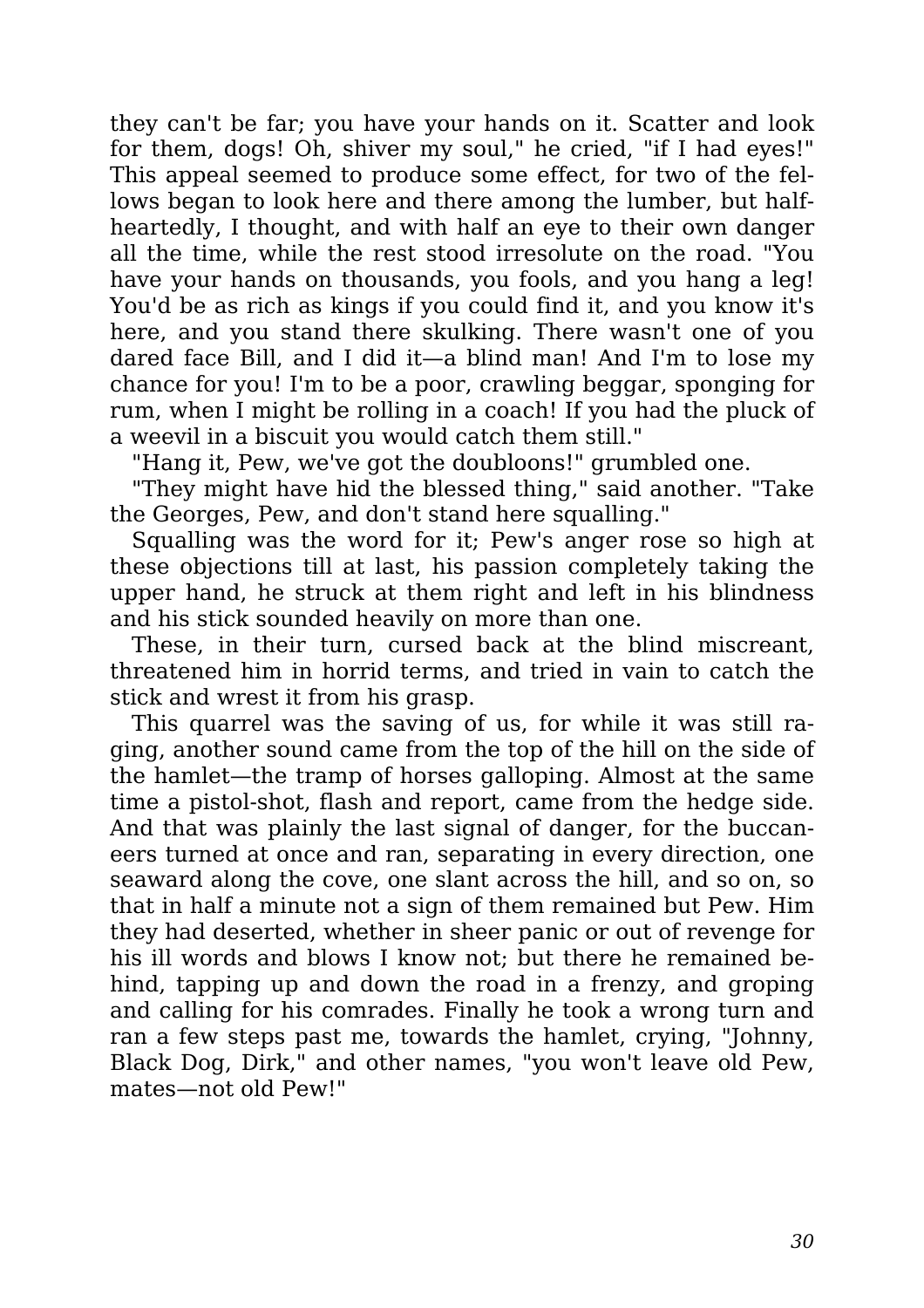Just then the noise of horses topped the rise, and four or five riders came in sight in the moonlight and swept at full gallop down the slope.

At this Pew saw his error, turned with a scream, and ran straight for the ditch, into which he rolled. But he was on his feet again in a second and made another dash, now utterly bewildered, right under the nearest of the coming horses.

The rider tried to save him, but in vain. Down went Pew with a cry that rang high into the night; and the four hoofs trampled and spurned him and passed by. He fell on his side, then gently collapsed upon his face and moved no more.

I leaped to my feet and hailed the riders. They were pulling up, at any rate, horrified at the accident; and I soon saw what they were. One, tailing out behind the rest, was a lad that had gone from the hamlet to Dr. Livesey's; the rest were revenue officers, whom he had met by the way, and with whom he had had the intelligence to return at once. Some news of the lugger in Kitt's Hole had found its way to Supervisor Dance and set him forth that night in our direction, and to that circumstance my mother and I owed our preservation from death.

Pew was dead, stone dead. As for my mother, when we had carried her up to the hamlet, a little cold water and salts and that soon brought her back again, and she was none the worse for her terror, though she still continued to deplore the balance of the money. In the meantime the supervisor rode on, as fast as he could, to Kitt's Hole; but his men had to dismount and grope down the dingle, leading, and sometimes supporting, their horses, and in continual fear of ambushes; so it was no great matter for surprise that when they got down to the Hole the lugger was already under way, though still close in. He hailed her. A voice replied, telling him to keep out of the moonlight or he would get some lead in him, and at the same time a bullet whistled close by his arm. Soon after, the lugger doubled the point and disappeared. Mr. Dance stood there, as he said, "like a fish out of water," and all he could do was to dispatch a man to B——to warn the cutter. "And that," said he, "is just about as good as nothing. They've got off clean, and there's an end. "Only," he added, "I'm glad I trod on Master Pew's corns," for by this time he had heard my story.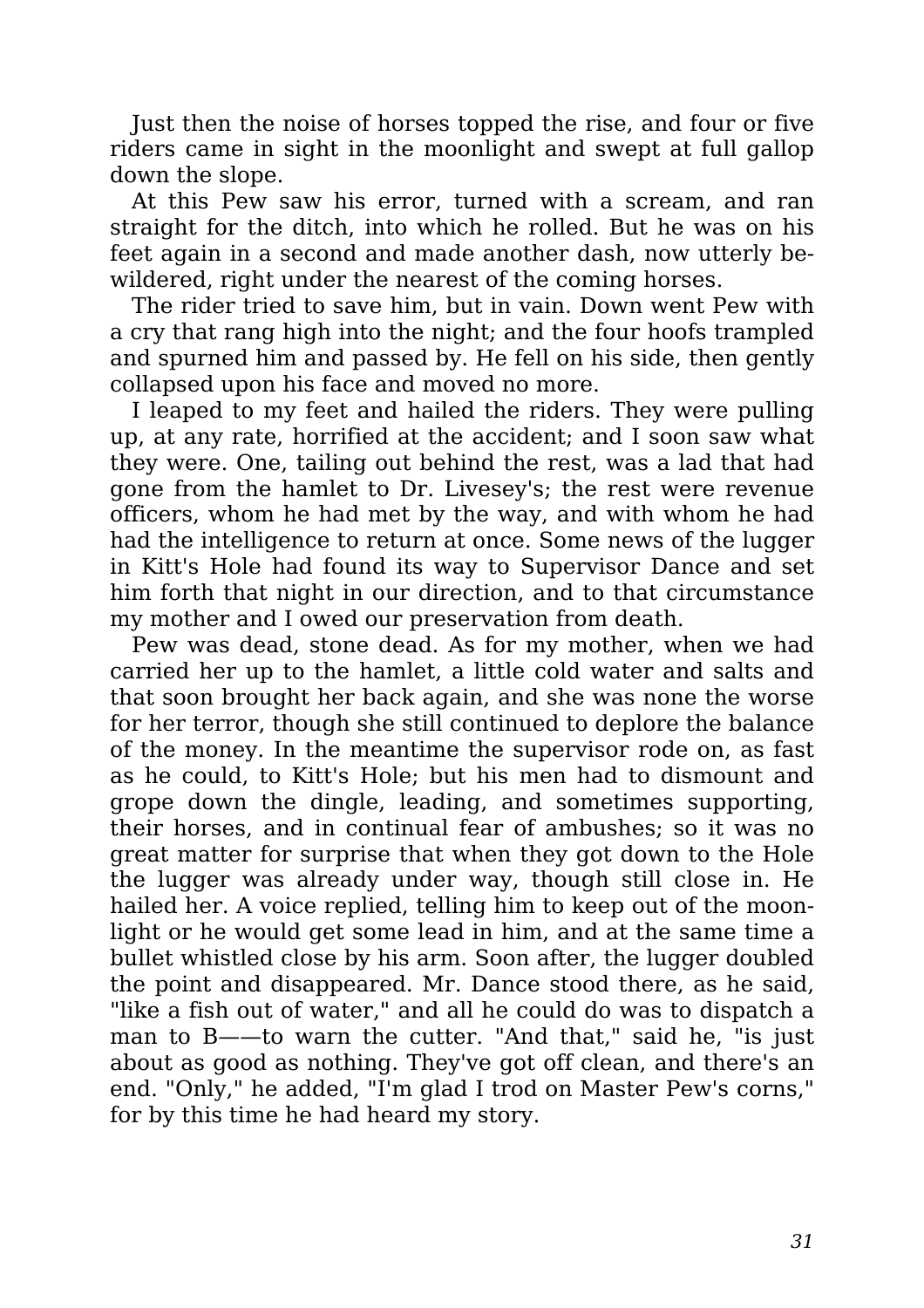I went back with him to the Admiral Benbow, and you cannot imagine a house in such a state of smash; the very clock had been thrown down by these fellows in their furious hunt after my mother and myself; and though nothing had actually been taken away except the captain's money-bag and a little silver from the till, I could see at once that we were ruined. Mr. Dance could make nothing of the scene.

"They got the money, you say? Well, then, Hawkins, what in fortune were they after? More money, I suppose?"

"No, sir; not money, I think," replied I. "In fact, sir, I believe I have the thing in my breast pocket; and to tell you the truth, I should like to get it put in safety."

"To be sure, boy; quite right," said he. "I'll take it, if you like." "I thought perhaps Dr. Livesey—" I began.

"Perfectly right," he interrupted very cheerily, "perfectly right—a gentleman and a magistrate. And, now I come to think of it, I might as well ride round there myself and report to him or squire. Master Pew's dead, when all's done; not that I regret it, but he's dead, you see, and people will make it out against an officer of his Majesty's revenue, if make it out they can. Now, I'll tell you, Hawkins, if you like, I'll take you along."

I thanked him heartily for the offer, and we walked back to the hamlet where the horses were. By the time I had told mother of my purpose they were all in the saddle.

"Dogger," said Mr. Dance, "you have a good horse; take up this lad behind you."

As soon as I was mounted, holding on to Dogger's belt, the supervisor gave the word, and the party struck out at a bouncing trot on the road to Dr. Livesey's house.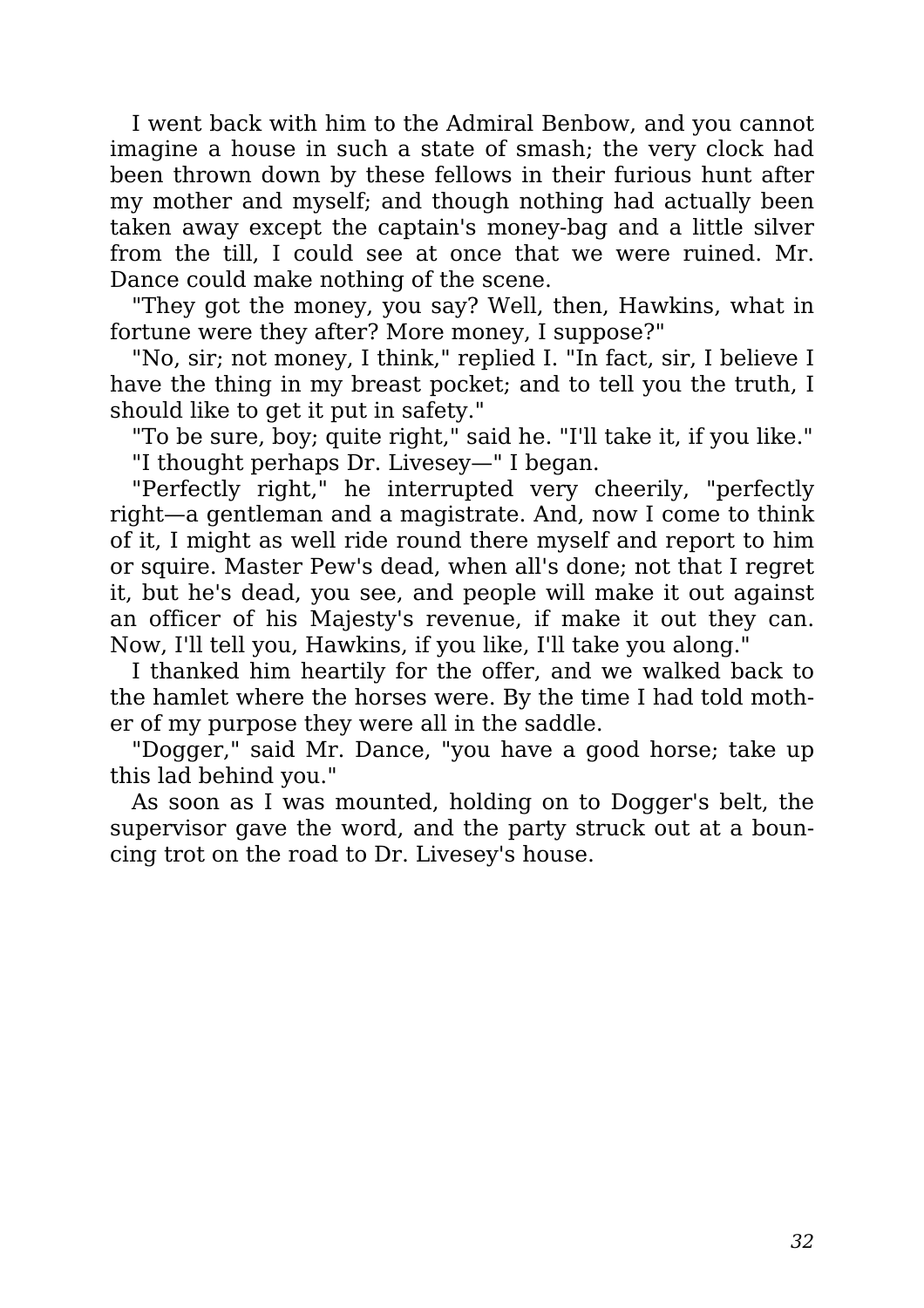# Chapter

#### **The Captain's Papers**

**A** *T* e rode hard all the way till we drew up before Dr. Livesey's door. The house was all dark to the front.

Mr. Dance told me to jump down and knock, and Dogger gave me a stirrup to descend by. The door was opened almost at once by the maid.

"Is Dr. Livesey in?" I asked.

No, she said, he had come home in the afternoon but had gone up to the hall to dine and pass the evening with the squire. "So there we go, boys," said Mr. Dance.

This time, as the distance was short, I did not mount, but ran with Dogger's stirrup-leather to the lodge gates and up the long, leafless, moonlit avenue to where the white line of the hall buildings looked on either hand on great old gardens. Here Mr. Dance dismounted, and taking me along with him, was admitted at a word into the house.

The servant led us down a matted passage and showed us at the end into a great library, all lined with bookcases and busts upon the top of them, where the squire and Dr. Livesey sat, pipe in hand, on either side of a bright fire.

I had never seen the squire so near at hand. He was a tall man, over six feet high, and broad in proportion, and he had a bluff, rough-and-ready face, all roughened and reddened and lined in his long travels. His eyebrows were very black, and moved readily, and this gave him a look of some temper, not bad, you would say, but quick and high.

"Come in, Mr. Dance," says he, very stately and condescending.

"Good evening, Dance," says the doctor with a nod. "And good evening to you, friend Jim. What good wind brings you here?" The supervisor stood up straight and stiff and told his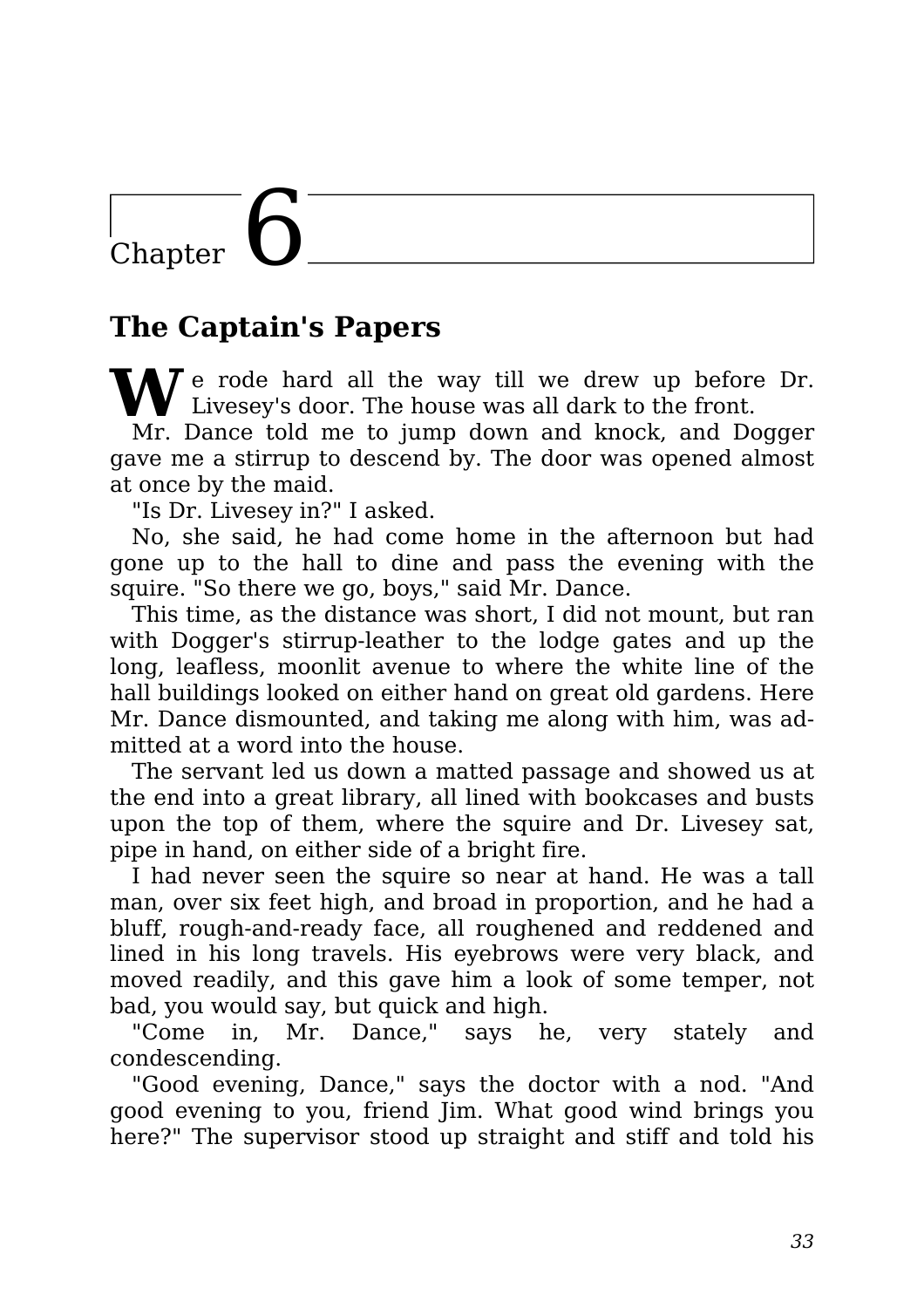story like a lesson; and you should have seen how the two gentlemen leaned forward and looked at each other, and forgot to smoke in their surprise and interest. When they heard how my mother went back to the inn, Dr. Livesey fairly slapped his thigh, and the squire cried "Bravo!" and broke his long pipe against the grate. Long before it was done, Mr. Trelawney (that, you will remember, was the squire's name) had got up from his seat and was striding about the room, and the doctor, as if to hear the better, had taken off his powdered wig and sat there looking very strange indeed with his own close-cropped black poll."

At last Mr. Dance finished the story.

"Mr. Dance," said the squire, "you are a very noble fellow. And as for riding down that black, atrocious miscreant, I regard it as an act of virtue, sir, like stamping on a cockroach. This lad Hawkins is a trump, I perceive. Hawkins, will you ring that bell? Mr. Dance must have some ale."

"And so, Jim," said the doctor, "you have the thing that they were after, have you?"

"Here it is, sir," said I, and gave him the oilskin packet.

The doctor looked it all over, as if his fingers were itching to open it; but instead of doing that, he put it quietly in the pocket of his coat.

"Squire," said he, "when Dance has had his ale he must, of course, be off on his Majesty's service; but I mean to keep Jim Hawkins here to sleep at my house, and with your permission, I propose we should have up the cold pie and let him sup."

"As you will, Livesey," said the squire; "Hawkins has earned better than cold pie."

So a big pigeon pie was brought in and put on a sidetable, and I made a hearty supper, for I was as hungry as a hawk, while Mr. Dance was further complimented and at last dismissed.

"And now, squire," said the doctor.

"And now, Livesey," said the squire in the same breath.

"One at a time, one at a time," laughed Dr. Livesey. "You have heard of this Flint, I suppose?"

"Heard of him!" cried the squire. "Heard of him, you say! He was the bloodthirstiest buccaneer that sailed. Blackbeard was a child to Flint. The Spaniards were so prodigiously afraid of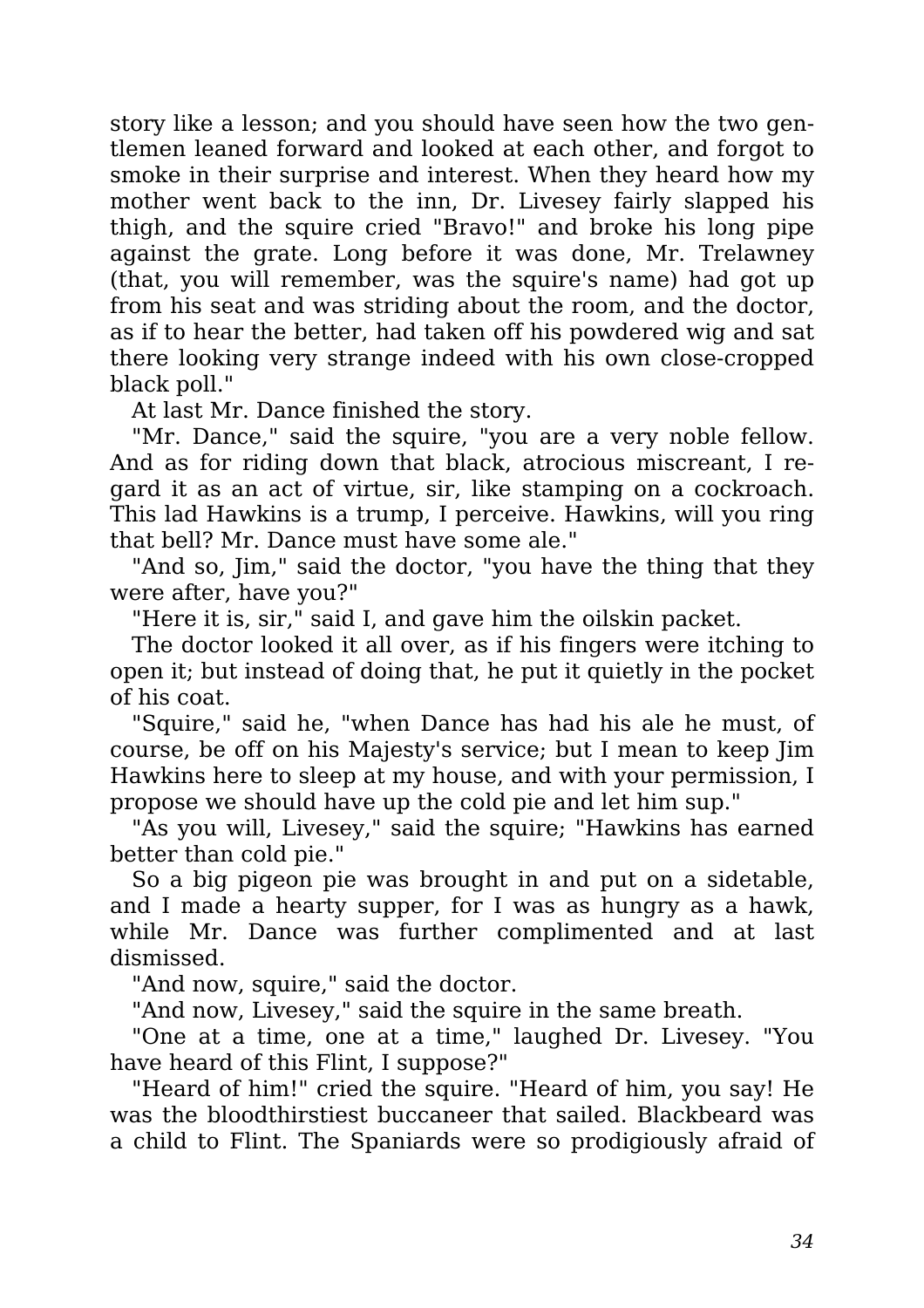him that, I tell you, sir, I was sometimes proud he was an Englishman. I've seen his top-sails with these eyes, off Trinidad, and the cowardly son of a rum-puncheon that I sailed with put back—put back, sir, into Port of Spain."

"Well, I've heard of him myself, in England," said the doctor. "But the point is, had he money?"

"Money!" cried the squire. "Have you heard the story? What were these villains after but money? What do they care for but money? For what would they risk their rascal carcasses but money?"

"That we shall soon know," replied the doctor. "But you are so confoundedly hot-headed and exclamatory that I cannot get a word in. What I want to know is this: Supposing that I have here in my pocket some clue to where Flint buried his treasure, will that treasure amount to much?"

"Amount, sir!" cried the squire. "It will amount to this: If we have the clue you talk about, I fit out a ship in Bristol dock, and take you and Hawkins here along, and I'll have that treasure if I search a year."

"Very well," said the doctor. "Now, then, if Jim is agreeable, we'll open the packet"; and he laid it before him on the table.

The bundle was sewn together, and the doctor had to get out his instrument case and cut the stitches with his medical scissors. It contained two things—a book and a sealed paper.

"First of all we'll try the book," observed the doctor.

The squire and I were both peering over his shoulder as he opened it, for Dr. Livesey had kindly motioned me to come round from the side-table, where I had been eating, to enjoy the sport of the search. On the first page there were only some scraps of writing, such as a man with a pen in his hand might make for idleness or practice. One was the same as the tattoo mark, "Billy Bones his fancy"; then there was "Mr. W. Bones, mate," "No more rum," "Off Palm Key he got itt," and some other snatches, mostly single words and unintelligible. I could not help wondering who it was that had "got itt," and what "itt" was that he got. A knife in his back as like as not.

"Not much instruction there," said Dr. Livesey as he passed on.

The next ten or twelve pages were filled with a curious series of entries. There was a date at one end of the line and at the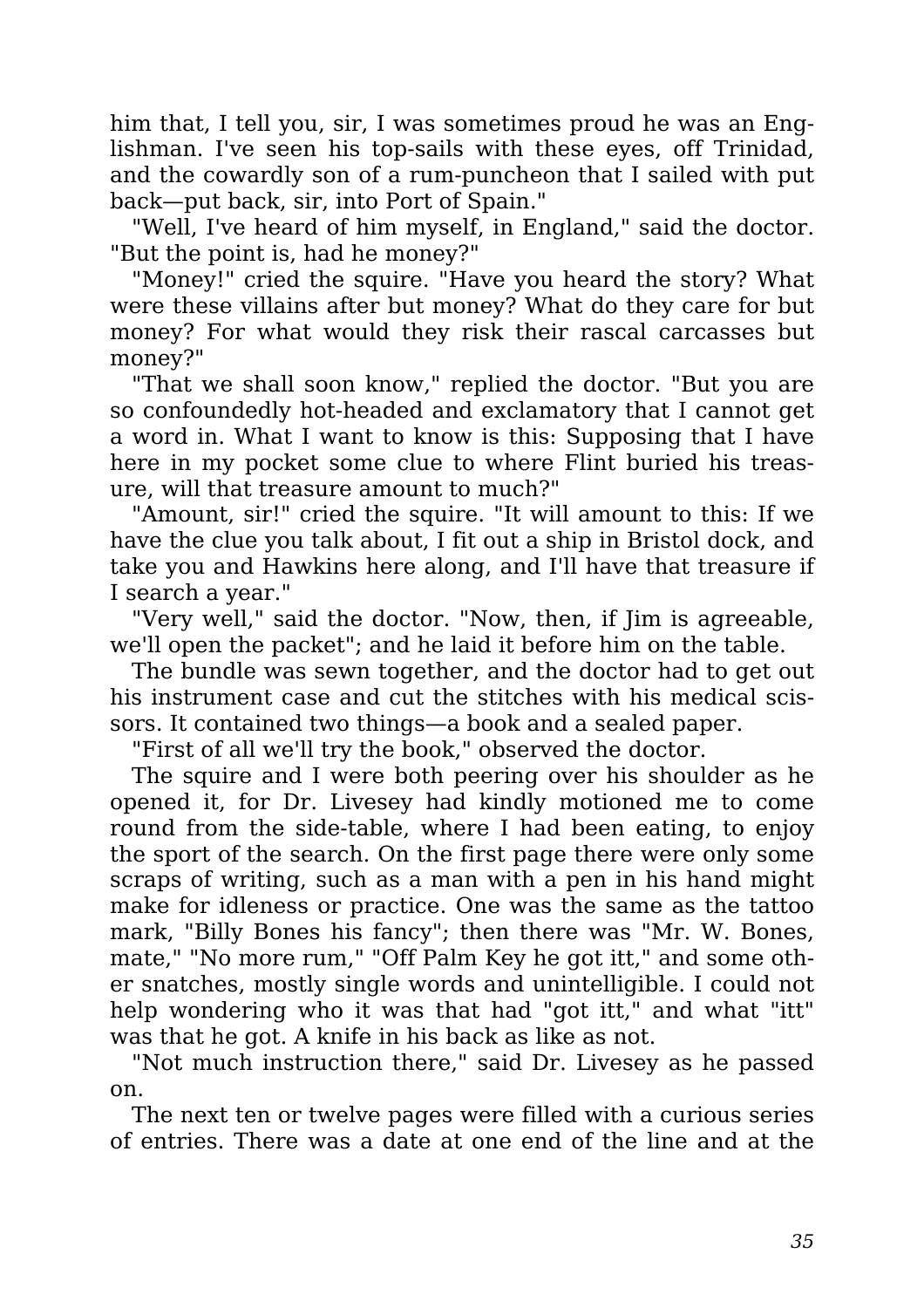other a sum of money, as in common account-books, but instead of explanatory writing, only a varying number of crosses between the two. On the 12th of June, 1745, for instance, a sum of seventy pounds had plainly become due to someone, and there was nothing but six crosses to explain the cause. In a few cases, to be sure, the name of a place would be added, as "Offe Caraccas," or a mere entry of latitude and longitude, as "62o 17' 20", 19o 2' 40"."

The record lasted over nearly twenty years, the amount of the separate entries growing larger as time went on, and at the end a grand total had been made out after five or six wrong additions, and these words appended, "Bones, his pile."

"I can't make head or tail of this," said Dr. Livesey.

"The thing is as clear as noonday," cried the squire. "This is the black-hearted hound's account-book. These crosses stand for the names of ships or towns that they sank or plundered. The sums are the scoundrel's share, and where he feared an ambiguity, you see he added something clearer. 'Offe Caraccas,' now; you see, here was some unhappy vessel boarded off that coast. God help the poor souls that manned her—coral long ago."

"Right!" said the doctor. "See what it is to be a traveller. Right! And the amounts increase, you see, as he rose in rank."

There was little else in the volume but a few bearings of places noted in the blank leaves towards the end and a table for reducing French, English, and Spanish moneys to a common value.

"Thrifty man!" cried the doctor. "He wasn't the one to be cheated."

"And now," said the squire, "for the other."

The paper had been sealed in several places with a thimble by way of seal; the very thimble, perhaps, that I had found in the captain's pocket. The doctor opened the seals with great care, and there fell out the map of an island, with latitude and longitude, soundings, names of hills and bays and inlets, and every particular that would be needed to bring a ship to a safe anchorage upon its shores. It was about nine miles long and five across, shaped, you might say, like a fat dragon standing up, and had two fine land-locked harbours, and a hill in the centre part marked "The Spy-glass." There were several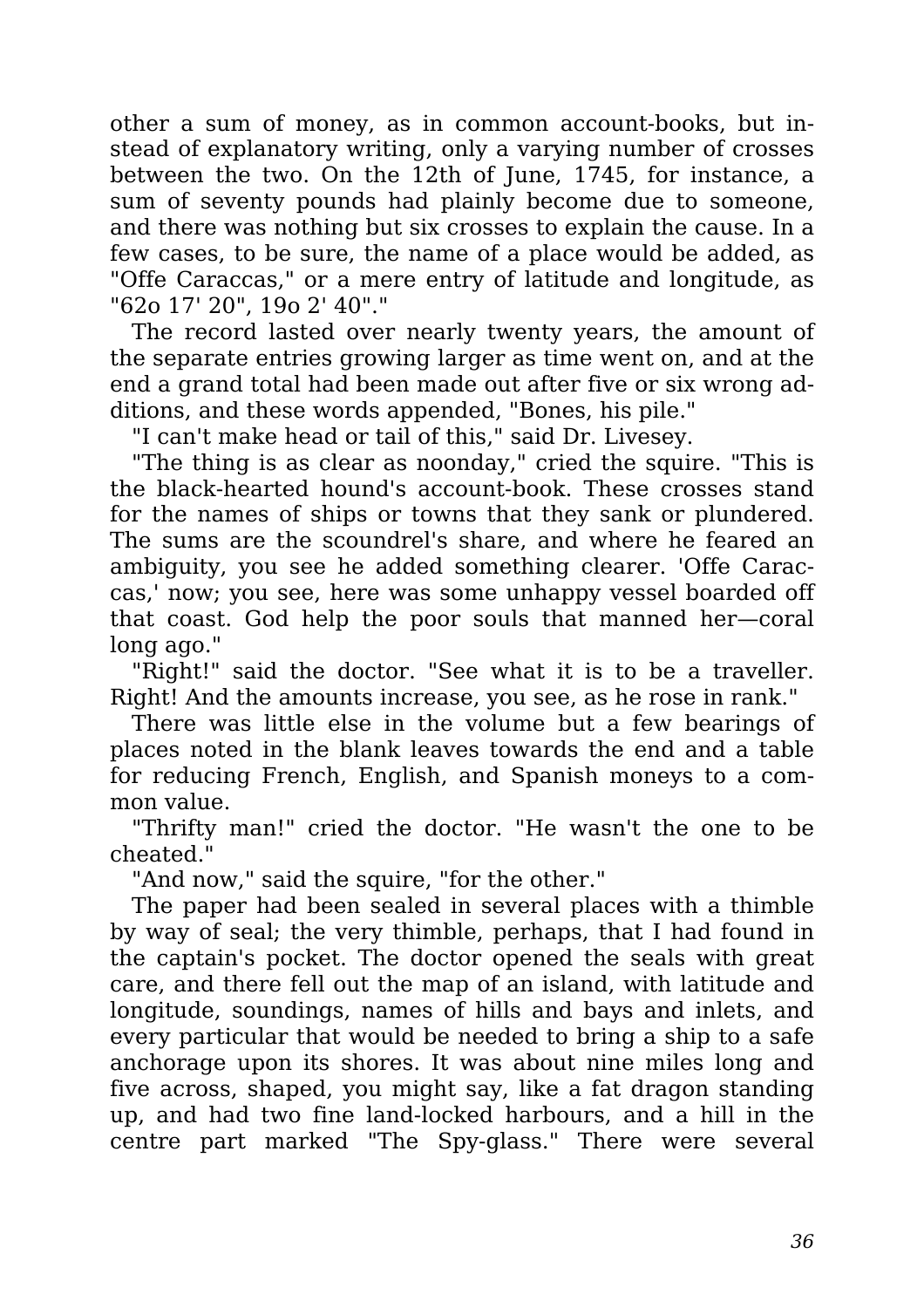additions of a later date, but above all, three crosses of red ink—two on the north part of the island, one in the southwest—and beside this last, in the same red ink, and in a small, neat hand, very different from the captain's tottery characters, these words: "Bulk of treasure here."

Over on the back the same hand had written this further information:

Tall tree, Spy-glass shoulder, bearing a point to the N. of N.N.E. Skeleton Island E.S.E. and by E.

Ten feet.

The bar silver is in the north cache; you can find it by the trend of the east hummock, ten fathoms

south of the black crag with the face on it. The arms are easy found, in the sand-hill, N. point of north inlet cape, bearing E. and a quarter N.

J.F.

That was all; but brief as it was, and to me incomprehensible, it filled the squire and Dr. Livesey with delight.

"Livesey," said the squire, "you will give up this wretched practice at once. Tomorrow I start for Bristol. In three weeks' time—three weeks!—two weeks—ten days—we'll have the best ship, sir, and the choicest crew in England. Hawkins shall come as cabin-boy. You'll make a famous cabin-boy, Hawkins. You, Livesey, are ship's doctor; I am admiral. We'll take Redruth, Joyce, and Hunter. We'll have favourable winds, a quick passage, and not the least difficulty in finding the spot, and money to eat, to roll in, to play duck and drake with ever after."

"Trelawney," said the doctor, "I'll go with you; and I'll go bail for it, so will Jim, and be a credit to the undertaking. There's only one man I'm afraid of."

"And who's that?" cried the squire. "Name the dog, sir!"

"You," replied the doctor; "for you cannot hold your tongue. We are not the only men who know of this paper. These fellows who attacked the inn tonight—bold, desperate blades, for sure—and the rest who stayed aboard that lugger, and more, I dare say, not far off, are, one and all, through thick and thin, bound that they'll get that money. We must none of us go alone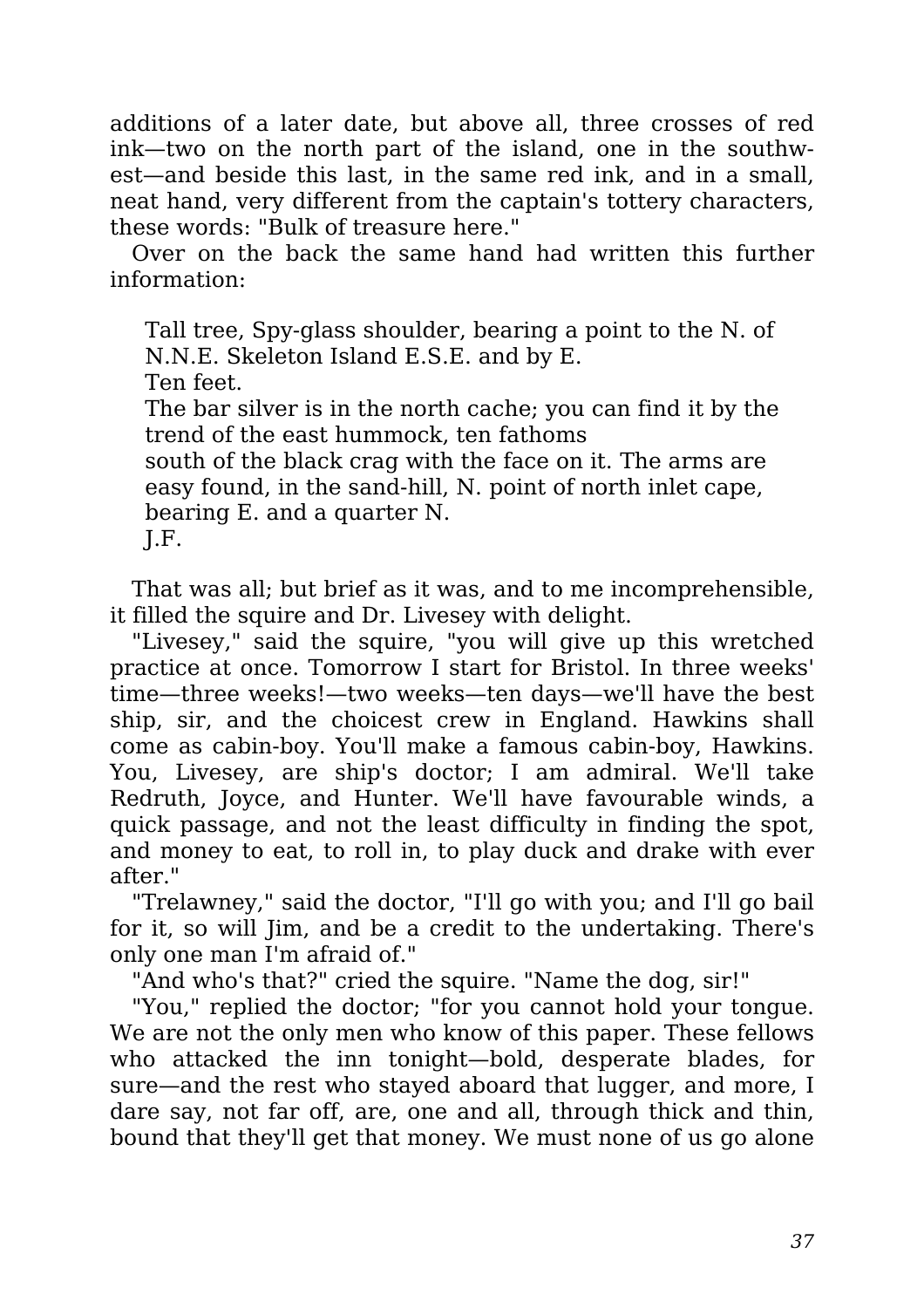till we get to sea. Jim and I shall stick together in the meanwhile; you'll take Joyce and Hunter when you ride to Bristol, and from first to last, not one of us must breathe a word of what we've found."

"Livesey," returned the squire, "you are always in the right of it. I'll be as silent as the grave."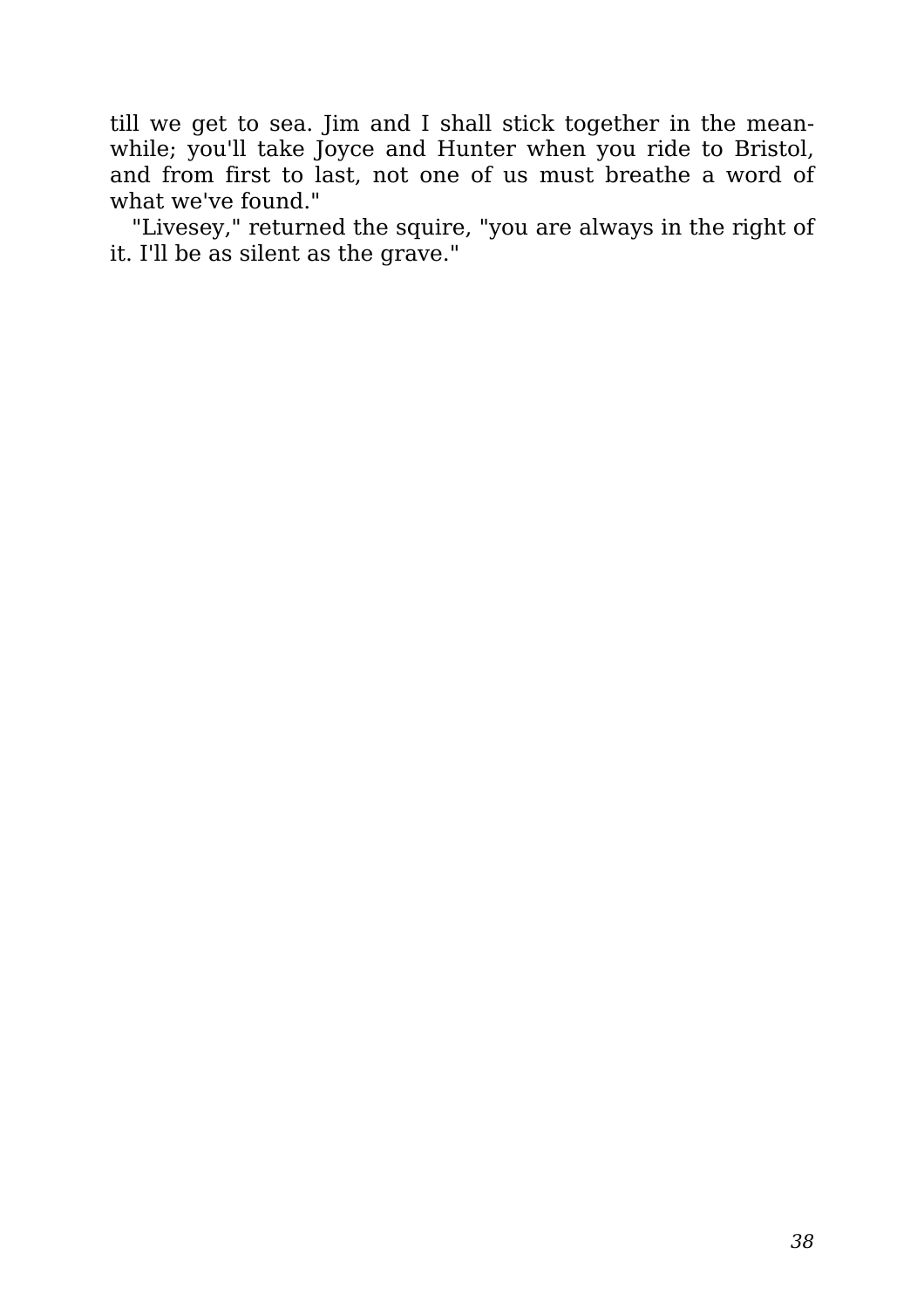#### **Part 2 The Sea Cook**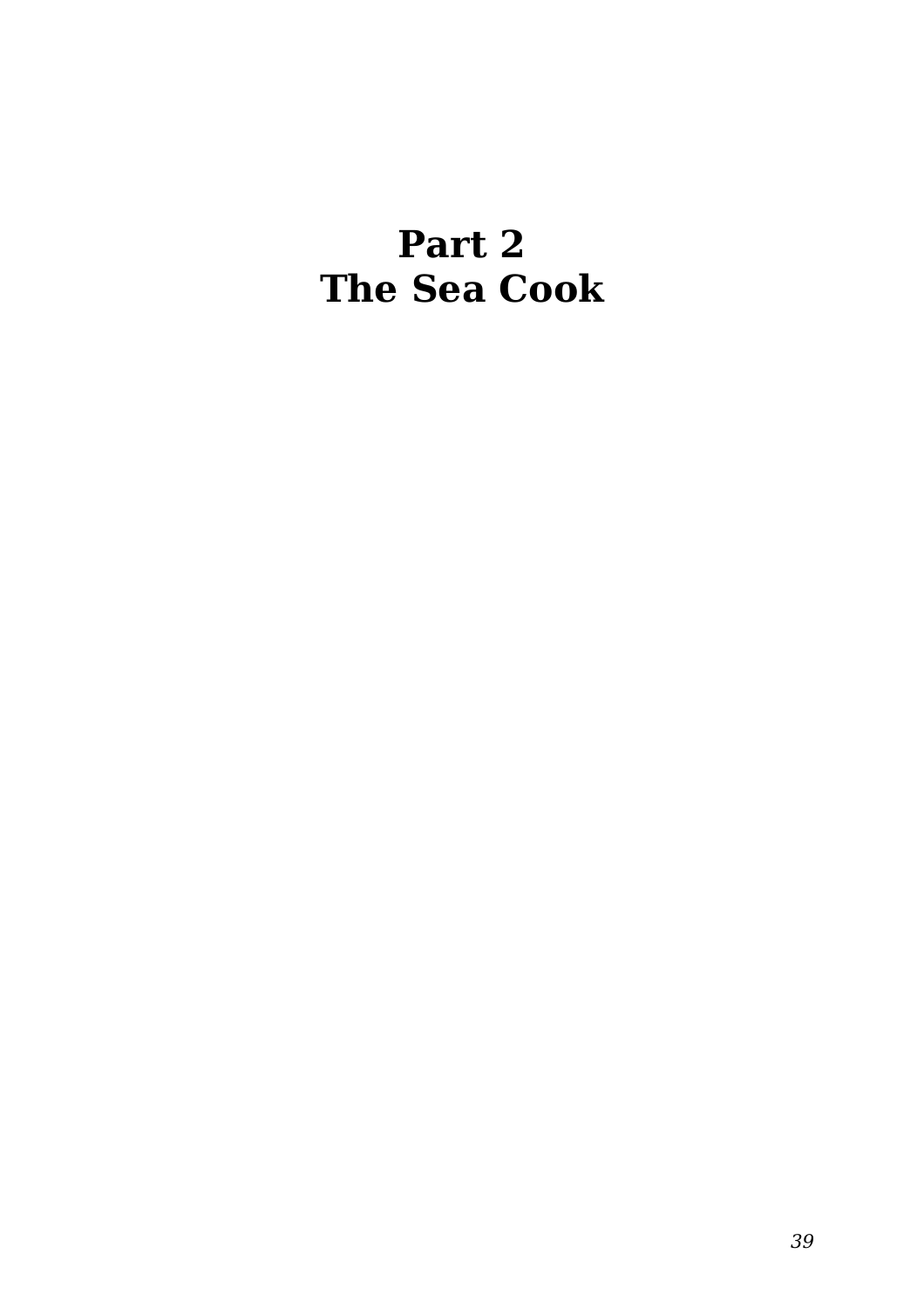### Chapter

#### **I Go to Bristol**

I t was longer than the squire imagined ere we were ready for the sea, and none of our first plans—not even Dr. t was longer than the squire imagined ere we were ready Livesey's, of keeping me beside him—could be carried out as we intended. The doctor had to go to London for a physician to take charge of his practice; the squire was hard at work at Bristol; and I lived on at the hall under the charge of old Redruth, the gamekeeper, almost a prisoner, but full of seadreams and the most charming anticipations of strange islands and adventures. I brooded by the hour together over the map, all the details of which I well remembered. Sitting by the fire in the housekeeper's room, I approached that island in my fancy from every possible direction; I explored every acre of its surface; I climbed a thousand times to that tall hill they call the Spy-glass, and from the top enjoyed the most wonderful and changing prospects. Sometimes the isle was thick with savages, with whom we fought, sometimes full of dangerous animals that hunted us, but in all my fancies nothing occurred to me so strange and tragic as our actual adventures.

So the weeks passed on, till one fine day there came a letter addressed to Dr. Livesey, with this addition, "To be opened, in the case of his absence, by Tom Redruth or young Hawkins." Obeying this order, we found, or rather I found—for the gamekeeper was a poor hand at reading anything but print—the following important news:

Old Anchor Inn, Bristol, March 1, 17— Dear Livesey—As I do not know whether you are at the hall or still in London, I send this in double to both places.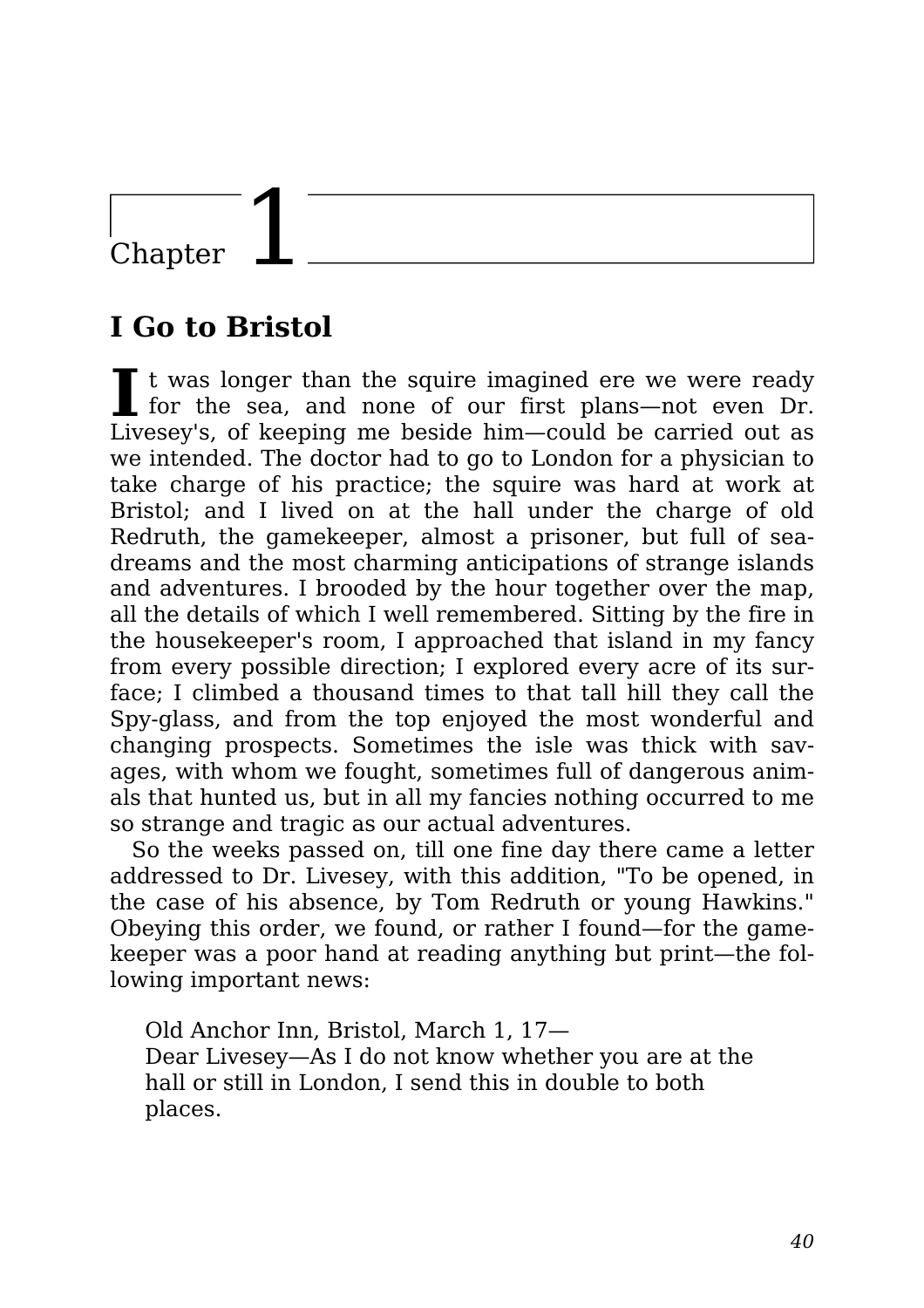The ship is bought and fitted. She lies at anchor, ready for sea. You never imagined a sweeter schooner—a child might sail her—two hundred tons; name, Hispaniola. I got her through my old friend, Blandly, who has proved himself throughout the most surprising trump. The admirable fellow literally slaved in my interest, and so, I may say, did everyone in Bristol, as soon as they got wind of the port we sailed for—treasure, I mean.

"Redruth," said I, interrupting the letter, "Dr. Livesey will not like that. The squire has been talking, after all."

"Well, who's a better right?" growled the gamekeeper. "A pretty rum go if squire ain't to talk for Dr. Livesey, I should think."

At that I gave up all attempts at commentary and read straight on:

Blandly himself found the Hispaniola, and by the most admirable management got her for the merest trifle. There is a class of men in Bristol monstrously prejudiced against Blandly. They go the length of declaring that this honest creature would do anything for money, that the Hispaniola belonged to him, and that he sold it me absurdly high—the most transparent calumnies. None of them dare, however, to deny the merits of the ship. Wo far there was not a hitch. The workpeople, to be sure—riggers and what not—were most annoyingly slow; but time cured that. It was the crew that troubled me. I wished a round score of men—in case of natives, buccaneers, or the odious French—and I had the worry of the deuce itself to find so much as half a dozen, till the most remarkable stroke of fortune brought me the very man that I required.

I was standing on the dock, when, by the merest accident, I fell in talk with him. I found he was an old sailor, kept a public-house, knew all the seafaring men in Bristol, had lost his health ashore, and wanted a good berth as cook to get to sea again. He had hobbled down there that morning, he said, to get a smell of the salt.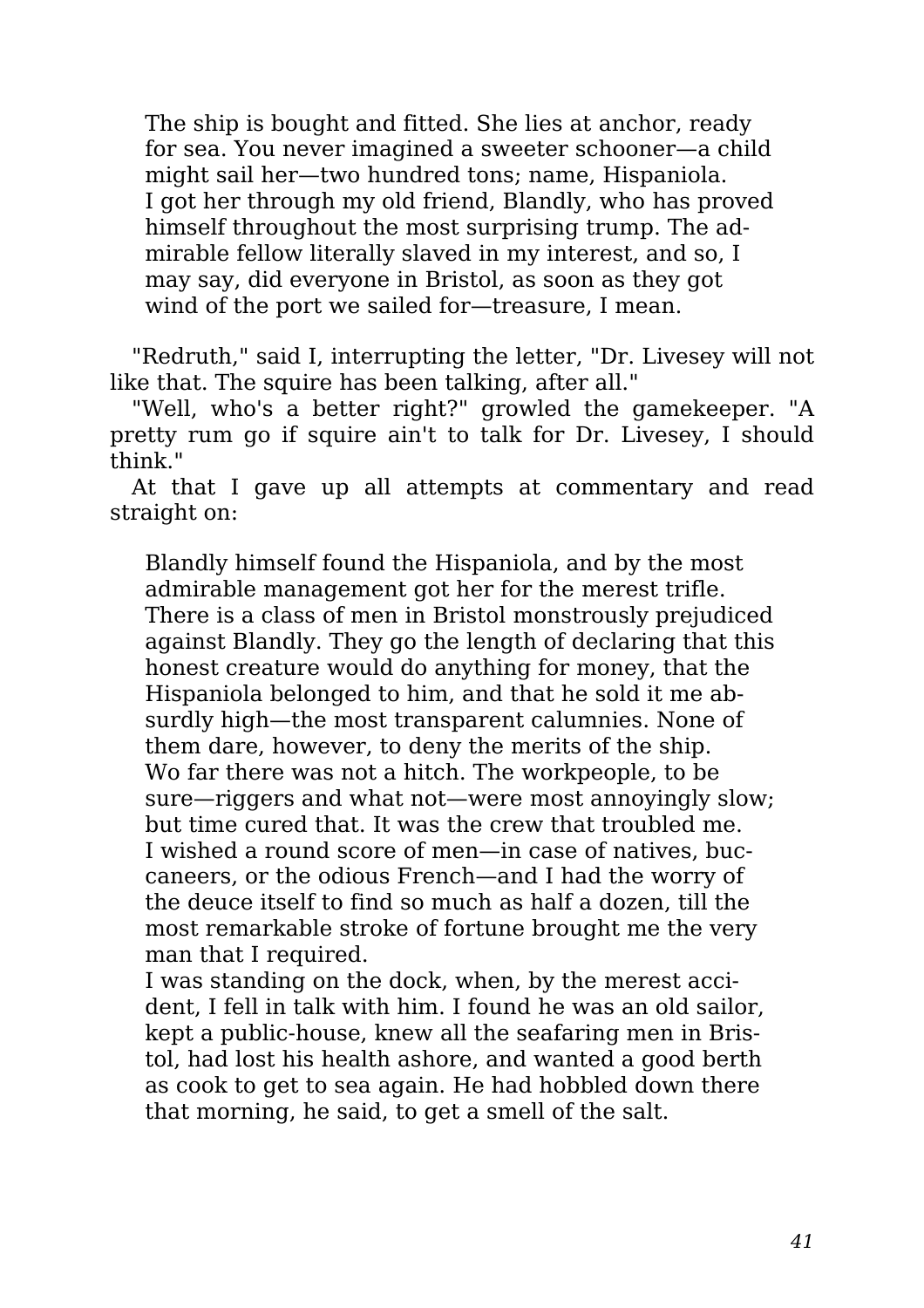I was monstrously touched—so would you have been—and, out of pure pity, I engaged him on the spot to be ship's cook. Long John Silver, he is called, and has lost a leg; but that I regarded as a recommendation, since he lost it in his country's service, under the immortal Hawke. He has no pension, Livesey. Imagine the abominable

age we live in!

Well, sir, I thought I had only found a cook, but it was a crew I had discovered. Between Silver and myself we got together in a few days a company of the toughest old salts imaginable—not pretty to look at, but fellows, by their faces, of the most indomitable spirit. I declare we could fight a frigate. Long John even got rid of two out of the six or seven I had already engaged. He showed me in a moment that they were just the sort of fresh-water swabs we had to fear in an adventure of importance.

I am in the most magnificent health and spirits, eating like a bull, sleeping like a tree, yet I shall not enjoy a moment till I hear my old tarpaulins tramping round the capstan. Seaward, ho! Hang the treasure! It's the glory of the sea that has turned my head. So now, Livesey, come post; do not lose an hour, if you respect me. Let young Hawkins go at once to see his mother, with Redruth for a guard; and then both come full speed to Bristol.

John Trelawney

Postscript—I did not tell you that Blandly, who, by the way, is to send a consort after us if we don't turn up by the end of August, had found an admirable fellow for sailing master—a stiff man, which I regret, but in all other respects a treasure. Long John Silver unearthed a very competent man for a mate, a man named Arrow. I have a boatswain who pipes, Livesey; so things shall go man-o'-war fashion on board the good ship Hispaniola. I forgot to tell you that Silver is a man of substance; I know of my own knowledge that he has a banker's account, which has never been overdrawn. He leaves his wife to manage the inn; and as she is a woman of colour,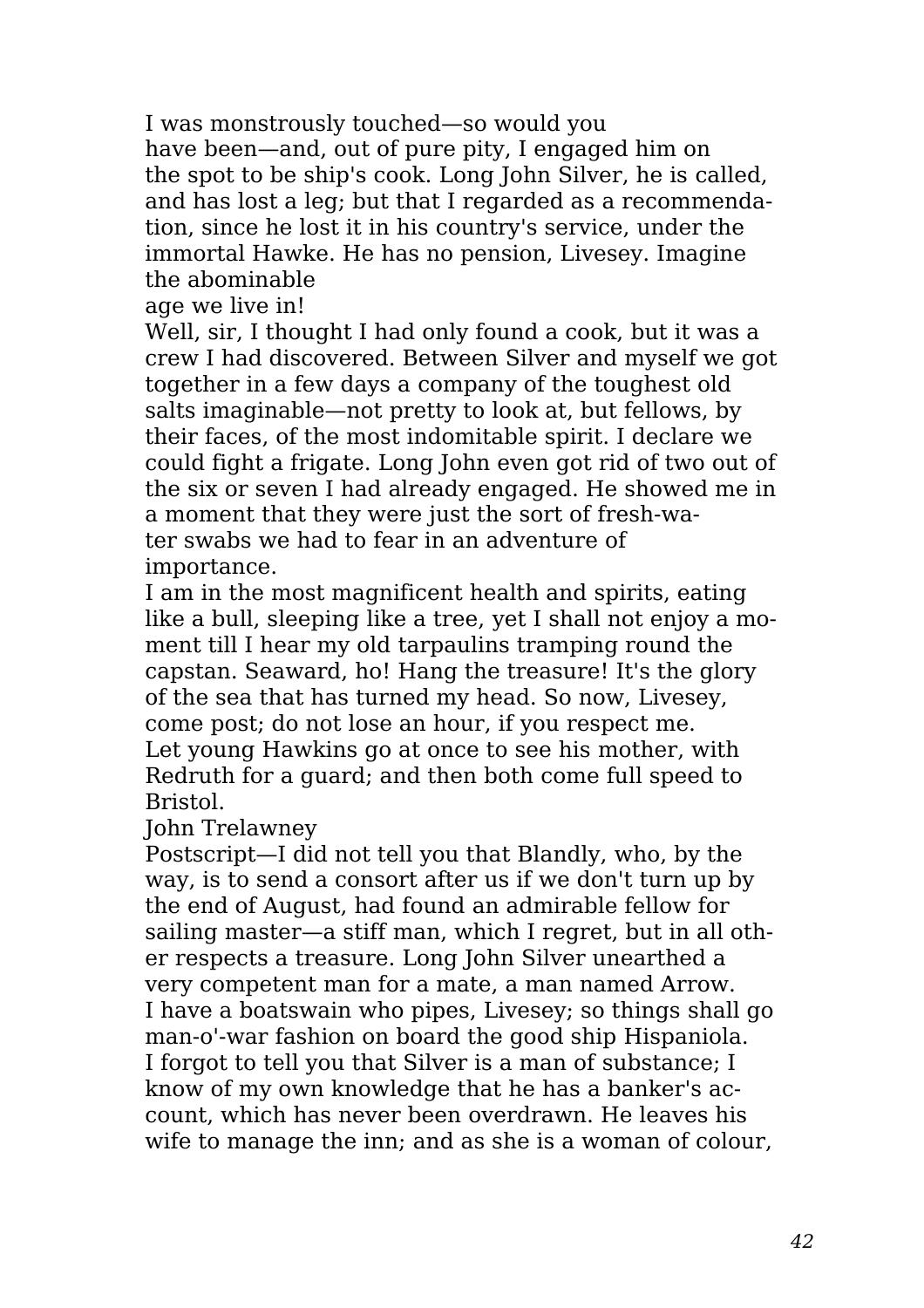a pair of old bachelors like you and I may be excused for guessing that it is the wife, quite as much as the health, that sends him back to roving. J. T. P.P.S.—Hawkins may stay one night with his mother. J. T.

You can fancy the excitement into which that letter put me. I was half beside myself with glee; and if ever I despised a man, it was old Tom Redruth, who could do nothing but grumble and lament. Any of the under-gamekeepers would gladly have changed places with him; but such was not the squire's pleasure, and the squire's pleasure was like law among them all. Nobody but old Redruth would have dared so much as even to grumble.

The next morning he and I set out on foot for the Admiral Benbow, and there I found my mother in good health and spirits. The captain, who had so long been a cause of so much discomfort, was gone where the wicked cease from troubling. The squire had had everything repaired, and the public rooms and the sign repainted, and had added some furniture—above all a beautiful armchair for mother in the bar. He had found her a boy as an apprentice also so that she should not want help while I was gone.

It was on seeing that boy that I understood, for the first time, my situation. I had thought up to that moment of the adventures before me, not at all of the home that I was leaving; and now, at sight of this clumsy stranger, who was to stay here in my place beside my mother, I had my first attack of tears. I am afraid I led that boy a dog's life, for as he was new to the work, I had a hundred opportunities of setting him right and putting him down, and I was not slow to profit by them. The night passed, and the next day, after dinner, Redruth and I were afoot again and on the road. I said good-bye to Mother and the cove where I had lived since I was born, and the dear old Admiral Benbow—since he was repainted, no longer quite so dear. One of my last thoughts was of the captain, who had so often strode along the beach with his cocked hat, his sabre-cut cheek, and his old brass telescope. Next moment we had turned the corner and my home was out of sight.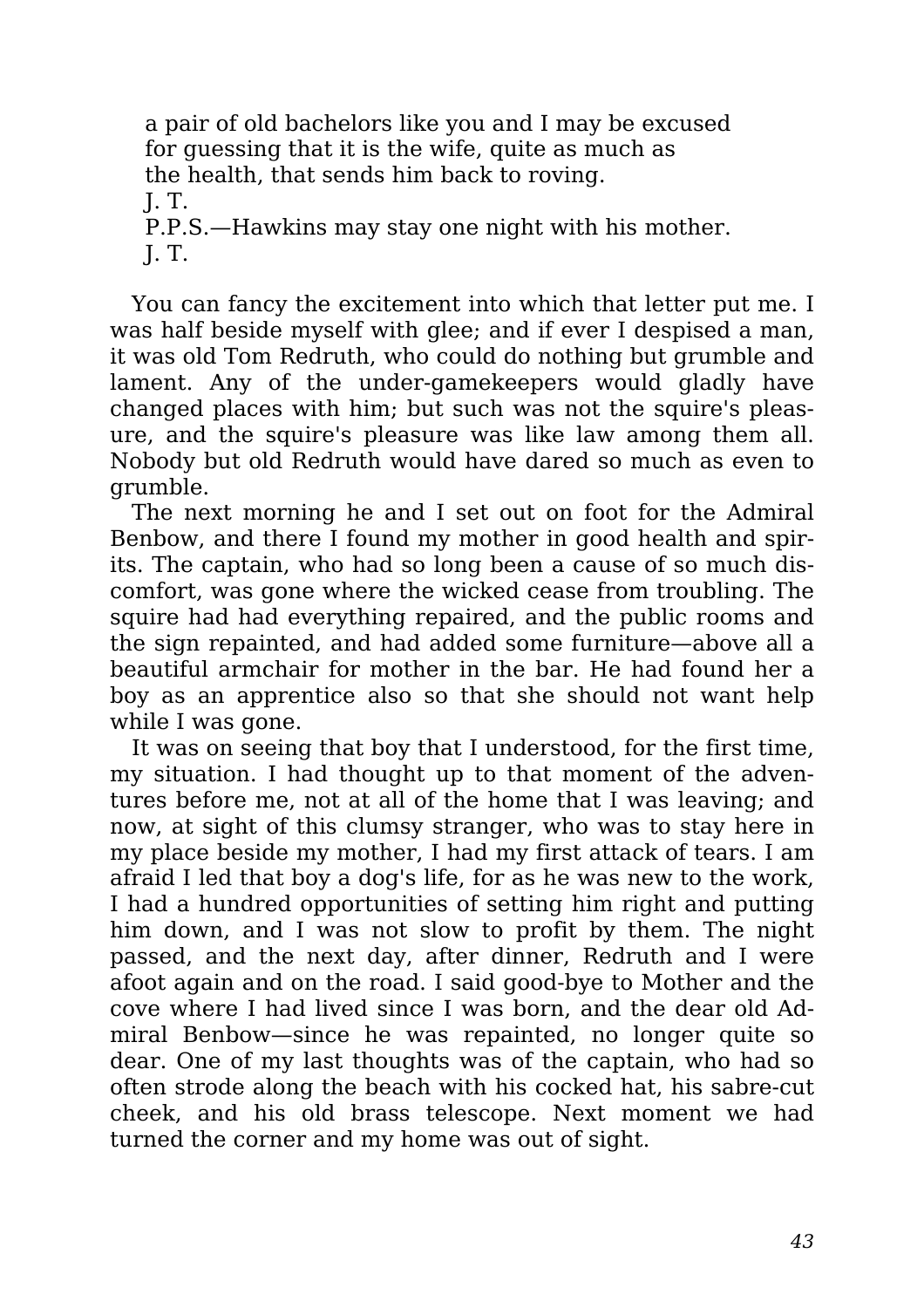The mail picked us up about dusk at the Royal George on the heath. I was wedged in between Redruth and a stout old gentleman, and in spite of the swift motion and the cold night air, I must have dozed a great deal from the very first, and then slept like a log up hill and down dale through stage after stage, for when I was awakened at last it was by a punch in the ribs, and I opened my eyes to find that we were standing still before a large building in a city street and that the day had already broken a long time.

"Where are we?" I asked.

"Bristol," said Tom. "Get down."

Mr. Trelawney had taken up his residence at an inn far down the docks to superintend the work upon the schooner. Thither we had now to walk, and our way, to my great delight, lay along the quays and beside the great multitude of ships of all sizes and rigs and nations. In one, sailors were singing at their work, in another there were men aloft, high over my head, hanging to threads that seemed no thicker than a spider's. Though I had lived by the shore all my life, I seemed never to have been near the sea till then. The smell of tar and salt was something new. I saw the most wonderful figureheads, that had all been far over the ocean. I saw, besides, many old sailors, with rings in their ears, and whiskers curled in ringlets, and tarry pigtails, and their swaggering, clumsy sea-walk; and if I had seen as many kings or archbishops I could not have been more delighted.

And I was going to sea myself, to sea in a schooner, with a piping boatswain and pig-tailed singing seamen, to sea, bound for an unknown island, and to seek for buried treasure!

While I was still in this delightful dream, we came suddenly in front of a large inn and met Squire Trelawney, all dressed out like a sea-officer, in stout blue cloth, coming out of the door with a smile on his face and a capital imitation of a sailor's walk.

"Here you are," he cried, "and the doctor came last night from London. Bravo! The ship's company complete!"

"Oh, sir," cried I, "when do we sail?"

"Sail!" says he. "We sail tomorrow!"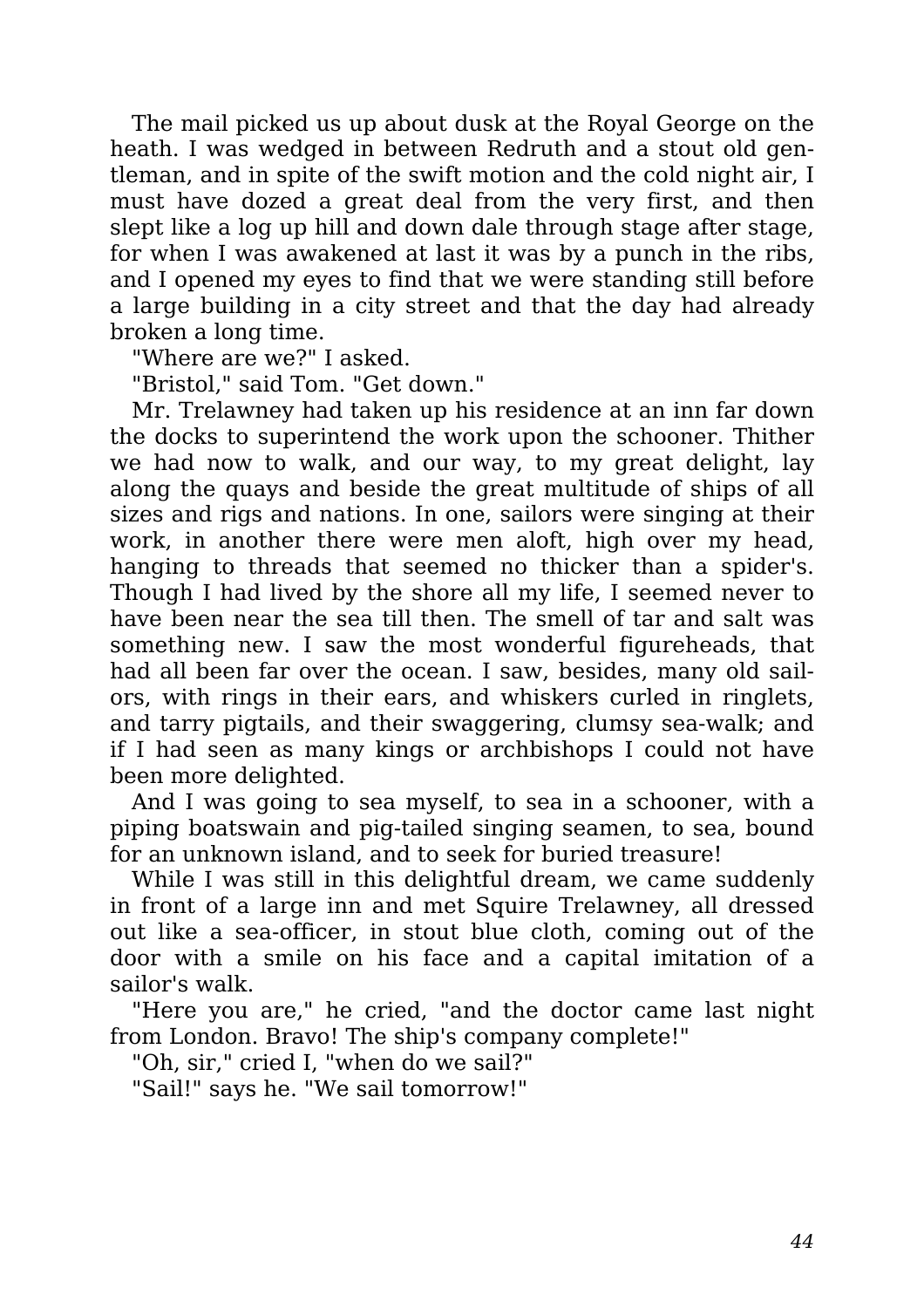### Chapter  $\angle$

#### **At the Sign of the Spy-glass**

W hen I had done breakfasting the squire gave me a note<br>addressed to John Silver, at the sign of the Spy-glass, and told me I should easily find the place by following the line of the docks and keeping a bright lookout for a little tavern with a large brass telescope for sign. I set off, overjoved at this opportunity to see some more of the ships and seamen, and picked my way among a great crowd of people and carts and bales, for the dock was now at its busiest, until I found the tavern in question.

It was a bright enough little place of entertainment. The sign was newly painted; the windows had neat red curtains; the floor was cleanly sanded. There was a street on each side and an open door on both, which made the large, low room pretty clear to see in, in spite of clouds of tobacco smoke.

The customers were mostly seafaring men, and they talked so loudly that I hung at the door, almost afraid to enter.

As I was waiting, a man came out of a side room, and at a glance I was sure he must be Long John. His left leg was cut off close by the hip, and under the left shoulder he carried a crutch, which he managed with wonderful dexterity, hopping about upon it like a bird. He was very tall and strong, with a face as big as a ham—plain and pale, but intelligent and smiling. Indeed, he seemed in the most cheerful spirits, whistling as he moved about among the tables, with a merry word or a slap on the shoulder for the more favoured of his guests.

Now, to tell you the truth, from the very first mention of Long John in Squire Trelawney's letter I had taken a fear in my mind that he might prove to be the very one-legged sailor whom I had watched for so long at the old Benbow. But one look at the man before me was enough. I had seen the captain,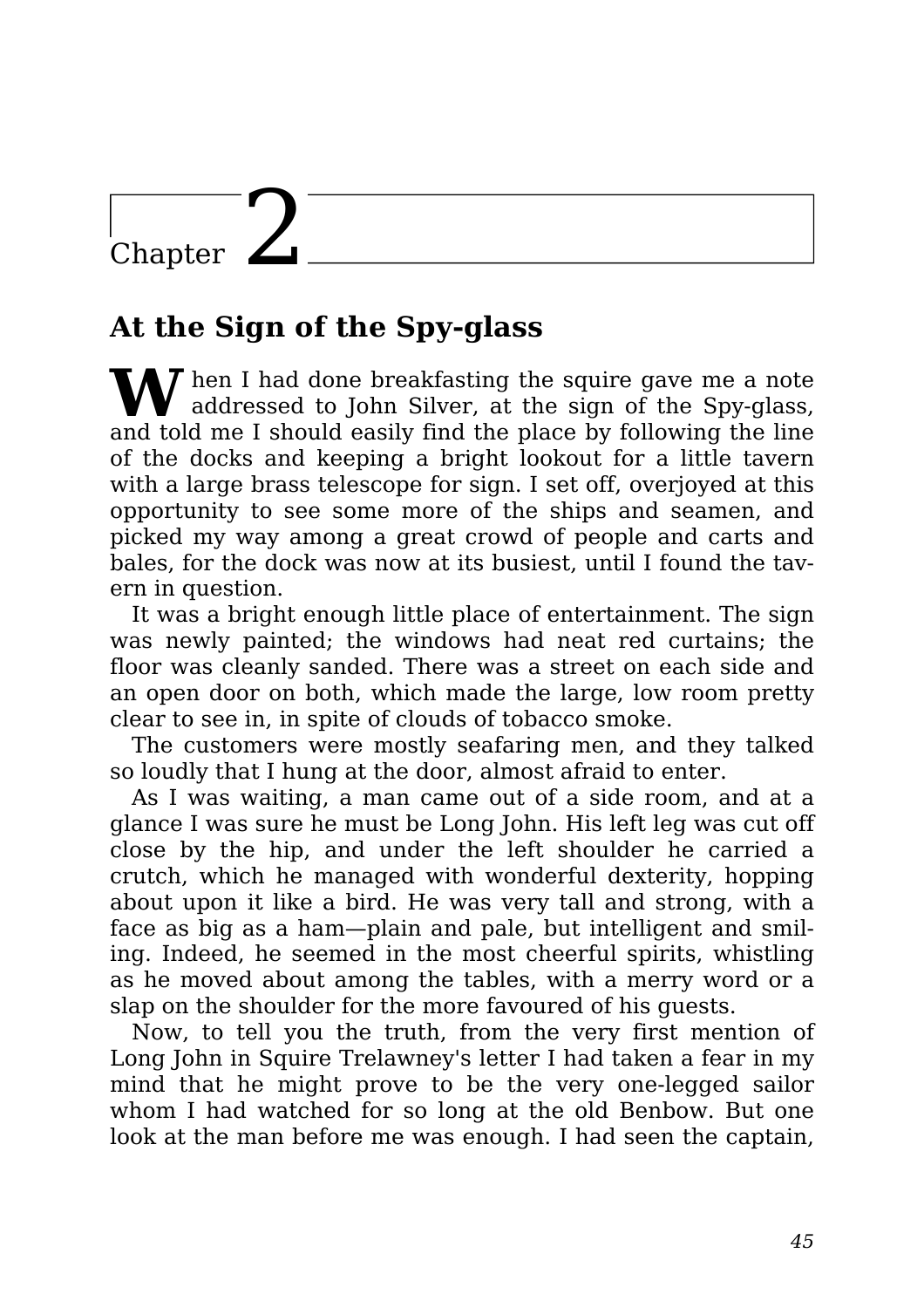and Black Dog, and the blind man, Pew, and I thought I knew what a buccaneer was like—a very different creature, according to me, from this clean and pleasant-tempered landlord.

I plucked up courage at once, crossed the threshold, and walked right up to the man where he stood, propped on his crutch, talking to a customer.

"Mr. Silver, sir?" I asked, holding out the note.

"Yes, my lad," said he; "such is my name, to be sure. And who may you be?" And then as he saw the squire's letter, he seemed to me to give something almost like a start.

"Oh!" said he, quite loud, and offering his hand. "I see. You are our new cabin-boy; pleased I am to see you."

And he took my hand in his large firm grasp.

Just then one of the customers at the far side rose suddenly and made for the door. It was close by him, and he was out in the street in a moment. But his hurry had attracted my notice, and I recognized him at glance. It was the tallow-faced man, wanting two fingers, who had come first to the Admiral Benbow.

"Oh," I cried, "stop him! It's Black Dog!"

"I don't care two coppers who he is," cried Silver. "But he hasn't paid his score. Harry, run and catch him."

One of the others who was nearest the door leaped up and started in pursuit.

"If he were Admiral Hawke he shall pay his score," cried Silver; and then, relinquishing my hand, "Who did you say he was?" he asked. "Black what?"

"Dog, sir," said I. Has Mr. Trelawney not told you of the buccaneers? He was one of them."

"So?" cried Silver. "In my house! Ben, run and help Harry. One of those swabs, was he? Was that you drinking with him, Morgan? Step up here."

The man whom he called Morgan—an old, grey-haired, mahogany-faced sailor—came forward pretty sheepishly, rolling his quid.

"Now, Morgan," said Long John very sternly, "you never clapped your eyes on that Black—Black Dog before, did you, now?"

"Not I, sir," said Morgan with a salute.

"You didn't know his name, did you?"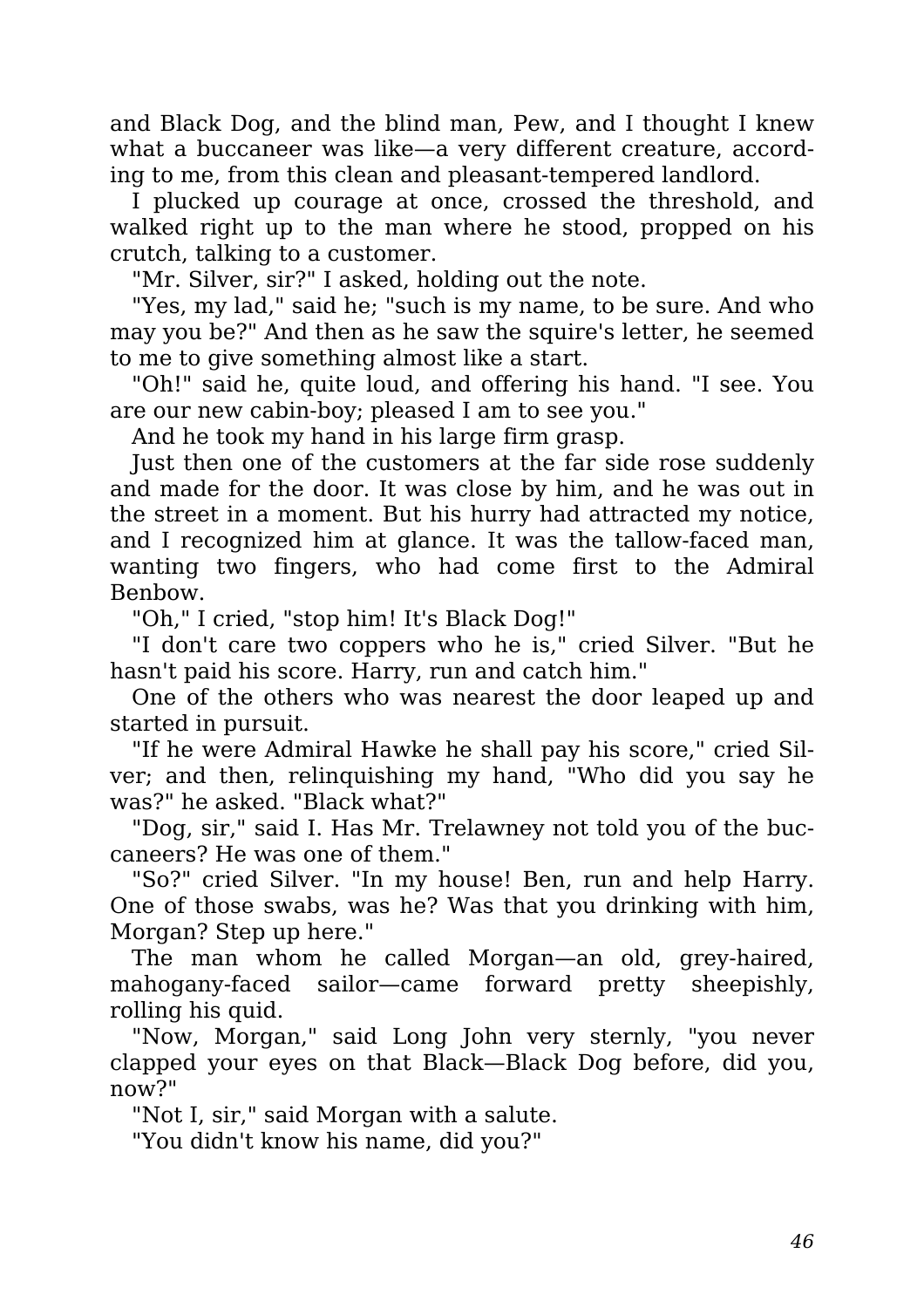"No, sir."

"By the powers, Tom Morgan, it's as good for you!" exclaimed the landlord. "If you had been mixed up with the like of that, you would never have put another foot in my house, you may lay to that. And what was he saying to you?"

"I don't rightly know, sir," answered Morgan.

"Do you call that a head on your shoulders, or a blessed dead-eye?" cried Long John. "Don't rightly know, don't you! Perhaps you don't happen to rightly know who you was speaking to, perhaps? Come, now, what was he jawing—v'yages, cap'ns, ships? Pipe up! What was it?"

"We was a-talkin' of keel-hauling," answered Morgan.

"Keel-hauling, was you? And a mighty suitable thing, too, and you may lay to that. Get back to your place for a lubber, Tom."

And then, as Morgan rolled back to his seat, Silver added to me in a confidential whisper that was very flattering, as I thought, "He's quite an honest man, Tom Morgan, on'y stupid. And now," he ran on again, aloud, "let's see—Black Dog? No, I don't know the name, not I. Yet I kind of think I've—yes, I've seen the swab. He used to come here with a blind beggar, he used."

"That he did, you may be sure," said I. "I knew that blind man too. His name was Pew."

"It was!" cried Silver, now quite excited. "Pew! That were his name for certain. Ah, he looked a shark, he did! If we run down this Black Dog, now, there'll be news for Cap'n Trelawney! Ben's a good runner; few seamen run better than Ben. He should run him down, hand over hand, by the powers! He talked o' keel-hauling, did he? I'll keel-haul him!"

All the time he was jerking out these phrases he was stumping up and down the tavern on his crutch, slapping tables with his hand, and giving such a show of excitement as would have convinced an Old Bailey judge or a Bow Street runner. My suspicions had been thoroughly reawakened on finding Black Dog at the Spy-glass, and I watched the cook narrowly. But he was too deep, and too ready, and too clever for me, and by the time the two men had come back out of breath and confessed that they had lost the track in a crowd, and been scolded like thieves, I would have gone bail for the innocence of Long John Silver.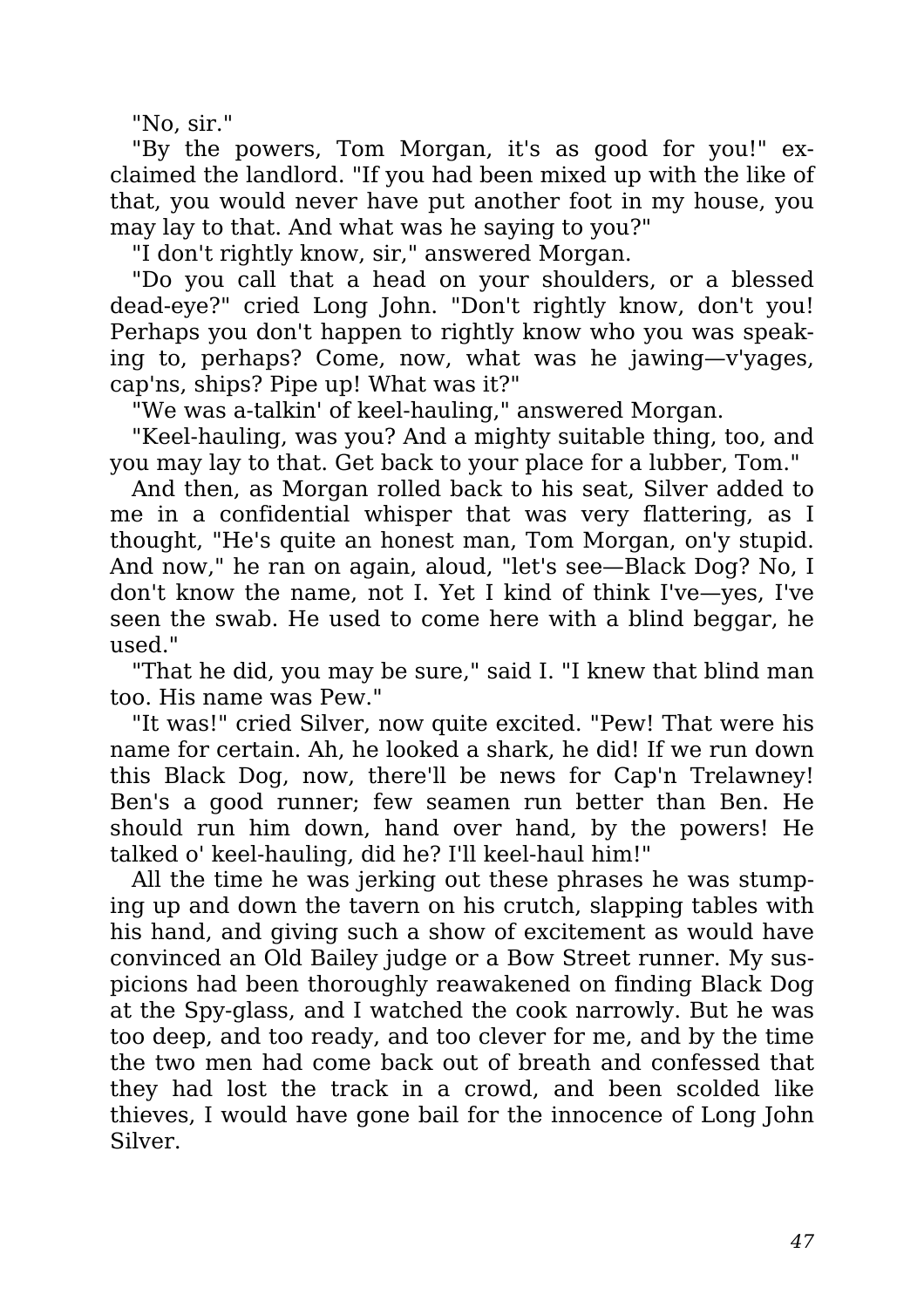"See here, now, Hawkins," said he, "here's a blessed hard thing on a man like me, now, ain't it? There's Cap'n Trelawney—what's he to think? Here I have this confounded son of a Dutchman sitting in my own house drinking of my own rum! Here you comes and tells me of it plain; and here I let him give us all the slip before my blessed deadlights! Now, Hawkins, you do me justice with the cap'n. You're a lad, you are, but you're as smart as paint. I see that when you first come in. Now, here it is: What could I do, with this old timber I hobble on? When I was an A B master mariner I'd have come up alongside of him, hand over hand, and broached him to in a brace of old shakes, I would; but now—"

And then, all of a sudden, he stopped, and his jaw dropped as though he had remembered something.

"The score!" he burst out. "Three goes o' rum! Why, shiver my timbers, if I hadn't forgotten my score!"

And falling on a bench, he laughed until the tears ran down his cheeks. I could not help joining, and we laughed together, peal after peal, until the tavern rang again.

"Why, what a precious old sea-calf I am!" he said at last, wiping his cheeks. "You and me should get on well, Hawkins, for I'll take my davy I should be rated ship's boy. But come now, stand by to go about. This won't do. Dooty is dooty, messmates. I'll put on my old cockerel hat, and step along of you to Cap'n Trelawney, and report this here affair. For mind you, it's serious, young Hawkins; and neither you nor me's come out of it with what I should make so bold as to call credit. Nor you neither, says you; not smart—none of the pair of us smart. But dash my buttons! That was a good un about my score."

And he began to laugh again, and that so heartily, that though I did not see the joke as he did, I was again obliged to join him in his mirth.

On our little walk along the quays, he made himself the most interesting companion, telling me about the different ships that we passed by, their rig, tonnage, and nationality, explaining the work that was going forward—how one was discharging, another taking in cargo, and a third making ready for sea—and every now and then telling me some little anecdote of ships or seamen or repeating a nautical phrase till I had learned it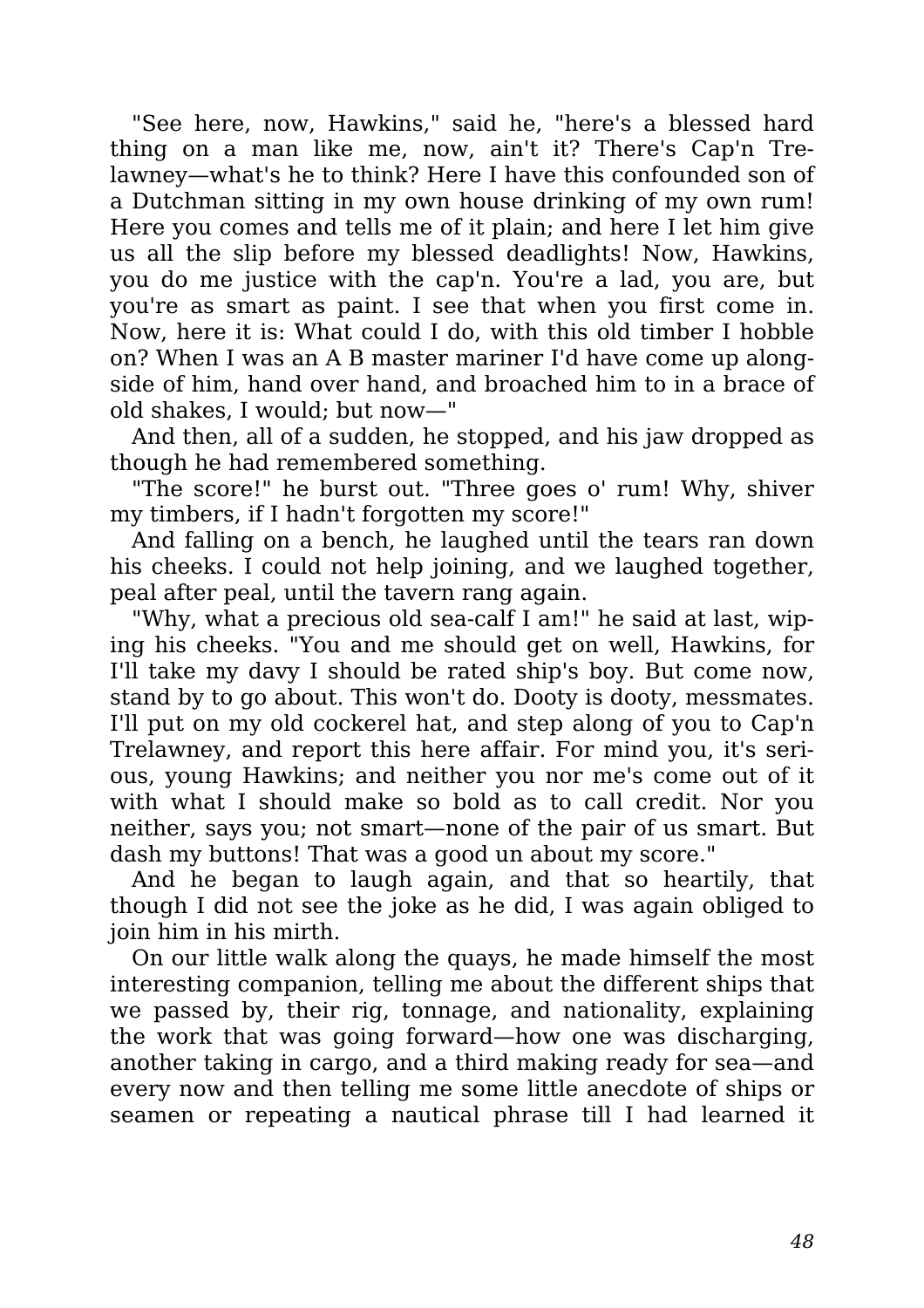perfectly. I began to see that here was one of the best of possible shipmates.

When we got to the inn, the squire and Dr. Livesey were seated together, finishing a quart of ale with a toast in it, before they should go aboard the schooner on a visit of inspection.

Long John told the story from first to last, with a great deal of spirit and the most perfect truth. "That was how it were, now, weren't it, Hawkins?" he would say, now and again, and I could always bear him entirely out.

The two gentlemen regretted that Black Dog had got away, but we all agreed there was nothing to be done, and after he had been complimented, Long John took up his crutch and departed.

"All hands aboard by four this afternoon," shouted the squire after him.

"Aye, aye, sir," cried the cook, in the passage.

"Well, squire," said Dr. Livesey, "I don't put much faith in your discoveries, as a general thing; but I will say this, John Silver suits me."

"The man's a perfect trump," declared the squire.

"And now," added the doctor, "Jim may come on board with us, may he not?"

"To be sure he may," says squire. "Take your hat, Hawkins, and we'll see the ship."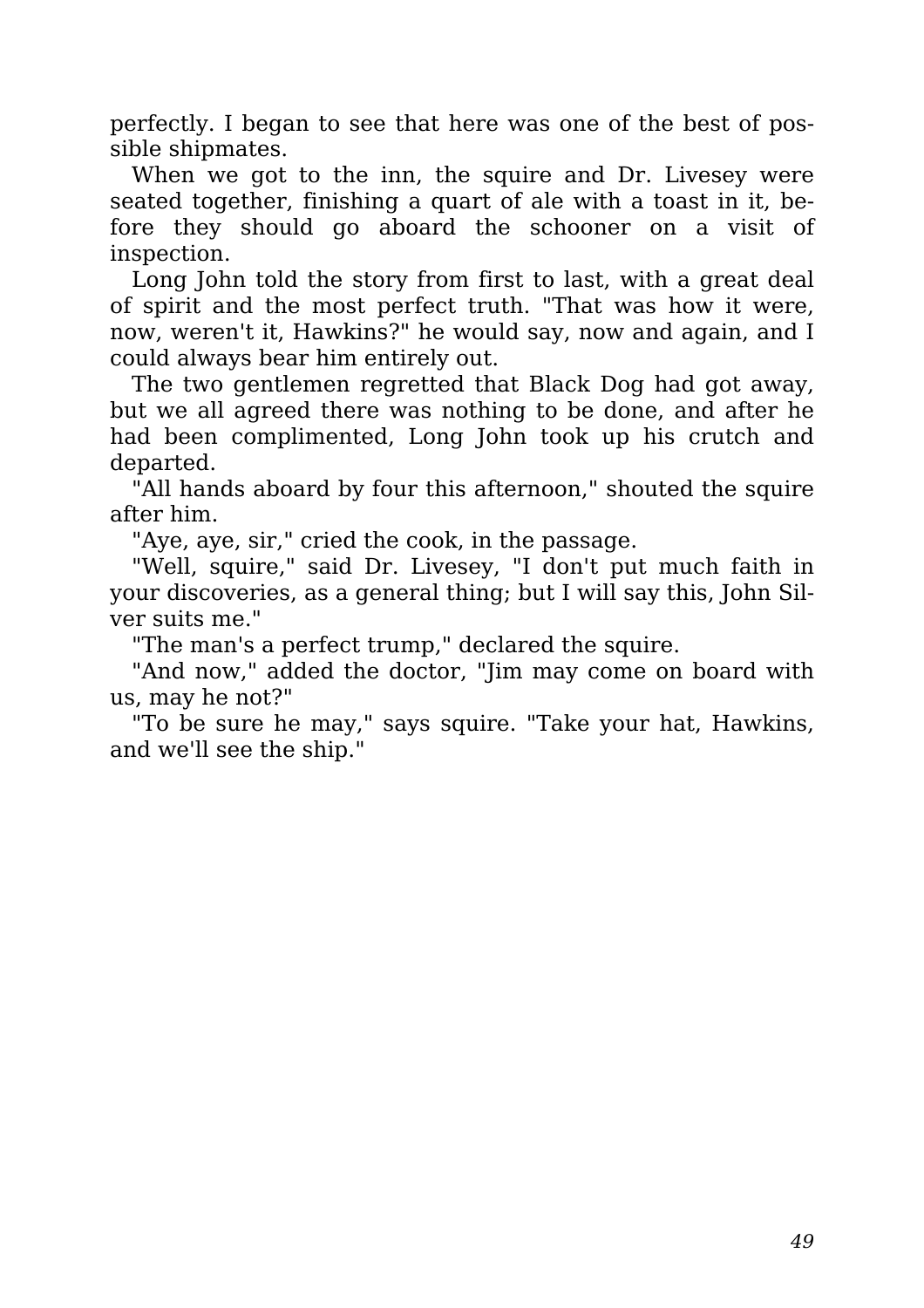## Chapter 1

#### **Powder and Arms**

**T h** he Hispaniola lay some way out, and we went under the figureheads and round the sterns of many other ships, and their cables sometimes grated underneath our keel, and sometimes swung above us. At last, however, we got alongside, and were met and saluted as we stepped aboard by the mate, Mr. Arrow, a brown old sailor with earrings in his ears and a squint. He and the squire were very thick and friendly, but I soon observed that things were not the same between Mr. Trelawney and the captain.

This last was a sharp-looking man who seemed angry with everything on board and was soon to tell us why, for we had hardly got down into the cabin when a sailor followed us.

"Captain Smollett, sir, axing to speak with you," said he.

"I am always at the captain's orders. Show him in," said the squire.

The captain, who was close behind his messenger, entered at once and shut the door behind him.

"Well, Captain Smollett, what have you to say? All well, I hope; all shipshape and seaworthy?"

"Well, sir," said the captain, "better speak plain, I believe, even at the risk of offence. I don't like this cruise; I don't like the men; and I don't like my officer. That's short and sweet."

"Perhaps, sir, you don't like the ship?" inquired the squire, very angry, as I could see.

"I can't speak as to that, sir, not having seen her tried," said the captain. "She seems a clever craft; more I can't say." "Possibly, sir, you may not like your employer, either?" says the squire.

But here Dr. Livesey cut in.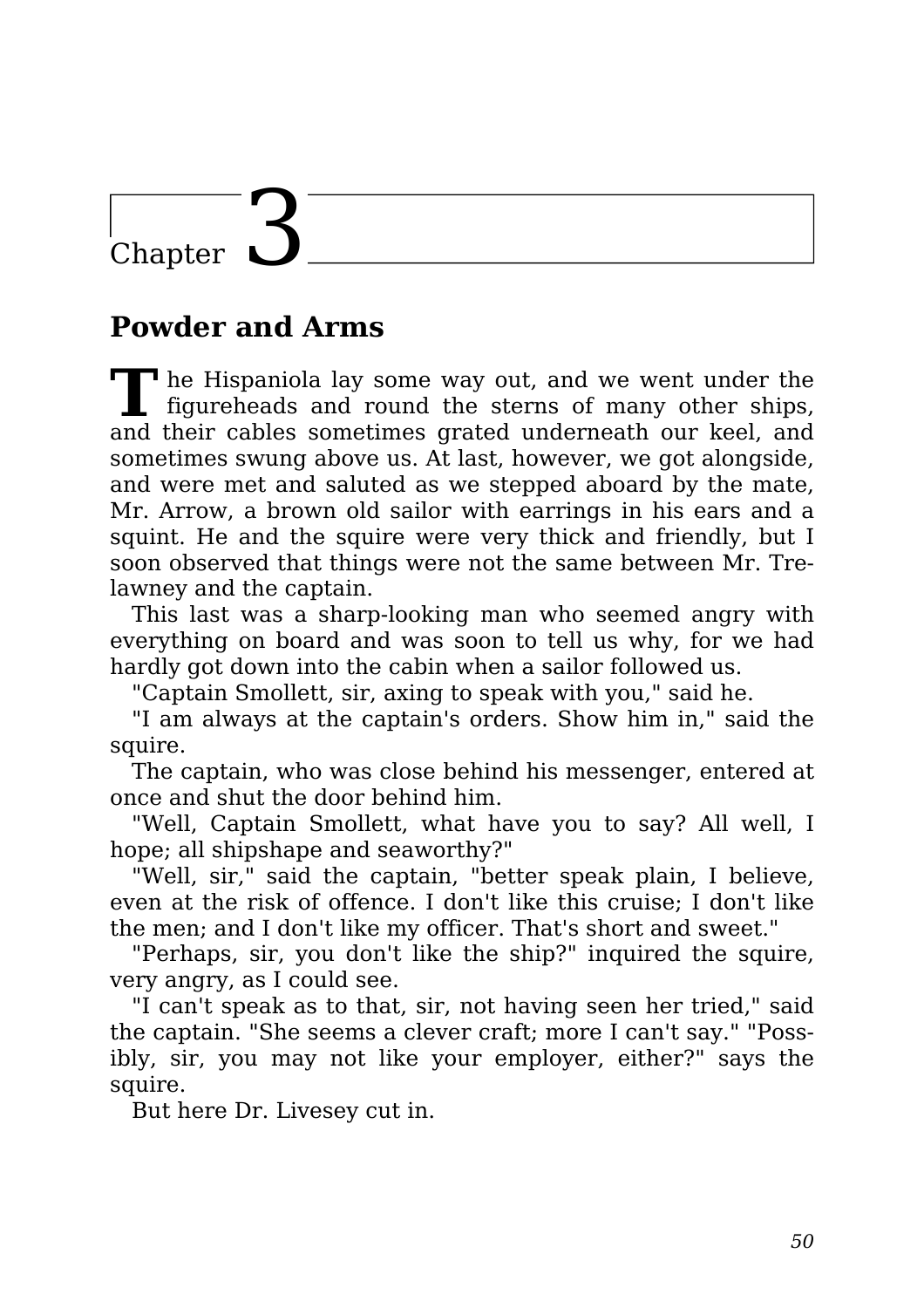"Stay a bit," said he, "stay a bit. No use of such questions as that but to produce ill feeling. The captain has said too much or he has said too little, and I'm bound to say that I require an explanation of his words. You don't, you say, like this cruise. Now, why?"

"I was engaged, sir, on what we call sealed orders, to sail this ship for that gentleman where he should bid me," said the captain. "So far so good. But now I find that every man before the mast knows more than I do. I don't call that fair, now, do you?"

"No," said Dr. Livesey, "I don't."

"Next," said the captain, "I learn we are going after treasure—hear it from my own hands, mind you. Now, treasure is ticklish work; I don't like treasure voyages on any account, and I don't like them, above all, when they are secret and when (begging your pardon, Mr. Trelawney) the secret has been told to the parrot."

"Silver's parrot?" asked the squire.

"It's a way of speaking," said the captain. "Blabbed, I mean. It's my belief neither of you gentlemen know what you are about, but I'll tell you my way of it—life or death, and a close run."

"That is all clear, and, I dare say, true enough," replied Dr. Livesey. "We take the risk, but we are not so ignorant as you believe us. Next, you say you don't like the crew. Are they not good seamen?"

"I don't like them, sir," returned Captain Smollett. "And I think I should have had the choosing of my own hands, if you go to that."

"Perhaps you should," replied the doctor. "My friend should, perhaps, have taken you along with him; but the slight, if there be one, was unintentional. And you don't like Mr. Arrow?"

"I don't, sir. I believe he's a good seaman, but he's too free with the crew to be a good officer. A mate should keep himself to himself—shouldn't drink with the men before the mast!"

"Do you mean he drinks?" cried the squire.

"No, sir," replied the captain, "only that he's too familiar."

"Well, now, and the short and long of it, captain?" asked the doctor. "Tell us what you want."

"Well, gentlemen, are you determined to go on this cruise?"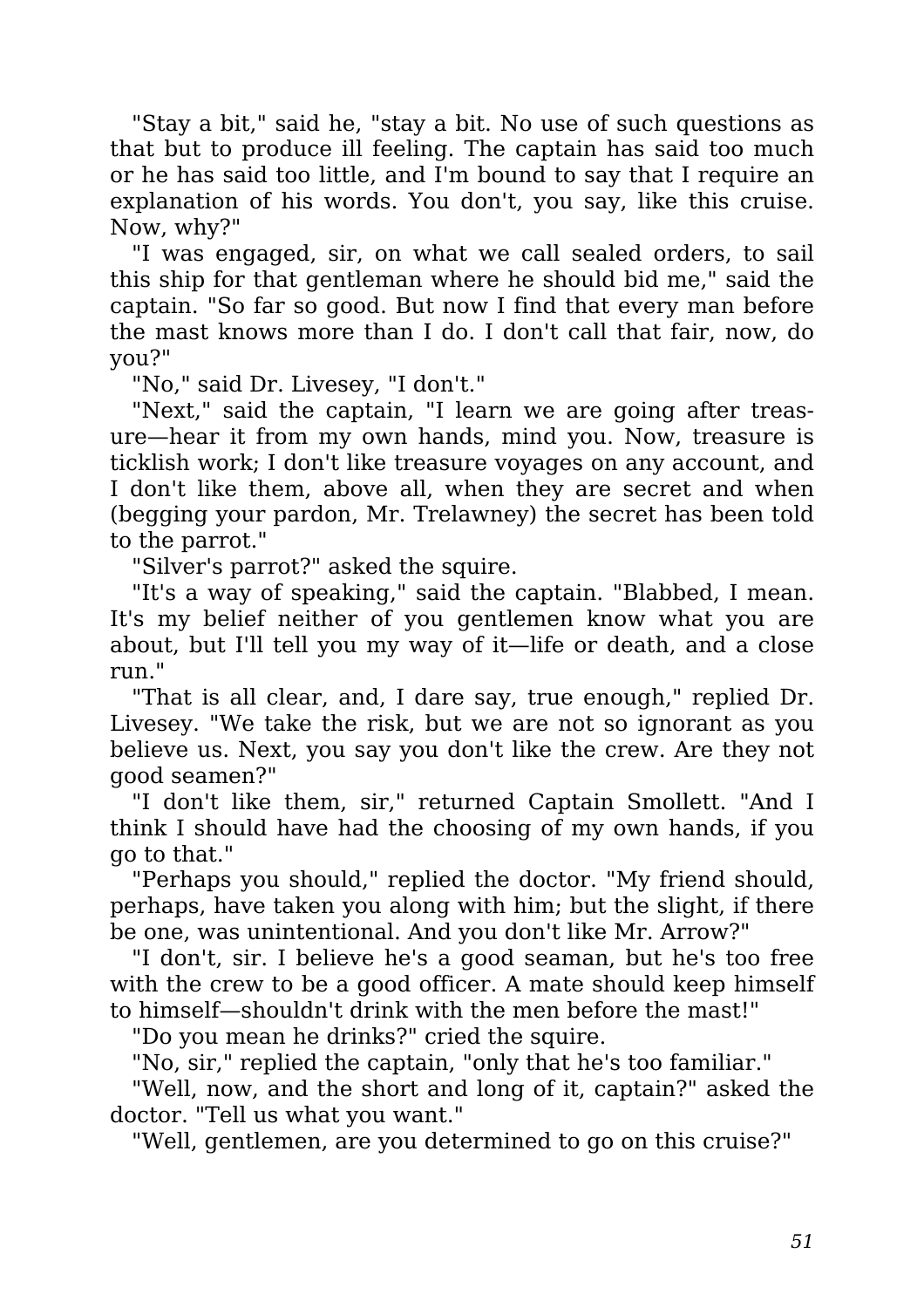"Like iron," answered the squire.

"Very good," said the captain. "Then, as you've heard me very patiently, saying things that I could not prove, hear me a few words more. They are putting the powder and the arms in the fore hold. Now, you have a good place under the cabin; why not put them there?—first point. Then, you are bringing four of your own people with you, and they tell me some of them are to be berthed forward. Why not give them the berths here beside the cabin?—second point."

"Any more?" asked Mr. Trelawney.

"One more," said the captain. "There's been too much blabbing already."

"Far too much," agreed the doctor.

"I'll tell you what I've heard myself," continued Captain Smollett: "that you have a map of an island, that there's crosses on the map to show where treasure is, and that the island lies—" And then he named the latitude and longitude exactly.

"I never told that," cried the squire, "to a soul!"

"The hands know it, sir," returned the captain.

"Livesey, that must have been you or Hawkins," cried the squire.

"It doesn't much matter who it was," replied the doctor. And I could see that neither he nor the captain paid much regard to Mr. Trelawney's protestations. Neither did I, to be sure, he was so loose a talker; yet in this case I believe he was really right and that nobody had told the situation of the island.

"Well, gentlemen," continued the captain, "I don't know who has this map; but I make it a point, it shall be kept secret even from me and Mr. Arrow. Otherwise I would ask you to let me resign."

"I see," said the doctor. "You wish us to keep this matter dark and to make a garrison of the stern part of the ship, manned with my friend's own people, and provided with all the arms and powder on board. In other words, you fear a mutiny."

"Sir," said Captain Smollett, "with no intention to take offence, I deny your right to put words into my mouth. No captain, sir, would be justified in going to sea at all if he had ground enough to say that. As for Mr. Arrow, I believe him thoroughly honest; some of the men are the same; all may be for what I know. But I am responsible for the ship's safety and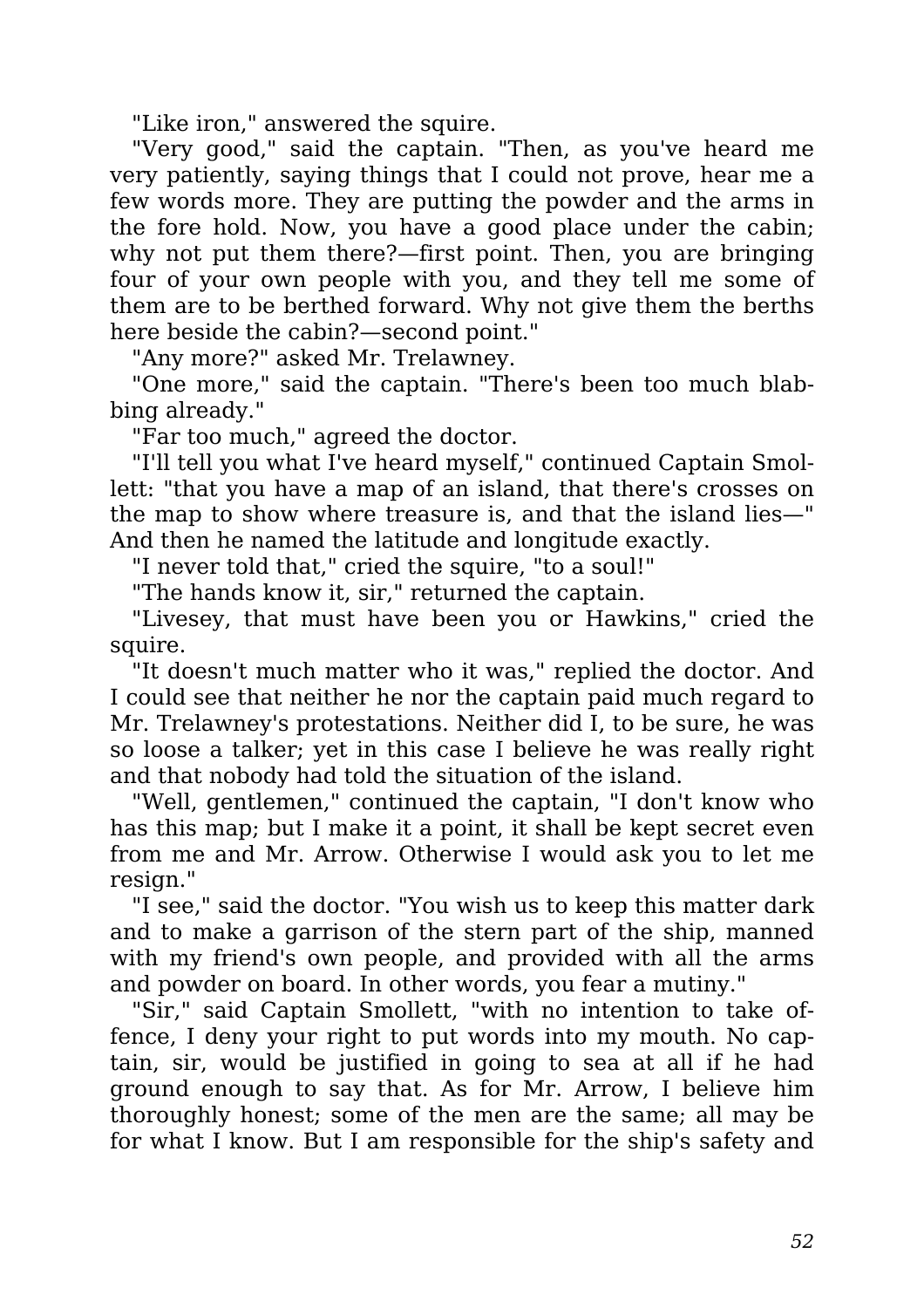the life of every man Jack aboard of her. I see things going, as I think, not quite right. And I ask you to take certain precautions or let me resign my berth. And that's all."

"Captain Smollett," began the doctor with a smile, "did ever you hear the fable of the mountain and the mouse? You'll excuse me, I dare say, but you remind me of that fable. When you came in here, I'll stake my wig, you meant more than this."

"Doctor," said the captain, "you are smart. When I came in here I meant to get discharged. I had no thought that Mr. Trelawney would hear a word."

"No more I would," cried the squire. "Had Livesey not been here I should have seen you to the deuce. As it is, I have heard you. I will do as you desire, but I think the worse of you."

"That's as you please, sir," said the captain. "You'll find I do my duty."

And with that he took his leave.

"Trelawney," said the doctor, "contrary to all my notions, I believed you have managed to get two honest men on board with you—that man and John Silver."

"Silver, if you like," cried the squire; "but as for that intolerable humbug, I declare I think his conduct unmanly, unsailorly, and downright un-English."

"Well," says the doctor, "we shall see."

When we came on deck, the men had begun already to take out the arms and powder, yo-ho-ing at their work, while the captain and Mr. Arrow stood by superintending.

The new arrangement was quite to my liking. The whole schooner had been overhauled; six berths had been made astern out of what had been the after-part of the main hold; and this set of cabins was only joined to the galley and forecastle by a sparred passage on the port side. It had been originally meant that the captain, Mr. Arrow, Hunter, Joyce, the doctor, and the squire were to occupy these six berths. Now Redruth and I were to get two of them and Mr. Arrow and the captain were to sleep on deck in the companion, which had been enlarged on each side till you might almost have called it a round-house. Very low it was still, of course; but there was room to swing two hammocks, and even the mate seemed pleased with the arrangement. Even he, perhaps, had been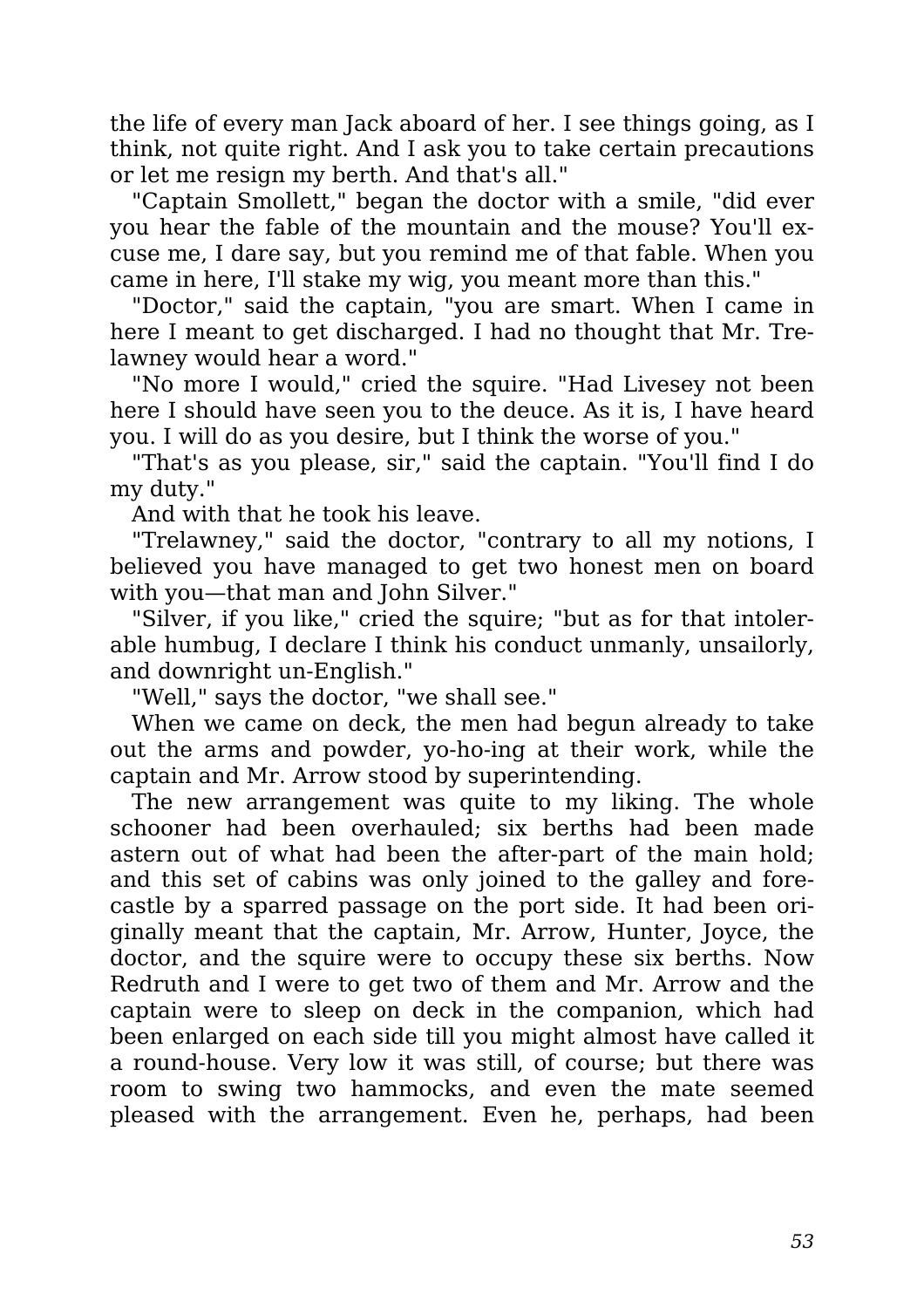doubtful as to the crew, but that is only guess, for as you shall hear, we had not long the benefit of his opinion.

We were all hard at work, changing the powder and the berths, when the last man or two, and Long John along with them, came off in a shore-boat.

The cook came up the side like a monkey for cleverness, and as soon as he saw what was doing, "So ho, mates!" says he. "What's this?"

"We're a-changing of the powder, Jack," answers one.

"Why, by the powers," cried Long John, "if we do, we'll miss the morning tide!"

"My orders!" said the captain shortly. "You may go below, my man. Hands will want supper."

"Aye, aye, sir," answered the cook, and touching his forelock, he disappeared at once in the direction of his galley. "That's a good man, captain," said the doctor.

"Very likely, sir," replied Captain Smollett. "Easy with that, men—easy," he ran on, to the fellows who were shifting the powder; and then suddenly observing me examining the swivel we carried amidships, a long brass nine, "Here you, ship's boy," he cried, "out o' that! Off with you to the cook and get some work."

And then as I was hurrying off I heard him say, quite loudly, to the doctor, "I'll have no favourites on my ship." I assure you I was quite of the squire's way of thinking, and hated the captain deeply.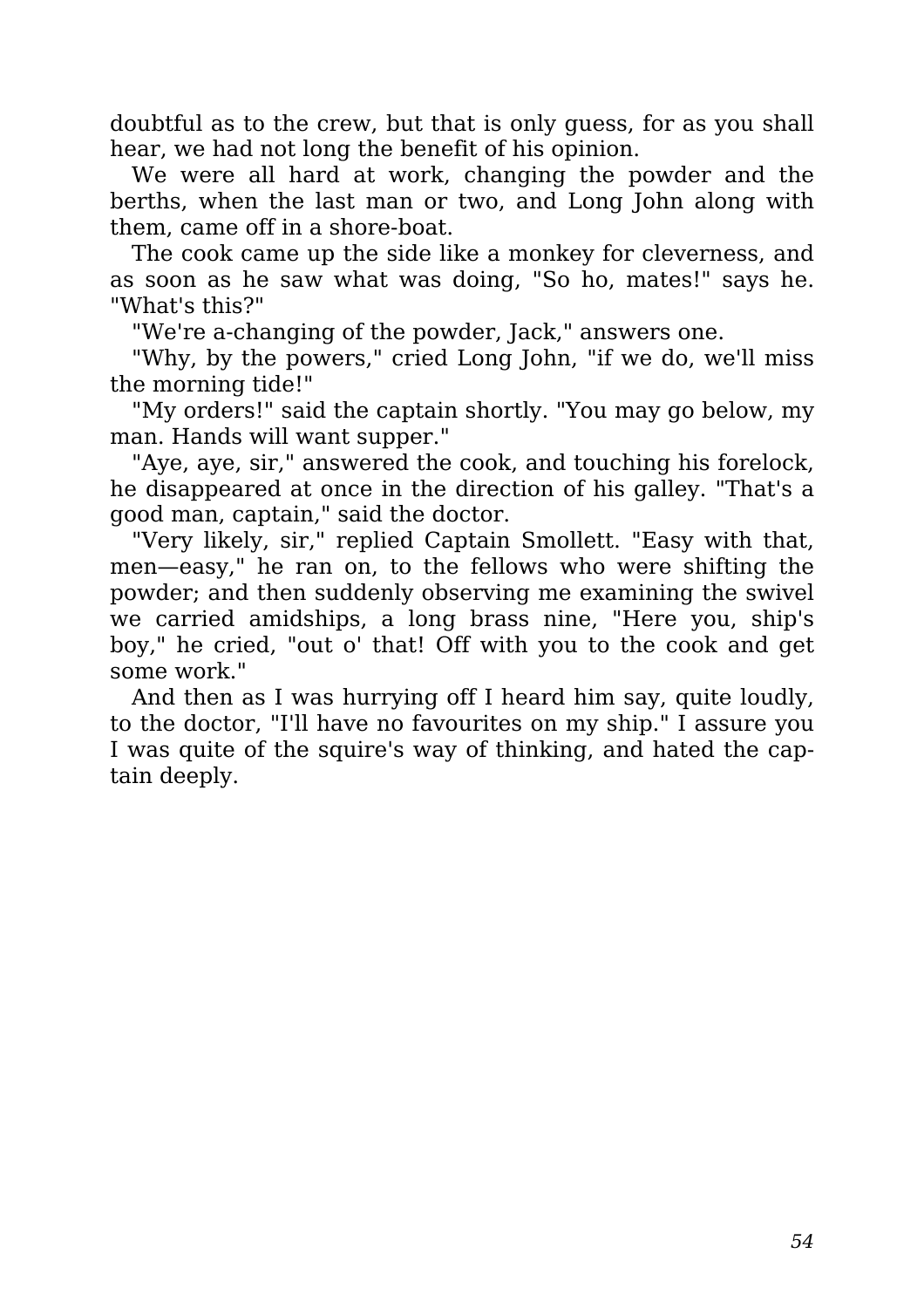## Chapter

#### **The Voyage**

**A** ll that night we were in a great bustle getting things stowed in their place, and boatfuls of the squire's friends, Mr. Blandly and the like, coming off to wish him a good voyage and a safe return. We never had a night at the Admiral Benbow when I had half the work; and I was dog-tired when, a little before dawn, the boatswain sounded his pipe and the crew began to man the capstan-bars. I might have been twice as weary, yet I would not have left the deck, all was so new and interesting to me—the brief commands, the shrill note of the whistle, the men bustling to their places in the glimmer of the ship's lanterns.

"Now, Barbecue, tip us a stave," cried one voice.

"The old one," cried another.

"Aye, aye, mates," said Long John, who was standing by, with his crutch under his arm, and at once broke out in the air and words I knew so well:

"Fifteen men on the dead man's chest—"

And then the whole crew bore chorus:—

"Yo-ho-ho, and a bottle of rum!"

And at the third "Ho!" drove the bars before them with a will.

Even at that exciting moment it carried me back to the old Admiral Benbow in a second, and I seemed to hear the voice of the captain piping in the chorus. But soon the anchor was short up; soon it was hanging dripping at the bows; soon the sails began to draw, and the land and shipping to flit by on either side; and before I could lie down to snatch an hour of slumber the Hispaniola had begun her voyage to the Isle of Treasure.

I am not going to relate that voyage in detail. It was fairly prosperous. The ship proved to be a good ship, the crew were capable seamen, and the captain thoroughly understood his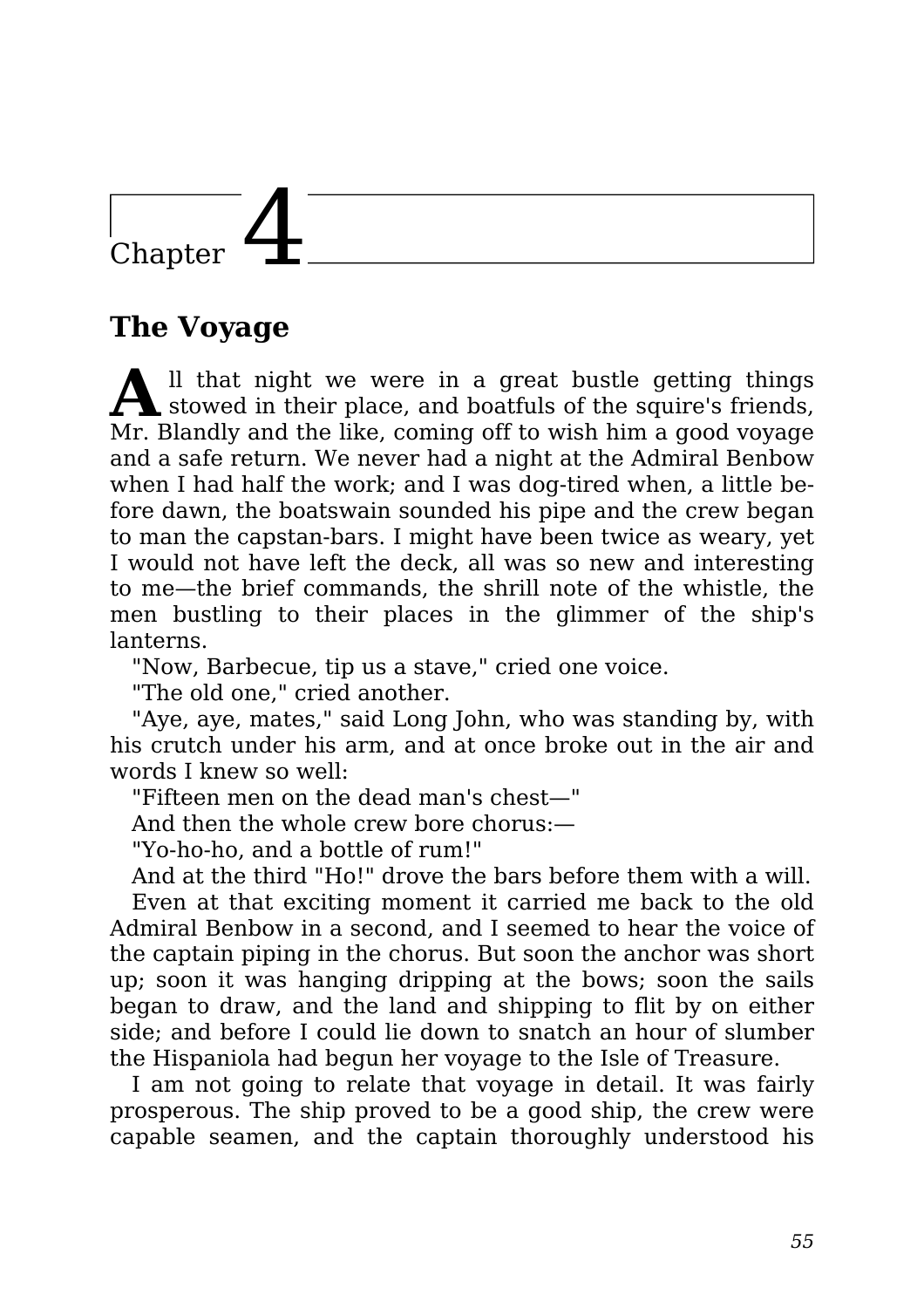business. But before we came the length of Treasure Island, two or three things had happened which require to be known.

Mr. Arrow, first of all, turned out even worse than the captain had feared. He had no command among the men, and people did what they pleased with him. But that was by no means the worst of it, for after a day or two at sea he began to appear on deck with hazy eye, red cheeks, stuttering tongue, and other marks of drunkenness. Time after time he was ordered below in disgrace. Sometimes he fell and cut himself; sometimes he lay all day long in his little bunk at one side of the companion; sometimes for a day or two he would be almost sober and attend to his work at least passably.

In the meantime, we could never make out where he got the drink. That was the ship's mystery. Watch him as we pleased, we could do nothing to solve it; and when we asked him to his face, he would only laugh if he were drunk, and if he were sober deny solemnly that he ever tasted anything but water.

He was not only useless as an officer and a bad influence amongst the men, but it was plain that at this rate he must soon kill himself outright, so nobody was much surprised, nor very sorry, when one dark night, with a head sea, he disappeared entirely and was seen no more.

"Overboard!" said the captain. "Well, gentlemen, that saves the trouble of putting him in irons."

But there we were, without a mate; and it was necessary, of course, to advance one of the men. The boatswain, Job Anderson, was the likeliest man aboard, and though he kept his old title, he served in a way as mate. Mr. Trelawney had followed the sea, and his knowledge made him very useful, for he often took a watch himself in easy weather. And the coxswain, Israel Hands, was a careful, wily, old, experienced seaman who could be trusted at a pinch with almost anything.

He was a great confidant of Long John Silver, and so the mention of his name leads me on to speak of our ship's cook, Barbecue, as the men called him.

Aboard ship he carried his crutch by a lanyard round his neck, to have both hands as free as possible. It was something to see him wedge the foot of the crutch against a bulkhead, and propped against it, yielding to every movement of the ship, get on with his cooking like someone safe ashore. Still more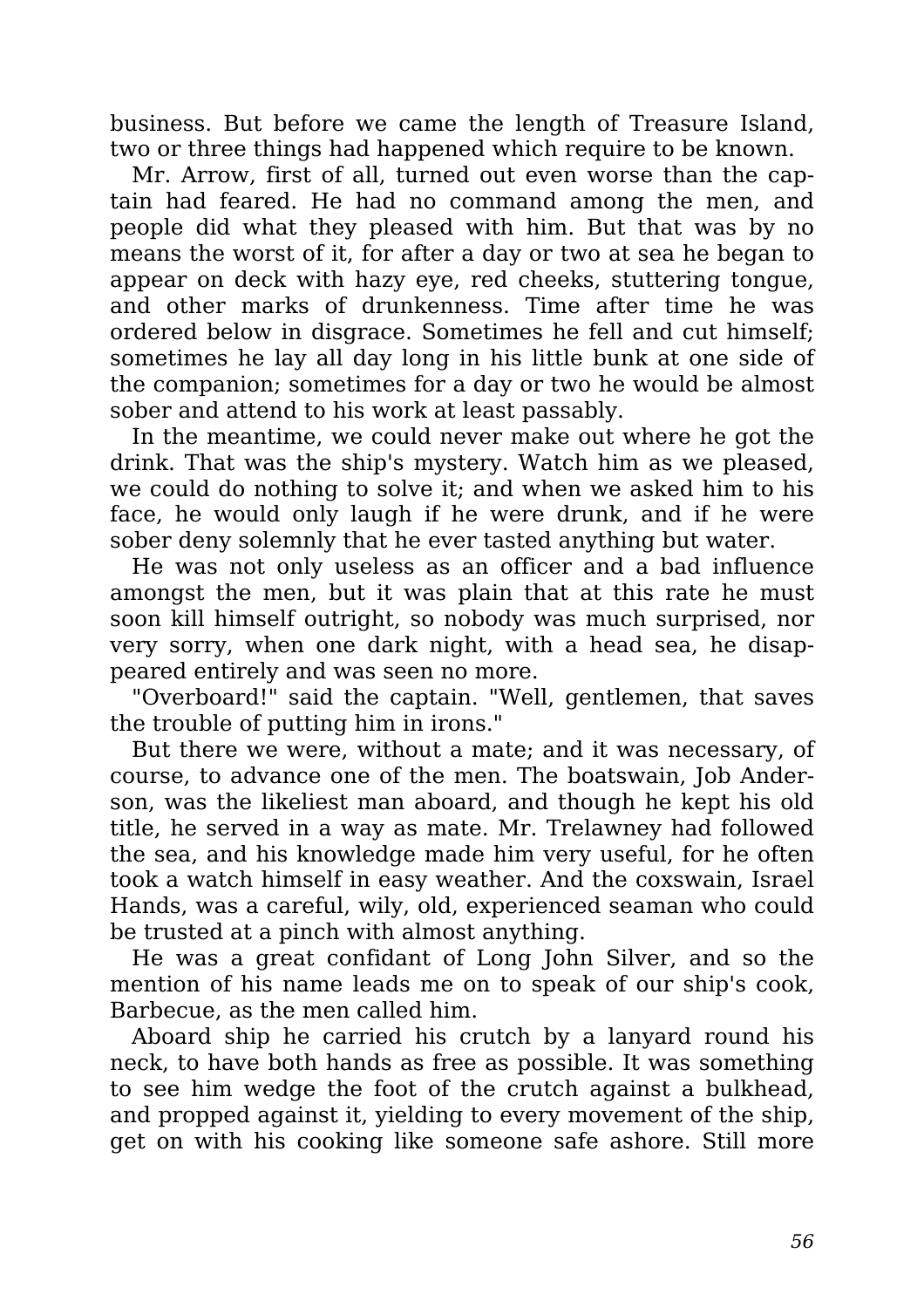strange was it to see him in the heaviest of weather cross the deck. He had a line or two rigged up to help him across the widest spaces—Long John's earrings, they were called; and he would hand himself from one place to another, now using the crutch, now trailing it alongside by the lanyard, as quickly as another man could walk. Yet some of the men who had sailed with him before expressed their pity to see him so reduced.

"He's no common man, Barbecue," said the coxswain to me. "He had good schooling in his young days and can speak like a book when so minded; and brave—a lion's nothing alongside of Long John! I seen him grapple four and knock their heads together—him unarmed."

All the crew respected and even obeyed him. He had a way of talking to each and doing everybody some particular service. To me he was unweariedly kind, and always glad to see me in the galley, which he kept as clean as a new pin, the dishes hanging up burnished and his parrot in a cage in one corner.

"Come away, Hawkins," he would say; "come and have a yarn with John. Nobody more welcome than yourself, my son. Sit you down and hear the news. Here's Cap'n Flint—I calls my parrot Cap'n Flint, after the famous buccaneer—here's Cap'n Flint predicting success to our v'yage. Wasn't you, cap'n?"

And the parrot would say, with great rapidity, "Pieces of eight! Pieces of eight! Pieces of eight!" till you wondered that it was not out of breath, or till John threw his handkerchief over the cage.

"Now, that bird," he would say, "is, maybe, two hundred years old, Hawkins—they live forever mostly; and if anybody's seen more wickedness, it must be the devil himself. She's sailed with England, the great Cap'n England, the pirate. She's been at Madagascar, and at Malabar, and Surinam, and Providence, and Portobello. She was at the fishing up of the wrecked plate ships. It's there she learned 'Pieces of eight,' and little wonder; three hundred and fifty thousand of 'em, Hawkins! She was at the boarding of the viceroy of the Indies out of Goa, she was; and to look at her you would think she was a babby. But you smelt powder—didn't you, cap'n?"

"Stand by to go about," the parrot would scream.

"Ah, she's a handsome craft, she is," the cook would say, and give her sugar from his pocket, and then the bird would peck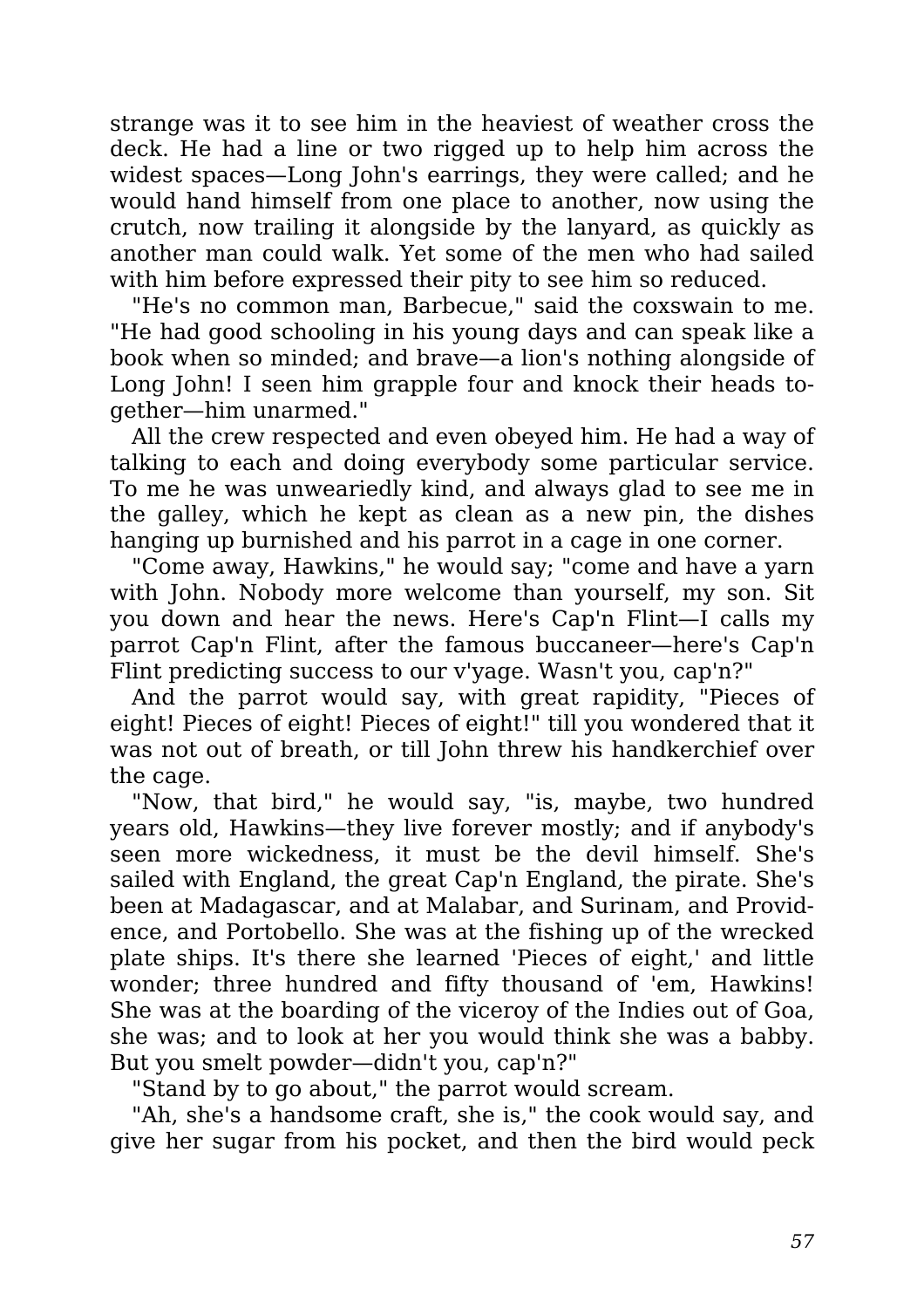at the bars and swear straight on, passing belief for wickedness. "There," John would add, "you can't touch pitch and not be mucked, lad. Here's this poor old innocent bird o' mine swearing blue fire, and none the wiser, you may lay to that. She would swear the same, in a manner of speaking, before chaplain." And John would touch his forelock with a solemn way he had that made me think he was the best of men.

In the meantime, the squire and Captain Smollett were still on pretty distant terms with one another. The squire made no bones about the matter; he despised the captain. The captain, on his part, never spoke but when he was spoken to, and then sharp and short and dry, and not a word wasted. He owned, when driven into a corner, that he seemed to have been wrong about the crew, that some of them were as brisk as he wanted to see and all had behaved fairly well. As for the ship, he had taken a downright fancy to her. "She'll lie a point nearer the wind than a man has a right to expect of his own married wife, sir. But," he would add, "all I say is, we're not home again, and I don't like the cruise."

The squire, at this, would turn away and march up and down the deck, chin in air.

"A trifle more of that man," he would say, "and I shall explode."

We had some heavy weather, which only proved the qualities of the Hispaniola. Every man on board seemed well content, and they must have been hard to please if they had been otherwise, for it is my belief there was never a ship's company so spoiled since Noah put to sea. Double grog was going on the least excuse; there was duff on odd days, as, for instance, if the squire heard it was any man's birthday, and always a barrel of apples standing broached in the waist for anyone to help himself that had a fancy.

"Never knew good come of it yet," the captain said to Dr. Livesey. "Spoil forecastle hands, make devils. That's my belief." But good did come of the apple barrel, as you shall hear, for if it had not been for that, we should have had no note of warning and might all have perished by the hand of treachery.

This was how it came about.

We had run up the trades to get the wind of the island we were after—I am not allowed to be more plain—and now we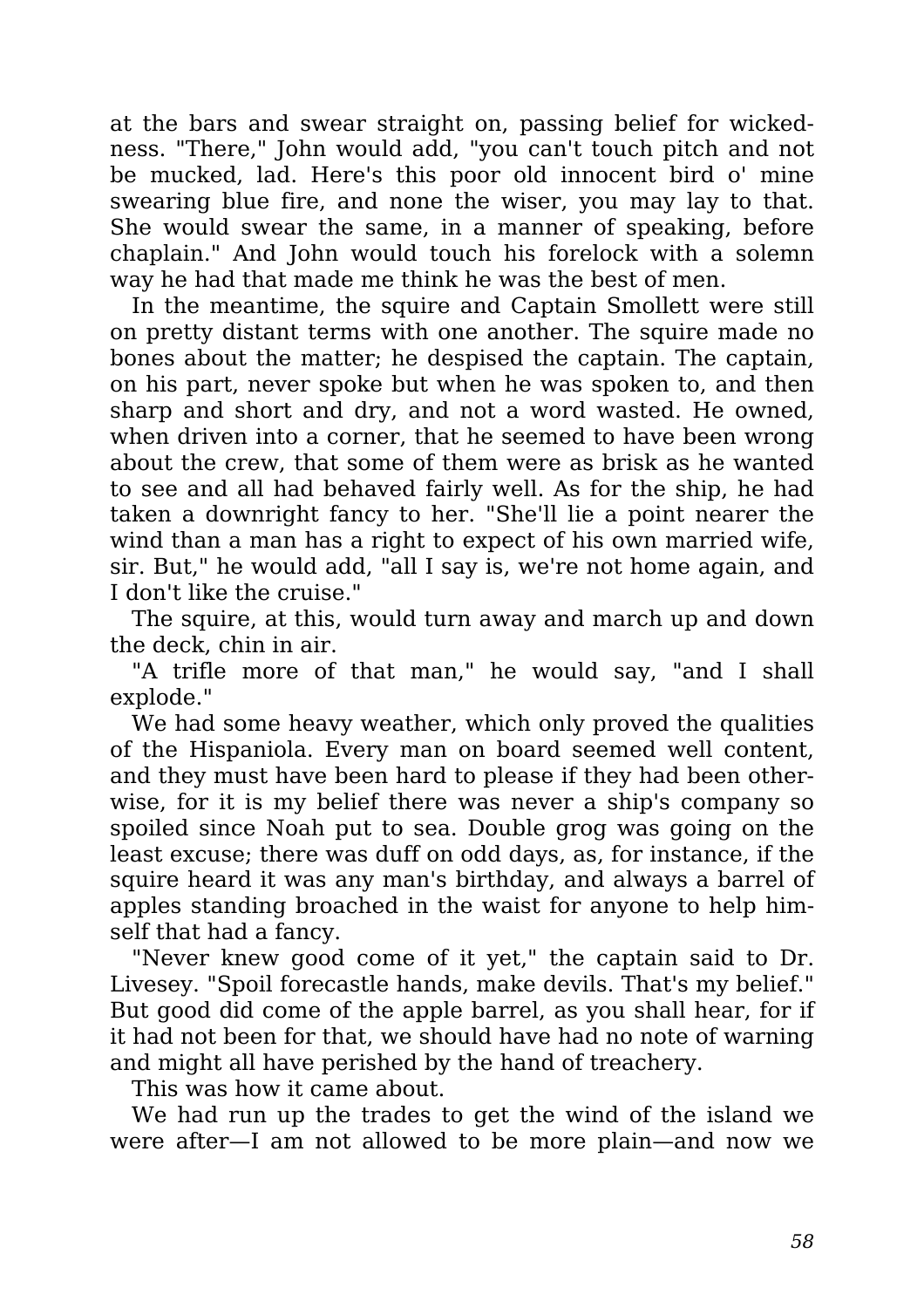were running down for it with a bright lookout day and night. It was about the last day of our outward voyage by the largest computation; some time that night, or at latest before noon of the morrow, we should sight the Treasure Island. We were heading S.S.W. and had a steady breeze abeam and a quiet sea. The Hispaniola rolled steadily, dipping her bowsprit now and then with a whiff of spray. All was drawing alow and aloft; everyone was in the bravest spirits because we were now so near an end of the first part of our adventure.

Now, just after sundown, when all my work was over and I was on my way to my berth, it occurred to me that I should like an apple. I ran on deck. The watch was all forward looking out for the island. The man at the helm was watching the luff of the sail and whistling away gently to himself, and that was the only sound excepting the swish of the sea against the bows and around the sides of the ship.

In I got bodily into the apple barrel, and found there was scarce an apple left; but sitting down there in the dark, what with the sound of the waters and the rocking movement of the ship, I had either fallen asleep or was on the point of doing so when a heavy man sat down with rather a clash close by. The barrel shook as he leaned his shoulders against it, and I was just about to jump up when the man began to speak. It was Silver's voice, and before I had heard a dozen words, I would not have shown myself for all the world, but lay there, trembling and listening, in the extreme of fear and curiosity, for from these dozen words I understood that the lives of all the honest men aboard depended upon me alone.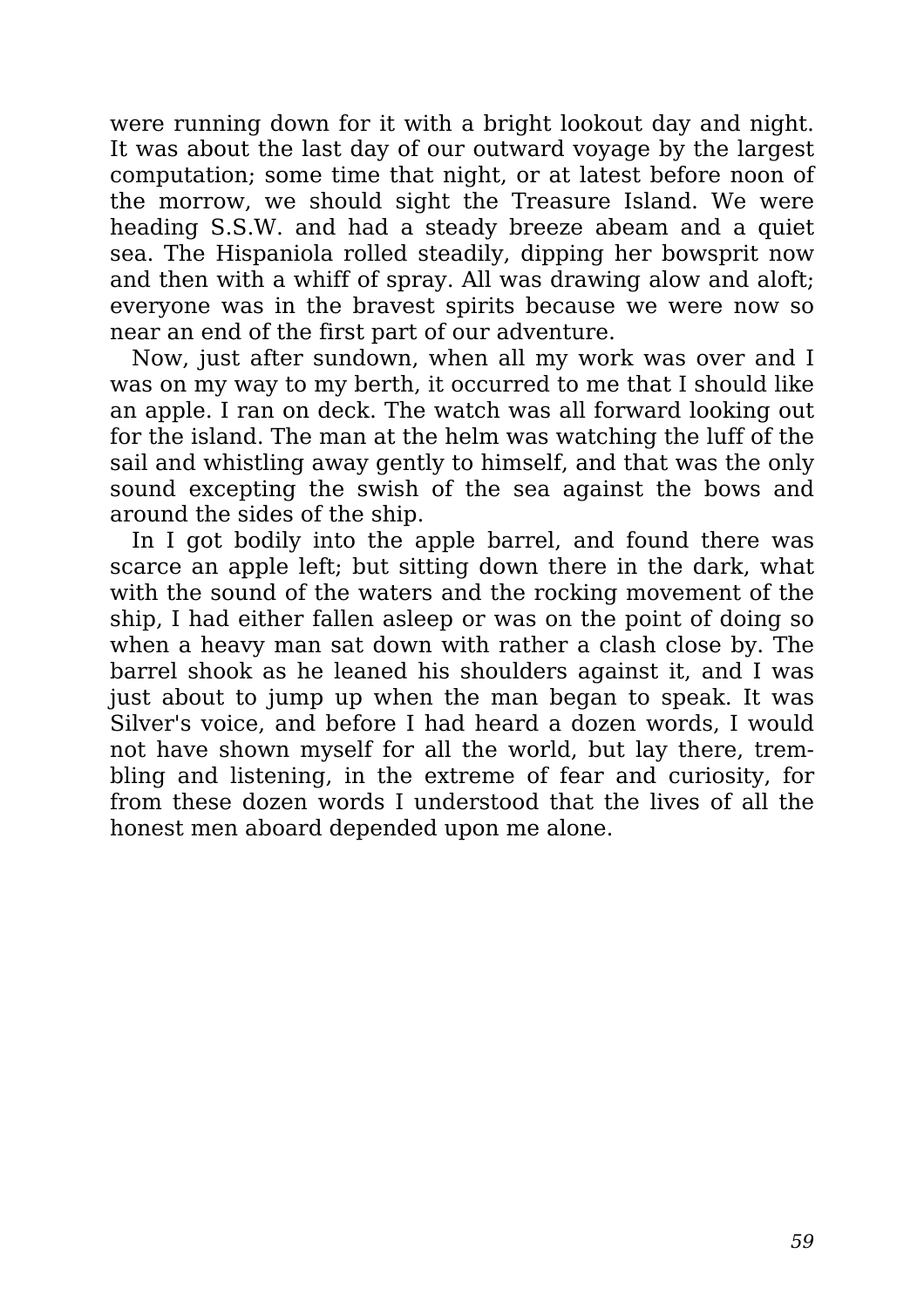### Chapter  $\mathbf{\mathsf{L}}$

#### **What I Heard in the Apple Barrel**

**No.** not I," said Silver. "Flint was cap'n; I was quartermaster, along of my timber leg. The same broadside I lost my leg, old Pew lost his deadlights. It was a master surgeon, him that ampytated me—out of college and all—Latin by the bucket, and what not; but he was hanged like a dog, and sun-dried like the rest, at Corso Castle. That was Roberts' men, that was, and comed of changing names to their ships—Royal Fortune and so on. Now, what a ship was christened, so let her stay, I says. So it was with the Cassandra, as brought us all safe home from Malabar, after England took the viceroy of the Indies; so it was with the old Walrus, Flint's old ship, as I've seen amuck with the red blood and fit to sink with gold."

"Ah!" cried another voice, that of the youngest hand on board, and evidently full of admiration. "He was the flower of the flock, was Flint!"

"Davis was a man too, by all accounts," said Silver. "I never sailed along of him; first with England, then with Flint, that's my story; and now here on my own account, in a manner of speaking. I laid by nine hundred safe, from England, and two thousand after Flint. That ain't bad for a man before the mast—all safe in bank. 'Tain't earning now, it's saving does it, you may lay to that. Where's all England's men now? I dunno. Where's Flint's? Why, most on 'em aboard here, and glad to get the duff—been begging before that, some on 'em. Old Pew, as had lost his sight, and might have thought shame, spends twelve hundred pound in a year, like a lord in Parliament. Where is he now? Well, he's dead now and under hatches; but for two year before that, shiver my timbers, the man was starving! He begged, and he stole, and he cut throats, and starved at that, by the powers!"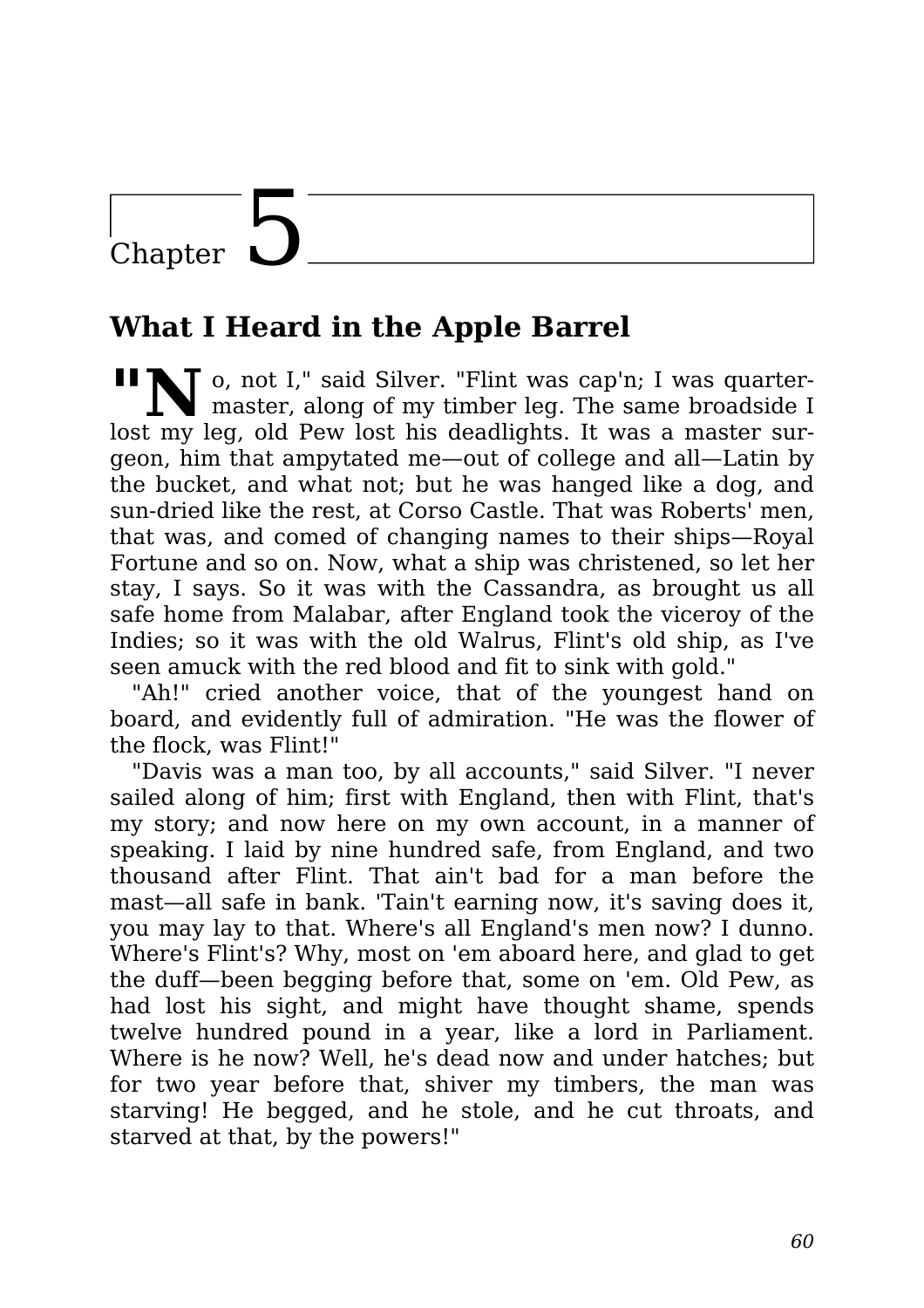"Well, it ain't much use, after all," said the young seaman.

"'Tain't much use for fools, you may lay to it—that, nor nothing," cried Silver. "But now, you look here: you're young, you are, but you're as smart as paint. I see that when I set my eyes on you, and I'll talk to you like a man."

You may imagine how I felt when I heard this abominable old rogue addressing another in the very same words of flattery as he had used to myself. I think, if I had been able, that I would have killed him through the barrel. Meantime, he ran on, little supposing he was overheard.

"Here it is about gentlemen of fortune. They lives rough, and they risk swinging, but they eat and drink like fighting-cocks, and when a cruise is done, why, it's hundreds of pounds instead of hundreds of farthings in their pockets. Now, the most goes for rum and a good fling, and to sea again in their shirts. But that's not the course I lay. I puts it all away, some here, some there, and none too much anywheres, by reason of suspicion. I'm fifty, mark you; once back from this cruise, I set up gentleman in earnest. Time enough too, says you. Ah, but I've lived easy in the meantime, never denied myself o' nothing heart desires, and slep' soft and ate dainty all my days but when at sea. And how did I begin? Before the mast, like you!"

"Well," said the other, "but all the other money's gone now, ain't it? You daren't show face in Bristol after this."

"Why, where might you suppose it was?" asked Silver derisively.

"At Bristol, in banks and places," answered his companion.

"It were," said the cook; "it were when we weighed anchor. But my old missis has it all by now. And the Spy-glass is sold, lease and goodwill and rigging; and the old girl's off to meet me. I would tell you where, for I trust you, but it'd make jealousy among the mates."

"And can you trust your missis?" asked the other.

"Gentlemen of fortune," returned the cook, "usually trusts little among themselves, and right they are, you may lay to it. But I have a way with me, I have. When a mate brings a slip on his cable—one as knows me, I mean—it won't be in the same world with old John. There was some that was feared of Pew, and some that was feared of Flint; but Flint his own self was feared of me. Feared he was, and proud. They was the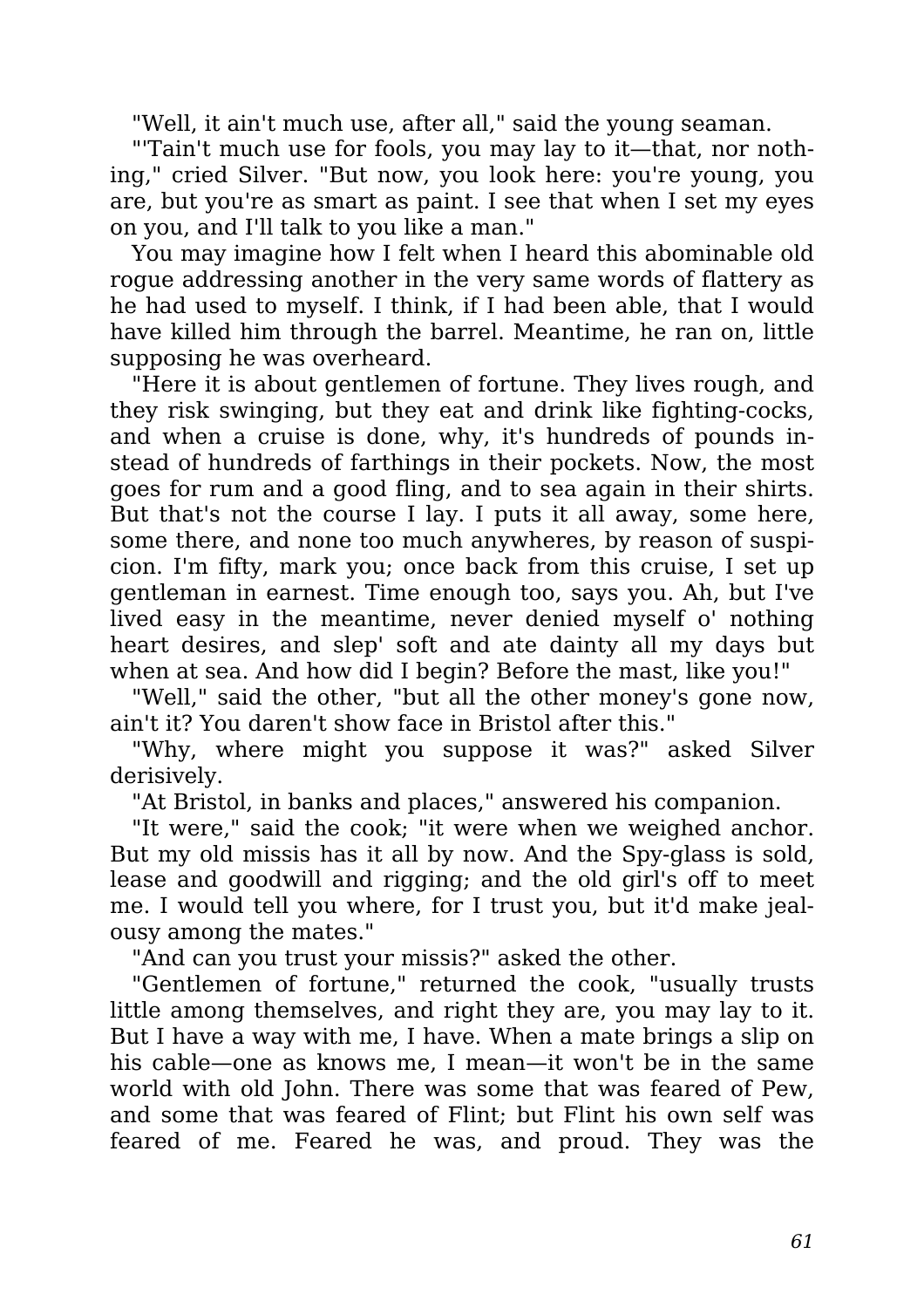roughest crew afloat, was Flint's; the devil himself would have been feared to go to sea with them. Well now, I tell you, I'm not a boasting man, and you seen yourself how easy I keep company, but when I was quartermaster, lambs wasn't the word for Flint's old buccaneers. Ah, you may be sure of yourself in old John's ship."

"Well, I tell you now," replied the lad, "I didn't half a quarter like the job till I had this talk with you, John; but there's my hand on it now."

"And a brave lad you were, and smart too," answered Silver, shaking hands so heartily that all the barrel shook, "and a finer figurehead for a gentleman of fortune I never clapped my eyes on."

By this time I had begun to understand the meaning of their terms. By a "gentleman of fortune" they plainly meant neither more nor less than a common pirate, and the little scene that I had overheard was the last act in the corruption of one of the honest hands—perhaps of the last one left aboard. But on this point I was soon to be relieved, for Silver giving a little whistle, a third man strolled up and sat down by the party.

"Dick's square," said Silver.

"Oh, I know'd Dick was square," returned the voice of the coxswain, Israel Hands. "He's no fool, is Dick." And he turned his quid and spat. "But look here," he went on, "here's what I want to know, Barbecue: how long are we a-going to stand off and on like a blessed bumboat? I've had a'most enough o' Cap'n Smollett; he's hazed me long enough, by thunder! I want to go into that cabin, I do. I want their pickles and wines, and that."

"Israel," said Silver, "your head ain't much account, nor ever was. But you're able to hear, I reckon; leastways, your ears is big enough. Now, here's what I say: you'll berth forward, and you'll live hard, and you'll speak soft, and you'll keep sober till I give the word; and you may lay to that, my son."

"Well, I don't say no, do I?" growled the coxswain. "What I say is, when? That's what I say."

"When! By the powers!" cried Silver. "Well now, if you want to know, I'll tell you when. The last moment I can manage, and that's when. Here's a first-rate seaman, Cap'n Smollett, sails the blessed ship for us. Here's this squire and doctor with a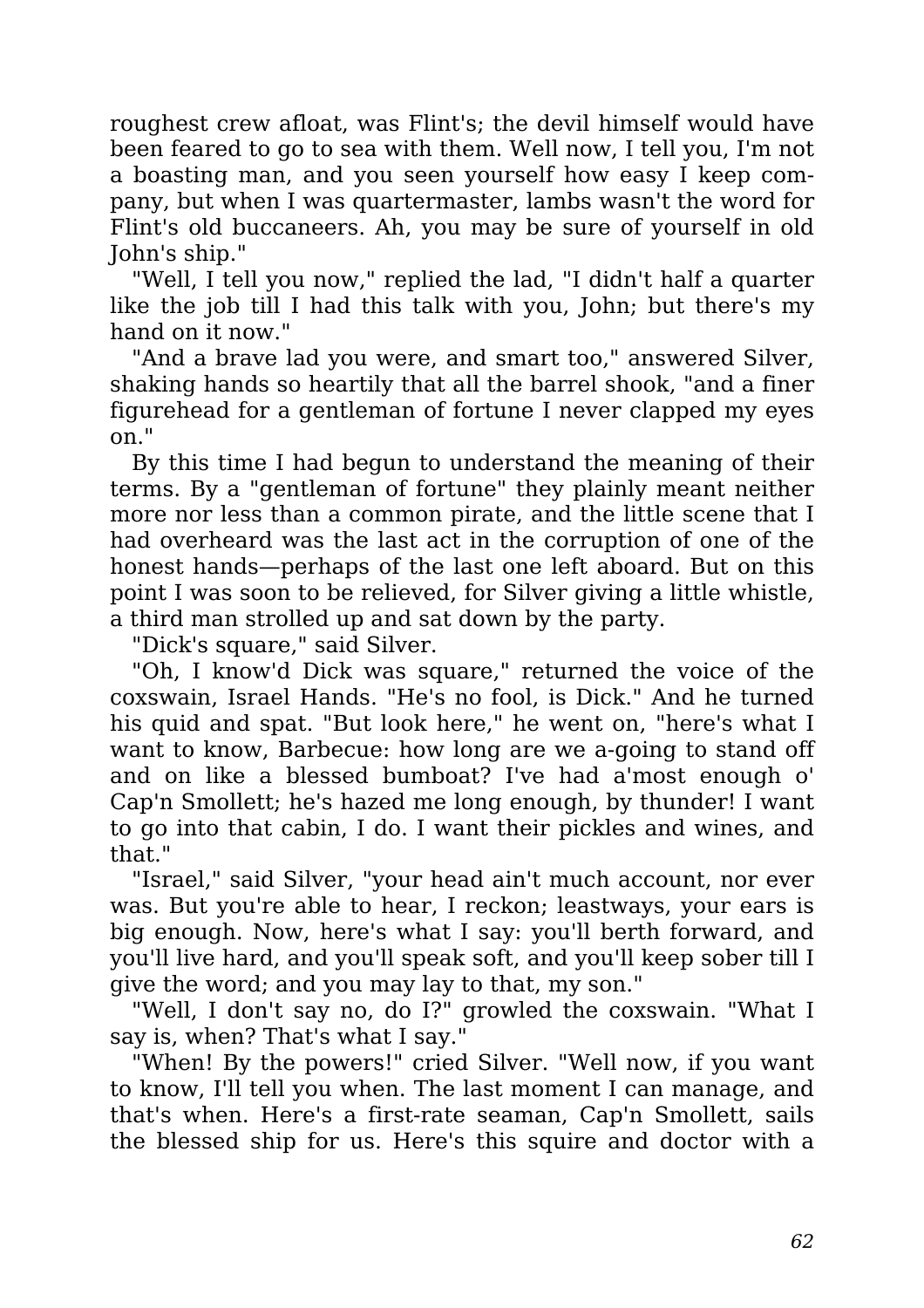map and such—I don't know where it is, do I? No more do you, says you. Well then, I mean this squire and doctor shall find the stuff, and help us to get it aboard, by the powers. Then we'll see. If I was sure of you all, sons of double Dutchmen, I'd have Cap'n Smollett navigate us half-way back again before I struck."

"Why, we're all seamen aboard here, I should think," said the lad Dick.

"We're all forecastle hands, you mean," snapped Silver. "We can steer a course, but who's to set one? That's what all you gentlemen split on, first and last. If I had my way, I'd have Cap'n Smollett work us back into the trades at least; then we'd have no blessed miscalculations and a spoonful of water a day. But I know the sort you are. I'll finish with 'em at the island, as soon's the blunt's on board, and a pity it is. But you're never happy till you're drunk. Split my sides, I've a sick heart to sail with the likes of you!"

"Easy all, Long John," cried Israel. "Who's a-crossin' of you?"

"Why, how many tall ships, think ye, now, have I seen laid aboard? And how many brisk lads drying in the sun at Execution Dock?" cried Silver. "And all for this same hurry and hurry and hurry. You hear me? I seen a thing or two at sea, I have. If you would on'y lay your course, and a p'int to windward, you would ride in carriages, you would. But not you! I know you. You'll have your mouthful of rum tomorrow, and go hang."

"Everybody knowed you was a kind of a chapling, John; but there's others as could hand and steer as well as you," said Israel. "They liked a bit o' fun, they did. They wasn't so high and dry, nohow, but took their fling, like jolly companions every one."

"So?" says Silver. "Well, and where are they now? Pew was that sort, and he died a beggar-man. Flint was, and he died of rum at Savannah. Ah, they was a sweet crew, they was! On'y, where are they?"

"But," asked Dick, "when we do lay 'em athwart, what are we to do with 'em, anyhow?"

"There's the man for me!" cried the cook admiringly. "That's what I call business. Well, what would you think? Put 'em ashore like maroons? That would have been England's way. Or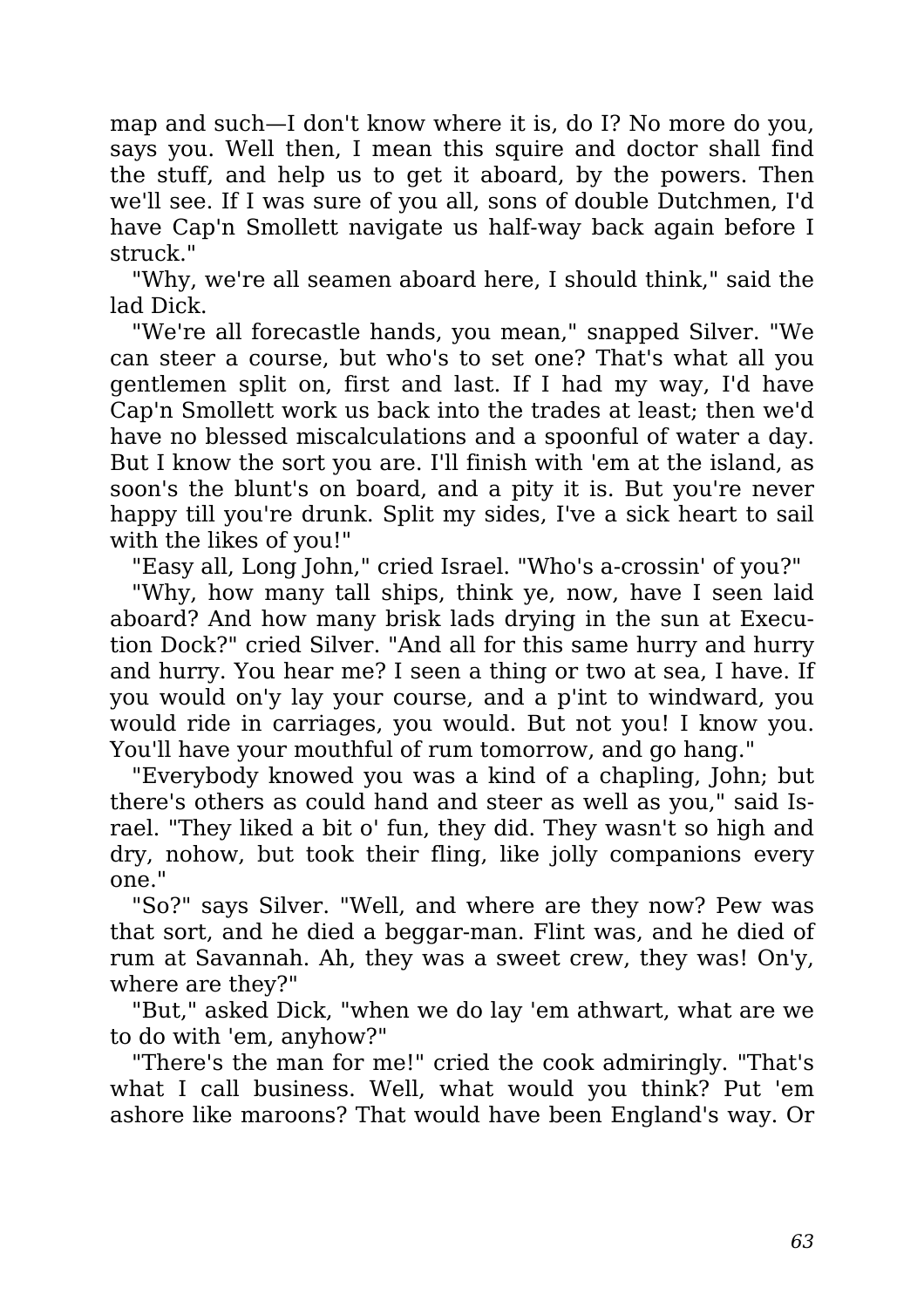cut 'em down like that much pork? That would have been Flint's, or Billy Bones's."

"Billy was the man for that," said Israel. "'Dead men don't bite,' says he. Well, he's dead now hisself; he knows the long and short on it now; and if ever a rough hand come to port, it was Billy."

"Right you are," said Silver; "rough and ready. But mark you here, I'm an easy man—I'm quite the gentleman, says you; but this time it's serious. Dooty is dooty, mates. I give my vote—death. When I'm in Parlyment and riding in my coach, I don't want none of these sea-lawyers in the cabin a-coming home, unlooked for, like the devil at prayers. Wait is what I say; but when the time comes, why, let her rip!"

"John," cries the coxswain, "you're a man!"

"You'll say so, Israel when you see," said Silver. "Only one thing I claim—I claim Trelawney. I'll wring his calf's head off his body with these hands, Dick!" he added, breaking off. "You just jump up, like a sweet lad, and get me an apple, to wet my pipe like."

You may fancy the terror I was in! I should have leaped out and run for it if I had found the strength, but my limbs and heart alike misgave me. I heard Dick begin to rise, and then someone seemingly stopped him, and the voice of Hands exclaimed, "Oh, stow that! Don't you get sucking of that bilge, John. Let's have a go of the rum."

"Dick," said Silver, "I trust you. I've a gauge on the keg, mind. There's the key; you fill a pannikin and bring it up." Terrified as I was, I could not help thinking to myself that this must have been how Mr. Arrow got the strong waters that destroyed him.

Dick was gone but a little while, and during his absence Israel spoke straight on in the cook's ear. It was but a word or two that I could catch, and yet I gathered some important news, for besides other scraps that tended to the same purpose, this whole clause was audible: "Not another man of them'll jine." Hence there were still faithful men on board.

When Dick returned, one after another of the trio took the pannikin and drank—one "To luck," another with a "Here's to old Flint," and Silver himself saying, in a kind of song, "Here's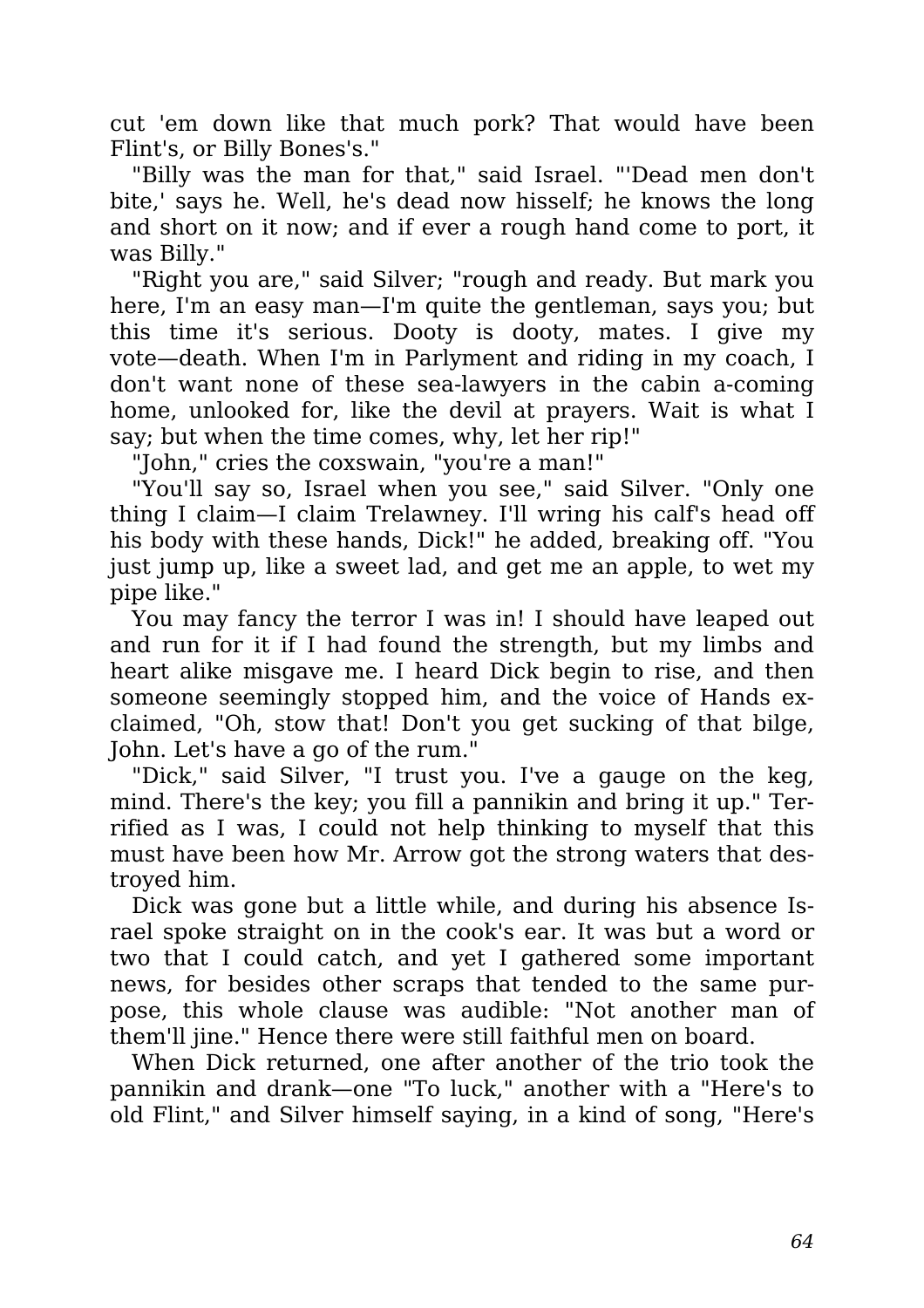to ourselves, and hold your luff, plenty of prizes and plenty of duff."

Just then a sort of brightness fell upon me in the barrel, and looking up, I found the moon had risen and was silvering the mizzen-top and shining white on the luff of the fore-sail; and almost at the same time the voice of the lookout shouted, "Land ho!"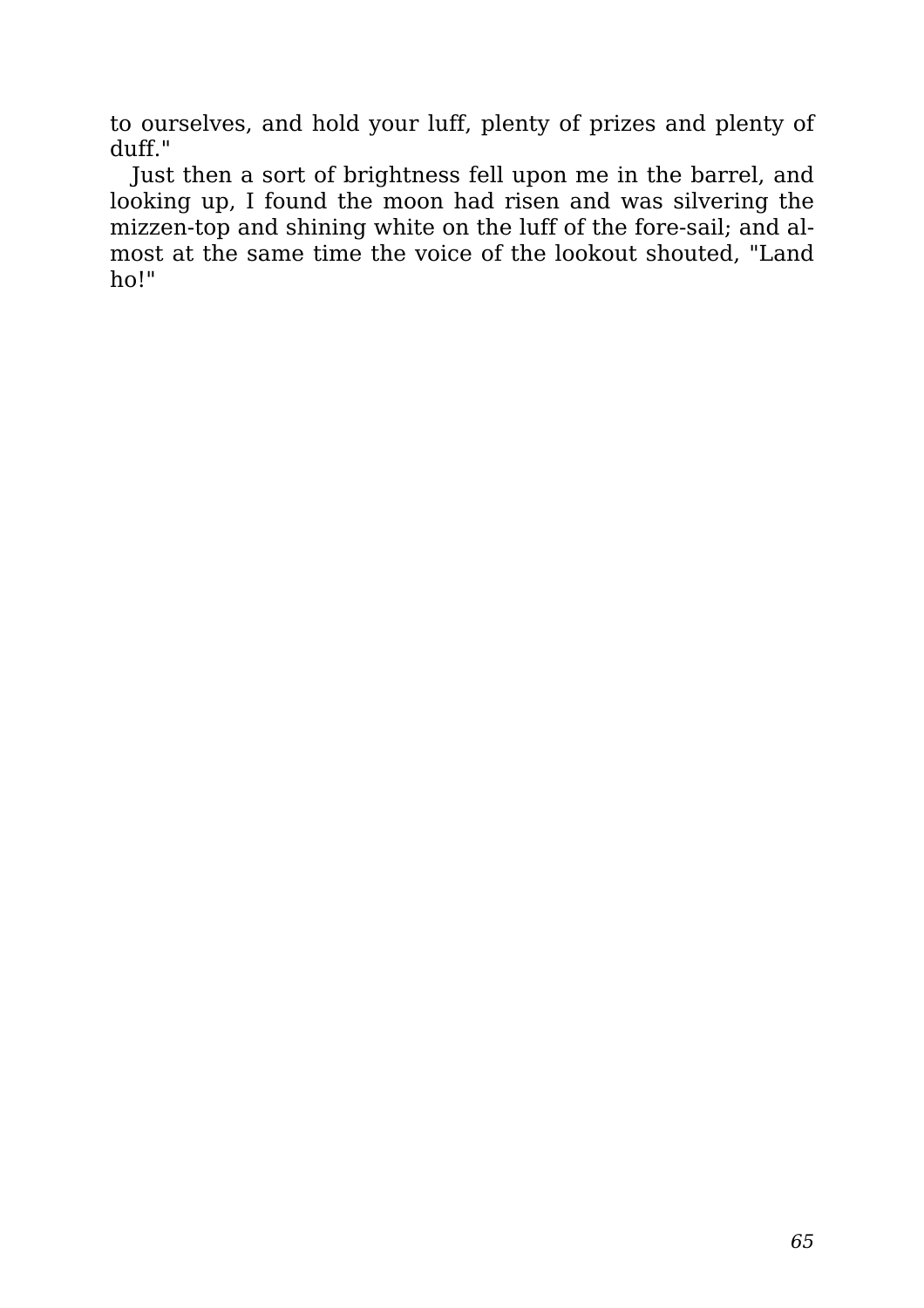# $\overline{\text{Chapter}}$

#### **Council of War**

**T** There was a great rush of feet across the deck. I could hear people tumbling up from the cabin and the forecastle, and slipping in an instant outside my barrel, I dived behind the fore-sail, made a double towards the stern, and came out upon the open deck in time to join Hunter and Dr. Livesey in the rush for the weather bow.

There all hands were already congregated. A belt of fog had lifted almost simultaneously with the appearance of the moon. Away to the south-west of us we saw two low hills, about a couple of miles apart, and rising behind one of them a third and higher hill, whose peak was still buried in the fog. All three seemed sharp and conical in figure.

So much I saw, almost in a dream, for I had not yet recovered from my horrid fear of a minute or two before. And then I heard the voice of Captain Smollett issuing orders. The Hispaniola was laid a couple of points nearer the wind and now sailed a course that would just clear the island on the east.

"And now, men," said the captain, when all was sheeted home, "has any one of you ever seen that land ahead?"

"I have, sir," said Silver. "I've watered there with a trader I was cook in."

"The anchorage is on the south, behind an islet, I fancy?" asked the captain.

"Yes, sir; Skeleton Island they calls it. It were a main place for pirates once, and a hand we had on board knowed all their names for it. That hill to the nor'ard they calls the Fore-mast Hill; there are three hills in a row running south'ard—fore, main, and mizzen, sir. But the main—that's the big un, with the cloud on it—they usually calls the Spy-glass, by reason of a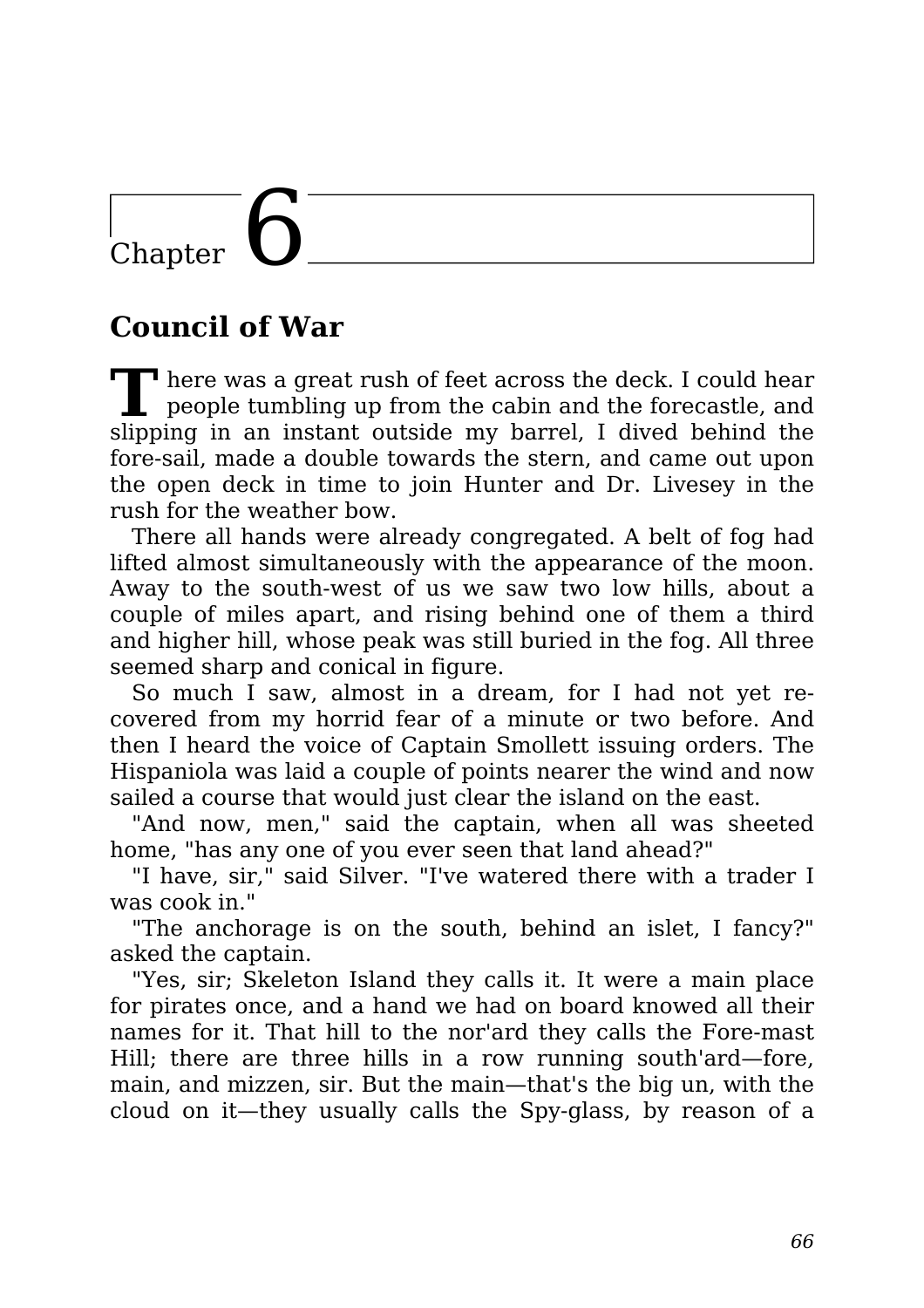lookout they kept when they was in the anchorage cleaning, for it's there they cleaned their ships, sir, asking your pardon."

"I have a chart here," says Captain Smollett. "See if that's the place."

Long John's eyes burned in his head as he took the chart, but by the fresh look of the paper I knew he was doomed to disappointment. This was not the map we found in Billy Bones's chest, but an accurate copy, complete in all things—names and heights and soundings—with the single exception of the red crosses and the written notes. Sharp as must have been his annoyance, Silver had the strength of mind to hide it.

"Yes, sir," said he, "this is the spot, to be sure, and very prettily drawed out. Who might have done that, I wonder? The pirates were too ignorant, I reckon. Aye, here it is: 'Capt. Kidd's Anchorage'—just the name my shipmate called it. There's a strong current runs along the south, and then away nor'ard up the west coast. Right you was, sir," says he, "to haul your wind and keep the weather of the island. Leastways, if such was your intention as to enter and careen, and there ain't no better place for that in these waters."

"Thank you, my man," says Captain Smollett. "I'll ask you later on to give us a help. You may go."

I was surprised at the coolness with which John avowed his knowledge of the island, and I own I was half-frightened when I saw him drawing nearer to myself. He did not know, to be sure, that I had overheard his council from the apple barrel, and yet I had by this time taken such a horror of his cruelty, duplicity, and power that I could scarce conceal a shudder when he laid his hand upon my arm.

"Ah," says he, "this here is a sweet spot, this island—a sweet spot for a lad to get ashore on. You'll bathe, and you'll climb trees, and you'll hunt goats, you will; and you'll get aloft on them hills like a goat yourself. Why, it makes me young again. I was going to forget my timber leg, I was. It's a pleasant thing to be young and have ten toes, and you may lay to that. When you want to go a bit of exploring, you just ask old John, and he'll put up a snack for you to take along."

And clapping me in the friendliest way upon the shoulder, he hobbled off forward and went below.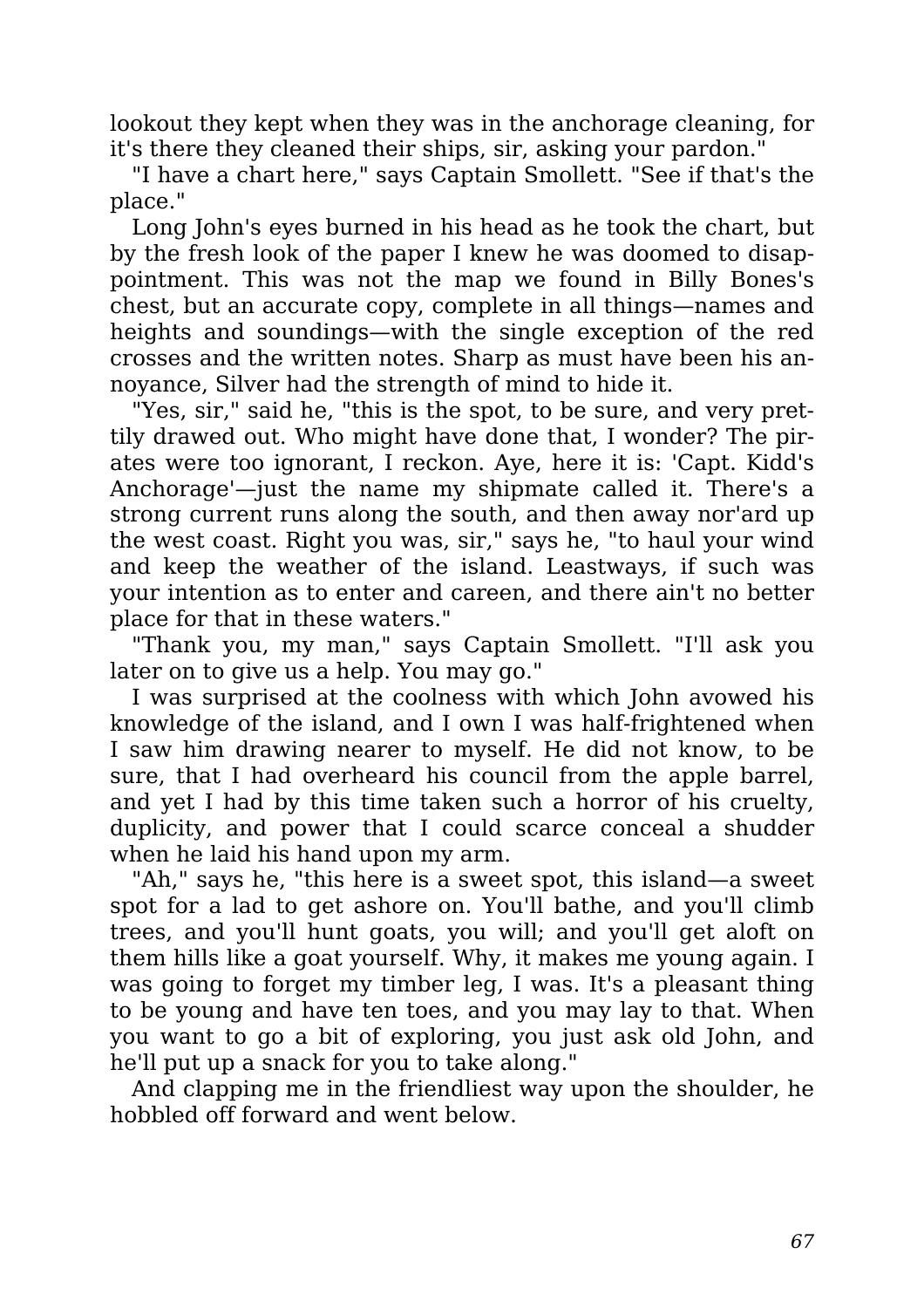Captain Smollett, the squire, and Dr. Livesey were talking together on the quarter-deck, and anxious as I was to tell them my story, I durst not interrupt them openly. While I was still casting about in my thoughts to find some probable excuse, Dr. Livesey called me to his side. He had left his pipe below, and being a slave to tobacco, had meant that I should fetch it; but as soon as I was near enough to speak and not to be overheard, I broke immediately, "Doctor, let me speak. Get the captain and squire down to the cabin, and then make some pretence to send for me. I have terrible news."

The doctor changed countenance a little, but next moment he was master of himself.

"Thank you, Jim," said he quite loudly, "that was all I wanted to know," as if he had asked me a question.

And with that he turned on his heel and rejoined the other two. They spoke together for a little, and though none of them started, or raised his voice, or so much as whistled, it was plain enough that Dr. Livesey had communicated my request, for the next thing that I heard was the captain giving an order to Job Anderson, and all hands were piped on deck.

"My lads," said Captain Smollett, "I've a word to say to you. This land that we have sighted is the place we have been sailing for. Mr. Trelawney, being a very open-handed gentleman, as we all know, has just asked me a word or two, and as I was able to tell him that every man on board had done his duty, alow and aloft, as I never ask to see it done better, why, he and I and the doctor are going below to the cabin to drink your health and luck, and you'll have grog served out for you to drink our health and luck. I'll tell you what I think of this: I think it handsome. And if you think as I do, you'll give a good sea-cheer for the gentleman that does it."

The cheer followed—that was a matter of course; but it rang out so full and hearty that I confess I could hardly believe these same men were plotting for our blood.

"One more cheer for Cap'n Smollett," cried Long John when the first had subsided.

And this also was given with a will.

On the top of that the three gentlemen went below, and not long after, word was sent forward that Jim Hawkins was wanted in the cabin.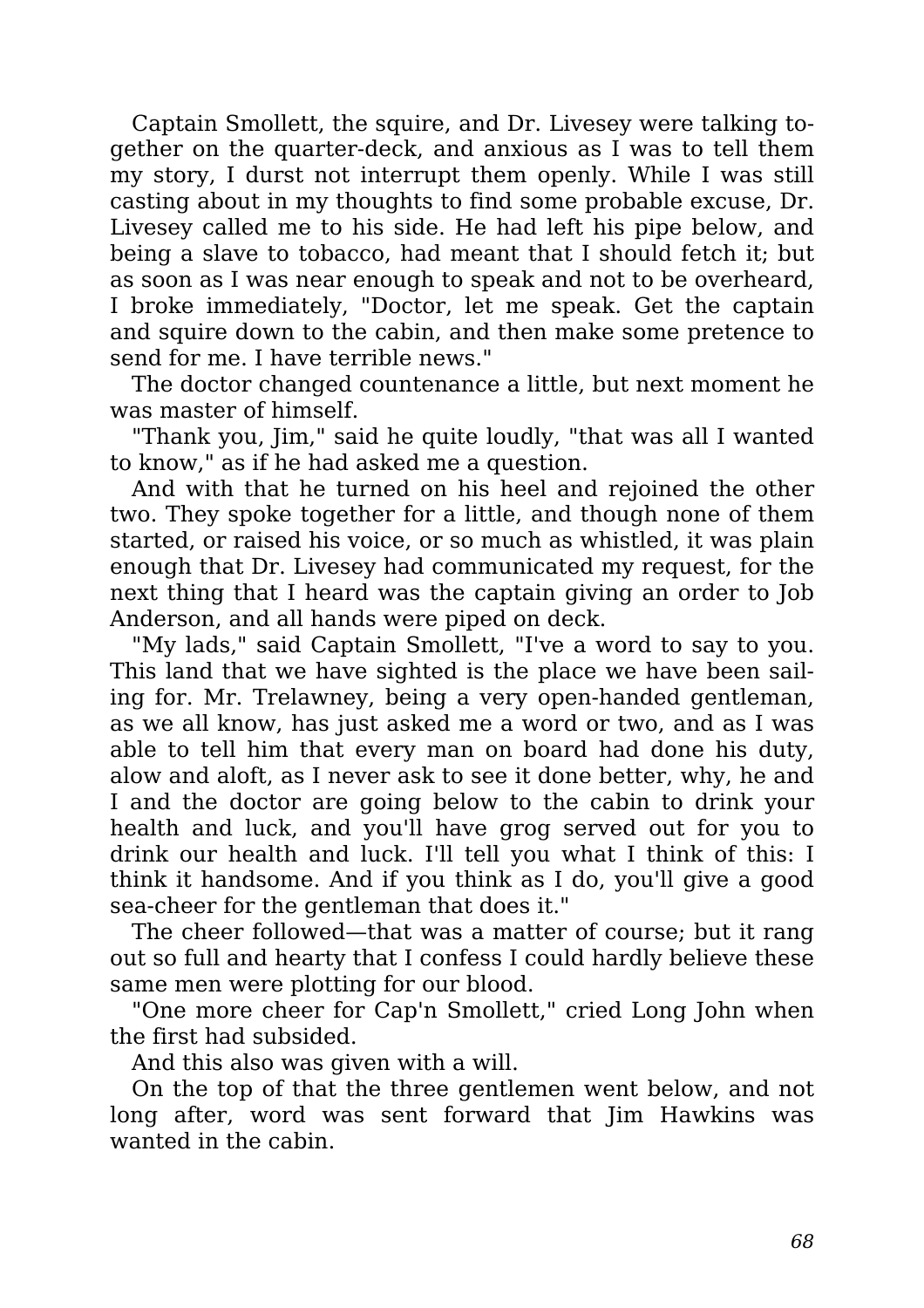I found them all three seated round the table, a bottle of Spanish wine and some raisins before them, and the doctor smoking away, with his wig on his lap, and that, I knew, was a sign that he was agitated. The stern window was open, for it was a warm night, and you could see the moon shining behind on the ship's wake.

"Now, Hawkins," said the squire, "you have something to say. Speak up."

I did as I was bid, and as short as I could make it, told the whole details of Silver's conversation. Nobody interrupted me till I was done, nor did any one of the three of them make so much as a movement, but they kept their eyes upon my face from first to last.

"Jim," said Dr. Livesey, "take a seat."

And they made me sit down at table beside them, poured me out a glass of wine, filled my hands with raisins, and all three, one after the other, and each with a bow, drank my good health, and their service to me, for my luck and courage.

"Now, captain," said the squire, "you were right, and I was wrong. I own myself an ass, and I await your orders."

"No more an ass than I, sir," returned the captain. "I never heard of a crew that meant to mutiny but what showed signs before, for any man that had an eye in his head to see the mischief and take steps according. But this crew," he added, "beats me."

"Captain," said the doctor, "with your permission, that's Silver. A very remarkable man."

"He'd look remarkably well from a yard-arm, sir," returned the captain. "But this is talk; this don't lead to anything. I see three or four points, and with Mr. Trelawney's permission, I'll name them."

"You, sir, are the captain. It is for you to speak," says Mr. Trelawney grandly.

"First point," began Mr. Smollett. "We must go on, because we can't turn back. If I gave the word to go about, they would rise at once. Second point, we have time before us—at least until this treasure's found. Third point, there are faithful hands. Now, sir, it's got to come to blows sooner or later, and what I propose is to take time by the forelock, as the saying is, and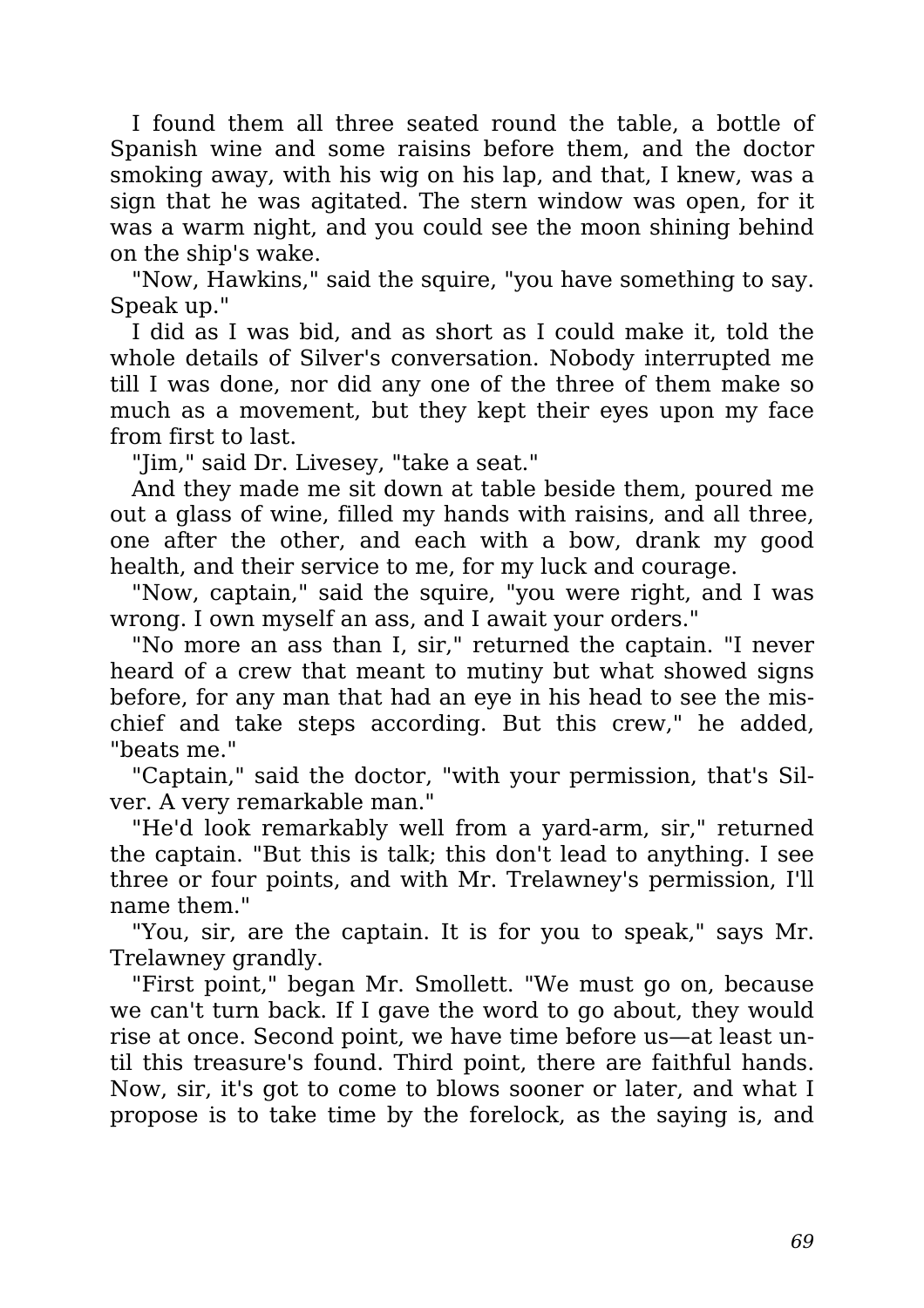come to blows some fine day when they least expect it. We can count, I take it, on your own home servants, Mr. Trelawney?"

"As upon myself," declared the squire.

"Three," reckoned the captain; "ourselves make seven, counting Hawkins here. Now, about the honest hands?"

"Most likely Trelawney's own men," said the doctor; "those he had picked up for himself before he lit on Silver."

"Nay," replied the squire. "Hands was one of mine."

"I did think I could have trusted Hands," added the captain.

"And to think that they're all Englishmen!" broke out the squire. "Sir, I could find it in my heart to blow the ship up."

"Well, gentlemen," said the captain, "the best that I can say is not much. We must lay to, if you please, and keep a bright lookout. It's trying on a man, I know. It would be pleasanter to come to blows. But there's no help for it till we know our men. Lay to, and whistle for a wind, that's my view."

"Jim here," said the doctor, "can help us more than anyone. The men are not shy with him, and Jim is a noticing lad."

"Hawkins, I put prodigious faith in you," added the squire.

I began to feel pretty desperate at this, for I felt altogether helpless; and yet, by an odd train of circumstances, it was indeed through me that safety came. In the meantime, talk as we pleased, there were only seven out of the twenty-six on whom we knew we could rely; and out of these seven one was a boy, so that the grown men on our side were six to their nineteen.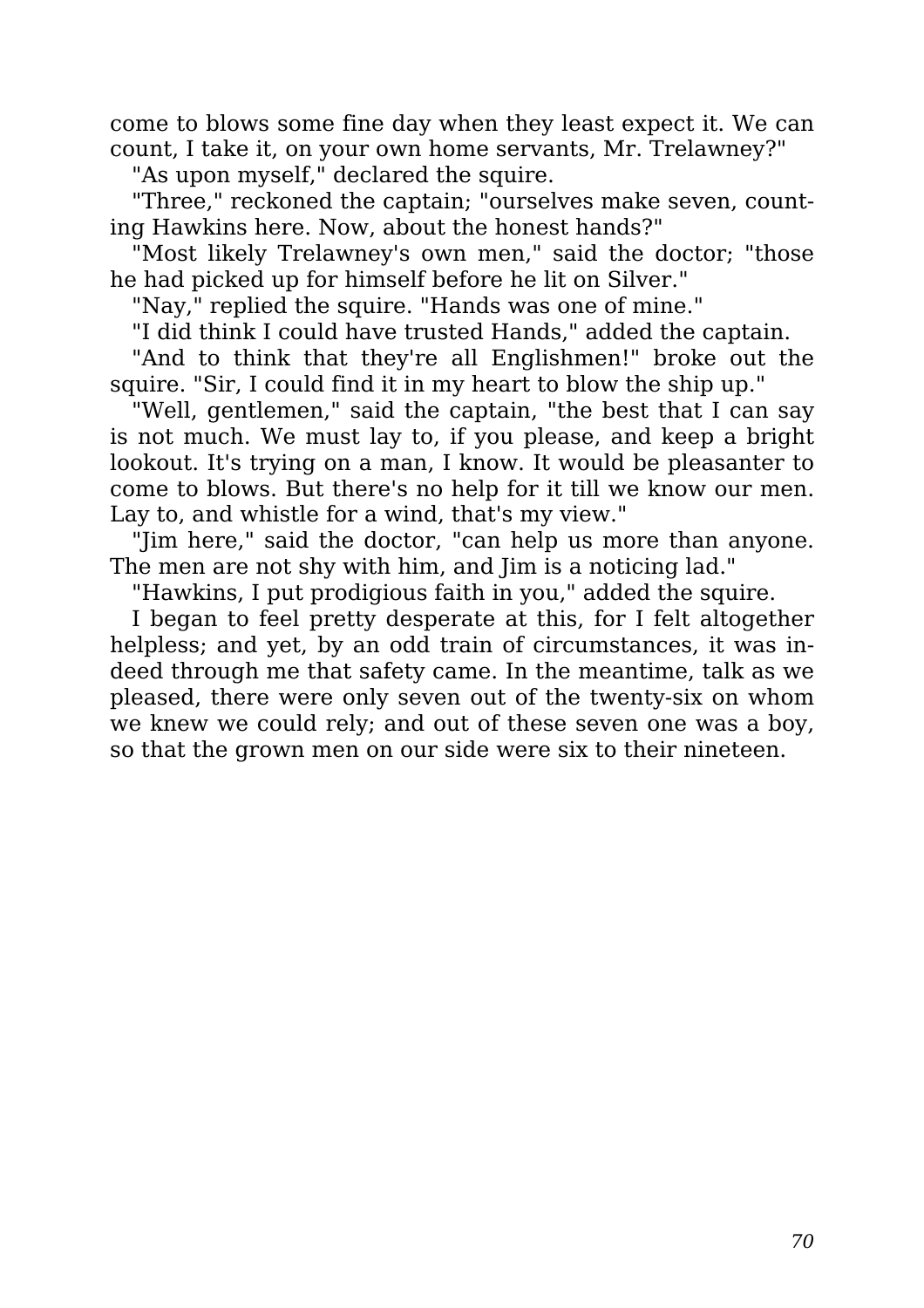#### **Part 3 My Shore Adventure**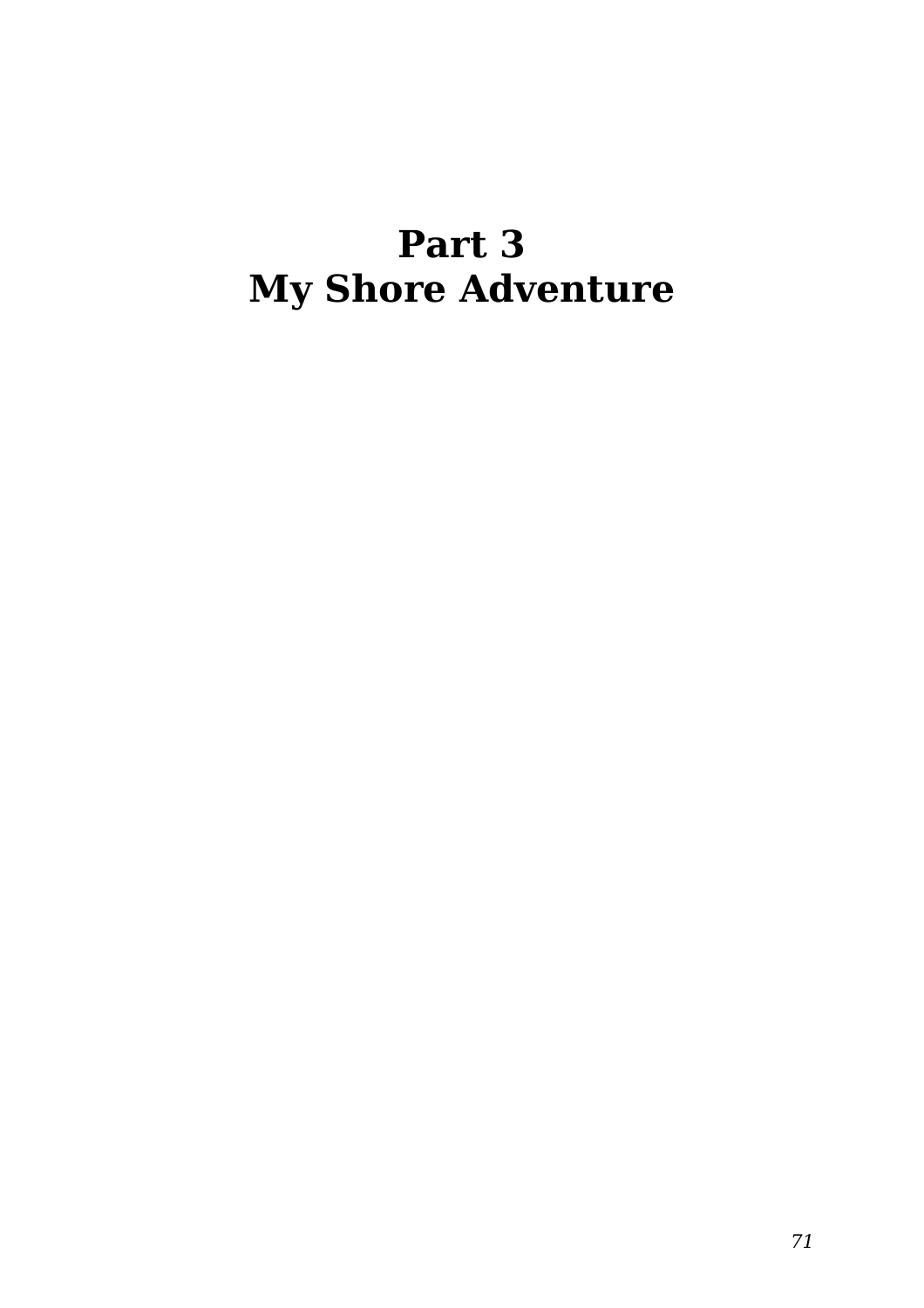### Chapter

#### **How My Shore Adventure Began**

**T** he appearance of the island when I came on deck next morning was altogether changed. Although the breeze had now utterly ceased, we had made a great deal of way during the night and were now lying becalmed about half a mile to the south-east of the low eastern coast. Grey-coloured woods covered a large part of the surface. This even tint was indeed broken up by streaks of yellow sand-break in the lower lands, and by many tall trees of the pine family, out-topping the others—some singly, some in clumps; but the general colouring was uniform and sad. The hills ran up clear above the vegetation in spires of naked rock. All were strangely shaped, and the Spy-glass, which was by three or four hundred feet the tallest on the island, was likewise the strangest in configuration, running up sheer from almost every side and then suddenly cut off at the top like a pedestal to put a statue on.

The Hispaniola was rolling scuppers under in the ocean swell. The booms were tearing at the blocks, the rudder was banging to and fro, and the whole ship creaking, groaning, and jumping like a manufactory. I had to cling tight to the backstay, and the world turned giddily before my eyes, for though I was a good enough sailor when there was way on, this standing still and being rolled about like a bottle was a thing I never learned to stand without a qualm or so, above all in the morning, on an empty stomach.

Perhaps it was this—perhaps it was the look of the island, with its grey, melancholy woods, and wild stone spires, and the surf that we could both see and hear foaming and thundering on the steep beach—at least, although the sun shone bright and hot, and the shore birds were fishing and crying all around us, and you would have thought anyone would have been glad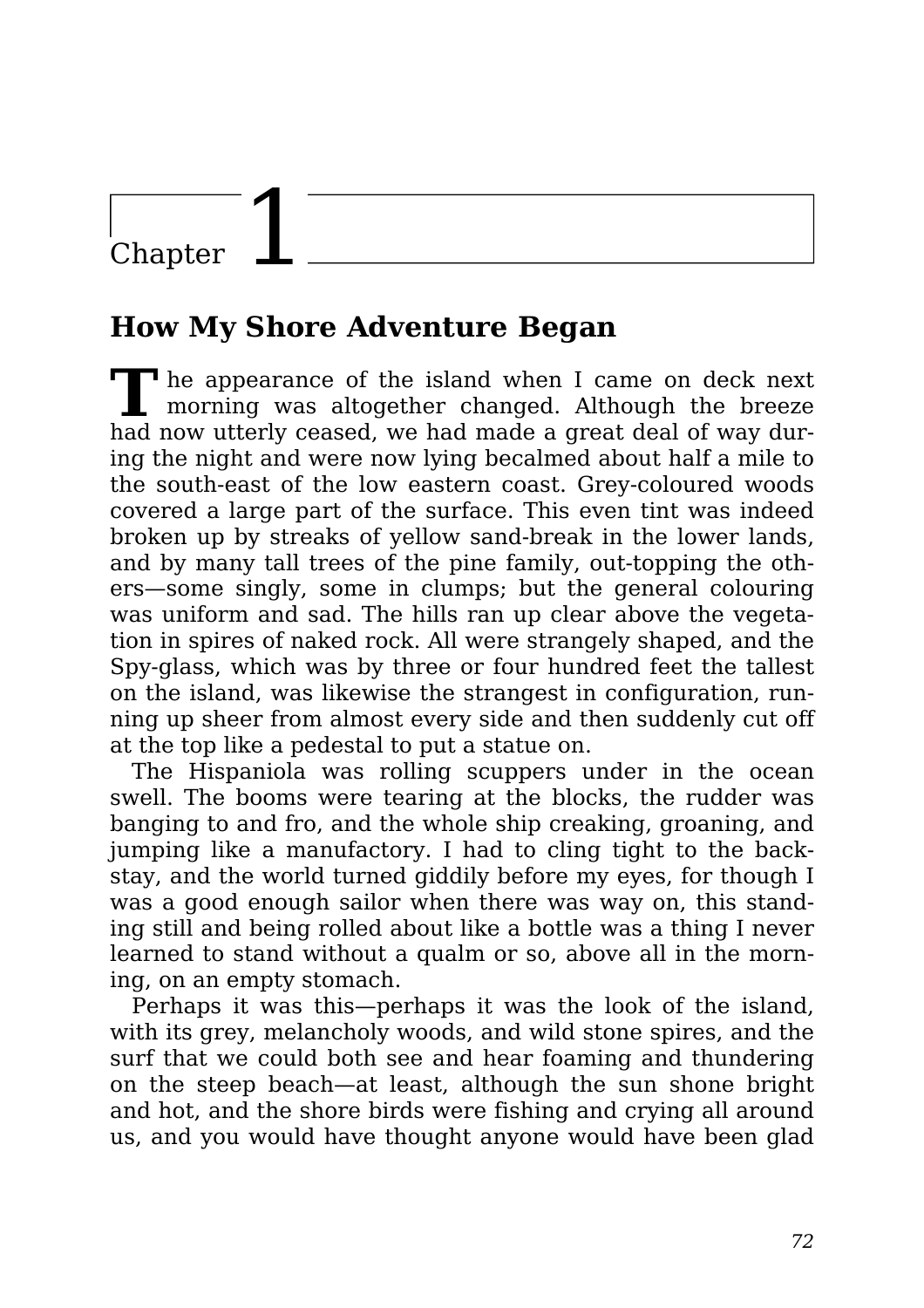to get to land after being so long at sea, my heart sank, as the saying is, into my boots; and from the first look onward, I hated the very thought of Treasure Island.

We had a dreary morning's work before us, for there was no sign of any wind, and the boats had to be got out and manned, and the ship warped three or four miles round the corner of the island and up the narrow passage to the haven behind Skeleton Island. I volunteered for one of the boats, where I had, of course, no business. The heat was sweltering, and the men grumbled fiercely over their work. Anderson was in command of my boat, and instead of keeping the crew in order, he grumbled as loud as the worst.

"Well," he said with an oath, "it's not forever."

I thought this was a very bad sign, for up to that day the men had gone briskly and willingly about their business; but the very sight of the island had relaxed the cords of discipline.

All the way in, Long John stood by the steersman and conned the ship. He knew the passage like the palm of his hand, and though the man in the chains got everywhere more water than was down in the chart, John never hesitated once.

"There's a strong scour with the ebb," he said, "and this here passage has been dug out, in a manner of speaking, with a spade."

We brought up just where the anchor was in the chart, about a third of a mile from each shore, the mainland on one side and Skeleton Island on the other. The bottom was clean sand. The plunge of our anchor sent up clouds of birds wheeling and crying over the woods, but in less than a minute they were down again and all was once more silent.

The place was entirely land-locked, buried in woods, the trees coming right down to high-water mark, the shores mostly flat, and the hilltops standing round at a distance in a sort of amphitheatre, one here, one there. Two little rivers, or rather two swamps, emptied out into this pond, as you might call it; and the foliage round that part of the shore had a kind of poisonous brightness. From the ship we could see nothing of the house or stockade, for they were quite buried among trees; and if it had not been for the chart on the companion, we might have been the first that had ever anchored there since the island arose out of the seas.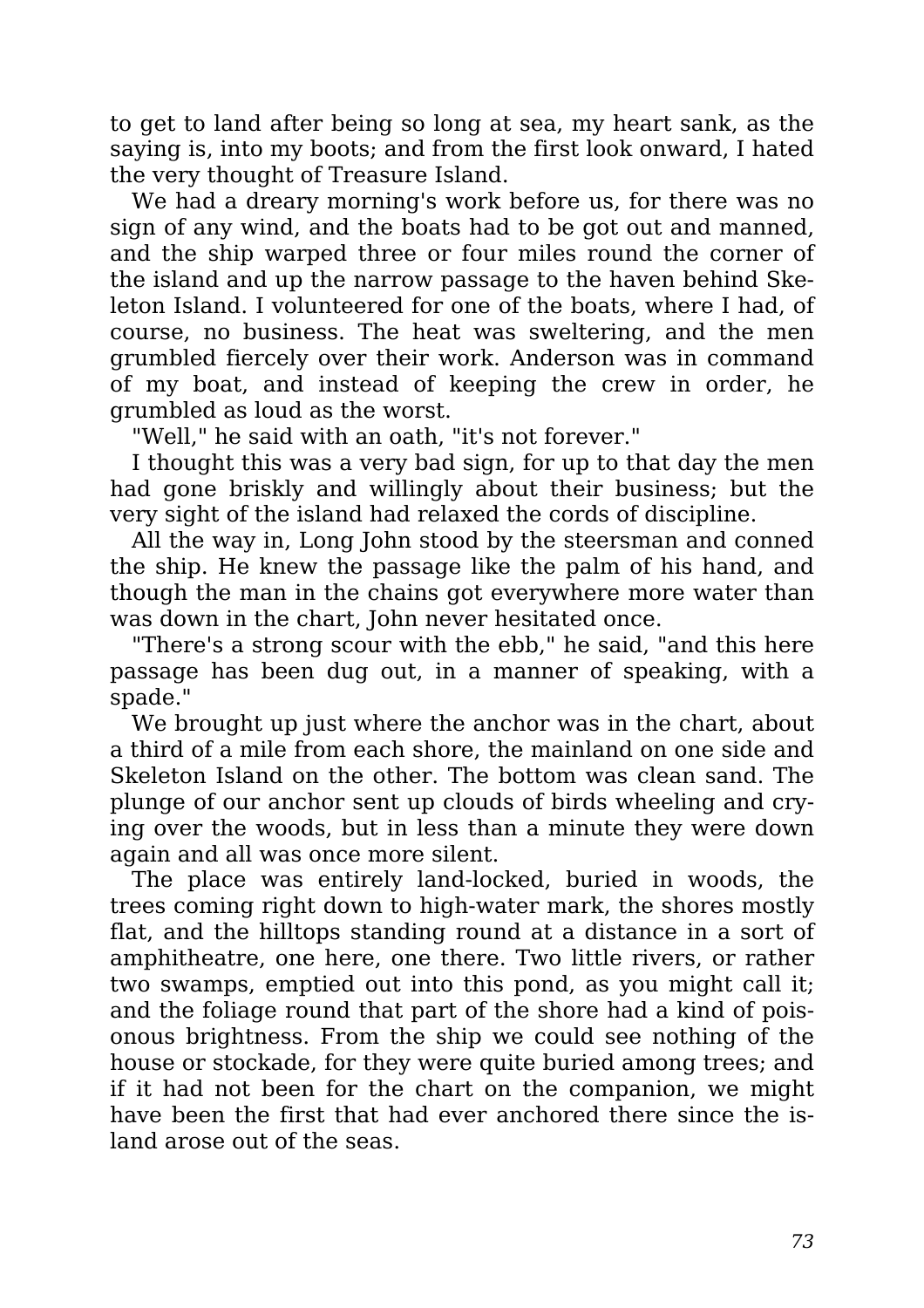There was not a breath of air moving, nor a sound but that of the surf booming half a mile away along the beaches and against the rocks outside. A peculiar stagnant smell hung over the anchorage—a smell of sodden leaves and rotting tree trunks. I observed the doctor sniffing and sniffing, like someone tasting a bad egg.

"I don't know about treasure," he said, "but I'll stake my wig there's fever here."

If the conduct of the men had been alarming in the boat, it became truly threatening when they had come aboard. They lay about the deck growling together in talk. The slightest order was received with a black look and grudgingly and carelessly obeyed. Even the honest hands must have caught the infection, for there was not one man aboard to mend another. Mutiny, it was plain, hung over us like a thunder-cloud.

And it was not only we of the cabin party who perceived the danger. Long John was hard at work going from group to group, spending himself in good advice, and as for example no man could have shown a better. He fairly outstripped himself in willingness and civility; he was all smiles to everyone. If an order were given, John would be on his crutch in an instant, with the cheeriest "Aye, aye, sir!" in the world; and when there was nothing else to do, he kept up one song after another, as if to conceal the discontent of the rest.

Of all the gloomy features of that gloomy afternoon, this obvious anxiety on the part of Long John appeared the worst.

We held a council in the cabin.

"Sir," said the captain, "if I risk another order, the whole ship'll come about our ears by the run. You see, sir, here it is. I get a rough answer, do I not? Well, if I speak back, pikes will be going in two shakes; if I don't, Silver will see there's something under that, and the game's up. Now, we've only one man to rely on."

"And who is that?" asked the squire.

"Silver, sir," returned the captain; "he's as anxious as you and I to smother things up. This is a tiff; he'd soon talk 'em out of it if he had the chance, and what I propose to do is to give him the chance. Let's allow the men an afternoon ashore. If they all go, why we'll fight the ship. If they none of them go, well then, we hold the cabin, and God defend the right. If some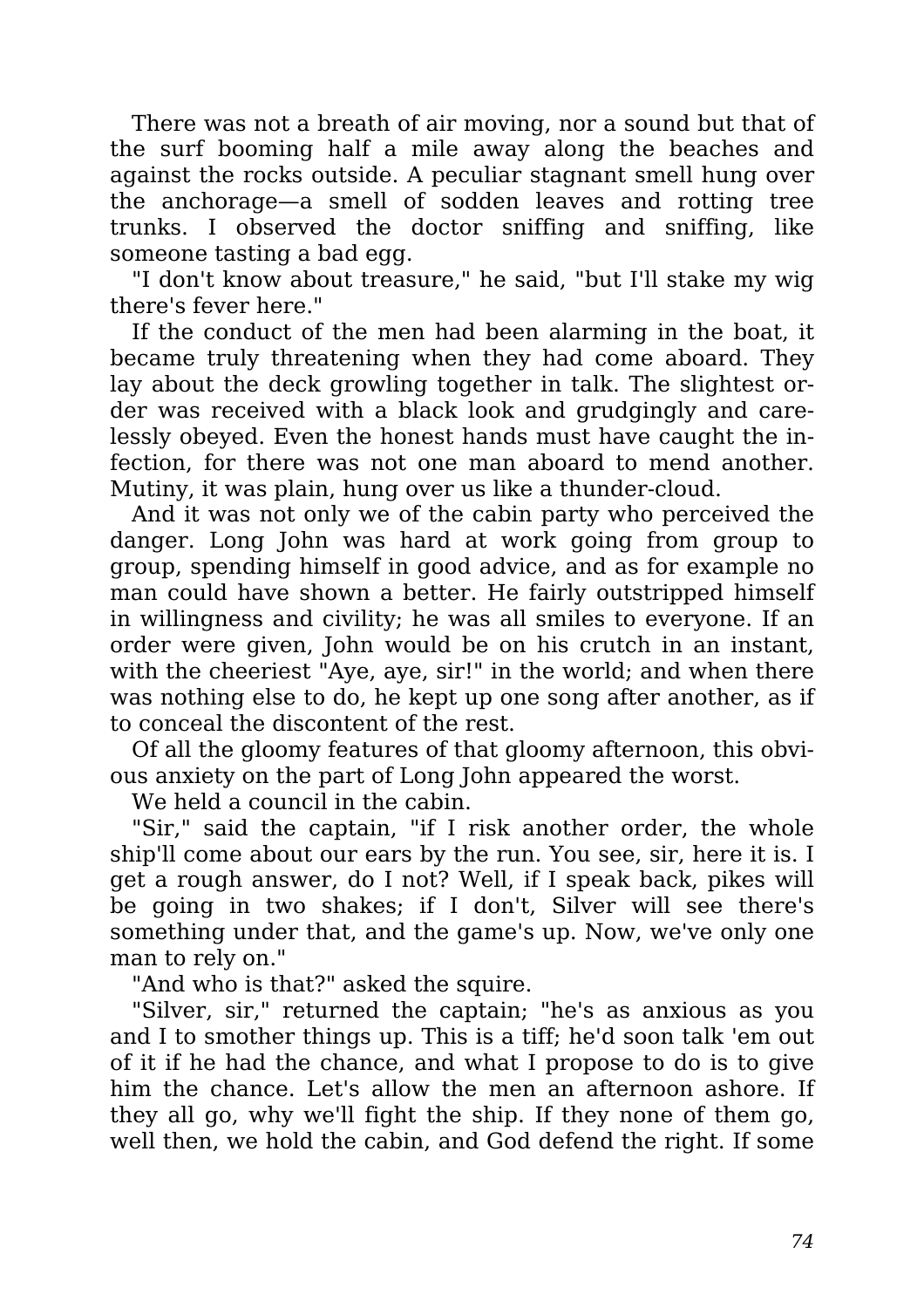go, you mark my words, sir, Silver'll bring 'em aboard again as mild as lambs."

It was so decided; loaded pistols were served out to all the sure men; Hunter, Joyce, and Redruth were taken into our confidence and received the news with less surprise and a better spirit than we had looked for, and then the captain went on deck and addressed the crew.

"My lads," said he, "we've had a hot day and are all tired and out of sorts. A turn ashore'll hurt nobody—the boats are still in the water; you can take the gigs, and as many as please may go ashore for the afternoon. I'll fire a gun half an hour before sundown."

I believe the silly fellows must have thought they would break their shins over treasure as soon as they were landed, for they all came out of their sulks in a moment and gave a cheer that started the echo in a far-away hill and sent the birds once more flying and squalling round the anchorage.

The captain was too bright to be in the way. He whipped out of sight in a moment, leaving Silver to arrange the party, and I fancy it was as well he did so. Had he been on deck, he could no longer so much as have pretended not to understand the situation. It was as plain as day. Silver was the captain, and a mighty rebellious crew he had of it. The honest hands—and I was soon to see it proved that there were such on board—must have been very stupid fellows. Or rather, I suppose the truth was this, that all hands were disaffected by the example of the ringleaders—only some more, some less; and a few, being good fellows in the main, could neither be led nor driven any further. It is one thing to be idle and skulk and quite another to take a ship and murder a number of innocent men.

At last, however, the party was made up. Six fellows were to stay on board, and the remaining thirteen, including Silver, began to embark.

Then it was that there came into my head the first of the mad notions that contributed so much to save our lives. If six men were left by Silver, it was plain our party could not take and fight the ship; and since only six were left, it was equally plain that the cabin party had no present need of my assistance. It occurred to me at once to go ashore. In a jiffy I had slipped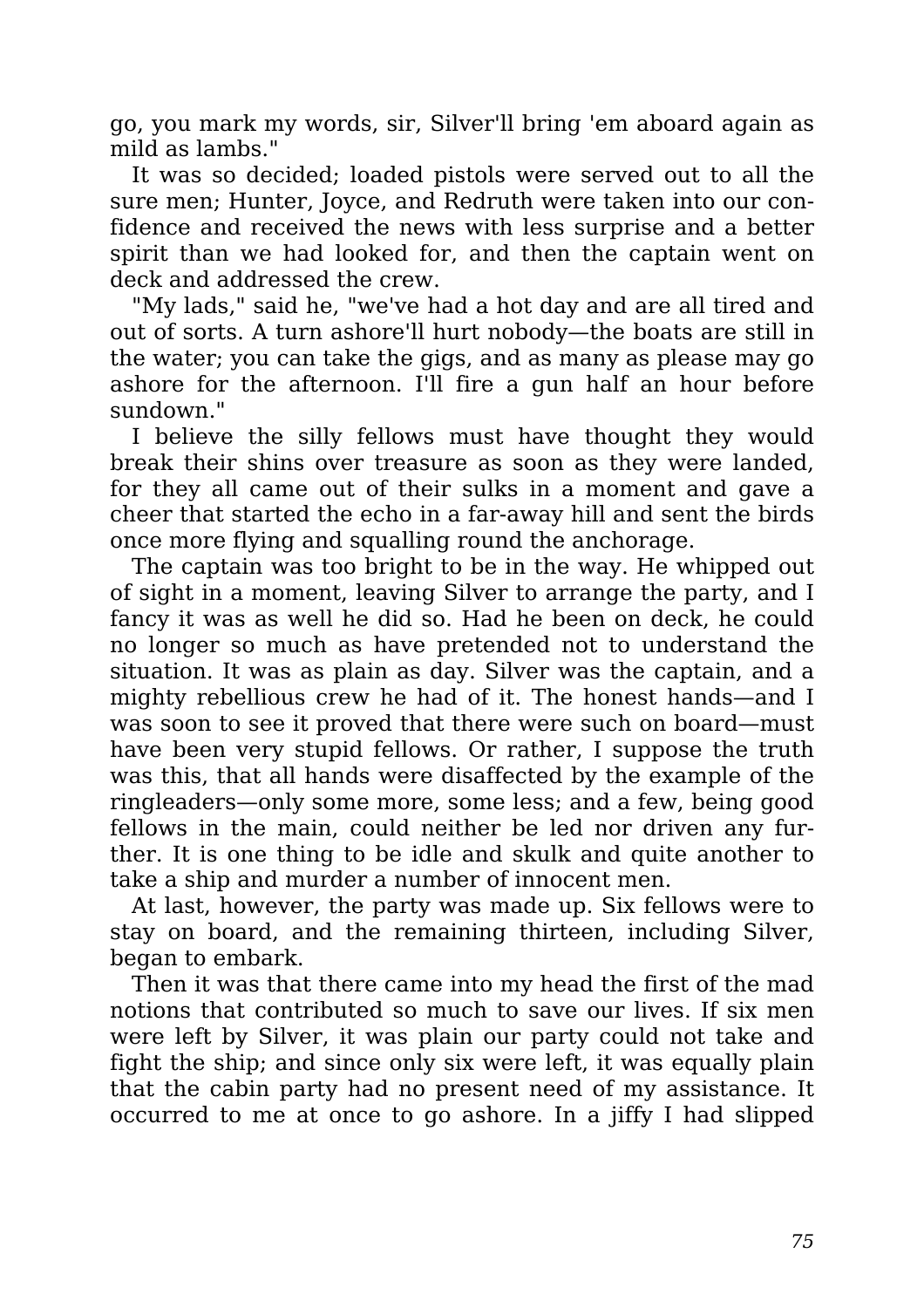over the side and curled up in the fore-sheets of the nearest boat, and almost at the same moment she shoved off.

No one took notice of me, only the bow oar saying, "Is that you, Jim? Keep your head down." But Silver, from the other boat, looked sharply over and called out to know if that were me; and from that moment I began to regret what I had done.

The crews raced for the beach, but the boat I was in, having some start and being at once the lighter and the better manned, shot far ahead of her consort, and the bow had struck among the shore-side trees and I had caught a branch and swung myself out and plunged into the nearest thicket while Silver and the rest were still a hundred yards behind.

"Jim, Jim!" I heard him shouting.

But you may suppose I paid no heed; jumping, ducking, and breaking through, I ran straight before my nose till I could run no longer.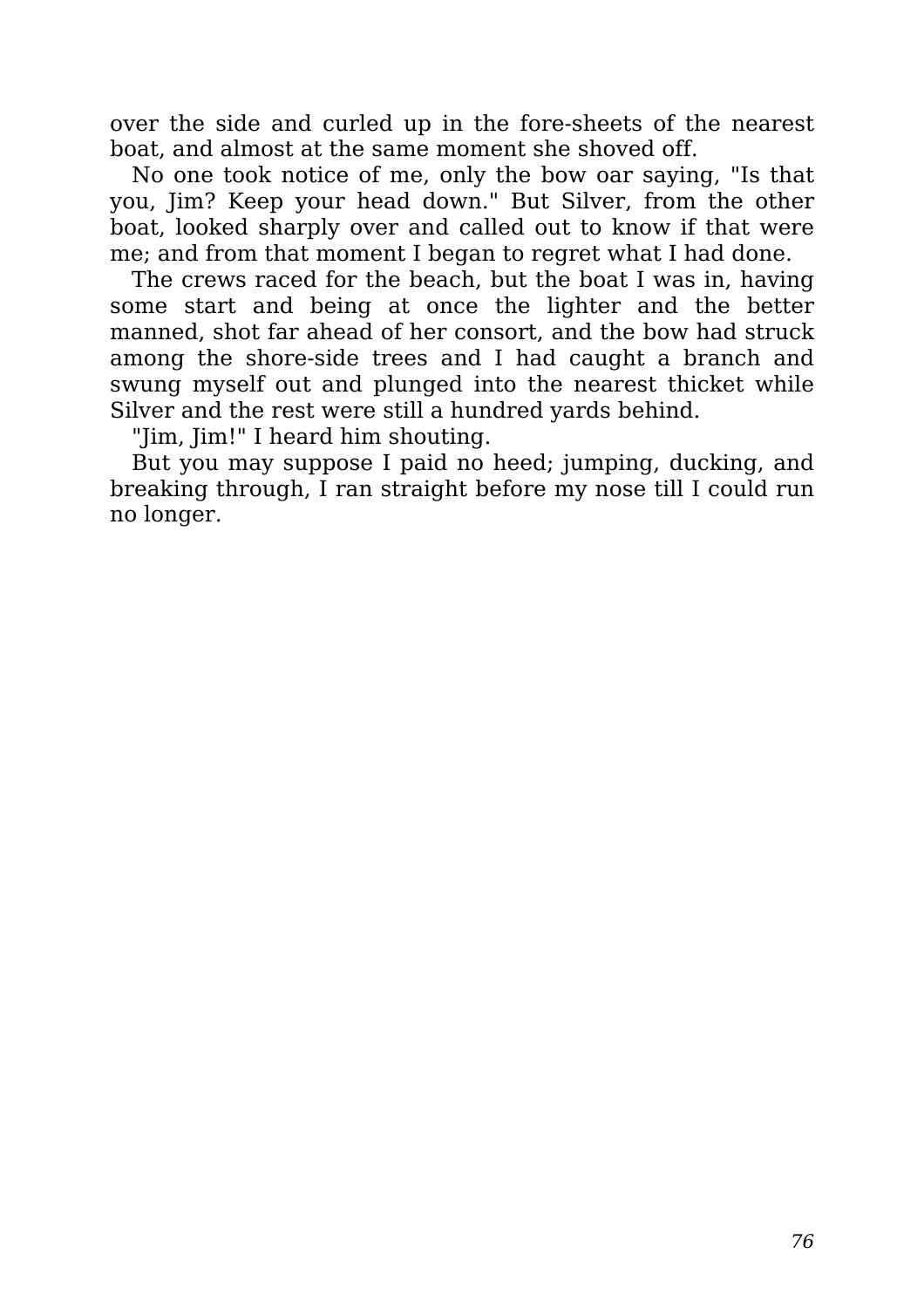### Chapter  $\mathbf{\angle}$

#### **The First Blow**

I was so pleased at having given the slip to Long John that I began to enjoy myself and look around me with some inwas so pleased at having given the slip to Long John that I terest on the strange land that I was in.

I had crossed a marshy tract full of willows, bulrushes, and odd, outlandish, swampy trees; and I had now come out upon the skirts of an open piece of undulating, sandy country, about a mile long, dotted with a few pines and a great number of contorted trees, not unlike the oak in growth, but pale in the foliage, like willows. On the far side of the open stood one of the hills, with two quaint, craggy peaks shining vividly in the sun.

I now felt for the first time the joy of exploration. The isle was uninhabited; my shipmates I had left behind, and nothing lived in front of me but dumb brutes and fowls. I turned hither and thither among the trees. Here and there were flowering plants, unknown to me; here and there I saw snakes, and one raised his head from a ledge of rock and hissed at me with a noise not unlike the spinning of a top. Little did I suppose that he was a deadly enemy and that the noise was the famous rattle.

Then I came to a long thicket of these oaklike trees—live, or evergreen, oaks, I heard afterwards they should be called—which grew low along the sand like brambles, the boughs curiously twisted, the foliage compact, like thatch. The thicket stretched down from the top of one of the sandy knolls, spreading and growing taller as it went, until it reached the margin of the broad, reedy fen, through which the nearest of the little rivers soaked its way into the anchorage. The marsh was steaming in the strong sun, and the outline of the Spyglass trembled through the haze.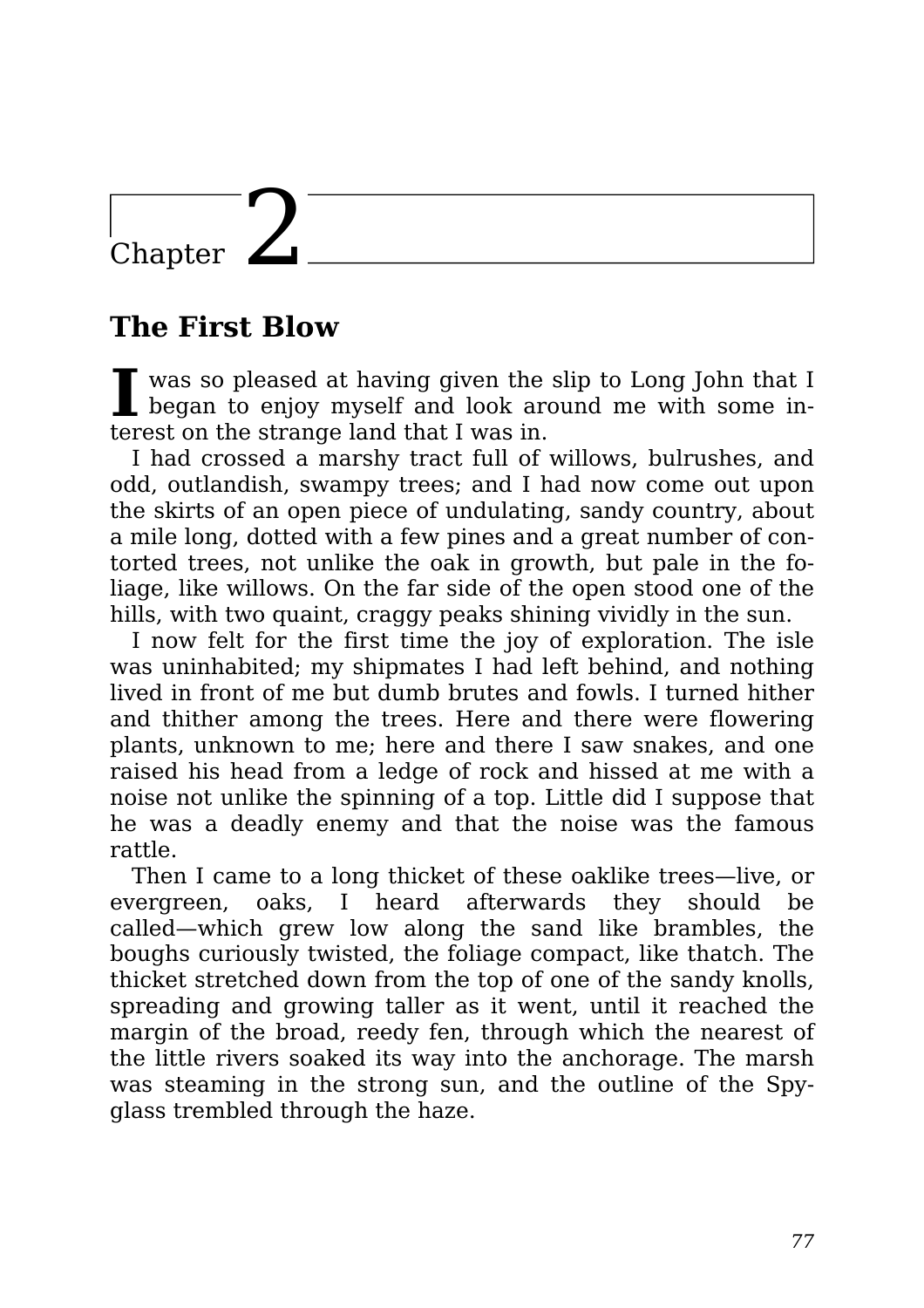All at once there began to go a sort of bustle among the bulrushes; a wild duck flew up with a quack, another followed, and soon over the whole surface of the marsh a great cloud of birds hung screaming and circling in the air. I judged at once that some of my shipmates must be drawing near along the borders of the fen. Nor was I deceived, for soon I heard the very distant and low tones of a human voice, which, as I continued to give ear, grew steadily louder and nearer.

This put me in a great fear, and I crawled under cover of the nearest live-oak and squatted there, hearkening, as silent as a mouse.

Another voice answered, and then the first voice, which I now recognized to be Silver's, once more took up the story and ran on for a long while in a stream, only now and again interrupted by the other. By the sound they must have been talking earnestly, and almost fiercely; but no distinct word came to my hearing.

At last the speakers seemed to have paused and perhaps to have sat down, for not only did they cease to draw any nearer, but the birds themselves began to grow more quiet and to settle again to their places in the swamp.

And now I began to feel that I was neglecting my business, that since I had been so foolhardy as to come ashore with these desperadoes, the least I could do was to overhear them at their councils, and that my plain and obvious duty was to draw as close as I could manage, under the favourable ambush of the crouching trees.

I could tell the direction of the speakers pretty exactly, not only by the sound of their voices but by the behaviour of the few birds that still hung in alarm above the heads of the intruders.

Crawling on all fours, I made steadily but slowly towards them, till at last, raising my head to an aperture among the leaves, I could see clear down into a little green dell beside the marsh, and closely set about with trees, where Long John Silver and another of the crew stood face to face in conversation.

The sun beat full upon them. Silver had thrown his hat beside him on the ground, and his great, smooth, blond face, all shining with heat, was lifted to the other man's in a kind of appeal.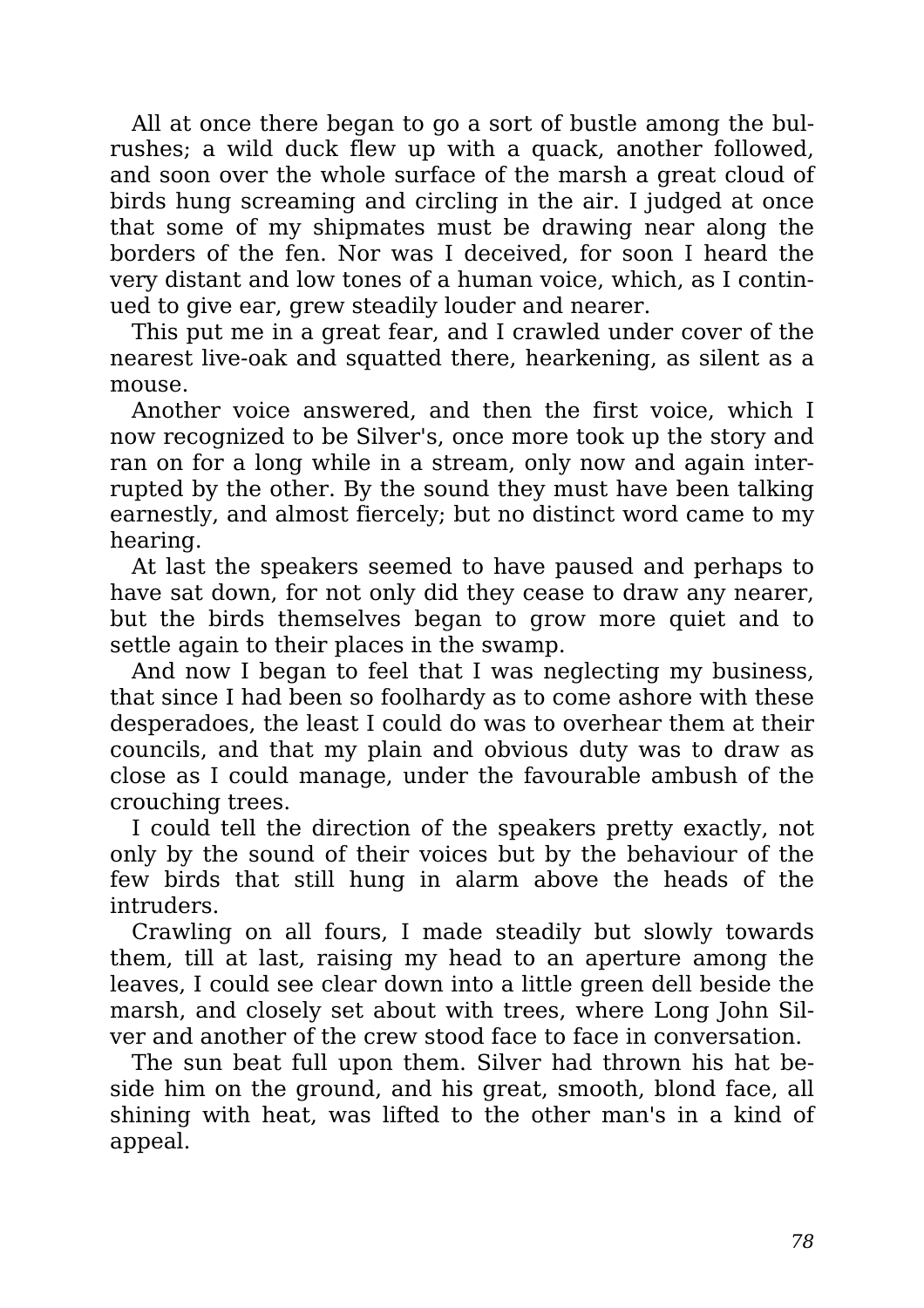"Mate," he was saying, "it's because I thinks gold dust of you—gold dust, and you may lay to that! If I hadn't took to you like pitch, do you think I'd have been here a-warning of you? All's up—you can't make nor mend; it's to save your neck that I'm a-speaking, and if one of the wild uns knew it, where'd I be, Tom—now, tell me, where'd I be?"

"Silver," said the other man—and I observed he was not only red in the face, but spoke as hoarse as a crow, and his voice shook too, like a taut rope—"Silver," says he, "you're old, and you're honest, or has the name for it; and you've money too, which lots of poor sailors hasn't; and you're brave, or I'm mistook. And will you tell me you'll let yourself be led away with that kind of a mess of swabs? Not you! As sure as God sees me, I'd sooner lose my hand. If I turn agin my dooty—"

And then all of a sudden he was interrupted by a noise. I had found one of the honest hands—well, here, at that same moment, came news of another. Far away out in the marsh there arose, all of a sudden, a sound like the cry of anger, then another on the back of it; and then one horrid, long-drawn scream. The rocks of the Spy-glass re-echoed it a score of times; the whole troop of marsh-birds rose again, darkening heaven, with a simultaneous whirr; and long after that death yell was still ringing in my brain, silence had re-established its empire, and only the rustle of the redescending birds and the boom of the distant surges disturbed the languor of the afternoon.

Tom had leaped at the sound, like a horse at the spur, but Silver had not winked an eye. He stood where he was, resting lightly on his crutch, watching his companion like a snake about to spring.

"John!" said the sailor, stretching out his hand.

"Hands off!" cried Silver, leaping back a yard, as it seemed to me, with the speed and security of a trained gymnast.

"Hands off, if you like, John Silver," said the other. "It's a black conscience that can make you feared of me. But in heaven's name, tell me, what was that?"

"That?" returned Silver, smiling away, but warier than ever, his eye a mere pin-point in his big face, but gleaming like a crumb of glass. "That?" Oh, I reckon that'll be Alan."

And at this point Tom flashed out like a hero.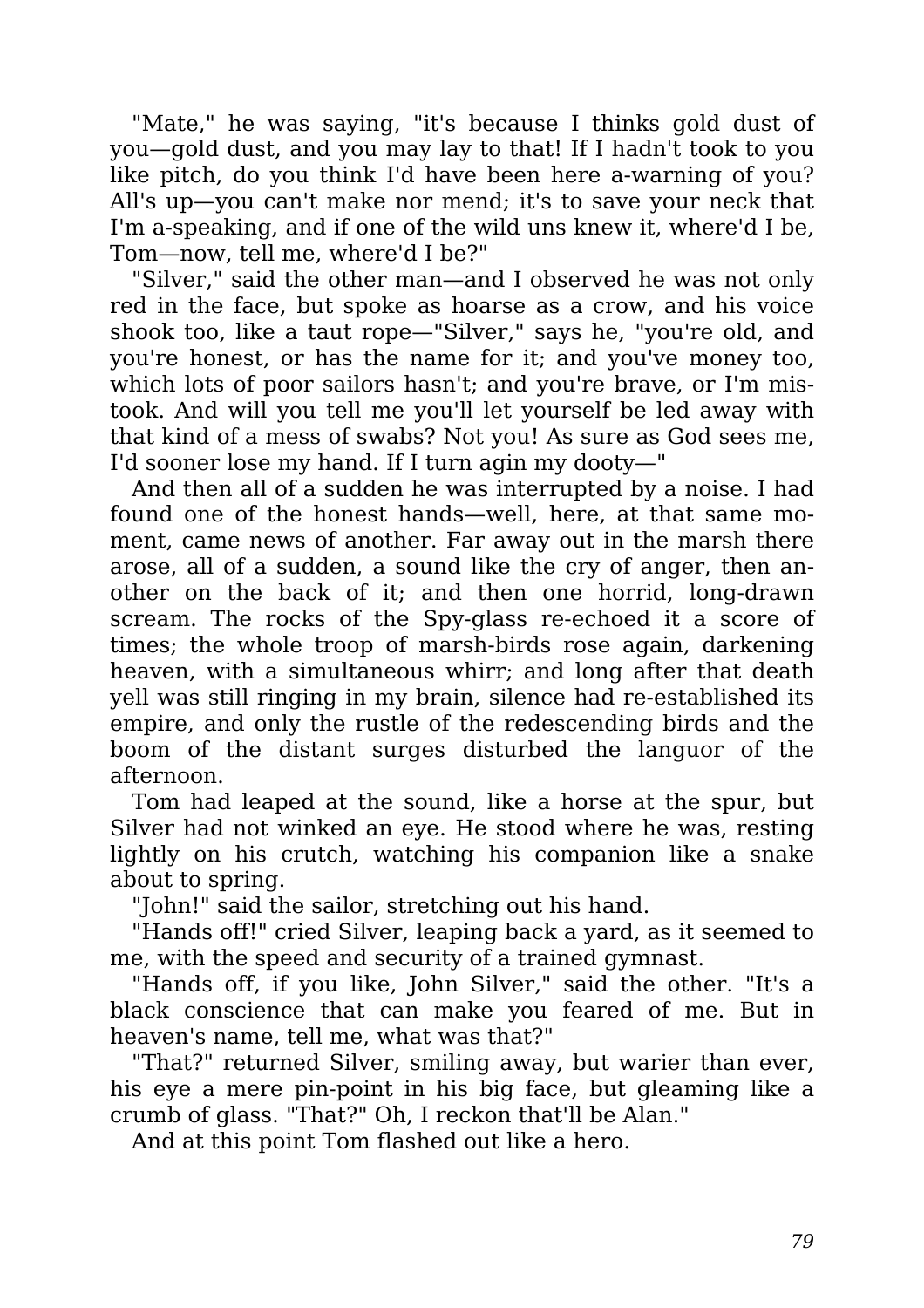"Alan!" he cried. "Then rest his soul for a true seaman! And as for you, John Silver, long you've been a mate of mine, but you're mate of mine no more. If I die like a dog, I'll die in my dooty. You've killed Alan, have you? Kill me too, if you can. But I defies you."

And with that, this brave fellow turned his back directly on the cook and set off walking for the beach. But he was not destined to go far. With a cry John seized the branch of a tree, whipped the crutch out of his armpit, and sent that uncouth missile hurtling through the air. It struck poor Tom, point foremost, and with stunning violence, right between the shoulders in the middle of his back. His hands flew up, he gave a sort of gasp, and fell.

Whether he were injured much or little, none could ever tell. Like enough, to judge from the sound, his back was broken on the spot. But he had no time given him to recover. Silver, agile as a monkey even without leg or crutch, was on the top of him next moment and had twice buried his knife up to the hilt in that defenceless body. From my place of ambush, I could hear him pant aloud as he struck the blows.

I do not know what it rightly is to faint, but I do know that for the next little while the whole world swam away from before me in a whirling mist; Silver and the birds, and the tall Spyglass hilltop, going round and round and topsy-turvy before my eyes, and all manner of bells ringing and distant voices shouting in my ear.

When I came again to myself the monster had pulled himself together, his crutch under his arm, his hat upon his head. Just before him Tom lay motionless upon the sward; but the murderer minded him not a whit, cleansing his blood-stained knife the while upon a wisp of grass. Everything else was unchanged, the sun still shining mercilessly on the steaming marsh and the tall pinnacle of the mountain, and I could scarce persuade myself that murder had been actually done and a human life cruelly cut short a moment since before my eyes.

But now John put his hand into his pocket, brought out a whistle, and blew upon it several modulated blasts that rang far across the heated air. I could not tell, of course, the meaning of the signal, but it instantly awoke my fears. More men would be coming. I might be discovered. They had already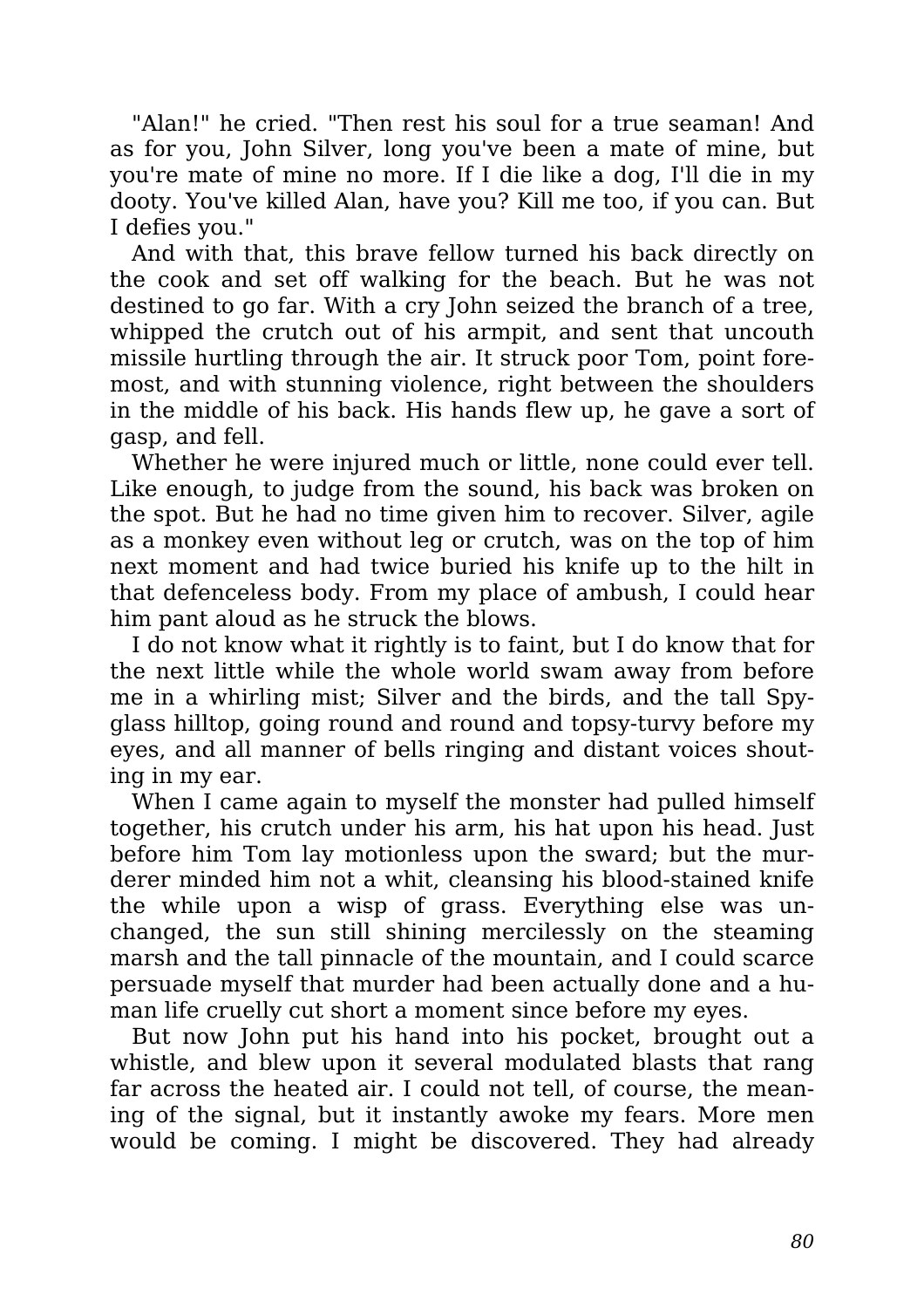slain two of the honest people; after Tom and Alan, might not I come next?

Instantly I began to extricate myself and crawl back again, with what speed and silence I could manage, to the more open portion of the wood. As I did so, I could hear hails coming and going between the old buccaneer and his comrades, and this sound of danger lent me wings. As soon as I was clear of the thicket, I ran as I never ran before, scarce minding the direction of my flight, so long as it led me from the murderers; and as I ran, fear grew and grew upon me until it turned into a kind of frenzy.

Indeed, could anyone be more entirely lost than I? When the gun fired, how should I dare to go down to the boats among those fiends, still smoking from their crime? Would not the first of them who saw me wring my neck like a snipe's? Would not my absence itself be an evidence to them of my alarm, and therefore of my fatal knowledge? It was all over, I thought. Good-bye to the Hispaniola; good-bye to the squire, the doctor, and the captain! There was nothing left for me but death by starvation or death by the hands of the mutineers.

All this while, as I say, I was still running, and without taking any notice, I had drawn near to the foot of the little hill with the two peaks and had got into a part of the island where the live-oaks grew more widely apart and seemed more like forest trees in their bearing and dimensions. Mingled with these were a few scattered pines, some fifty, some nearer seventy, feet high. The air too smelt more freshly than down beside the marsh. And here a fresh alarm brought me to a standstill with a thumping heart.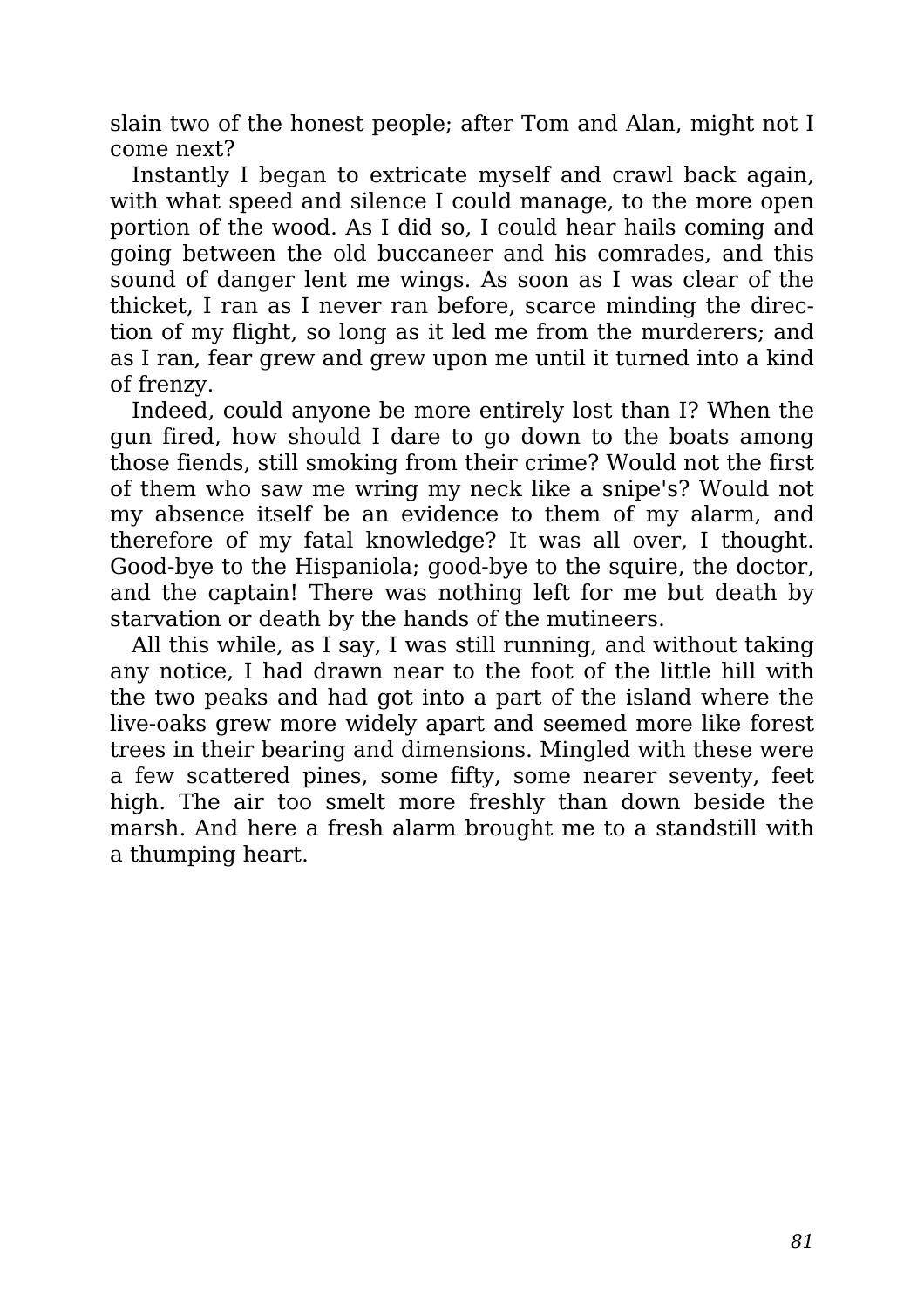# Chapter

#### **The Man of the Island**

**F** rom the side of the hill, which was here steep and stony, a spout of gravel was dislodged and fell rattling and boundspout of gravel was dislodged and fell rattling and bounding through the trees. My eyes turned instinctively in that direction, and I saw a figure leap with great rapidity behind the trunk of a pine. What it was, whether bear or man or monkey, I could in no wise tell. It seemed dark and shaggy; more I knew not. But the terror of this new apparition brought me to a stand.

I was now, it seemed, cut off upon both sides; behind me the murderers, before me this lurking nondescript. And immediately I began to prefer the dangers that I knew to those I knew not. Silver himself appeared less terrible in contrast with this creature of the woods, and I turned on my heel, and looking sharply behind me over my shoulder, began to retrace my steps in the direction of the boats.

Instantly the figure reappeared, and making a wide circuit, began to head me off. I was tired, at any rate; but had I been as fresh as when I rose, I could see it was in vain for me to contend in speed with such an adversary. From trunk to trunk the creature flitted like a deer, running manlike on two legs, but unlike any man that I had ever seen, stooping almost double as it ran. Yet a man it was, I could no longer be in doubt about that.

I began to recall what I had heard of cannibals. I was within an ace of calling for help. But the mere fact that he was a man, however wild, had somewhat reassured me, and my fear of Silver began to revive in proportion. I stood still, therefore, and cast about for some method of escape; and as I was so thinking, the recollection of my pistol flashed into my mind. As soon as I remembered I was not defenceless, courage glowed again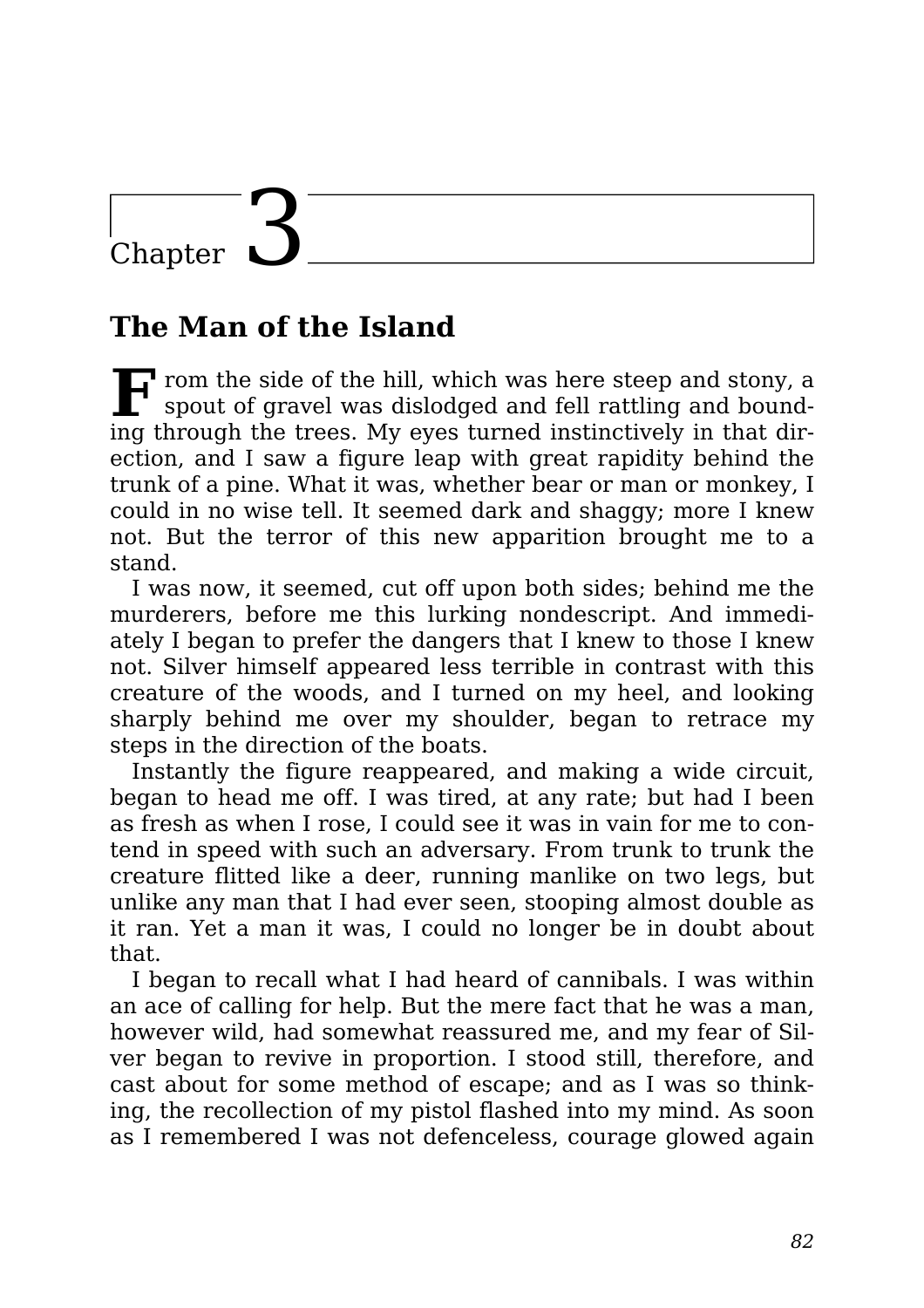in my heart and I set my face resolutely for this man of the island and walked briskly towards him.

He was concealed by this time behind another tree trunk; but he must have been watching me closely, for as soon as I began to move in his direction he reappeared and took a step to meet me. Then he hesitated, drew back, came forward again, and at last, to my wonder and confusion, threw himself on his knees and held out his clasped hands in supplication.

At that I once more stopped.

"Who are you?" I asked.

"Ben Gunn," he answered, and his voice sounded hoarse and awkward, like a rusty lock. "I'm poor Ben Gunn, I am; and I haven't spoke with a Christian these three years."

I could now see that he was a white man like myself and that his features were even pleasing. His skin, wherever it was exposed, was burnt by the sun; even his lips were black, and his fair eyes looked quite startling in so dark a face. Of all the beggar-men that I had seen or fancied, he was the chief for raggedness. He was clothed with tatters of old ship's canvas and old sea-cloth, and this extraordinary patchwork was all held together by a system of the most various and incongruous fastenings, brass buttons, bits of stick, and loops of tarry gaskin. About his waist he wore an old brass-buckled leather belt, which was the one thing solid in his whole accoutrement.

"Three years!" I cried. "Were you shipwrecked?"

"Nay, mate," said he; "marooned."

I had heard the word, and I knew it stood for a horrible kind of punishment common enough among the buccaneers, in which the offender is put ashore with a little powder and shot and left behind on some desolate and distant island.

"Marooned three years agone," he continued, "and lived on goats since then, and berries, and oysters. Wherever a man is, says I, a man can do for himself. But, mate, my heart is sore for Christian diet. You mightn't happen to have a piece of cheese about you, now? No? Well, many's the long night I've dreamed of cheese—toasted, mostly—and woke up again, and here I were." "If ever I can get aboard again," said I, "you shall have cheese by the stone."

All this time he had been feeling the stuff of my jacket, smoothing my hands, looking at my boots, and generally, in the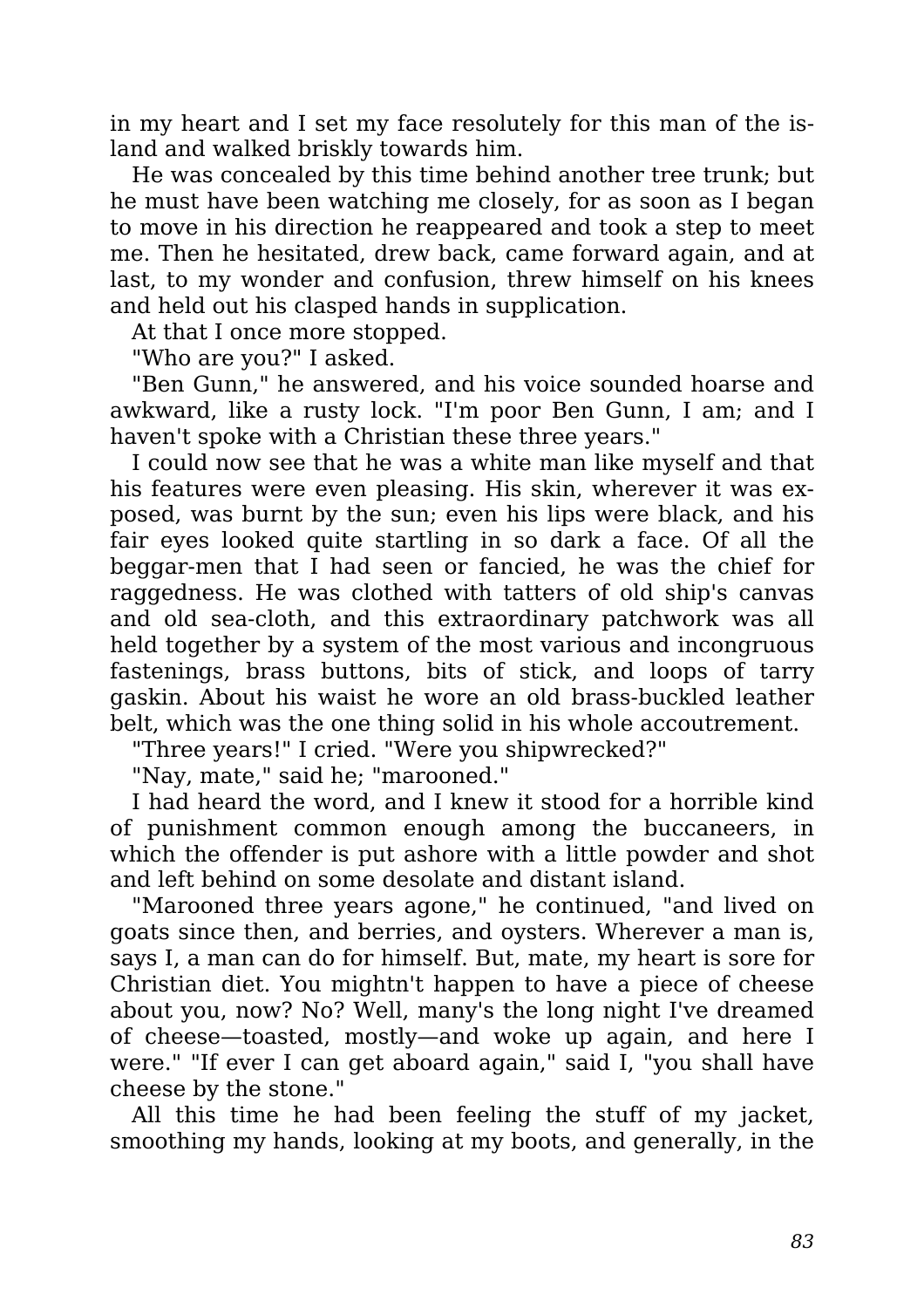intervals of his speech, showing a childish pleasure in the presence of a fellow creature. But at my last words he perked up into a kind of startled slyness.

"If ever you can get aboard again, says you?" he repeated. "Why, now, who's to hinder you?"

"Not you, I know," was my reply.

"And right you was," he cried. "Now you—what do you call yourself, mate?"

"Jim," I told him.

"Jim, Jim," says he, quite pleased apparently. "Well, now, Jim, I've lived that rough as you'd be ashamed to hear of. Now, for instance, you wouldn't think I had had a pious mother—to look at me?" he asked.

"Why, no, not in particular," I answered.

"Ah, well," said he, "but I had—remarkable pious. And I was a civil, pious boy, and could rattle off my catechism that fast, as you couldn't tell one word from another. And here's what it come to, Jim, and it begun with chuck-farthen on the blessed grave-stones! That's what it begun with, but it went further'n that; and so my mother told me, and predicked the whole, she did, the pious woman! But it were Providence that put me here. I've thought it all out in this here lonely island, and I'm back on piety. You don't catch me tasting rum so much, but just a thimbleful for luck, of course, the first chance I have. I'm bound I'll be good, and I see the way to. And, Jim"—looking all round him and lowering his voice to a whisper—"I'm rich."

I now felt sure that the poor fellow had gone crazy in his solitude, and I suppose I must have shown the feeling in my face, for he repeated the statement hotly: "Rich! Rich! I says. And I'll tell you what: I'll make a man of you, Jim. Ah, Jim, you'll bless your stars, you will, you was the first that found me!"

And at this there came suddenly a lowering shadow over his face, and he tightened his grasp upon my hand and raised a forefinger threateningly before my eyes.

"Now, Jim, you tell me true: that ain't Flint's ship?" he asked.

At this I had a happy inspiration. I began to believe that I had found an ally, and I answered him at once.

"It's not Flint's ship, and Flint is dead; but I'll tell you true, as you ask me—there are some of Flint's hands aboard; worse luck for the rest of us."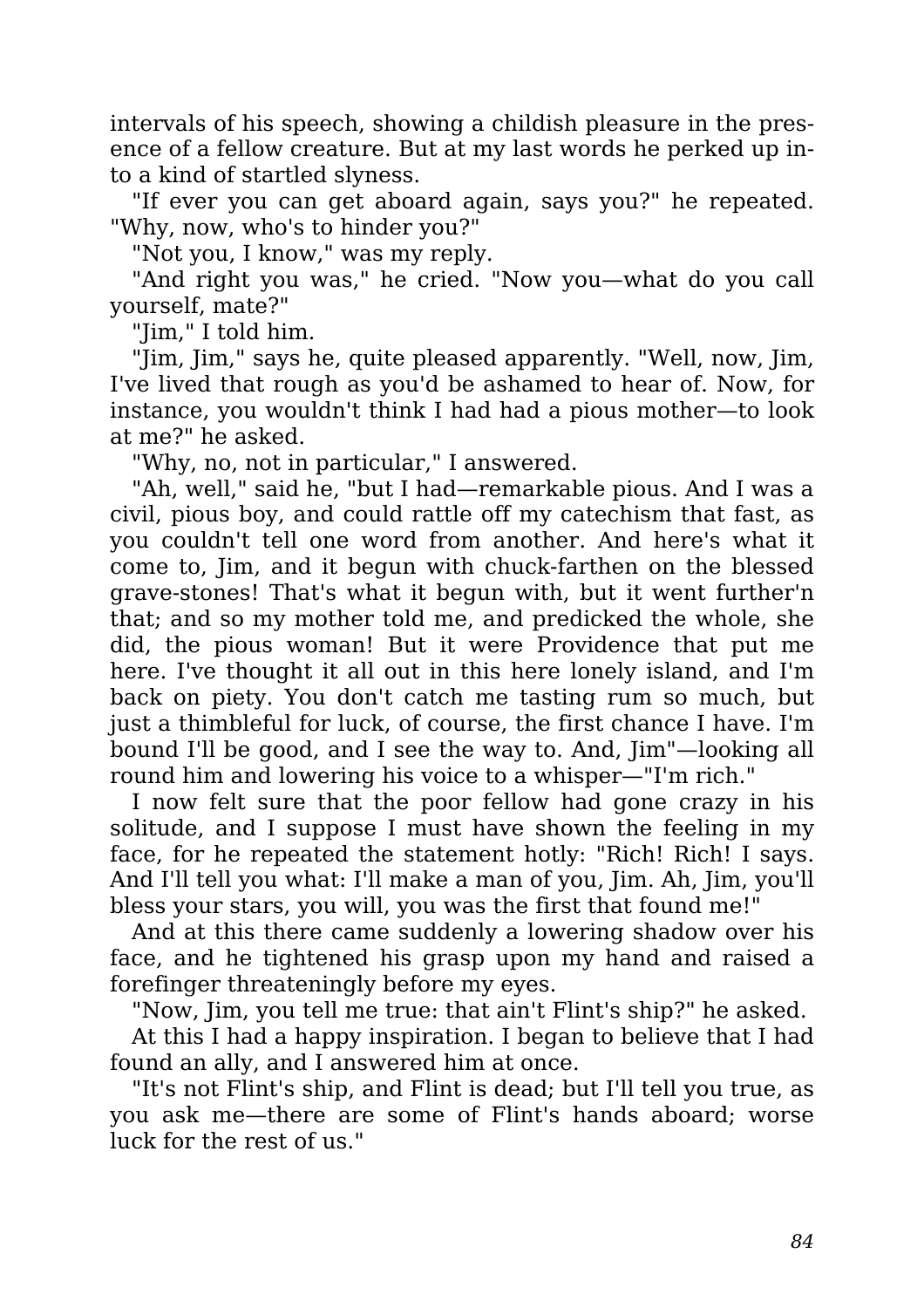"Not a man—with one—leg?" he gasped.

"Silver?" I asked.

"Ah, Silver!" says he. "That were his name."

"He's the cook, and the ringleader too."

He was still holding me by the wrist, and at that he give it quite a wring.

"If you was sent by Long John," he said, "I'm as good as pork, and I know it. But where was you, do you suppose?"

I had made my mind up in a moment, and by way of answer told him the whole story of our voyage and the predicament in which we found ourselves. He heard me with the keenest interest, and when I had done he patted me on the head.

"You're a good lad, Jim," he said; "and you're all in a clove hitch, ain't you? Well, you just put your trust in Ben Gunn—Ben Gunn's the man to do it. Would you think it likely, now, that your squire would prove a liberal-minded one in case of help—him being in a clove hitch, as you remark?"

I told him the squire was the most liberal of men.

"Aye, but you see," returned Ben Gunn, "I didn't mean giving me a gate to keep, and a suit of livery clothes, and such; that's not my mark, Jim. What I mean is, would he be likely to come down to the toon of, say one thousand pounds out of money that's as good as a man's own already?"

"I am sure he would," said I. "As it was, all hands were to share."

"And a passage home?" he added with a look of great shrewdness.

"Why," I cried, "the squire's a gentleman. And besides, if we got rid of the others, we should want you to help work the vessel home."

"Ah," said he, "so you would." And he seemed very much relieved.

"Now, I'll tell you what," he went on. "So much I'll tell you, and no more. I were in Flint's ship when he buried the treasure; he and six along—six strong seamen. They was ashore nigh on a week, and us standing off and on in the old Walrus. One fine day up went the signal, and here come Flint by himself in a little boat, and his head done up in a blue scarf. The sun was getting up, and mortal white he looked about the cutwater. But, there he was, you mind, and the six all dead—dead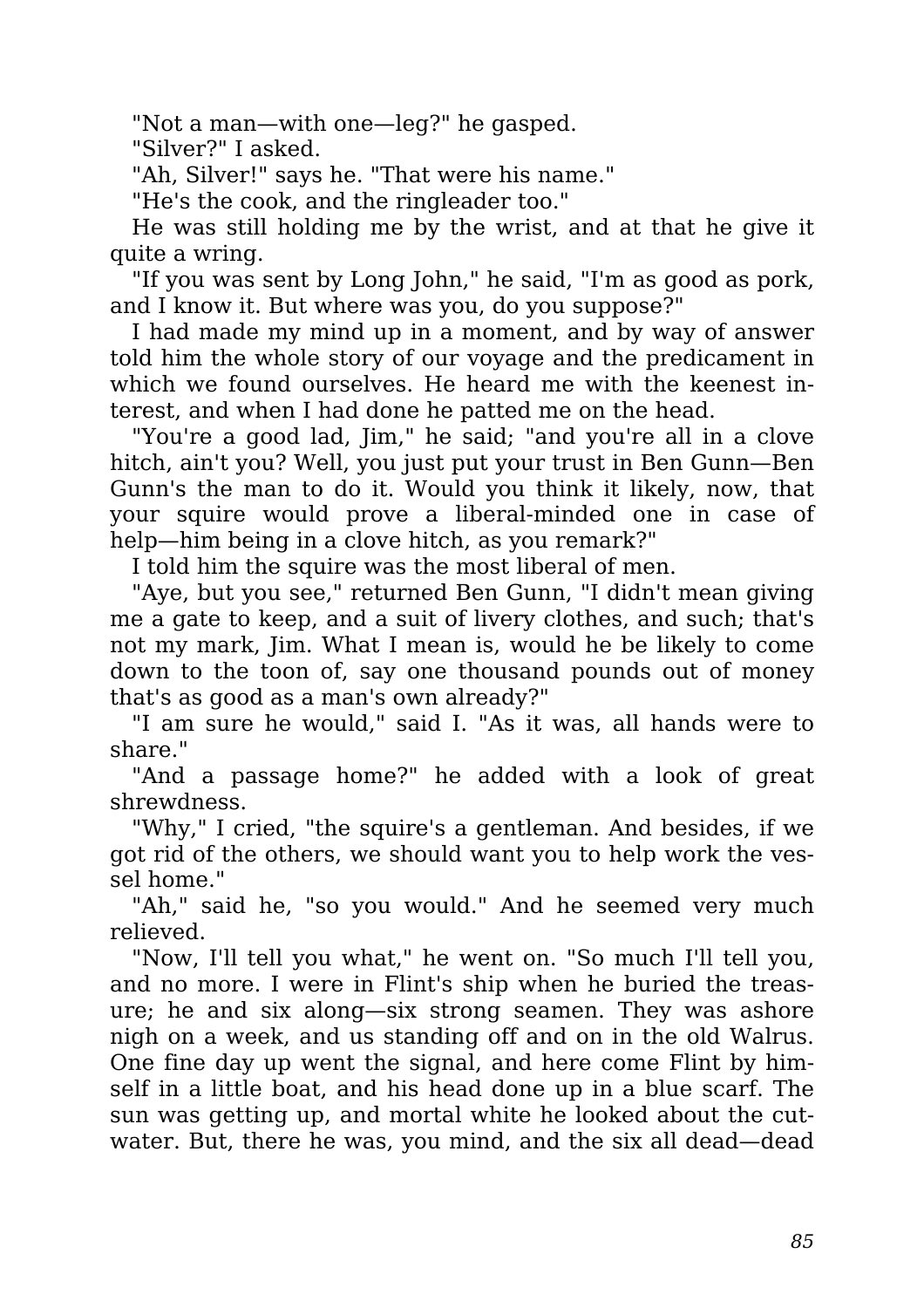and buried. How he done it, not a man aboard us could make out. It was battle, murder, and sudden death, leastways—him against six. Billy Bones was the mate; Long John, he was quartermaster; and they asked him where the treasure was. 'Ah,' says he, 'you can go ashore, if you like, and stay,' he says; 'but as for the ship, she'll beat up for more, by thunder!' That's what he said.

"Well, I was in another ship three years back, and we sighted this island. 'Boys,' said I, 'here's Flint's treasure; let's land and find it.' The cap'n was displeased at that, but my messmates were all of a mind and landed. Twelve days they looked for it, and every day they had the worse word for me, until one fine morning all hands went aboard. 'As for you, Benjamin Gunn,' says they, 'here's a musket,' they says, 'and a spade, and pickaxe. You can stay here and find Flint's money for yourself,' they says.

"Well, Jim, three years have I been here, and not a bite of Christian diet from that day to this. But now, you look here; look at me. Do I look like a man before the mast? No, says you. Nor I weren't, neither, I says."

And with that he winked and pinched me hard.

"Just you mention them words to your squire, Jim," he went on. "Nor he weren't, neither—that's the words. Three years he were the man of this island, light and dark, fair and rain; and sometimes he would maybe think upon a prayer (says you), and sometimes he would maybe think of his old mother, so be as she's alive (you'll say); but the most part of Gunn's time (this is what you'll say)—the most part of his time was took up with another matter. And then you'll give him a nip, like I do."

And he pinched me again in the most confidential manner.

"Then," he continued, "then you'll up, and you'll say this: Gunn is a good man (you'll say), and he puts a precious sight more confidence—a precious sight, mind that—in a gen'leman born than in these gen'leman of fortune, having been one hisself."

"Well," I said, "I don't understand one word that you've been saying. But that's neither here nor there; for how am I to get on board?"

"Ah," said he, "that's the hitch, for sure. Well, there's my boat, that I made with my two hands. I keep her under the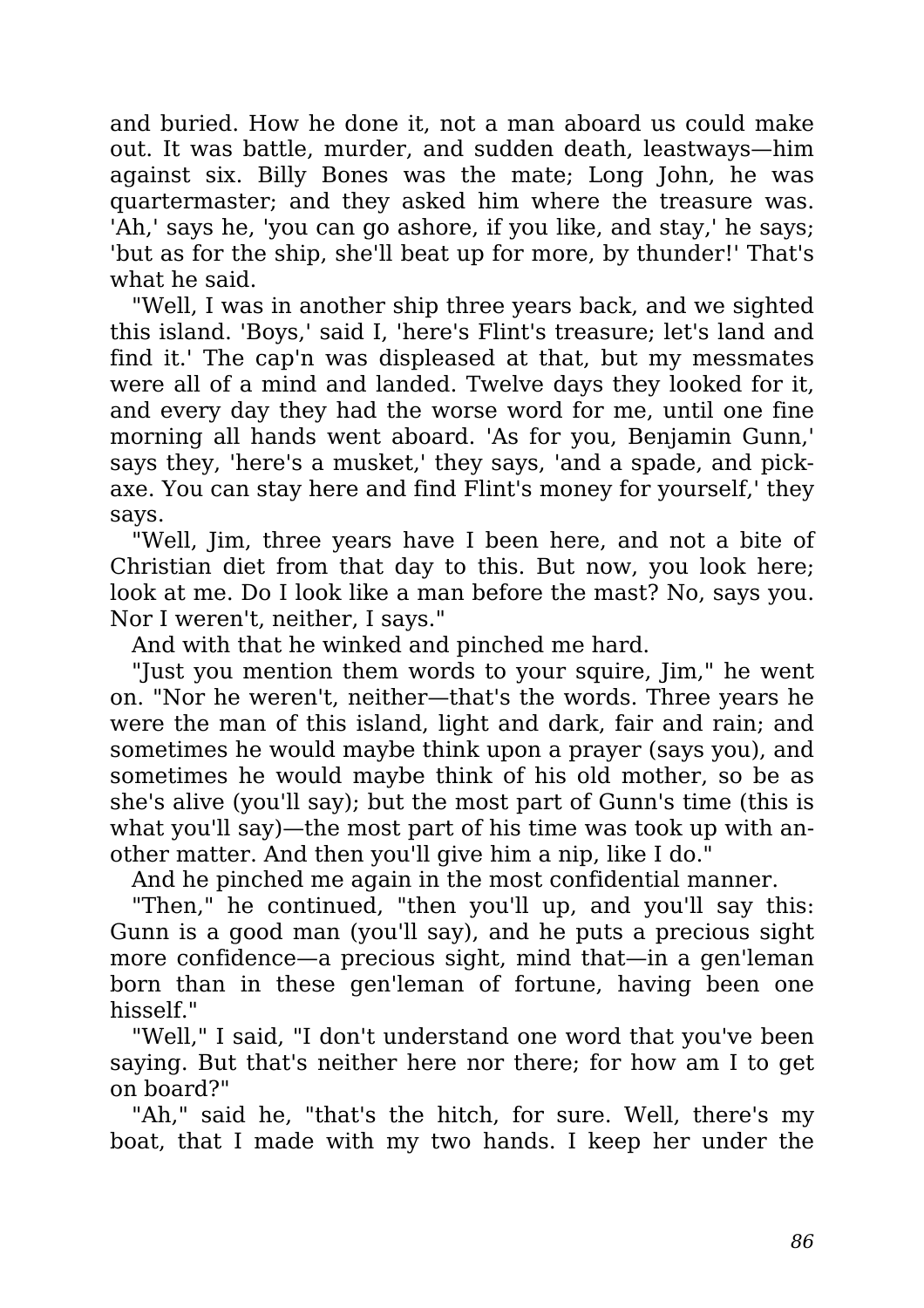white rock. If the worst come to the worst, we might try that after dark. Hi!" he broke out. "What's that?"

For just then, although the sun had still an hour or two to run, all the echoes of the island awoke and bellowed to the thunder of a cannon.

"They have begun to fight!" I cried. "Follow me."

And I began to run towards the anchorage, my terrors all forgotten, while close at my side the marooned man in his goatskins trotted easily and lightly.

"Left, left," says he; "keep to your left hand, mate Jim! Under the trees with you! Theer's where I killed my first goat. They don't come down here now; they're all mastheaded on them mountings for the fear of Benjamin Gunn. Ah! And there's the cetemery"—cemetery, he must have meant. "You see the mounds? I come here and prayed, nows and thens, when I thought maybe a Sunday would be about doo. It weren't quite a chapel, but it seemed more solemn like; and then, says you, Ben Gunn was short-handed—no chapling, nor so much as a Bible and a flag, you says."

So he kept talking as I ran, neither expecting nor receiving any answer.

The cannon-shot was followed after a considerable interval by a volley of small arms.

Another pause, and then, not a quarter of a mile in front of me, I beheld the Union Jack flutter in the air above a wood.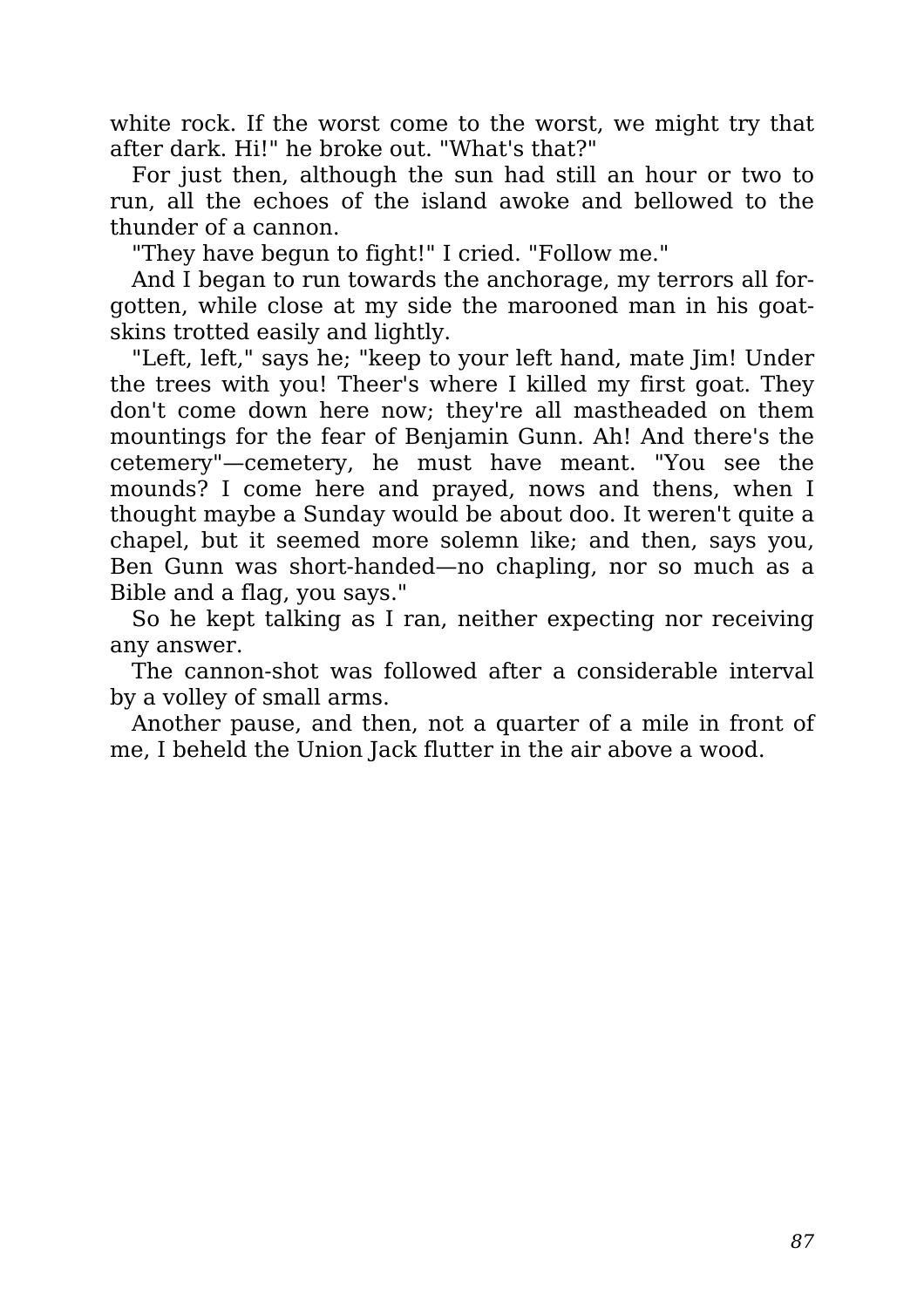### **Part 4 The Stockade**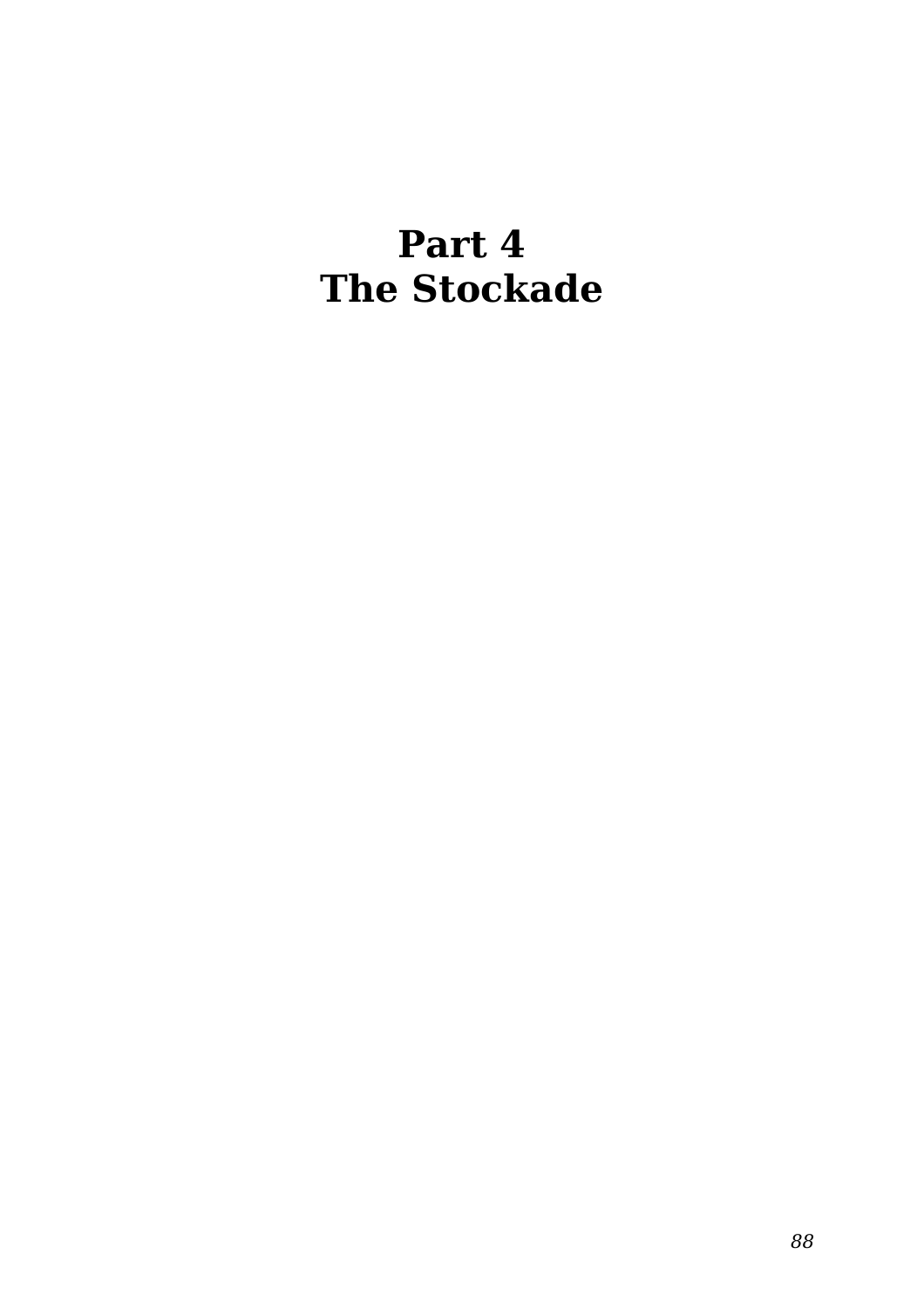### Chapter

#### **Narrative Continued by the Doctor: How the Ship Was Abandoned**

It was about half past one—three bells in the sea<br>
phrase—that the two boats went ashore from the Hispanit was about half past one—three bells in the sea ola. The captain, the squire, and I were talking matters over in the cabin. Had there been a breath of wind, we should have fallen on the six mutineers who were left aboard with us, slipped our cable, and away to sea. But the wind was wanting; and to complete our helplessness, down came Hunter with the news that Jim Hawkins had slipped into a boat and was gone ashore with the rest.

It never occurred to us to doubt Jim Hawkins, but we were alarmed for his safety. With the men in the temper they were in, it seemed an even chance if we should see the lad again. We ran on deck. The pitch was bubbling in the seams; the nasty stench of the place turned me sick; if ever a man smelt fever and dysentery, it was in that abominable anchorage. The six scoundrels were sitting grumbling under a sail in the forecastle; ashore we could see the gigs made fast and a man sitting in each, hard by where the river runs in. One of them was whistling "Lillibullero."

Waiting was a strain, and it was decided that Hunter and I should go ashore with the jolly-boat in quest of information. The gigs had leaned to their right, but Hunter and I pulled straight in, in the direction of the stockade upon the chart. The two who were left guarding their boats seemed in a bustle at our appearance; "Lillibullero" stopped off, and I could see the pair discussing what they ought to do. Had they gone and told Silver, all might have turned out differently; but they had their orders, I suppose, and decided to sit quietly where they were and hark back again to "Lillibullero."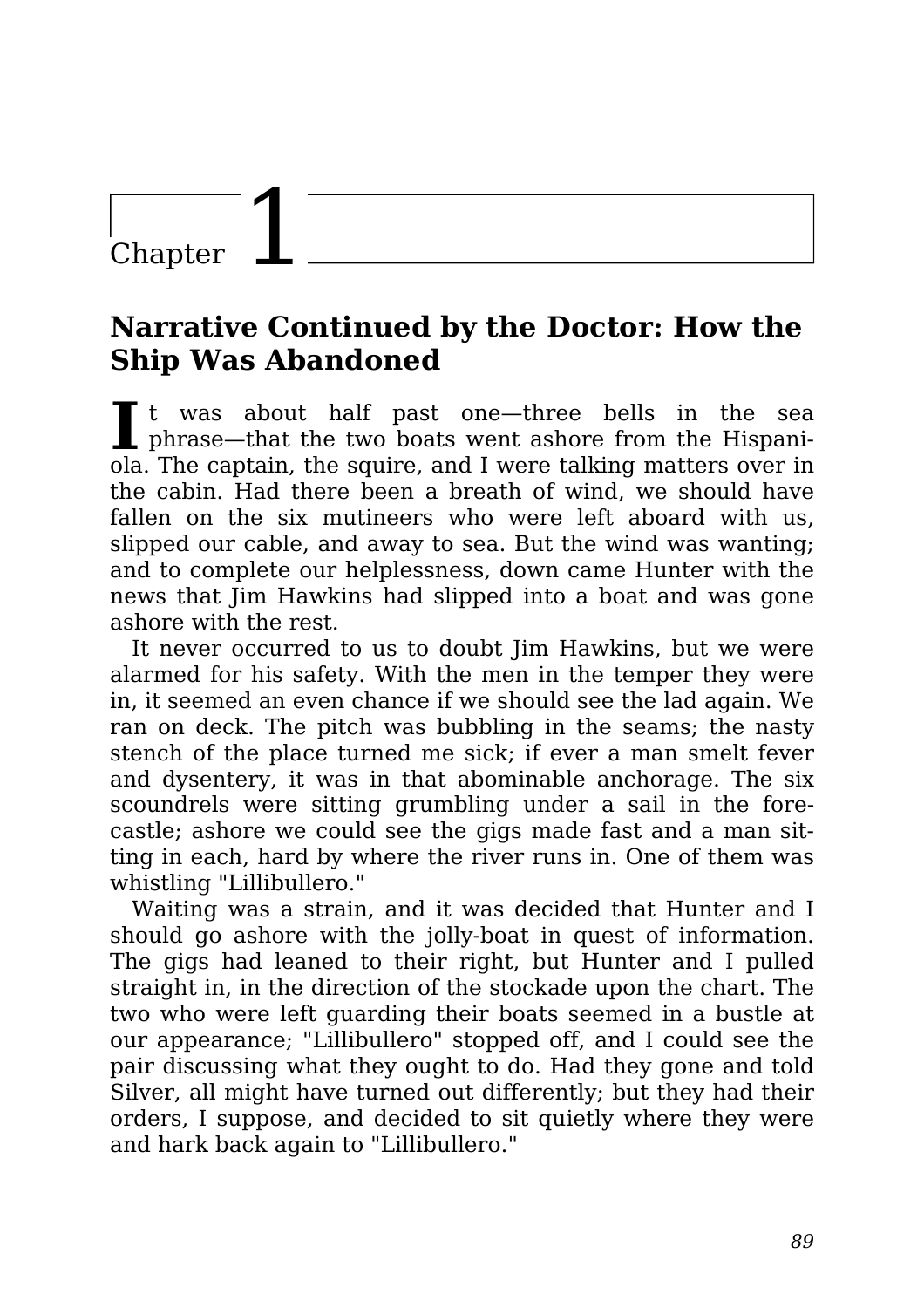There was a slight bend in the coast, and I steered so as to put it between us; even before we landed we had thus lost sight of the gigs. I jumped out and came as near running as I durst, with a big silk handkerchief under my hat for coolness' sake and a brace of pistols ready primed for safety.

I had not gone a hundred yards when I reached the stockade.

This was how it was: a spring of clear water rose almost at the top of a knoll. Well, on the knoll, and enclosing the spring, they had clapped a stout log-house fit to hold two score of people on a pinch and loopholed for musketry on either side. All round this they had cleared a wide space, and then the thing was completed by a paling six feet high, without door or opening, too strong to pull down without time and labour and too open to shelter the besiegers. The people in the log-house had them in every way; they stood quiet in shelter and shot the others like partridges. All they wanted was a good watch and food; for, short of a complete surprise, they might have held the place against a regiment.

What particularly took my fancy was the spring. For though we had a good enough place of it in the cabin of the Hispaniola, with plenty of arms and ammunition, and things to eat, and excellent wines, there had been one thing overlooked—we had no water. I was thinking this over when there came ringing over the island the cry of a man at the point of death. I was not new to violent death—I have served his Royal Highness the Duke of Cumberland, and got a wound myself at Fontenoy—but I know my pulse went dot and carry one. "Jim Hawkins is gone," was my first thought.

It is something to have been an old soldier, but more still to have been a doctor. There is no time to dilly-dally in our work. And so now I made up my mind instantly, and with no time lost returned to the shore and jumped on board the jolly-boat.

By good fortune Hunter pulled a good oar. We made the water fly, and the boat was soon alongside and I aboard the schooner.

I found them all shaken, as was natural. The squire was sitting down, as white as a sheet, thinking of the harm he had led us to, the good soul! And one of the six forecastle hands was little better.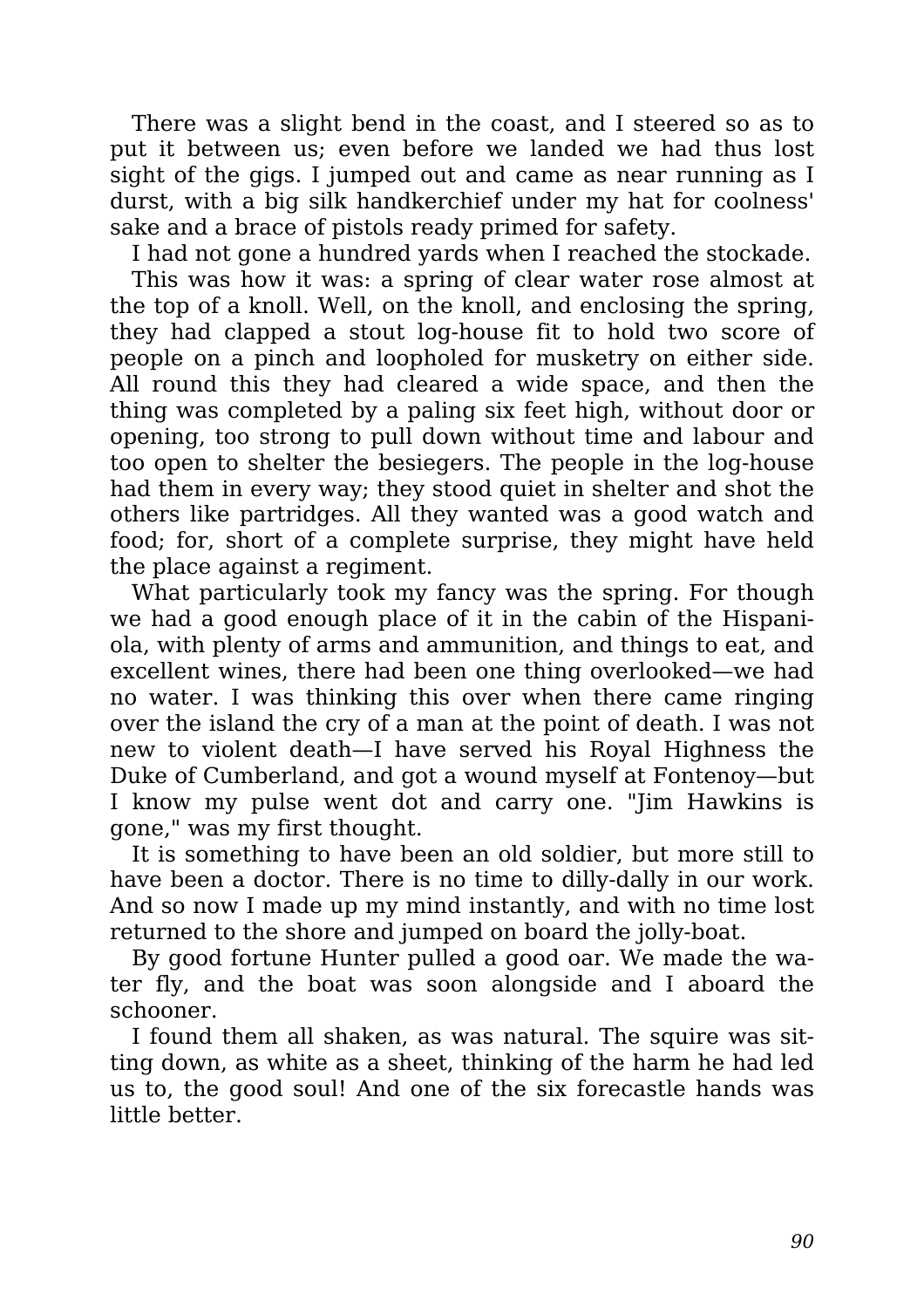"There's a man," says Captain Smollett, nodding towards him, "new to this work. He came nigh-hand fainting, doctor, when he heard the cry. Another touch of the rudder and that man would join us."

I told my plan to the captain, and between us we settled on the details of its accomplishment.

We put old Redruth in the gallery between the cabin and the forecastle, with three or four loaded muskets and a mattress for protection. Hunter brought the boat round under the sternport, and Joyce and I set to work loading her with powder tins, muskets, bags of biscuits, kegs of pork, a cask of cognac, and my invaluable medicine chest.

In the meantime, the squire and the captain stayed on deck, and the latter hailed the coxswain, who was the principal man aboard.

"Mr. Hands," he said, "here are two of us with a brace of pistols each. If any one of you six make a signal of any description, that man's dead."

They were a good deal taken aback, and after a little consultation one and all tumbled down the fore companion, thinking no doubt to take us on the rear. But when they saw Redruth waiting for them in the sparred galley, they went about ship at once, and a head popped out again on deck.

"Down, dog!" cries the captain.

And the head popped back again; and we heard no more, for the time, of these six very faint-hearted seamen.

By this time, tumbling things in as they came, we had the jolly-boat loaded as much as we dared. Joyce and I got out through the stern-port, and we made for shore again as fast as oars could take us.

This second trip fairly aroused the watchers along shore. "Lillibullero" was dropped again; and just before we lost sight of them behind the little point, one of them whipped ashore and disappeared. I had half a mind to change my plan and destroy their boats, but I feared that Silver and the others might be close at hand, and all might very well be lost by trying for too much.

We had soon touched land in the same place as before and set to provision the block house. All three made the first journey, heavily laden, and tossed our stores over the palisade.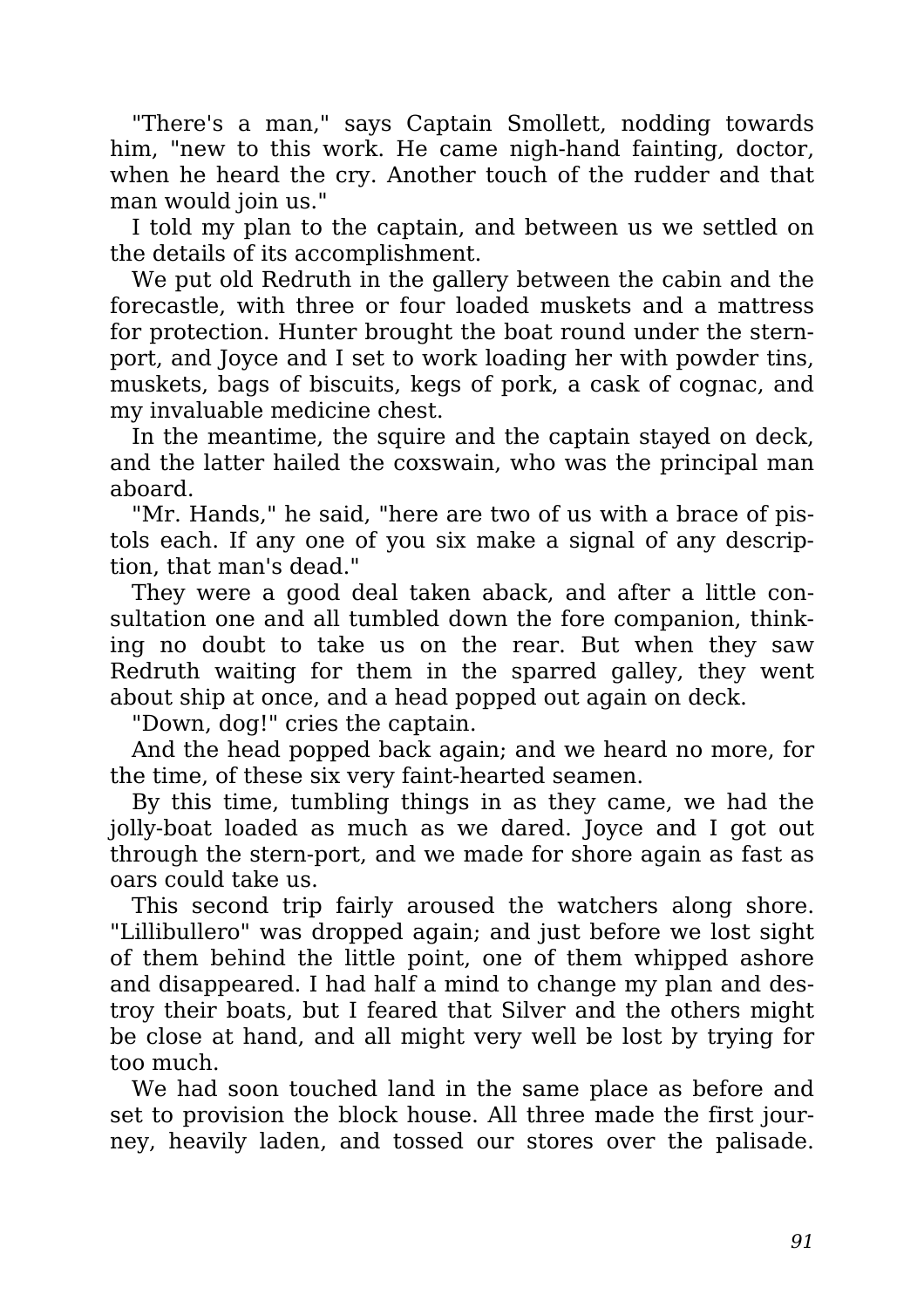Then, leaving Joyce to guard them—one man, to be sure, but with half a dozen muskets—Hunter and I returned to the jollyboat and loaded ourselves once more. So we proceeded without pausing to take breath, till the whole cargo was bestowed, when the two servants took up their position in the block house, and I, with all my power, sculled back to the Hispaniola.

That we should have risked a second boat load seems more daring than it really was. They had the advantage of numbers, of course, but we had the advantage of arms. Not one of the men ashore had a musket, and before they could get within range for pistol shooting, we flattered ourselves we should be able to give a good account of a half-dozen at least.

The squire was waiting for me at the stern window, all his faintness gone from him. He caught the painter and made it fast, and we fell to loading the boat for our very lives. Pork, powder, and biscuit was the cargo, with only a musket and a cutlass apiece for the squire and me and Redruth and the captain. The rest of the arms and powder we dropped overboard in two fathoms and a half of water, so that we could see the bright steel shining far below us in the sun, on the clean, sandy bottom.

By this time the tide was beginning to ebb, and the ship was swinging round to her anchor. Voices were heard faintly halloaing in the direction of the two gigs; and though this reassured us for Joyce and Hunter, who were well to the eastward, it warned our party to be off.

Redruth retreated from his place in the gallery and dropped into the boat, which we then brought round to the ship's counter, to be handier for Captain Smollett.

"Now, men," said he, "do you hear me?"

There was no answer from the forecastle.

"It's to you, Abraham Gray—it's to you I am speaking."

Still no reply.

"Gray," resumed Mr. Smollett, a little louder, "I am leaving this ship, and I order you to follow your captain. I know you are a good man at bottom, and I dare say not one of the lot of you's as bad as he makes out. I have my watch here in my hand; I give you thirty seconds to join me in."

There was a pause.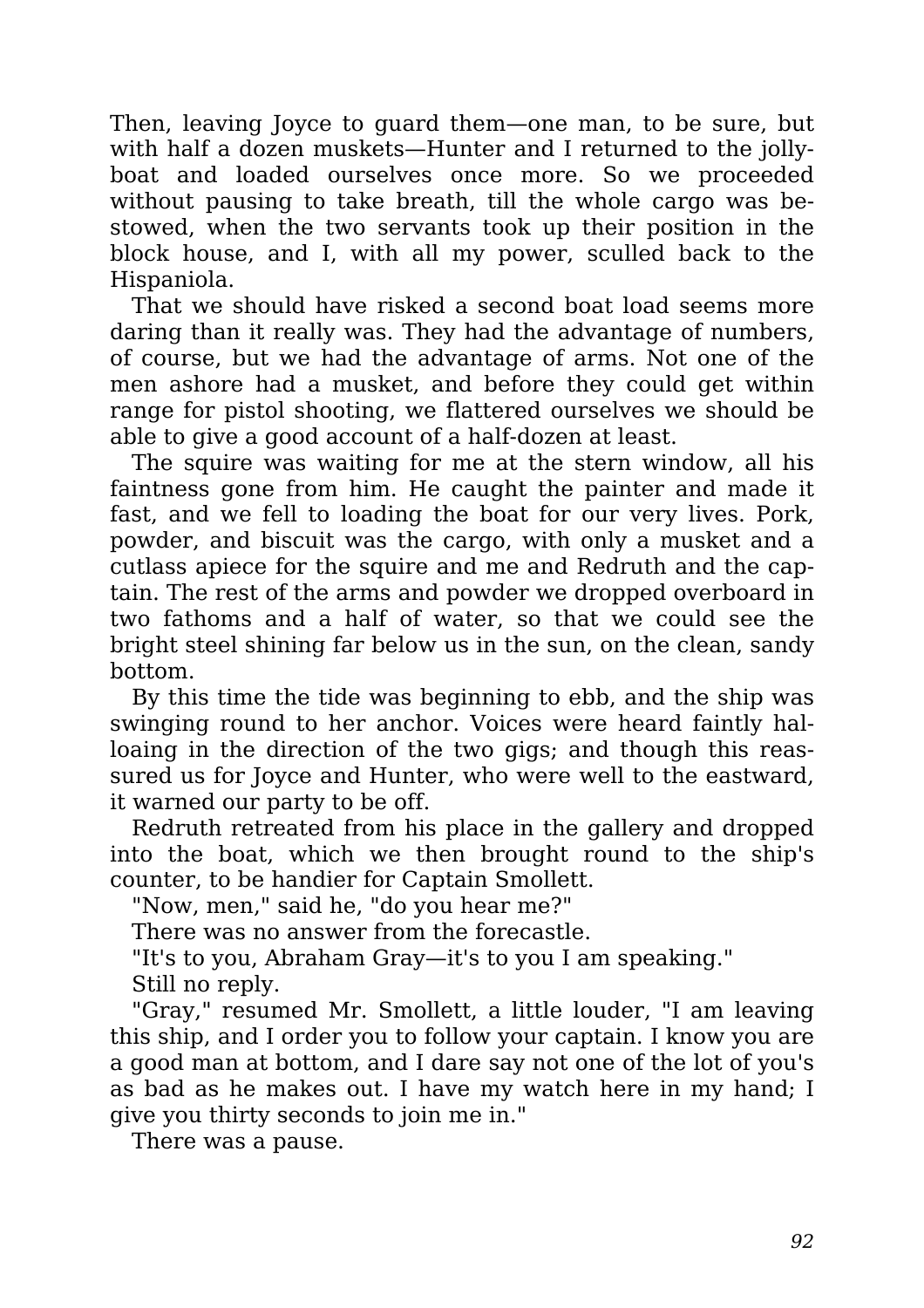"Come, my fine fellow," continued the captain; "don't hang so long in stays. I'm risking my life and the lives of these good gentlemen every second."

There was a sudden scuffle, a sound of blows, and out burst Abraham Gray with a knife cut on the side of the cheek, and came running to the captain like a dog to the whistle.

"I'm with you, sir," said he.

And the next moment he and the captain had dropped aboard of us, and we had shoved off and given way. We were clear out of the ship, but not yet ashore in our stockade.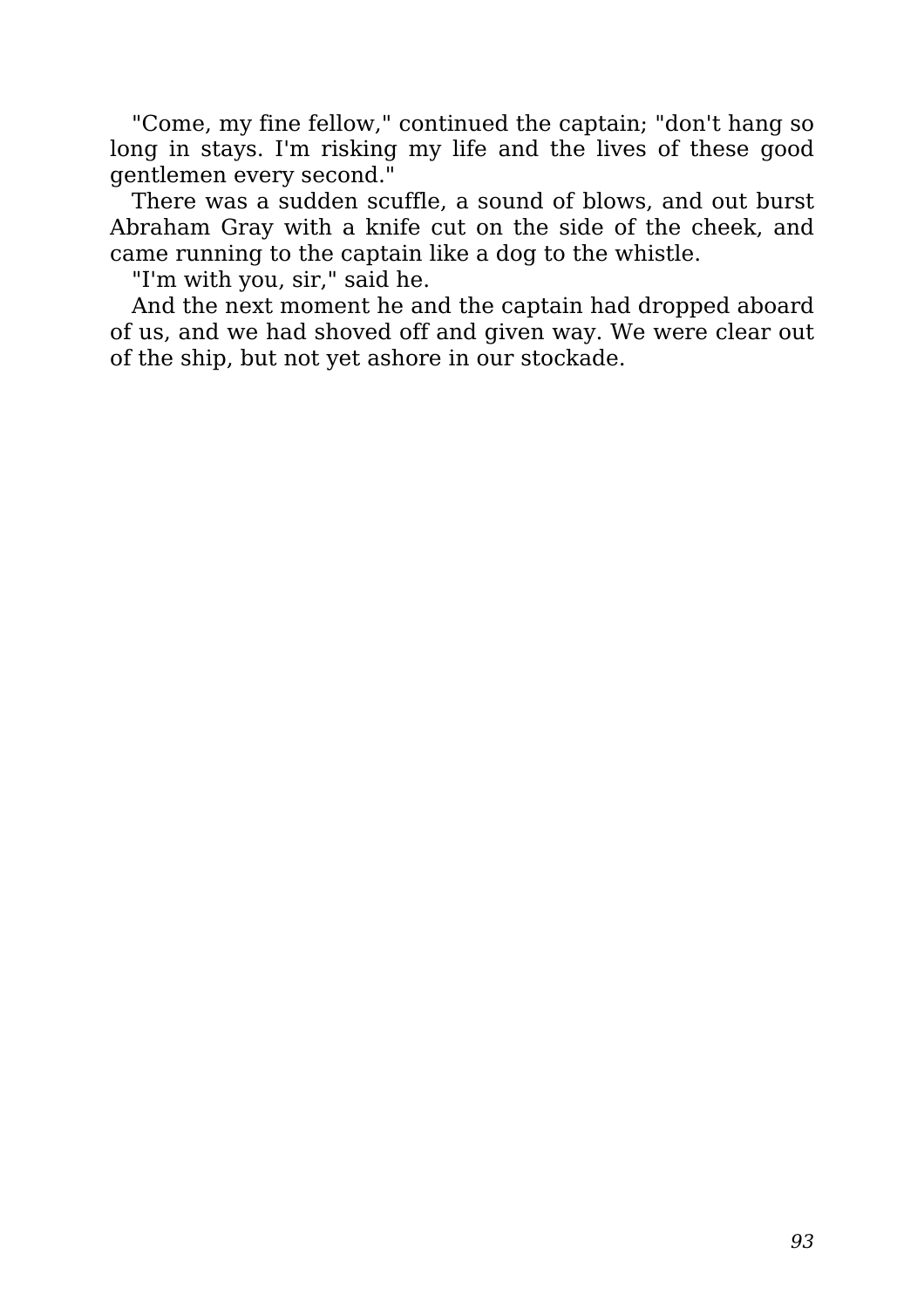### Chapter  $\angle$

#### **Narrative Continued by the Doctor: The Jolly-boat's Last Trip**

**T** his fifth trip was quite different from any of the others. In the first place, the little gallipot of a boat that we were in was gravely overloaded. Five grown men, and three of them—Trelawney, Redruth, and the captain—over six feet high, was already more than she was meant to carry. Add to that the powder, pork, and bread-bags. The gunwale was lipping astern. Several times we shipped a little water, and my breeches and the tails of my coat were all soaking wet before we had gone a hundred yards.

The captain made us trim the boat, and we got her to lie a little more evenly. All the same, we were afraid to breathe.

In the second place, the ebb was now making—a strong rippling current running westward through the basin, and then south'ard and seaward down the straits by which we had entered in the morning. Even the ripples were a danger to our overloaded craft, but the worst of it was that we were swept out of our true course and away from our proper landing-place behind the point. If we let the current have its way we should come ashore beside the gigs, where the pirates might appear at any moment.

"I cannot keep her head for the stockade, sir," said I to the captain. I was steering, while he and Redruth, two fresh men, were at the oars. "The tide keeps washing her down. Could you pull a little stronger?"

"Not without swamping the boat," said he. "You must bear up, sir, if you please—bear up until you see you're gaining." I tried and found by experiment that the tide kept sweeping us westward until I had laid her head due east, or just about right angles to the way we ought to go.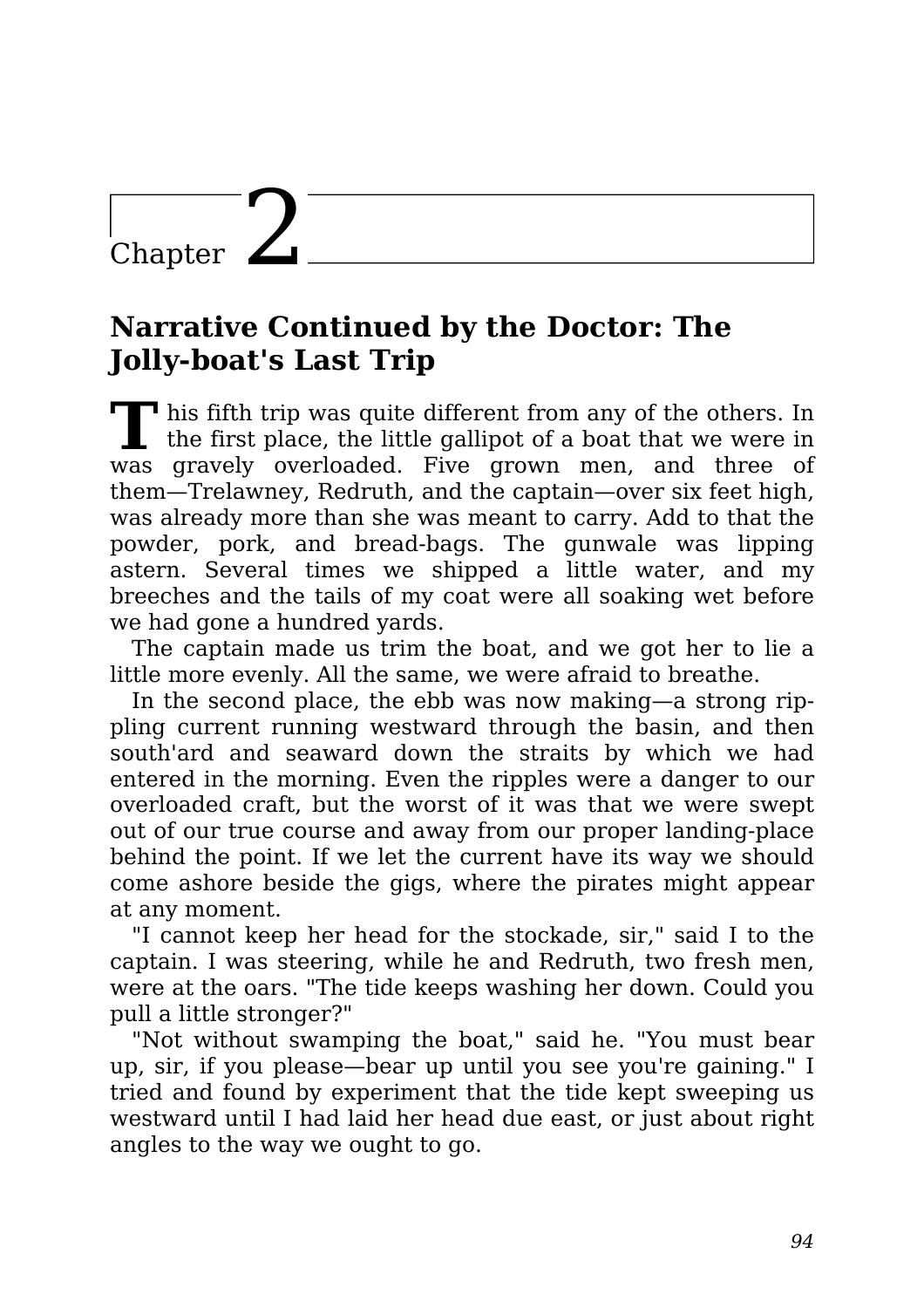"We'll never get ashore at this rate," said I.

"If it's the only course that we can lie, sir, we must even lie it," returned the captain. "We must keep upstream. You see, sir," he went on, "if once we dropped to leeward of the landingplace, it's hard to say where we should get ashore, besides the chance of being boarded by the gigs; whereas, the way we go the current must slacken, and then we can dodge back along the shore."

"The current's less a'ready, sir," said the man Gray, who was sitting in the fore-sheets; "you can ease her off a bit."

"Thank you, my man," said I, quite as if nothing had happened, for we had all quietly made up our minds to treat him like one of ourselves.

Suddenly the captain spoke up again, and I thought his voice was a little changed.

"The gun!" said he.

"I have thought of that," said I, for I made sure he was thinking of a bombardment of the fort. "They could never get the gun ashore, and if they did, they could never haul it through the woods."

"Look astern, doctor," replied the captain.

We had entirely forgotten the long nine; and there, to our horror, were the five rogues busy about her, getting off her jacket, as they called the stout tarpaulin cover under which she sailed. Not only that, but it flashed into my mind at the same moment that the round-shot and the powder for the gun had been left behind, and a stroke with an axe would put it all into the possession of the evil ones abroad.

"Israel was Flint's gunner," said Gray hoarsely.

At any risk, we put the boat's head direct for the landingplace. By this time we had got so far out of the run of the current that we kept steerage way even at our necessarily gentle rate of rowing, and I could keep her steady for the goal. But the worst of it was that with the course I now held we turned our broadside instead of our stern to the Hispaniola and offered a target like a barn door.

I could hear as well as see that brandy-faced rascal Israel Hands plumping down a round-shot on the deck.

"Who's the best shot?" asked the captain.

"Mr. Trelawney, out and away," said I.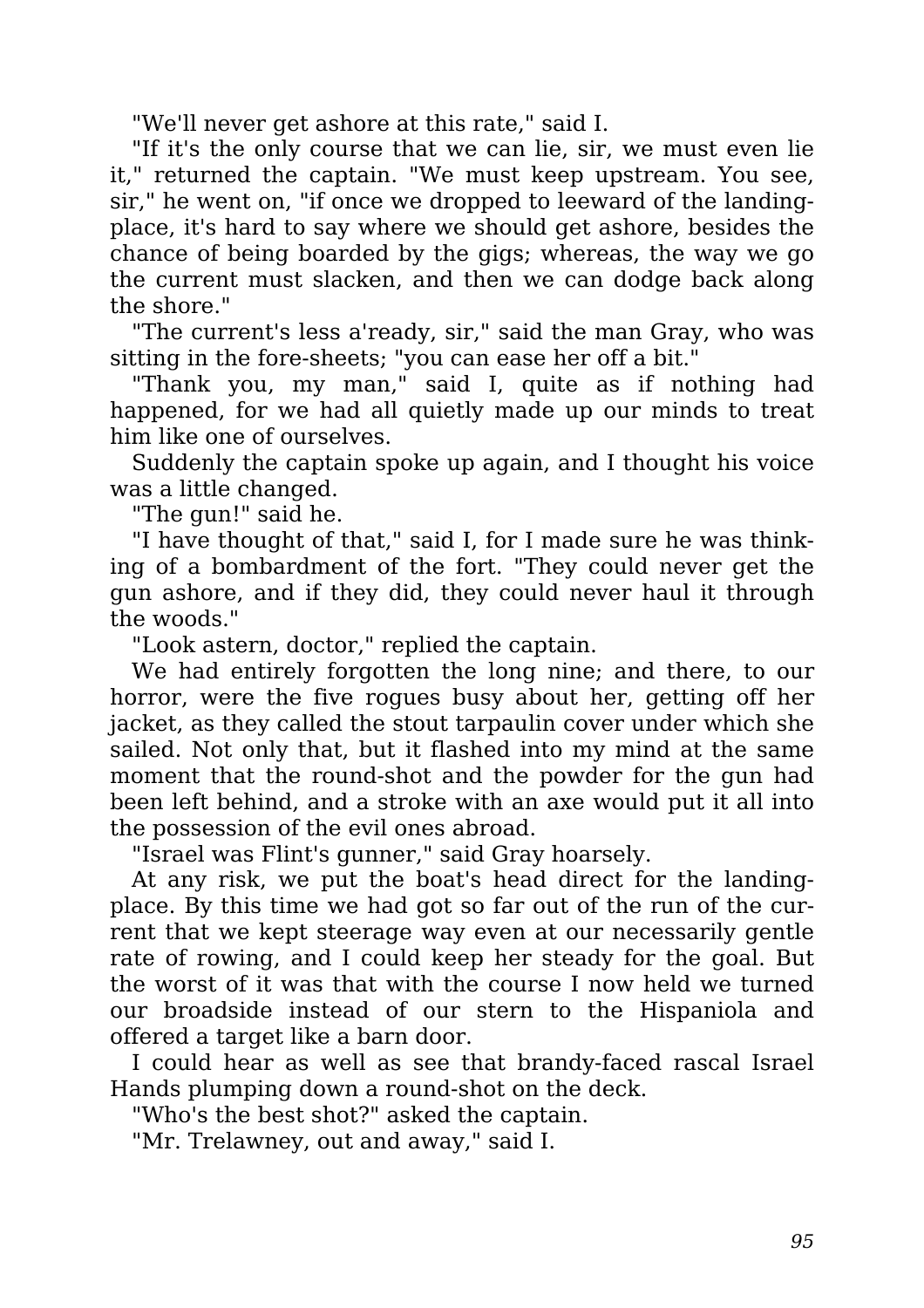"Mr. Trelawney, will you please pick me off one of these men, sir? Hands, if possible," said the captain.

Trelawney was as cool as steel. He looked to the priming of his gun.

"Now," cried the captain, "easy with that gun, sir, or you'll swamp the boat. All hands stand by to trim her when he aims."

The squire raised his gun, the rowing ceased, and we leaned over to the other side to keep the balance, and all was so nicely contrived that we did not ship a drop.

They had the gun, by this time, slewed round upon the swivel, and Hands, who was at the muzzle with the rammer, was in consequence the most exposed. However, we had no luck, for just as Trelawney fired, down he stooped, the ball whistled over him, and it was one of the other four who fell.

The cry he gave was echoed not only by his companions on board but by a great number of voices from the shore, and looking in that direction I saw the other pirates trooping out from among the trees and tumbling into their places in the boats.

"Here come the gigs, sir," said I.

"Give way, then," cried the captain. "We mustn't mind if we swamp her now. If we can't get ashore, all's up."

"Only one of the gigs is being manned, sir," I added; "the crew of the other most likely going round by shore to cut us off."

"They'll have a hot run, sir," returned the captain. "Jack ashore, you know. It's not them I mind; it's the round-shot. Carpet bowls! My lady's maid couldn't miss. Tell us, squire, when you see the match, and we'll hold water."

In the meanwhile we had been making headway at a good pace for a boat so overloaded, and we had shipped but little water in the process. We were now close in; thirty or forty strokes and we should beach her, for the ebb had already disclosed a narrow belt of sand below the clustering trees. The gig was no longer to be feared; the little point had already concealed it from our eyes. The ebb-tide, which had so cruelly delayed us, was now making reparation and delaying our assailants. The one source of danger was the gun.

"If I durst," said the captain, "I'd stop and pick off another man."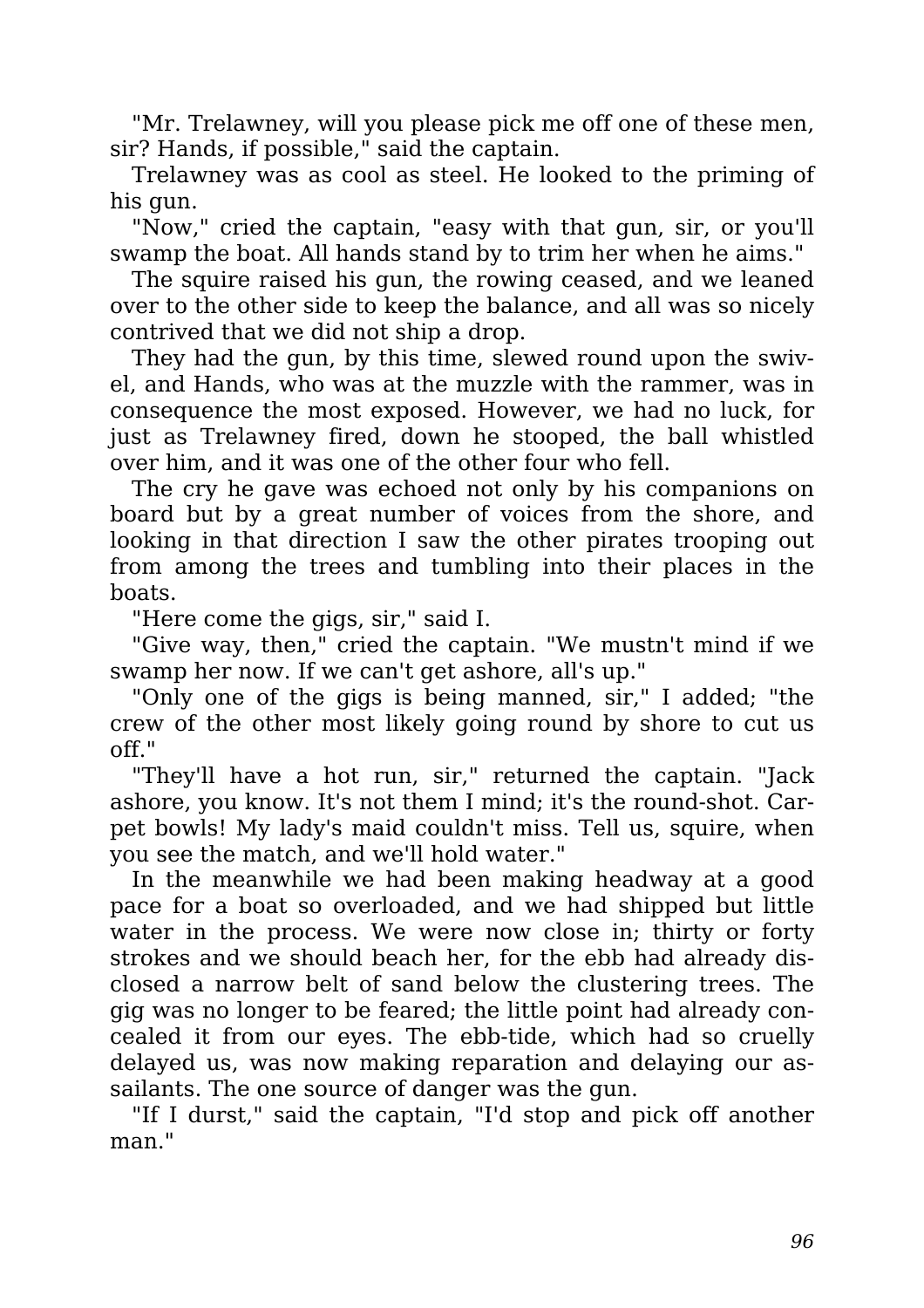But it was plain that they meant nothing should delay their shot. They had never so much as looked at their fallen comrade, though he was not dead, and I could see him trying to crawl away.

"Ready!" cried the squire.

"Hold!" cried the captain, quick as an echo.

And he and Redruth backed with a great heave that sent her stern bodily under water. The report fell in at the same instant of time. This was the first that Jim heard, the sound of the squire's shot not having reached him. Where the ball passed, not one of us precisely knew, but I fancy it must have been over our heads and that the wind of it may have contributed to our disaster.

At any rate, the boat sank by the stern, quite gently, in three feet of water, leaving the captain and myself, facing each other, on our feet. The other three took complete headers, and came up again drenched and bubbling.

So far there was no great harm. No lives were lost, and we could wade ashore in safety. But there were all our stores at the bottom, and to make things worse, only two guns out of five remained in a state for service. Mine I had snatched from my knees and held over my head, by a sort of instinct. As for the captain, he had carried his over his shoulder by a bandoleer, and like a wise man, lock uppermost. The other three had gone down with the boat.

To add to our concern, we heard voices already drawing near us in the woods along shore, and we had not only the danger of being cut off from the stockade in our half-crippled state but the fear before us whether, if Hunter and Joyce were attacked by half a dozen, they would have the sense and conduct to stand firm. Hunter was steady, that we knew; Joyce was a doubtful case—a pleasant, polite man for a valet and to brush one's clothes, but not entirely fitted for a man of war.

With all this in our minds, we waded ashore as fast as we could, leaving behind us the poor jolly-boat and a good half of all our powder and provisions.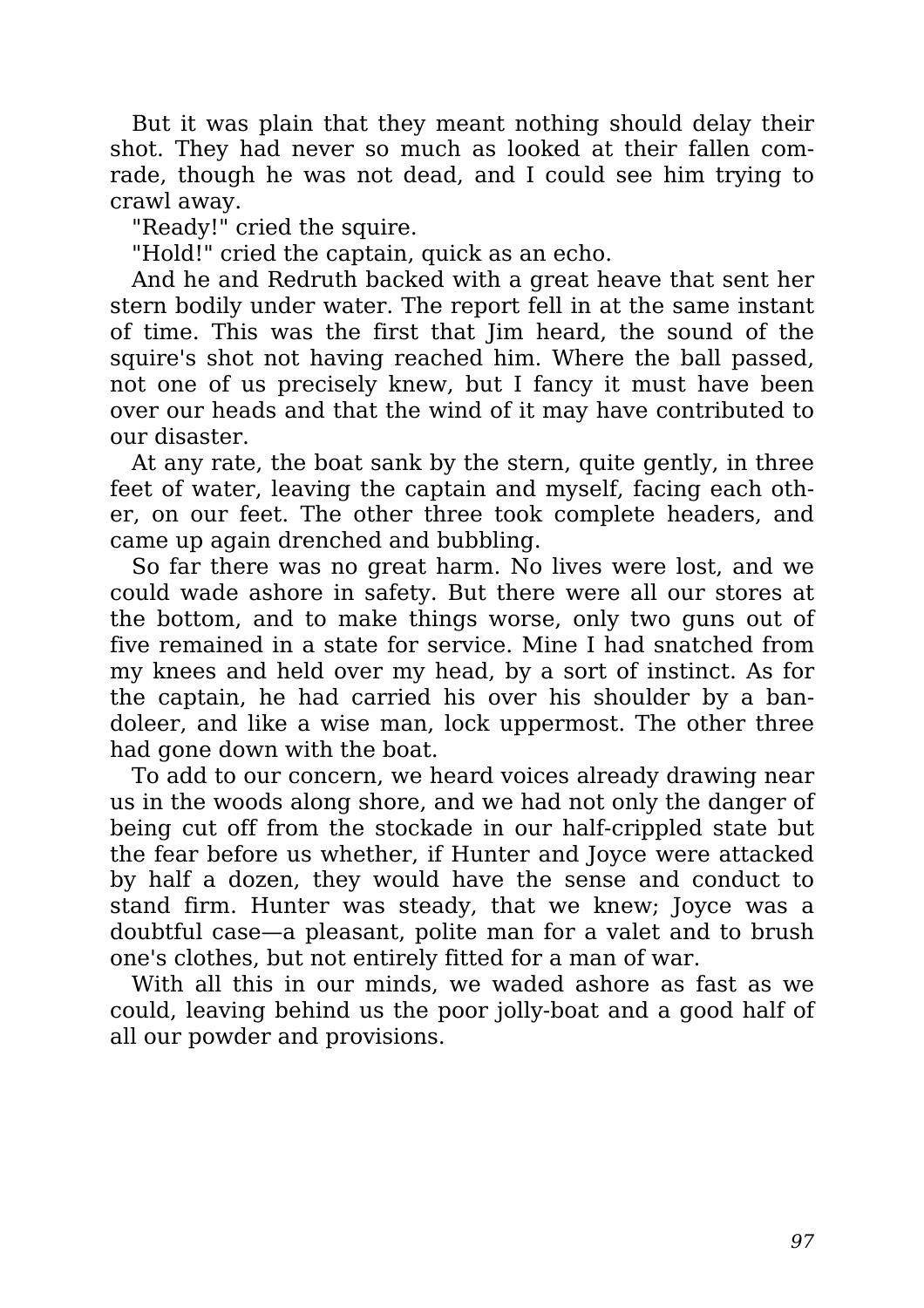### Chapter  $\Box$

#### **Narrative Continued by the Doctor: End of the First Day's Fighting**

**N** is made our best speed across the strip of wood that now divided us from the stockade, and at every step we took the voices of the buccaneers rang nearer. Soon we could hear their footfalls as they ran and the cracking of the branches as they breasted across a bit of thicket.

I began to see we should have a brush for it in earnest and looked to my priming.

"Captain," said I, "Trelawney is the dead shot. Give him your gun; his own is useless."

They exchanged guns, and Trelawney, silent and cool as he had been since the beginning of the bustle, hung a moment on his heel to see that all was fit for service. At the same time, observing Gray to be unarmed, I handed him my cutlass. It did all our hearts good to see him spit in his hand, knit his brows, and make the blade sing through the air. It was plain from every line of his body that our new hand was worth his salt.

Forty paces farther we came to the edge of the wood and saw the stockade in front of us. We struck the enclosure about the middle of the south side, and almost at the same time, seven mutineers—Job Anderson, the boatswain, at their head—appeared in full cry at the southwestern corner.

They paused as if taken aback, and before they recovered, not only the squire and I, but Hunter and Joyce from the block house, had time to fire. The four shots came in rather a scattering volley, but they did the business: one of the enemy actually fell, and the rest, without hesitation, turned and plunged into the trees.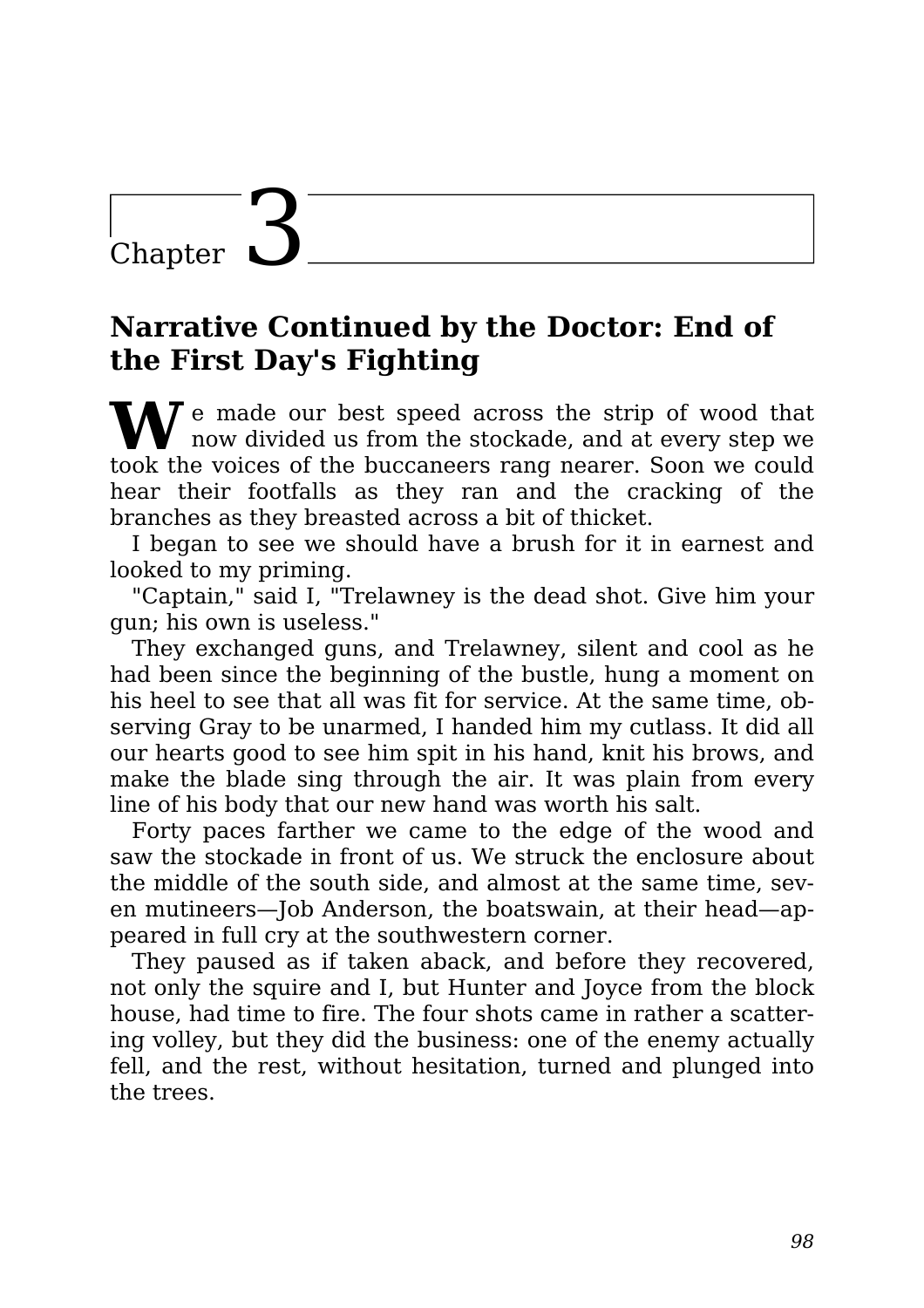After reloading, we walked down the outside of the palisade to see to the fallen enemy. He was stone dead—shot through the heart.

We began to rejoice over our good success when just at that moment a pistol cracked in the bush, a ball whistled close past my ear, and poor Tom Redruth stumbled and fell his length on the ground. Both the squire and I returned the shot, but as we had nothing to aim at, it is probable we only wasted powder. Then we reloaded and turned our attention to poor Tom.

The captain and Gray were already examining him, and I saw with half an eye that all was over.

I believe the readiness of our return volley had scattered the mutineers once more, for we were suffered without further molestation to get the poor old gamekeeper hoisted over the stockade and carried, groaning and bleeding, into the loghouse. Poor old fellow, he had not uttered one word of surprise, complaint, fear, or even acquiescence from the very beginning of our troubles till now, when we had laid him down in the log-house to die. He had lain like a Trojan behind his mattress in the gallery; he had followed every order silently, doggedly, and well; he was the oldest of our party by a score of years; and now, sullen, old, serviceable servant, it was he that was to die.

The squire dropped down beside him on his knees and kissed his hand, crying like a child.

"Be I going, doctor?" he asked.

"Tom, my man," said I, "you're going home."

"I wish I had had a lick at them with the gun first," he replied.

"Tom," said the squire, "say you forgive me, won't you?"

"Would that be respectful like, from me to you, squire?" was the answer. "Howsoever, so be it, amen!"

After a little while of silence, he said he thought somebody might read a prayer. "It's the custom, sir," he added apologetically. And not long after, without another word, he passed away.

In the meantime the captain, whom I had observed to be wonderfully swollen about the chest and pockets, had turned out a great many various stores—the British colours, a Bible, a coil of stoutish rope, pen, ink, the log-book, and pounds of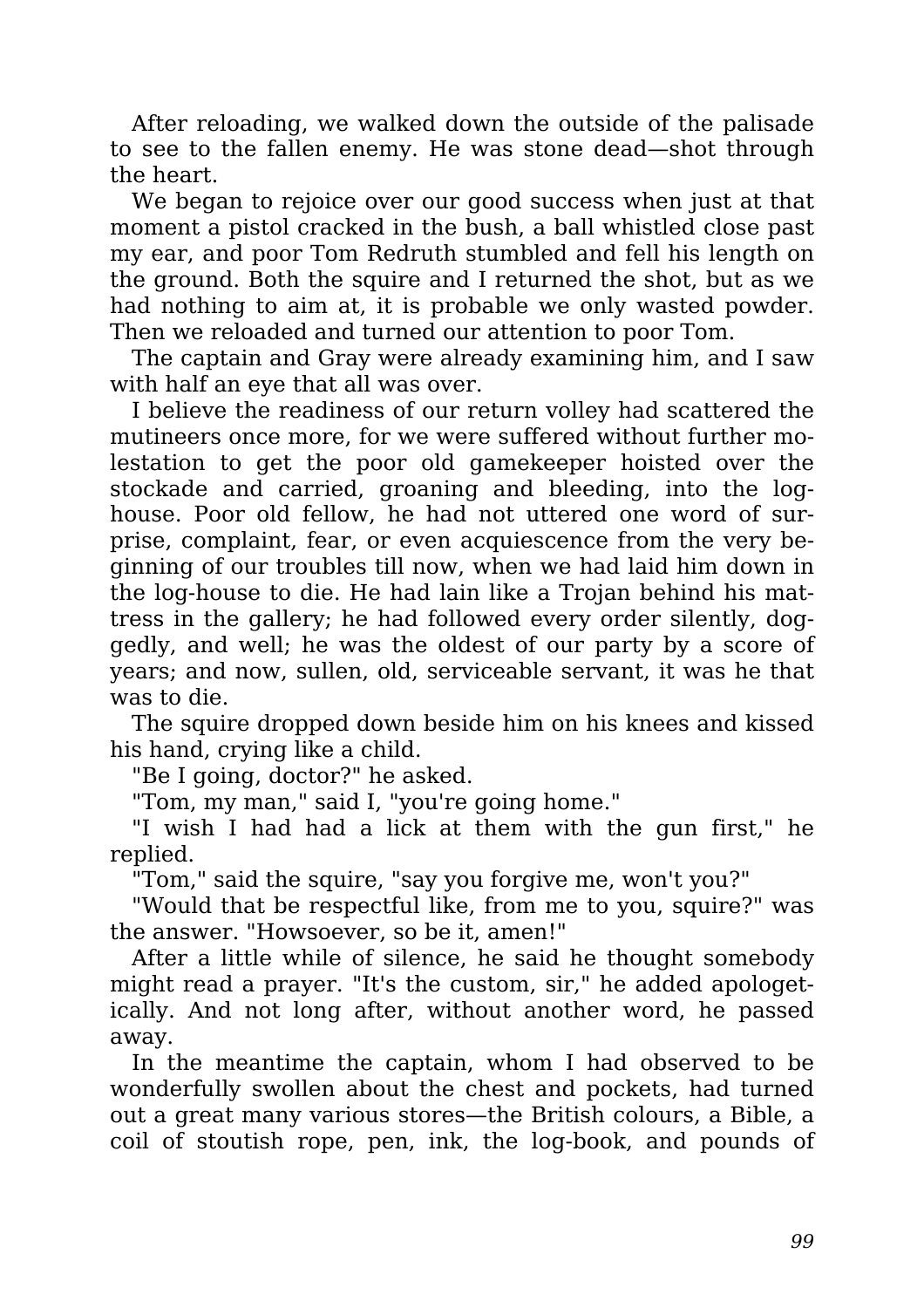tobacco. He had found a longish fir-tree lying felled and trimmed in the enclosure, and with the help of Hunter he had set it up at the corner of the log-house where the trunks crossed and made an angle. Then, climbing on the roof, he had with his own hand bent and run up the colours.

This seemed mightily to relieve him. He re-entered the loghouse and set about counting up the stores as if nothing else existed. But he had an eye on Tom's passage for all that, and as soon as all was over, came forward with another flag and reverently spread it on the body.

"Don't you take on, sir," he said, shaking the squire's hand. "All's well with him; no fear for a hand that's been shot down in his duty to captain and owner. It mayn't be good divinity, but it's a fact."

Then he pulled me aside.

"Dr. Livesey," he said, "in how many weeks do you and squire expect the consort?"

I told him it was a question not of weeks but of months, that if we were not back by the end of August Blandly was to send to find us, but neither sooner nor later. "You can calculate for yourself," I said.

"Why, yes," returned the captain, scratching his head; "and making a large allowance, sir, for all the gifts of Providence, I should say we were pretty close hauled."

"How do you mean?" I asked.

"It's a pity, sir, we lost that second load. That's what I mean," replied the captain. "As for powder and shot, we'll do. But the rations are short, very short—so short, Dr. Livesey, that we're perhaps as well without that extra mouth."

And he pointed to the dead body under the flag.

Just then, with a roar and a whistle, a round-shot passed high above the roof of the log-house and plumped far beyond us in the wood.

"Oho!" said the captain. "Blaze away! You've little enough powder already, my lads."

At the second trial, the aim was better, and the ball descended inside the stockade, scattering a cloud of sand but doing no further damage.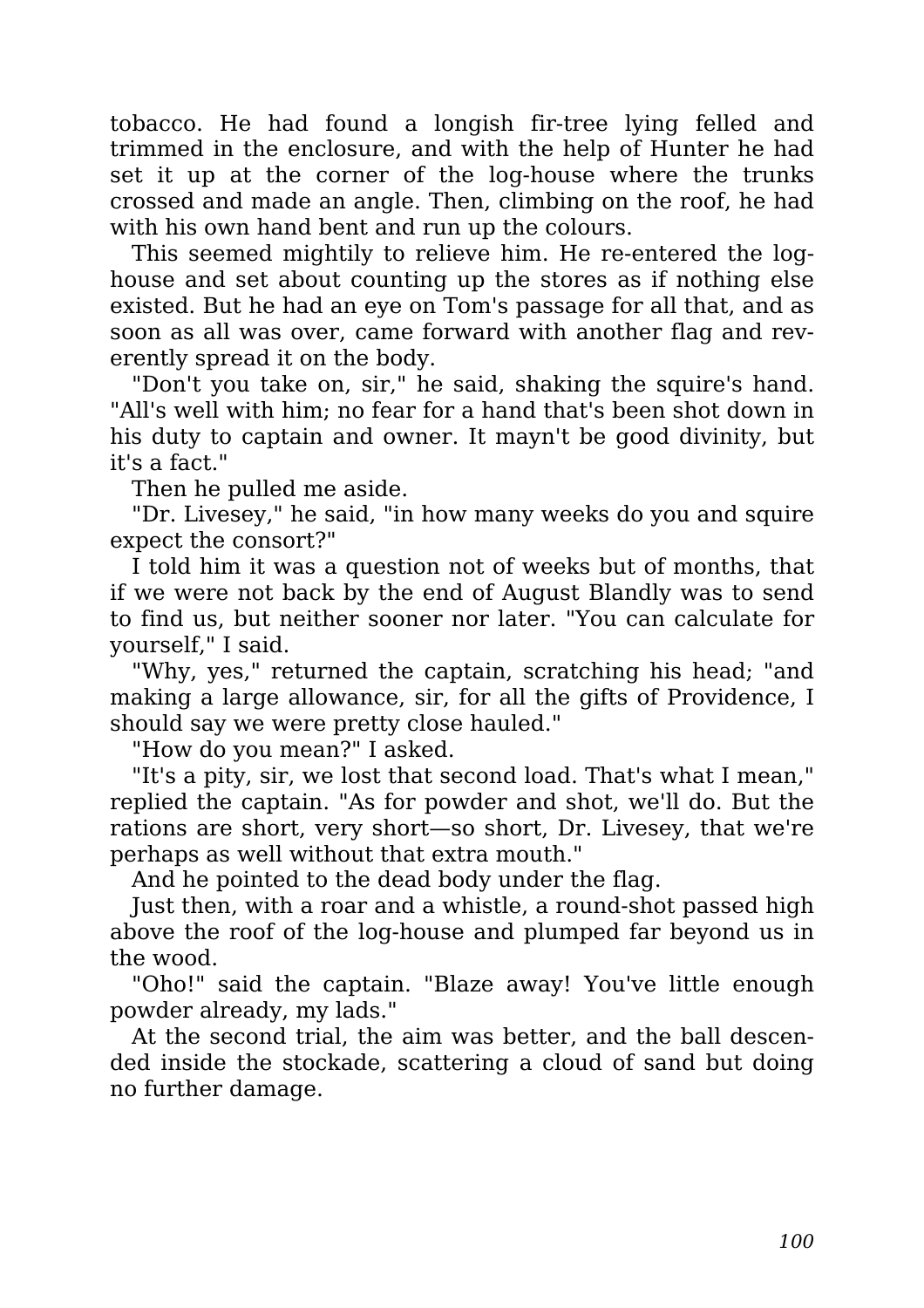"Captain," said the squire, "the house is quite invisible from the ship. It must be the flag they are aiming at. Would it not be wiser to take it in?"

"Strike my colours!" cried the captain. "No, sir, not I"; and as soon as he had said the words, I think we all agreed with him. For it was not only a piece of stout, seamanly, good feeling; it was good policy besides and showed our enemies that we despised their cannonade.

All through the evening they kept thundering away. Ball after ball flew over or fell short or kicked up the sand in the enclosure, but they had to fire so high that the shot fell dead and buried itself in the soft sand. We had no ricochet to fear, and though one popped in through the roof of the log-house and out again through the floor, we soon got used to that sort of horse-play and minded it no more than cricket.

"There is one good thing about all this," observed the captain; "the wood in front of us is likely clear. The ebb has made a good while; our stores should be uncovered. Volunteers to go and bring in pork.

Gray and hunter were the first to come forward. Well armed, they stole out of the stockade, but it proved a useless mission. The mutineers were bolder than we fancied or they put more trust in Israel's gunnery. For four or five of them were busy carrying off our stores and wading out with them to one of the gigs that lay close by, pulling an oar or so to hold her steady against the current. Silver was in the stern-sheets in command; and every man of them was now provided with a musket from some secret magazine of their own.

The captain sat down to his log, and here is the beginning of the entry:

Alexander Smollett, master; David Livesey, ship's doctor; Abraham Gray, carpenter's mate; John Trelawney, owner; John Hunter and Richard Joyce, owner's servants, landsmen—being all that is left faithful of the ship's company—with stores for ten days at short rations, came ashore this day and flew British colours on the log-house in Treasure Island.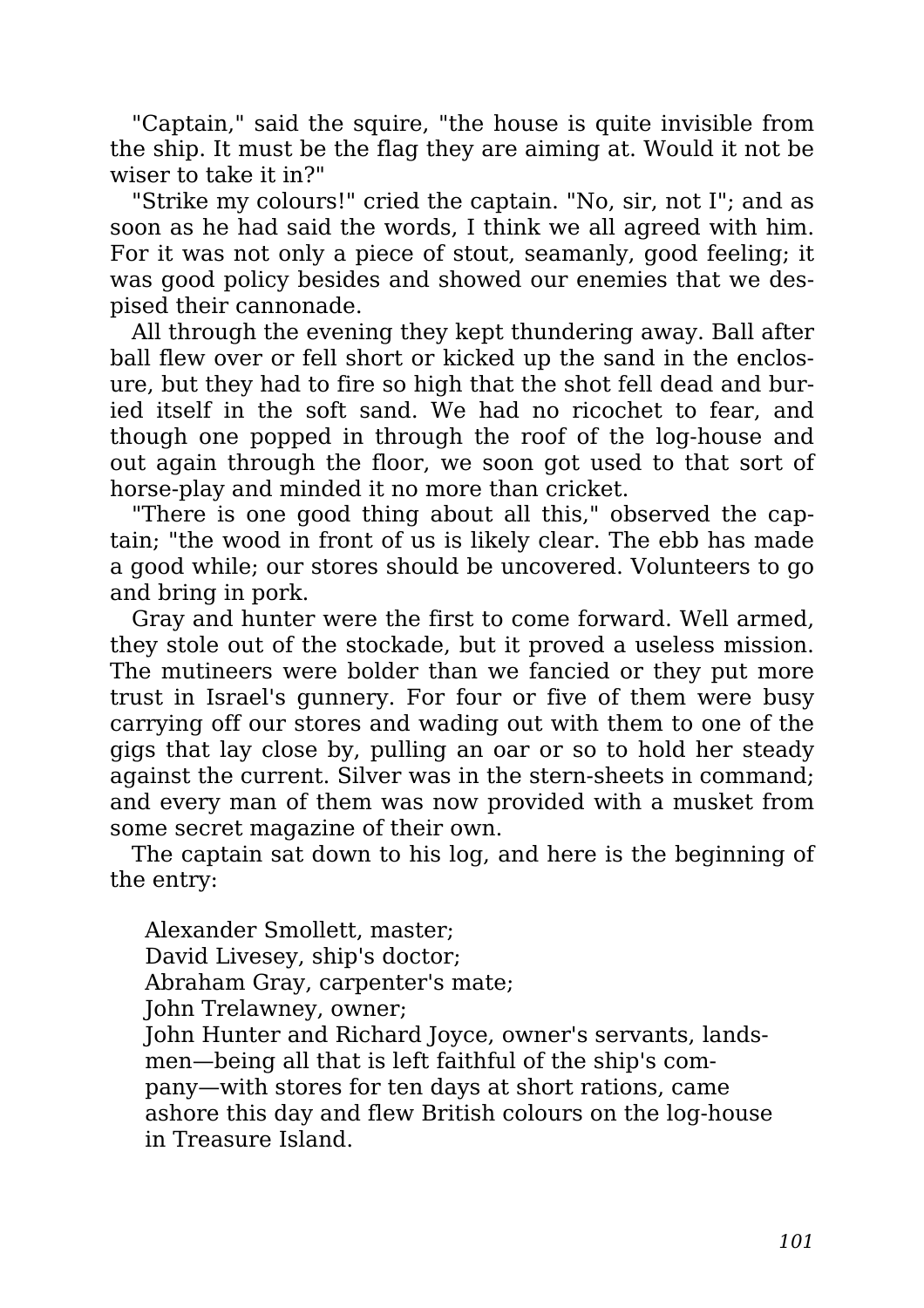Thomas Redruth, owner's servant, landsman, shot by the mutineers; James Hawkins, cabin-boy—

And at the same time, I was wondering over poor Jim Hawkins' fate.

A hail on the land side.

"Somebody hailing us," said Hunter, who was on guard.

"Doctor! Squire! Captain! Hullo, Hunter, is that you?" came the cries.

And I ran to the door in time to see Jim Hawkins, safe and sound, come climbing over the stockade.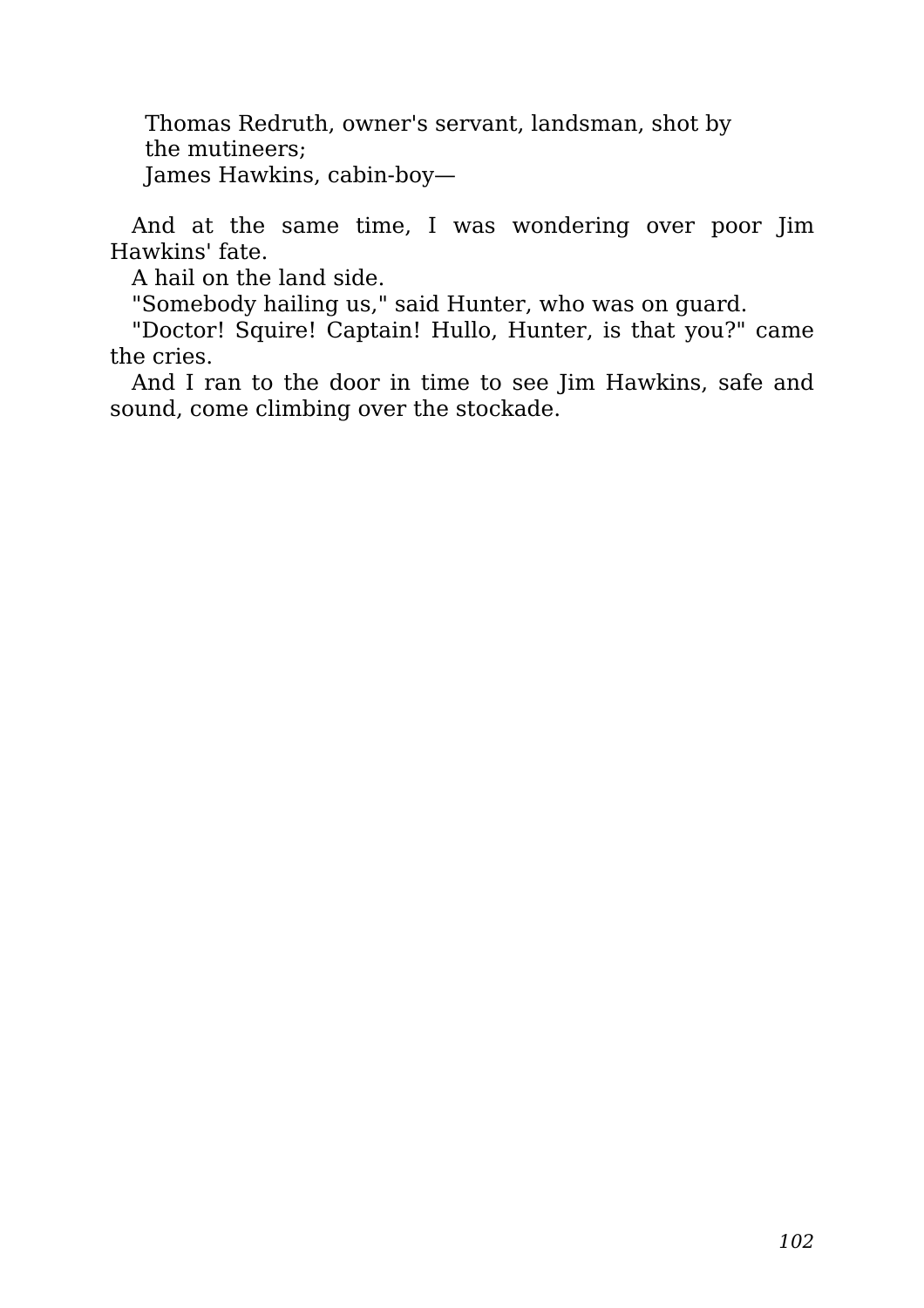## Chapter

#### **Narrative Resumed by Jim Hawkins: The Garrison in the Stockade**

**A** s soon as Ben Gunn saw the colours<br>stopped me by the arm, and sat down. s soon as Ben Gunn saw the colours he came to a halt,

"Now," said he, "there's your friends, sure enough."

"Far more likely it's the mutineers," I answered.

"That!" he cried. "Why, in a place like this, where nobody puts in but gen'lemen of fortune, Silver would fly the Jolly Roger, you don't make no doubt of that. No, that's your friends. There's been blows too, and I reckon your friends has had the best of it; and here they are ashore in the old stockade, as was made years and years ago by Flint. Ah, he was the man to have a headpiece, was Flint! Barring rum, his match were never seen. He were afraid of none, not he; on'y Silver—Silver was that genteel."

"Well," said I, "that may be so, and so be it; all the more reason that I should hurry on and join my friends."

"Nay, mate," returned Ben, "not you. You're a good boy, or I'm mistook; but you're on'y a boy, all told. Now, Ben Gunn is fly. Rum wouldn't bring me there, where you're going—not rum wouldn't, till I see your born gen'leman and gets it on his word of honour. And you won't forget my words; 'A precious sight (that's what you'll say), a precious sight more confidence'—and then nips him.

And he pinched me the third time with the same air of cleverness.

"And when Ben Gunn is wanted, you know where to find him, Jim. Just wheer you found him today. And him that comes is to have a white thing in his hand, and he's to come alone. Oh! And you'll say this: 'Ben Gunn,' says you, 'has reasons of his own.'"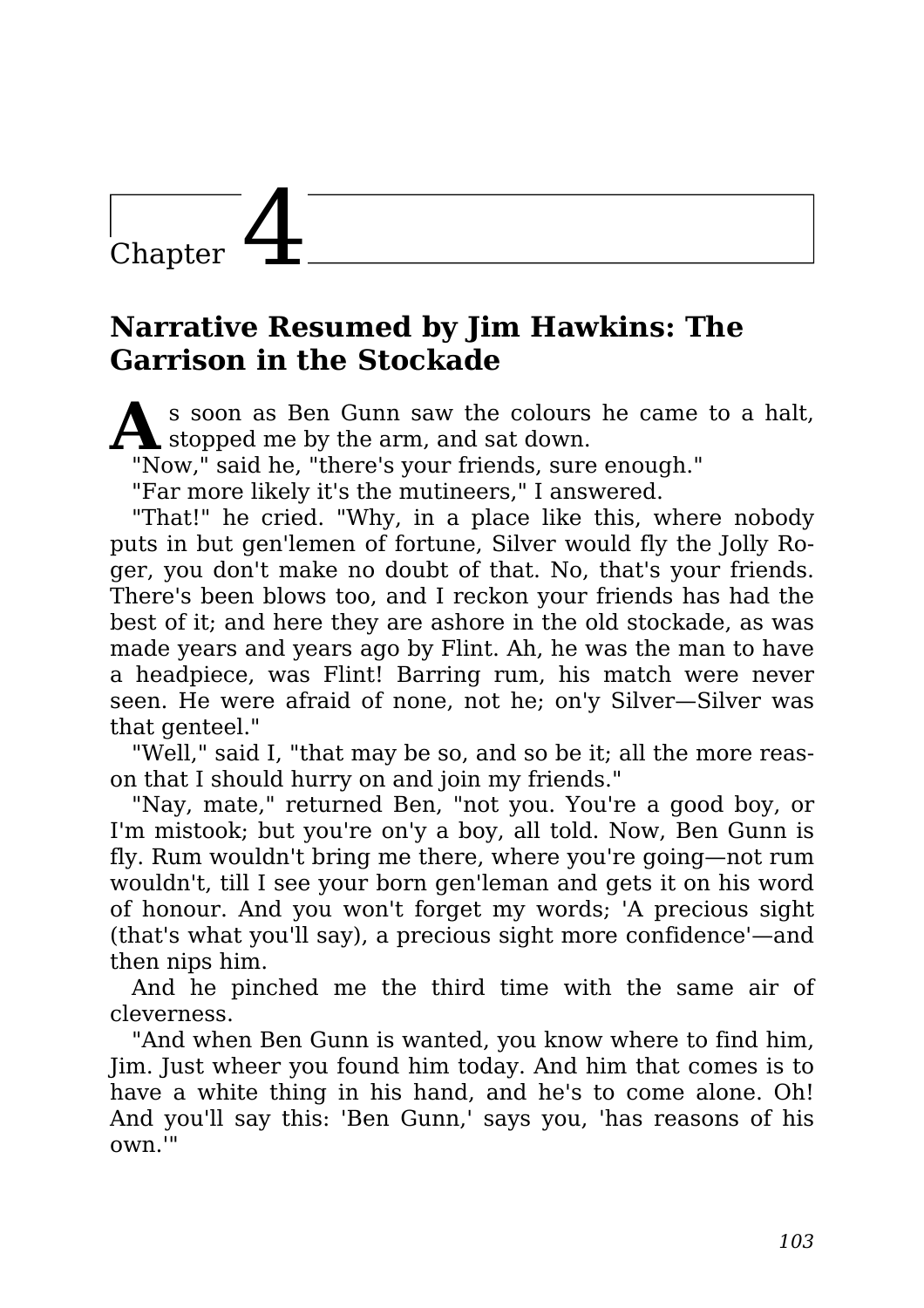"Well," said I, "I believe I understand. You have something to propose, and you wish to see the squire or the doctor, and you're to be found where I found you. Is that all?"

"And when? says you," he added. "Why, from about noon observation to about six bells."

"Good," said I, "and now may I go?"

"You won't forget?" he inquired anxiously. "Precious sight, and reasons of his own, says you. Reasons of his own; that's the mainstay; as between man and man. Well, then"—still holding me—"I reckon you can go, Jim. And, Jim, if you was to see Silver, you wouldn't go for to sell Ben Gunn? Wild horses wouldn't draw it from you? No, says you. And if them pirates camp ashore, Jim, what would you say but there'd be widders in the morning?"

Here he was interrupted by a loud report, and a cannonball came tearing through the trees and pitched in the sand not a hundred yards from where we two were talking. The next moment each of us had taken to his heels in a different direction.

For a good hour to come frequent reports shook the island, and balls kept crashing through the woods. I moved from hiding-place to hiding-place, always pursued, or so it seemed to me, by these terrifying missiles. But towards the end of the bombardment, though still I durst not venture in the direction of the stockade, where the balls fell oftenest, I had begun, in a manner, to pluck up my heart again, and after a long detour to the east, crept down among the shore-side trees.

The sun had just set, the sea breeze was rustling and tumbling in the woods and ruffling the grey surface of the anchorage; the tide, too, was far out, and great tracts of sand lay uncovered; the air, after the heat of the day, chilled me through my jacket.

The Hispaniola still lay where she had anchored; but, sure enough, there was the Jolly Roger—the black flag of piracy—flying from her peak. Even as I looked, there came another red flash and another report that sent the echoes clattering, and one more round-shot whistled through the air. It was the last of the cannonade.

I lay for some time watching the bustle which succeeded the attack. Men were demolishing something with axes on the beach near the stockade—the poor jolly-boat, I afterwards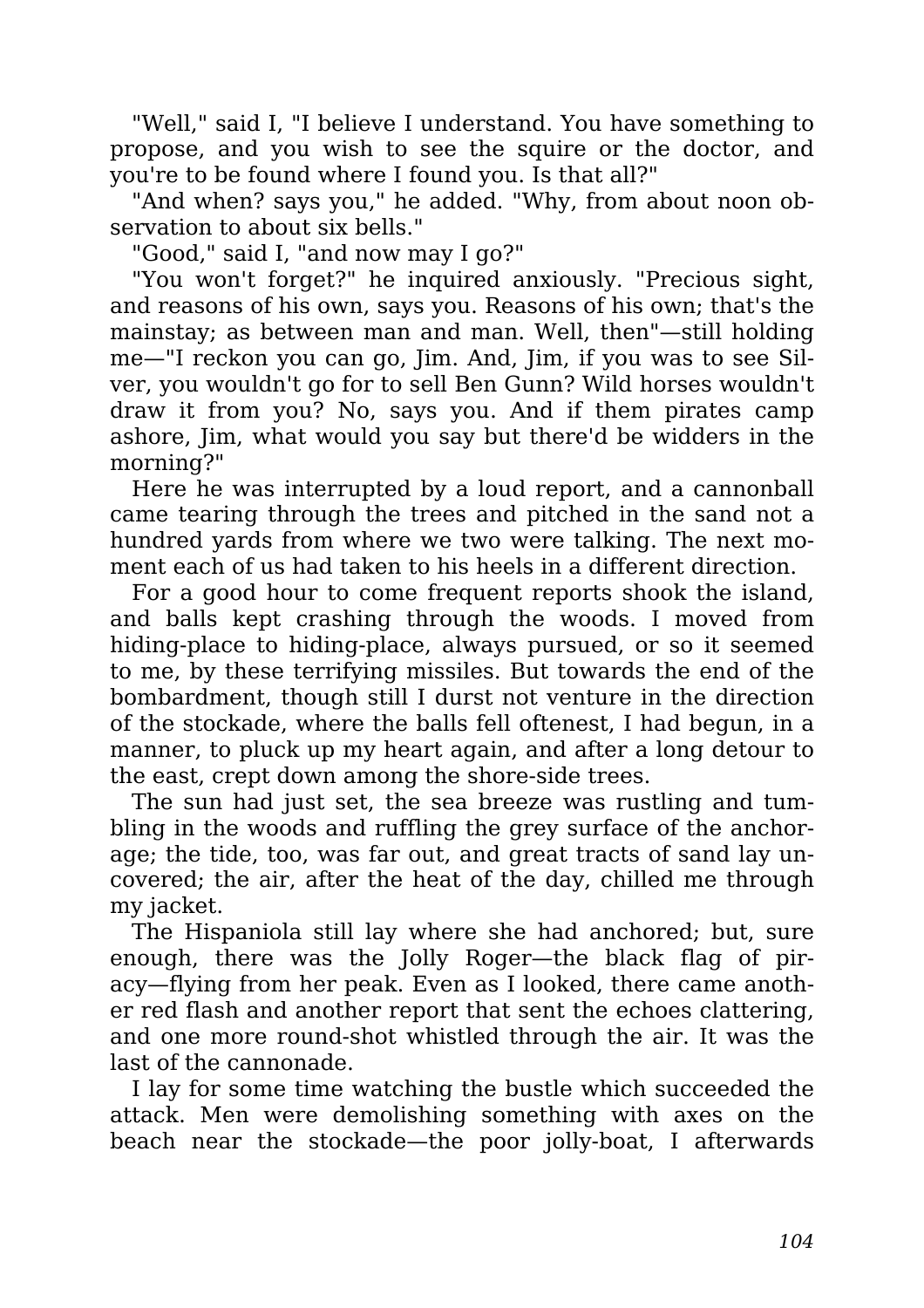discovered. Away, near the mouth of the river, a great fire was glowing among the trees, and between that point and the ship one of the gigs kept coming and going, the men, whom I had seen so gloomy, shouting at the oars like children. But there was a sound in their voices which suggested rum.

At length I thought I might return towards the stockade. I was pretty far down on the low, sandy spit that encloses the anchorage to the east, and is joined at half-water to Skeleton Island; and now, as I rose to my feet, I saw, some distance further down the spit and rising from among low bushes, an isolated rock, pretty high, and peculiarly white in colour. It occurred to me that this might be the white rock of which Ben Gunn had spoken and that some day or other a boat might be wanted and I should know where to look for one.

Then I skirted among the woods until I had regained the rear, or shoreward side, of the stockade, and was soon warmly welcomed by the faithful party.

I had soon told my story and began to look about me. The log-house was made of unsquared trunks of pine—roof, walls, and floor. The latter stood in several places as much as a foot or a foot and a half above the surface of the sand. There was a porch at the door, and under this porch the little spring welled up into an artificial basin of a rather odd kind—no other than a great ship's kettle of iron, with the bottom knocked out, and sunk "to her bearings," as the captain said, among the sand.

Little had been left besides the framework of the house, but in one corner there was a stone slab laid down by way of hearth and an old rusty iron basket to contain the fire.

The slopes of the knoll and all the inside of the stockade had been cleared of timber to build the house, and we could see by the stumps what a fine and lofty grove had been destroyed. Most of the soil had been washed away or buried in drift after the removal of the trees; only where the streamlet ran down from the kettle a thick bed of moss and some ferns and little creeping bushes were still green among the sand. Very close around the stockade—too close for defence, they said—the wood still flourished high and dense, all of fir on the land side, but towards the sea with a large admixture of live-oaks.

The cold evening breeze, of which I have spoken, whistled through every chink of the rude building and sprinkled the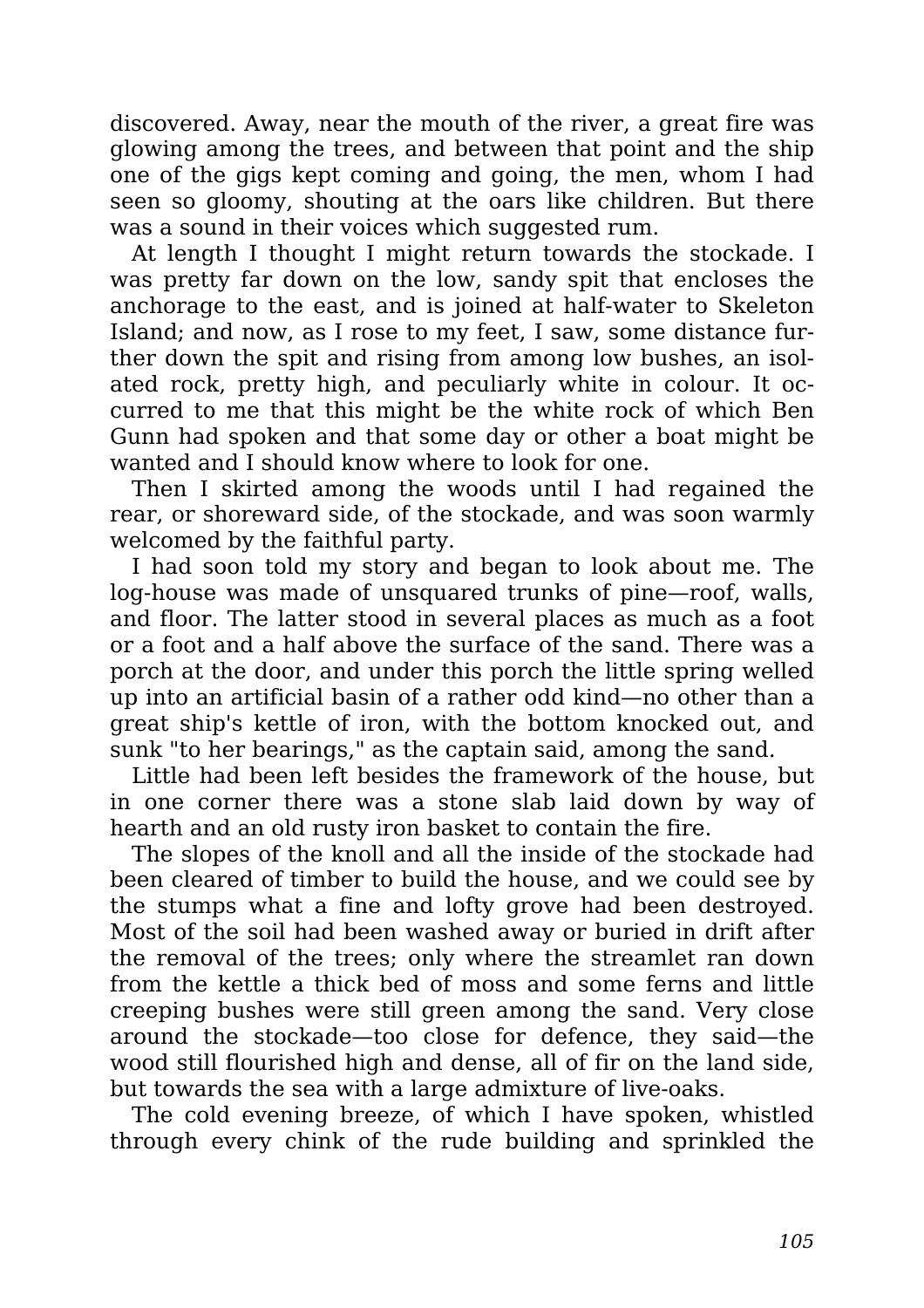floor with a continual rain of fine sand. There was sand in our eyes, sand in our teeth, sand in our suppers, sand dancing in the spring at the bottom of the kettle, for all the world like porridge beginning to boil. Our chimney was a square hole in the roof; it was but a little part of the smoke that found its way out, and the rest eddied about the house and kept us coughing and piping the eye.

Add to this that Gray, the new man, had his face tied up in a bandage for a cut he had got in breaking away from the mutineers and that poor old Tom Redruth, still unburied, lay along the wall, stiff and stark, under the Union Jack.

If we had been allowed to sit idle, we should all have fallen in the blues, but Captain Smollett was never the man for that. All hands were called up before him, and he divided us into watches. The doctor and Gray and I for one; the squire, Hunter, and Joyce upon the other. Tired though we all were, two were sent out for firewood; two more were set to dig a grave for Redruth; the doctor was named cook; I was put sentry at the door; and the captain himself went from one to another, keeping up our spirits and lending a hand wherever it was wanted.

From time to time the doctor came to the door for a little air and to rest his eyes, which were almost smoked out of his head, and whenever he did so, he had a word for me.

"That man Smollett," he said once, "is a better man than I am. And when I say that it means a deal, Jim."

Another time he came and was silent for a while. Then he put his head on one side, and looked at me.

"Is this Ben Gunn a man?" he asked.

"I do not know, sir," said I. "I am not very sure whether he's sane."

"If there's any doubt about the matter, he is," returned the doctor. "A man who has been three years biting his nails on a desert island, Jim, can't expect to appear as sane as you or me. It doesn't lie in human nature. Was it cheese you said he had a fancy for?"

"Yes, sir, cheese," I answered.

"Well, Jim," says he, "just see the good that comes of being dainty in your food. You've seen my snuff-box, haven't you? And you never saw me take snuff, the reason being that in my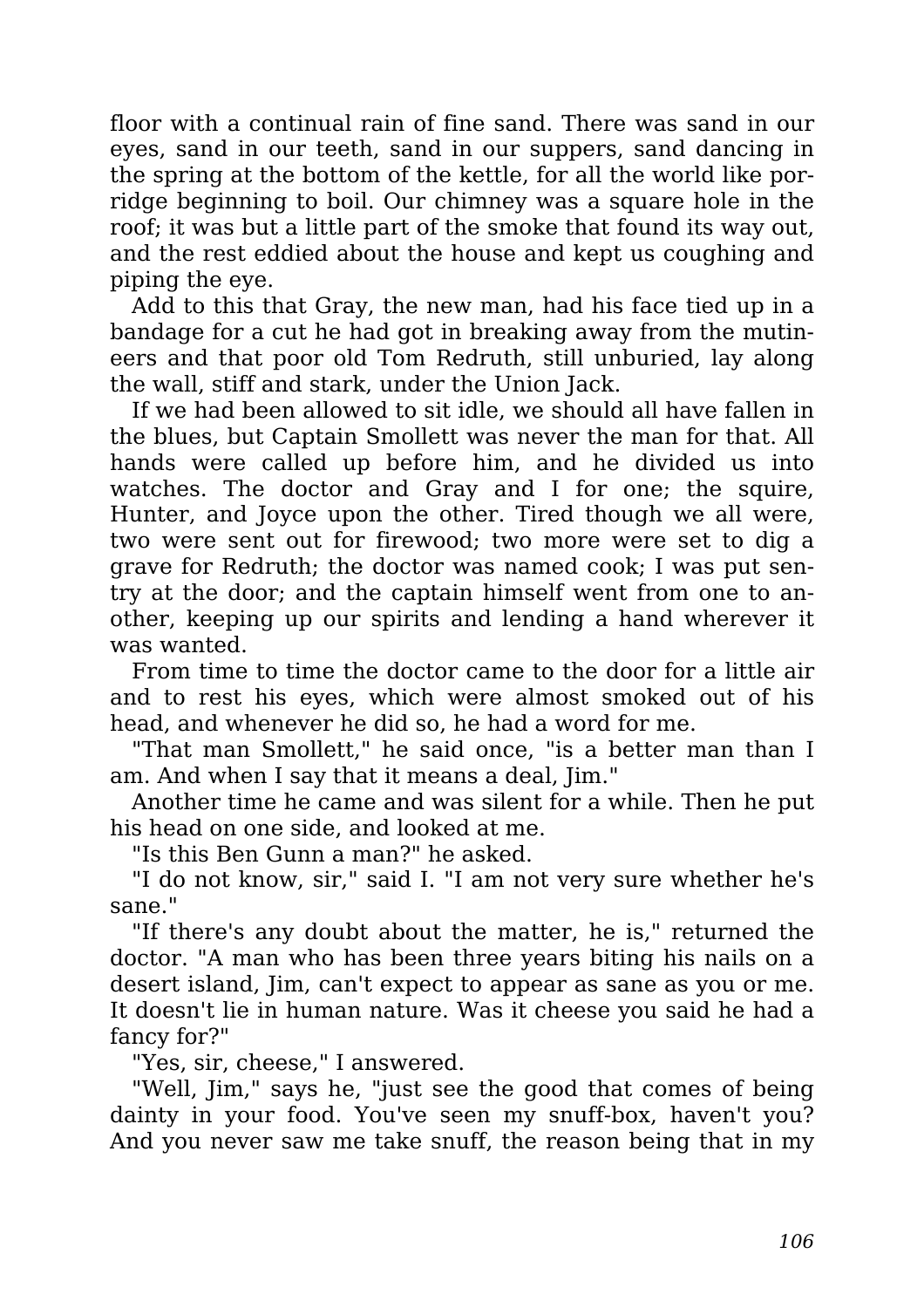snuff-box I carry a piece of Parmesan cheese—a cheese made in Italy, very nutritious. Well, that's for Ben Gunn!"

Before supper was eaten we buried old Tom in the sand and stood round him for a while bare-headed in the breeze. A good deal of firewood had been got in, but not enough for the captain's fancy, and he shook his head over it and told us we "must get back to this tomorrow rather livelier." Then, when we had eaten our pork and each had a good stiff glass of brandy grog, the three chiefs got together in a corner to discuss our prospects.

It appears they were at their wits' end what to do, the stores being so low that we must have been starved into surrender long before help came. But our best hope, it was decided, was to kill off the buccaneers until they either hauled down their flag or ran away with the Hispaniola. From nineteen they were already reduced to fifteen, two others were wounded, and one at least—the man shot beside the gun—severely wounded, if he were not dead. Every time we had a crack at them, we were to take it, saving our own lives, with the extremest care. And besides that, we had two able allies—rum and the climate.

As for the first, though we were about half a mile away, we could hear them roaring and singing late into the night; and as for the second, the doctor staked his wig that, camped where they were in the marsh and unprovided with remedies, the half of them would be on their backs before a week.

"So," he added, "if we are not all shot down first they'll be glad to be packing in the schooner. It's always a ship, and they can get to buccaneering again, I suppose."

"First ship that ever I lost," said Captain Smollett.

I was dead tired, as you may fancy; and when I got to sleep, which was not till after a great deal of tossing, I slept like a log of wood.

The rest had long been up and had already breakfasted and increased the pile of firewood by about half as much again when I was wakened by a bustle and the sound of voices.

"Flag of truce!" I heard someone say; and then, immediately after, with a cry of surprise, "Silver himself!"

And at that, up I jumped, and rubbing my eyes, ran to a loophole in the wall.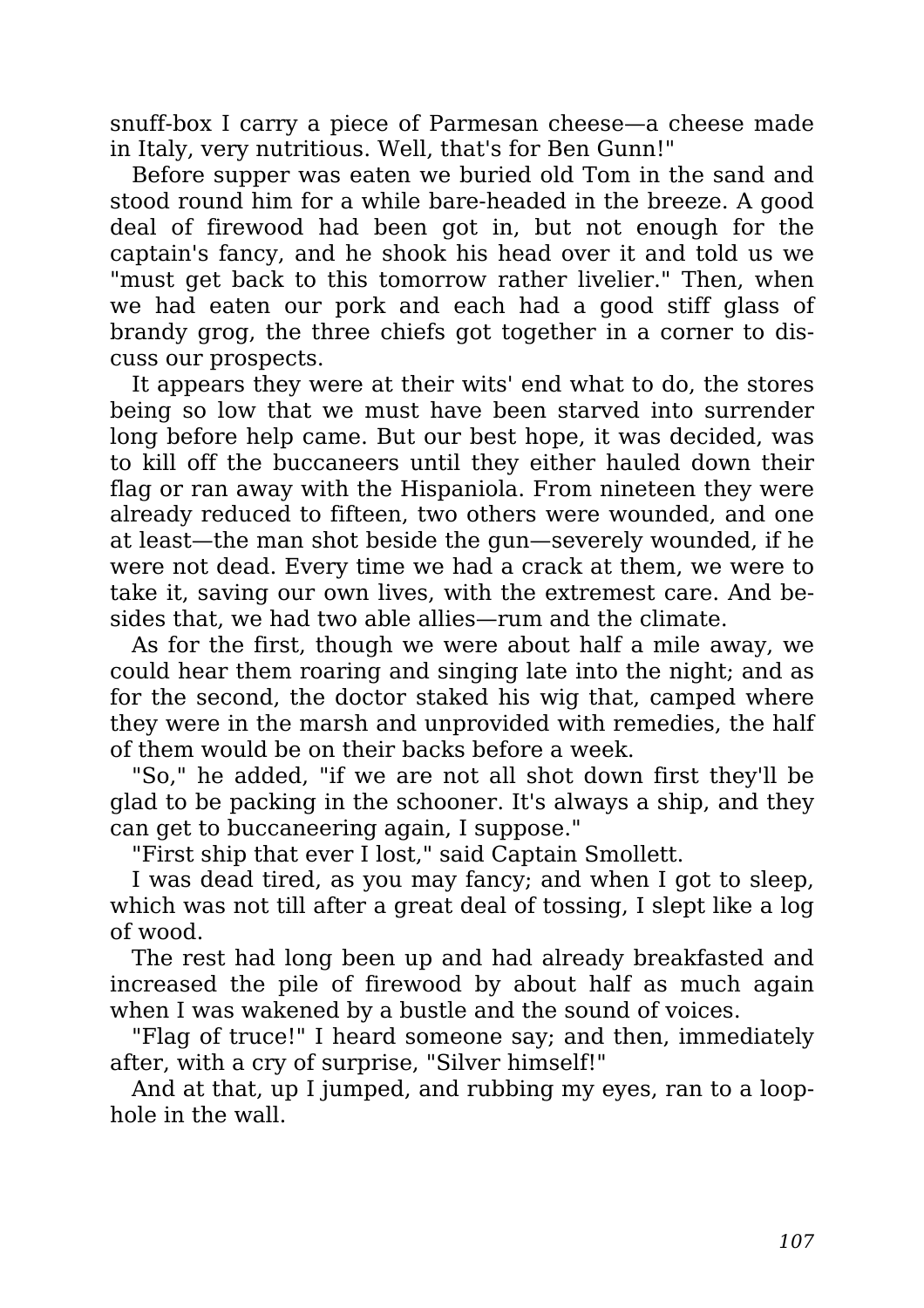### Chapter

#### **Silver's Embassy**

S ure enough, there were two men just outside the stock-<br>ade, one of them waving a white cloth, the other, no less a ade, one of them waving a white cloth, the other, no less a person than Silver himself, standing placidly by.

It was still quite early, and the coldest morning that I think I ever was abroad in—a chill that pierced into the marrow. The sky was bright and cloudless overhead, and the tops of the trees shone rosily in the sun. But where Silver stood with his lieutenant, all was still in shadow, and they waded knee-deep in a low white vapour that had crawled during the night out of the morass. The chill and the vapour taken together told a poor tale of the island. It was plainly a damp, feverish, unhealthy spot.

"Keep indoors, men," said the captain. "Ten to one this is a trick."

Then he hailed the buccaneer.

"Who goes? Stand, or we fire."

"Flag of truce," cried Silver.

The captain was in the porch, keeping himself carefully out of the way of a treacherous shot, should any be intended. He turned and spoke to us, "Doctor's watch on the lookout. Dr. Livesey take the north side, if you please; Jim, the east; Gray, west. The watch below, all hands to load muskets. Lively, men, and careful."

And then he turned again to the mutineers.

"And what do you want with your flag of truce?" he cried.

This time it was the other man who replied.

"Cap'n Silver, sir, to come on board and make terms," he shouted.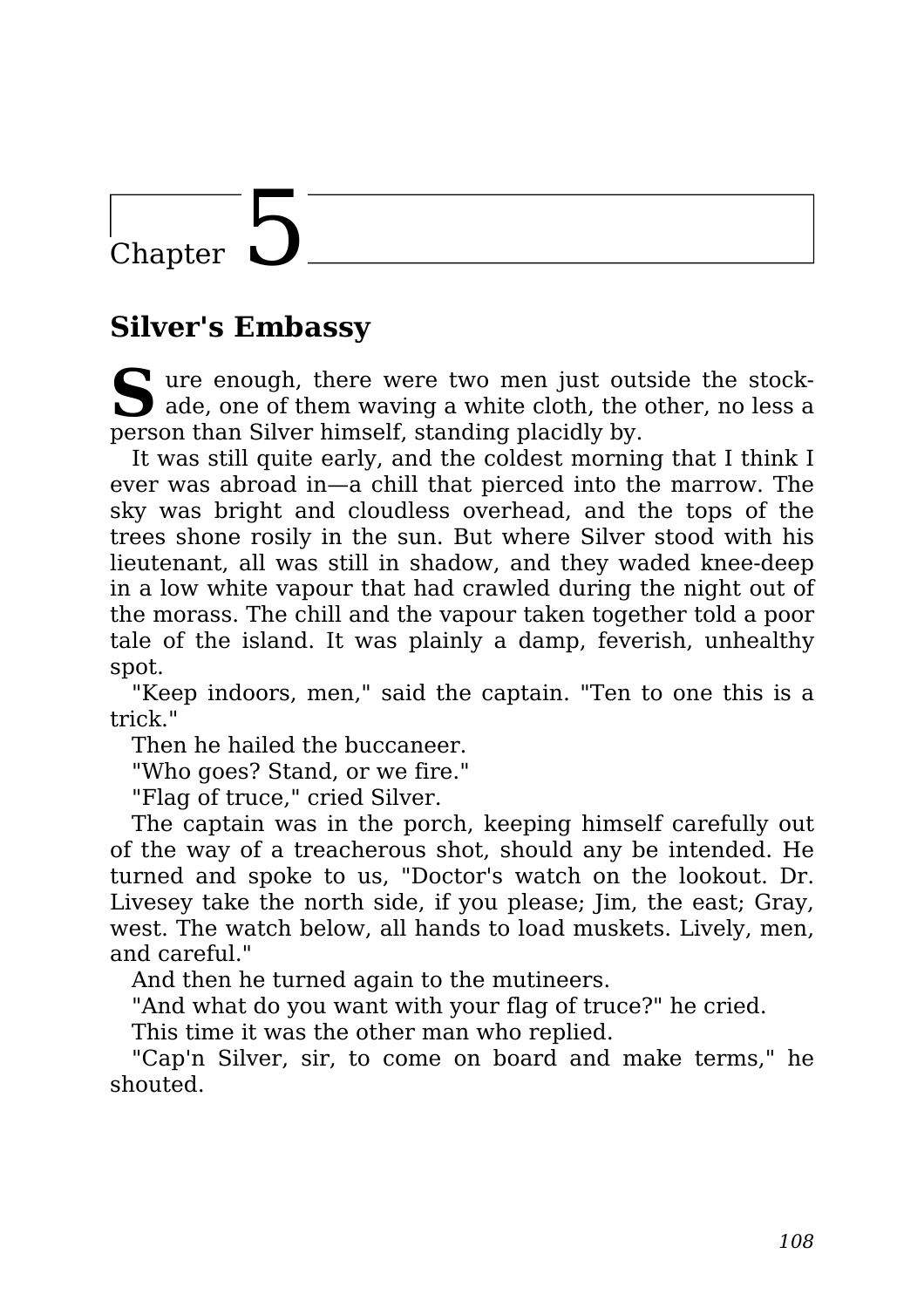"Cap'n Silver! Don't know him. Who's he?" cried the captain. And we could hear him adding to himself, "Cap'n, is it? My heart, and here's promotion!"

Long John answered for himself. "Me, sir. These poor lads have chosen me cap'n, after your desertion, sir"—laying a particular emphasis upon the word "desertion." "We're willing to submit, if we can come to terms, and no bones about it. All I ask is your word, Cap'n Smollett, to let me safe and sound out of this here stockade, and one minute to get out o' shot before a gun is fired."

"My man," said Captain Smollett, "I have not the slightest desire to talk to you. If you wish to talk to me, you can come, that's all. If there's any treachery, it'll be on your side, and the Lord help you."

"That's enough, cap'n," shouted Long John cheerily. "A word from you's enough. I know a gentleman, and you may lay to that."

We could see the man who carried the flag of truce attempting to hold Silver back. Nor was that wonderful, seeing how cavalier had been the captain's answer. But Silver laughed at him aloud and slapped him on the back as if the idea of alarm had been absurd. Then he advanced to the stockade, threw over his crutch, got a leg up, and with great vigour and skill succeeded in surmounting the fence and dropping safely to the other side.

I will confess that I was far too much taken up with what was going on to be of the slightest use as sentry; indeed, I had already deserted my eastern loophole and crept up behind the captain, who had now seated himself on the threshold, with his elbows on his knees, his head in his hands, and his eyes fixed on the water as it bubbled out of the old iron kettle in the sand. He was whistling "Come, Lasses and Lads."

Silver had terrible hard work getting up the knoll. What with the steepness of the incline, the thick tree stumps, and the soft sand, he and his crutch were as helpless as a ship in stays. But he stuck to it like a man in silence, and at last arrived before the captain, whom he saluted in the handsomest style. He was tricked out in his best; an immense blue coat, thick with brass buttons, hung as low as to his knees, and a fine laced hat was set on the back of his head.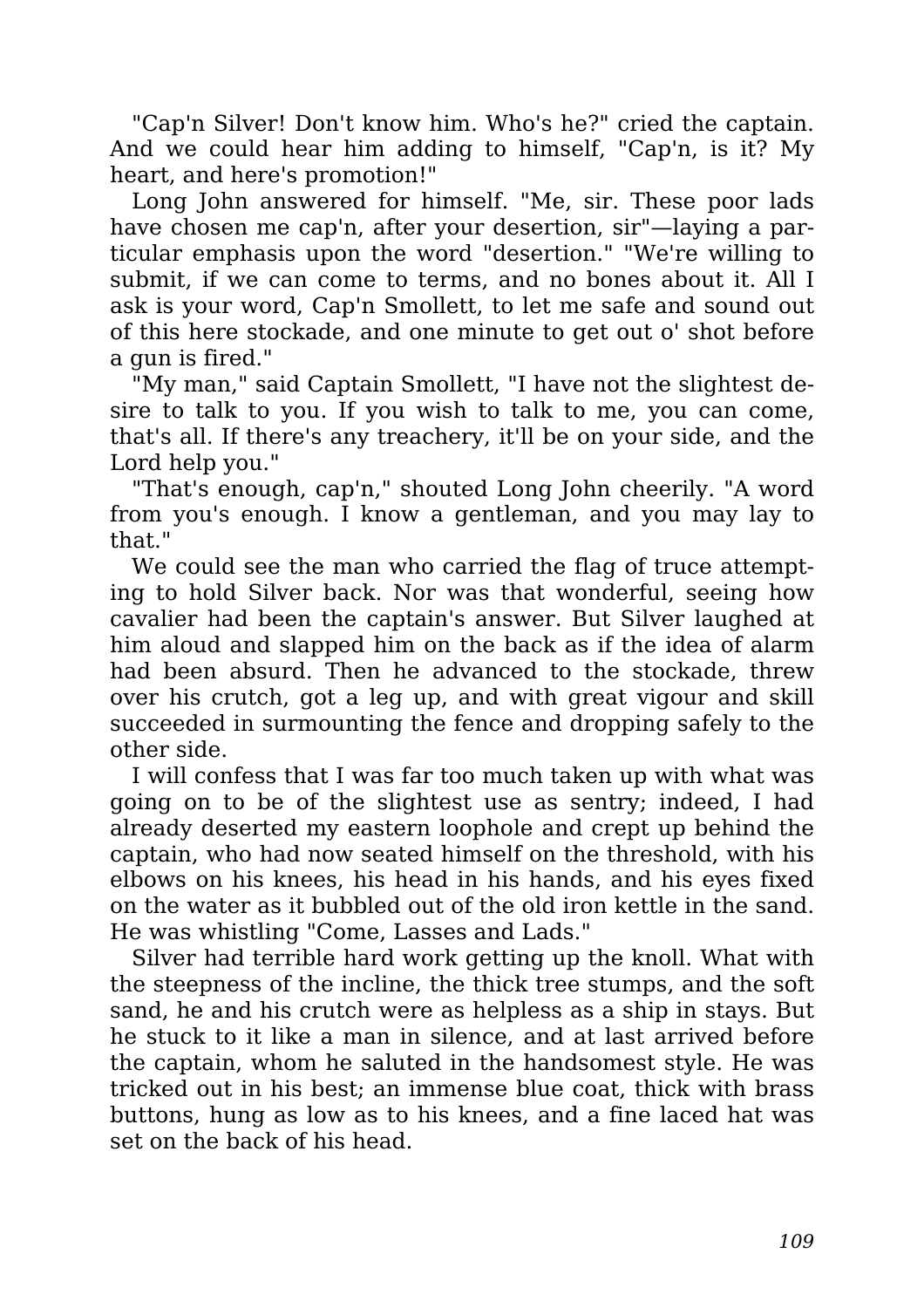"Here you are, my man," said the captain, raising his head. "You had better sit down."

"You ain't a-going to let me inside, cap'n?" complained Long John. "It's a main cold morning, to be sure, sir, to sit outside upon the sand."

"Why, Silver," said the captain, "if you had pleased to be an honest man, you might have been sitting in your galley. It's your own doing. You're either my ship's cook—and then you were treated handsome—or Cap'n Silver, a common mutineer and pirate, and then you can go hang!"

"Well, well, cap'n," returned the sea-cook, sitting down as he was bidden on the sand, "you'll have to give me a hand up again, that's all. A sweet pretty place you have of it here. Ah, there's Jim! The top of the morning to you, Jim. Doctor, here's my service. Why, there you all are together like a happy family, in a manner of speaking."

"If you have anything to say, my man, better say it," said the captain.

"Right you were, Cap'n Smollett," replied Silver. "Dooty is dooty, to be sure. Well now, you look here, that was a good lay of yours last night. I don't deny it was a good lay. Some of you pretty handy with a handspike-end. And I'll not deny neither but what some of my people was shook—maybe all was shook; maybe I was shook myself; maybe that's why I'm here for terms. But you mark me, cap'n, it won't do twice, by thunder! We'll have to do sentry-go and ease off a point or so on the rum. Maybe you think we were all a sheet in the wind's eye. But I'll tell you I was sober; I was on'y dog tired; and if I'd awoke a second sooner, I'd 'a caught you at the act, I would. He wasn't dead when I got round to him, not he."

"Well?" says Captain Smollett as cool as can be.

All that Silver said was a riddle to him, but you would never have guessed it from his tone. As for me, I began to have an inkling. Ben Gunn's last words came back to my mind. I began to suppose that he had paid the buccaneers a visit while they all lay drunk together round their fire, and I reckoned up with glee that we had only fourteen enemies to deal with.

"Well, here it is," said Silver. "We want that treasure, and we'll have it—that's our point! You would just as soon save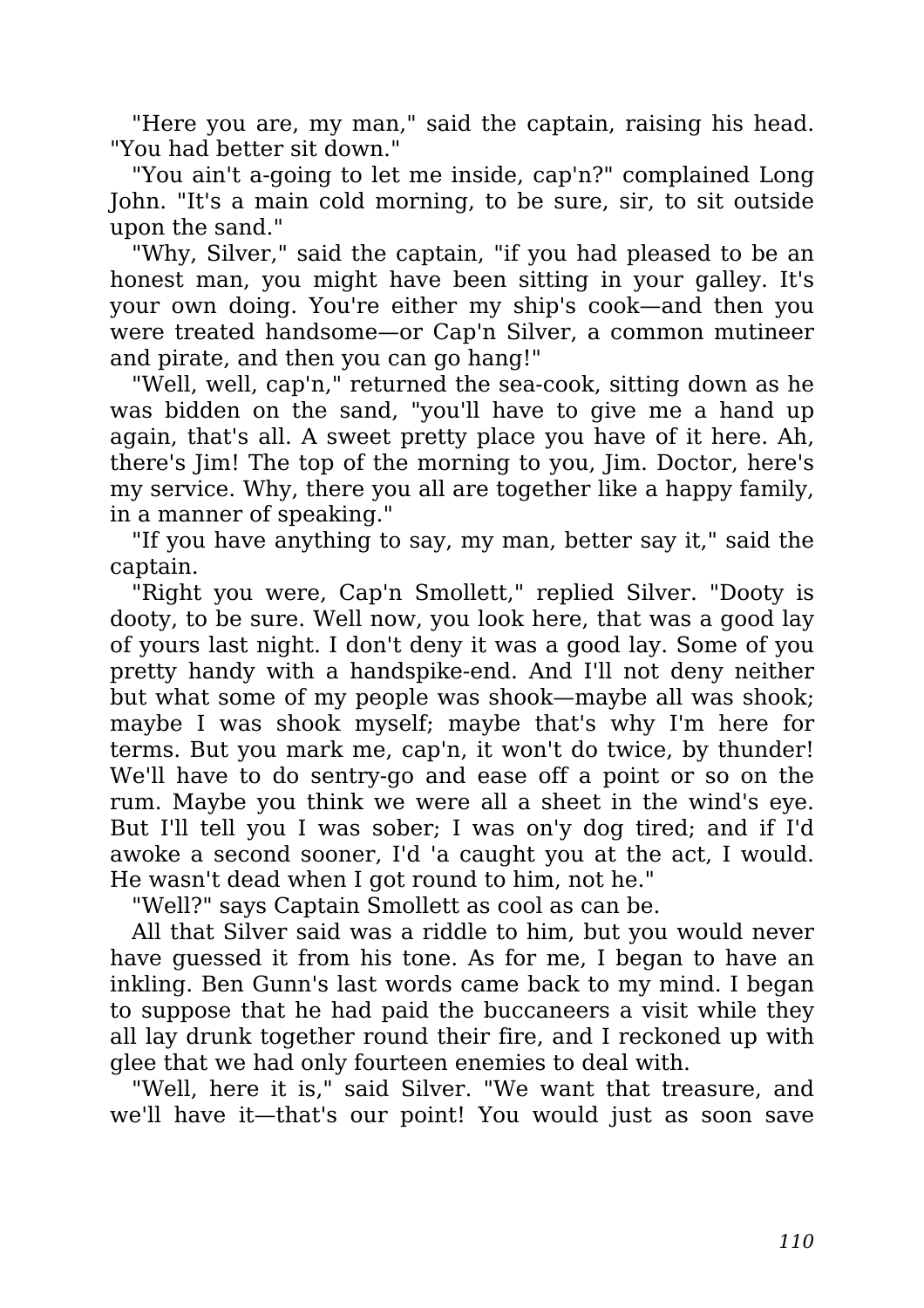your lives, I reckon; and that's yours. You have a chart, haven't you?"

"That's as may be," replied the captain.

"Oh, well, you have, I know that," returned Long John. "You needn't be so husky with a man; there ain't a particle of service in that, and you may lay to it. What I mean is, we want your chart. Now, I never meant you no harm, myself."

"That won't do with me, my man," interrupted the captain. "We know exactly what you meant to do, and we don't care, for now, you see, you can't do it."

And the captain looked at him calmly and proceeded to fill a pipe.

"If Abe Gray—" Silver broke out.

"Avast there!" cried Mr. Smollett. "Gray told me nothing, and I asked him nothing; and what's more, I would see you and him and this whole island blown clean out of the water into blazes first. So there's my mind for you, my man, on that."

This little whiff of temper seemed to cool Silver down. He had been growing nettled before, but now he pulled himself together. "Like enough," said he. "I would set no limits to what gentlemen might consider shipshape, or might not, as the case were. And seein' as how you are about to take a pipe, cap'n, I'll make so free as do likewise."

And he filled a pipe and lighted it; and the two men sat silently smoking for quite a while, now looking each other in the face, now stopping their tobacco, now leaning forward to spit. It was as good as the play to see them.

"Now," resumed Silver, "here it is. You give us the chart to get the treasure by, and drop shooting poor seamen and stoving of their heads in while asleep. You do that, and we'll offer you a choice. Either you come aboard along of us, once the treasure shipped, and then I'll give you my affy-davy, upon my word of honour, to clap you somewhere safe ashore. Or if that ain't to your fancy, some of my hands being rough and having old scores on account of hazing, then you can stay here, you can. We'll divide stores with you, man for man; and I'll give my affy-davy, as before to speak the first ship I sight, and send 'em here to pick you up. Now, you'll own that's talking. Handsomer you couldn't look to get, now you. And I hope"—raising his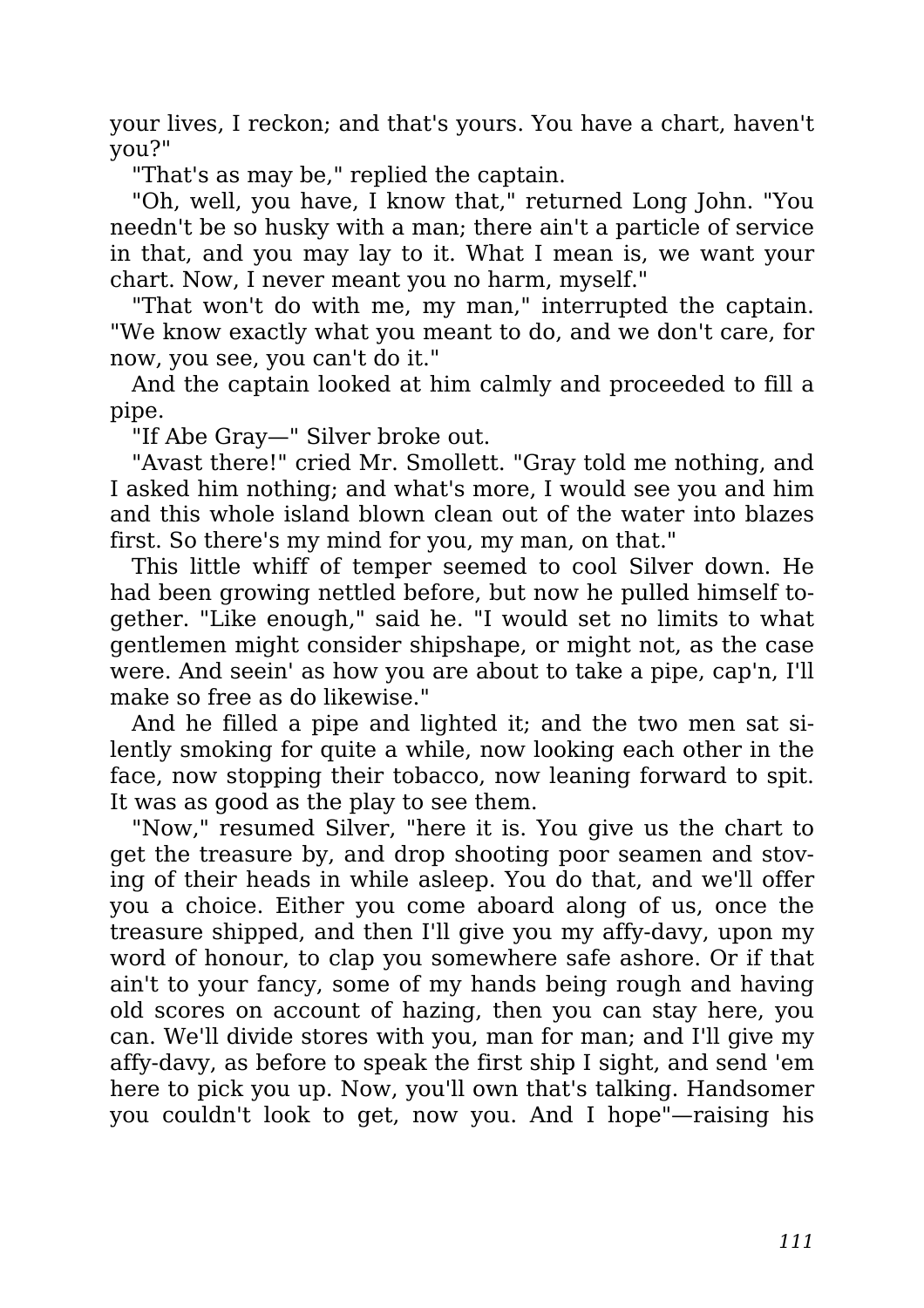voice—"that all hands in this here block house will overhaul my words, for what is spoke to one is spoke to all."

Captain Smollett rose from his seat and knocked out the ashes of his pipe in the palm of his left hand.

"Is that all?" he asked.

"Every last word, by thunder!" answered John. "Refuse that, and you've seen the last of me but musket-balls."

"Very good," said the captain. "Now you'll hear me. If you'll come up one by one, unarmed, I'll engage to clap you all in irons and take you home to a fair trial in England. If you won't, my name is Alexander Smollett, I've flown my sovereign's colours, and I'll see you all to Davy Jones. You can't find the treasure. You can't sail the ship—there's not a man among you fit to sail the ship. You can't fight us—Gray, there, got away from five of you. Your ship's in irons, Master Silver; you're on a lee shore, and so you'll find. I stand here and tell you so; and they're the last good words you'll get from me, for in the name of heaven, I'll put a bullet in your back when next I meet you. Tramp, my lad. Bundle out of this, please, hand over hand, and double quick."

Silver's face was a picture; his eyes started in his head with wrath. He shook the fire out of his pipe.

"Give me a hand up!" he cried.

"Not I," returned the captain.

"Who'll give me a hand up?" he roared.

Not a man among us moved. Growling the foulest imprecations, he crawled along the sand till he got hold of the porch and could hoist himself again upon his crutch. Then he spat into the spring.

"There!" he cried. "That's what I think of ye. Before an hour's out, I'll stove in your old block house like a rum puncheon. Laugh, by thunder, laugh! Before an hour's out, ye'll laugh upon the other side. Them that die'll be the lucky ones."

And with a dreadful oath he stumbled off, ploughed down the sand, was helped across the stockade, after four or five failures, by the man with the flag of truce, and disappeared in an instant afterwards among the trees.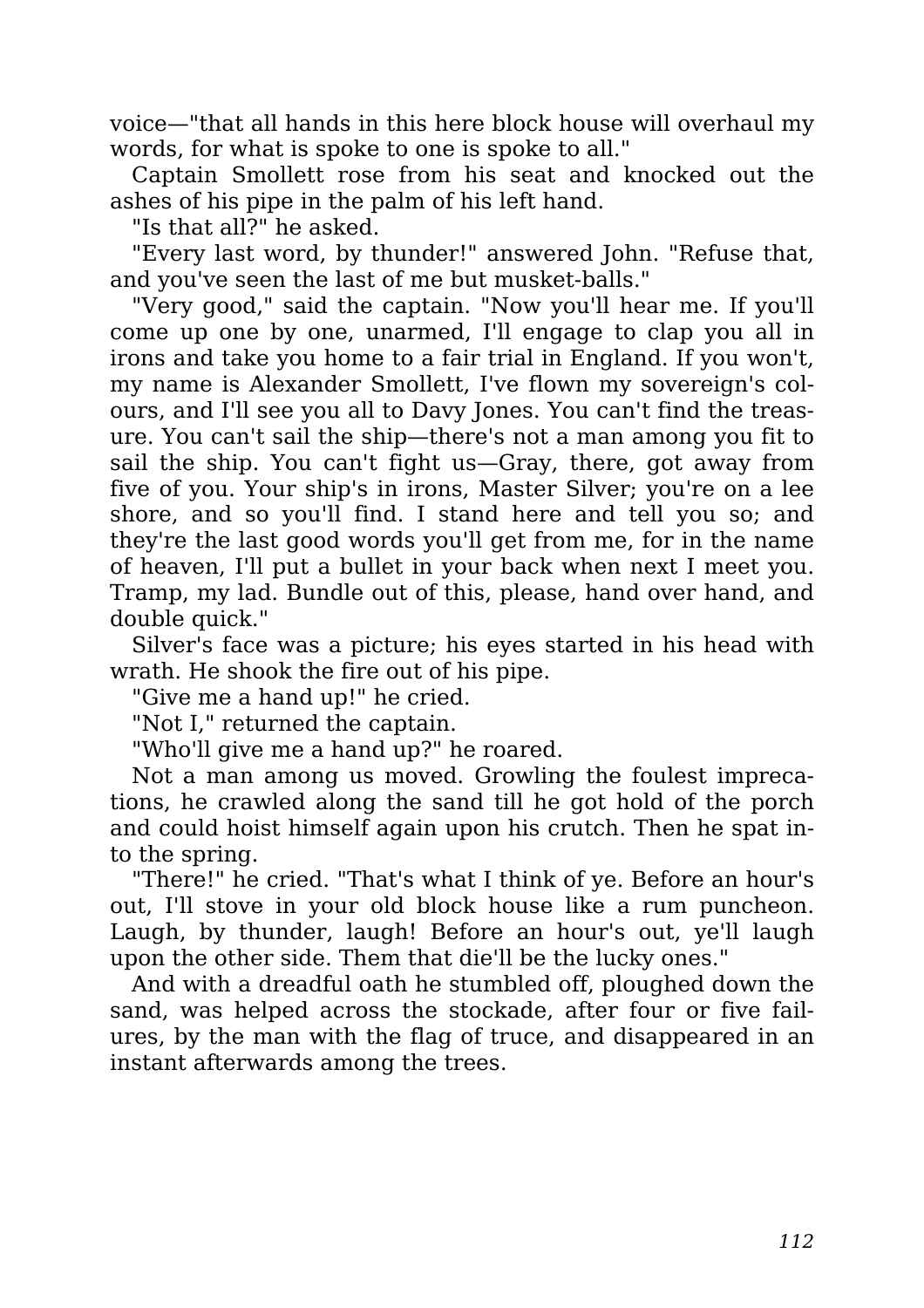# Chapter 6

#### **The Attack**

**A** s soon as Silver disappeared, the captain, who had been closely watching him, turned towards the interior of the house and found not a man of us at his post but Gray. It was the first time we had ever seen him angry.

"Quarters!" he roared. And then, as we all slunk back to our places, "Gray," he said, "I'll put your name in the log; you've stood by your duty like a seaman. Mr. Trelawney, I'm surprised at you, sir. Doctor, I thought you had worn the king's coat! If that was how you served at Fontenoy, sir, you'd have been better in your berth."

The doctor's watch were all back at their loopholes, the rest were busy loading the spare muskets, and everyone with a red face, you may be certain, and a flea in his ear, as the saying is.

The captain looked on for a while in silence. Then he spoke.

"My lads," said he, "I've given Silver a broadside. I pitched it in red-hot on purpose; and before the hour's out, as he said, we shall be boarded. We're outnumbered, I needn't tell you that, but we fight in shelter; and a minute ago I should have said we fought with discipline. I've no manner of doubt that we can drub them, if you choose."

Then he went the rounds and saw, as he said, that all was clear.

On the two short sides of the house, east and west, there were only two loopholes; on the south side where the porch was, two again; and on the north side, five. There was a round score of muskets for the seven of us; the firewood had been built into four piles—tables, you might say—one about the middle of each side, and on each of these tables some ammunition and four loaded muskets were laid ready to the hand of the defenders. In the middle, the cutlasses lay ranged.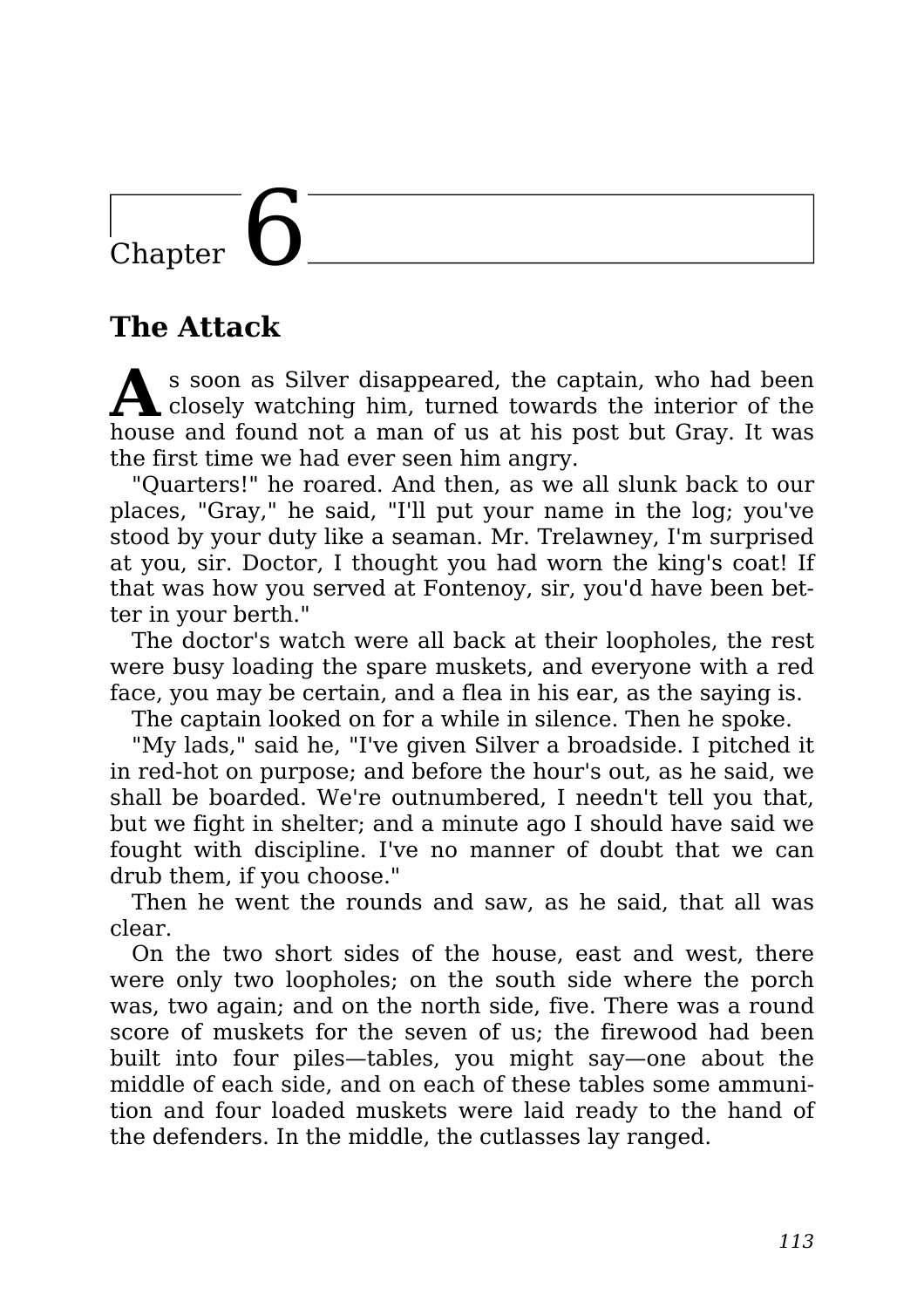"Toss out the fire," said the captain; "the chill is past, and we mustn't have smoke in our eyes."

The iron fire-basket was carried bodily out by Mr. Trelawney, and the embers smothered among sand.

"Hawkins hasn't had his breakfast. Hawkins, help yourself, and back to your post to eat it," continued Captain Smollett. "Lively, now, my lad; you'll want it before you've done. Hunter, serve out a round of brandy to all hands."

And while this was going on, the captain completed, in his own mind, the plan of the defence.

"Doctor, you will take the door," he resumed. "See, and don't expose yourself; keep within, and fire through the porch. Hunter, take the east side, there. Joyce, you stand by the west, my man. Mr. Trelawney, you are the best shot—you and Gray will take this long north side, with the five loopholes; it's there the danger is. If they can get up to it and fire in upon us through our own ports, things would begin to look dirty. Hawkins, neither you nor I are much account at the shooting; we'll stand by to load and bear a hand."

As the captain had said, the chill was past. As soon as the sun had climbed above our girdle of trees, it fell with all its force upon the clearing and drank up the vapours at a draught. Soon the sane was baking and the resin melting in the logs of the block house. Jackets and coats were flung aside, shirts thrown open at the neck and rolled up to the shoulders; and we stood there, each at his post, in a fever of heat and anxiety.

An hour passed away.

"Hang them!" said the captain. "This is as dull as the doldrums. Gray, whistle for a wind."

And just at that moment came the first news of the attack.

"If you please, sir," said Joyce, "if I see anyone, am I to fire?" "I told you so!" cried the captain.

"Thank you, sir," returned Joyce with the same quiet civility.

Nothing followed for a time, but the remark had set us all on the alert, straining ears and eyes—the musketeers with their pieces balanced in their hands, the captain out in the middle of the block house with his mouth very tight and a frown on his face.

So some seconds passed, till suddenly Joyce whipped up his musket and fired. The report had scarcely died away ere it was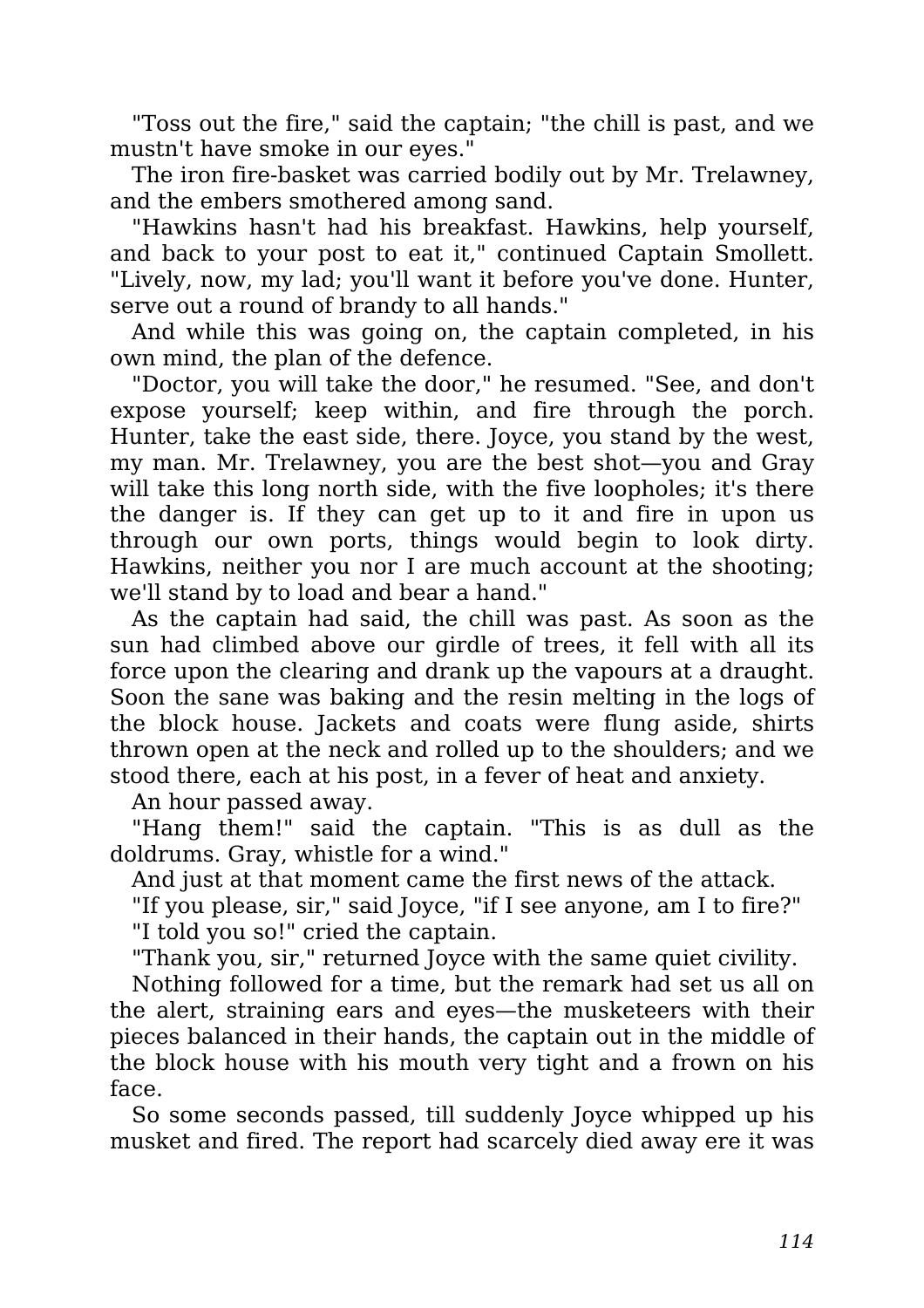repeated and repeated from without in a scattering volley, shot behind shot, like a string of geese, from every side of the enclosure. Several bullets struck the log-house, but not one entered; and as the smoke cleared away and vanished, the stockade and the woods around it looked as quiet and empty as before. Not a bough waved, not the gleam of a musket-barrel betrayed the presence of our foes.

"Did you hit your man?" asked the captain.

"No, sir," replied Joyce. "I believe not, sir."

"Next best thing to tell the truth," muttered Captain Smollett. "Load his gun, Hawkins. How many should say there were on your side, doctor?"

"I know precisely," said Dr. Livesey. "Three shots were fired on this side. I saw the three flashes—two close together—one farther to the west."

"Three!" repeated the captain. "And how many on yours, Mr. Trelawney?"

But this was not so easily answered. There had come many from the north—seven by the squire's computation, eight or nine according to Gray. From the east and west only a single shot had been fired. It was plain, therefore, that the attack would be developed from the north and that on the other three sides we were only to be annoyed by a show of hostilities. But Captain Smollett made no change in his arrangements. If the mutineers succeeded in crossing the stockade, he argued, they would take possession of any unprotected loophole and shoot us down like rats in our own stronghold.

Nor had we much time left to us for thought. Suddenly, with a loud huzza, a little cloud of pirates leaped from the woods on the north side and ran straight on the stockade. At the same moment, the fire was once more opened from the woods, and a rifle ball sang through the doorway and knocked the doctor's musket into bits.

The boarders swarmed over the fence like monkeys. Squire and Gray fired again and yet again; three men fell, one forwards into the enclosure, two back on the outside. But of these, one was evidently more frightened than hurt, for he was on his feet again in a crack and instantly disappeared among the trees.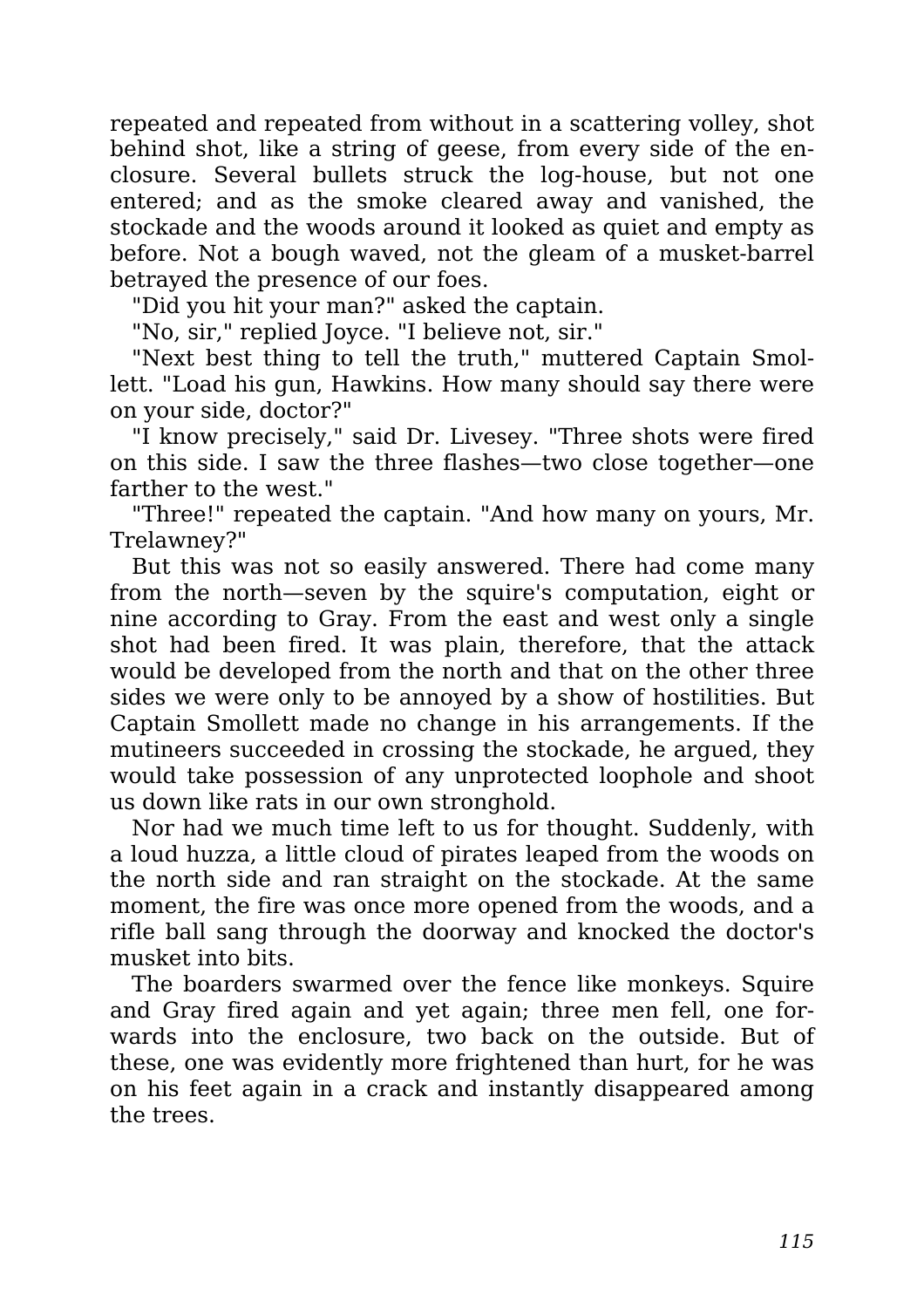Two had bit the dust, one had fled, four had made good their footing inside our defences, while from the shelter of the woods seven or eight men, each evidently supplied with several muskets, kept up a hot though useless fire on the log-house.

The four who had boarded made straight before them for the building, shouting as they ran, and the men among the trees shouted back to encourage them. Several shots were fired, but such was the hurry of the marksmen that not one appears to have taken effect. In a moment, the four pirates had swarmed up the mound and were upon us.

The head of Job Anderson, the boatswain, appeared at the middle loophole.

"At 'em, all hands—all hands!" he roared in a voice of thunder.

At the same moment, another pirate grasped Hunter's musket by the muzzle, wrenched it from his hands, plucked it through the loophole, and with one stunning blow, laid the poor fellow senseless on the floor. Meanwhile a third, running unharmed all around the house, appeared suddenly in the doorway and fell with his cutlass on the doctor.

Our position was utterly reversed. A moment since we were firing, under cover, at an exposed enemy; now it was we who lay uncovered and could not return a blow.

The log-house was full of smoke, to which we owed our comparative safety. Cries and confusion, the flashes and reports of pistol-shots, and one loud groan rang in my ears.

"Out, lads, out, and fight 'em in the open! Cutlasses!" cried the captain.

I snatched a cutlass from the pile, and someone, at the same time snatching another, gave me a cut across the knuckles which I hardly felt. I dashed out of the door into the clear sunlight. Someone was close behind, I knew not whom. Right in front, the doctor was pursuing his assailant down the hill, and just as my eyes fell upon him, beat down his guard and sent him sprawling on his back with a great slash across the face.

"Round the house, lads! Round the house!" cried the captain; and even in the hurly-burly, I perceived a change in his voice.

Mechanically, I obeyed, turned eastwards, and with my cutlass raised, ran round the corner of the house. Next moment I was face to face with Anderson. He roared aloud, and his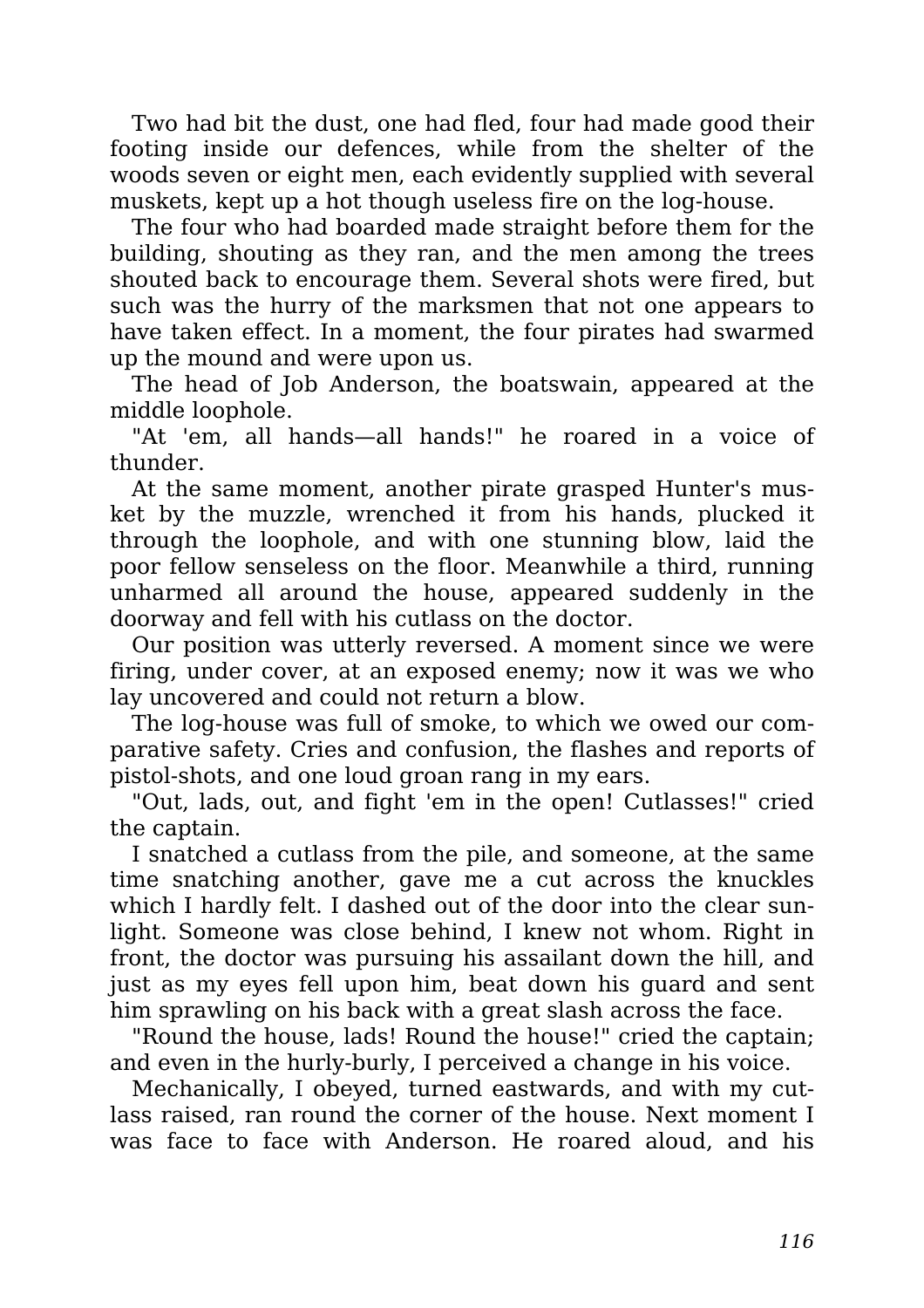hanger went up above his head, flashing in the sunlight. I had not time to be afraid, but as the blow still hung impending, leaped in a trice upon one side, and missing my foot in the soft sand, rolled headlong down the slope.

When I had first sallied from the door, the other mutineers had been already swarming up the palisade to make an end of us. One man, in a red night-cap, with his cutlass in his mouth, had even got upon the top and thrown a leg across. Well, so short had been the interval that when I found my feet again all was in the same posture, the fellow with the red night-cap still half-way over, another still just showing his head above the top of the stockade. And yet, in this breath of time, the fight was over and the victory was ours.

Gray, following close behind me, had cut down the big boatswain ere he had time to recover from his last blow. Another had been shot at a loophole in the very act of firing into the house and now lay in agony, the pistol still smoking in his hand. A third, as I had seen, the doctor had disposed of at a blow. Of the four who had scaled the palisade, one only remained unaccounted for, and he, having left his cutlass on the field, was now clambering out again with the fear of death upon him.

"Fire—fire from the house!" cried the doctor. "And you, lads, back into cover."

But his words were unheeded, no shot was fired, and the last boarder made good his escape and disappeared with the rest into the wood. In three seconds nothing remained of the attacking party but the five who had fallen, four on the inside and one on the outside of the palisade.

The doctor and Gray and I ran full speed for shelter. The survivors would soon be back where they had left their muskets, and at any moment the fire might recommence.

The house was by this time somewhat cleared of smoke, and we saw at a glance the price we had paid for victory. Hunter lay beside his loophole, stunned; Joyce by his, shot through the head, never to move again; while right in the centre, the squire was supporting the captain, one as pale as the other.

"The captain's wounded," said Mr. Trelawney.

"Have they run?" asked Mr. Smollett.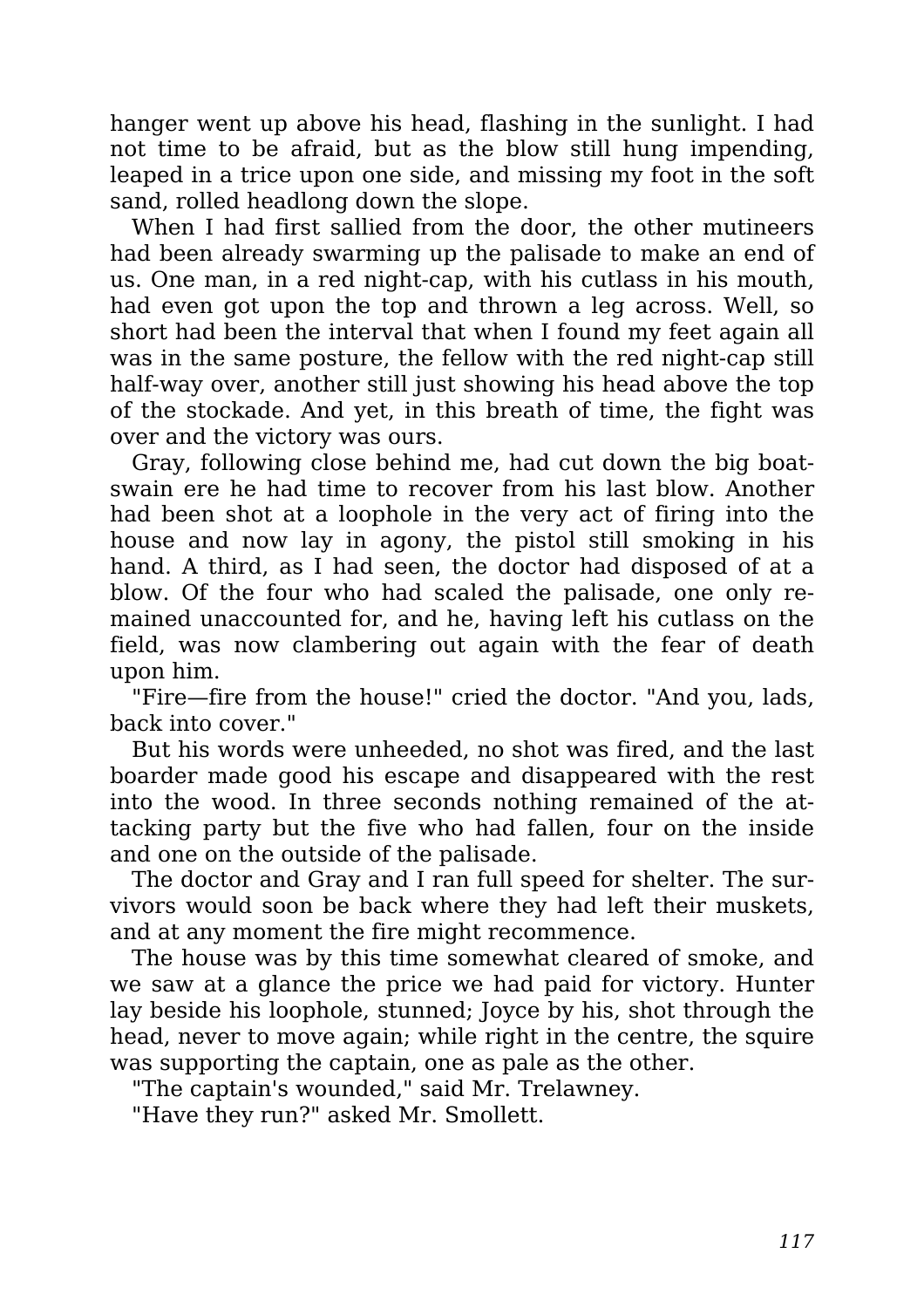"All that could, you may be bound," returned the doctor; "but there's five of them will never run again."

"Five!" cried the captain. "Come, that's better. Five against three leaves us four to nine. That's better odds than we had at starting. We were seven to nineteen then, or thought we were, and that's as bad to bear."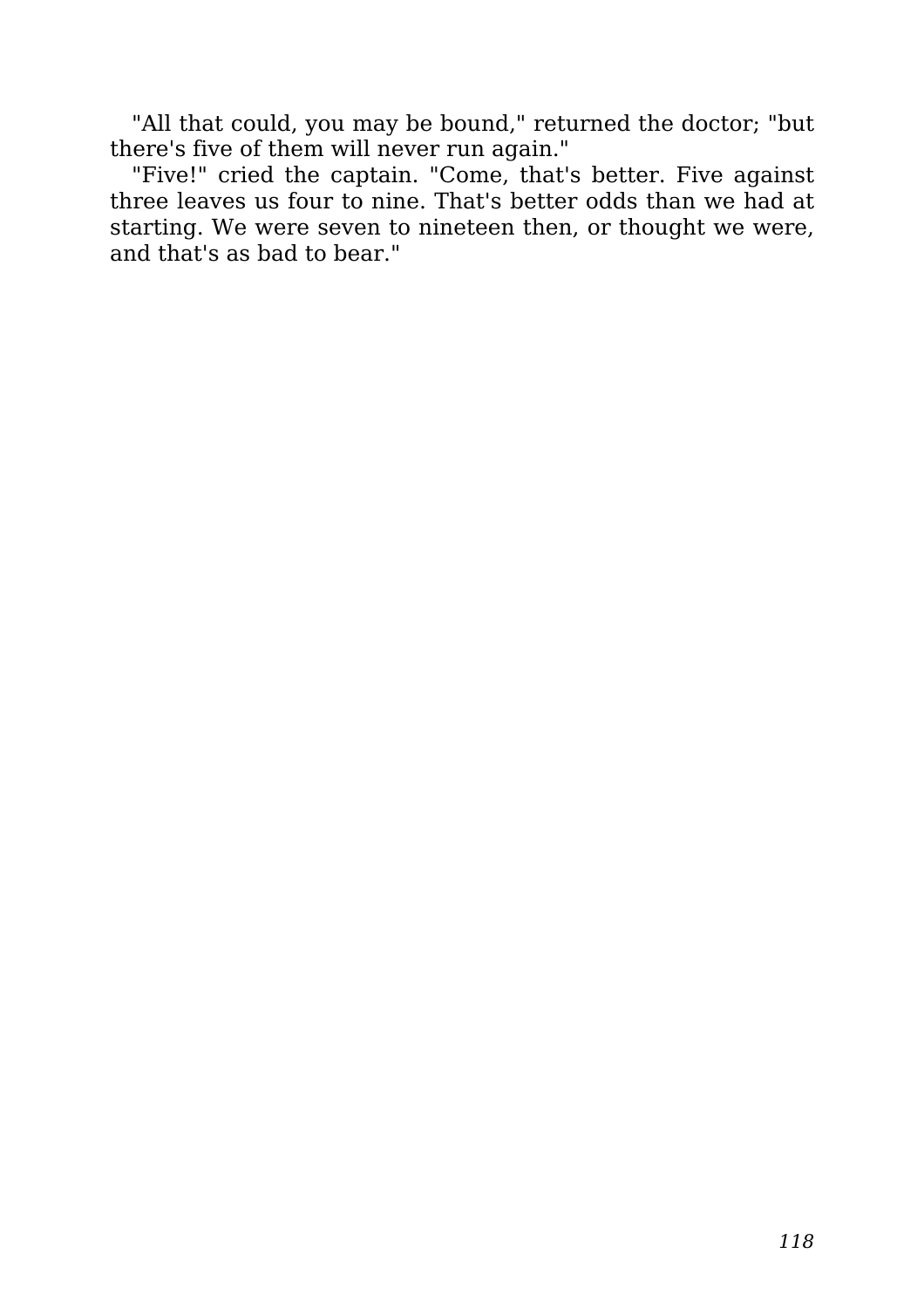### **Part 5 My Sea Adventure**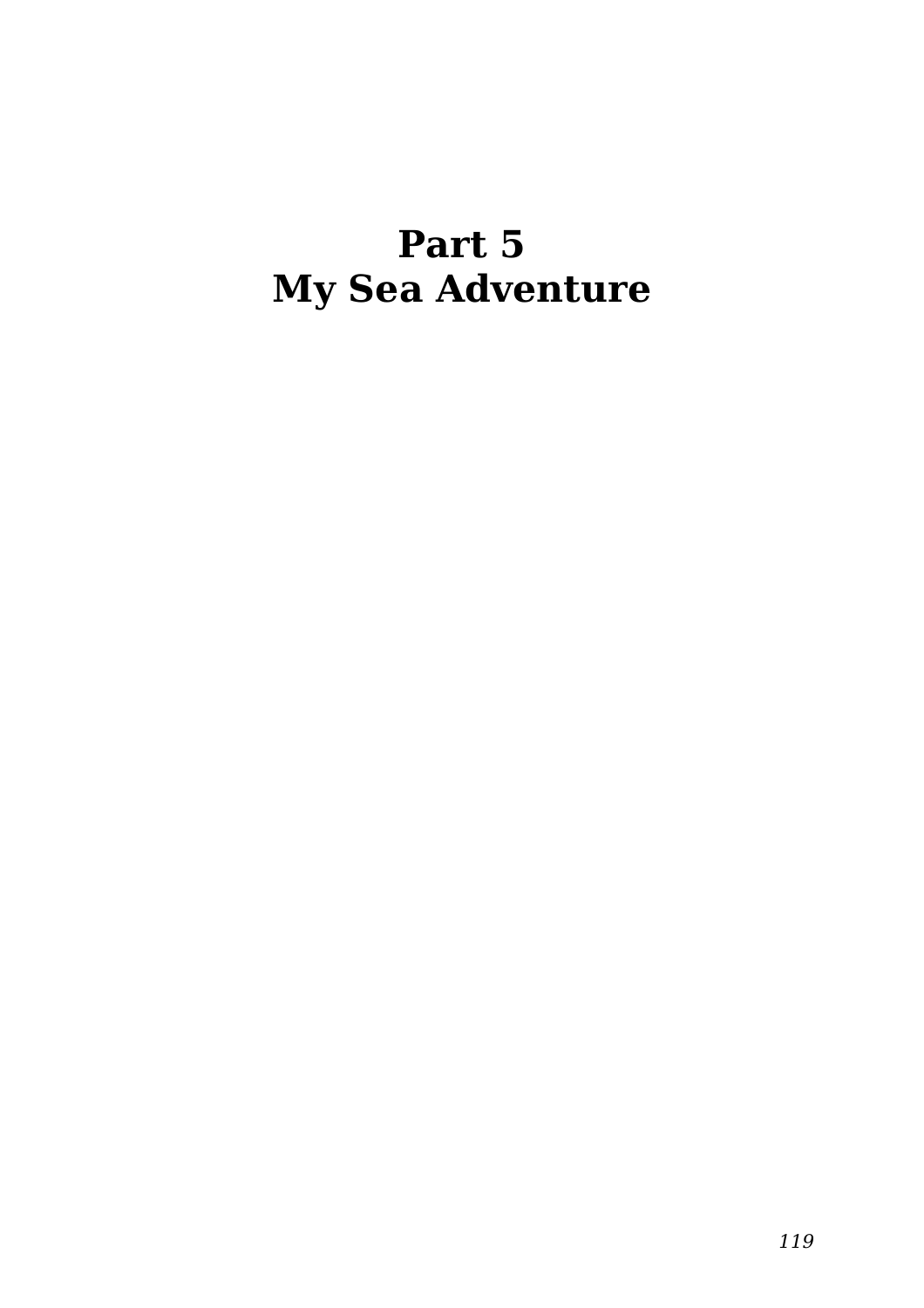### Chapter

#### **How My Sea Adventure Began**

**T here was no return of the mutineers—not so much as an**other shot out of the woods. They had "got their rations for that day," as the captain put it, and we had the place to ourselves and a quiet time to overhaul the wounded and get dinner. Squire and I cooked outside in spite of the danger, and even outside we could hardly tell what we were at, for horror of the loud groans that reached us from the doctor's patients.

Out of the eight men who had fallen in the action, only three still breathed—that one of the pirates who had been shot at the loophole, Hunter, and Captain Smollett; and of these, the first two were as good as dead; the mutineer indeed died under the doctor's knife, and Hunter, do what we could, never recovered consciousness in this world. He lingered all day, breathing loudly like the old buccaneer at home in his apoplectic fit, but the bones of his chest had been crushed by the blow and his skull fractured in falling, and some time in the following night, without sign or sound, he went to his Maker.

As for the captain, his wounds were grievous indeed, but not dangerous. No organ was fatally injured. Anderson's ball—for it was Job that shot him first—had broken his shoulder-blade and touched the lung, not badly; the second had only torn and displaced some muscles in the calf. He was sure to recover, the doctor said, but in the meantime, and for weeks to come, he must not walk nor move his arm, nor so much as speak when he could help it.

My own accidental cut across the knuckles was a flea-bite. Doctor Livesey patched it up with plaster and pulled my ears for me into the bargain.

After dinner the squire and the doctor sat by the captain's side awhile in consultation; and when they had talked to their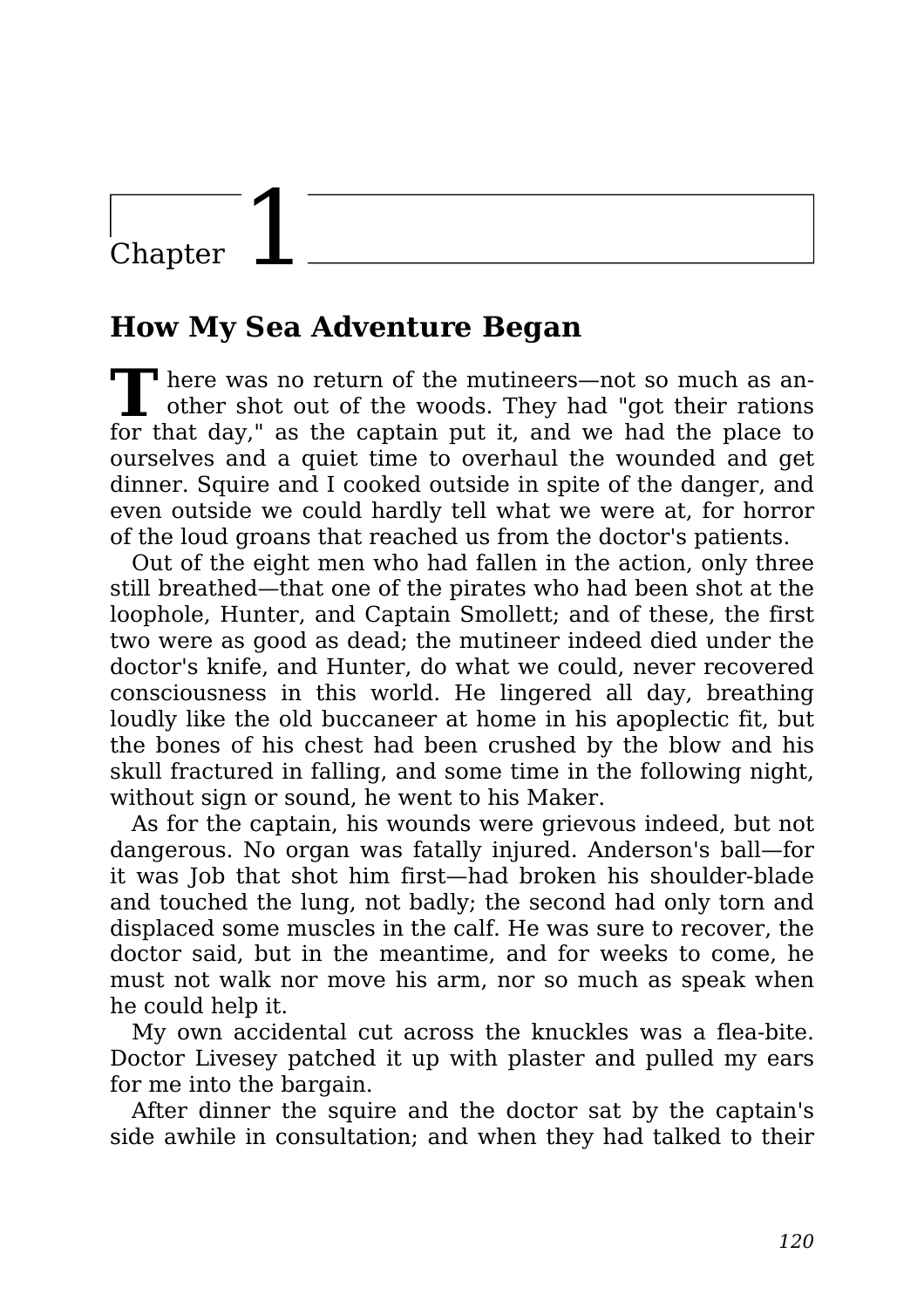hearts' content, it being then a little past noon, the doctor took up his hat and pistols, girt on a cutlass, put the chart in his pocket, and with a musket over his shoulder crossed the palisade on the north side and set off briskly through the trees.

Gray and I were sitting together at the far end of the block house, to be out of earshot of our officers consulting; and Gray took his pipe out of his mouth and fairly forgot to put it back again, so thunder-struck he was at this occurrence.

"Why, in the name of Davy Jones," said he, "is Dr. Livesey mad?"

"Why no," says I. "He's about the last of this crew for that, I take it."

"Well, shipmate," said Gray, "mad he may not be; but if he's not, you mark my words, I am."

"I take it," replied I, "the doctor has his idea; and if I am right, he's going now to see Ben Gunn."

I was right, as appeared later; but in the meantime, the house being stifling hot and the little patch of sand inside the palisade ablaze with midday sun, I began to get another thought into my head, which was not by any means so right. What I began to do was to envy the doctor walking in the cool shadow of the woods with the birds about him and the pleasant smell of the pines, while I sat grilling, with my clothes stuck to the hot resin, and so much blood about me and so many poor dead bodies lying all around that I took a disgust of the place that was almost as strong as fear.

All the time I was washing out the block house, and then washing up the things from dinner, this disgust and envy kept growing stronger and stronger, till at last, being near a breadbag, and no one then observing me, I took the first step towards my escapade and filled both pockets of my coat with biscuit.

I was a fool, if you like, and certainly I was going to do a foolish, over-bold act; but I was determined to do it with all the precautions in my power. These biscuits, should anything befall me, would keep me, at least, from starving till far on in the next day.

The next thing I laid hold of was a brace of pistols, and as I already had a powder-horn and bullets, I felt myself well supplied with arms.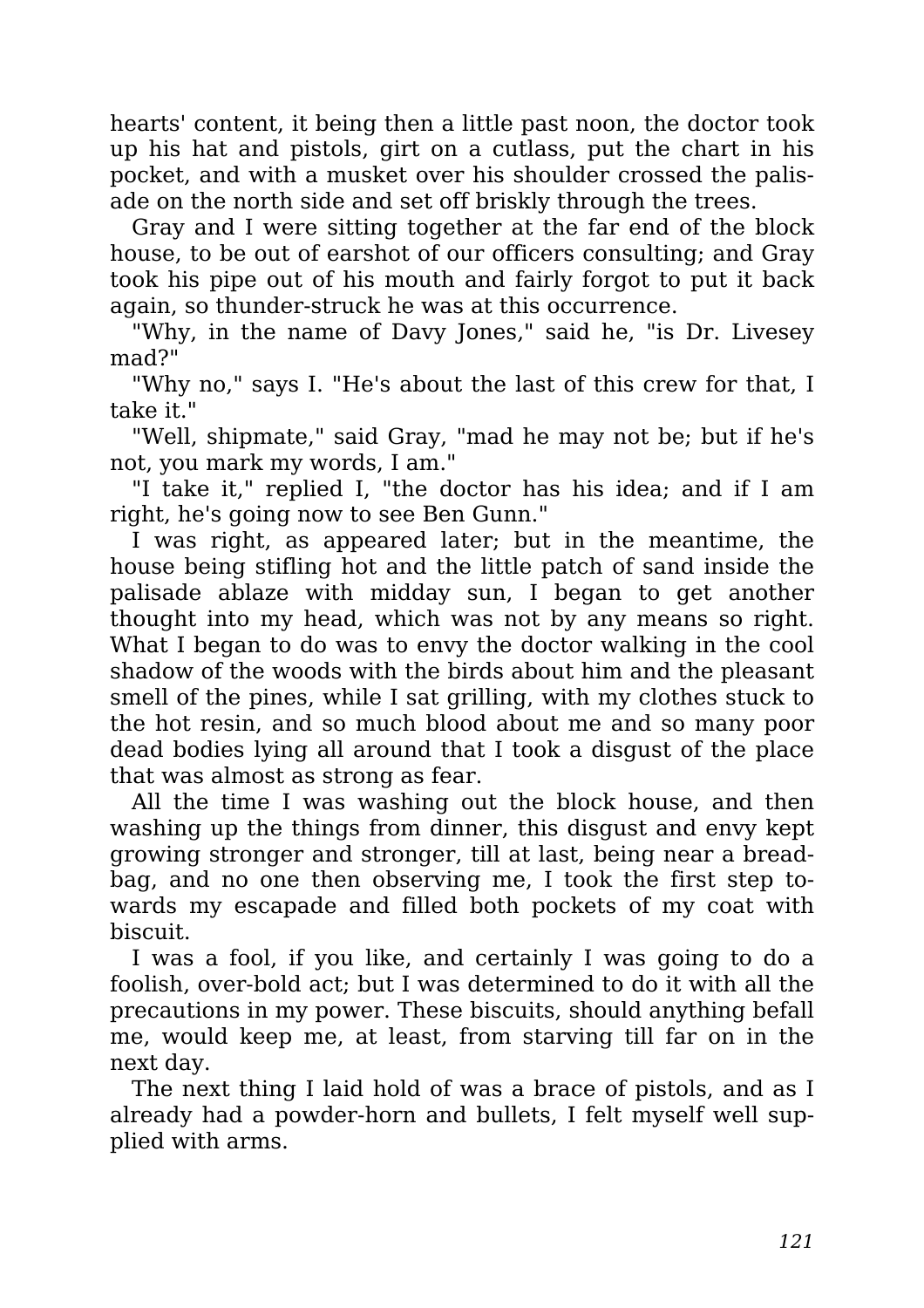As for the scheme I had in my head, it was not a bad one in itself. I was to go down the sandy spit that divides the anchorage on the east from the open sea, find the white rock I had observed last evening, and ascertain whether it was there or not that Ben Gunn had hidden his boat, a thing quite worth doing, as I still believe. But as I was certain I should not be allowed to leave the enclosure, my only plan was to take French leave and slip out when nobody was watching, and that was so bad a way of doing it as made the thing itself wrong. But I was only a boy, and I had made my mind up.

Well, as things at last fell out, I found an admirable opportunity. The squire and Gray were busy helping the captain with his bandages, the coast was clear, I made a bolt for it over the stockade and into the thickest of the trees, and before my absence was observed I was out of cry of my companions.

This was my second folly, far worse than the first, as I left but two sound men to guard the house; but like the first, it was a help towards saving all of us.

I took my way straight for the east coast of the island, for I was determined to go down the sea side of the spit to avoid all chance of observation from the anchorage. It was already late in the afternoon, although still warm and sunny. As I continued to thread the tall woods, I could hear from far before me not only the continuous thunder of the surf, but a certain tossing of foliage and grinding of boughs which showed me the sea breeze had set in higher than usual. Soon cool draughts of air began to reach me, and a few steps farther I came forth into the open borders of the grove, and saw the sea lying blue and sunny to the horizon and the surf tumbling and tossing its foam along the beach.

I have never seen the sea quiet round Treasure Island. The sun might blaze overhead, the air be without a breath, the surface smooth and blue, but still these great rollers would be running along all the external coast, thundering and thundering by day and night; and I scarce believe there is one spot in the island where a man would be out of earshot of their noise.

I walked along beside the surf with great enjoyment, till, thinking I was now got far enough to the south, I took the cover of some thick bushes and crept warily up to the ridge of the spit.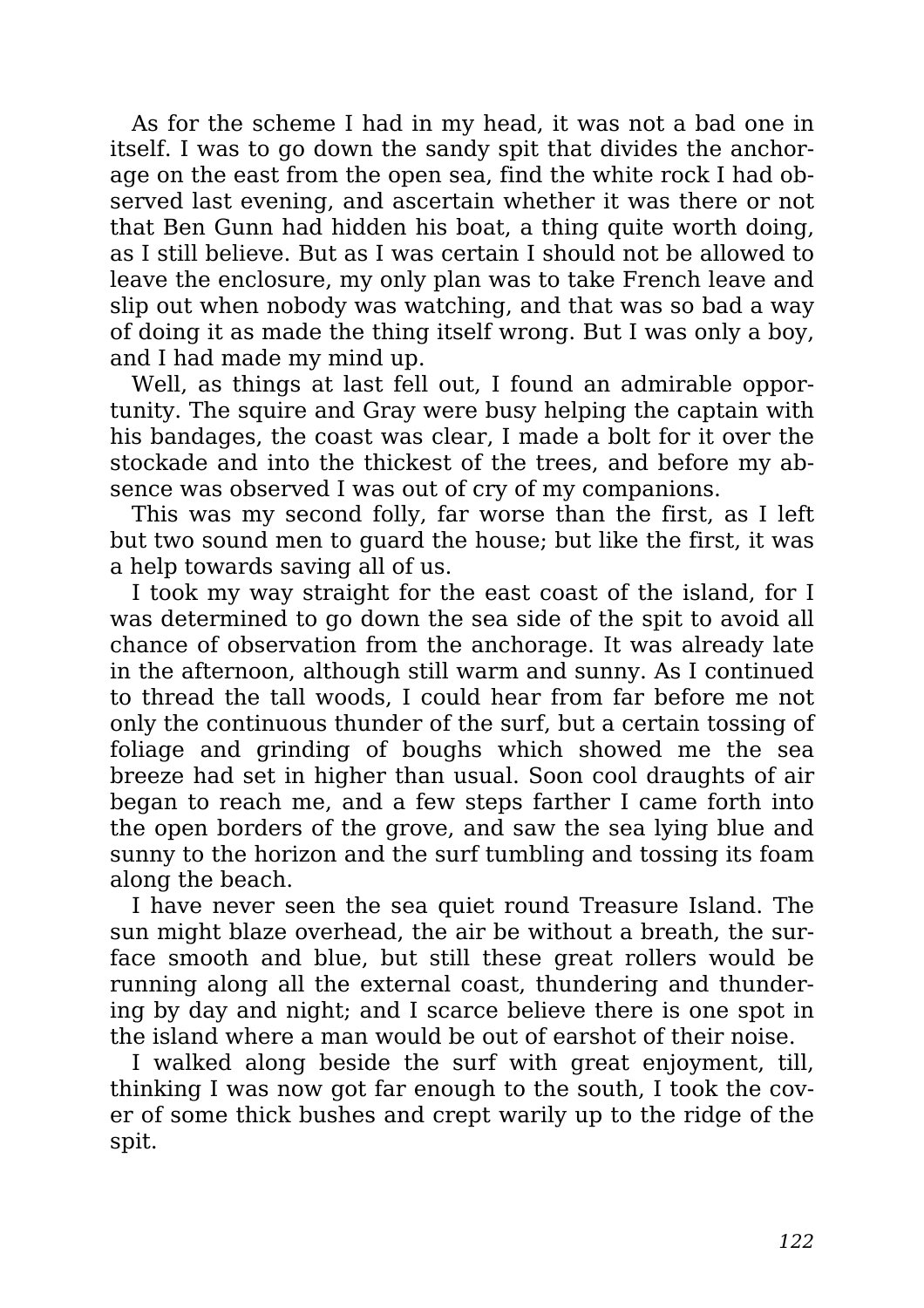Behind me was the sea, in front the anchorage. The sea breeze, as though it had the sooner blown itself out by its unusual violence, was already at an end; it had been succeeded by light, variable airs from the south and south-east, carrying great banks of fog; and the anchorage, under lee of Skeleton Island, lay still and leaden as when first we entered it. The Hispaniola, in that unbroken mirror, was exactly portrayed from the truck to the waterline, the Jolly Roger hanging from her peak.

Alongside lay one of the gigs, Silver in the stern-sheets—him I could always recognize—while a couple of men were leaning over the stern bulwarks, one of them with a red cap—the very rogue that I had seen some hours before stride-legs upon the palisade. Apparently they were talking and laughing, though at that distance—upwards of a mile—I could, of course, hear no word of what was said. All at once there began the most horrid, unearthly screaming, which at first startled me badly, though I had soon remembered the voice of Captain Flint and even thought I could make out the bird by her bright plumage as she sat perched upon her master's wrist.

Soon after, the jolly-boat shoved off and pulled for shore, and the man with the red cap and his comrade went below by the cabin companion.

Just about the same time, the sun had gone down behind the Spy-glass, and as the fog was collecting rapidly, it began to grow dark in earnest. I saw I must lose no time if I were to find the boat that evening.

The white rock, visible enough above the brush, was still some eighth of a mile further down the spit, and it took me a goodish while to get up with it, crawling, often on all fours, among the scrub. Night had almost come when I laid my hand on its rough sides. Right below it there was an exceedingly small hollow of green turf, hidden by banks and a thick underwood about knee-deep, that grew there very plentifully; and in the centre of the dell, sure enough, a little tent of goat-skins, like what the gipsies carry about with them in England.

I dropped into the hollow, lifted the side of the tent, and there was Ben Gunn's boat—home-made if ever anything was home-made; a rude, lop-sided framework of tough wood, and stretched upon that a covering of goat-skin, with the hair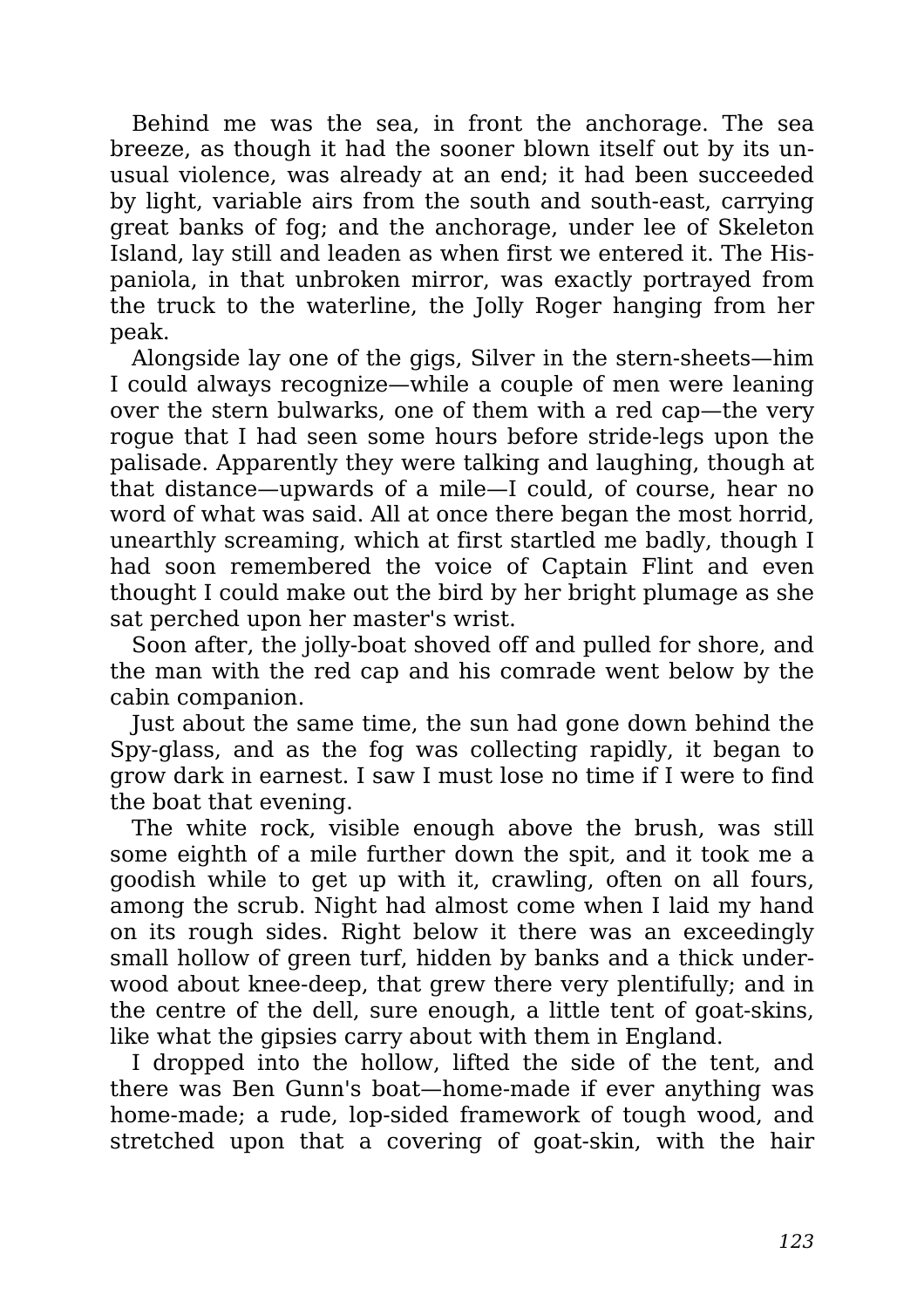inside. The thing was extremely small, even for me, and I can hardly imagine that it could have floated with a full-sized man. There was one thwart set as low as possible, a kind of stretcher in the bows, and a double paddle for propulsion.

I had not then seen a coracle, such as the ancient Britons made, but I have seen one since, and I can give you no fairer idea of Ben Gunn's boat than by saying it was like the first and the worst coracle ever made by man. But the great advantage of the coracle it certainly possessed, for it was exceedingly light and portable.

Well, now that I had found the boat, you would have thought I had had enough of truantry for once, but in the meantime I had taken another notion and become so obstinately fond of it that I would have carried it out, I believe, in the teeth of Captain Smollett himself. This was to slip out under cover of the night, cut the Hispaniola adrift, and let her go ashore where she fancied. I had quite made up my mind that the mutineers, after their repulse of the morning, had nothing nearer their hearts than to up anchor and away to sea; this, I thought, it would be a fine thing to prevent, and now that I had seen how they left their watchmen unprovided with a boat, I thought it might be done with little risk.

Down I sat to wait for darkness, and made a hearty meal of biscuit. It was a night out of ten thousand for my purpose. The fog had now buried all heaven. As the last rays of daylight dwindled and disappeared, absolute blackness settled down on Treasure Island. And when, at last, I shouldered the coracle and groped my way stumblingly out of the hollow where I had supped, there were but two points visible on the whole anchorage.

One was the great fire on shore, by which the defeated pirates lay carousing in the swamp. The other, a mere blur of light upon the darkness, indicated the position of the anchored ship. She had swung round to the ebb—her bow was now towards me—the only lights on board were in the cabin, and what I saw was merely a reflection on the fog of the strong rays that flowed from the stern window.

The ebb had already run some time, and I had to wade through a long belt of swampy sand, where I sank several times above the ankle, before I came to the edge of the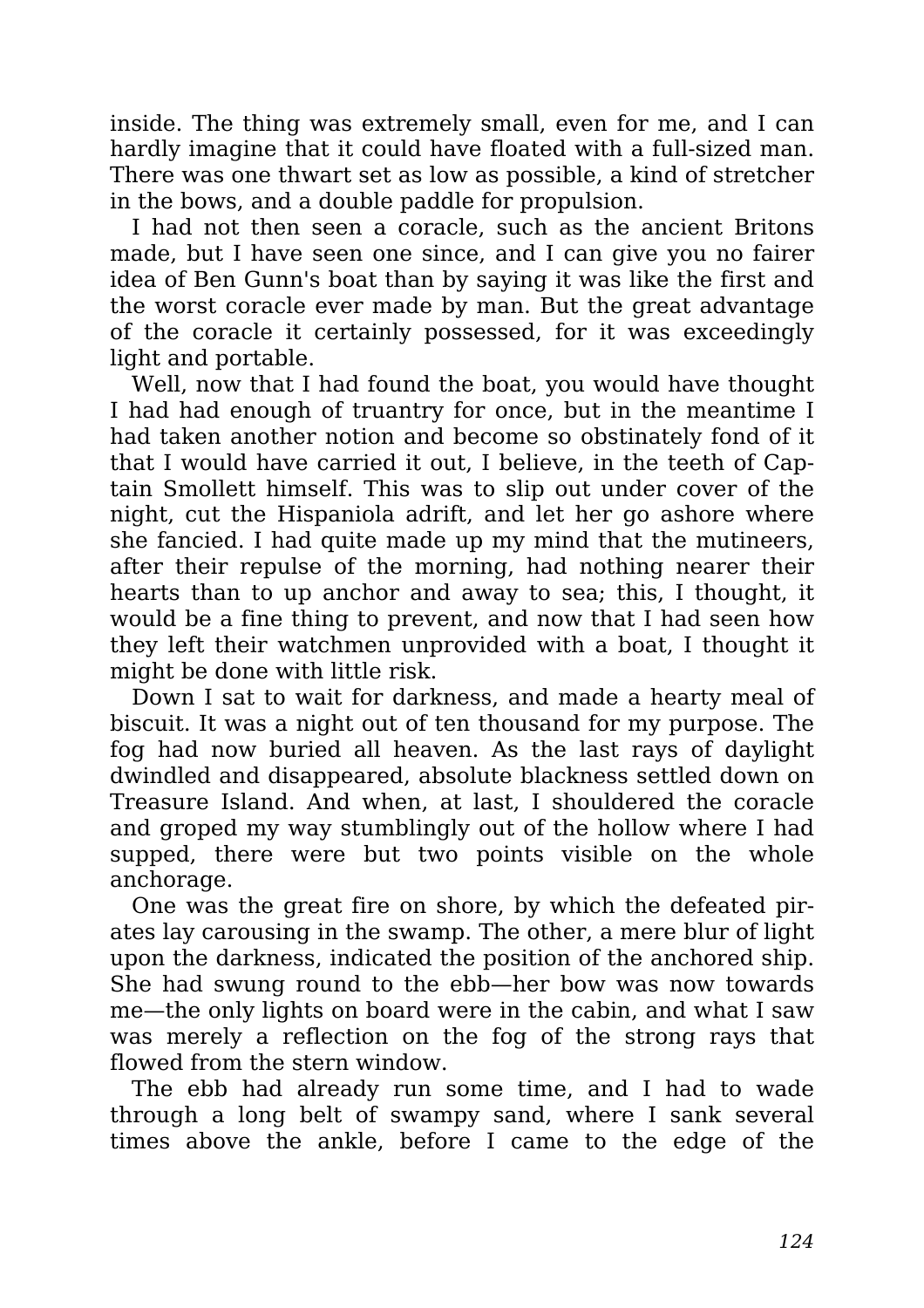retreating water, and wading a little way in, with some strength and dexterity, set my coracle, keel downwards, on the surface.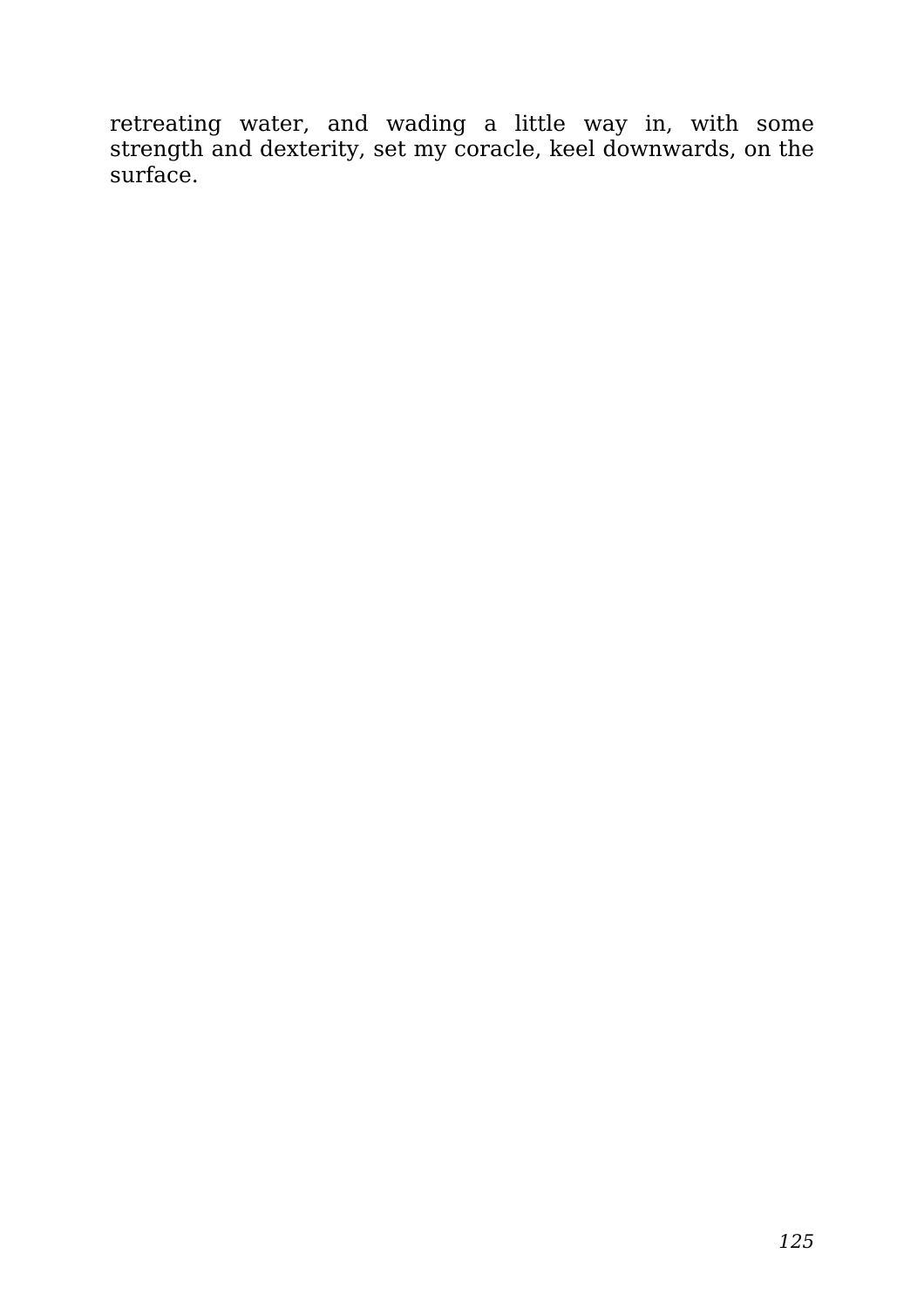### Chapter  $\mathbf{\angle}$

#### **The Ebb-tide Runs**

**T** he coracle—as I had ample reason to know before I was done with her—was a very safe boat for a person of my height and weight, both buoyant and clever in a sea-way; but she was the most cross-grained, lop-sided craft to manage. Do as you pleased, she always made more leeway than anything else, and turning round and round was the manoeuvre she was best at. Even Ben Gunn himself has admitted that she was "queer to handle till you knew her way."

Certainly I did not know her way. She turned in every direction but the one I was bound to go; the most part of the time we were broadside on, and I am very sure I never should have made the ship at all but for the tide. By good fortune, paddle as I pleased, the tide was still sweeping me down; and there lay the Hispaniola right in the fairway, hardly to be missed.

First she loomed before me like a blot of something yet blacker than darkness, then her spars and hull began to take shape, and the next moment, as it seemed (for, the farther I went, the brisker grew the current of the ebb), I was alongside of her hawser and had laid hold.

The hawser was as taut as a bowstring, and the current so strong she pulled upon her anchor. All round the hull, in the blackness, the rippling current bubbled and chattered like a little mountain stream. One cut with my sea-gully and the Hispaniola would go humming down the tide.

So far so good, but it next occurred to my recollection that a taut hawser, suddenly cut, is a thing as dangerous as a kicking horse. Ten to one, if I were so foolhardy as to cut the Hispaniola from her anchor, I and the coracle would be knocked clean out of the water.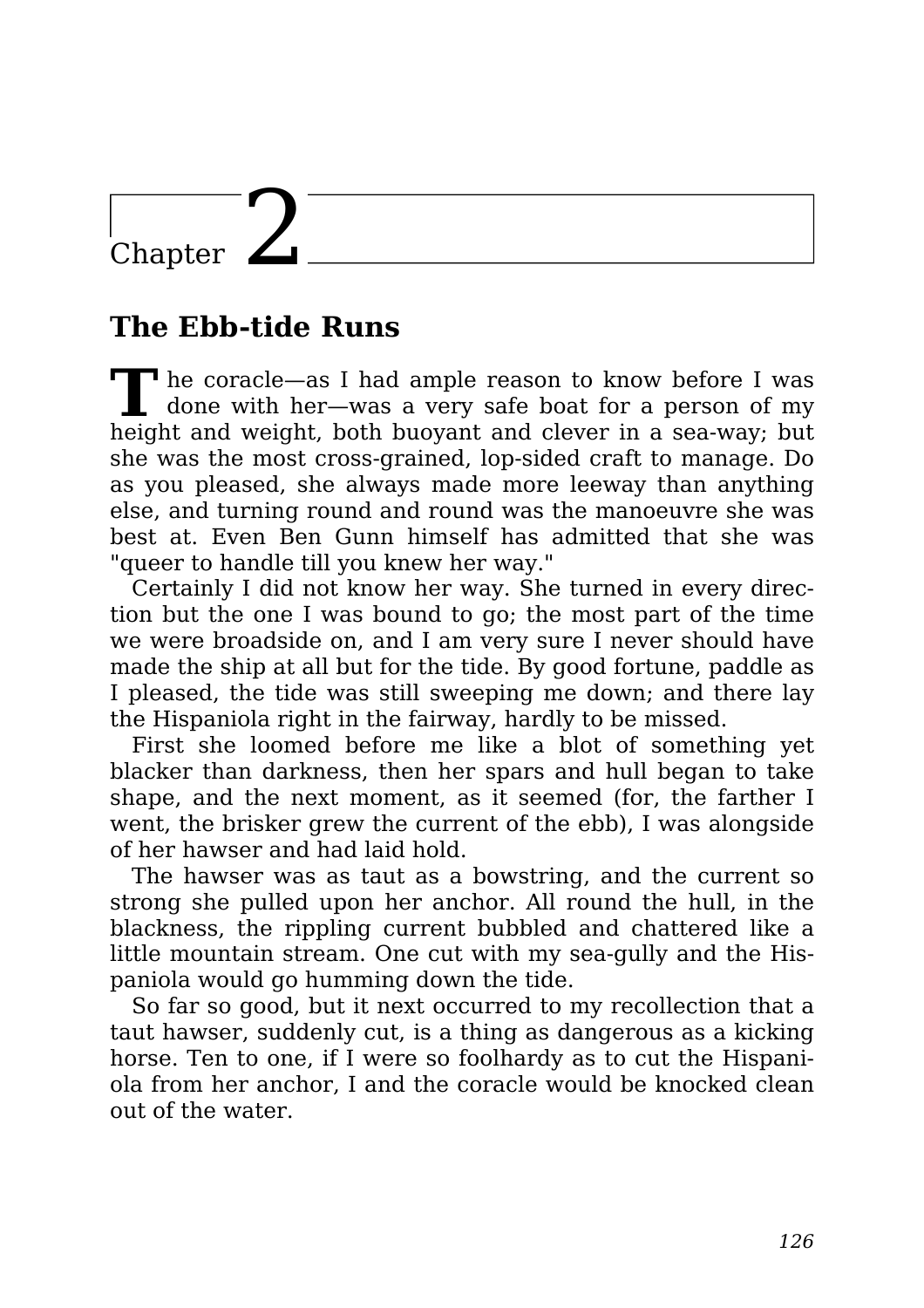This brought me to a full stop, and if fortune had not again particularly favoured me, I should have had to abandon my design. But the light airs which had begun blowing from the south-east and south had hauled round after nightfall into the south-west. Just while I was meditating, a puff came, caught the Hispaniola, and forced her up into the current; and to my great joy, I felt the hawser slacken in my grasp, and the hand by which I held it dip for a second under water.

With that I made my mind up, took out my gully, opened it with my teeth, and cut one strand after another, till the vessel swung only by two. Then I lay quiet, waiting to sever these last when the strain should be once more lightened by a breath of wind.

All this time I had heard the sound of loud voices from the cabin, but to say truth, my mind had been so entirely taken up with other thoughts that I had scarcely given ear. Now, however, when I had nothing else to do, I began to pay more heed.

One I recognized for the coxswain's, Israel Hands, that had been Flint's gunner in former days. The other was, of course, my friend of the red night-cap. Both men were plainly the worse of drink, and they were still drinking, for even while I was listening, one of them, with a drunken cry, opened the stern window and threw out something, which I divined to be an empty bottle. But they were not only tipsy; it was plain that they were furiously angry. Oaths flew like hailstones, and every now and then there came forth such an explosion as I thought was sure to end in blows. But each time the quarrel passed off and the voices grumbled lower for a while, until the next crisis came and in its turn passed away without result.

On shore, I could see the glow of the great camp-fire burning warmly through the shore-side trees. Someone was singing, a dull, old, droning sailor's song, with a droop and a quaver at the end of every verse, and seemingly no end to it at all but the patience of the singer. I had heard it on the voyage more than once and remembered these words:

"But one man of her crew alive,

What put to sea with seventy-five."

And I thought it was a ditty rather too dolefully appropriate for a company that had met such cruel losses in the morning.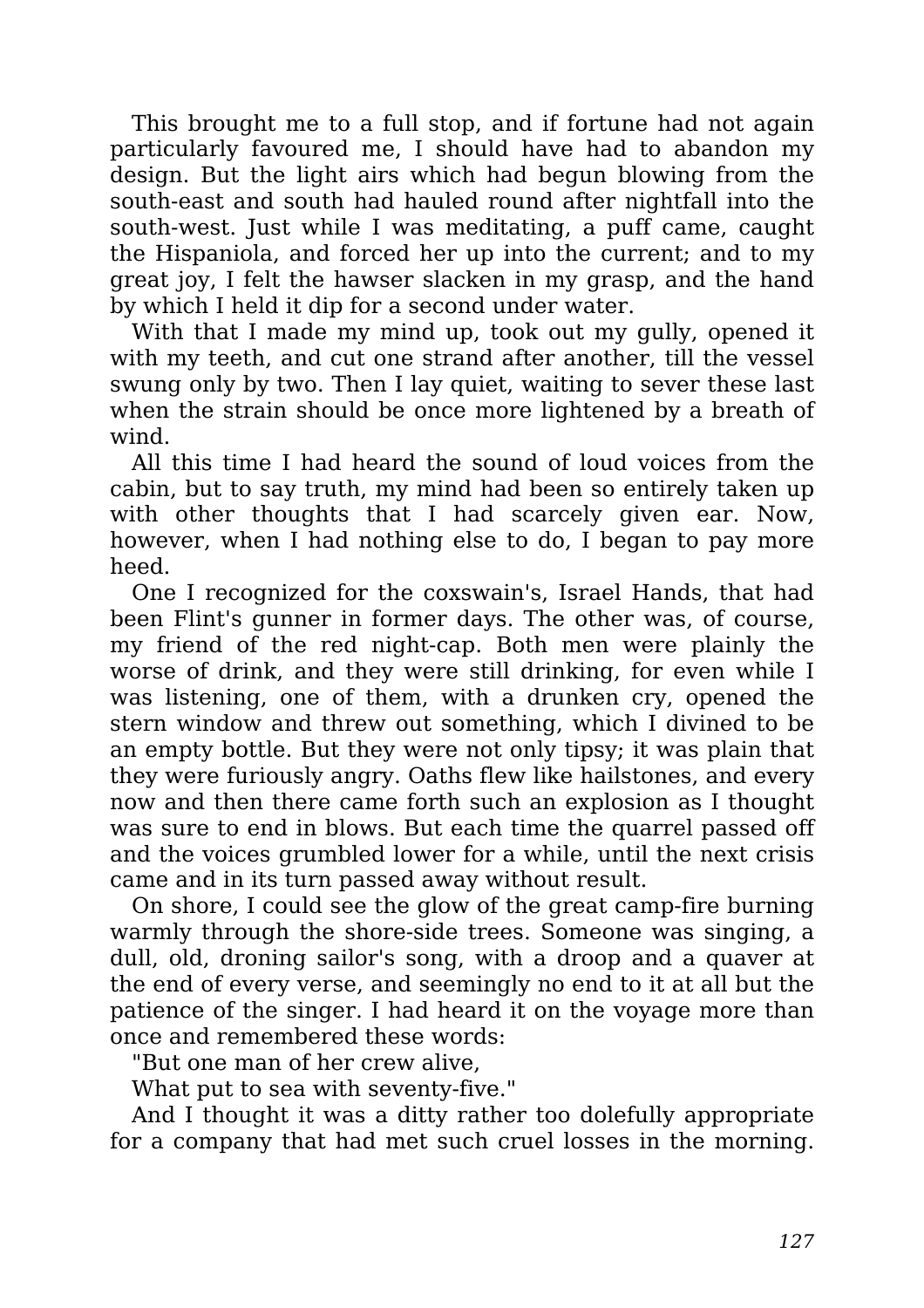But, indeed, from what I saw, all these buccaneers were as callous as the sea they sailed on.

At last the breeze came; the schooner sidled and drew nearer in the dark; I felt the hawser slacken once more, and with a good, tough effort, cut the last fibres through.

The breeze had but little action on the coracle, and I was almost instantly swept against the bows of the Hispaniola. At the same time, the schooner began to turn upon her heel, spinning slowly, end for end, across the current.

I wrought like a fiend, for I expected every moment to be swamped; and since I found I could not push the coracle directly off, I now shoved straight astern. At length I was clear of my dangerous neighbour, and just as I gave the last impulsion, my hands came across a light cord that was trailing overboard across the stern bulwarks. Instantly I grasped it.

Why I should have done so I can hardly say. It was at first mere instinct, but once I had it in my hands and found it fast, curiosity began to get the upper hand, and I determined I should have one look through the cabin window.

I pulled in hand over hand on the cord, and when I judged myself near enough, rose at infinite risk to about half my height and thus commanded the roof and a slice of the interior of the cabin.

By this time the schooner and her little consort were gliding pretty swiftly through the water; indeed, we had already fetched up level with the camp-fire. The ship was talking, as sailors say, loudly, treading the innumerable ripples with an incessant weltering splash; and until I got my eye above the window-sill I could not comprehend why the watchmen had taken no alarm. One glance, however, was sufficient; and it was only one glance that I durst take from that unsteady skiff. It showed me Hands and his companion locked together in deadly wrestle, each with a hand upon the other's throat.

I dropped upon the thwart again, none too soon, for I was near overboard. I could see nothing for the moment but these two furious, encrimsoned faces swaying together under the smoky lamp, and I shut my eyes to let them grow once more familiar with the darkness.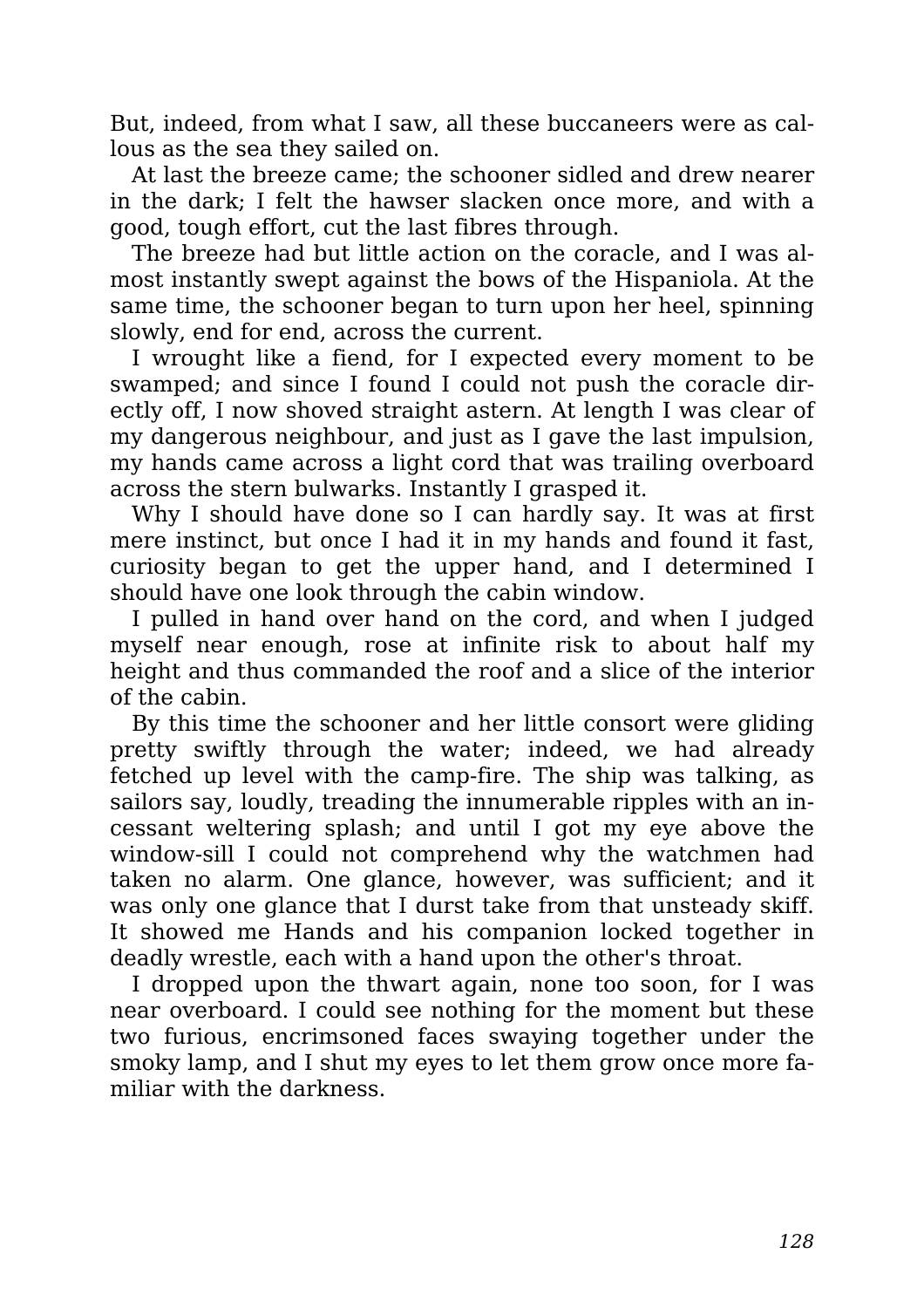The endless ballad had come to an end at last, and the whole diminished company about the camp-fire had broken into the chorus I had heard so often:

"Fifteen men on the dead man's chest—

Yo-ho-ho, and a bottle of rum!

Drink and the devil had done for the rest—

Yo-ho-ho, and a bottle of rum!"

I was just thinking how busy drink and the devil were at that very moment in the cabin of the Hispaniola, when I was surprised by a sudden lurch of the coracle. At the same moment, she yawed sharply and seemed to change her course. The speed in the meantime had strangely increased.

I opened my eyes at once. All round me were little ripples, combing over with a sharp, bristling sound and slightly phosphorescent. The Hispaniola herself, a few yards in whose wake I was still being whirled along, seemed to stagger in her course, and I saw her spars toss a little against the blackness of the night; nay, as I looked longer, I made sure she also was wheeling to the southward.

I glanced over my shoulder, and my heart jumped against my ribs. There, right behind me, was the glow of the camp-fire. The current had turned at right angles, sweeping round along with it the tall schooner and the little dancing coracle; ever quickening, ever bubbling higher, ever muttering louder, it went spinning through the narrows for the open sea.

Suddenly the schooner in front of me gave a violent yaw, turning, perhaps, through twenty degrees; and almost at the same moment one shout followed another from on board; I could hear feet pounding on the companion ladder and I knew that the two drunkards had at last been interrupted in their quarrel and awakened to a sense of their disaster.

I lay down flat in the bottom of that wretched skiff and devoutly recommended my spirit to its Maker. At the end of the straits, I made sure we must fall into some bar of raging breakers, where all my troubles would be ended speedily; and though I could, perhaps, bear to die, I could not bear to look upon my fate as it approached.

So I must have lain for hours, continually beaten to and fro upon the billows, now and again wetted with flying sprays, and never ceasing to expect death at the next plunge. Gradually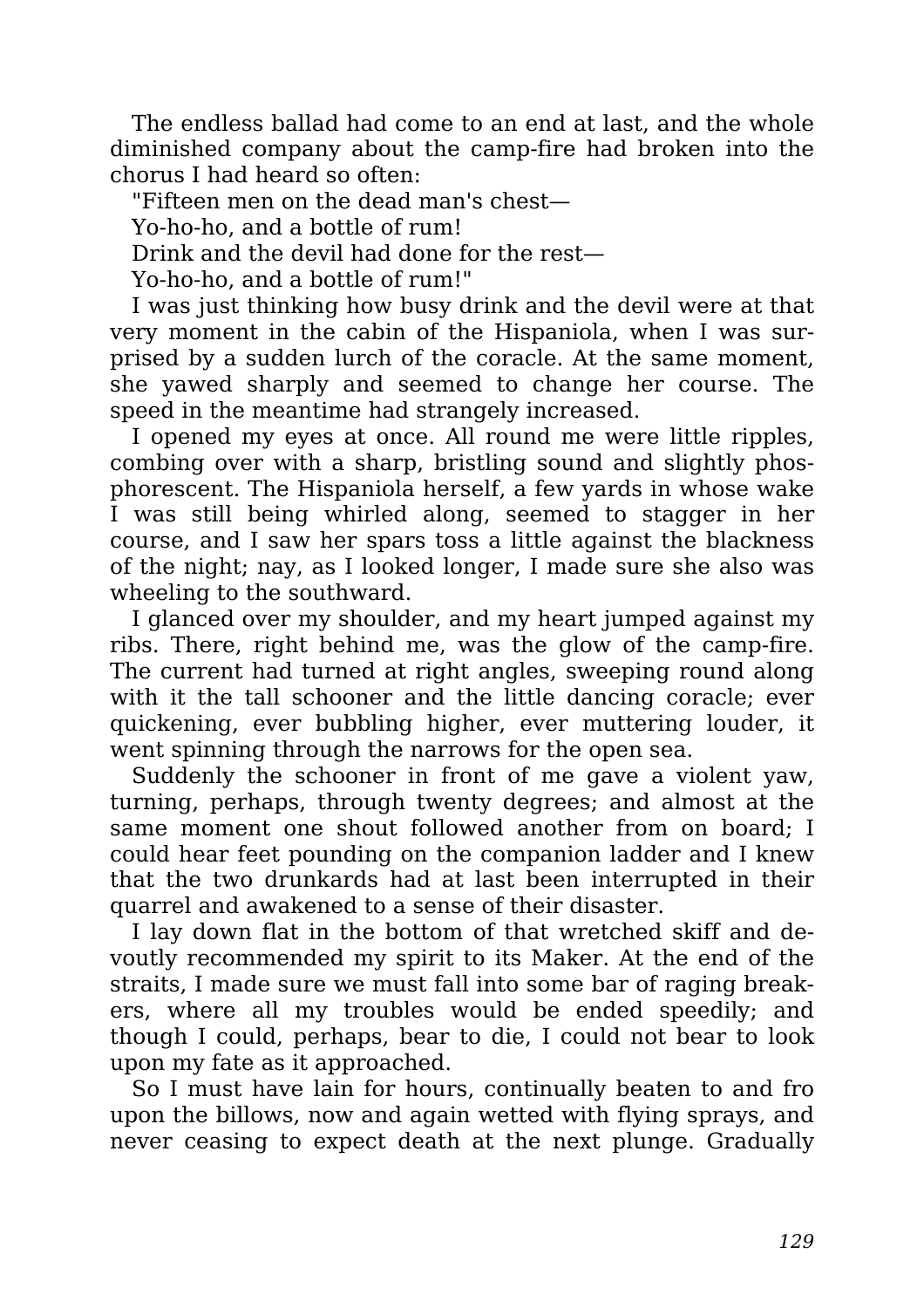weariness grew upon me; a numbness, an occasional stupor, fell upon my mind even in the midst of my terrors, until sleep at last supervened and in my sea-tossed coracle I lay and dreamed of home and the old Admiral Benbow.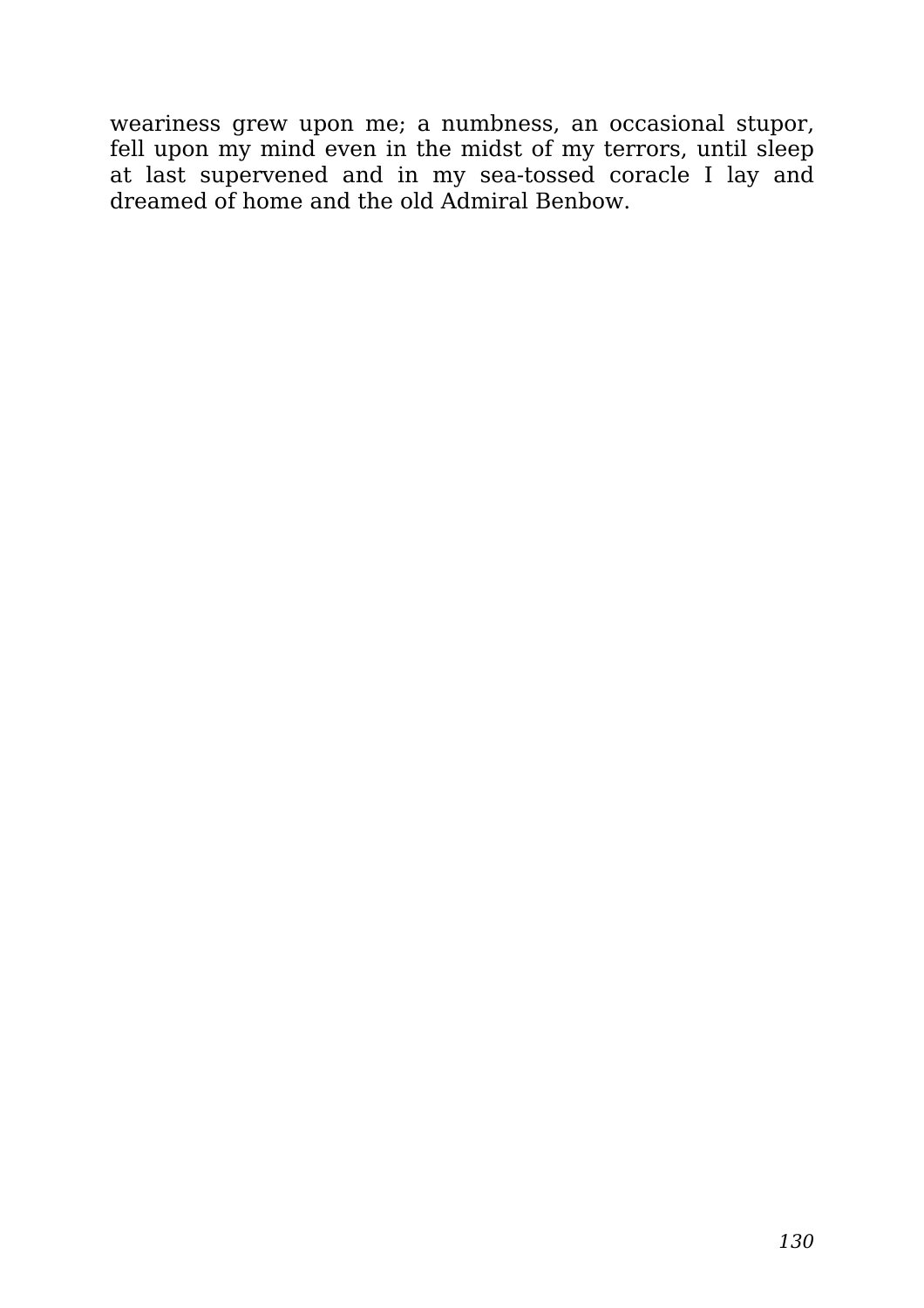## Chapter

#### **The Cruise of the Coracle**

I t was broad day when I awoke and found myself tossing at the south-west end of Treasure Island. The sun was up but t was broad day when I awoke and found myself tossing at was still hid from me behind the great bulk of the Spy-glass, which on this side descended almost to the sea in formidable cliffs.

Haulbowline Head and Mizzen-mast Hill were at my elbow, the hill bare and dark, the head bound with cliffs forty or fifty feet high and fringed with great masses of fallen rock. I was scarce a quarter of a mile to seaward, and it was my first thought to paddle in and land.

That notion was soon given over. Among the fallen rocks the breakers spouted and bellowed; loud reverberations, heavy sprays flying and falling, succeeded one another from second to second; and I saw myself, if I ventured nearer, dashed to death upon the rough shore or spending my strength in vain to scale the beetling crags.

Nor was that all, for crawling together on flat tables of rock or letting themselves drop into the sea with loud reports I beheld huge slimy monsters—soft snails, as it were, of incredible bigness—two or three score of them together, making the rocks to echo with their barkings.

I have understood since that they were sea lions, and entirely harmless. But the look of them, added to the difficulty of the shore and the high running of the surf, was more than enough to disgust me of that landing-place. I felt willing rather to starve at sea than to confront such perils.

In the meantime I had a better chance, as I supposed, before me. North of Haulbowline Head, the land runs in a long way, leaving at low tide a long stretch of yellow sand. To the north of that, again, there comes another cape—Cape of the Woods,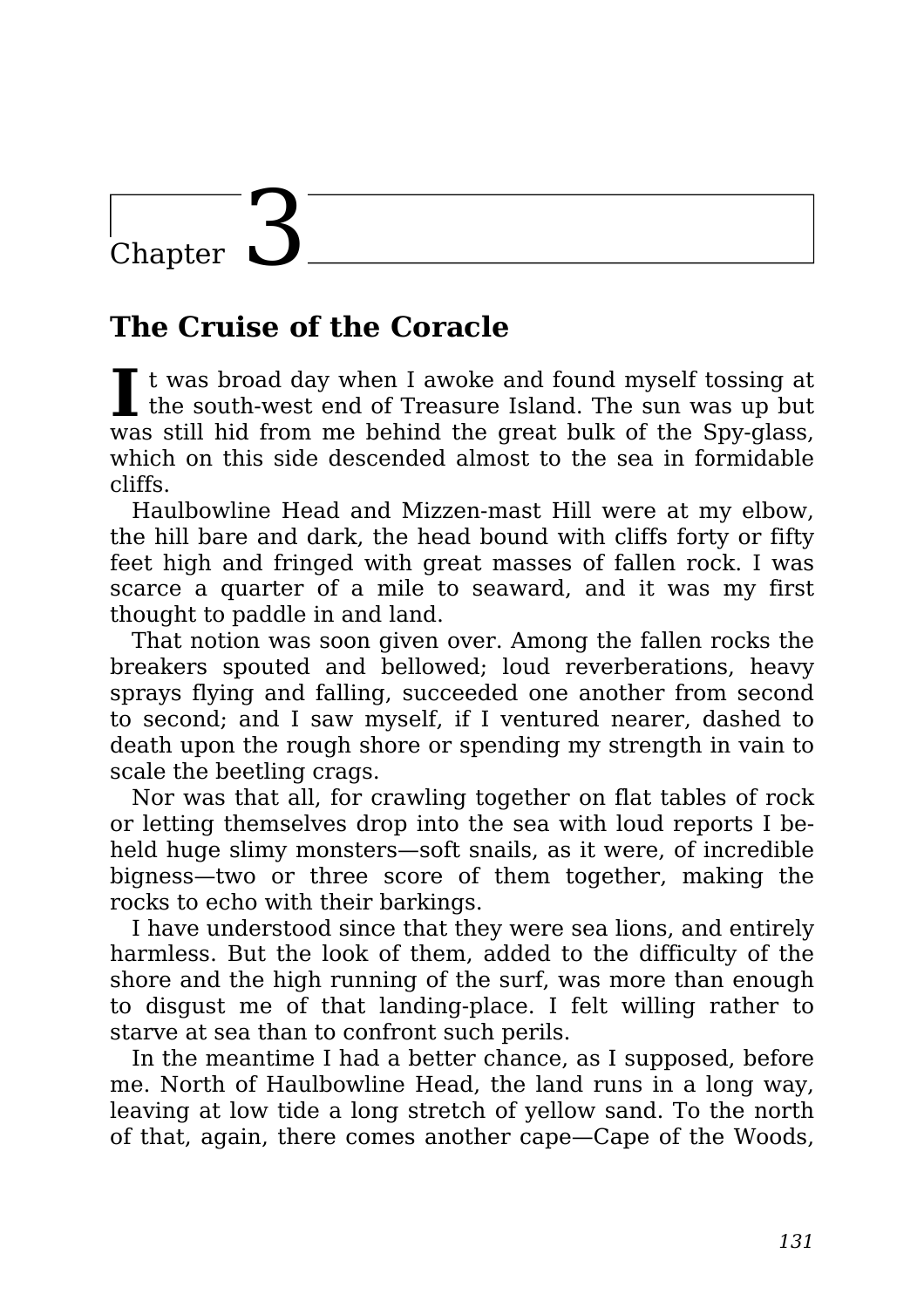as it was marked upon the chart—buried in tall green pines, which descended to the margin of the sea.

I remembered what Silver had said about the current that sets northward along the whole west coast of Treasure Island, and seeing from my position that I was already under its influence, I preferred to leave Haulbowline Head behind me and reserve my strength for an attempt to land upon the kindlierlooking Cape of the Woods.

There was a great, smooth swell upon the sea. The wind blowing steady and gentle from the south, there was no contrariety between that and the current, and the billows rose and fell unbroken.

Had it been otherwise, I must long ago have perished; but as it was, it is surprising how easily and securely my little and light boat could ride. Often, as I still lay at the bottom and kept no more than an eye above the gunwale, I would see a big blue summit heaving close above me; yet the coracle would but bounce a little, dance as if on springs, and subside on the other side into the trough as lightly as a bird.

I began after a little to grow very bold and sat up to try my skill at paddling. But even a small change in the disposition of the weight will produce violent changes in the behaviour of a coracle. And I had hardly moved before the boat, giving up at once her gentle dancing movement, ran straight down a slope of water so steep that it made me giddy, and struck her nose, with a spout of spray, deep into the side of the next wave.

I was drenched and terrified, and fell instantly back into my old position, whereupon the coracle seemed to find her head again and led me as softly as before among the billows. It was plain she was not to be interfered with, and at that rate, since I could in no way influence her course, what hope had I left of reaching land?

I began to be horribly frightened, but I kept my head, for all that. First, moving with all care, I gradually baled out the coracle with my sea-cap; then, getting my eye once more above the gunwale, I set myself to study how it was she managed to slip so quietly through the rollers.

I found each wave, instead of the big, smooth glossy mountain it looks from shore or from a vessel's deck, was for all the world like any range of hills on dry land, full of peaks and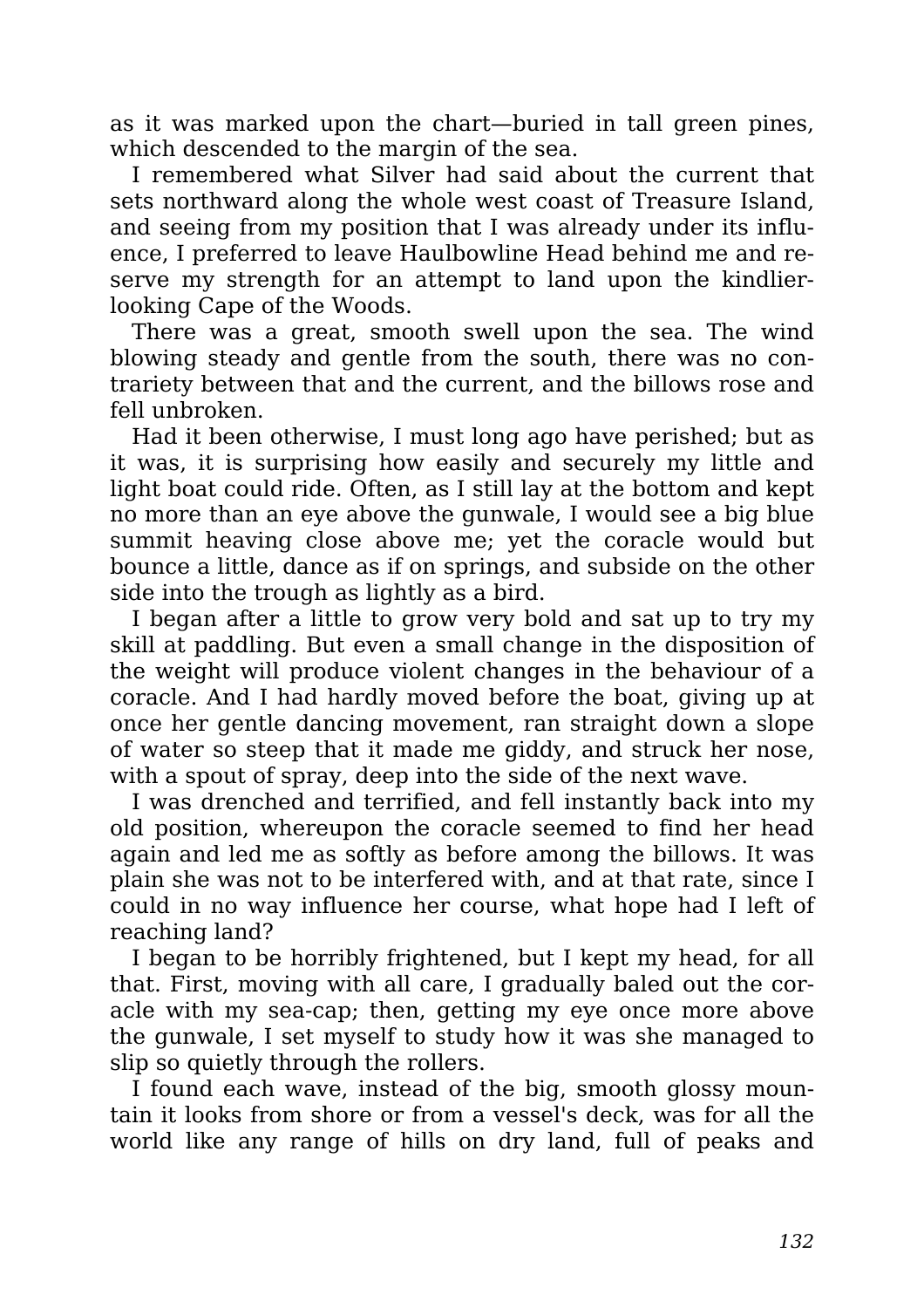smooth places and valleys. The coracle, left to herself, turning from side to side, threaded, so to speak, her way through these lower parts and avoided the steep slopes and higher, toppling summits of the wave.

"Well, now," thought I to myself, "it is plain I must lie where I am and not disturb the balance; but it is plain also that I can put the paddle over the side and from time to time, in smooth places, give her a shove or two towards land." No sooner thought upon than done. There I lay on my elbows in the most trying attitude, and every now and again gave a weak stroke or two to turn her head to shore.

It was very tiring and slow work, yet I did visibly gain ground; and as we drew near the Cape of the Woods, though I saw I must infallibly miss that point, I had still made some hundred yards of easting. I was, indeed, close in. I could see the cool green tree-tops swaying together in the breeze, and I felt sure I should make the next promontory without fail.

It was high time, for I now began to be tortured with thirst. The glow of the sun from above, its thousandfold reflection from the waves, the sea-water that fell and dried upon me, caking my very lips with salt, combined to make my throat burn and my brain ache. The sight of the trees so near at hand had almost made me sick with longing, but the current had soon carried me past the point, and as the next reach of sea opened out, I beheld a sight that changed the nature of my thoughts.

Right in front of me, not half a mile away, I beheld the Hispaniola under sail. I made sure, of course, that I should be taken; but I was so distressed for want of water that I scarce knew whether to be glad or sorry at the thought, and long before I had come to a conclusion, surprise had taken entire possession of my mind and I could do nothing but stare and wonder.

The Hispaniola was under her main-sail and two jibs, and the beautiful white canvas shone in the sun like snow or silver. When I first sighted her, all her sails were drawing; she was lying a course about north-west, and I presumed the men on board were going round the island on their way back to the anchorage. Presently she began to fetch more and more to the westward, so that I thought they had sighted me and were going about in chase. At last, however, she fell right into the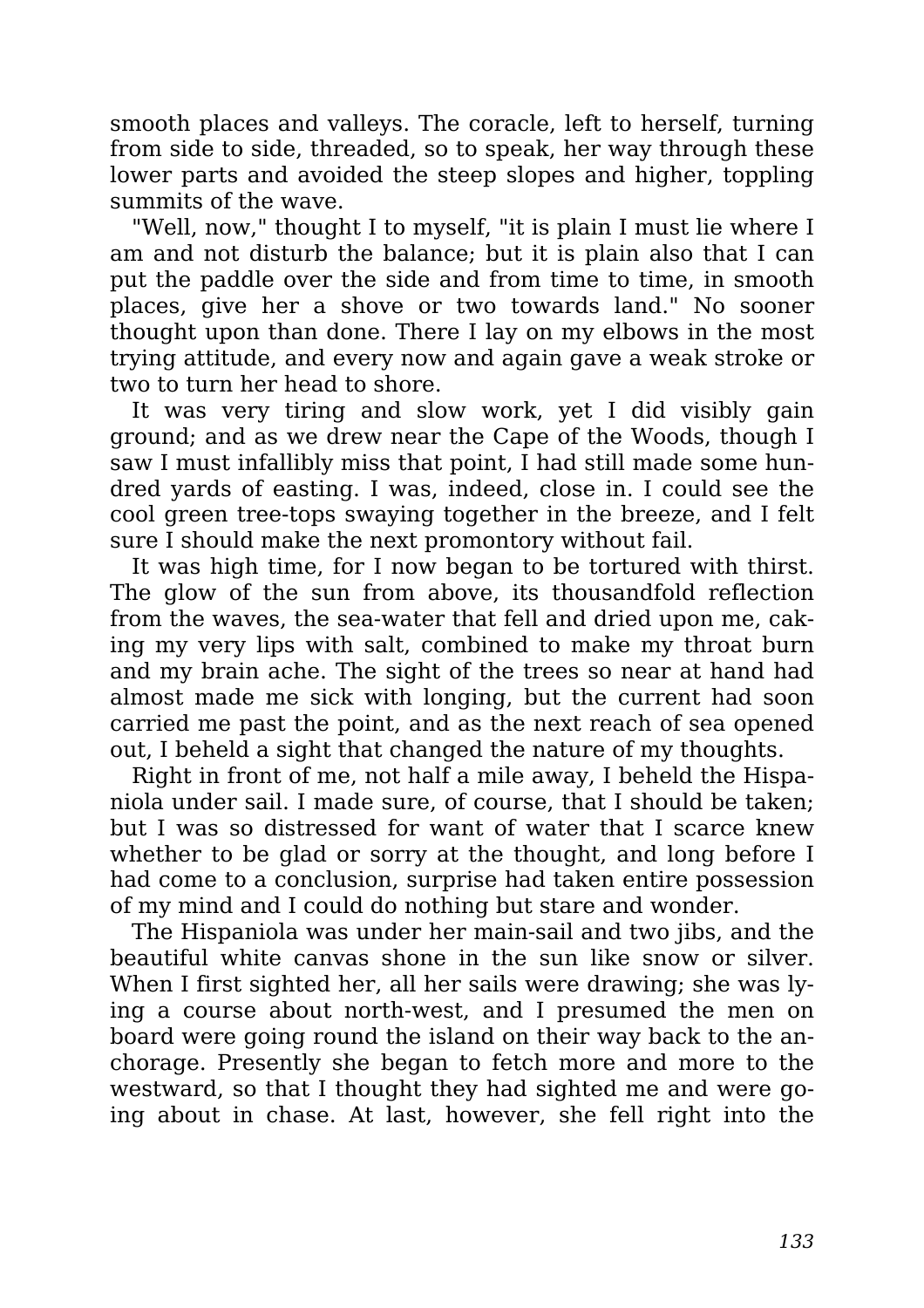wind's eye, was taken dead aback, and stood there awhile helpless, with her sails shivering.

"Clumsy fellows," said I; "they must still be drunk as owls." And I thought how Captain Smollett would have set them skipping.

Meanwhile the schooner gradually fell off and filled again upon another tack, sailed swiftly for a minute or so, and brought up once more dead in the wind's eye. Again and again was this repeated. To and fro, up and down, north, south, east, and west, the Hispaniola sailed by swoops and dashes, and at each repetition ended as she had begun, with idly flapping canvas. It became plain to me that nobody was steering. And if so, where were the men? Either they were dead drunk or had deserted her, I thought, and perhaps if I could get on board I might return the vessel to her captain.

The current was bearing coracle and schooner southward at an equal rate. As for the latter's sailing, it was so wild and intermittent, and she hung each time so long in irons, that she certainly gained nothing, if she did not even lose. If only I dared to sit up and paddle, I made sure that I could overhaul her. The scheme had an air of adventure that inspired me, and the thought of the water breaker beside the fore companion doubled my growing courage.

Up I got, was welcomed almost instantly by another cloud of spray, but this time stuck to my purpose and set myself, with all my strength and caution, to paddle after the unsteered Hispaniola. Once I shipped a sea so heavy that I had to stop and bail, with my heart fluttering like a bird, but gradually I got into the way of the thing and guided my coracle among the waves, with only now and then a blow upon her bows and a dash of foam in my face.

I was now gaining rapidly on the schooner; I could see the brass glisten on the tiller as it banged about, and still no soul appeared upon her decks. I could not choose but suppose she was deserted. If not, the men were lying drunk below, where I might batten them down, perhaps, and do what I chose with the ship.

For some time she had been doing the worse thing possible for me—standing still. She headed nearly due south, yawing, of course, all the time. Each time she fell off, her sails partly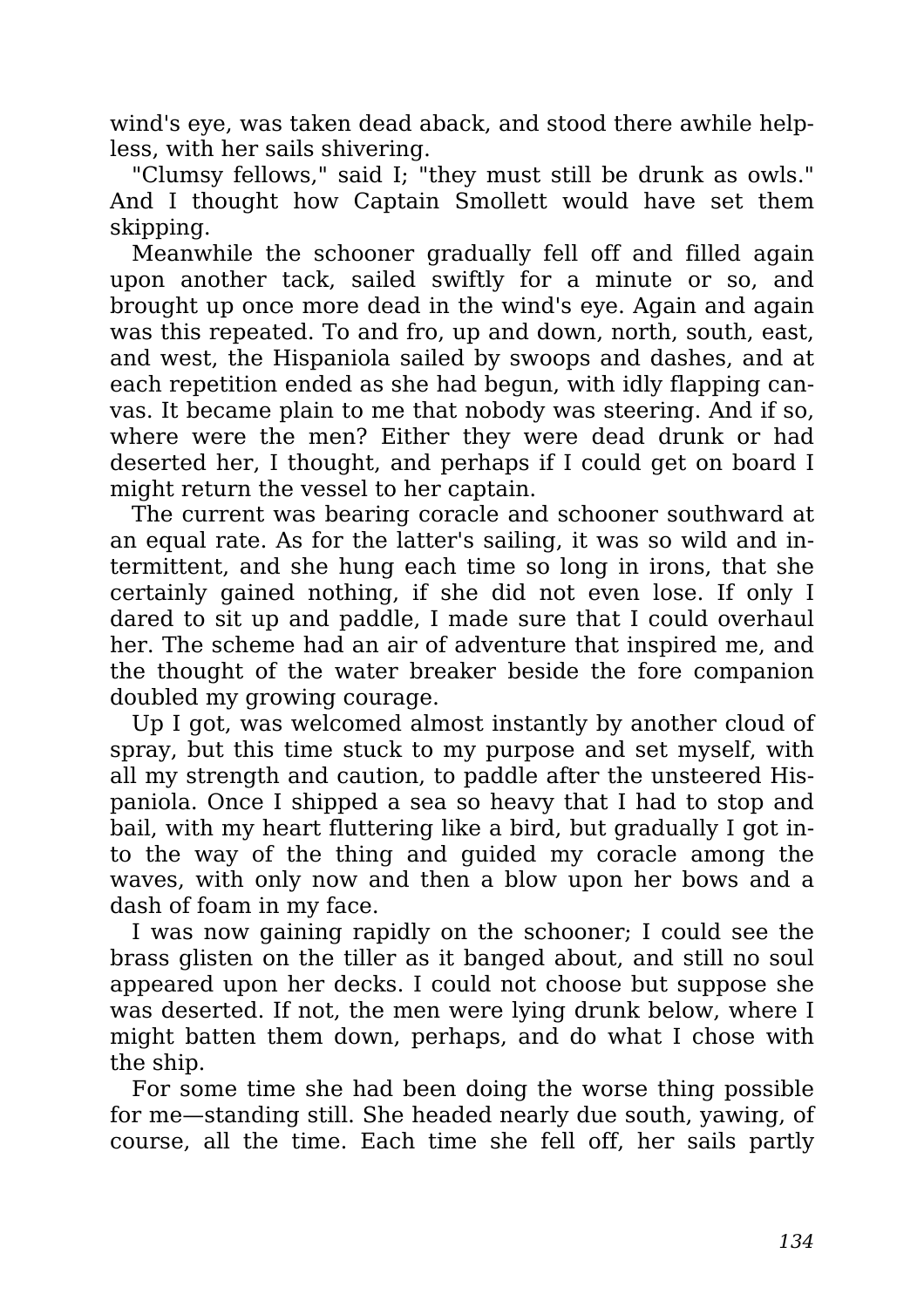filled, and these brought her in a moment right to the wind again. I have said this was the worst thing possible for me, for helpless as she looked in this situation, with the canvas cracking like cannon and the blocks trundling and banging on the deck, she still continued to run away from me, not only with the speed of the current, but by the whole amount of her leeway, which was naturally great.

But now, at last, I had my chance. The breeze fell for some seconds, very low, and the current gradually turning her, the Hispaniola revolved slowly round her centre and at last presented me her stern, with the cabin window still gaping open and the lamp over the table still burning on into the day. The mainsail hung drooped like a banner. She was stock-still but for the current.

For the last little while I had even lost, but now redoubling my efforts, I began once more to overhaul the chase.

I was not a hundred yards from her when the wind came again in a clap; she filled on the port tack and was off again, stooping and skimming like a swallow.

My first impulse was one of despair, but my second was towards joy. Round she came, till she was broadside on to me—round still till she had covered a half and then two thirds and then three quarters of the distance that separated us. I could see the waves boiling white under her forefoot. Immensely tall she looked to me from my low station in the coracle.

And then, of a sudden, I began to comprehend. I had scarce time to think—scarce time to act and save myself. I was on the summit of one swell when the schooner came stooping over the next. The bowsprit was over my head. I sprang to my feet and leaped, stamping the coracle under water. With one hand I caught the jib-boom, while my foot was lodged between the stay and the brace; and as I still clung there panting, a dull blow told me that the schooner had charged down upon and struck the coracle and that I was left without retreat on the Hispaniola.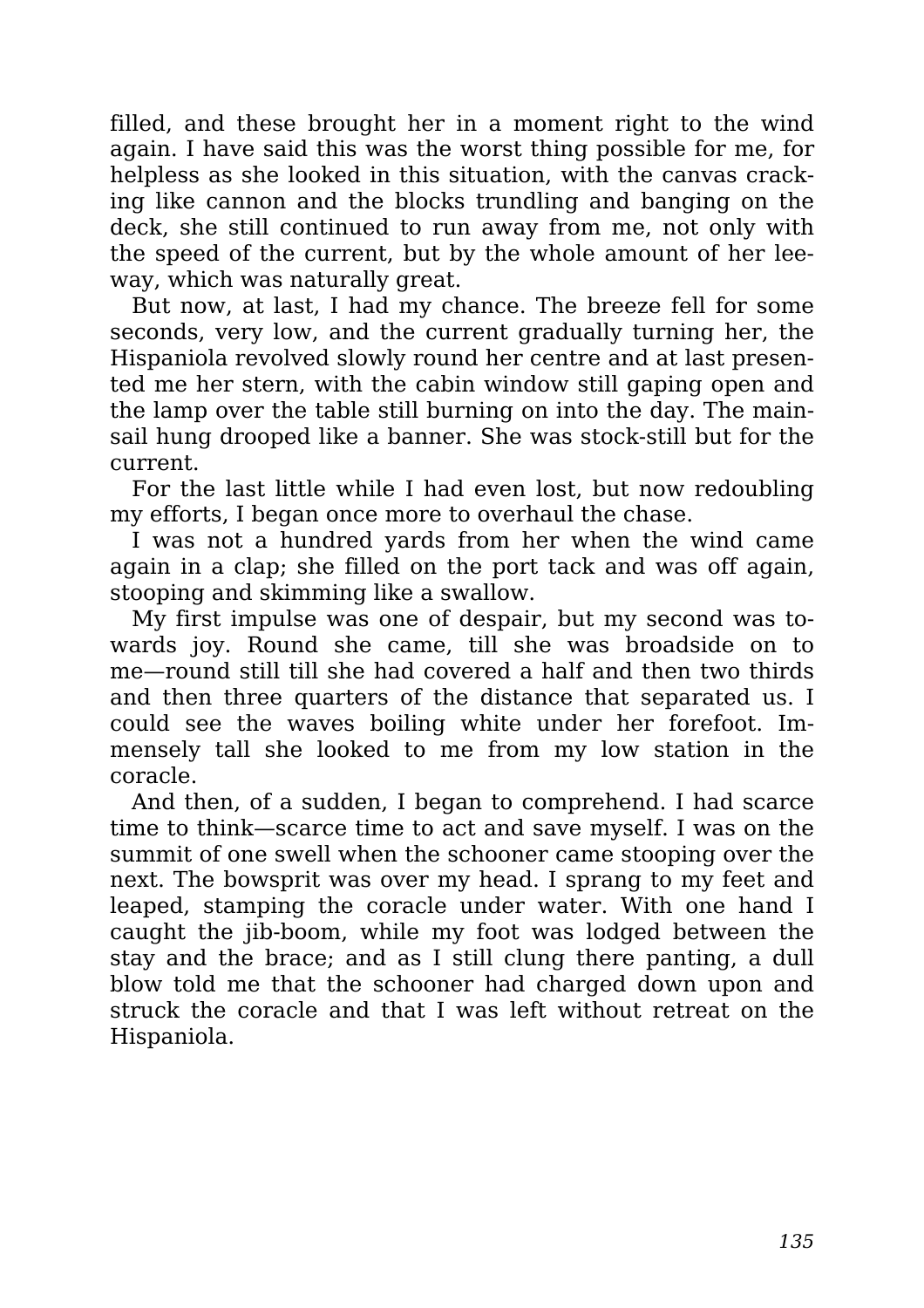## Chapter

### **I Strike the Jolly Roger**

II had scarce gained a position on the bowsprit when the flying jib flapped and filled upon the other tack, with a report had scarce gained a position on the bowsprit when the flylike a gun. The schooner trembled to her keel under the reverse, but next moment, the other sails still drawing, the jib flapped back again and hung idle.

This had nearly tossed me off into the sea; and now I lost no time, crawled back along the bowsprit, and tumbled head foremost on the deck.

I was on the lee side of the forecastle, and the main-sail, which was still drawing, concealed from me a certain portion of the after-deck. Not a soul was to be seen. The planks, which had not been swabbed since the mutiny, bore the print of many feet, and an empty bottle, broken by the neck, tumbled to and fro like a live thing in the scuppers.

Suddenly the Hispaniola came right into the wind. The jibs behind me cracked aloud, the rudder slammed to, the whole ship gave a sickening heave and shudder, and at the same moment the main-boom swung inboard, the sheet groaning in the blocks, and showed me the lee after-deck.

There were the two watchmen, sure enough: red-cap on his back, as stiff as a handspike, with his arms stretched out like those of a crucifix and his teeth showing through his open lips; Israel Hands propped against the bulwarks, his chin on his chest, his hands lying open before him on the deck, his face as white, under its tan, as a tallow candle.

For a while the ship kept bucking and sidling like a vicious horse, the sails filling, now on one tack, now on another, and the boom swinging to and fro till the mast groaned aloud under the strain. Now and again too there would come a cloud of light sprays over the bulwark and a heavy blow of the ship's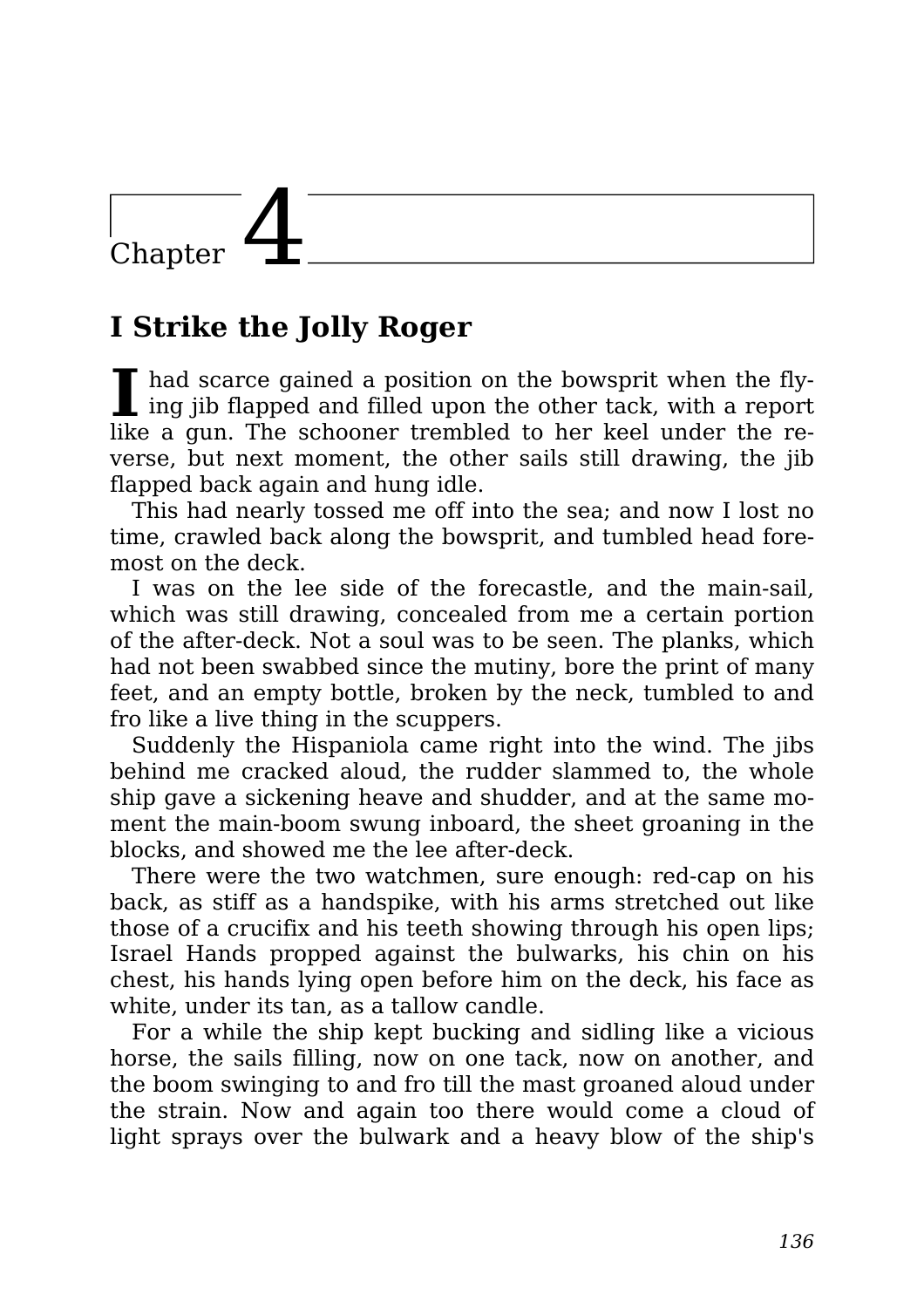bows against the swell; so much heavier weather was made of it by this great rigged ship than by my home-made, lop-sided coracle, now gone to the bottom of the sea.

At every jump of the schooner, red-cap slipped to and fro, but—what was ghastly to behold—neither his attitude nor his fixed teeth-disclosing grin was anyway disturbed by this rough usage. At every jump too, Hands appeared still more to sink into himself and settle down upon the deck, his feet sliding ever the farther out, and the whole body canting towards the stern, so that his face became, little by little, hid from me; and at last I could see nothing beyond his ear and the frayed ringlet of one whisker.

At the same time, I observed, around both of them, splashes of dark blood upon the planks and began to feel sure that they had killed each other in their drunken wrath.

While I was thus looking and wondering, in a calm moment, when the ship was still, Israel Hands turned partly round and with a low moan writhed himself back to the position in which I had seen him first. The moan, which told of pain and deadly weakness, and the way in which his jaw hung open went right to my heart. But when I remembered the talk I had overheard from the apple barrel, all pity left me.

I walked aft until I reached the main-mast.

"Come aboard, Mr. Hands," I said ironically.

He rolled his eyes round heavily, but he was too far gone to express surprise. All he could do was to utter one word, "Brandy."

It occurred to me there was no time to lose, and dodging the boom as it once more lurched across the deck, I slipped aft and down the companion stairs into the cabin.

It was such a scene of confusion as you can hardly fancy. All the lockfast places had been broken open in quest of the chart. The floor was thick with mud where ruffians had sat down to drink or consult after wading in the marshes round their camp. The bulkheads, all painted in clear white and beaded round with gilt, bore a pattern of dirty hands. Dozens of empty bottles clinked together in corners to the rolling of the ship. One of the doctor's medical books lay open on the table, half of the leaves gutted out, I suppose, for pipelights. In the midst of all this the lamp still cast a smoky glow, obscure and brown as umber.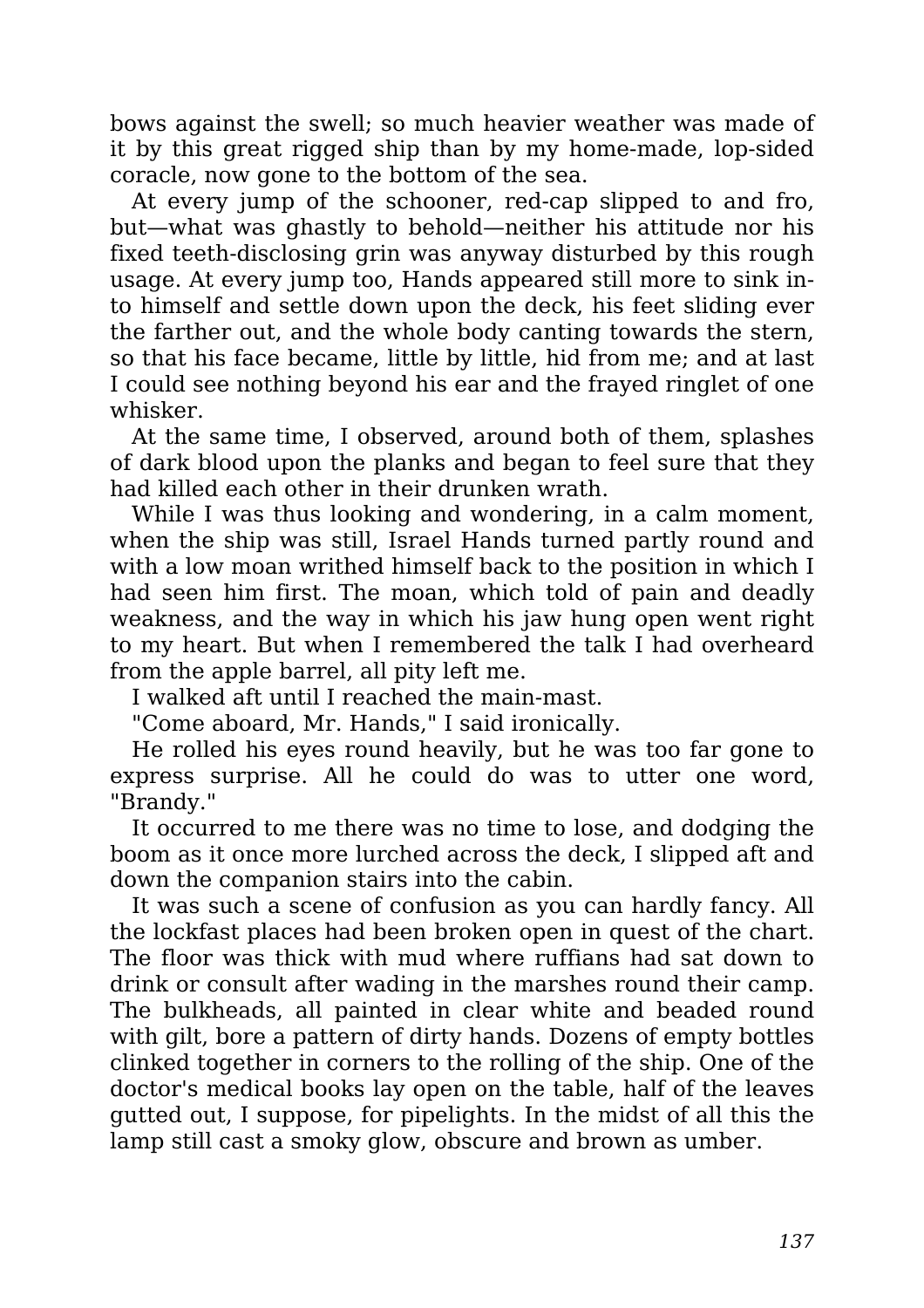I went into the cellar; all the barrels were gone, and of the bottles a most surprising number had been drunk out and thrown away. Certainly, since the mutiny began, not a man of them could ever have been sober.

Foraging about, I found a bottle with some brandy left, for Hands; and for myself I routed out some biscuit, some pickled fruits, a great bunch of raisins, and a piece of cheese. With these I came on deck, put down my own stock behind the rudder head and well out of the coxswain's reach, went forward to the water-breaker, and had a good deep drink of water, and then, and not till then, gave Hands the brandy.

He must have drunk a gill before he took the bottle from his mouth.

"Aye," said he, "by thunder, but I wanted some o' that!"

I had sat down already in my own corner and begun to eat.

"Much hurt?" I asked him.

He grunted, or rather, I might say, he barked.

"If that doctor was aboard," he said, "I'd be right enough in a couple of turns, but I don't have no manner of luck, you see, and that's what's the matter with me. As for that swab, he's good and dead, he is," he added, indicating the man with the red cap. "He warn't no seaman anyhow. And where mought you have come from?"

"Well," said I, "I've come aboard to take possession of this ship, Mr. Hands; and you'll please regard me as your captain until further notice."

He looked at me sourly enough but said nothing. Some of the colour had come back into his cheeks, though he still looked very sick and still continued to slip out and settle down as the ship banged about.

"By the by," I continued, "I can't have these colours, Mr. Hands; and by your leave, I'll strike 'em. Better none than these."

And again dodging the boom, I ran to the colour lines, handed down their cursed black flag, and chucked it overboard.

"God save the king!" said I, waving my cap. "And there's an end to Captain Silver!"

He watched me keenly and slyly, his chin all the while on his breast.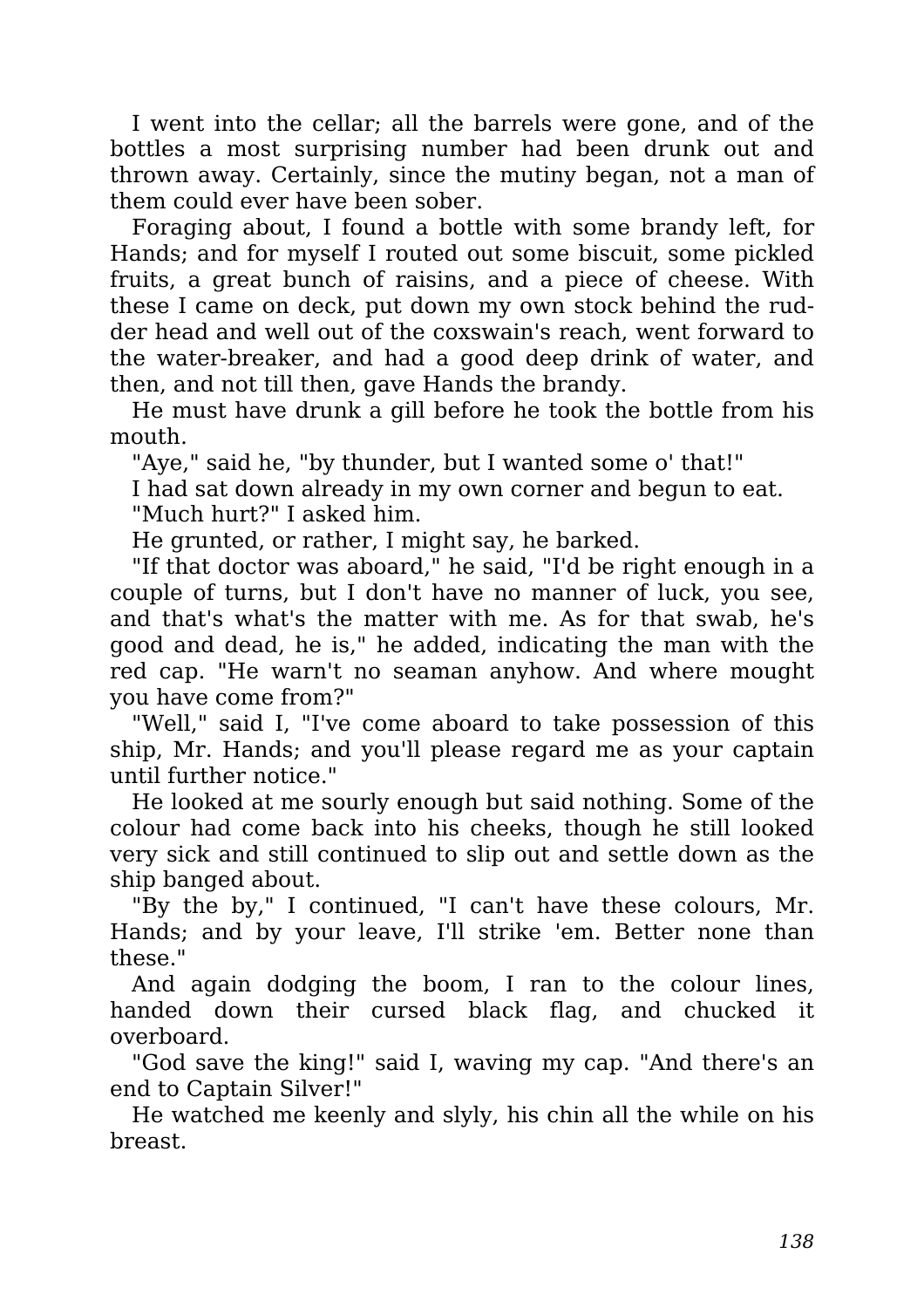"I reckon," he said at last, "I reckon, Cap'n Hawkins, you'll kind of want to get ashore now. S'pose we talks."

"Why, yes," says I, "with all my heart, Mr. Hands. Say on." And I went back to my meal with a good appetite.

"This man," he began, nodding feebly at the corpse "—O'Brien were his name, a rank Irelander—this man and me got the canvas on her, meaning for to sail her back. Well, he's dead now, he is—as dead as bilge; and who's to sail this ship, I don't see. Without I gives you a hint, you ain't that man, as far's I can tell. Now, look here, you gives me food and drink and a old scarf or ankecher to tie my wound up, you do, and I'll tell you how to tail her, and that's about square all round, I take it."

"I'll tell you one thing," says I: "I'm not going back to Captain Kidd's anchorage. I mean to get into North Inlet and beach her quietly there."

"To be sure you did," he cried. "Why, I ain't sich an infernal lubber after all. I can see, can't I? I've tried my fling, I have, and I've lost, and it's you has the wind of me. North Inlet? Why, I haven't no ch'ice, not I! I'd help you sail her up to Execution Dock, by thunder! So I would."

Well, as it seemed to me, there was some sense in this. We struck our bargain on the spot. In three minutes I had the Hispaniola sailing easily before the wind along the coast of Treasure Island, with good hopes of turning the northern point ere noon and beating down again as far as North Inlet before high water, when we might beach her safely and wait till the subsiding tide permitted us to land.

Then I lashed the tiller and went below to my own chest, where I got a soft silk handkerchief of my mother's. With this, and with my aid, Hands bound up the great bleeding stab he had received in the thigh, and after he had eaten a little and had a swallow or two more of the brandy, he began to pick up visibly, sat straighter up, spoke louder and clearer, and looked in every way another man.

The breeze served us admirably. We skimmed before it like a bird, the coast of the island flashing by and the view changing every minute. Soon we were past the high lands and bowling beside low, sandy country, sparsely dotted with dwarf pines,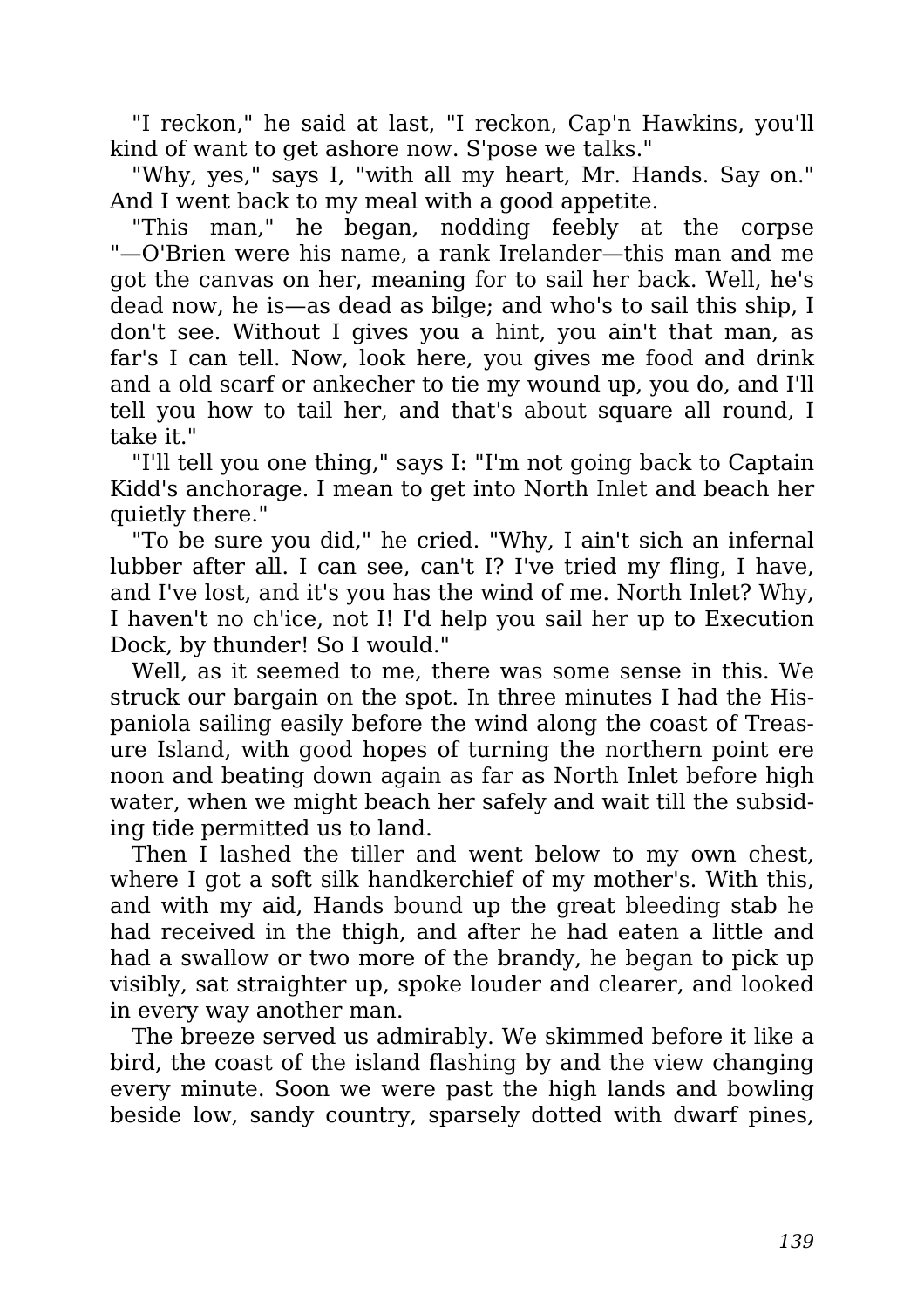and soon we were beyond that again and had turned the corner of the rocky hill that ends the island on the north.

I was greatly elated with my new command, and pleased with the bright, sunshiny weather and these different prospects of the coast. I had now plenty of water and good things to eat, and my conscience, which had smitten me hard for my desertion, was quieted by the great conquest I had made. I should, I think, have had nothing left me to desire but for the eyes of the coxswain as they followed me derisively about the deck and the odd smile that appeared continually on his face. It was a smile that had in it something both of pain and weakness—a haggard old man's smile; but there was, besides that, a grain of derision, a shadow of treachery, in his expression as he craftily watched, and watched, and watched me at my work.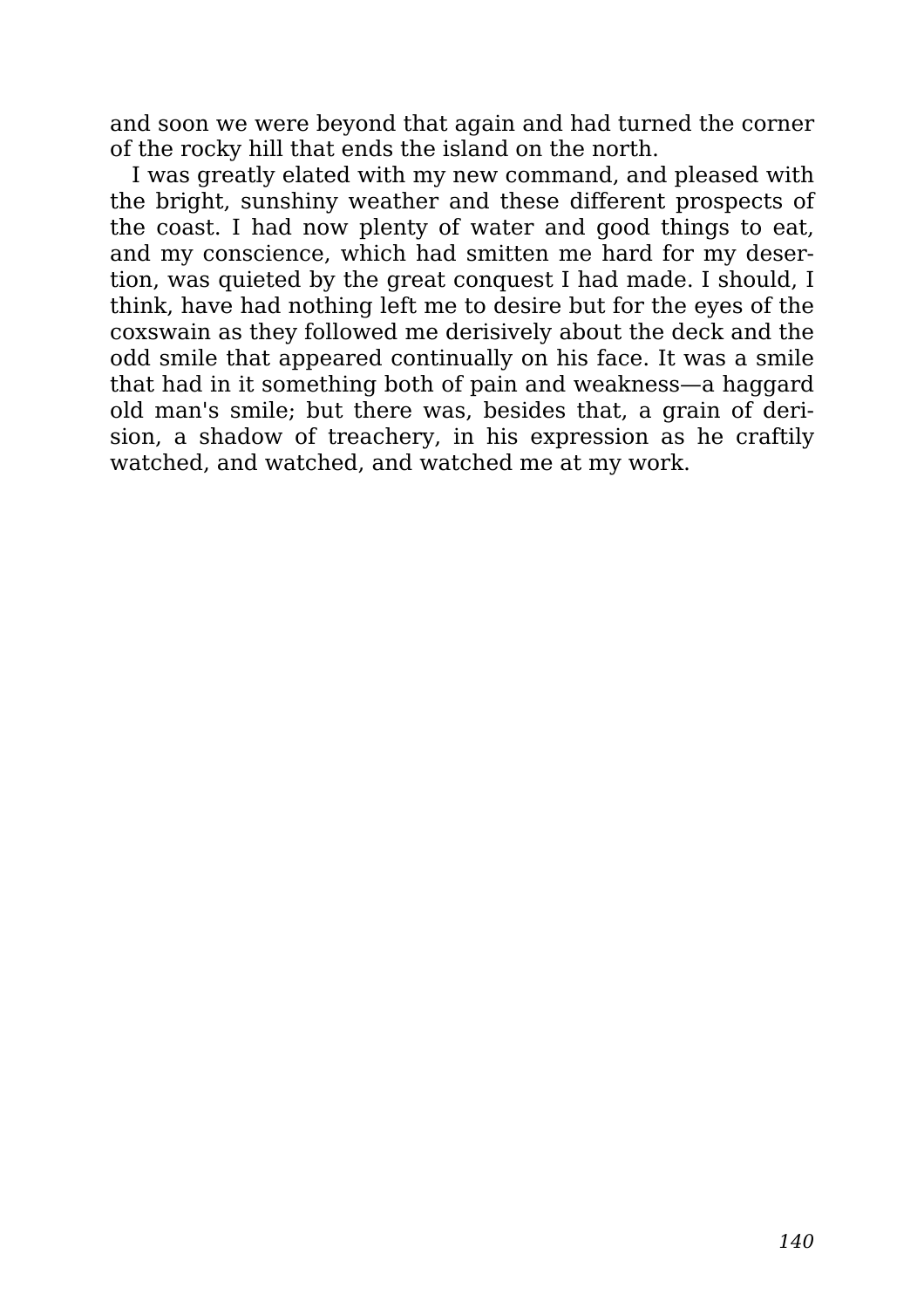### Chapter

#### **Israel Hands**

**T** <sup>•</sup> he wind, serving us to a desire, now hauled into the west. We could run so much the easier from the north-east corner of the island to the mouth of the North Inlet. Only, as we had no power to anchor and dared not beach her till the tide had flowed a good deal farther, time hung on our hands. The coxswain told me how to lay the ship to; after a good many trials I succeeded, and we both sat in silence over another meal.

"Cap'n," said he at length with that same uncomfortable smile, "here's my old shipmate, O'Brien; s'pose you was to heave him overboard. I ain't partic'lar as a rule, and I don't take no blame for settling his hash, but I don't reckon him ornamental now, do you?"

"I'm not strong enough, and I don't like the job; and there he lies, for me," said I.

"This here's an unlucky ship, this Hispaniola, Jim," he went on, blinking. "There's a power of men been killed in this Hispaniola—a sight o' poor seamen dead and gone since you and me took ship to Bristol. I never seen sich dirty luck, not I. There was this here O'Brien now—he's dead, ain't he? Well now, I'm no scholar, and you're a lad as can read and figure, and to put it straight, do you take it as a dead man is dead for good, or do he come alive again?"

"You can kill the body, Mr. Hands, but not the spirit; you must know that already," I replied. "O'Brien there is in another world, and may be watching us."

"Ah!" says he. "Well, that's unfort'nate—appears as if killing parties was a waste of time. Howsomever, sperrits don't reckon for much, by what I've seen. I'll chance it with the sperrits, Jim. And now, you've spoke up free, and I'll take it kind if you'd step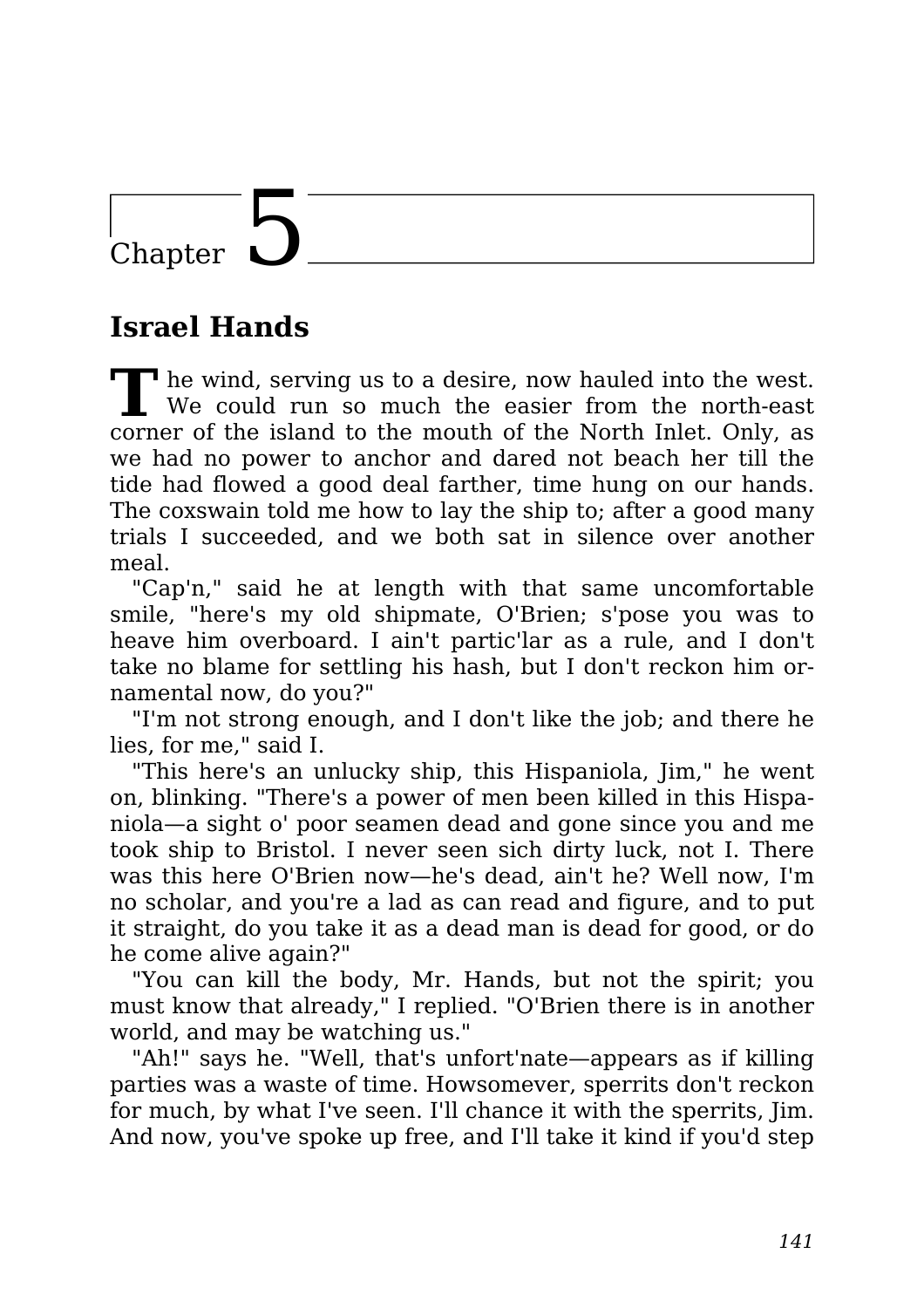down into that there cabin and get me a—well, a—shiver my timbers! I can't hit the name on 't; well, you get me a bottle of wine, Jim—this here brandy's too strong for my head."

Now, the coxswain's hesitation seemed to be unnatural, and as for the notion of his preferring wine to brandy, I entirely disbelieved it. The whole story was a pretext. He wanted me to leave the deck—so much was plain; but with what purpose I could in no way imagine. His eyes never met mine; they kept wandering to and fro, up and down, now with a look to the sky, now with a flitting glance upon the dead O'Brien. All the time he kept smiling and putting his tongue out in the most guilty, embarrassed manner, so that a child could have told that he was bent on some deception. I was prompt with my answer, however, for I saw where my advantage lay and that with a fellow so densely stupid I could easily conceal my suspicions to the end. "Some wine?" I said. "Far better. Will you have white or red?"

"Well, I reckon it's about the blessed same to me, shipmate," he replied; "so it's strong, and plenty of it, what's the odds?" "All right," I answered. "I'll bring you port, Mr. Hands. But I'll have to dig for it."

With that I scuttled down the companion with all the noise I could, slipped off my shoes, ran quietly along the sparred gallery, mounted the forecastle ladder, and popped my head out of the fore companion. I knew he would not expect to see me there, yet I took every precaution possible, and certainly the worst of my suspicions proved too true.

He had risen from his position to his hands and knees, and though his leg obviously hurt him pretty sharply when he moved—for I could hear him stifle a groan—yet it was at a good, rattling rate that he trailed himself across the deck. In half a minute he had reached the port scuppers and picked, out of a coil of rope, a long knife, or rather a short dirk, discoloured to the hilt with blood. He looked upon it for a moment, thrusting forth his under jaw, tried the point upon his hand, and then, hastily concealing it in the bosom of his jacket, trundled back again into his old place against the bulwark.

This was all that I required to know. Israel could move about, he was now armed, and if he had been at so much trouble to get rid of me, it was plain that I was meant to be the victim.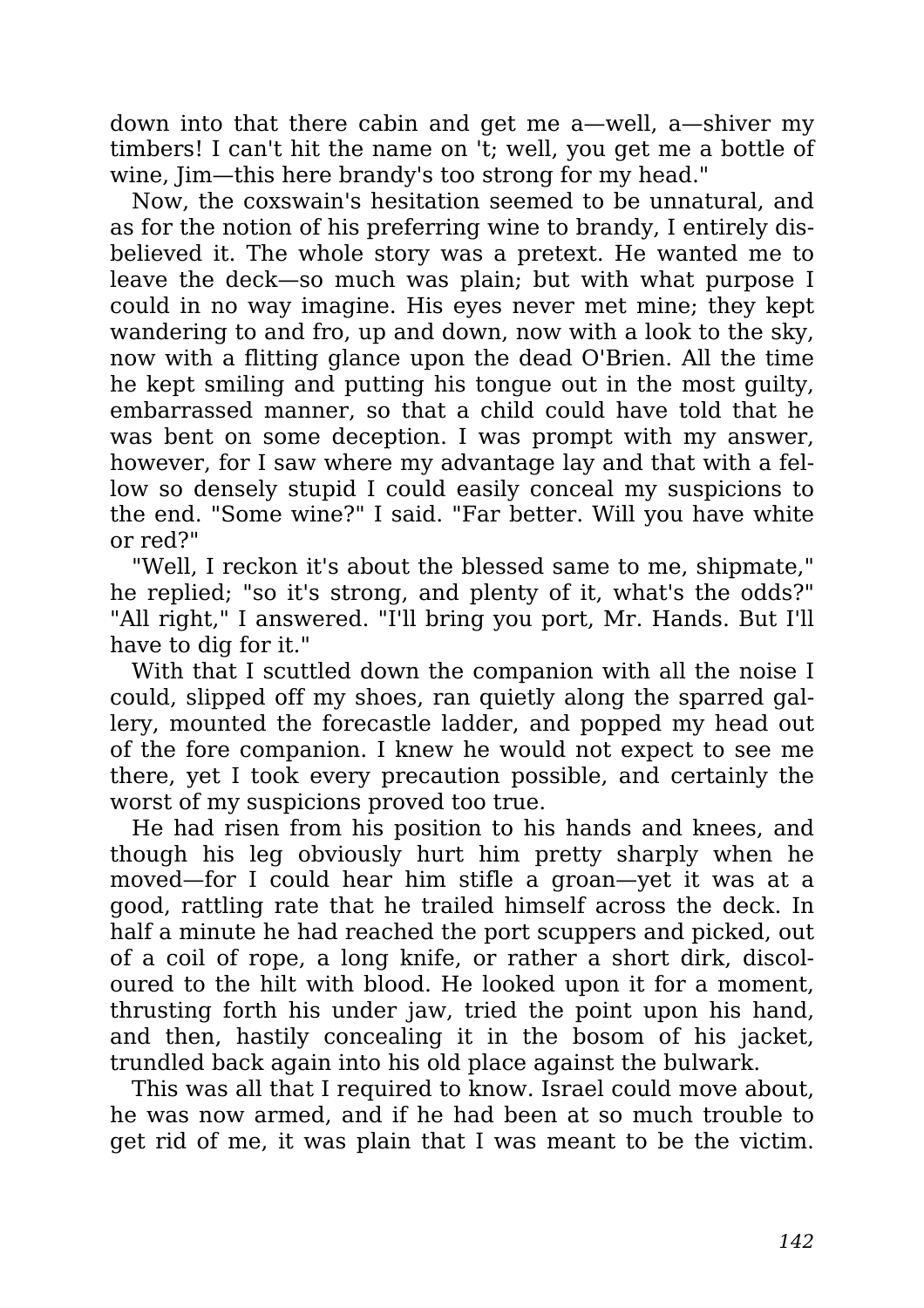What he would do afterwards—whether he would try to crawl right across the island from North Inlet to the camp among the swamps or whether he would fire Long Tom, trusting that his own comrades might come first to help him—was, of course, more than I could say.

Yet I felt sure that I could trust him in one point, since in that our interests jumped together, and that was in the disposition of the schooner. We both desired to have her stranded safe enough, in a sheltered place, and so that, when the time came, she could be got off again with as little labour and danger as might be; and until that was done I considered that my life would certainly be spared.

While I was thus turning the business over in my mind, I had not been idle with my body. I had stolen back to the cabin, slipped once more into my shoes, and laid my hand at random on a bottle of wine, and now, with this for an excuse, I made my reappearance on the deck.

Hands lay as I had left him, all fallen together in a bundle and with his eyelids lowered as though he were too weak to bear the light. He looked up, however, at my coming, knocked the neck off the bottle like a man who had done the same thing often, and took a good swig, with his favourite toast of "Here's luck!" Then he lay quiet for a little, and then, pulling out a stick of tobacco, begged me to cut him a quid.

"Cut me a junk o' that," says he, "for I haven't no knife and hardly strength enough, so be as I had. Ah, Jim, Jim, I reckon I've missed stays! Cut me a quid, as'll likely be the last, lad, for I'm for my long home, and no mistake."

"Well," said I, "I'll cut you some tobacco, but if I was you and thought myself so badly, I would go to my prayers like a Christian man."

"Why?" said he. "Now, you tell me why."

"Why?" I cried. "You were asking me just now about the dead. You've broken your trust; you've lived in sin and lies and blood; there's a man you killed lying at your feet this moment, and you ask me why! For God's mercy, Mr. Hands, that's why."

I spoke with a little heat, thinking of the bloody dirk he had hidden in his pocket and designed, in his ill thoughts, to end me with. He, for his part, took a great draught of the wine and spoke with the most unusual solemnity.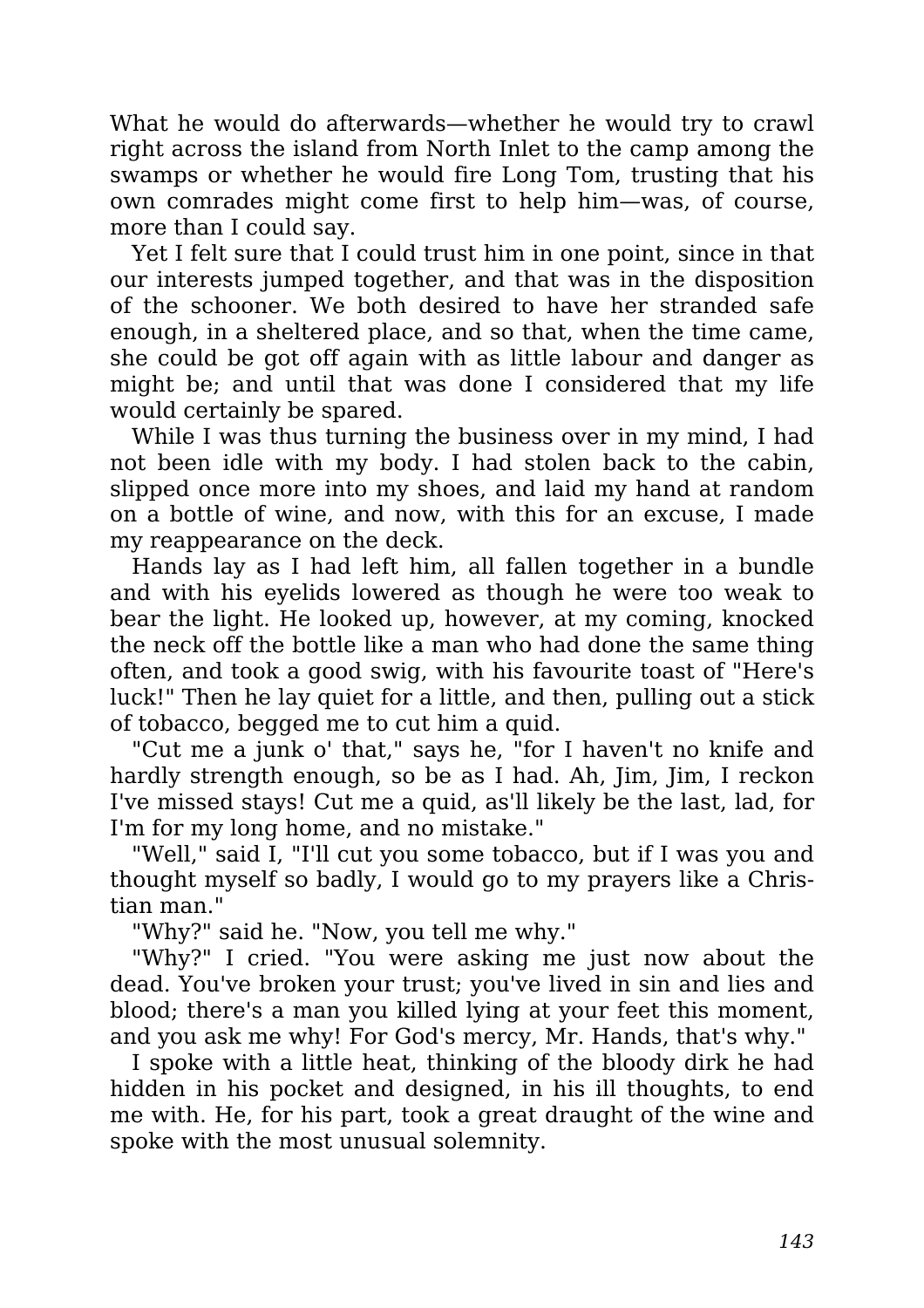"For thirty years," he said, "I've sailed the seas and seen good and bad, better and worse, fair weather and foul, provisions running out, knives going, and what not. Well, now I tell you, I never seen good come o' goodness yet. Him as strikes first is my fancy; dead men don't bite; them's my views—amen, so be it. And now, you look here," he added, suddenly changing his tone, "we've had about enough of this foolery. The tide's made good enough by now. You just take my orders, Cap'n Hawkins, and we'll sail slap in and be done with it."

All told, we had scarce two miles to run; but the navigation was delicate, the entrance to this northern anchorage was not only narrow and shoal, but lay east and west, so that the schooner must be nicely handled to be got in. I think I was a good, prompt subaltern, and I am very sure that Hands was an excellent pilot, for we went about and about and dodged in, shaving the banks, with a certainty and a neatness that were a pleasure to behold.

Scarcely had we passed the heads before the land closed around us. The shores of North Inlet were as thickly wooded as those of the southern anchorage, but the space was longer and narrower and more like, what in truth it was, the estuary of a river. Right before us, at the southern end, we saw the wreck of a ship in the last stages of dilapidation. It had been a great vessel of three masts but had lain so long exposed to the injuries of the weather that it was hung about with great webs of dripping seaweed, and on the deck of it shore bushes had taken root and now flourished thick with flowers. It was a sad sight, but it showed us that the anchorage was calm.

"Now," said Hands, "look there; there's a pet bit for to beach a ship in. Fine flat sand, never a cat's paw, trees all around of it, and flowers a-blowing like a garding on that old ship."

"And once beached," I inquired, "how shall we get her off again?"

"Why, so," he replied: "you take a line ashore there on the other side at low water, take a turn about one of them big pines; bring it back, take a turn around the capstan, and lie to for the tide. Come high water, all hands take a pull upon the line, and off she comes as sweet as natur'. And now, boy, you stand by. We're near the bit now, and she's too much way on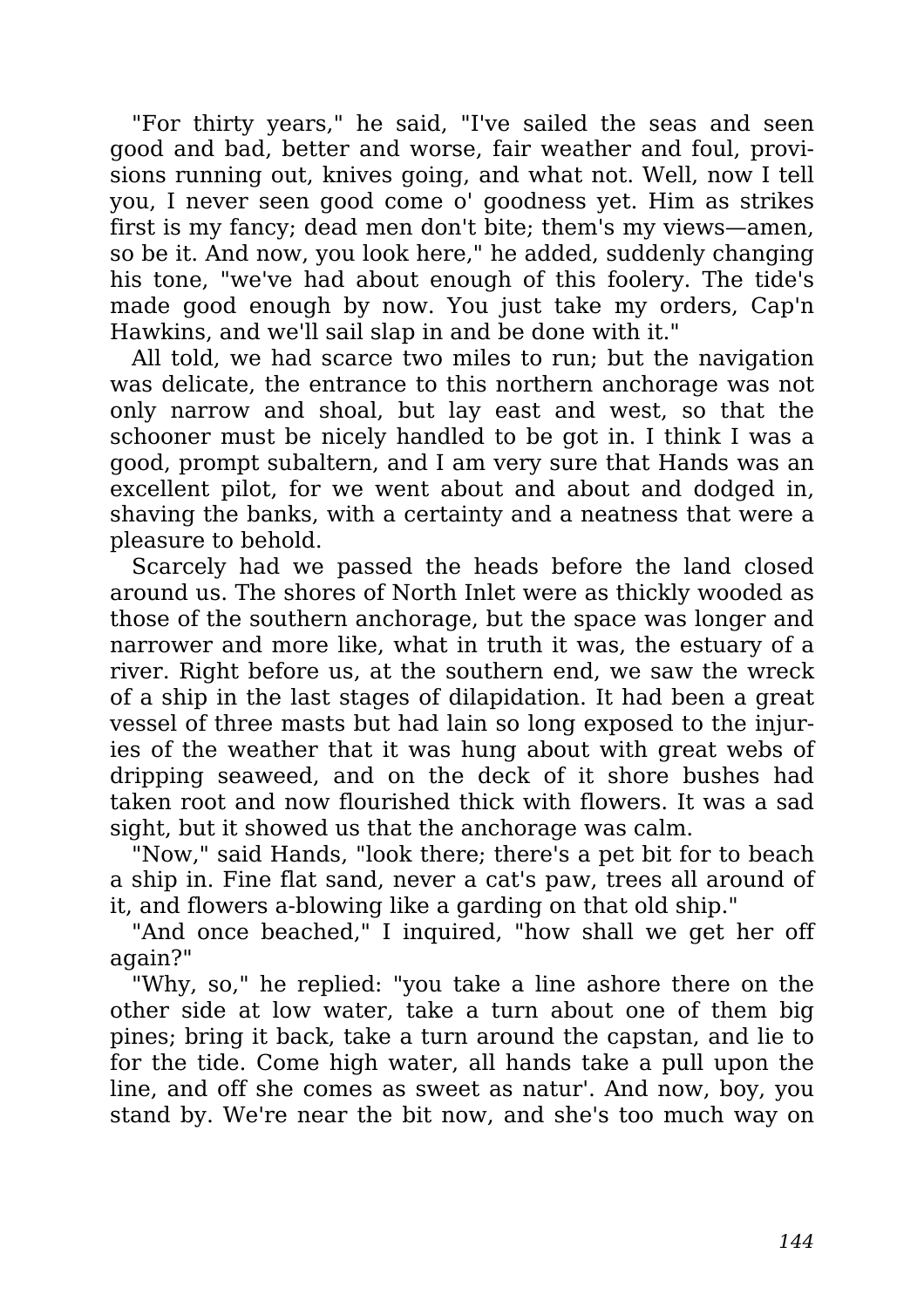her. Starboard a little—so—steady—starboard—larboard a little—steady—steady!"

So he issued his commands, which I breathlessly obeyed, till, all of a sudden, he cried, "Now, my hearty, luff!" And I put the helm hard up, and the Hispaniola swung round rapidly and ran stem on for the low, wooded shore.

The excitement of these last manoeuvres had somewhat interfered with the watch I had kept hitherto, sharply enough, upon the coxswain. Even then I was still so much interested, waiting for the ship to touch, that I had quite forgot the peril that hung over my head and stood craning over the starboard bulwarks and watching the ripples spreading wide before the bows. I might have fallen without a struggle for my life had not a sudden disquietude seized upon me and made me turn my head. Perhaps I had heard a creak or seen his shadow moving with the tail of my eye; perhaps it was an instinct like a cat's; but, sure enough, when I looked round, there was Hands, already half-way towards me, with the dirk in his right hand.

We must both have cried out aloud when our eyes met, but while mine was the shrill cry of terror, his was a roar of fury like a charging bully's. At the same instant, he threw himself forward and I leapt sideways towards the bows. As I did so, I let go of the tiller, which sprang sharp to leeward, and I think this saved my life, for it struck Hands across the chest and stopped him, for the moment, dead.

Before he could recover, I was safe out of the corner where he had me trapped, with all the deck to dodge about. Just forward of the main-mast I stopped, drew a pistol from my pocket, took a cool aim, though he had already turned and was once more coming directly after me, and drew the trigger. The hammer fell, but there followed neither flash nor sound; the priming was useless with sea-water. I cursed myself for my neglect. Why had not I, long before, reprimed and reloaded my only weapons? Then I should not have been as now, a mere fleeing sheep before this butcher.

Wounded as he was, it was wonderful how fast he could move, his grizzled hair tumbling over his face, and his face itself as red as a red ensign with his haste and fury. I had no time to try my other pistol, nor indeed much inclination, for I was sure it would be useless. One thing I saw plainly: I must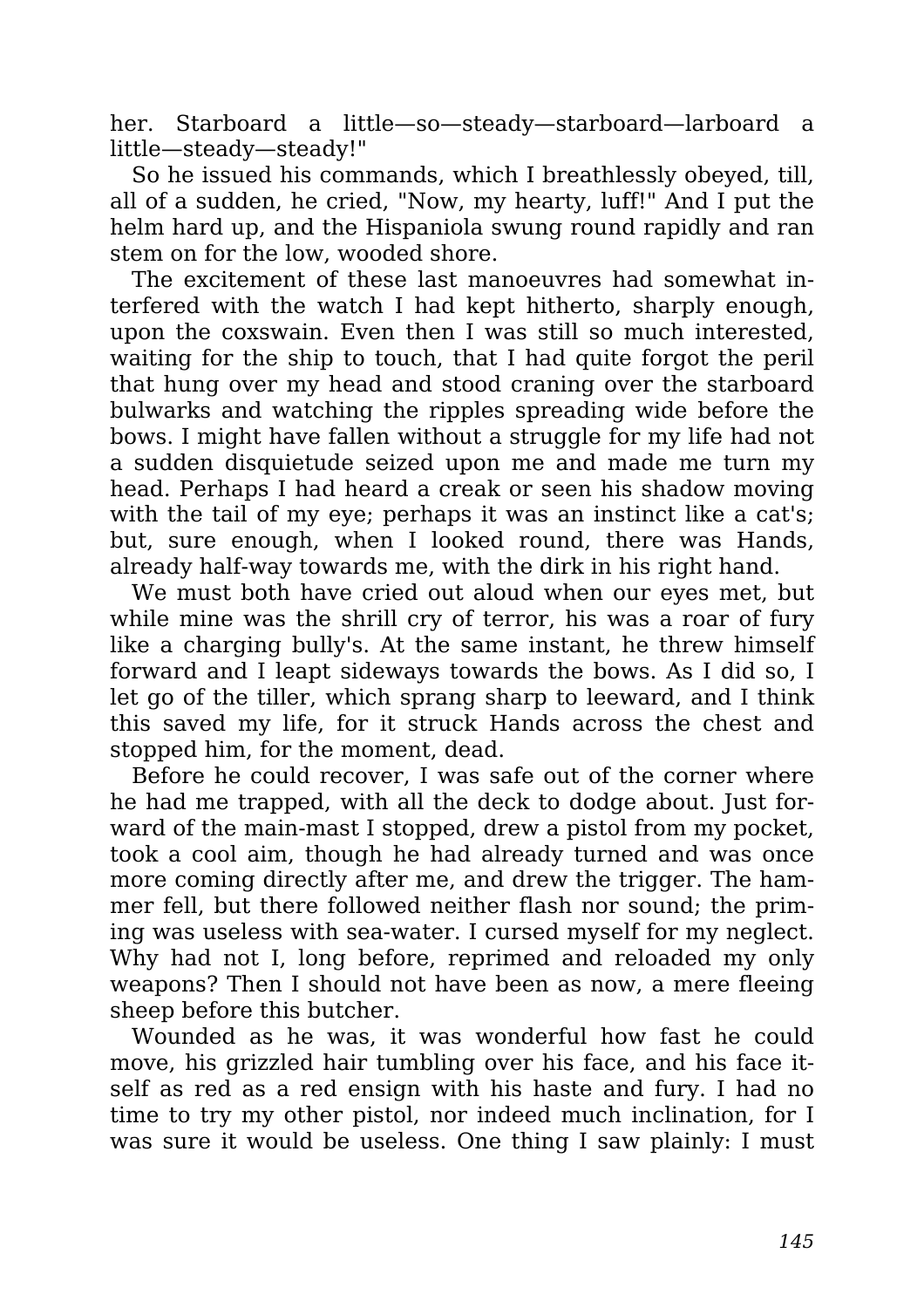not simply retreat before him, or he would speedily hold me boxed into the bows, as a moment since he had so nearly boxed me in the stern. Once so caught, and nine or ten inches of the blood-stained dirk would be my last experience on this side of eternity. I placed my palms against the main-mast, which was of a goodish bigness, and waited, every nerve upon the stretch.

Seeing that I meant to dodge, he also paused; and a moment or two passed in feints on his part and corresponding movements upon mine. It was such a game as I had often played at home about the rocks of Black Hill Cove, but never before, you may be sure, with such a wildly beating heart as now. Still, as I say, it was a boy's game, and I thought I could hold my own at it against an elderly seaman with a wounded thigh. Indeed my courage had begun to rise so high that I allowed myself a few darting thoughts on what would be the end of the affair, and while I saw certainly that I could spin it out for long, I saw no hope of any ultimate escape.

Well, while things stood thus, suddenly the Hispaniola struck, staggered, ground for an instant in the sand, and then, swift as a blow, canted over to the port side till the deck stood at an angle of forty-five degrees and about a puncheon of water splashed into the scupper holes and lay, in a pool, between the deck and bulwark.

We were both of us capsized in a second, and both of us rolled, almost together, into the scuppers, the dead red-cap, with his arms still spread out, tumbling stiffly after us. So near were we, indeed, that my head came against the coxswain's foot with a crack that made my teeth rattle. Blow and all, I was the first afoot again, for Hands had got involved with the dead body. The sudden canting of the ship had made the deck no place for running on; I had to find some new way of escape, and that upon the instant, for my foe was almost touching me. Quick as thought, I sprang into the mizzen shrouds, rattled up hand over hand, and did not draw a breath till I was seated on the cross-trees.

I had been saved by being prompt; the dirk had struck not half a foot below me as I pursued my upward flight; and there stood Israel Hands with his mouth open and his face upturned to mine, a perfect statue of surprise and disappointment.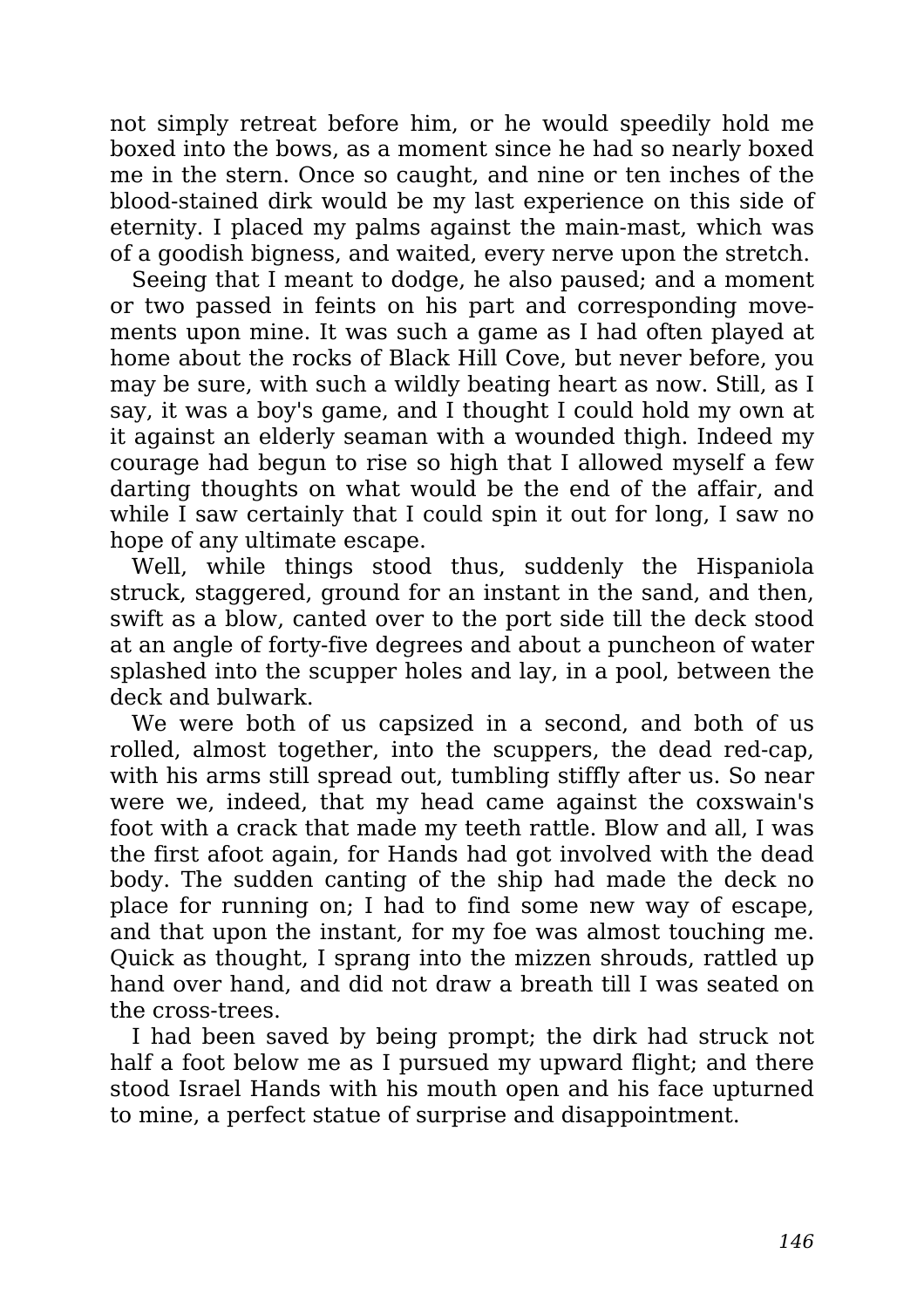Now that I had a moment to myself, I lost no time in changing the priming of my pistol, and then, having one ready for service, and to make assurance doubly sure, I proceeded to draw the load of the other and recharge it afresh from the beginning.

My new employment struck Hands all of a heap; he began to see the dice going against him, and after an obvious hesitation, he also hauled himself heavily into the shrouds, and with the dirk in his teeth, began slowly and painfully to mount. It cost him no end of time and groans to haul his wounded leg behind him, and I had quietly finished my arrangements before he was much more than a third of the way up. Then, with a pistol in either hand, I addressed him.

"One more step, Mr. Hands," said I, "and I'll blow your brains out! Dead men don't bite, you know," I added with a chuckle.

He stopped instantly. I could see by the working of his face that he was trying to think, and the process was so slow and laborious that, in my new-found security, I laughed aloud. At last, with a swallow or two, he spoke, his face still wearing the same expression of extreme perplexity. In order to speak he had to take the dagger from his mouth, but in all else he remained unmoved.

"Jim," says he, "I reckon we're fouled, you and me, and we'll have to sign articles. I'd have had you but for that there lurch, but I don't have no luck, not I; and I reckon I'll have to strike, which comes hard, you see, for a master mariner to a ship's younker like you, Jim."

I was drinking in his words and smiling away, as conceited as a cock upon a wall, when, all in a breath, back went his right hand over his shoulder. Something sang like an arrow through the air; I felt a blow and then a sharp pang, and there I was pinned by the shoulder to the mast. In the horrid pain and surprise of the moment—I scarce can say it was by my own volition, and I am sure it was without a conscious aim—both my pistols went off, and both escaped out of my hands. They did not fall alone; with a choked cry, the coxswain loosed his grasp upon the shrouds and plunged head first into the water.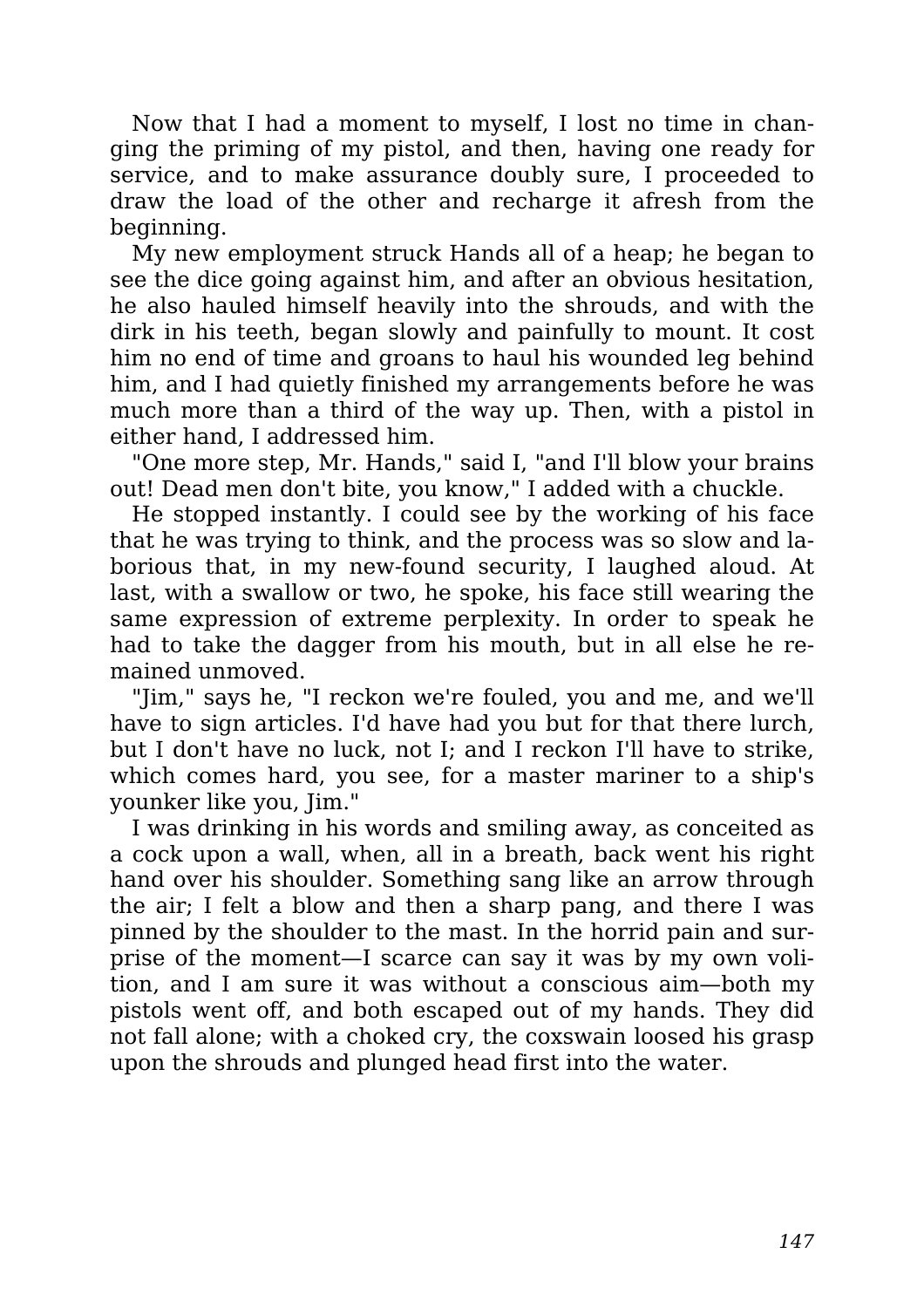# $\overline{\text{Chapter}}$

### **"Pieces of Eight"**

**O** wing to the cant of the vessel, the masts hung far out over the water, and from my perch on the cross-trees I had nothing below me but the surface of the bay. Hands, who was not so far up, was in consequence nearer to the ship and fell between me and the bulwarks. He rose once to the surface in a lather of foam and blood and then sank again for good. As the water settled, I could see him lying huddled together on the clean, bright sand in the shadow of the vessel's sides. A fish or two whipped past his body. Sometimes, by the quivering of the water, he appeared to move a little, as if he were trying to rise. But he was dead enough, for all that, being both shot and drowned, and was food for fish in the very place where he had designed my slaughter.

I was no sooner certain of this than I began to feel sick, faint, and terrified. The hot blood was running over my back and chest. The dirk, where it had pinned my shoulder to the mast, seemed to burn like a hot iron; yet it was not so much these real sufferings that distressed me, for these, it seemed to me, I could bear without a murmur; it was the horror I had upon my mind of falling from the cross-trees into that still green water, beside the body of the coxswain.

I clung with both hands till my nails ached, and I shut my eyes as if to cover up the peril. Gradually my mind came back again, my pulses quieted down to a more natural time, and I was once more in possession of myself.

It was my first thought to pluck forth the dirk, but either it stuck too hard or my nerve failed me, and I desisted with a violent shudder. Oddly enough, that very shudder did the business. The knife, in fact, had come the nearest in the world to missing me altogether; it held me by a mere pinch of skin, and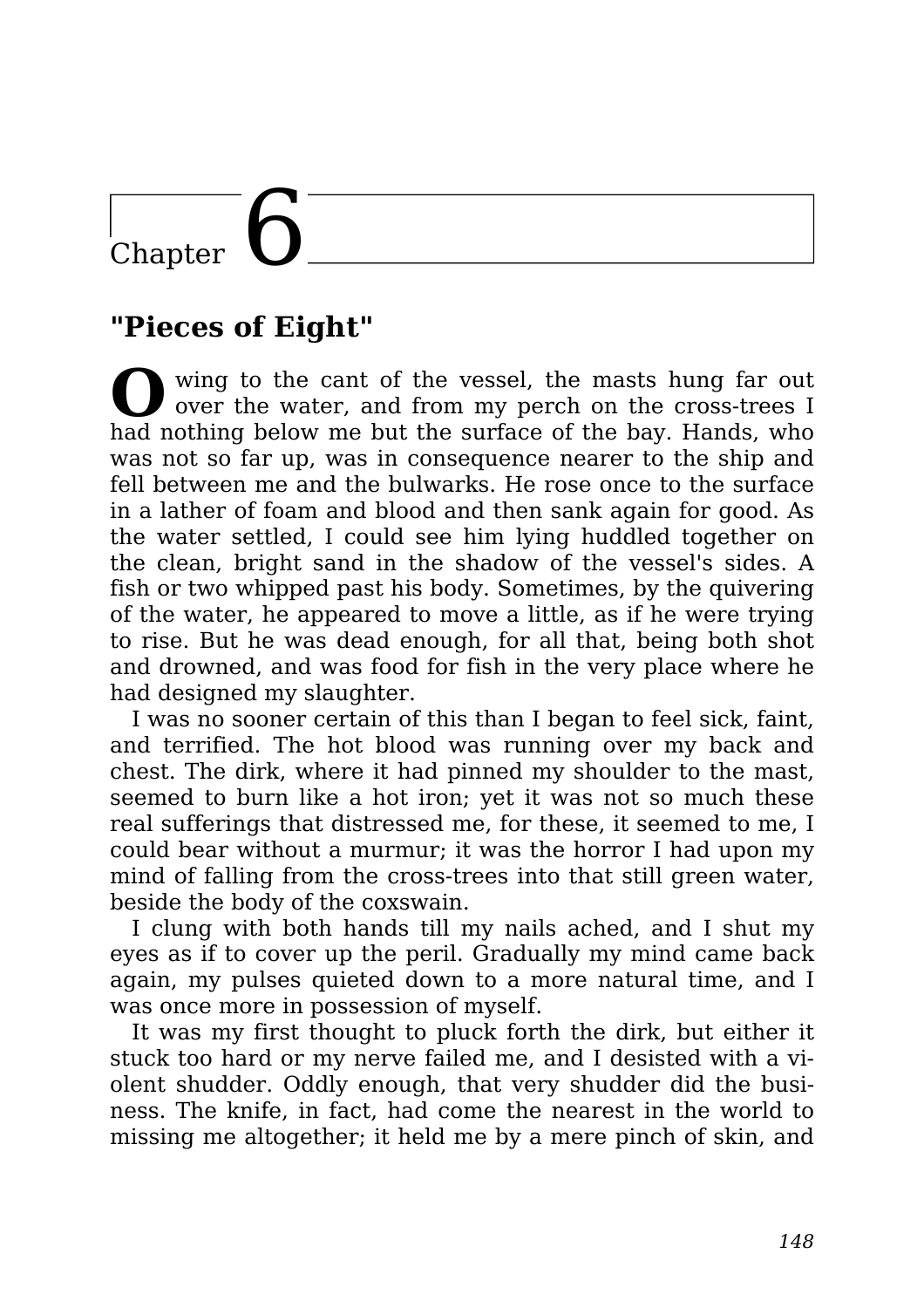this the shudder tore away. The blood ran down the faster, to be sure, but I was my own master again and only tacked to the mast by my coat and shirt.

These last I broke through with a sudden jerk, and then regained the deck by the starboard shrouds. For nothing in the world would I have again ventured, shaken as I was, upon the overhanging port shrouds from which Israel had so lately fallen.

I went below and did what I could for my wound; it pained me a good deal and still bled freely, but it was neither deep nor dangerous, nor did it greatly gall me when I used my arm. Then I looked around me, and as the ship was now, in a sense, my own, I began to think of clearing it from its last passenger—the dead man, O'Brien.

He had pitched, as I have said, against the bulwarks, where he lay like some horrible, ungainly sort of puppet, life-size, indeed, but how different from life's colour or life's comeliness! In that position I could easily have my way with him, and as the habit of tragical adventures had worn off almost all my terror for the dead, I took him by the waist as if he had been a sack of bran and with one good heave, tumbled him overboard. He went in with a sounding plunge; the red cap came off and remained floating on the surface; and as soon as the splash subsided, I could see him and Israel lying side by side, both wavering with the tremulous movement of the water. O'Brien, though still quite a young man, was very bald. There he lay, with that bald head across the knees of the man who had killed him and the quick fishes steering to and fro over both.

I was now alone upon the ship; the tide had just turned. The sun was within so few degrees of setting that already the shadow of the pines upon the western shore began to reach right across the anchorage and fall in patterns on the deck. The evening breeze had sprung up, and though it was well warded off by the hill with the two peaks upon the east, the cordage had begun to sing a little softly to itself and the idle sails to rattle to and fro.

I began to see a danger to the ship. The jibs I speedily doused and brought tumbling to the deck, but the main-sail was a harder matter. Of course, when the schooner canted over, the boom had swung out-board, and the cap of it and a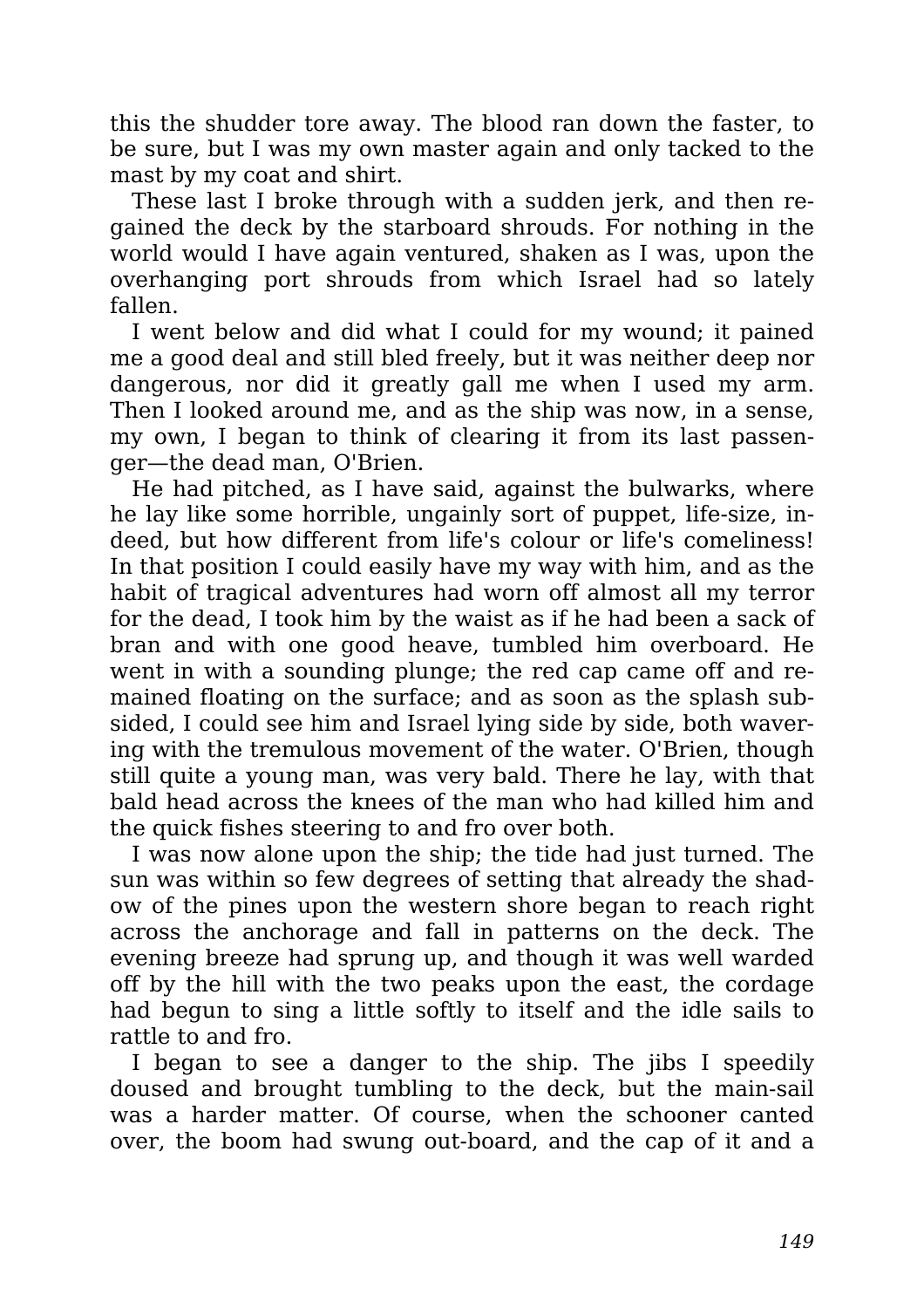foot or two of sail hung even under water. I thought this made it still more dangerous; yet the strain was so heavy that I half feared to meddle. At last I got my knife and cut the halyards. The peak dropped instantly, a great belly of loose canvas floated broad upon the water, and since, pull as I liked, I could not budge the downhall, that was the extent of what I could accomplish. For the rest, the Hispaniola must trust to luck, like myself.

By this time the whole anchorage had fallen into shadow—the last rays, I remember, falling through a glade of the wood and shining bright as jewels on the flowery mantle of the wreck. It began to be chill; the tide was rapidly fleeting seaward, the schooner settling more and more on her beam-ends.

I scrambled forward and looked over. It seemed shallow enough, and holding the cut hawser in both hands for a last security, I let myself drop softly overboard. The water scarcely reached my waist; the sand was firm and covered with ripple marks, and I waded ashore in great spirits, leaving the Hispaniola on her side, with her main-sail trailing wide upon the surface of the bay. About the same time, the sun went fairly down and the breeze whistled low in the dusk among the tossing pines.

At least, and at last, I was off the sea, nor had I returned thence empty-handed. There lay the schooner, clear at last from buccaneers and ready for our own men to board and get to sea again. I had nothing nearer my fancy than to get home to the stockade and boast of my achievements. Possibly I might be blamed a bit for my truantry, but the recapture of the Hispaniola was a clenching answer, and I hoped that even Captain Smollett would confess I had not lost my time.

So thinking, and in famous spirits, I began to set my face homeward for the block house and my companions. I remembered that the most easterly of the rivers which drain into Captain Kidd's anchorage ran from the two-peaked hill upon my left, and I bent my course in that direction that I might pass the stream while it was small. The wood was pretty open, and keeping along the lower spurs, I had soon turned the corner of that hill, and not long after waded to the mid-calf across the watercourse.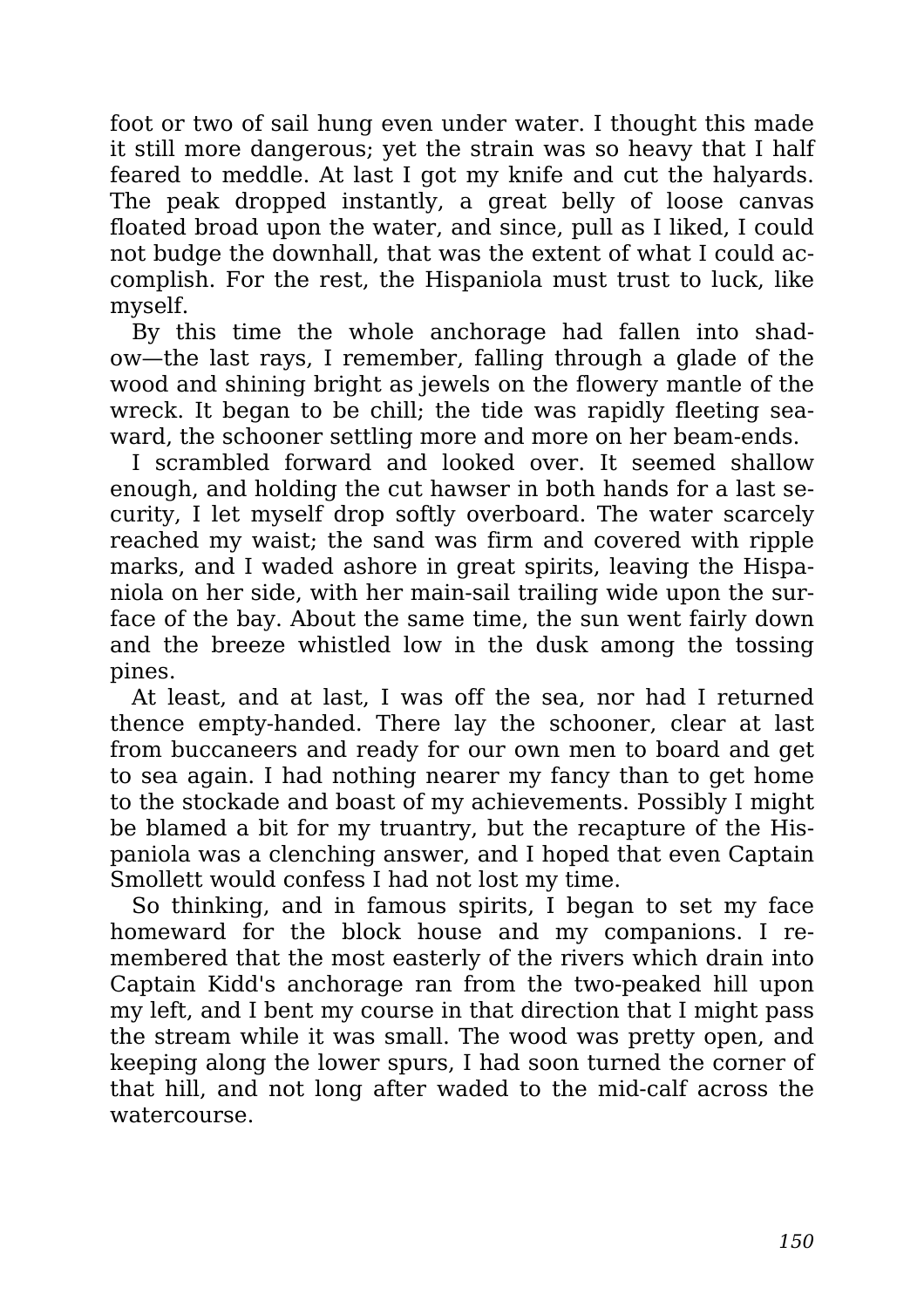This brought me near to where I had encountered Ben Gunn, the maroon; and I walked more circumspectly, keeping an eye on every side. The dusk had come nigh hand completely, and as I opened out the cleft between the two peaks, I became aware of a wavering glow against the sky, where, as I judged, the man of the island was cooking his supper before a roaring fire. And yet I wondered, in my heart, that he should show himself so careless. For if I could see this radiance, might it not reach the eyes of Silver himself where he camped upon the shore among the marshes?

Gradually the night fell blacker; it was all I could do to guide myself even roughly towards my destination; the double hill behind me and the Spy-glass on my right hand loomed faint and fainter; the stars were few and pale; and in the low ground where I wandered I kept tripping among bushes and rolling into sandy pits.

Suddenly a kind of brightness fell about me. I looked up; a pale glimmer of moonbeams had alighted on the summit of the Spy-glass, and soon after I saw something broad and silvery moving low down behind the trees, and knew the moon had risen.

With this to help me, I passed rapidly over what remained to me of my journey, and sometimes walking, sometimes running, impatiently drew near to the stockade. Yet, as I began to thread the grove that lies before it, I was not so thoughtless but that I slacked my pace and went a trifle warily. It would have been a poor end of my adventures to get shot down by my own party in mistake.

The moon was climbing higher and higher, its light began to fall here and there in masses through the more open districts of the wood, and right in front of me a glow of a different colour appeared among the trees. It was red and hot, and now and again it was a little darkened—as it were, the embers of a bonfire smouldering.

For the life of me I could not think what it might be.

At last I came right down upon the borders of the clearing. The western end was already steeped in moon-shine; the rest, and the block house itself, still lay in a black shadow chequered with long silvery streaks of light. On the other side of the house an immense fire had burned itself into clear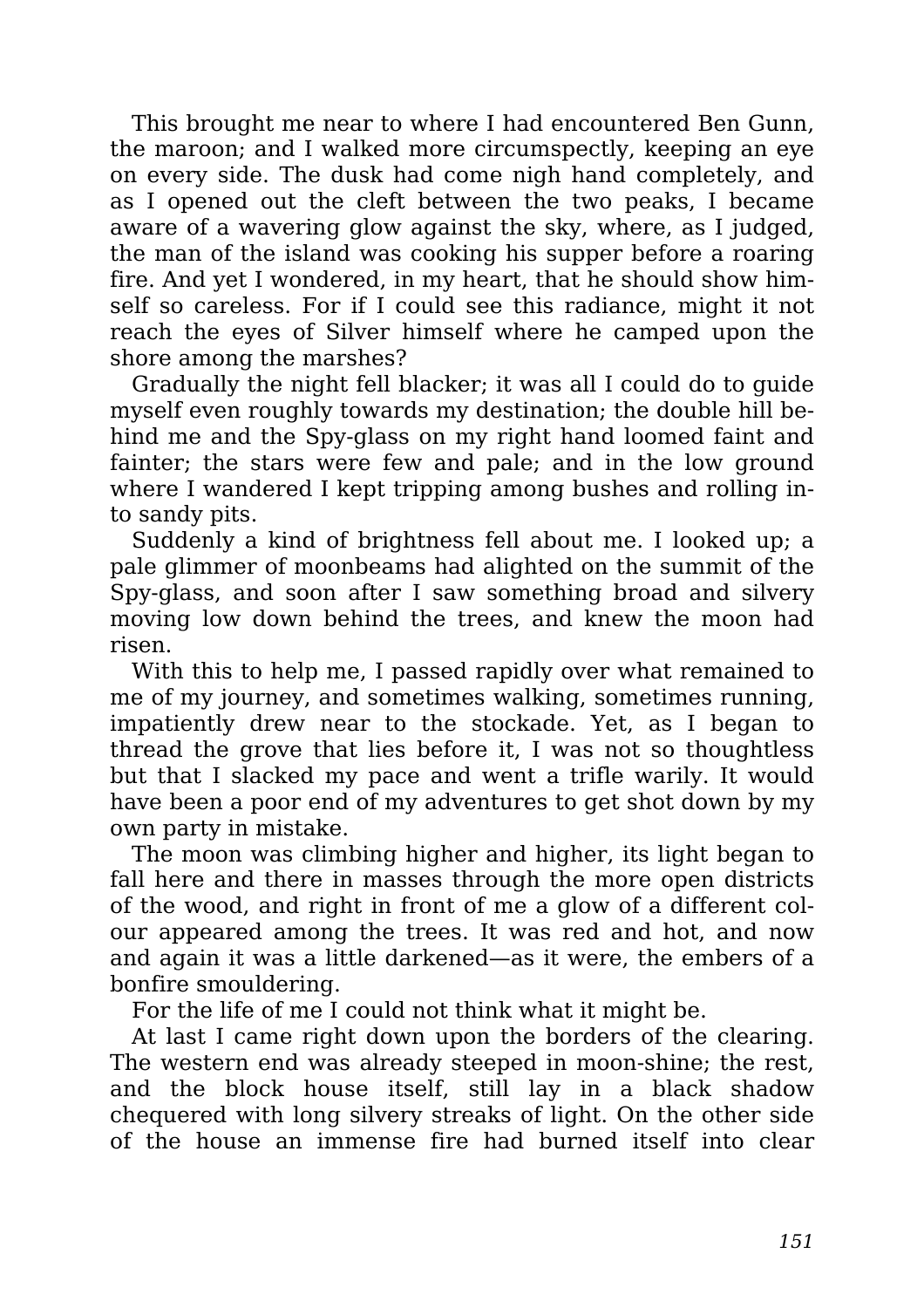embers and shed a steady, red reverberation, contrasted strongly with the mellow paleness of the moon. There was not a soul stirring nor a sound beside the noises of the breeze.

I stopped, with much wonder in my heart, and perhaps a little terror also. It had not been our way to build great fires; we were, indeed, by the captain's orders, somewhat niggardly of firewood, and I began to fear that something had gone wrong while I was absent.

I stole round by the eastern end, keeping close in shadow, and at a convenient place, where the darkness was thickest, crossed the palisade.

To make assurance surer, I got upon my hands and knees and crawled, without a sound, towards the corner of the house. As I drew nearer, my heart was suddenly and greatly lightened. It is not a pleasant noise in itself, and I have often complained of it at other times, but just then it was like music to hear my friends snoring together so loud and peaceful in their sleep. The sea-cry of the watch, that beautiful "All's well," never fell more reassuringly on my ear.

In the meantime, there was no doubt of one thing; they kept an infamous bad watch. If it had been Silver and his lads that were now creeping in on them, not a soul would have seen daybreak. That was what it was, thought I, to have the captain wounded; and again I blamed myself sharply for leaving them in that danger with so few to mount guard.

By this time I had got to the door and stood up. All was dark within, so that I could distinguish nothing by the eye. As for sounds, there was the steady drone of the snorers and a small occasional noise, a flickering or pecking that I could in no way account for.

With my arms before me I walked steadily in. I should lie down in my own place (I thought with a silent chuckle) and enjoy their faces when they found me in the morning.

My foot struck something yielding—it was a sleeper's leg; and he turned and groaned, but without awaking.

And then, all of a sudden, a shrill voice broke forth out of the darkness:

"Pieces of eight! Pieces of eight! Pieces of eight! Pieces of eight! Pieces of eight! and so forth, without pause or change, like the clacking of a tiny mill.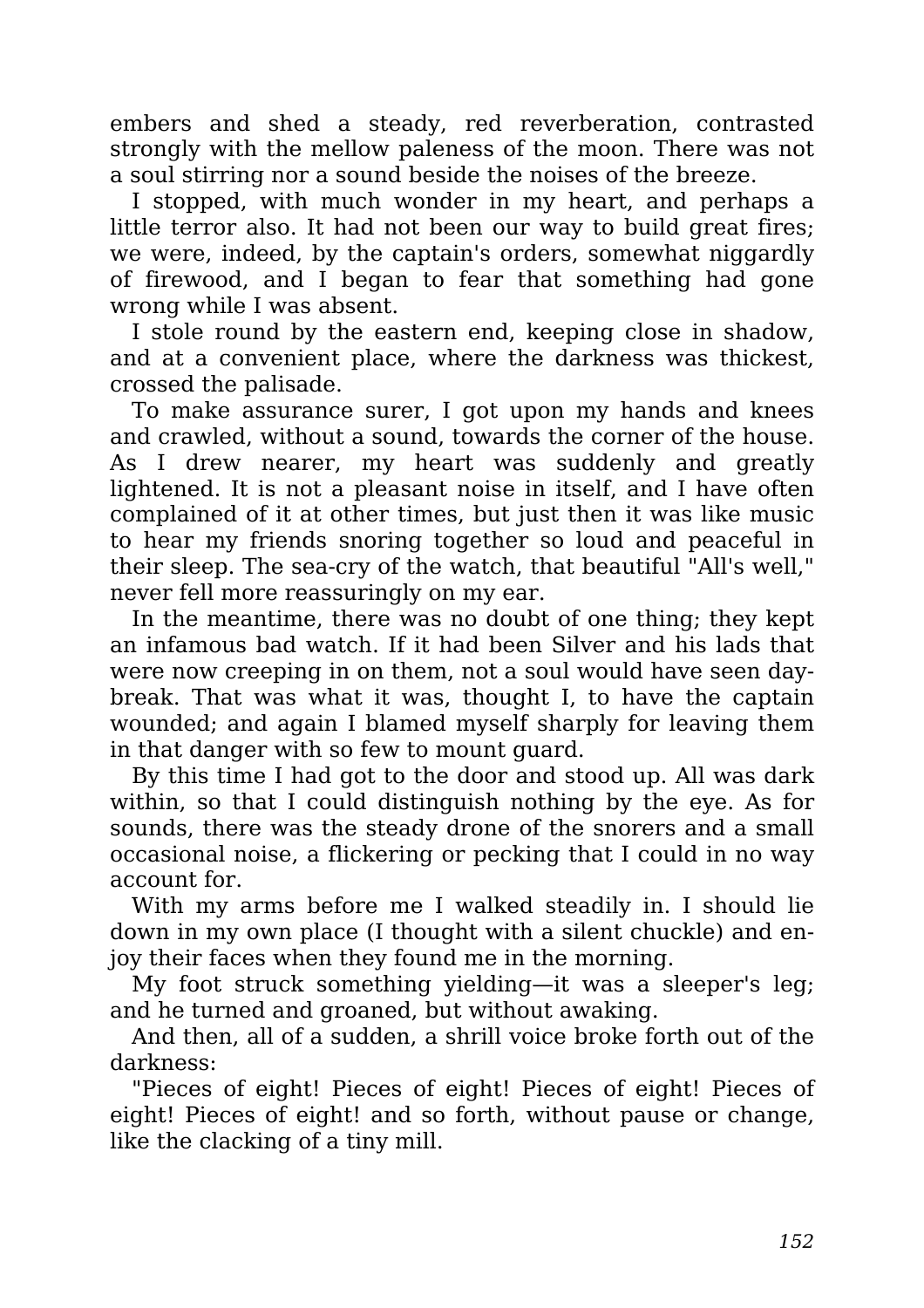Silver's green parrot, Captain Flint! It was she whom I had heard pecking at a piece of bark; it was she, keeping better watch than any human being, who thus announced my arrival with her wearisome refrain.

I had no time left me to recover. At the sharp, clipping tone of the parrot, the sleepers awoke and sprang up; and with a mighty oath, the voice of Silver cried, "Who goes?"

I turned to run, struck violently against one person, recoiled, and ran full into the arms of a second, who for his part closed upon and held me tight.

"Bring a torch, Dick," said Silver when my capture was thus assured.

And one of the men left the log-house and presently returned with a lighted brand.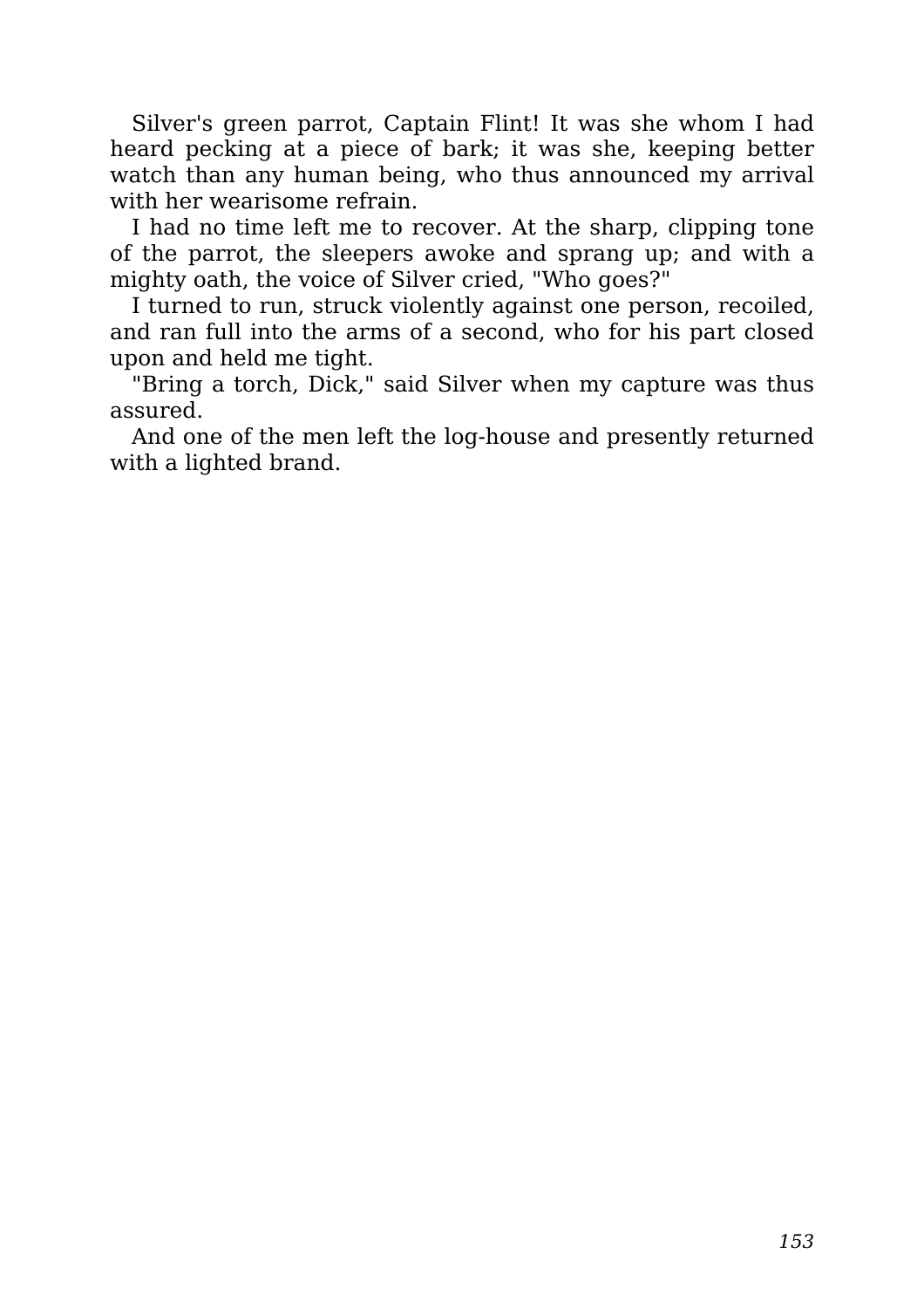### **Part 6 Captain Silver**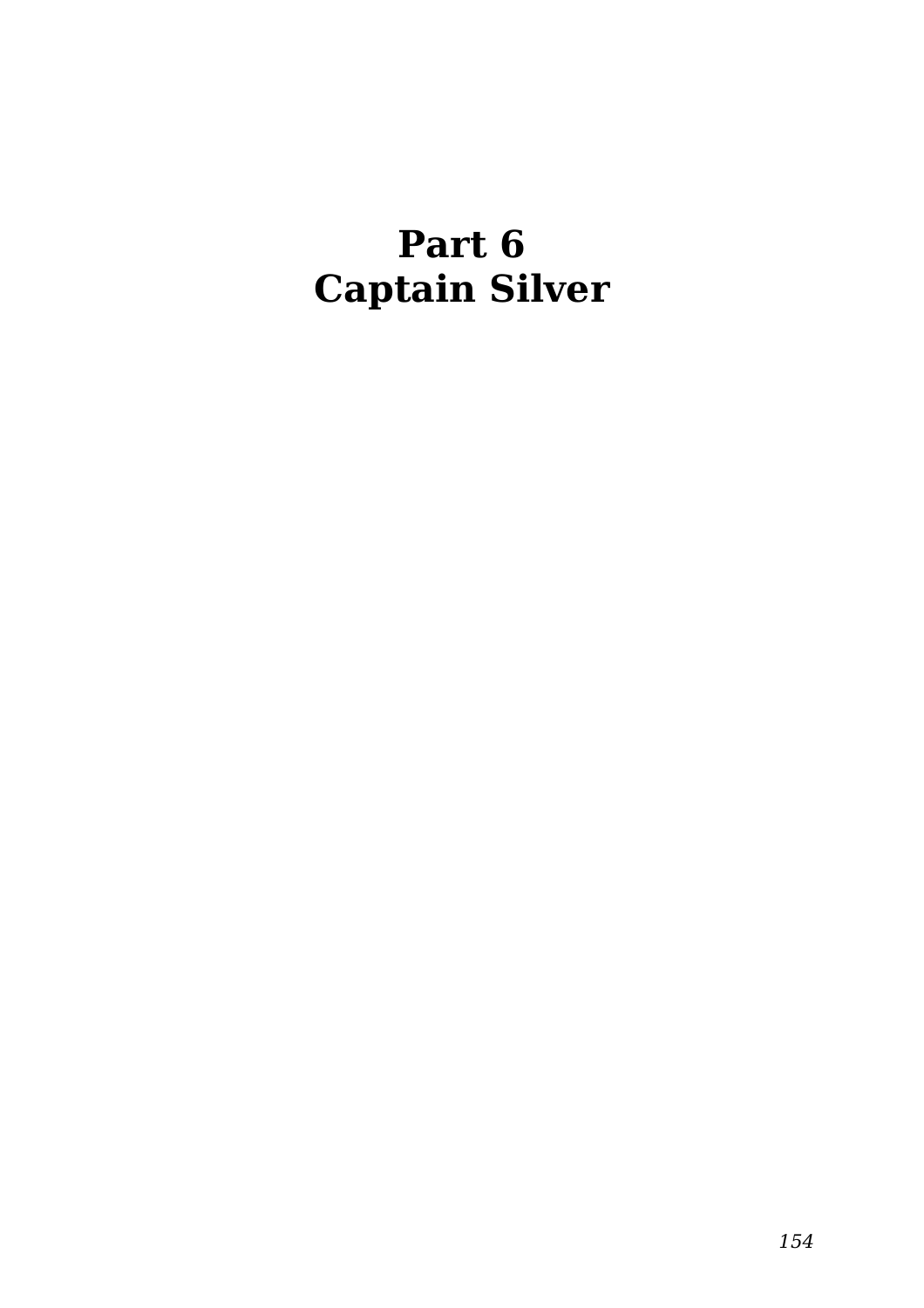### Chapter

### **In the Enemy's Camp**

**T** he red glare of the torch, lighting up the interior of the block house, showed me the worst of my apprehensions realized. The pirates were in possession of the house and stores: there was the cask of cognac, there were the pork and bread, as before, and what tenfold increased my horror, not a sign of any prisoner. I could only judge that all had perished, and my heart smote me sorely that I had not been there to perish with them.

There were six of the buccaneers, all told; not another man was left alive. Five of them were on their feet, flushed and swollen, suddenly called out of the first sleep of drunkenness. The sixth had only risen upon his elbow; he was deadly pale, and the blood-stained bandage round his head told that he had recently been wounded, and still more recently dressed. I remembered the man who had been shot and had run back among the woods in the great attack, and doubted not that this was he.

The parrot sat, preening her plumage, on Long John's shoulder. He himself, I thought, looked somewhat paler and more stern than I was used to. He still wore the fine broadcloth suit in which he had fulfilled his mission, but it was bitterly the worse for wear, daubed with clay and torn with the sharp briers of the wood.

"So," said he, "here's Jim Hawkins, shiver my timbers! Dropped in, like, eh? Well, come, I take that friendly."

And thereupon he sat down across the brandy cask and began to fill a pipe.

"Give me a loan of the link, Dick," said he; and then, when he had a good light, "That'll do, lad," he added; "stick the glim in the wood heap; and you, gentlemen, bring yourselves to! You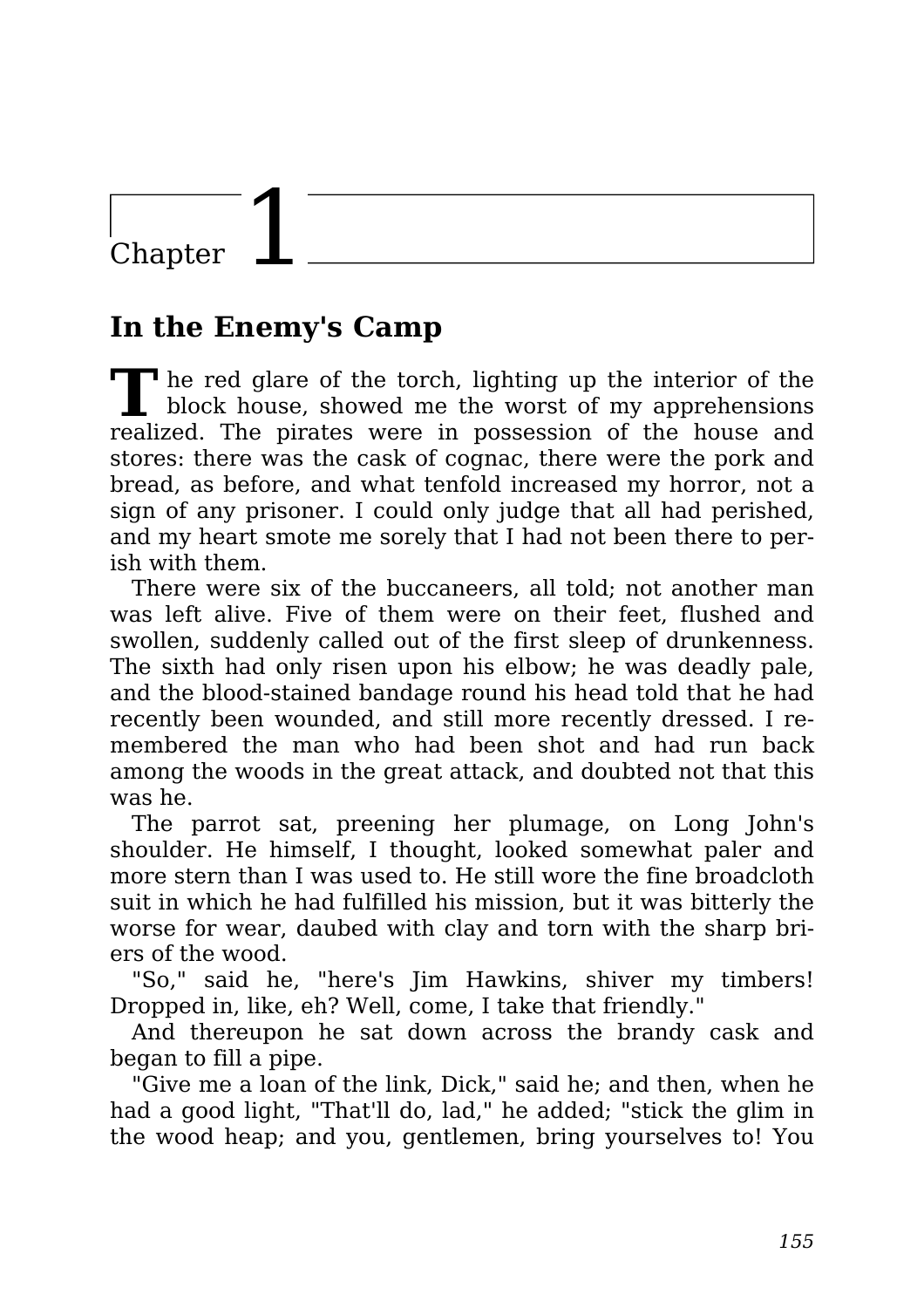needn't stand up for Mr. Hawkins; he'll excuse you, you may lay to that. And so, Jim"—stopping the tobacco—"here you were, and quite a pleasant surprise for poor old John. I see you were smart when first I set my eyes on you, but this here gets away from me clean, it do."

To all this, as may be well supposed, I made no answer. They had set me with my back against the wall, and I stood there, looking Silver in the face, pluckily enough, I hope, to all outward appearance, but with black despair in my heart.

Silver took a whiff or two of his pipe with great composure and then ran on again.

"Now, you see, Jim, so be as you are here," says he, "I'll give you a piece of my mind. I've always liked you, I have, for a lad of spirit, and the picter of my own self when I was young and handsome. I always wanted you to jine and take your share, and die a gentleman, and now, my cock, you've got to. Cap'n Smollett's a fine seaman, as I'll own up to any day, but stiff on discipline. 'Dooty is dooty,' says he, and right he is. Just you keep clear of the cap'n. The doctor himself is gone dead again you—'ungrateful scamp' was what he said; and the short and the long of the whole story is about here: you can't go back to your own lot, for they won't have you; and without you start a third ship's company all by yourself, which might be lonely, you'll have to jine with Cap'n Silver."

So far so good. My friends, then, were still alive, and though I partly believed the truth of Silver's statement, that the cabin party were incensed at me for my desertion, I was more relieved than distressed by what I heard.

"I don't say nothing as to your being in our hands," continued Silver, "though there you are, and you may lay to it. I'm all for argyment; I never seen good come out o' threatening. If you like the service, well, you'll jine; and if you don't, Jim, why, you're free to answer no—free and welcome, shipmate; and if fairer can be said by mortal seaman, shiver my sides!"

"Am I to answer, then?" I asked with a very tremulous voice. Through all this sneering talk, I was made to feel the threat of death that overhung me, and my cheeks burned and my heart beat painfully in my breast.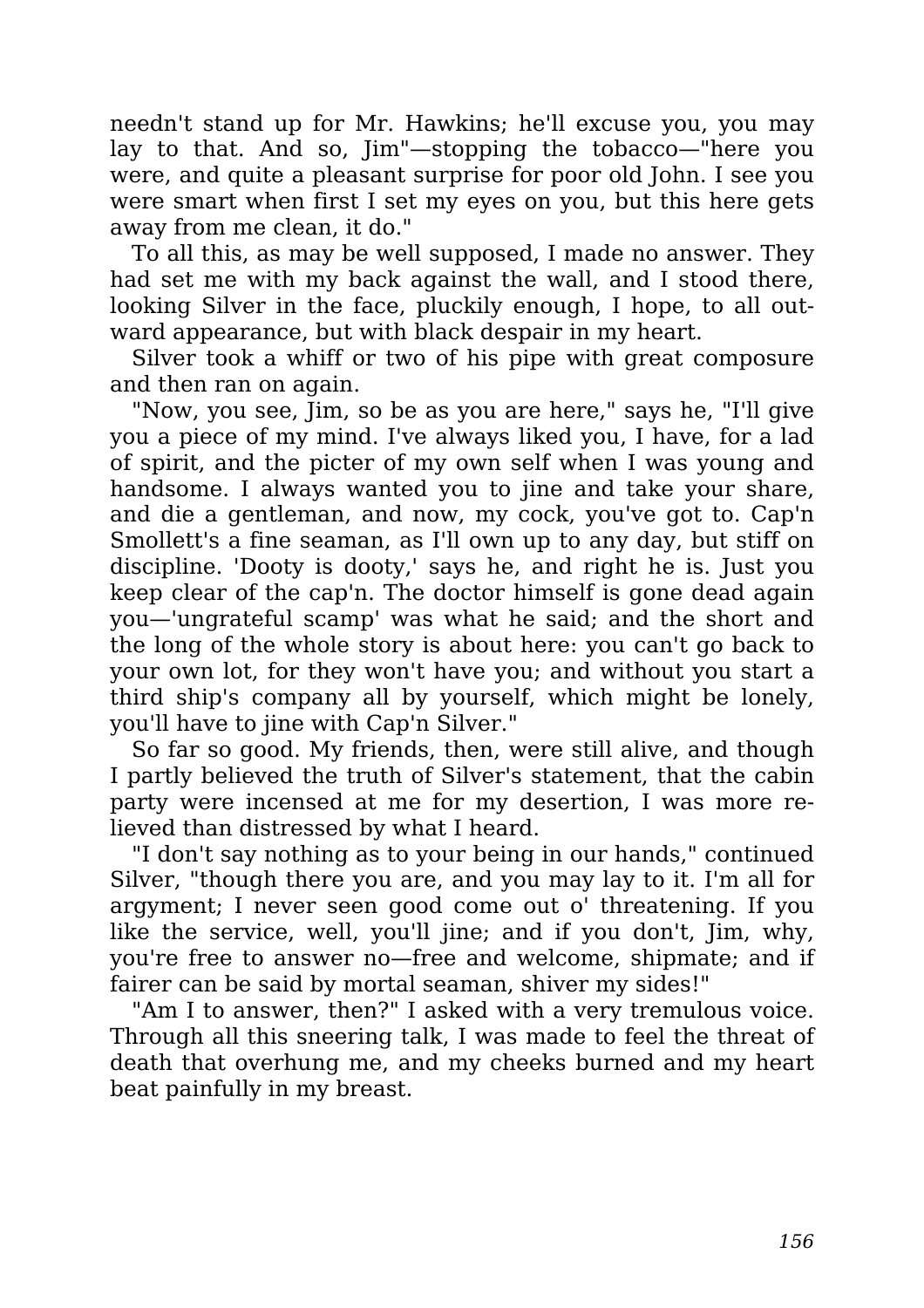"Lad," said Silver, "no one's a-pressing of you. Take your bearings. None of us won't hurry you, mate; time goes so pleasant in your company, you see."

"Well," says I, growing a bit bolder, "if I'm to choose, I declare I have a right to know what's what, and why you're here, and where my friends are."

"Wot's wot?" repeated one of the buccaneers in a deep growl. "Ah, he'd be a lucky one as knowed that!"

"You'll perhaps batten down your hatches till you're spoke to, my friend," cried Silver truculently to this speaker. And then, in his first gracious tones, he replied to me, "Yesterday morning, Mr. Hawkins," said he, "in the dog-watch, down came Doctor Livesey with a flag of truce. Says he, 'Cap'n Silver, you're sold out. Ship's gone.' Well, maybe we'd been taking a glass, and a song to help it round. I won't say no. Leastways, none of us had looked out. We looked out, and by thunder, the old ship was gone! I never seen a pack o' fools look fishier; and you may lay to that, if I tells you that looked the fishiest. 'Well,' says the doctor, 'let's bargain.' We bargained, him and I, and here we are: stores, brandy, block house, the firewood you was thoughtful enough to cut, and in a manner of speaking, the whole blessed boat, from cross-trees to kelson. As for them, they've tramped; I don't know where's they are."

He drew again quietly at his pipe.

"And lest you should take it into that head of yours," he went on, "that you was included in the treaty, here's the last word that was said: 'How many are you,' says I, 'to leave?' 'Four,' says he; 'four, and one of us wounded. As for that boy, I don't know where he is, confound him,' says he, 'nor I don't much care. We're about sick of him.' These was his words.

"Is that all?" I asked.

"Well, it's all that you're to hear, my son," returned Silver.

"And now I am to choose?"

"And now you are to choose, and you may lay to that," said Silver.

"Well," said I, "I am not such a fool but I know pretty well what I have to look for. Let the worst come to the worst, it's little I care. I've seen too many die since I fell in with you. But there's a thing or two I have to tell you," I said, and by this time I was quite excited; "and the first is this: here you are, in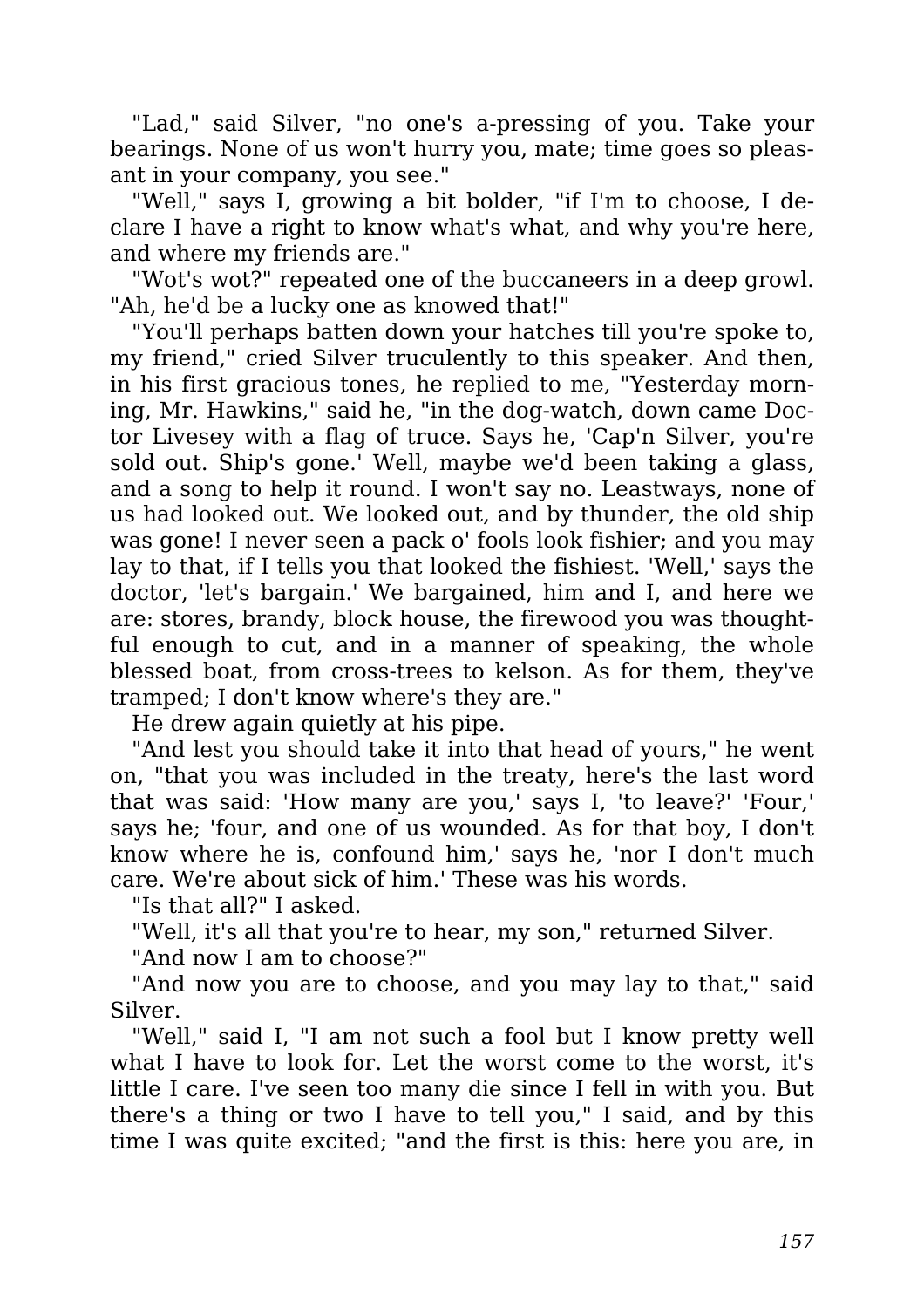a bad way—ship lost, treasure lost, men lost, your whole business gone to wreck; and if you want to know who did it—it was I! I was in the apple barrel the night we sighted land, and I heard you, John, and you, Dick Johnson, and Hands, who is now at the bottom of the sea, and told every word you said before the hour was out. And as for the schooner, it was I who cut her cable, and it was I that killed the men you had aboard of her, and it was I who brought her where you'll never see her more, not one of you. The laugh's on my side; I've had the top of this business from the first; I no more fear you than I fear a fly. Kill me, if you please, or spare me. But one thing I'll say, and no more; if you spare me, bygones are bygones, and when you fellows are in court for piracy, I'll save you all I can. It is for you to choose. Kill another and do yourselves no good, or spare me and keep a witness to save you from the gallows."

I stopped, for, I tell you, I was out of breath, and to my wonder, not a man of them moved, but all sat staring at me like as many sheep. And while they were still staring, I broke out again, "And now, Mr. Silver," I said, "I believe you're the best man here, and if things go to the worst, I'll take it kind of you to let the doctor know the way I took it."

"I'll bear it in mind," said Silver with an accent so curious that I could not, for the life of me, decide whether he were laughing at my request or had been favourably affected by my courage.

"I'll put one to that," cried the old mahogany-faced seaman—Morgan by name—whom I had seen in Long John's public-house upon the quays of Bristol. "It was him that knowed Black Dog."

"Well, and see here," added the sea-cook. "I'll put another again to that, by thunder! For it was this same boy that faked the chart from Billy Bones. First and last, we've split upon Jim Hawkins!"

"Then here goes!" said Morgan with an oath.

And he sprang up, drawing his knife as if he had been twenty.

"Avast, there!" cried Silver. "Who are you, Tom Morgan? Maybe you thought you was cap'n here, perhaps. By the powers, but I'll teach you better! Cross me, and you'll go where many a good man's gone before you, first and last, these thirty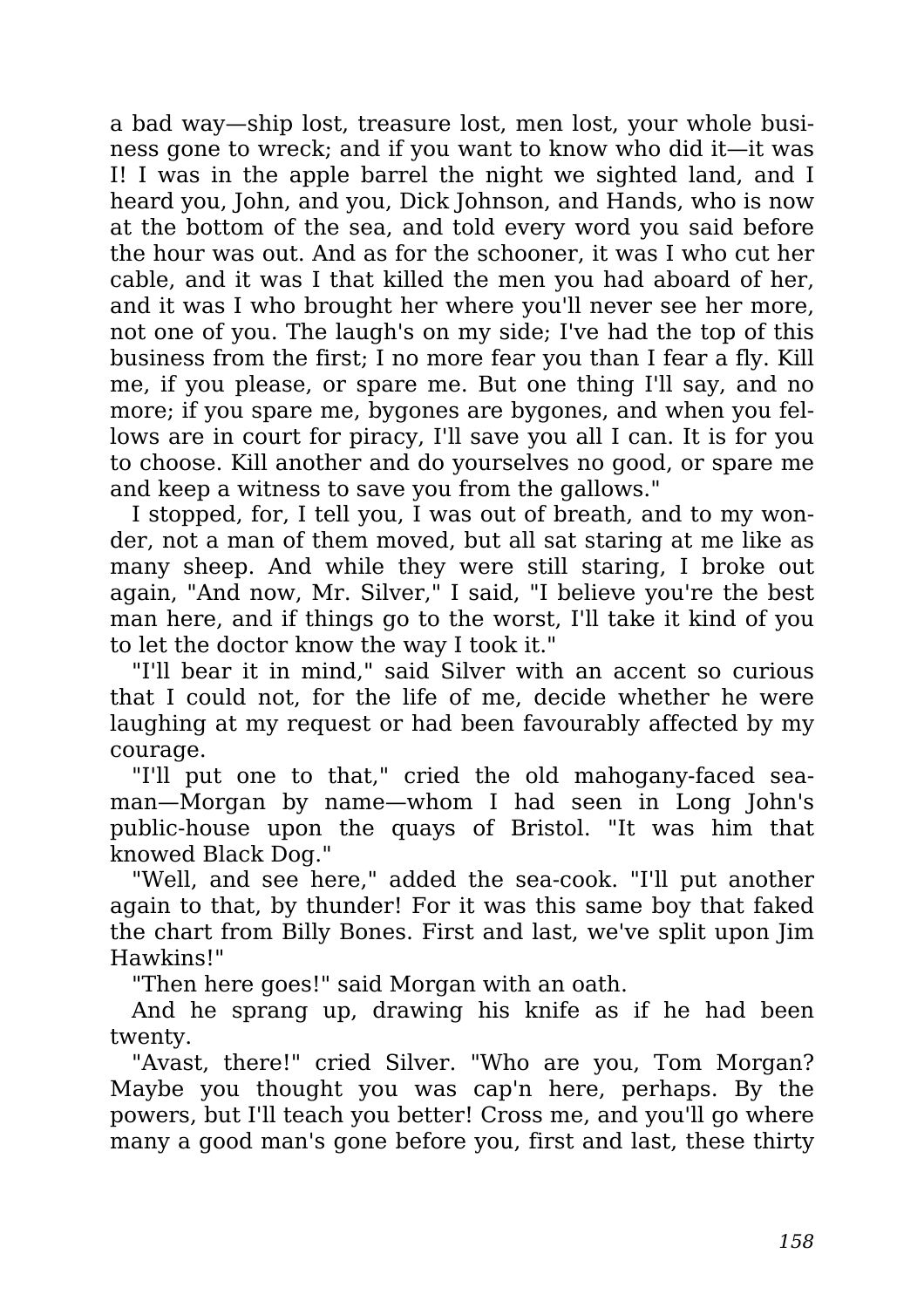year back—some to the yard-arm, shiver my timbers, and some by the board, and all to feed the fishes. There's never a man looked me between the eyes and seen a good day a'terwards, Tom Morgan, you may lay to that."

Morgan paused, but a hoarse murmur rose from the others. "Tom's right," said one.

"I stood hazing long enough from one," added another. "I'll be hanged if I'll be hazed by you, John Silver."

"Did any of you gentlemen want to have it out with me?" roared Silver, bending far forward from his position on the keg, with his pipe still glowing in his right hand. "Put a name on what you're at; you ain't dumb, I reckon. Him that wants shall get it. Have I lived this many years, and a son of a rum puncheon cock his hat athwart my hawse at the latter end of it? You know the way; you're all gentlemen o' fortune, by your account. Well, I'm ready. Take a cutlass, him that dares, and I'll see the colour of his inside, crutch and all, before that pipe's empty."

Not a man stirred; not a man answered.

"That's your sort, is it?" he added, returning his pipe to his mouth. "Well, you're a gay lot to look at, anyway. Not much worth to fight, you ain't. P'r'aps you can understand King George's English. I'm cap'n here by 'lection. I'm cap'n here because I'm the best man by a long sea-mile. You won't fight, as gentlemen o' fortune should; then, by thunder, you'll obey, and you may lay to it! I like that boy, now; I never seen a better boy than that. He's more a man than any pair of rats of you in this here house, and what I say is this: let me see him that'll lay a hand on him—that's what I say, and you may lay to it."

There was a long pause after this. I stood straight up against the wall, my heart still going like a sledge-hammer, but with a ray of hope now shining in my bosom. Silver leant back against the wall, his arms crossed, his pipe in the corner of his mouth, as calm as though he had been in church; yet his eye kept wandering furtively, and he kept the tail of it on his unruly followers. They, on their part, drew gradually together towards the far end of the block house, and the low hiss of their whispering sounded in my ear continuously, like a stream. One after another, they would look up, and the red light of the torch would fall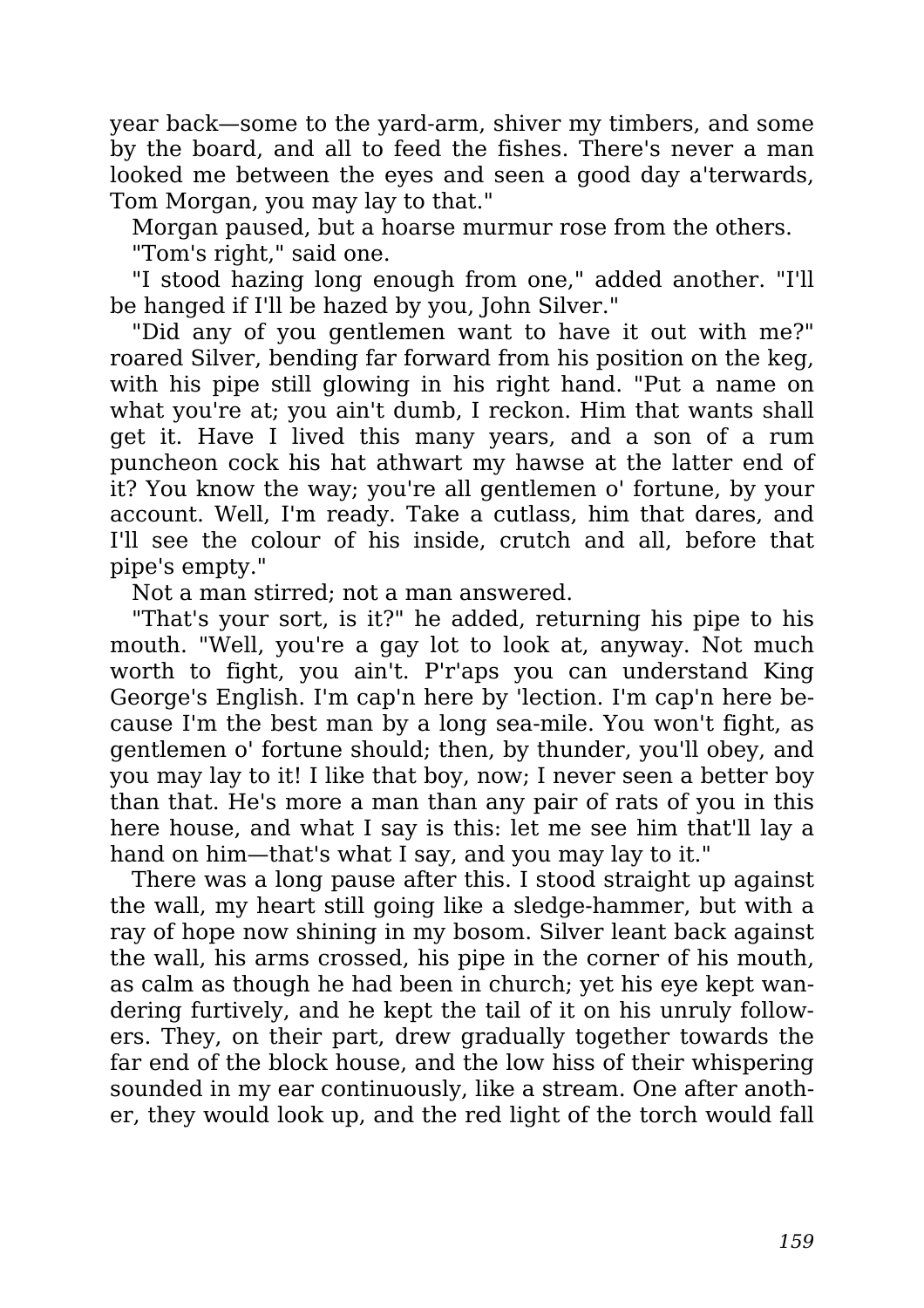for a second on their nervous faces; but it was not towards me, it was towards Silver that they turned their eyes.

"You seem to have a lot to say," remarked Silver, spitting far into the air. "Pipe up and let me hear it, or lay to."

"Ax your pardon, sir," returned one of the men; "you're pretty free with some of the rules; maybe you'll kindly keep an eye upon the rest. This crew's dissatisfied; this crew don't vally bullying a marlin-spike; this crew has its rights like other crews, I'll make so free as that; and by your own rules, I take it we can talk together. I ax your pardon, sir, acknowledging you for to be captaing at this present; but I claim my right, and steps outside for a council."

And with an elaborate sea-salute, this fellow, a long, illlooking, yellow-eyed man of five and thirty, stepped coolly towards the door and disappeared out of the house. One after another the rest followed his example, each making a salute as he passed, each adding some apology. "According to rules," said one. "Forecastle council," said Morgan. And so with one remark or another all marched out and left Silver and me alone with the torch.

The sea-cook instantly removed his pipe.

"Now, look you here, Jim Hawkins," he said in a steady whisper that was no more than audible, "you're within half a plank of death, and what's a long sight worse, of torture. They're going to throw me off. But, you mark, I stand by you through thick and thin. I didn't mean to; no, not till you spoke up. I was about desperate to lose that much blunt, and be hanged into the bargain. But I see you was the right sort. I says to myself, you stand by Hawkins, John, and Hawkins'll stand by you. You're his last card, and by the living thunder, John, he's yours! Back to back, says I. You save your witness, and he'll save your neck!"

I began dimly to understand.

"You mean all's lost?" I asked.

"Aye, by gum, I do!" he answered. "Ship gone, neck gone—that's the size of it. Once I looked into that bay, Jim Hawkins, and seen no schooner—well, I'm tough, but I gave out. As for that lot and their council, mark me, they're outright fools and cowards. I'll save your life—if so be as I can—from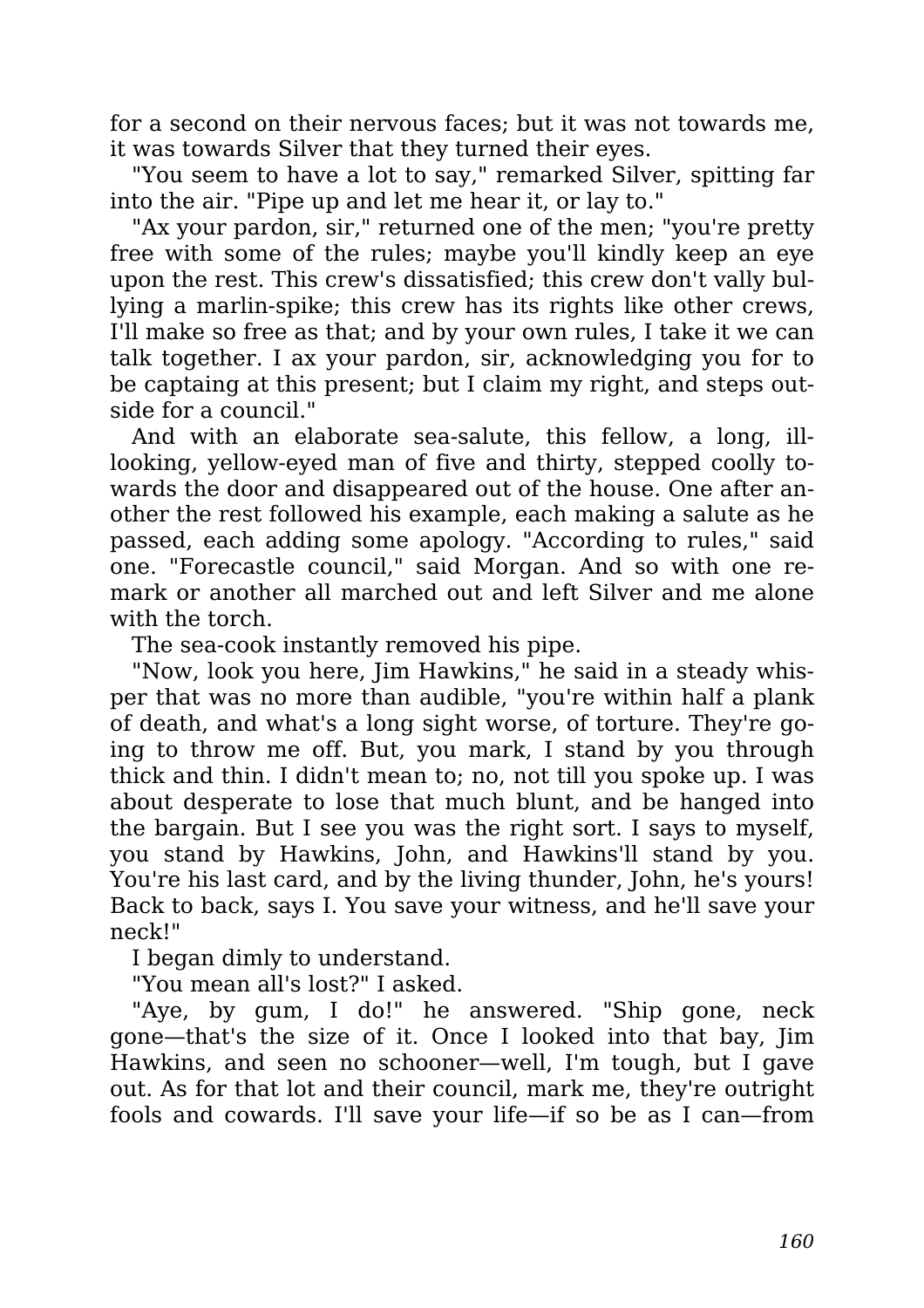them. But, see here, Jim—tit for tat—you save Long John from swinging."

I was bewildered; it seemed a thing so hopeless he was asking—he, the old buccaneer, the ringleader throughout.

"What I can do, that I'll do," I said.

"It's a bargain!" cried Long John. "You speak up plucky, and by thunder, I've a chance!"

He hobbled to the torch, where it stood propped among the firewood, and took a fresh light to his pipe.

"Understand me, Jim," he said, returning. "I've a head on my shoulders, I have. I'm on squire's side now. I know you've got that ship safe somewheres. How you done it, I don't know, but safe it is. I guess Hands and O'Brien turned soft. I never much believed in neither of them. Now you mark me. I ask no questions, nor I won't let others. I know when a game's up, I do; and I know a lad that's staunch. Ah, you that's young—you and me might have done a power of good together!"

He drew some cognac from the cask into a tin cannikin.

"Will you taste, messmate?" he asked; and when I had refused: "Well, I'll take a drain myself, Jim," said he. "I need a caulker, for there's trouble on hand. And talking o' trouble, why did that doctor give me the chart,  $\lim$ ?"

My face expressed a wonder so unaffected that he saw the needlessness of further questions.

"Ah, well, he did, though," said he. "And there's something under that, no doubt—something, surely, under that, Jim—bad or good."

And he took another swallow of the brandy, shaking his great fair head like a man who looks forward to the worst.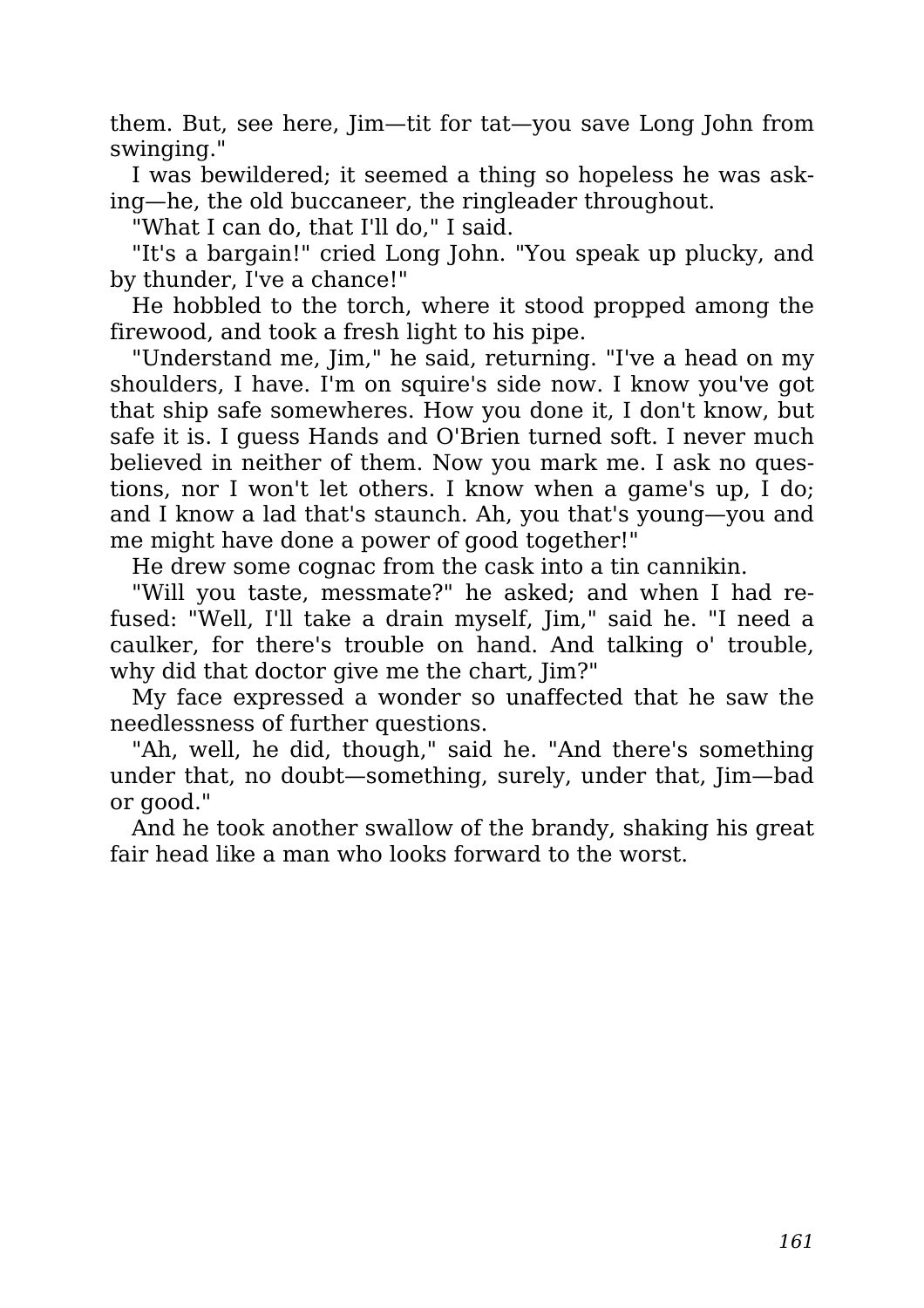### Chapter  $\angle$

#### **The Black Spot Again**

**T** The council of buccaneers had lasted some time, when one of them re-entered the house, and with a repetition of the same salute, which had in my eyes an ironical air, begged for a moment's loan of the torch. Silver briefly agreed, and this emissary retired again, leaving us together in the dark.

"There's a breeze coming, Jim," said Silver, who had by this time adopted quite a friendly and familiar tone.

I turned to the loophole nearest me and looked out. The embers of the great fire had so far burned themselves out and now glowed so low and duskily that I understood why these conspirators desired a torch. About half-way down the slope to the stockade, they were collected in a group; one held the light, another was on his knees in their midst, and I saw the blade of an open knife shine in his hand with varying colours in the moon and torchlight. The rest were all somewhat stooping, as though watching the manoeuvres of this last. I could just make out that he had a book as well as a knife in his hand, and was still wondering how anything so incongruous had come in their possession when the kneeling figure rose once more to his feet and the whole party began to move together towards the house.

"Here they come," said I; and I returned to my former position, for it seemed beneath my dignity that they should find me watching them.

"Well, let 'em come, lad—let 'em come," said Silver cheerily. "I've still a shot in my locker."

The door opened, and the five men, standing huddled together just inside, pushed one of their number forward. In any other circumstances it would have been comical to see his slow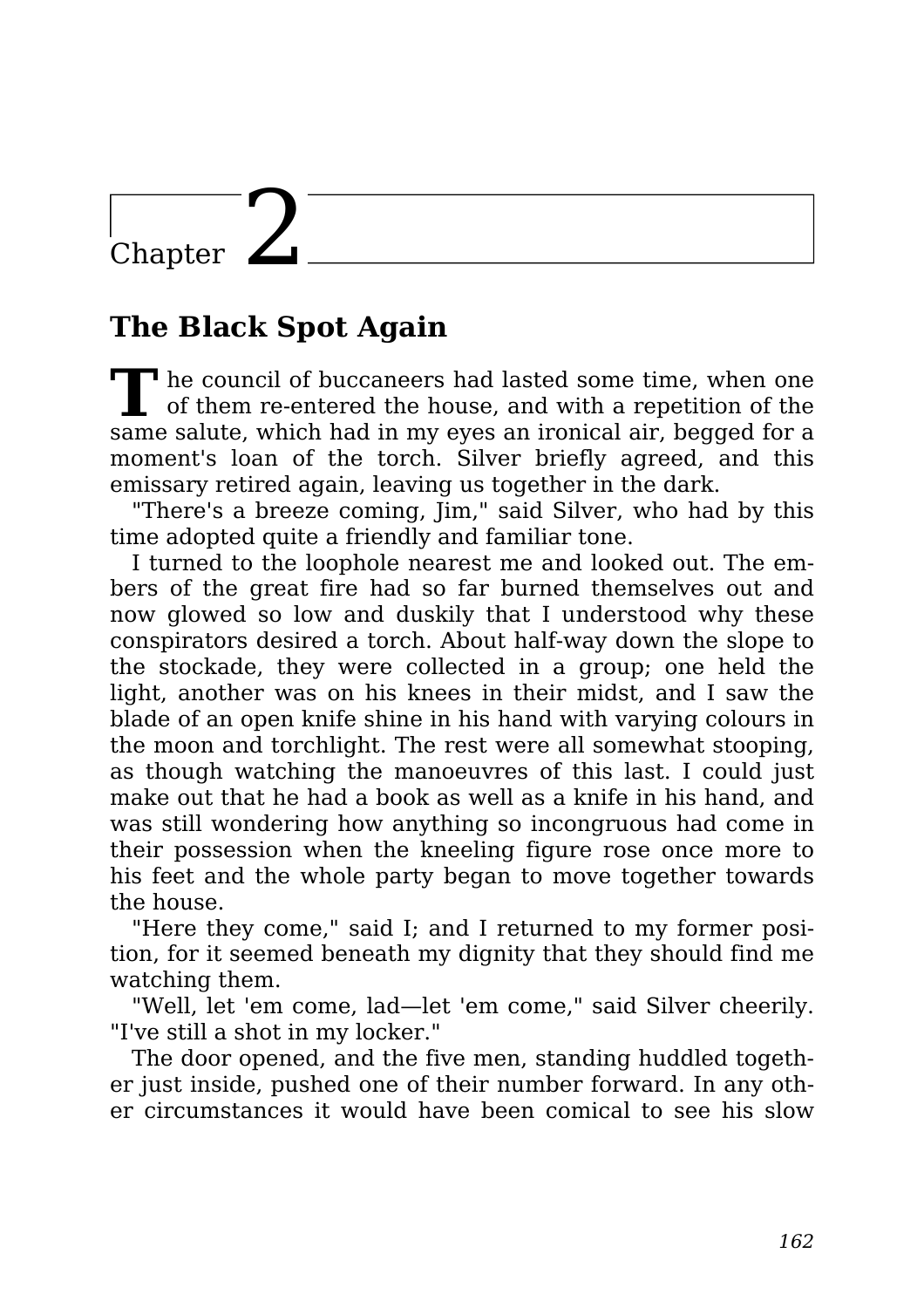advance, hesitating as he set down each foot, but holding his closed right hand in front of him.

"Step up, lad," cried Silver. "I won't eat you. Hand it over, lubber. I know the rules, I do; I won't hurt a depytation." Thus encouraged, the buccaneer stepped forth more briskly, and having passed something to Silver, from hand to hand, slipped yet more smartly back again to his companions.

The sea-cook looked at what had been given him.

"The black spot! I thought so," he observed. "Where might you have got the paper? Why, hillo! Look here, now; this ain't lucky! You've gone and cut this out of a Bible. What fool's cut a Bible?"

"Ah, there!" said Morgan. "There! Wot did I say? No good'll come o' that, I said."

"Well, you've about fixed it now, among you," continued Silver. "You'll all swing now, I reckon. What soft-headed lubber had a Bible?"

"It was Dick," said one.

"Dick, was it? Then Dick can get to prayers," said Silver. "He's seen his slice of luck, has Dick, and you may lay to that." But here the long man with the yellow eyes struck in.

"Belay that talk, John Silver," he said. "This crew has tipped you the black spot in full council, as in dooty bound; just you turn it over, as in dooty bound, and see what's wrote there. Then you can talk."

"Thanky, George," replied the sea-cook. "You always was brisk for business, and has the rules by heart, George, as I'm pleased to see. Well, what is it, anyway? Ah! 'Deposed'—that's it, is it? Very pretty wrote, to be sure; like print, I swear. Your hand o' write, George? Why, you was gettin' quite a leadin' man in this here crew. You'll be cap'n next, I shouldn't wonder. Just oblige me with that torch again, will you? This pipe don't draw."

"Come, now," said George, "you don't fool this crew no more. You're a funny man, by your account; but you're over now, and you'll maybe step down off that barrel and help vote."

"I thought you said you knowed the rules," returned Silver contemptuously. "Leastways, if you don't, I do; and I wait here—and I'm still your cap'n, mind—till you outs with your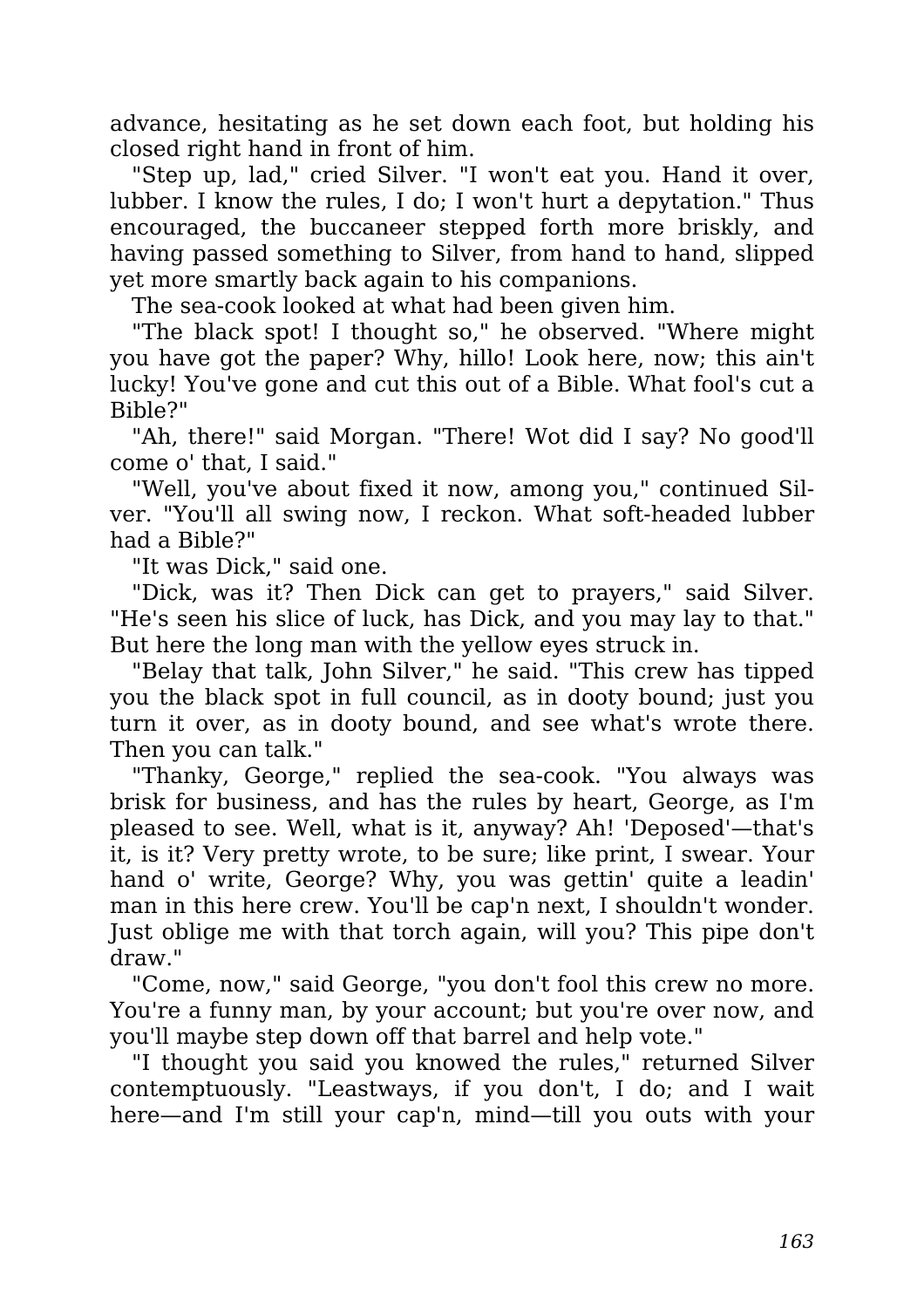grievances and I reply; in the meantime, your black spot ain't worth a biscuit. After that, we'll see."

"Oh," replied George, "you don't be under no kind of apprehension; we're all square, we are. First, you've made a hash of this cruise—you'll be a bold man to say no to that. Second, you let the enemy out o' this here trap for nothing. Why did they want out? I dunno, but it's pretty plain they wanted it. Third, you wouldn't let us go at them upon the march. Oh, we see through you, John Silver; you want to play booty, that's what's wrong with you. And then, fourth, there's this here boy."

"Is that all?" asked Silver quietly.

"Enough, too," retorted George. "We'll all swing and sun-dry for your bungling."

"Well now, look here, I'll answer these four p'ints; one after another I'll answer 'em. I made a hash o' this cruise, did I? Well now, you all know what I wanted, and you all know if that had been done that we'd 'a been aboard the Hispaniola this night as ever was, every man of us alive, and fit, and full of good plum-duff, and the treasure in the hold of her, by thunder! Well, who crossed me? Who forced my hand, as was the lawful cap'n? Who tipped me the black spot the day we landed and began this dance? Ah, it's a fine dance—I'm with you there—and looks mighty like a hornpipe in a rope's end at Execution Dock by London town, it does. But who done it? Why, it was Anderson, and Hands, and you, George Merry! And you're the last above board of that same meddling crew; and you have the Davy Jones's insolence to up and stand for cap'n over me—you, that sank the lot of us! By the powers! But this tops the stiffest yarn to nothing."

Silver paused, and I could see by the faces of George and his late comrades that these words had not been said in vain.

"That's for number one," cried the accused, wiping the sweat from his brow, for he had been talking with a vehemence that shook the house. "Why, I give you my word, I'm sick to speak to you. You've neither sense nor memory, and I leave it to fancy where your mothers was that let you come to sea. Sea! Gentlemen o' fortune! I reckon tailors is your trade."

"Go on, John," said Morgan. "Speak up to the others."

"Ah, the others!" returned John. "They're a nice lot, ain't they? You say this cruise is bungled. Ah! By gum, if you could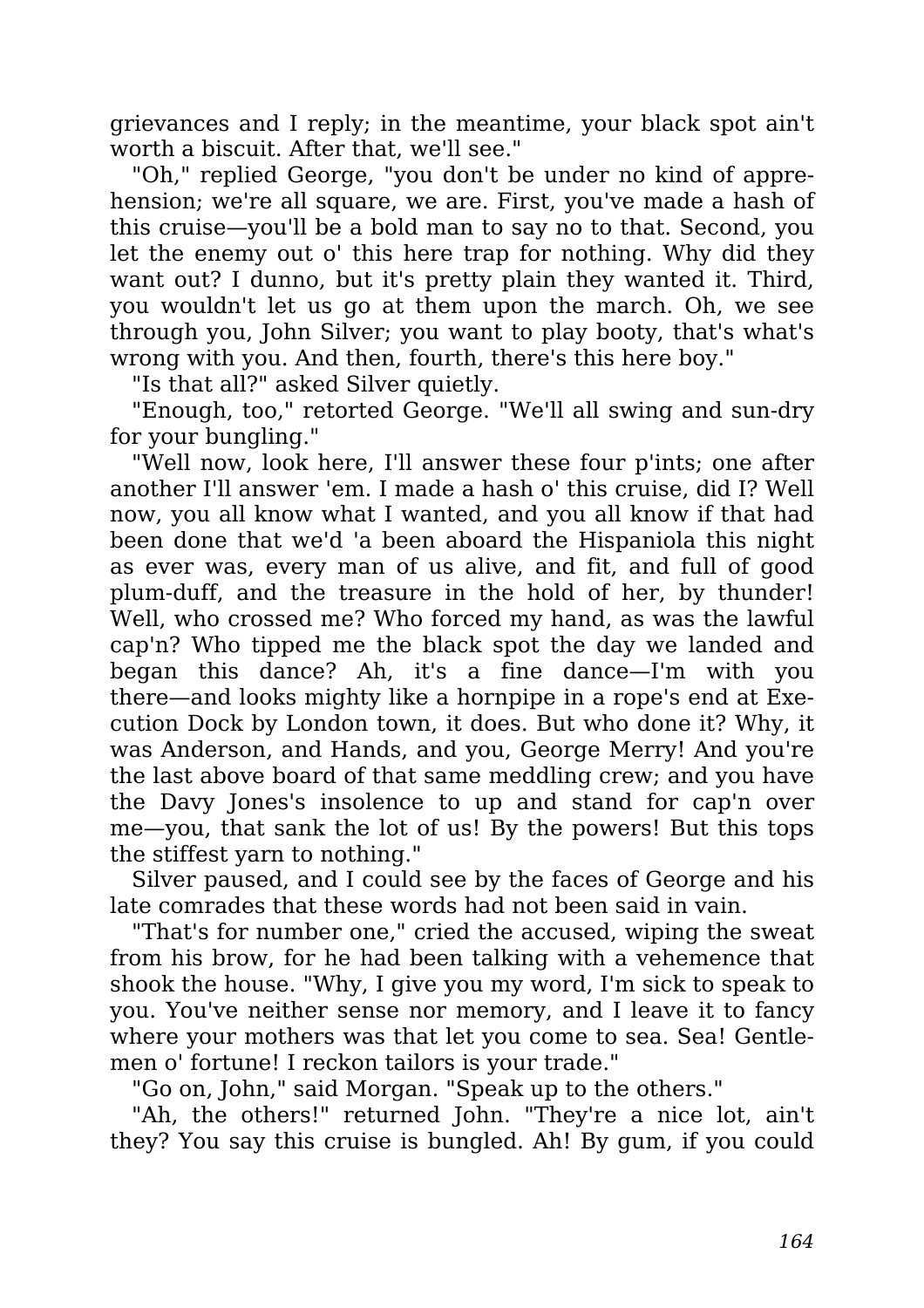understand how bad it's bungled, you would see! We're that near the gibbet that my neck's stiff with thinking on it. You've seen 'em, maybe, hanged in chains, birds about 'em, seamen p'inting 'em out as they go down with the tide. 'Who's that?' says one. 'That! Why, that's John Silver. I knowed him well,' says another. And you can hear the chains a-jangle as you go about and reach for the other buoy. Now, that's about where we are, every mother's son of us, thanks to him, and Hands, and Anderson, and other ruination fools of you. And if you want to know about number four, and that boy, why, shiver my timbers, isn't he a hostage? Are we a-going to waste a hostage? No, not us; he might be our last chance, and I shouldn't wonder. Kill that boy? Not me, mates! And number three? Ah, well, there's a deal to say to number three. Maybe you don't count it nothing to have a real college doctor to see you every day—you, John, with your head broke—or you, George Merry, that had the ague shakes upon you not six hours agone, and has your eyes the colour of lemon peel to this same moment on the clock? And maybe, perhaps, you didn't know there was a consort coming either? But there is, and not so long till then; and we'll see who'll be glad to have a hostage when it comes to that. And as for number two, and why I made a bargain—well, you came crawling on your knees to me to make it—on your knees you came, you was that downhearted—and you'd have starved too if I hadn't—but that's a trifle! You look there—that's why!"

And he cast down upon the floor a paper that I instantly recognized—none other than the chart on yellow paper, with the three red crosses, that I had found in the oilcloth at the bottom of the captain's chest. Why the doctor had given it to him was more than I could fancy.

But if it were inexplicable to me, the appearance of the chart was incredible to the surviving mutineers. They leaped upon it like cats upon a mouse. It went from hand to hand, one tearing it from another; and by the oaths and the cries and the childish laughter with which they accompanied their examination, you would have thought, not only they were fingering the very gold, but were at sea with it, besides, in safety.

"Yes," said one, "that's Flint, sure enough. J. F., and a score below, with a clove hitch to it; so he done ever."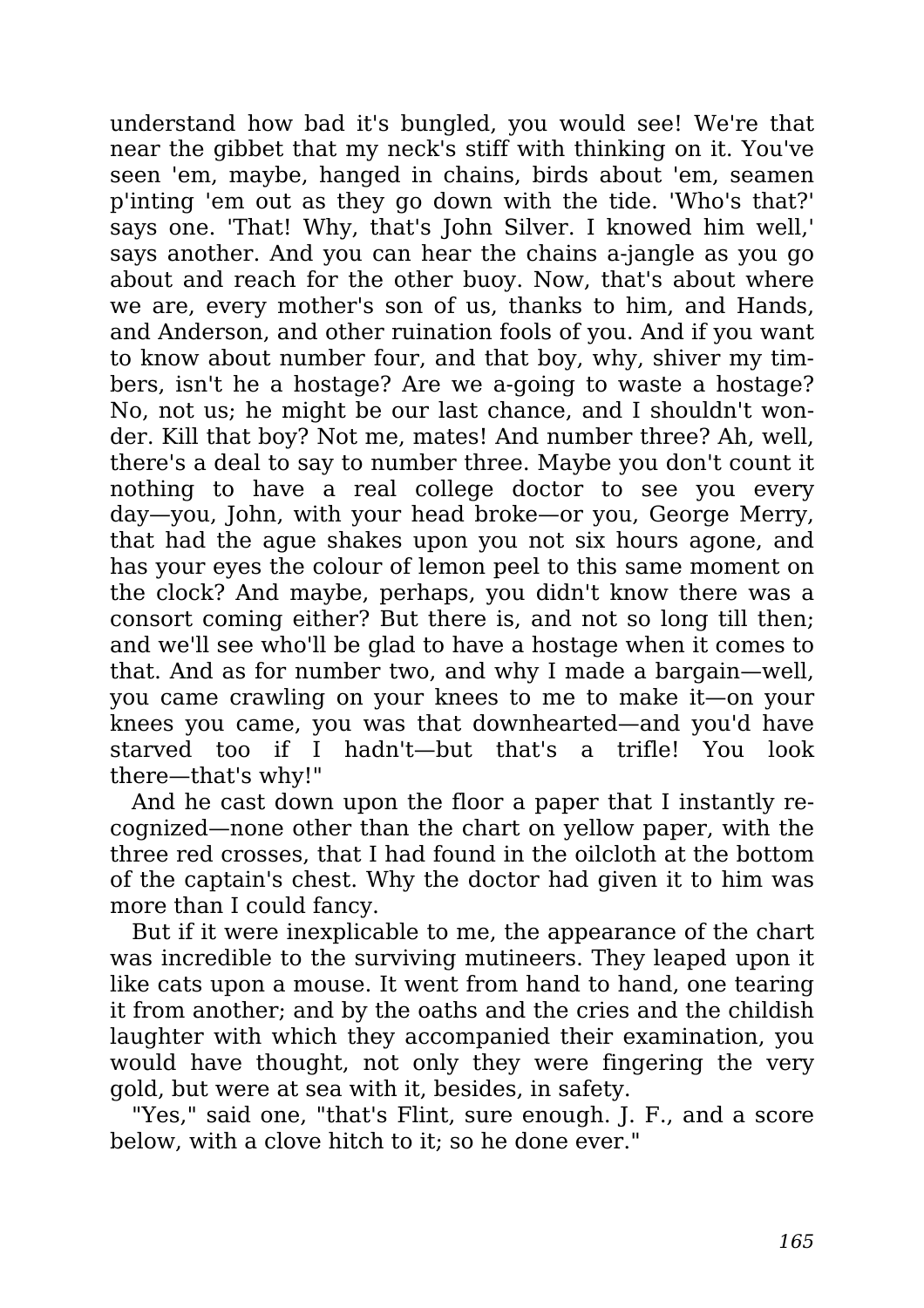"Mighty pretty," said George. "But how are we to get away with it, and us no ship."

Silver suddenly sprang up, and supporting himself with a hand against the wall: "Now I give you warning, George," he cried. "One more word of your sauce, and I'll call you down and fight you. How? Why, how do I know? You had ought to tell me that—you and the rest, that lost me my schooner, with your interference, burn you! But not you, you can't; you hain't got the invention of a cockroach. But civil you can speak, and shall, George Merry, you may lay to that."

"That's fair enow," said the old man Morgan.

"Fair! I reckon so," said the sea-cook. "You lost the ship; I found the treasure. Who's the better man at that? And now I resign, by thunder! Elect whom you please to be your cap'n now; I'm done with it."

"Silver!" they cried. "Barbecue forever! Barbecue for cap'n!"

"So that's the toon, is it?" cried the cook. "George, I reckon you'll have to wait another turn, friend; and lucky for you as I'm not a revengeful man. But that was never my way. And now, shipmates, this black spot? 'Tain't much good now, is it? Dick's crossed his luck and spoiled his Bible, and that's about all."

"It'll do to kiss the book on still, won't it?" growled Dick, who was evidently uneasy at the curse he had brought upon himself.

"A Bible with a bit cut out!" returned Silver derisively. "Not it. It don't bind no more'n a ballad-book."

"Don't it, though?" cried Dick with a sort of joy. "Well, I reckon that's worth having too."

"Here, Jim—here's a cur'osity for you," said Silver, and he tossed me the paper.

It was around about the size of a crown piece. One side was blank, for it had been the last leaf; the other contained a verse or two of Revelation—these words among the rest, which struck sharply home upon my mind: "Without are dogs and murderers." The printed side had been blackened with wood ash, which already began to come off and soil my fingers; on the blank side had been written with the same material the one word "Depposed." I have that curiosity beside me at this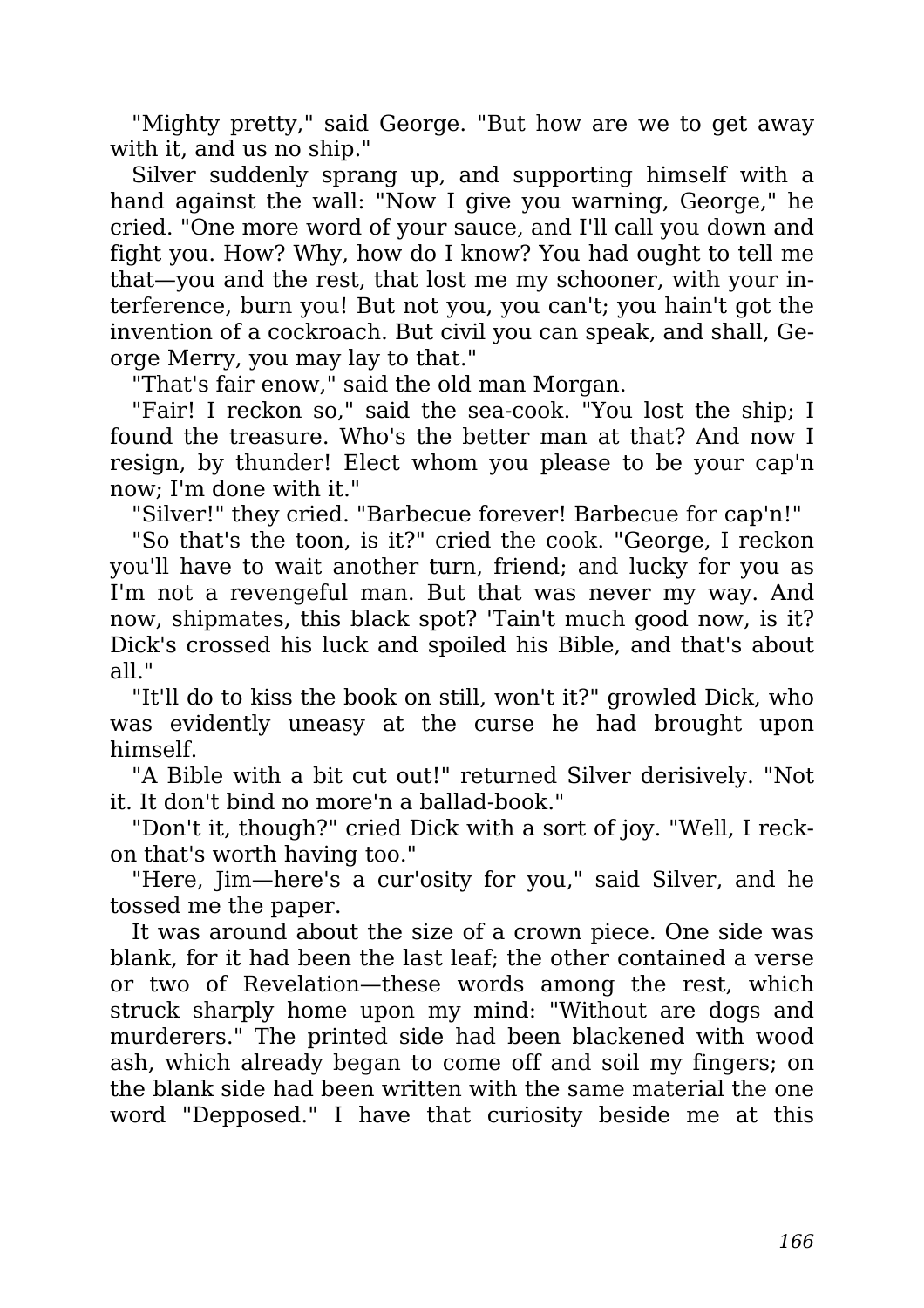moment, but not a trace of writing now remains beyond a single scratch, such as a man might make with his thumb-nail.

That was the end of the night's business. Soon after, with a drink all round, we lay down to sleep, and the outside of Silver's vengeance was to put George Merry up for sentinel and threaten him with death if he should prove unfaithful.

It was long ere I could close an eye, and heaven knows I had matter enough for thought in the man whom I had slain that afternoon, in my own most perilous position, and above all, in the remarkable game that I saw Silver now engaged upon—keeping the mutineers together with one hand and grasping with the other after every means, possible and impossible, to make his peace and save his miserable life. He himself slept peacefully and snored aloud, yet my heart was sore for him, wicked as he was, to think on the dark perils that environed and the shameful gibbet that awaited him.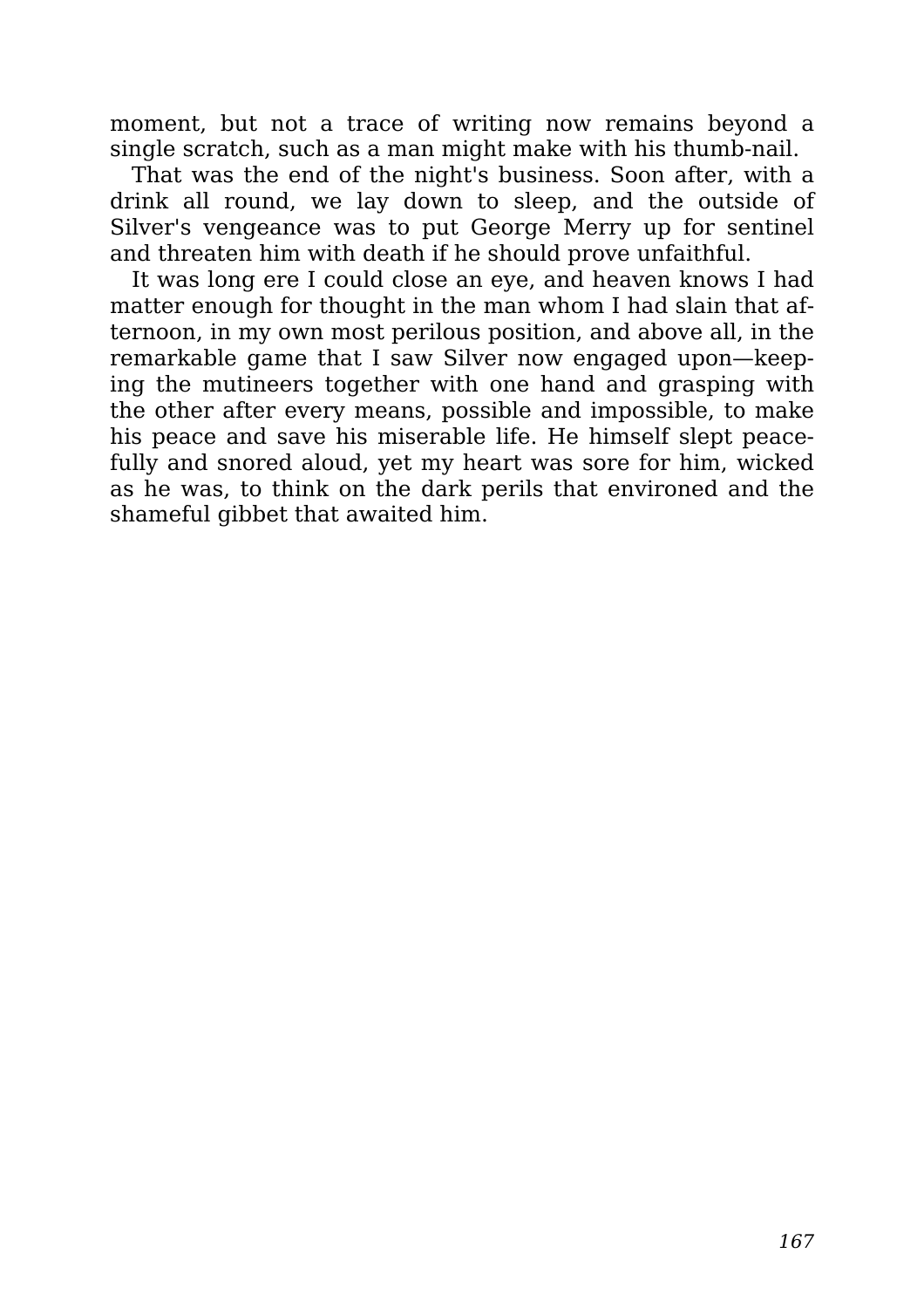### Chapter 1

### **On Parole**

**I** was wakened—indeed, we were all wakened, for I could see<br>
even the sentinel shake himself together from where he had was wakened—indeed, we were all wakened, for I could see fallen against the door-post—by a clear, hearty voice hailing us from the margin of the wood:

"Block house, ahoy!" it cried. "Here's the doctor."

And the doctor it was. Although I was glad to hear the sound, yet my gladness was not without admixture. I remembered with confusion my insubordinate and stealthy conduct, and when I saw where it had brought me—among what companions and surrounded by what dangers—I felt ashamed to look him in the face.

He must have risen in the dark, for the day had hardly come; and when I ran to a loophole and looked out, I saw him standing, like Silver once before, up to the mid-leg in creeping vapour.

"You, doctor! Top o' the morning to you, sir!" cried Silver, broad awake and beaming with good nature in a moment. "Bright and early, to be sure; and it's the early bird, as the saying goes, that gets the rations. George, shake up your timbers, son, and help Dr. Livesey over the ship's side. All a-doin' well, your patients was—all well and merry."

So he pattered on, standing on the hilltop with his crutch under his elbow and one hand upon the side of the loghouse—quite the old John in voice, manner, and expression.

"We've quite a surprise for you too, sir," he continued. "We've a little stranger here—he! he! A noo boarder and lodger, sir, and looking fit and taut as a fiddle; slep' like a supercargo, he did, right alongside of John—stem to stem we was, all night."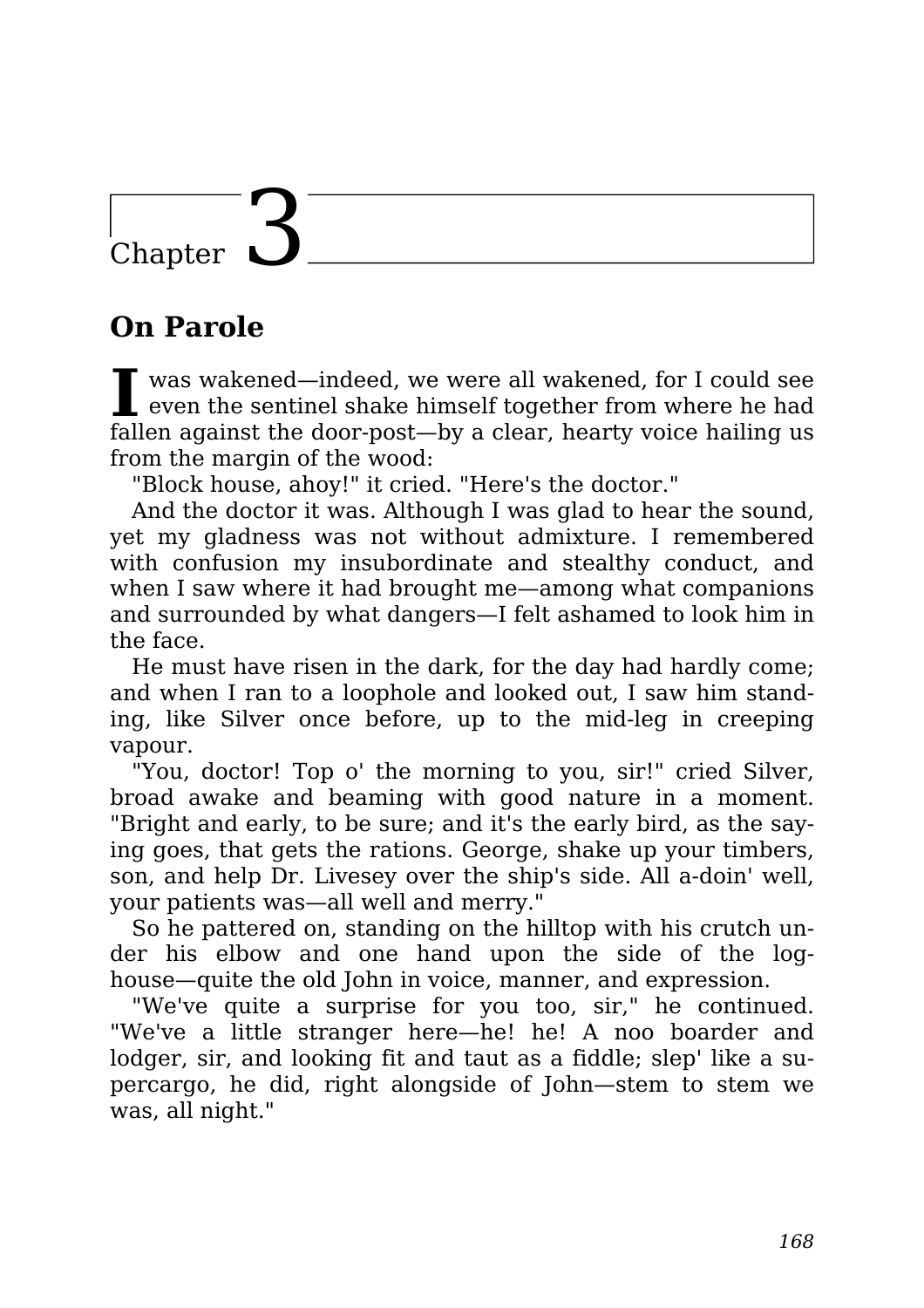Dr. Livesey was by this time across the stockade and pretty near the cook, and I could hear the alteration in his voice as he said, "Not Jim?"

"The very same Jim as ever was," says Silver.

The doctor stopped outright, although he did not speak, and it was some seconds before he seemed able to move on.

"Well, well," he said at last, "duty first and pleasure afterwards, as you might have said yourself, Silver. Let us overhaul these patients of yours."

A moment afterwards he had entered the block house and with one grim nod to me proceeded with his work among the sick. He seemed under no apprehension, though he must have known that his life, among these treacherous demons, depended on a hair; and he rattled on to his patients as if he were paying an ordinary professional visit in a quiet English family. His manner, I suppose, reacted on the men, for they behaved to him as if nothing had occurred, as if he were still ship's doctor and they still faithful hands before the mast.

"You're doing well, my friend," he said to the fellow with the bandaged head, "and if ever any person had a close shave, it was you; your head must be as hard as iron. Well, George, how goes it? You're a pretty colour, certainly; why, your liver, man, is upside down. Did you take that medicine? Did he take that medicine, men?"

"Aye, aye, sir, he took it, sure enough," returned Morgan.

"Because, you see, since I am mutineers' doctor, or prison doctor as I prefer to call it," says Doctor Livesey in his pleasantest way, "I make it a point of honour not to lose a man for King George (God bless him!) and the gallows."

The rogues looked at each other but swallowed the homethrust in silence.

"Dick don't feel well, sir," said one.

"Don't he?" replied the doctor. "Well, step up here, Dick, and let me see your tongue. No, I should be surprised if he did! The man's tongue is fit to frighten the French. Another fever."

"Ah, there," said Morgan, "that comed of sp'iling Bibles."

"That comes—as you call it—of being arrant asses," retorted the doctor, "and not having sense enough to know honest air from poison, and the dry land from a vile, pestiferous slough. I think it most probable—though of course it's only an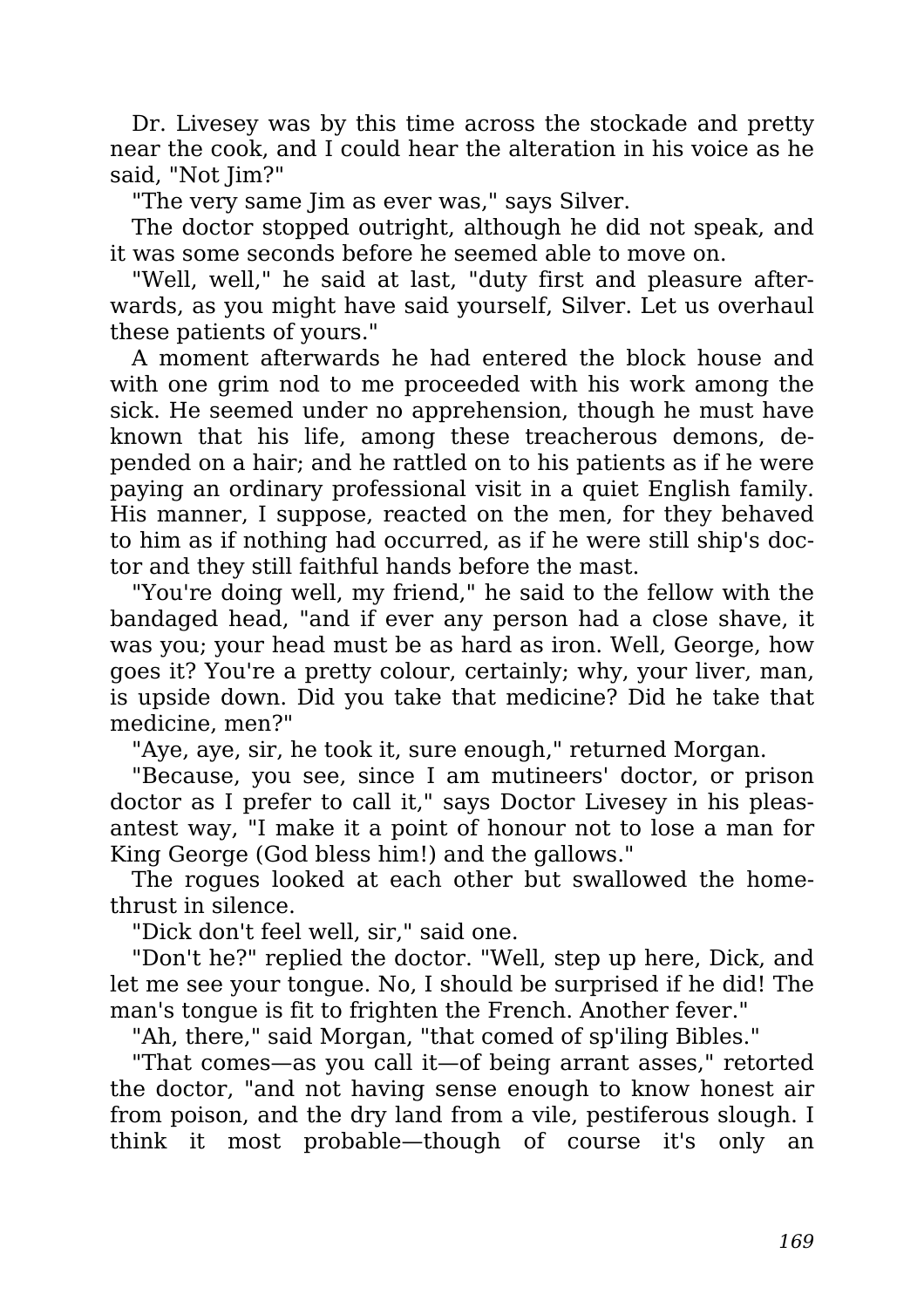opinion—that you'll all have the deuce to pay before you get that malaria out of your systems. Camp in a bog, would you? Silver, I'm surprised at you. You're less of a fool than many, take you all round; but you don't appear to me to have the rudiments of a notion of the rules of health.

"Well," he added after he had dosed them round and they had taken his prescriptions, with really laughable humility, more like charity schoolchildren than blood-guilty mutineers and pirates—"well, that's done for today. And now I should wish to have a talk with that boy, please."

And he nodded his head in my direction carelessly.

George Merry was at the door, spitting and spluttering over some bad-tasted medicine; but at the first word of the doctor's proposal he swung round with a deep flush and cried "No!" and swore.

Silver struck the barrel with his open hand.

"Si-lence!" he roared and looked about him positively like a lion. "Doctor," he went on in his usual tones, "I was a-thinking of that, knowing as how you had a fancy for the boy. We're all humbly grateful for your kindness, and as you see, puts faith in you and takes the drugs down like that much grog. And I take it I've found a way as'll suit all. Hawkins, will you give me your word of honour as a young gentleman—for a young gentleman you are, although poor born—your word of honour not to slip your cable?"

I readily gave the pledge required.

"Then, doctor," said Silver, "you just step outside o' that stockade, and once you're there I'll bring the boy down on the inside, and I reckon you can yarn through the spars. Good day to you, sir, and all our dooties to the squire and Cap'n Smollett."

The explosion of disapproval, which nothing but Silver's black looks had restrained, broke out immediately the doctor had left the house. Silver was roundly accused of playing double—of trying to make a separate peace for himself, of sacrificing the interests of his accomplices and victims, and, in one word, of the identical, exact thing that he was doing. It seemed to me so obvious, in this case, that I could not imagine how he was to turn their anger. But he was twice the man the rest were, and his last night's victory had given him a huge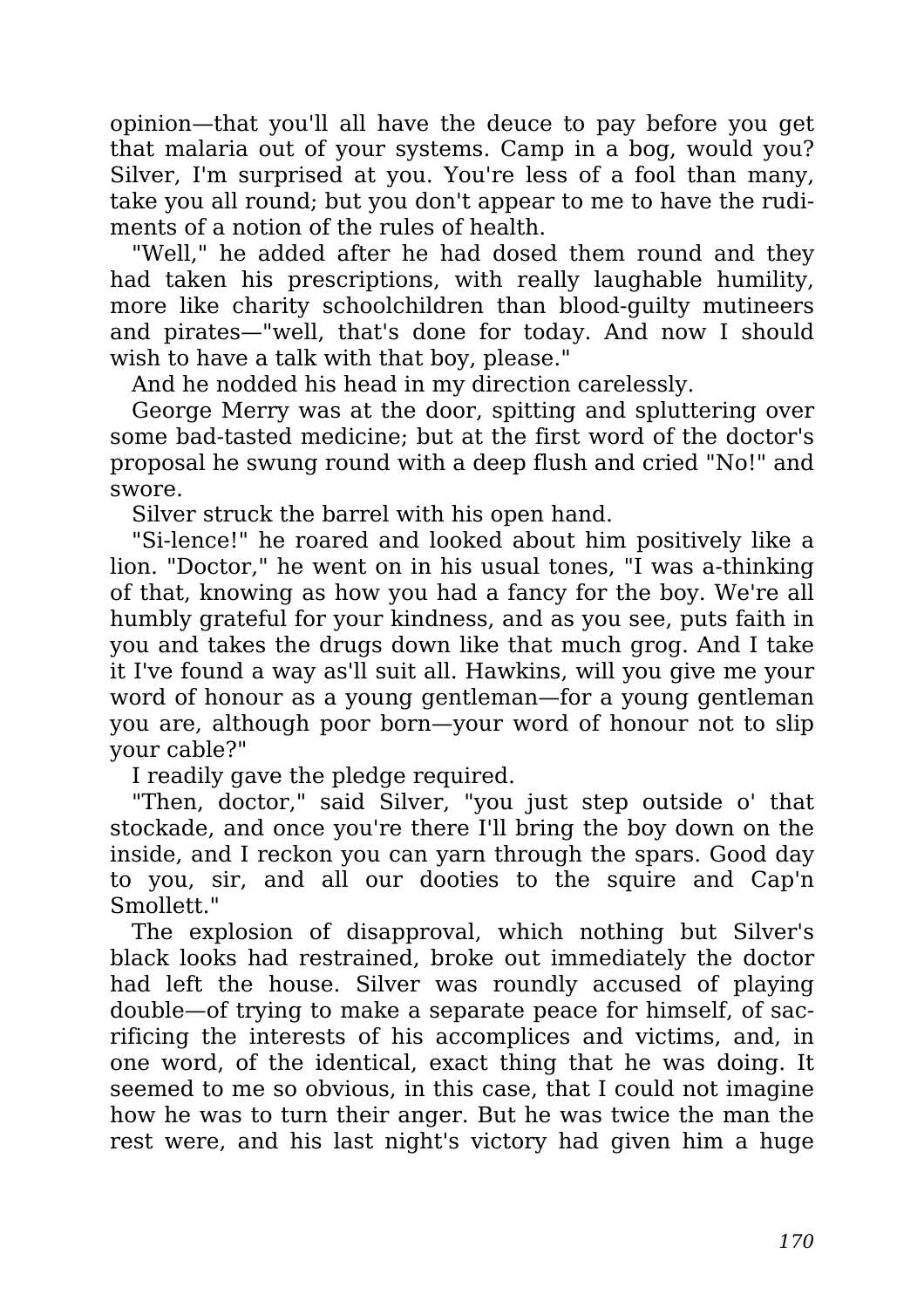preponderance on their minds. He called them all the fools and dolts you can imagine, said it was necessary I should talk to the doctor, fluttered the chart in their faces, asked them if they could afford to break the treaty the very day they were bound a-treasure-hunting.

"No, by thunder!" he cried. "It's us must break the treaty when the time comes; and till then I'll gammon that doctor, if I have to ile his boots with brandy."

And then he bade them get the fire lit, and stalked out upon his crutch, with his hand on my shoulder, leaving them in a disarray, and silenced by his volubility rather than convinced.

"Slow, lad, slow," he said. "They might round upon us in a twinkle of an eye if we was seen to hurry."

Very deliberately, then, did we advance across the sand to where the doctor awaited us on the other side of the stockade, and as soon as we were within easy speaking distance Silver stopped.

"You'll make a note of this here also, doctor," says he, "and the boy'll tell you how I saved his life, and were deposed for it too, and you may lay to that. Doctor, when a man's steering as near the wind as me—playing chuck-farthing with the last breath in his body, like—you wouldn't think it too much, mayhap, to give him one good word? You'll please bear in mind it's not my life only now—it's that boy's into the bargain; and you'll speak me fair, doctor, and give me a bit o' hope to go on, for the sake of mercy."

Silver was a changed man once he was out there and had his back to his friends and the block house; his cheeks seemed to have fallen in, his voice trembled; never was a soul more dead in earnest.

"Why, John, you're not afraid?" asked Dr. Livesey.

"Doctor, I'm no coward; no, not I—not so much!" and he snapped his fingers. "If I was I wouldn't say it. But I'll own up fairly, I've the shakes upon me for the gallows. You're a good man and a true; I never seen a better man! And you'll not forget what I done good, not any more than you'll forget the bad, I know. And I step aside—see here—and leave you and Jim alone. And you'll put that down for me too, for it's a long stretch, is that!"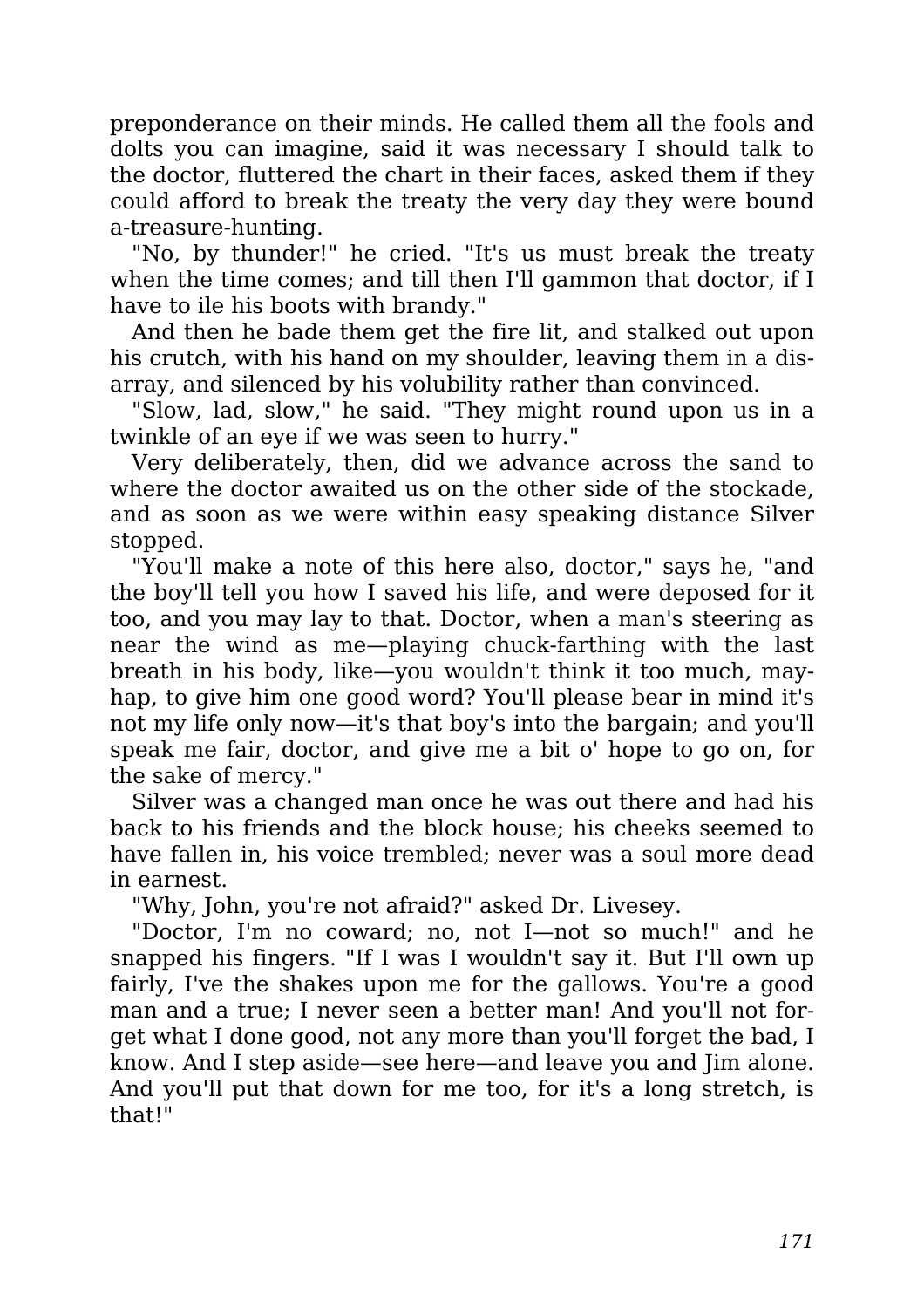So saying, he stepped back a little way, till he was out of earshot, and there sat down upon a tree-stump and began to whistle, spinning round now and again upon his seat so as to command a sight, sometimes of me and the doctor and sometimes of his unruly ruffians as they went to and fro in the sand between the fire—which they were busy rekindling—and the house, from which they brought forth pork and bread to make the breakfast.

"So, Jim," said the doctor sadly, "here you are. As you have brewed, so shall you drink, my boy. Heaven knows, I cannot find it in my heart to blame you, but this much I will say, be it kind or unkind: when Captain Smollett was well, you dared not have gone off; and when he was ill and couldn't help it, by George, it was downright cowardly!"

I will own that I here began to weep. "Doctor," I said, "you might spare me. I have blamed myself enough; my life's forfeit anyway, and I should have been dead by now if Silver hadn't stood for me; and doctor, believe this, I can die—and I dare say I deserve it—but what I fear is torture. If they come to torture me—"

"Jim," the doctor interrupted, and his voice was quite changed, "Jim, I can't have this. Whip over, and we'll run for it."

"Doctor," said I, "I passed my word."

"I know, I know," he cried. "We can't help that, Jim, now. I'll take it on my shoulders, holus bolus, blame and shame, my boy; but stay here, I cannot let you. Jump! One jump, and you're out, and we'll run for it like antelopes."

"No," I replied; "you know right well you wouldn't do the thing yourself—neither you nor squire nor captain; and no more will I. Silver trusted me; I passed my word, and back I go. But, doctor, you did not let me finish. If they come to torture me, I might let slip a word of where the ship is, for I got the ship, part by luck and part by risking, and she lies in North Inlet, on the southern beach, and just below high water. At half tide she must be high and dry."

"The ship!" exclaimed the doctor.

Rapidly I described to him my adventures, and he heard me out in silence.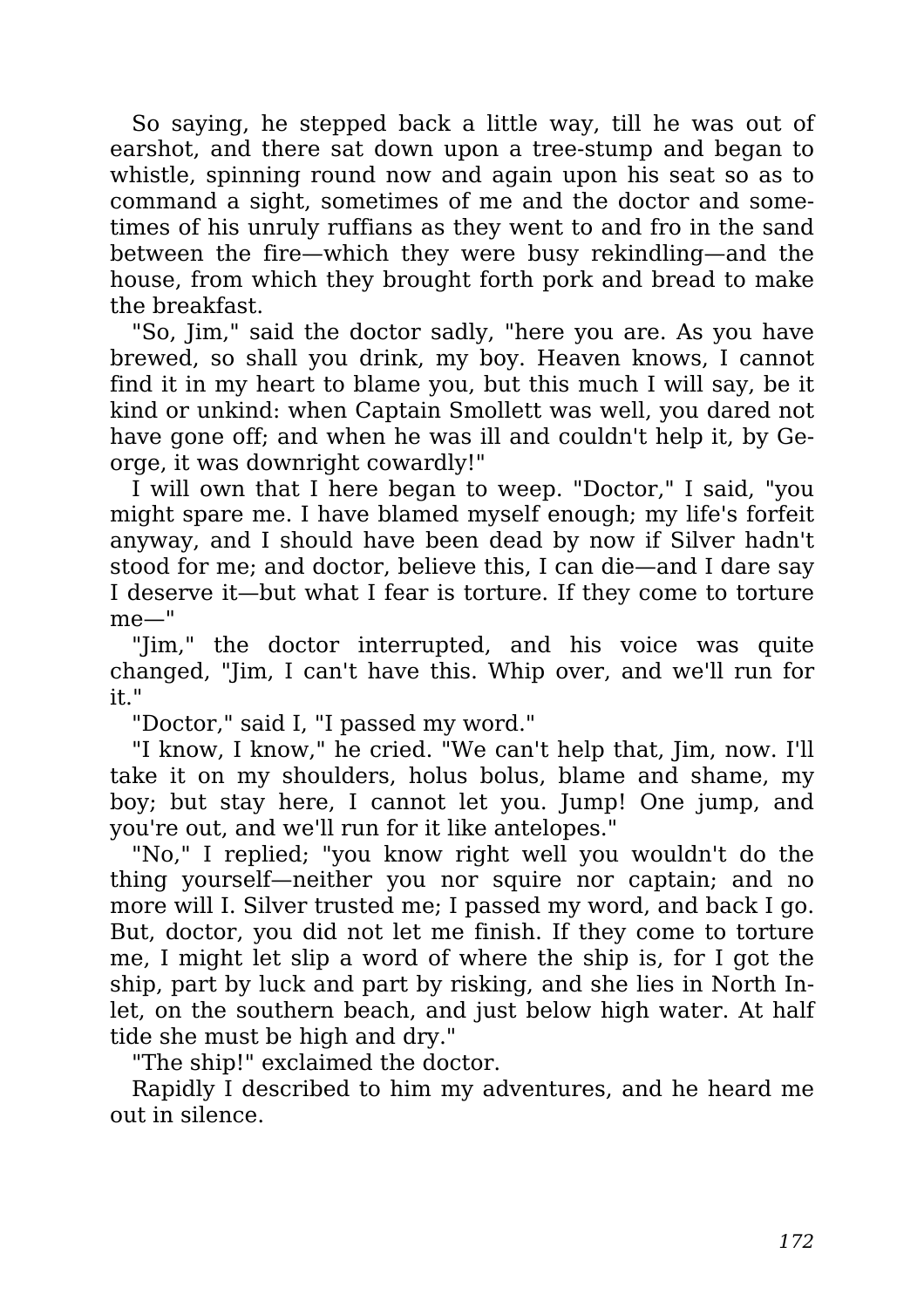"There is a kind of fate in this," he observed when I had done. "Every step, it's you that saves our lives; and do you suppose by any chance that we are going to let you lose yours? That would be a poor return, my boy. You found out the plot; you found Ben Gunn—the best deed that ever you did, or will do, though you live to ninety. Oh, by Jupiter, and talking of Ben Gunn! Why, this is the mischief in person. Silver!" he cried. "Silver! I'll give you a piece of advice," he continued as the cook drew near again; "don't you be in any great hurry after that treasure."

"Why, sir, I do my possible, which that ain't," said Silver. "I can only, asking your pardon, save my life and the boy's by seeking for that treasure; and you may lay to that."

"Well, Silver," replied the doctor, "if that is so, I'll go one step further: look out for squalls when you find it."

"Sir," said Silver, "as between man and man, that's too much and too little. What you're after, why you left the block house, why you given me that there chart, I don't know, now, do I? And yet I done your bidding with my eyes shut and never a word of hope! But no, this here's too much. If you won't tell me what you mean plain out, just say so and I'll leave the helm."

"No," said the doctor musingly; "I've no right to say more; it's not my secret, you see, Silver, or, I give you my word, I'd tell it you. But I'll go as far with you as I dare go, and a step beyond, for I'll have my wig sorted by the captain or I'm mistaken! And first, I'll give you a bit of hope; Silver, if we both get alive out of this wolf-trap, I'll do my best to save you, short of perjury."

Silver's face was radiant. "You couldn't say more, I'm sure, sir, not if you was my mother," he cried.

"Well, that's my first concession," added the doctor. "My second is a piece of advice: keep the boy close beside you, and when you need help, halloo. I'm off to seek it for you, and that itself will show you if I speak at random. Good-bye, Jim."

And Dr. Livesey shook hand s with me through the stockade, nodded to Silver, and set off at a brisk pace into the wood.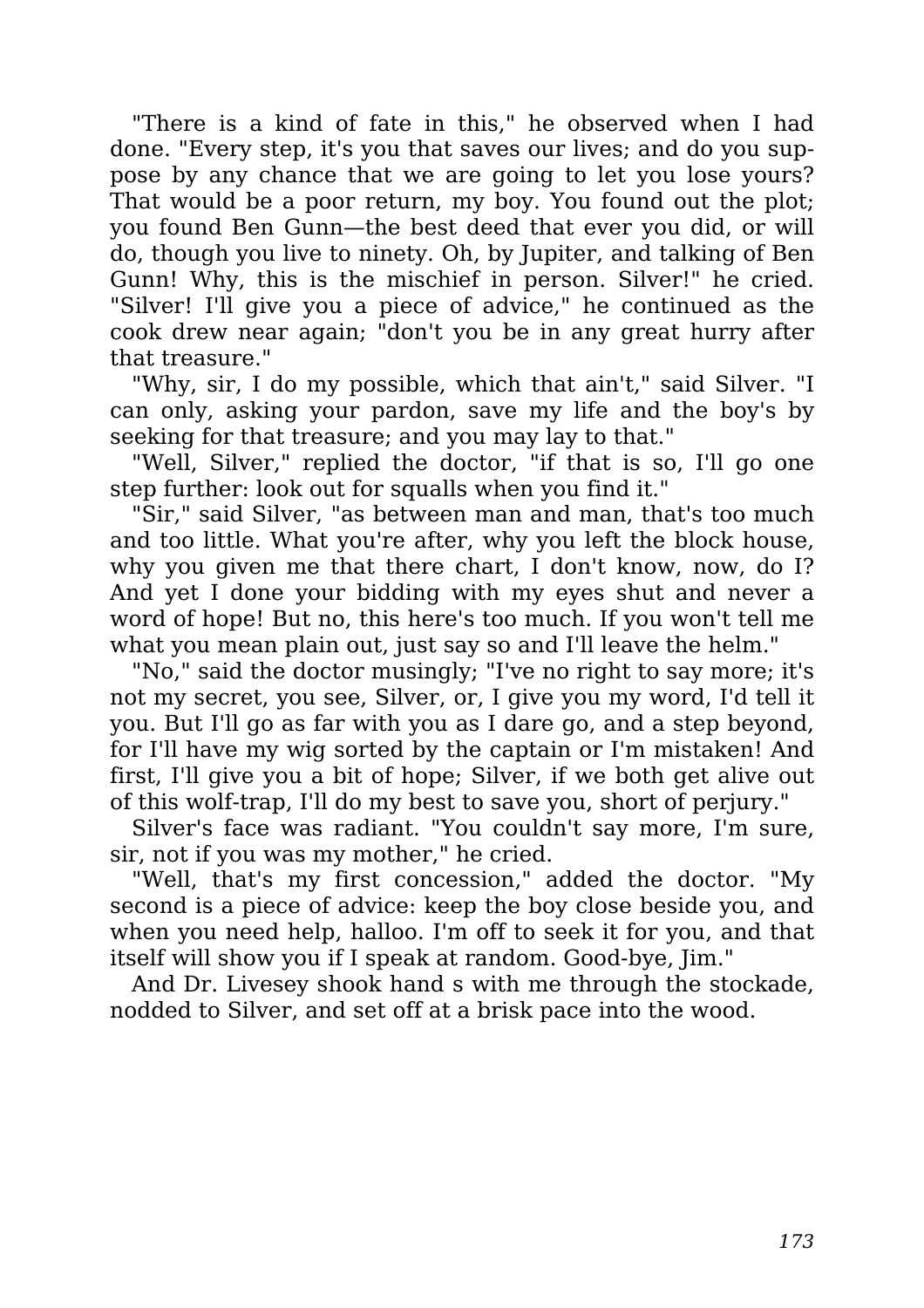## Chapter

### **The Treasure Hunt--Flint's Pointer**

**"J** im," said Silver when we were alone, "if <sup>I</sup> saved your life, you saved mine; and I'll not forget it. I seen the doctor waving you to run for it—with the tail of my eye, I did; and I seen you say no, as plain as hearing. Jim, that's one to you. This is the first glint of hope I had since the attack failed, and I owe it you. And now, Jim, we're to go in for this here treasurehunting, with sealed orders too, and I don't like it; and you and me must stick close, back to back like, and we'll save our necks in spite o' fate and fortune."

Just then a man hailed us from the fire that breakfast was ready, and we were soon seated here and there about the sand over biscuit and fried junk. They had lit a fire fit to roast an ox, and it was now grown so hot that they could only approach it from the windward, and even there not without precaution. In the same wasteful spirit, they had cooked, I suppose, three times more than we could eat; and one of them, with an empty laugh, threw what was left into the fire, which blazed and roared again over this unusual fuel. I never in my life saw men so careless of the morrow; hand to mouth is the only word that can describe their way of doing; and what with wasted food and sleeping sentries, though they were bold enough for a brush and be done with it, I could see their entire unfitness for anything like a prolonged campaign.

Even Silver, eating away, with Captain Flint upon his shoulder, had not a word of blame for their recklessness. And this the more surprised me, for I thought he had never shown himself so cunning as he did then.

"Aye, mates," said he, "it's lucky you have Barbecue to think for you with this here head. I got what I wanted, I did. Sure enough, they have the ship. Where they have it, I don't know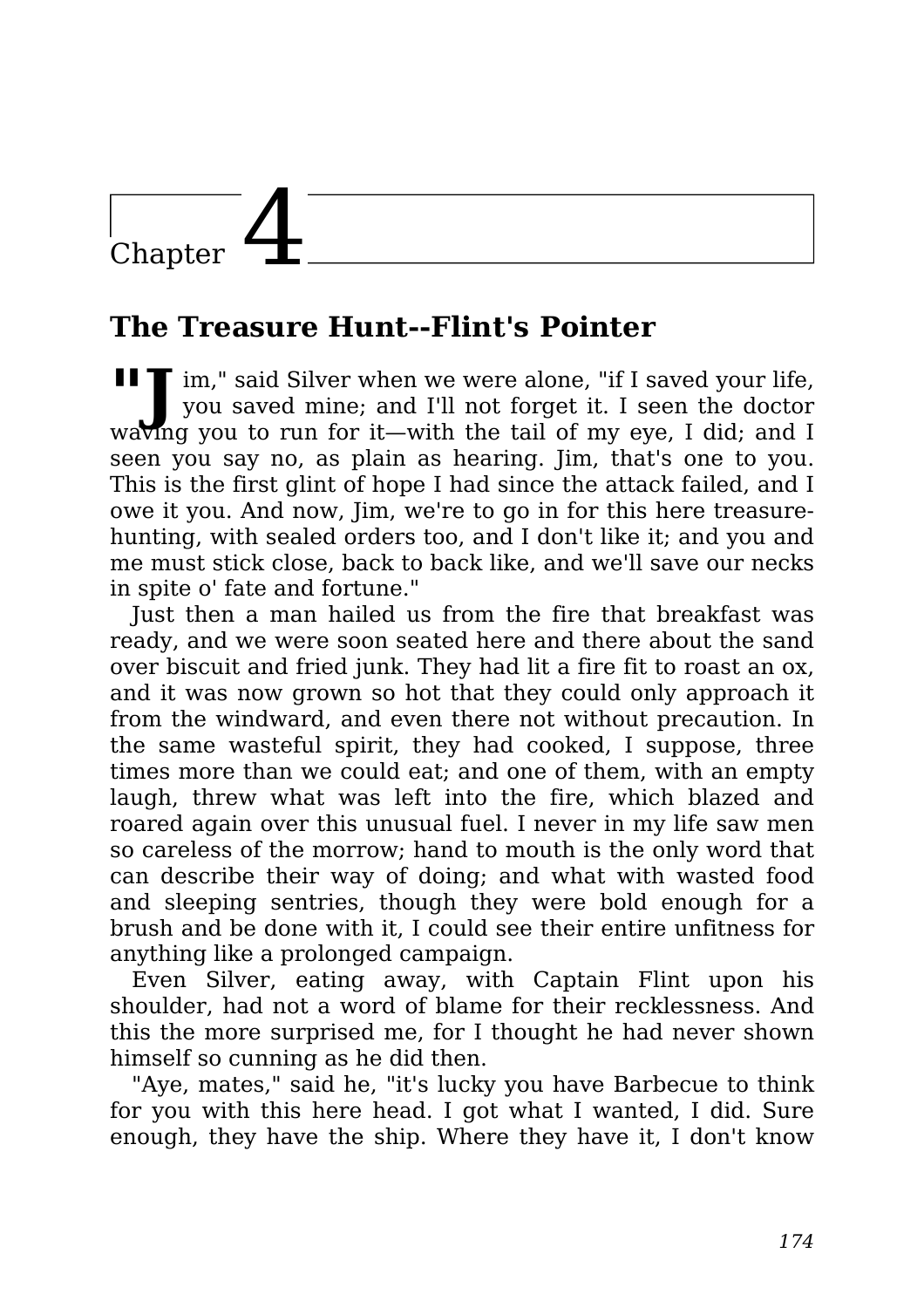yet; but once we hit the treasure, we'll have to jump about and find out. And then, mates, us that has the boats, I reckon, has the upper hand."

Thus he kept running on, with his mouth full of the hot bacon; thus he restored their hope and confidence, and, I more than suspect, repaired his own at the same time.

"As for hostage," he continued, "that's his last talk, I guess, with them he loves so dear. I've got my piece o' news, and thanky to him for that; but it's over and done. I'll take him in a line when we go treasure-hunting, for we'll keep him like so much gold, in case of accidents, you mark, and in the meantime. Once we got the ship and treasure both and off to sea like jolly companions, why then we'll talk Mr. Hawkins over, we will, and we'll give him his share, to be sure, for all his kindness."

It was no wonder the men were in a good humour now. For my part, I was horribly cast down. Should the scheme he had now sketched prove feasible, Silver, already doubly a traitor, would not hesitate to adopt it. He had still a foot in either camp, and there was no doubt he would prefer wealth and freedom with the pirates to a bare escape from hanging, which was the best he had to hope on our side.

Nay, and even if things so fell out that he was forced to keep his faith with Dr. Livesey, even then what danger lay before us! What a moment that would be when the suspicions of his followers turned to certainty and he and I should have to fight for dear life—he a cripple and I a boy—against five strong and active seamen!

Add to this double apprehension the mystery that still hung over the behaviour of my friends, their unexplained desertion of the stockade, their inexplicable cession of the chart, or harder still to understand, the doctor's last warning to Silver, "Look out for squalls when you find it," and you will readily believe how little taste I found in my breakfast and with how uneasy a heart I set forth behind my captors on the quest for treasure.

We made a curious figure, had anyone been there to see us—all in soiled sailor clothes and all but me armed to the teeth. Silver had two guns slung about him—one before and one behind—besides the great cutlass at his waist and a pistol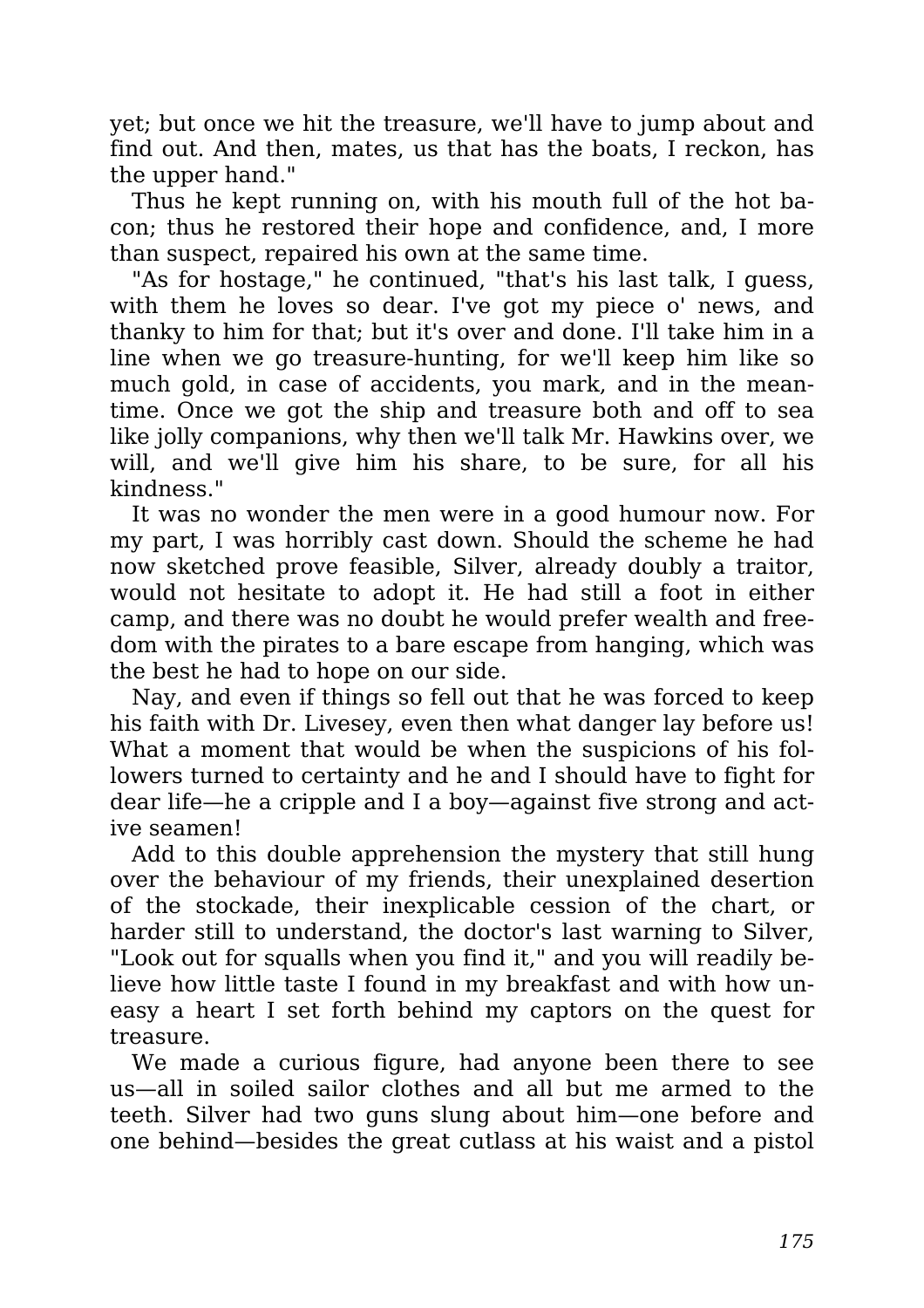in each pocket of his square-tailed coat. To complete his strange appearance, Captain Flint sat perched upon his shoulder and gabbling odds and ends of purposeless sea-talk. I had a line about my waist and followed obediently after the sea-cook, who held the loose end of the rope, now in his free hand, now between his powerful teeth. For all the world, I was led like a dancing bear.

The other men were variously burthened, some carrying picks and shovels—for that had been the very first necessary they brought ashore from the Hispaniola—others laden with pork, bread, and brandy for the midday meal. All the stores, I observed, came from our stock, and I could see the truth of Silver's words the night before. Had he not struck a bargain with the doctor, he and his mutineers, deserted by the ship, must have been driven to subsist on clear water and the proceeds of their hunting. Water would have been little to their taste; a sailor is not usually a good shot; and besides all that, when they were so short of eatables, it was not likely they would be very flush of powder.

Well, thus equipped, we all set out—even the fellow with the broken head, who should certainly have kept in shadow—and straggled, one after another, to the beach, where the two gigs awaited us. Even these bore trace of the drunken folly of the pirates, one in a broken thwart, and both in their muddy and unbailed condition. Both were to be carried along with us for the sake of safety; and so, with our numbers divided between them, we set forth upon the bosom of the anchorage.

As we pulled over, there was some discussion on the chart. The red cross was, of course, far too large to be a guide; and the terms of the note on the back, as you will hear, admitted of some ambiguity. They ran, the reader may remember, thus:

Tall tree, Spy-glass shoulder, bearing a point to

the N. of N.N.E.

Skeleton Island E.S.E. and by E.

Ten feet.

A tall tree was thus the principal mark. Now, right before us the anchorage was bounded by a plateau from two to three hundred feet high, adjoining on the north the sloping southern shoulder of the Spy-glass and rising again towards the south into the rough, cliffy eminence called the Mizzen-mast Hill. The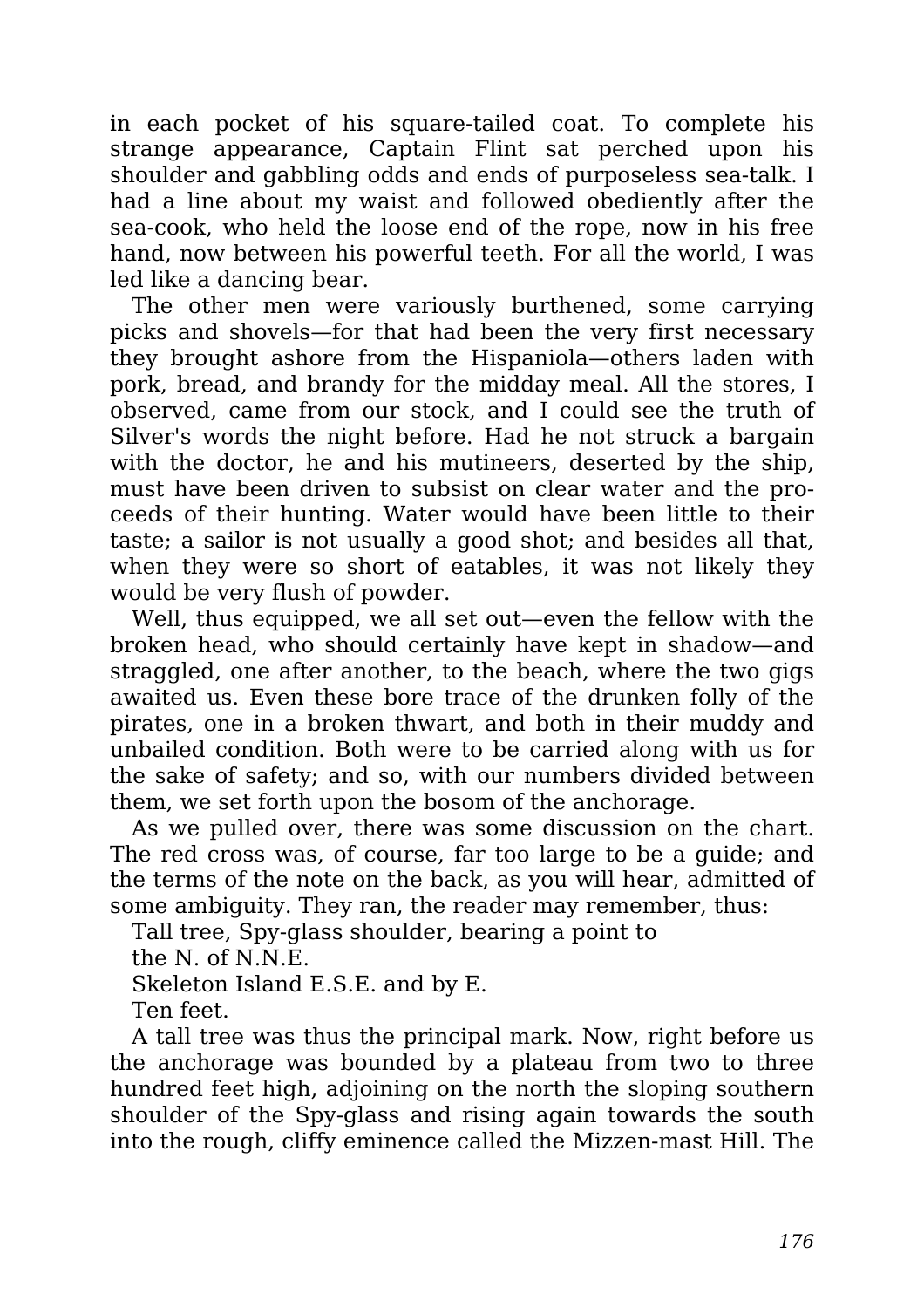top of the plateau was dotted thickly with pine-trees of varying height. Every here and there, one of a different species rose forty or fifty feet clear above its neighbours, and which of these was the particular "tall tree" of Captain Flint could only be decided on the spot, and by the readings of the compass.

Yet, although that was the case, every man on board the boats had picked a favourite of his own ere we were half-way over, Long John alone shrugging his shoulders and bidding them wait till they were there.

We pulled easily, by Silver's directions, not to weary the hands prematurely, and after quite a long passage, landed at the mouth of the second river—that which runs down a woody cleft of the Spy-glass. Thence, bending to our left, we began to ascend the slope towards the plateau.

At the first outset, heavy, miry ground and a matted, marish vegetation greatly delayed our progress; but by little and little the hill began to steepen and become stony under foot, and the wood to change its character and to grow in a more open order. It was, indeed, a most pleasant portion of the island that we were now approaching. A heavy-scented broom and many flowering shrubs had almost taken the place of grass. Thickets of green nutmeg-trees were dotted here and there with the red columns and the broad shadow of the pines; and the first mingled their spice with the aroma of the others. The air, besides, was fresh and stirring, and this, under the sheer sunbeams, was a wonderful refreshment to our senses.

The party spread itself abroad, in a fan shape, shouting and leaping to and fro. About the centre, and a good way behind the rest, Silver and I followed—I tethered by my rope, he ploughing, with deep pants, among the sliding gravel. From time to time, indeed, I had to lend him a hand, or he must have missed his footing and fallen backward down the hill.

We had thus proceeded for about half a mile and were approaching the brow of the plateau when the man upon the farthest left began to cry aloud, as if in terror. Shout after shout came from him, and the others began to run in his direction.

"He can't 'a found the treasure," said old Morgan, hurrying past us from the right, "for that's clean a-top."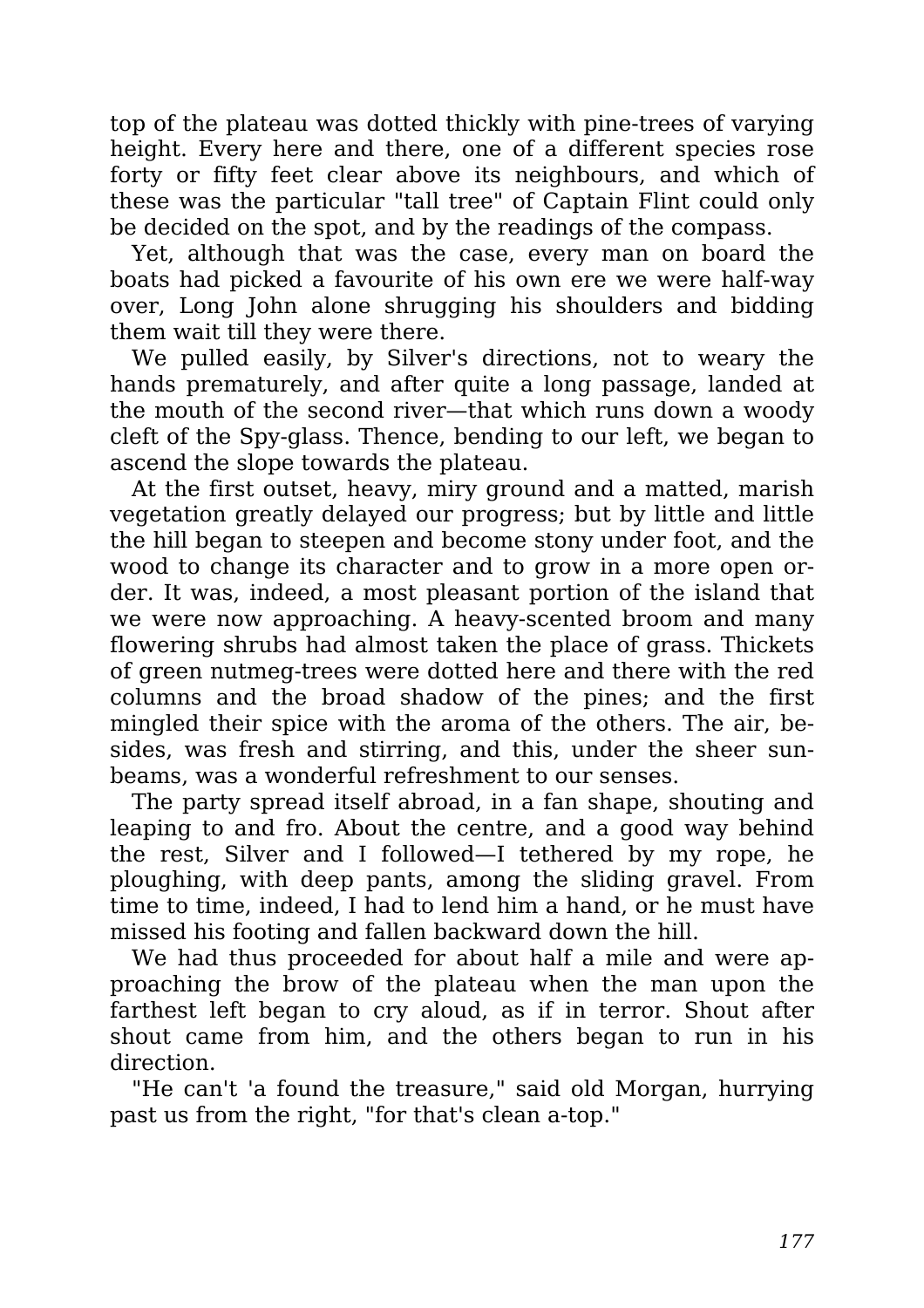Indeed, as we found when we also reached the spot, it was something very different. At the foot of a pretty big pine and involved in a green creeper, which had even partly lifted some of the smaller bones, a human skeleton lay, with a few shreds of clothing, on the ground. I believe a chill struck for a moment to every heart.

"He was a seaman," said George Merry, who, bolder than the rest, had gone up close and was examining the rags of clothing. "Leastways, this is good sea-cloth."

"Aye, aye," said Silver; "like enough; you wouldn't look to find a bishop here, I reckon. But what sort of a way is that for bones to lie? 'Tain't in natur'."

Indeed, on a second glance, it seemed impossible to fancy that the body was in a natural position. But for some disarray (the work, perhaps, of the birds that had fed upon him or of the slow-growing creeper that had gradually enveloped his remains) the man lay perfectly straight—his feet pointing in one direction, his hands, raised above his head like a diver's, pointing directly in the opposite.

"I've taken a notion into my old numbskull," observed Silver. "Here's the compass; there's the tip-top p'int o' Skeleton Island, stickin' out like a tooth. Just take a bearing, will you, along the line of them bones."

It was done. The body pointed straight in the direction of the island, and the compass read duly E.S.E. and by E.

"I thought so," cried the cook; "this here is a p'inter. Right up there is our line for the Pole Star and the jolly dollars. But, by thunder! If it don't make me cold inside to think of Flint. This is one of his jokes, and no mistake. Him and these six was alone here; he killed 'em, every man; and this one he hauled here and laid down by compass, shiver my timbers! They're long bones, and the hair's been yellow. Aye, that would be Allardyce. You mind Allardyce, Tom Morgan?"

"Aye, aye," returned Morgan; "I mind him; he owed me money, he did, and took my knife ashore with him."

"Speaking of knives," said another, "why don't we find his'n lying round? Flint warn't the man to pick a seaman's pocket; and the birds, I guess, would leave it be."

"By the powers, and that's true!" cried Silver.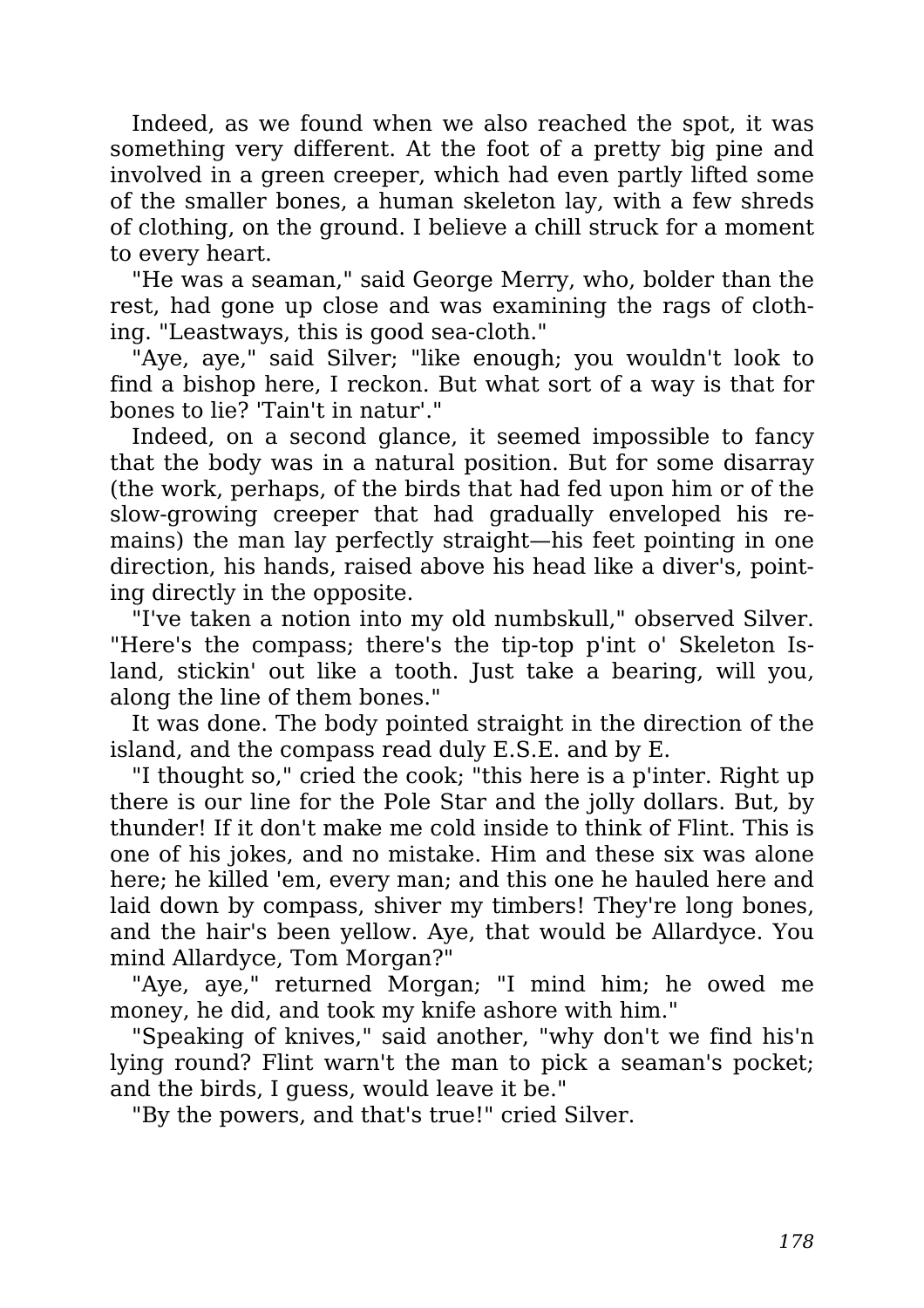"There ain't a thing left here," said Merry, still feeling round among the bones; "not a copper doit nor a baccy box. It don't look nat'ral to me."

"No, by gum, it don't," agreed Silver; "not nat'ral, nor not nice, says you. Great guns! Messmates, but if Flint was living, this would be a hot spot for you and me. Six they were, and six are we; and bones is what they are now."

"I saw him dead with these here deadlights," said Morgan. "Billy took me in. There he laid, with penny-pieces on his eyes."

"Dead—aye, sure enough he's dead and gone below," said the fellow with the bandage; "but if ever sperrit walked, it would be Flint's. Dear heart, but he died bad, did Flint!"

"Aye, that he did," observed another; "now he raged, and now he hollered for the rum, and now he sang. 'Fifteen Men' were his only song, mates; and I tell you true, I never rightly liked to hear it since. It was main hot, and the windy was open, and I hear that old song comin' out as clear as clear—and the death-haul on the man already."

"Come, come," said Silver; "stow this talk. He's dead, and he don't walk, that I know; leastways, he won't walk by day, and you may lay to that. Care killed a cat. Fetch ahead for the doubloons."

We started, certainly; but in spite of the hot sun and the staring daylight, the pirates no longer ran separate and shouting through the wood, but kept side by side and spoke with bated breath. The terror of the dead buccaneer had fallen on their spirits.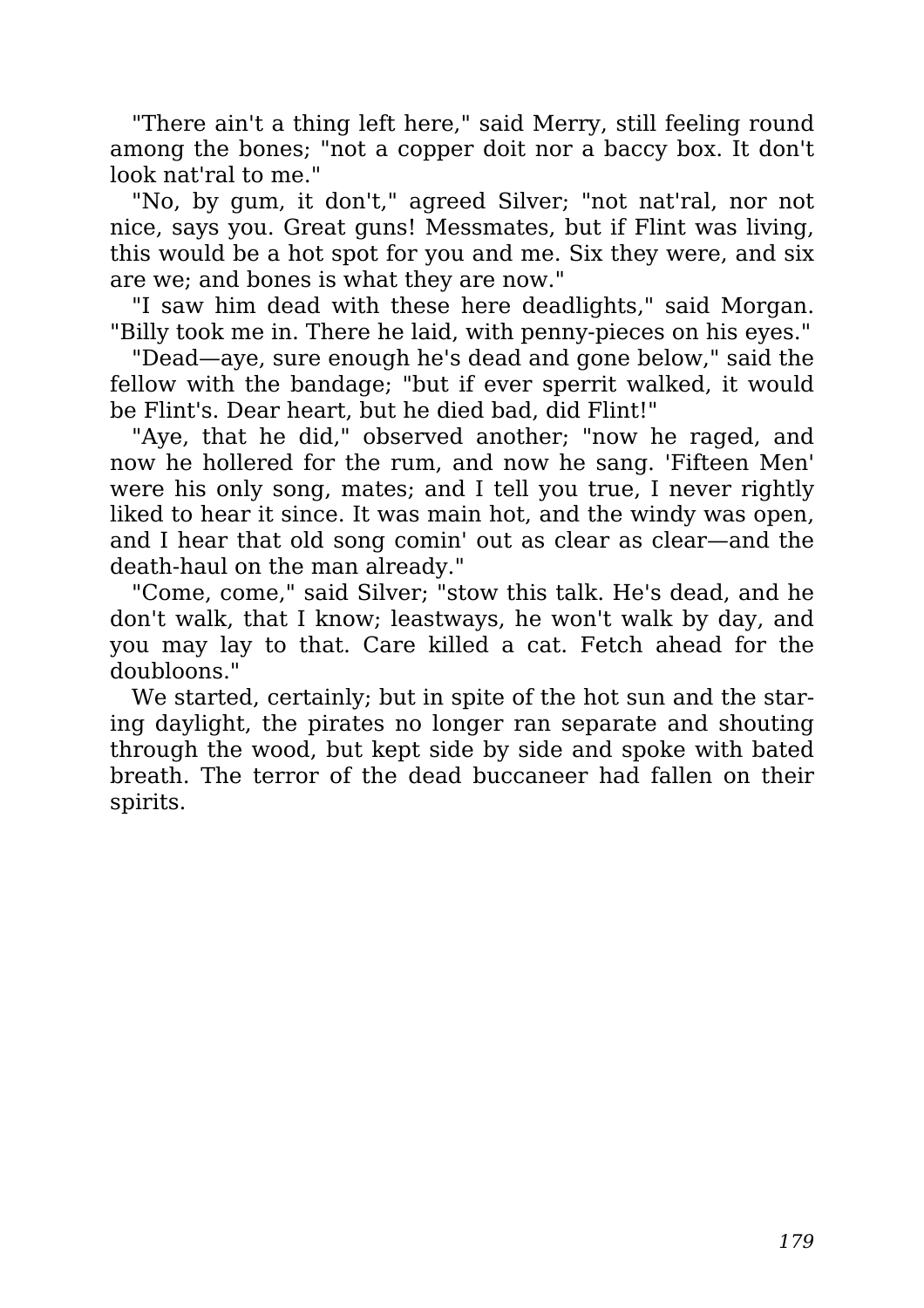### Chapter

#### **The Treasure Hunt--The Voice Among the Trees**

**P** artly from the damping influence of this alarm, partly to rest Silver and the sick folk, the whole party sat down as rest Silver and the sick folk, the whole party sat down as soon as they had gained the brow of the ascent.

The plateau being somewhat tilted towards the west, this spot on which we had paused commanded a wide prospect on either hand. Before us, over the tree-tops, we beheld the Cape of the Woods fringed with surf; behind, we not only looked down upon the anchorage and Skeleton Island, but saw—clear across the spit and the eastern lowlands—a great field of open sea upon the east. Sheer above us rose the Spy-glass, here dotted with single pines, there black with precipices. There was no sound but that of the distant breakers, mounting from all round, and the chirp of countless insects in the brush. Not a man, not a sail, upon the sea; the very largeness of the view increased the sense of solitude.

Silver, as he sat, took certain bearings with his compass.

"There are three 'tall trees'" said he, "about in the right line from Skeleton Island. 'Spy-glass shoulder,' I take it, means that lower p'int there. It's child's play to find the stuff now. I've half a mind to dine first."

"I don't feel sharp," growled Morgan. "Thinkin' o' Flint—I think it were—as done me."

"Ah, well, my son, you praise your stars he's dead," said Silver.

"He were an ugly devil," cried a third pirate with a shudder; "that blue in the face too!"

"That was how the rum took him," added Merry. "Blue! Well, I reckon he was blue. That's a true word."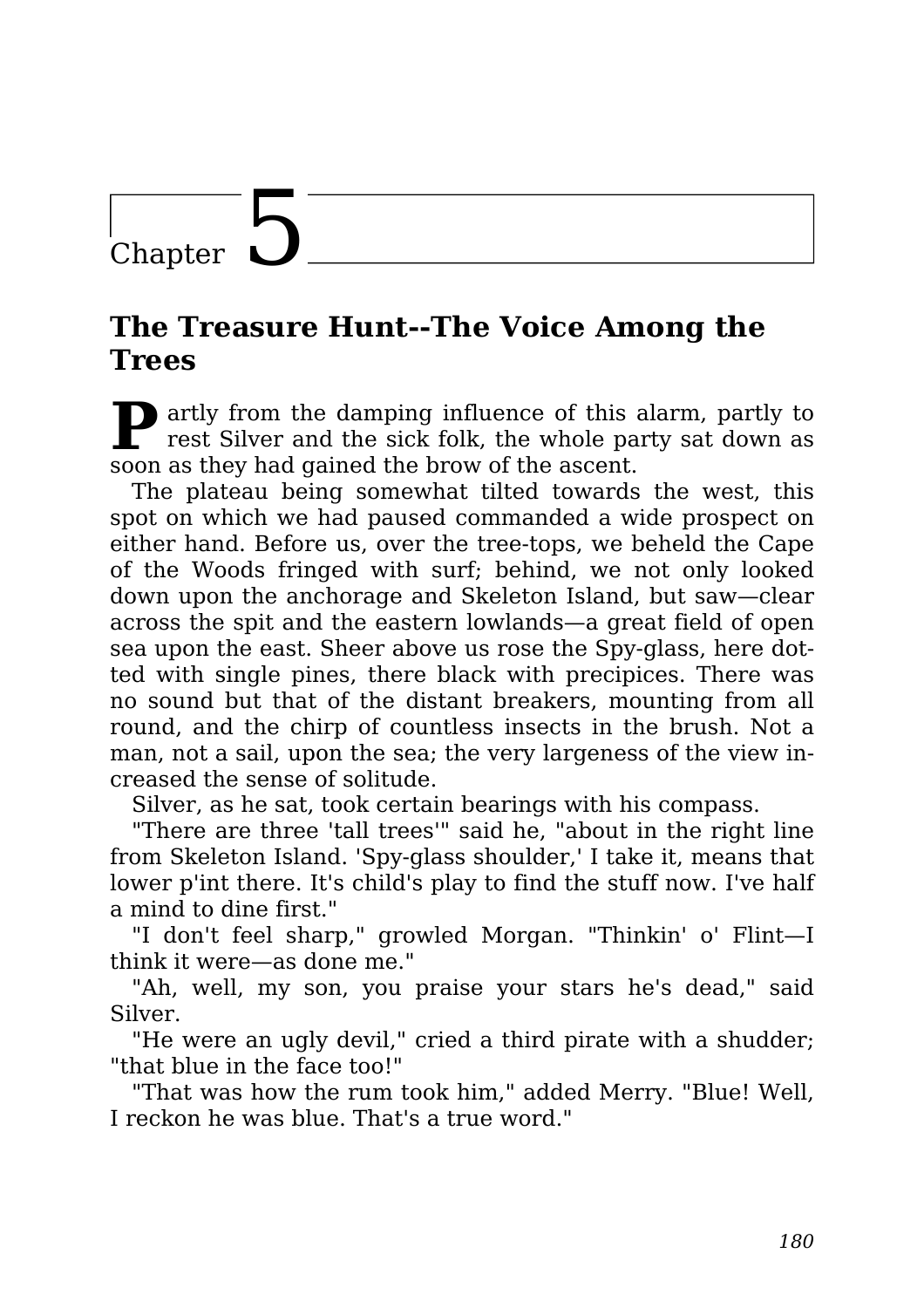Ever since they had found the skeleton and got upon this train of thought, they had spoken lower and lower, and they had almost got to whispering by now, so that the sound of their talk hardly interrupted the silence of the wood. All of a sudden, out of the middle of the trees in front of us, a thin, high, trembling voice struck up the well-known air and words:

"Fifteen men on the dead man's chest—

Yo-ho-ho, and a bottle of rum!"

I never have seen men more dreadfully affected than the pirates. The colour went from their six faces like enchantment; some leaped to their feet, some clawed hold of others; Morgan grovelled on the ground.

"It's Flint, by——!" cried Merry.

The song had stopped as suddenly as it began—broken off, you would have said, in the middle of a note, as though someone had laid his hand upon the singer's mouth. Coming through the clear, sunny atmosphere among the green treetops, I thought it had sounded airily and sweetly; and the effect on my companions was the stranger.

"Come," said Silver, struggling with his ashen lips to get the word out; "this won't do. Stand by to go about. This is a rum start, and I can't name the voice, but it's someone skylarking—someone that's flesh and blood, and you may lay to that."

His courage had come back as he spoke, and some of the colour to his face along with it. Already the others had begun to lend an ear to this encouragement and were coming a little to themselves, when the same voice broke out again—not this time singing, but in a faint distant hail that echoed yet fainter among the clefts of the Spy-glass.

"Darby M'Graw," it wailed—for that is the word that best describes the sound—"Darby M'Graw! Darby M'Graw!" again and again and again; and then rising a little higher, and with an oath that I leave out: "Fetch aft the rum, Darby!"

The buccaneers remained rooted to the ground, their eyes starting from their heads. Long after the voice had died away they still stared in silence, dreadfully, before them.

"That fixes it!" gasped one. "Let's go."

"They was his last words," moaned Morgan, "his last words above board."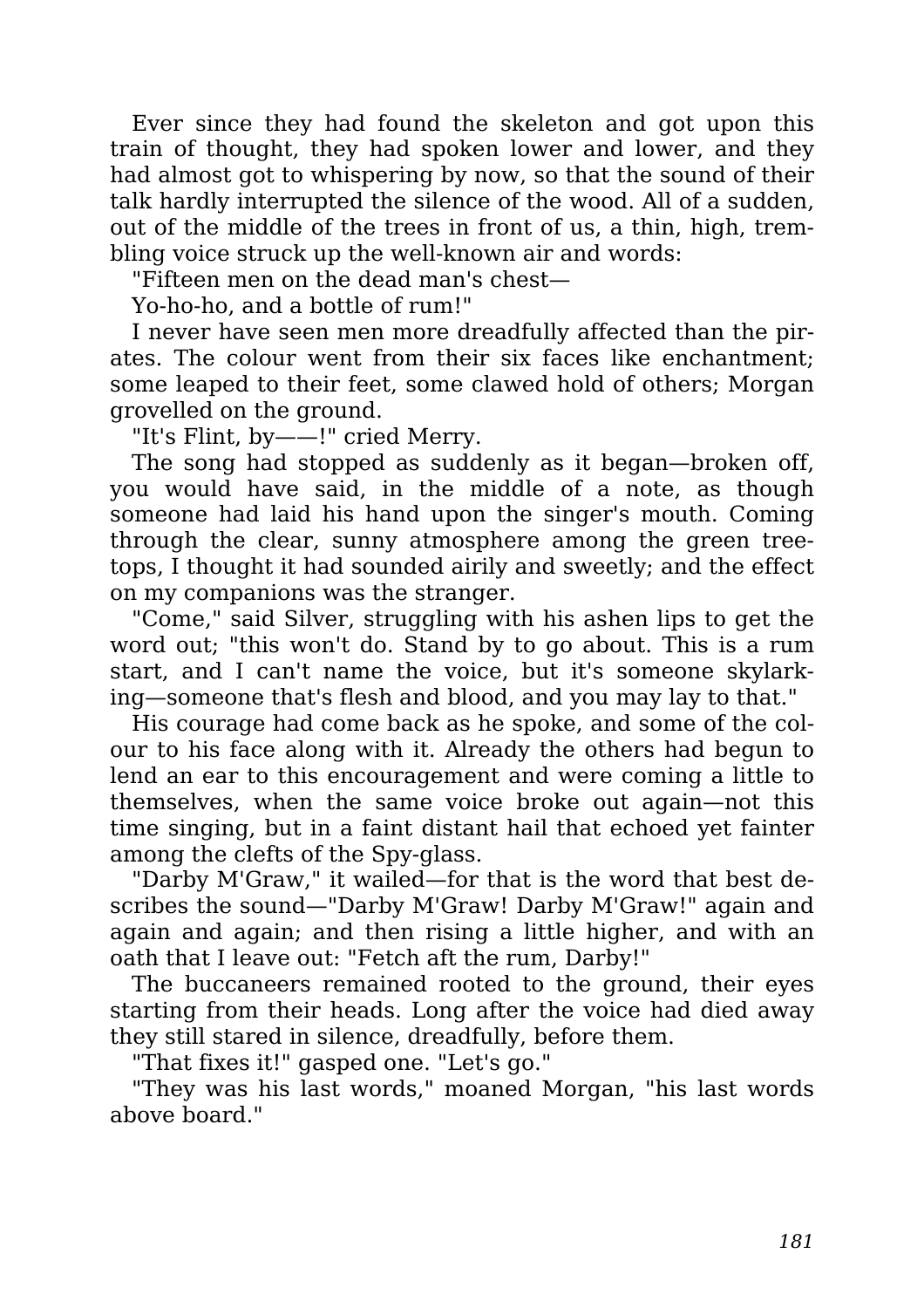Dick had his Bible out and was praying volubly. He had been well brought up, had Dick, before he came to sea and fell among bad companions.

Still Silver was unconquered. I could hear his teeth rattle in his head, but he had not yet surrendered.

"Nobody in this here island ever heard of Darby," he muttered; "not one but us that's here." And then, making a great effort: "Shipmates," he cried, "I'm here to get that stuff, and I'll not be beat by man or devil. I never was feared of Flint in his life, and, by the powers, I'll face him dead. There's seven hundred thousand pound not a quarter of a mile from here. When did ever a gentleman o' fortune show his stern to that much dollars for a boozy old seaman with a blue mug—and him dead too?"

But there was no sign of reawakening courage in his followers, rather, indeed, of growing terror at the irreverence of his words.

"Belay there, John!" said Merry. "Don't you cross a sperrit."

And the rest were all too terrified to reply. They would have run away severally had they dared; but fear kept them together, and kept them close by John, as if his daring helped them. He, on his part, had pretty well fought his weakness down.

"Sperrit? Well, maybe," he said. "But there's one thing not clear to me. There was an echo. Now, no man ever seen a sperrit with a shadow; well then, what's he doing with an echo to him, I should like to know? That ain't in natur', surely?"

This argument seemed weak enough to me. But you can never tell what will affect the superstitious, and to my wonder, George Merry was greatly relieved.

"Well, that's so," he said. "You've a head upon your shoulders, John, and no mistake. 'Bout ship, mates! This here crew is on a wrong tack, I do believe. And come to think on it, it was like Flint's voice, I grant you, but not just so clear-away like it, after all. It was liker somebody else's voice now—it was liker—"

"By the powers, Ben Gunn!" roared Silver.

"Aye, and so it were," cried Morgan, springing on his knees. "Ben Gunn it were!"

"It don't make much odds, do it, now?" asked Dick. "Ben Gunn's not here in the body any more'n Flint."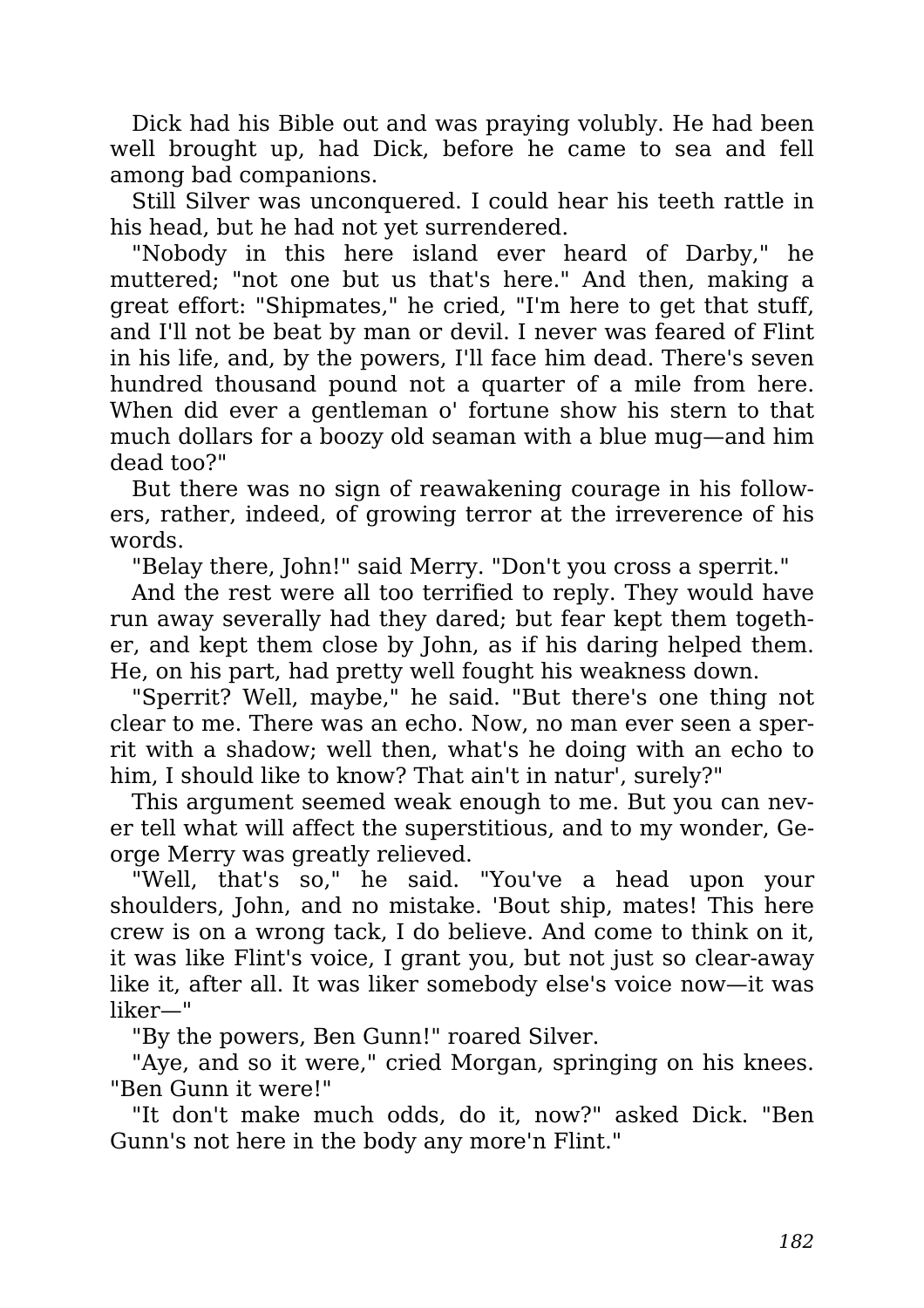But the older hands greeted this remark with scorn.

"Why, nobody minds Ben Gunn," cried Merry; "dead or alive, nobody minds him."

It was extraordinary how their spirits had returned and how the natural colour had revived in their faces. Soon they were chatting together, with intervals of listening; and not long after, hearing no further sound, they shouldered the tools and set forth again, Merry walking first with Silver's compass to keep them on the right line with Skeleton Island. He had said the truth: dead or alive, nobody minded Ben Gunn.

Dick alone still held his Bible, and looked around him as he went, with fearful glances; but he found no sympathy, and Silver even joked him on his precautions.

"I told you," said he—"I told you you had sp'iled your Bible. If it ain't no good to swear by, what do you suppose a sperrit would give for it? Not that!" and he snapped his big fingers, halting a moment on his crutch.

But Dick was not to be comforted; indeed, it was soon plain to me that the lad was falling sick; hastened by heat, exhaustion, and the shock of his alarm, the fever, predicted by Dr. Livesey, was evidently growing swiftly higher.

It was fine open walking here, upon the summit; our way lay a little downhill, for, as I have said, the plateau tilted towards the west. The pines, great and small, grew wide apart; and even between the clumps of nutmeg and azalea, wide open spaces baked in the hot sunshine. Striking, as we did, pretty near north-west across the island, we drew, on the one hand, ever nearer under the shoulders of the Spy-glass, and on the other, looked ever wider over that western bay where I had once tossed and trembled in the oracle.

The first of the tall trees was reached, and by the bearings proved the wrong one. So with the second. The third rose nearly two hundred feet into the air above a clump of underwood—a giant of a vegetable, with a red column as big as a cottage, and a wide shadow around in which a company could have manoeuvred. It was conspicuous far to sea both on the east and west and might have been entered as a sailing mark upon the chart.

But it was not its size that now impressed my companions; it was the knowledge that seven hundred thousand pounds in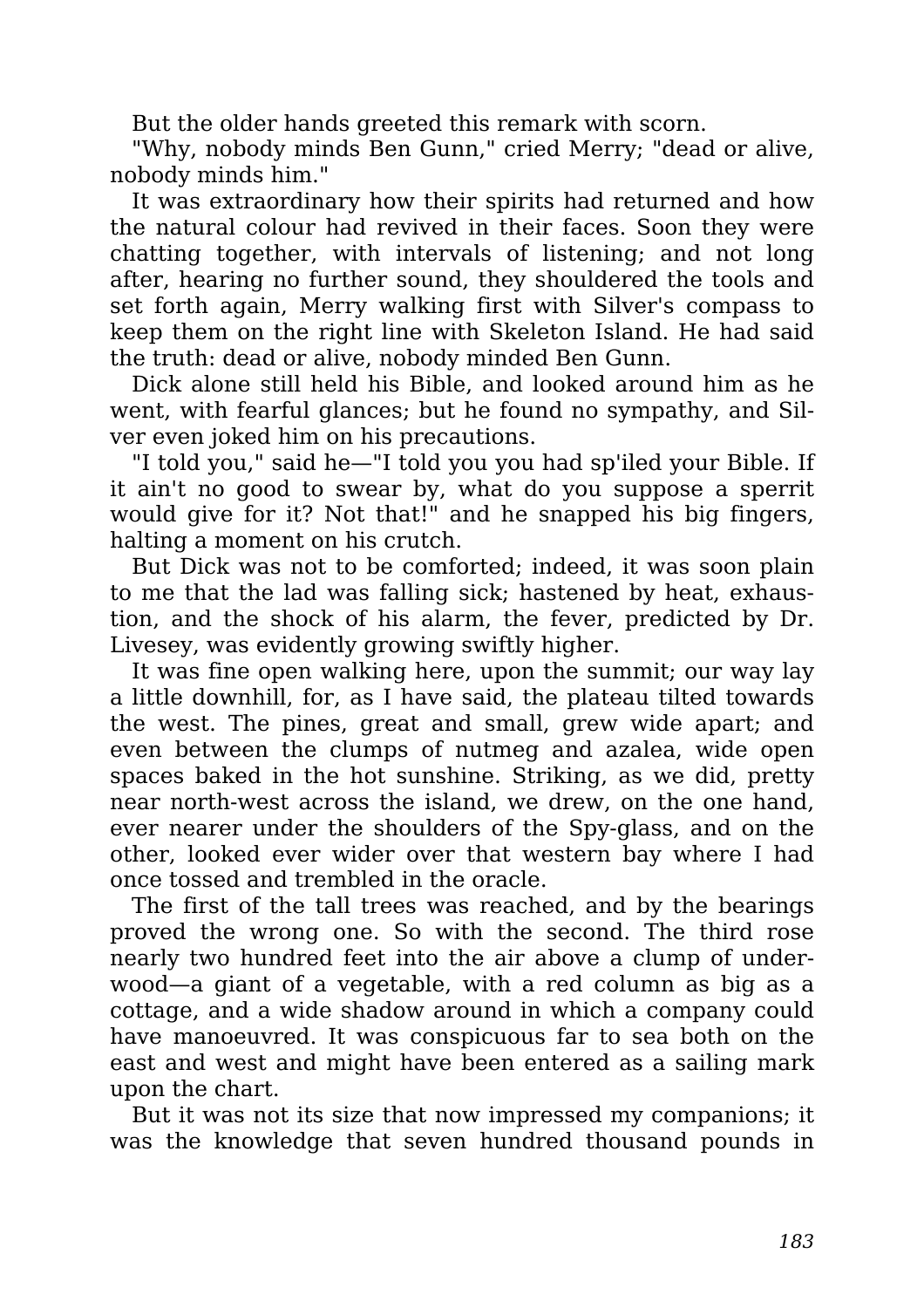gold lay somewhere buried below its spreading shadow. The thought of the money, as they drew nearer, swallowed up their previous terrors. Their eyes burned in their heads; their feet grew speedier and lighter; their whole soul was found up in that fortune, that whole lifetime of extravagance and pleasure, that lay waiting there for each of them.

Silver hobbled, grunting, on his crutch; his nostrils stood out and quivered; he cursed like a madman when the flies settled on his hot and shiny countenance; he plucked furiously at the line that held me to him and from time to time turned his eyes upon me with a deadly look. Certainly he took no pains to hide his thoughts, and certainly I read them like print. In the immediate nearness of the gold, all else had been forgotten: his promise and the doctor's warning were both things of the past, and I could not doubt that he hoped to seize upon the treasure, find and board the Hispaniola under cover of night, cut every honest throat about that island, and sail away as he had at first intended, laden with crimes and riches.

Shaken as I was with these alarms, it was hard for me to keep up with the rapid pace of the treasure-hunters. Now and again I stumbled, and it was then that Silver plucked so roughly at the rope and launched at me his murderous glances. Dick, who had dropped behind us and now brought up the rear, was babbling to himself both prayers and curses as his fever kept rising. This also added to my wretchedness, and to crown all, I was haunted by the thought of the tragedy that had once been acted on that plateau, when that ungodly buccaneer with the blue face—he who died at Savannah, singing and shouting for drink—had there, with his own hand, cut down his six accomplices. This grove that was now so peaceful must then have rung with cries, I thought; and even with the thought I could believe I heard it ringing still.

We were now at the margin of the thicket.

"Huzza, mates, all together!" shouted Merry; and the foremost broke into a run.

And suddenly, not ten yards further, we beheld them stop. A low cry arose. Silver doubled his pace, digging away with the foot of his crutch like one possessed; and next moment he and I had come also to a dead halt.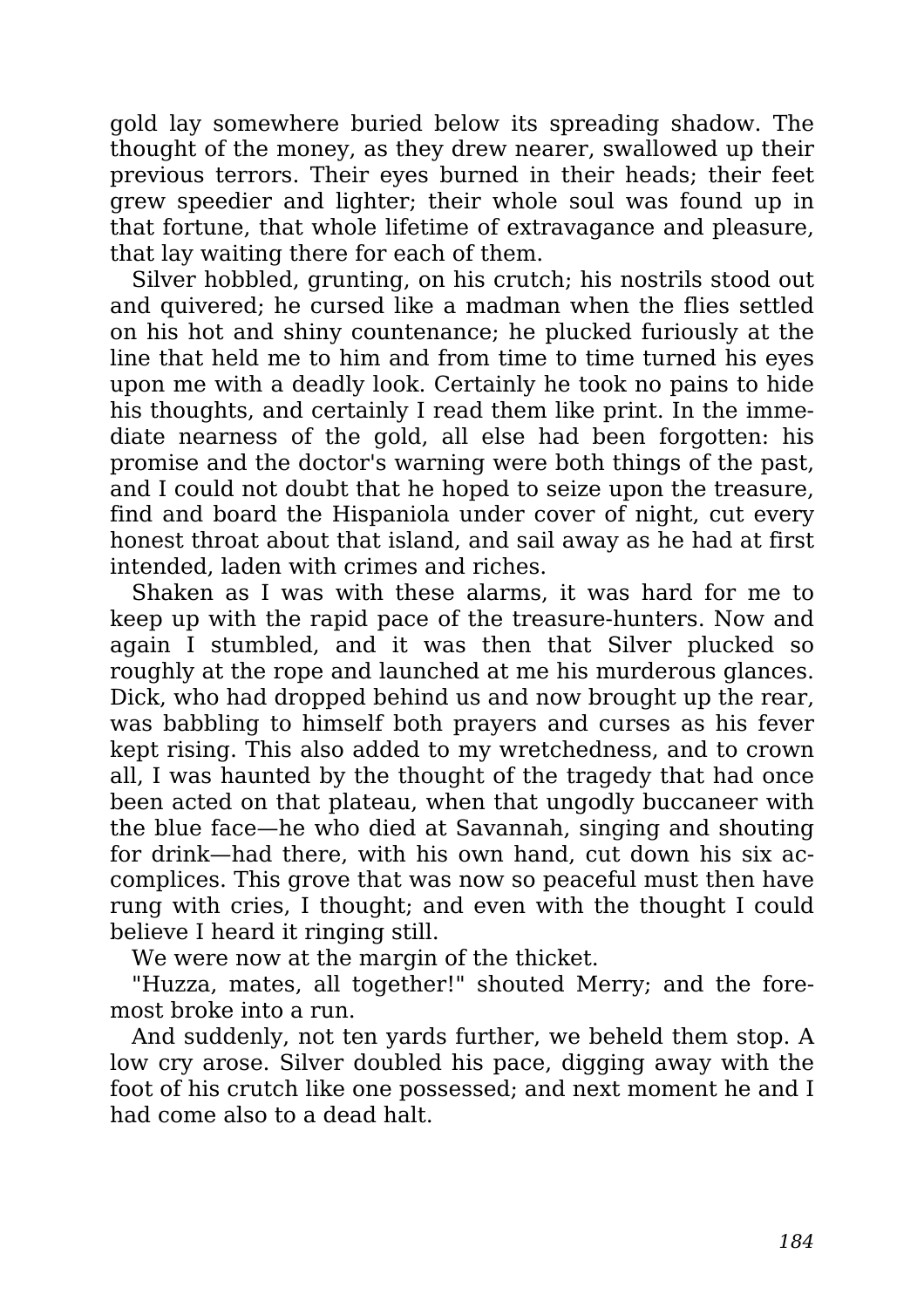Before us was a great excavation, not very recent, for the sides had fallen in and grass had sprouted on the bottom. In this were the shaft of a pick broken in two and the boards of several packing-cases strewn around. On one of these boards I saw, branded with a hot iron, the name Walrus—the name of Flint's ship.

All was clear to probation. The cache had been found and rifled; the seven hundred thousand pounds were gone!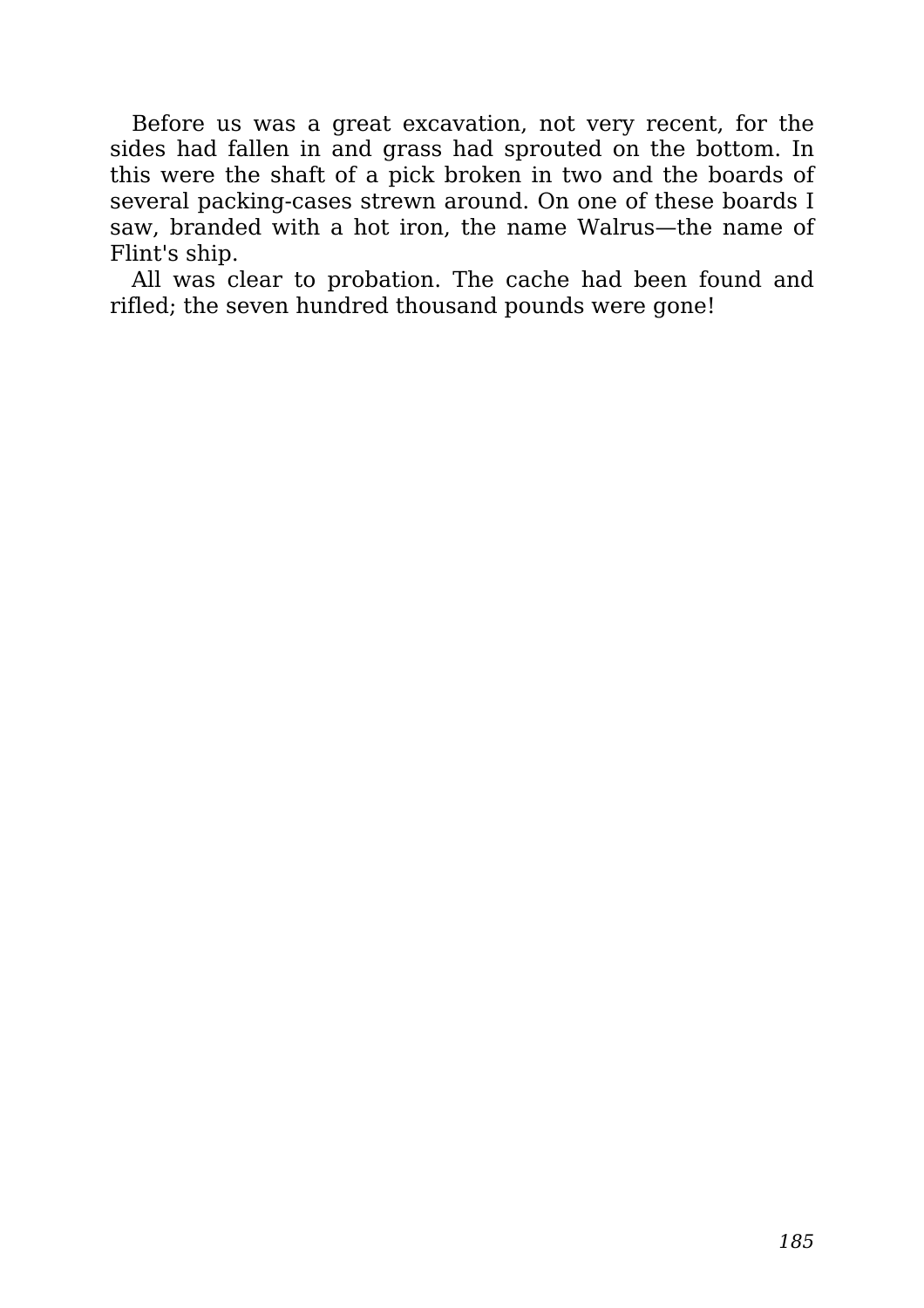## $\overline{\text{Chapter}}$

## **The Fall of a Chieftain**

**T** There never was such an overturn in this world. Each of these six men was as though he had been struck. But with Silver the blow passed almost instantly. Every thought of his soul had been set full-stretch, like a racer, on that money; well, he was brought up, in a single second, dead; and he kept his head, found his temper, and changed his plan before the others had had time to realize the disappointment.

"Jim," he whispered, "take that, and stand by for trouble."

And he passed me a double-barrelled pistol.

At the same time, he began quietly moving northward, and in a few steps had put the hollow between us two and the other five. Then he looked at me and nodded, as much as to say, "Here is a narrow corner," as, indeed, I thought it was. His looks were not quite friendly, and I was so revolted at these constant changes that I could not forbear whispering, "So you've changed sides again."

There was no time left for him to answer in. The buccaneers, with oaths and cries, began to leap, one after another, into the pit and to dig with their fingers, throwing the boards aside as they did so. Morgan found a piece of gold. He held it up with a perfect spout of oaths. It was a two-guinea piece, and it went from hand to hand among them for a quarter of a minute.

"Two guineas!" roared Merry, shaking it at Silver. "That's your seven hundred thousand pounds, is it? You're the man for bargains, ain't you? You're him that never bungled nothing, you wooden-headed lubber!"

"Dig away, boys," said Silver with the coolest insolence; "you'll find some pig-nuts and I shouldn't wonder."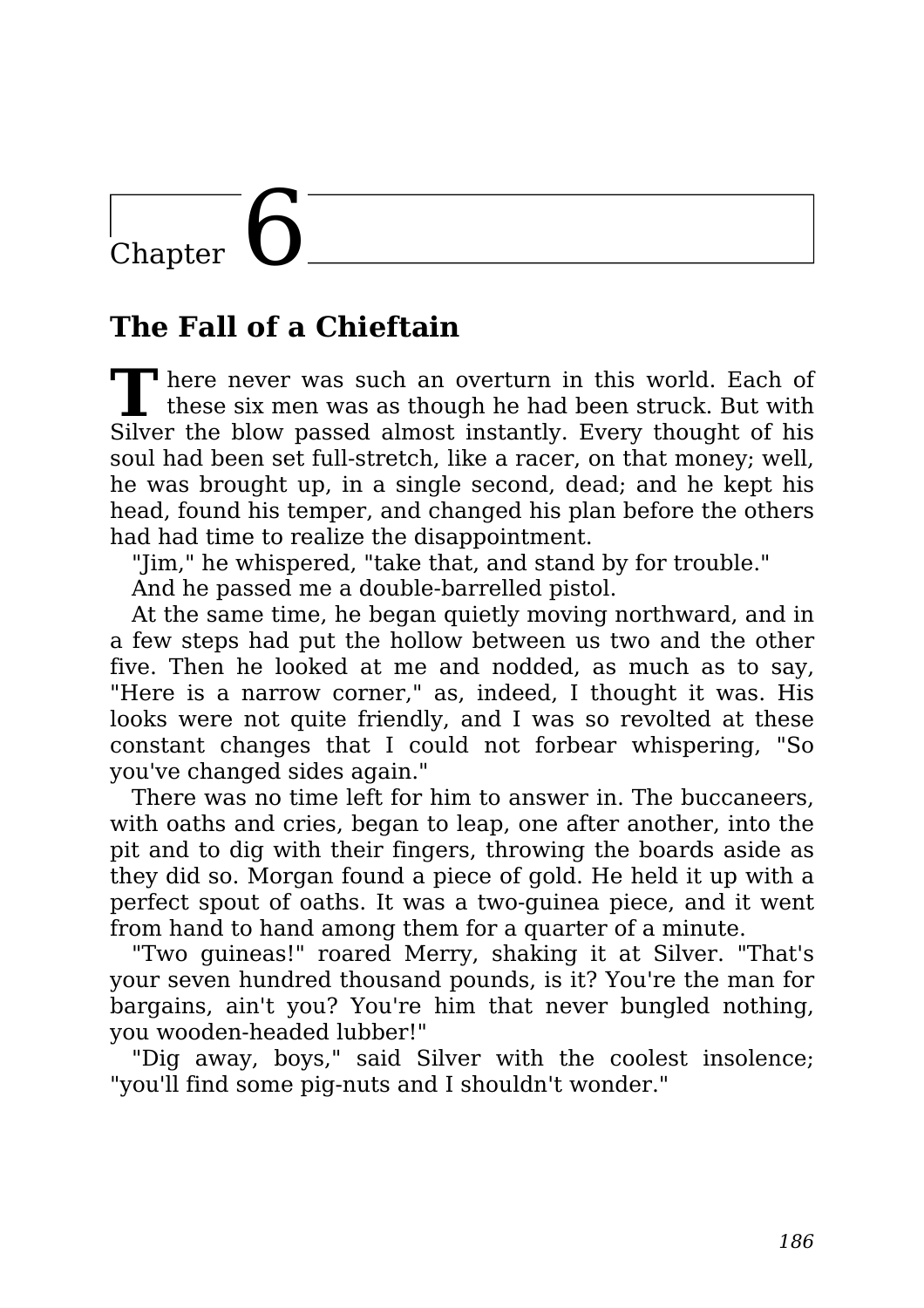"Pig-nuts!" repeated Merry, in a scream. "Mates, do you hear that? I tell you now, that man there knew it all along. Look in the face of him and you'll see it wrote there."

"Ah, Merry," remarked Silver, "standing for cap'n again? You're a pushing lad, to be sure."

But this time everyone was entirely in Merry's favour. They began to scramble out of the excavation, darting furious glances behind them. One thing I observed, which looked well for us: they all got out upon the opposite side from Silver.

Well, there we stood, two on one side, five on the other, the pit between us, and nobody screwed up high enough to offer the first blow. Silver never moved; he watched them, very upright on his crutch, and looked as cool as ever I saw him. He was brave, and no mistake.

At last Merry seemed to think a speech might help matters.

"Mates," says he, "there's two of them alone there; one's the old cripple that brought us all here and blundered us down to this; the other's that cub that I mean to have the heart of. Now, mates—"

He was raising his arm and his voice, and plainly meant to lead a charge. But just then—crack! crack! crack!—three musket-shots flashed out of the thicket. Merry tumbled head foremost into the excavation; the man with the bandage spun round like a teetotum and fell all his length upon his side, where he lay dead, but still twitching; and the other three turned and ran for it with all their might.

Before you could wink, Long John had fired two barrels of a pistol into the struggling Merry, and as the man rolled up his eyes at him in the last agony, "George," said he, "I reckon I settled you."

At the same moment, the doctor, Gray, and Ben Gunn joined us, with smoking muskets, from among the nutmeg-trees.

"Forward!" cried the doctor. "Double quick, my lads. We must head 'em off the boats."

And we set off at a great pace, sometimes plunging through the bushes to the chest.

I tell you, but Silver was anxious to keep up with us. The work that man went through, leaping on his crutch till the muscles of his chest were fit to burst, was work no sound man ever equalled; and so thinks the doctor. As it was, he was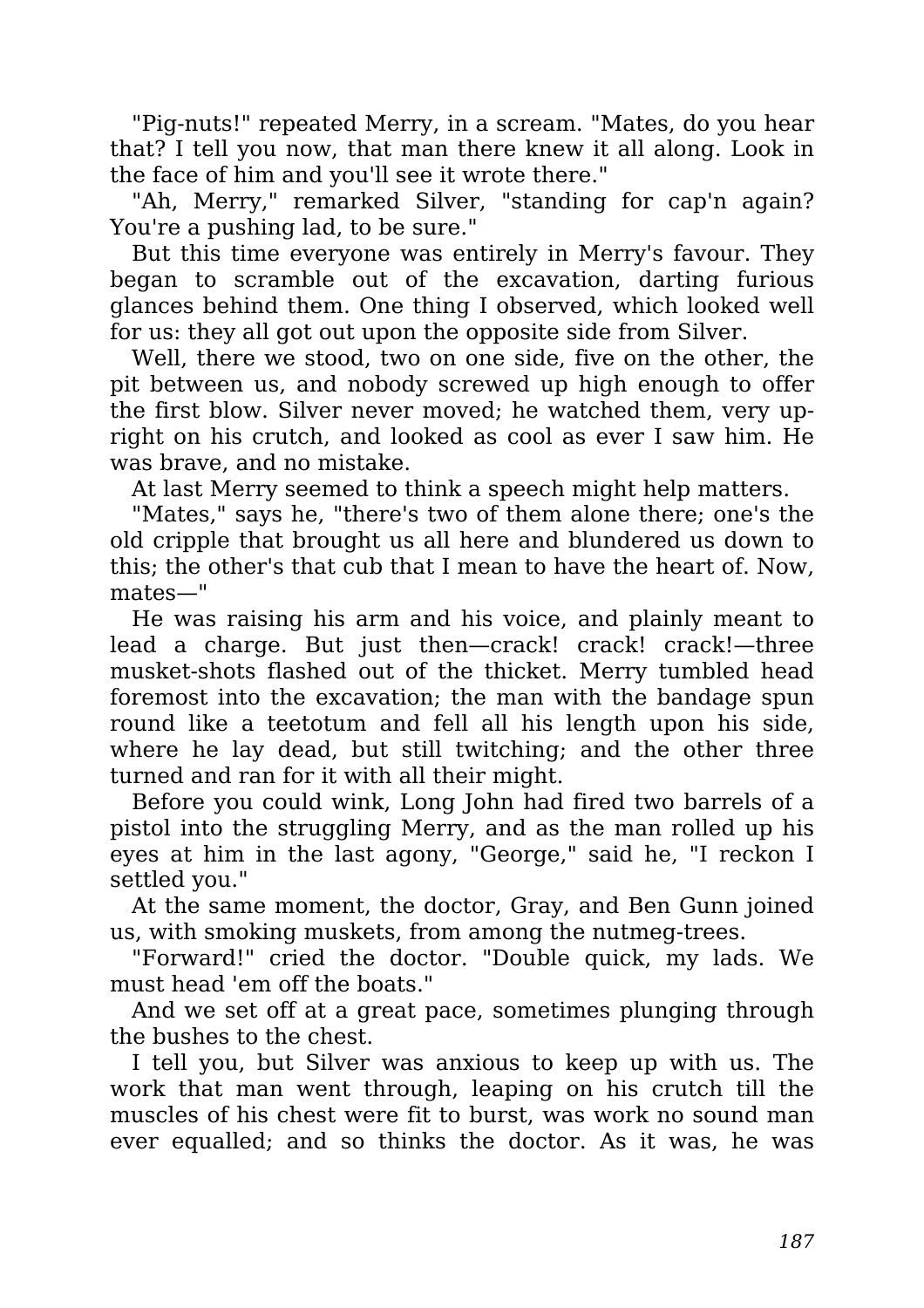already thirty yards behind us and on the verge of strangling when we reached the brow of the slope.

"Doctor," he hailed, "see there! No hurry!"

Sure enough there was no hurry. In a more open part of the plateau, we could see the three survivors still running in the same direction as they had started, right for Mizzen-mast Hill. We were already between them and the boats; and so we four sat down to breathe, while Long John, mopping his face, came slowly up with us.

"Thank ye kindly, doctor," says he. "You came in in about the nick, I guess, for me and Hawkins. And so it's you, Ben Gunn!" he added. "Well, you're a nice one, to be sure."

"I'm Ben Gunn, I am," replied the maroon, wriggling like an eel in his embarrassment. "And," he added, after a long pause, "how do, Mr. Silver? Pretty well, I thank ye, says you."

"Ben, Ben," murmured Silver, "to think as you've done me!"

The doctor sent back Gray for one of the pick-axes deserted, in their flight, by the mutineers, and then as we proceeded leisurely downhill to where the boats were lying, related in a few words what had taken place. It was a story that profoundly interested Silver; and Ben Gunn, the half-idiot maroon, was the hero from beginning to end.

Ben, in his long, lonely wanderings about the island, had found the skeleton—it was he that had rifled it; he had found the treasure; he had dug it up (it was the haft of his pick-axe that lay broken in the excavation); he had carried it on his back, in many weary journeys, from the foot of the tall pine to a cave he had on the two-pointed hill at the north-east angle of the island, and there it had lain stored in safety since two months before the arrival of the Hispaniola.

When the doctor had wormed this secret from him on the afternoon of the attack, and when next morning he saw the anchorage deserted, he had gone to Silver, given him the chart, which was now useless—given him the stores, for Ben Gunn's cave was well supplied with goats' meat salted by himself—given anything and everything to get a chance of moving in safety from the stockade to the two-pointed hill, there to be clear of malaria and keep a guard upon the money.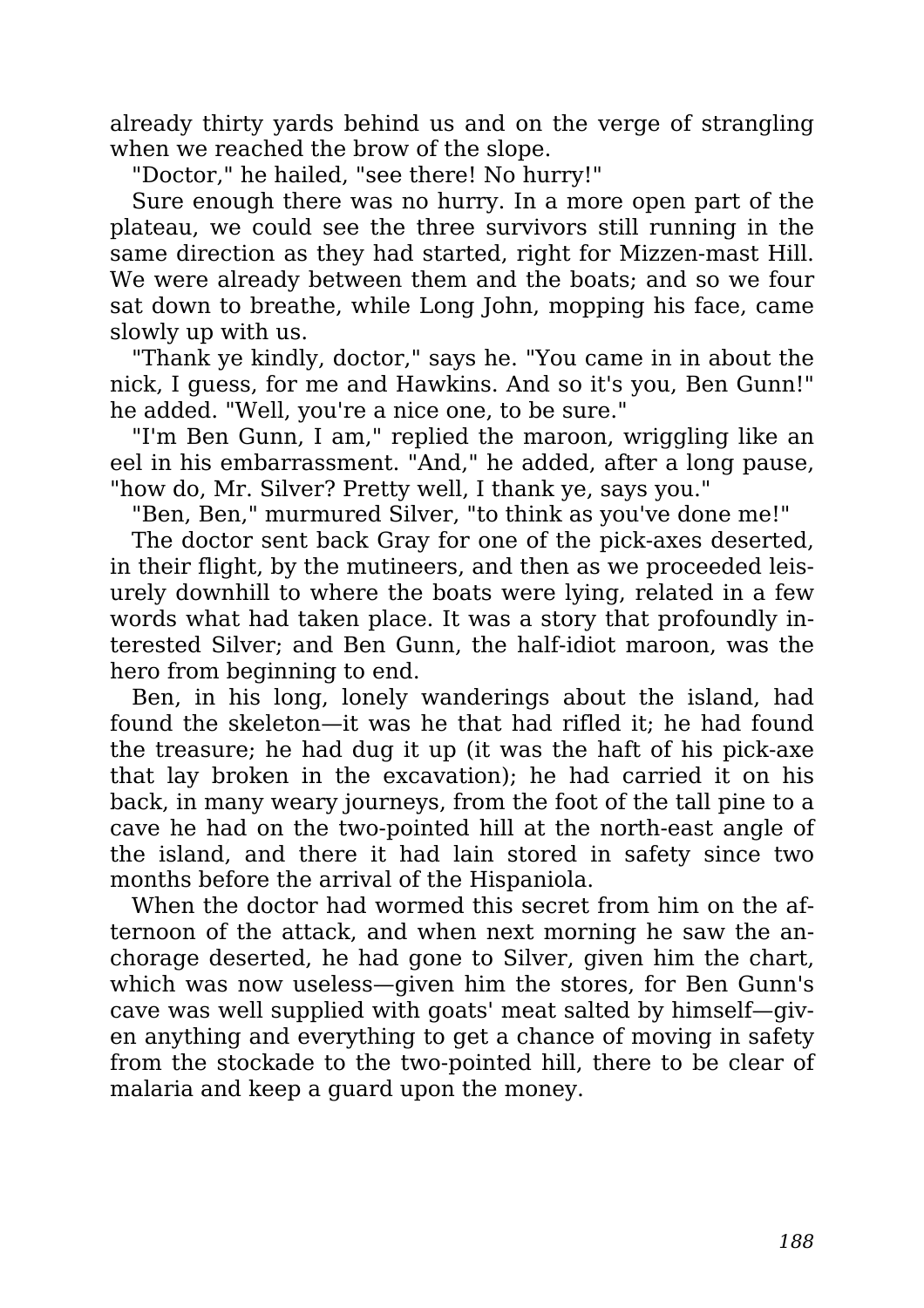"As for you, Jim," he said, "it went against my heart, but I did what I thought best for those who had stood by their duty; and if you were not one of these, whose fault was it?"

That morning, finding that I was to be involved in the horrid disappointment he had prepared for the mutineers, he had run all the way to the cave, and leaving the squire to guard the captain, had taken Gray and the maroon and started, making the diagonal across the island to be at hand beside the pine. Soon, however, he saw that our party had the start of him; and Ben Gunn, being fleet of foot, had been dispatched in front to do his best alone. Then it had occurred to him to work upon the superstitions of his former shipmates, and he was so far successful that Gray and the doctor had come up and were already ambushed before the arrival of the treasure-hunters.

"Ah," said Silver, "it were fortunate for me that I had Hawkins here. You would have let old John be cut to bits, and never given it a thought, doctor."

"Not a thought," replied Dr. Livesey cheerily.

And by this time we had reached the gigs. The doctor, with the pick-axe, demolished one of them, and then we all got aboard the other and set out to go round by sea for North Inlet.

This was a run of eight or nine miles. Silver, though he was almost killed already with fatigue, was set to an oar, like the rest of us, and we were soon skimming swiftly over a smooth sea. Soon we passed out of the straits and doubled the southeast corner of the island, round which, four days ago, we had towed the Hispaniola.

As we passed the two-pointed hill, we could see the black mouth of Ben Gunn's cave and a figure standing by it, leaning on a musket. It was the squire, and we waved a handkerchief and gave him three cheers, in which the voice of Silver joined as heartily as any.

Three miles farther, just inside the mouth of North Inlet, what should we meet but the Hispaniola, cruising by herself? The last flood had lifted her, and had there been much wind or a strong tide current, as in the southern anchorage, we should never have found her more, or found her stranded beyond help. As it was, there was little amiss beyond the wreck of the mainsail. Another anchor was got ready and dropped in a fathom and a half of water. We all pulled round again to Rum Cove,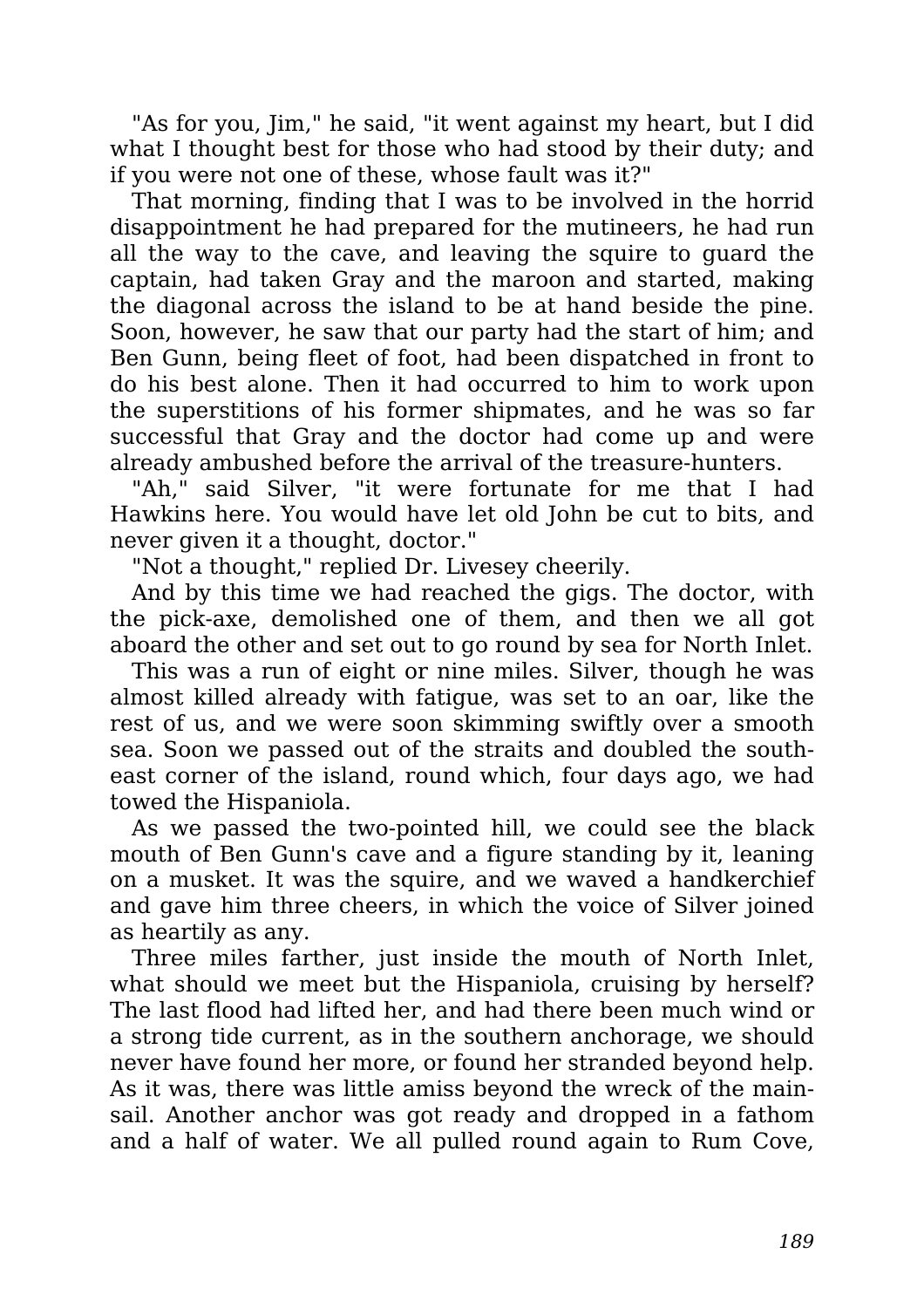the nearest point for Ben Gunn's treasure-house; and then Gray, single-handed, returned with the gig to the Hispaniola, where he was to pass the night on guard.

A gentle slope ran up from the beach to the entrance of the cave. At the top, the squire met us. To me he was cordial and kind, saying nothing of my escapade either in the way of blame or praise. At Silver's polite salute he somewhat flushed.

"John Silver," he said, "you're a prodigious villain and imposter—a monstrous imposter, sir. I am told I am not to prosecute you. Well, then, I will not. But the dead men, sir, hang about your neck like mill-stones."

"Thank you kindly, sir," replied Long John, again saluting.

"I dare you to thank me!" cried the squire. "It is a gross dereliction of my duty. Stand back."

And thereupon we all entered the cave. It was a large, airy place, with a little spring and a pool of clear water, overhung with ferns. The floor was sand. Before a big fire lay Captain Smollett; and in a far corner, only duskily flickered over by the blaze, I beheld great heaps of coin and quadrilaterals built of bars of gold. That was Flint's treasure that we had come so far to seek and that had cost already the lives of seventeen men from the Hispaniola. How many it had cost in the amassing, what blood and sorrow, what good ships scuttled on the deep, what brave men walking the plank blindfold, what shot of cannon, what shame and lies and cruelty, perhaps no man alive could tell. Yet there were still three upon that island—Silver, and old Morgan, and Ben Gunn—who had each taken his share in these crimes, as each had hoped in vain to share in the reward.

"Come in, Jim," said the captain. "You're a good boy in your line, Jim, but I don't think you and me'll go to sea again. You're too much of the born favourite for me. Is that you, John Silver? What brings you here, man?"

"Come back to my dooty, sir," returned Silver.

"Ah!" said the captain, and that was all he said.

What a supper I had of it that night, with all my friends around me; and what a meal it was, with Ben Gunn's salted goat and some delicacies and a bottle of old wine from the Hispaniola. Never, I am sure, were people gayer or happier. And there was Silver, sitting back almost out of the firelight, but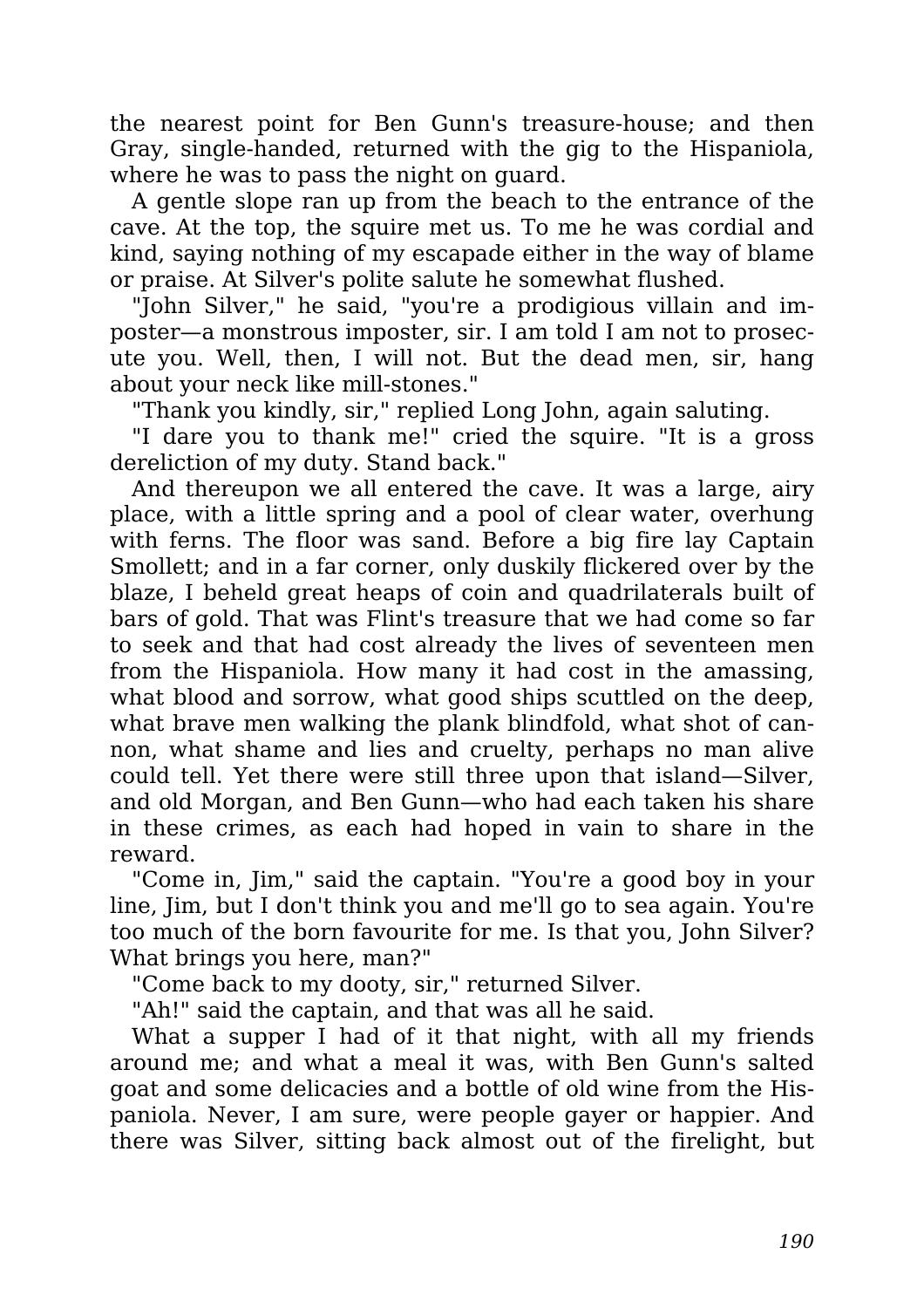eating heartily, prompt to spring forward when anything was wanted, even joining quietly in our laughter—the same bland, polite, obsequious seaman of the voyage out.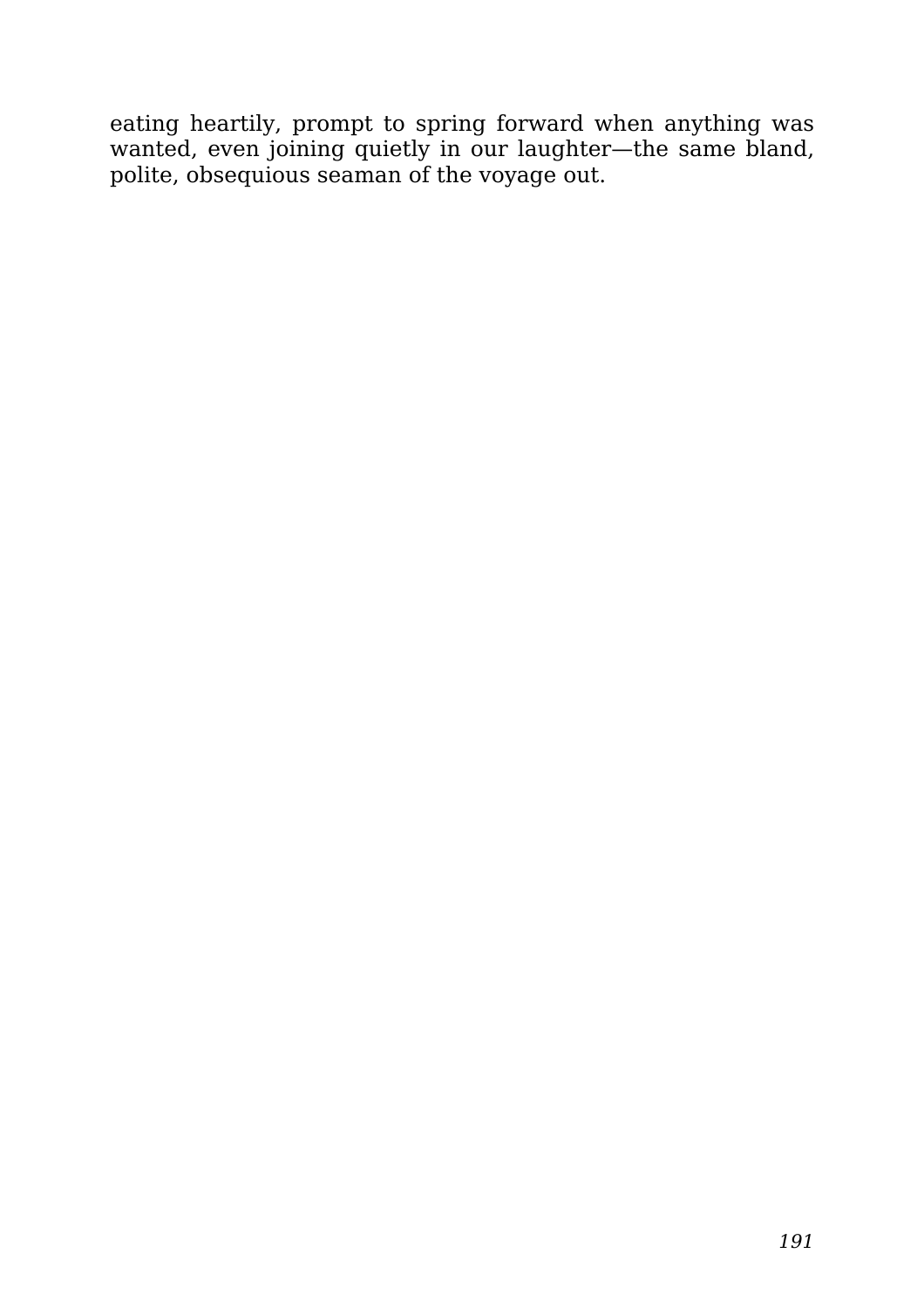## Chapter

## **And Last**

**T** <sup>t</sup> he next morning we fell early to work, for the transportation of this great mass of gold near a mile by land to the beach, and thence three miles by boat to the Hispaniola, was a considerable task for so small a number of workmen. The three fellows still abroad upon the island did not greatly trouble us; a single sentry on the shoulder of the hill was sufficient to ensure us against any sudden onslaught, and we thought, besides, they had had more than enough of fighting.

Therefore the work was pushed on briskly. Gray and Ben Gunn came and went with the boat, while the rest during their absences piled treasure on the beach. Two of the bars, slung in a rope's end, made a good load for a grown man—one that he was glad to walk slowly with. For my part, as I was not much use at carrying, I was kept busy all day in the cave packing the minted money into bread-bags.

It was a strange collection, like Billy Bones's hoard for the diversity of coinage, but so much larger and so much more varied that I think I never had more pleasure than in sorting them. English, French, Spanish, Portuguese, Georges, and Louises, doubloons and double guineas and moidores and sequins, the pictures of all the kings of Europe for the last hundred years, strange Oriental pieces stamped with what looked like wisps of string or bits of spider's web, round pieces and square pieces, and pieces bored through the middle, as if to wear them round your neck—nearly every variety of money in the world must, I think, have found a place in that collection; and for number, I am sure they were like autumn leaves, so that my back ached with stooping and my fingers with sorting them out.

Day after day this work went on; by every evening a fortune had been stowed aboard, but there was another fortune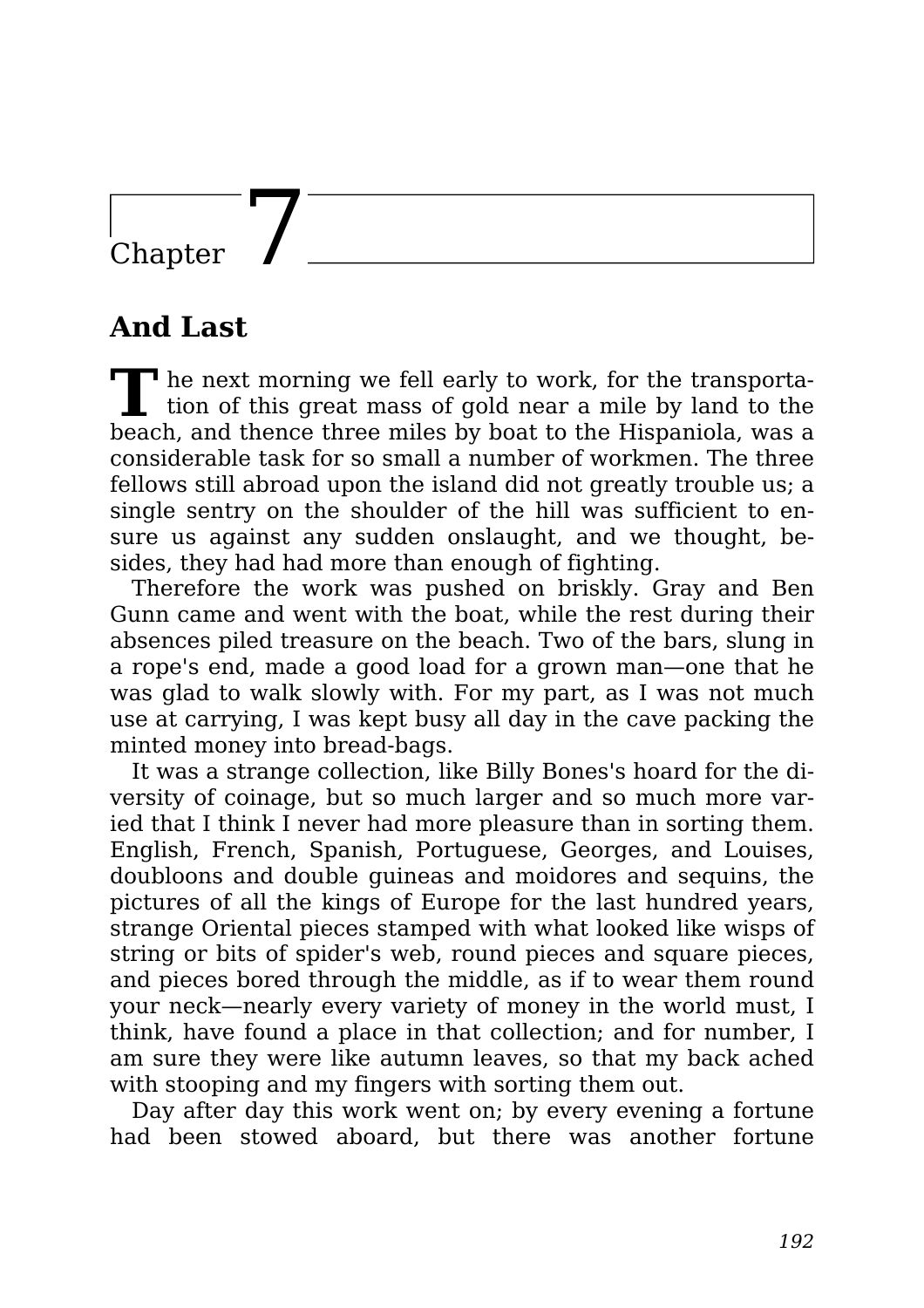waiting for the morrow; and all this time we heard nothing of the three surviving mutineers.

At last—I think it was on the third night—the doctor and I were strolling on the shoulder of the hill where it overlooks the lowlands of the isle, when, from out the thick darkness below, the wind brought us a noise between shrieking and singing. It was only a snatch that reached our ears, followed by the former silence.

"Heaven forgive them," said the doctor; "'tis the mutineers!"

"All drunk, sir," struck in the voice of Silver from behind us.

Silver, I should say, was allowed his entire liberty, and in spite of daily rebuffs, seemed to regard himself once more as quite a privileged and friendly dependent. Indeed, it was remarkable how well he bore these slights and with what unwearying politeness he kept on trying to ingratiate himself with all. Yet, I think, none treated him better than a dog, unless it was Ben Gunn, who was still terribly afraid of his old quartermaster, or myself, who had really something to thank him for; although for that matter, I suppose, I had reason to think even worse of him than anybody else, for I had seen him meditating a fresh treachery upon the plateau. Accordingly, it was pretty gruffly that the doctor answered him.

"Drunk or raving," said he.

"Right you were, sir," replied Silver; "and precious little odds which, to you and me."

"I suppose you would hardly ask me to call you a humane man," returned the doctor with a sneer, "and so my feelings may surprise you, Master Silver. But if I were sure they were raving—as I am morally certain one, at least, of them is down with fever—I should leave this camp, and at whatever risk to my own carcass, take them the assistance of my skill."

"Ask your pardon, sir, you would be very wrong," quoth Silver. "You would lose your precious life, and you may lay to that. I'm on your side now, hand and glove; and I shouldn't wish for to see the party weakened, let alone yourself, seeing as I know what I owes you. But these men down there, they couldn't keep their word—no, not supposing they wished to; and what's more, they couldn't believe as you could."

"No," said the doctor. "You're the man to keep your word, we know that."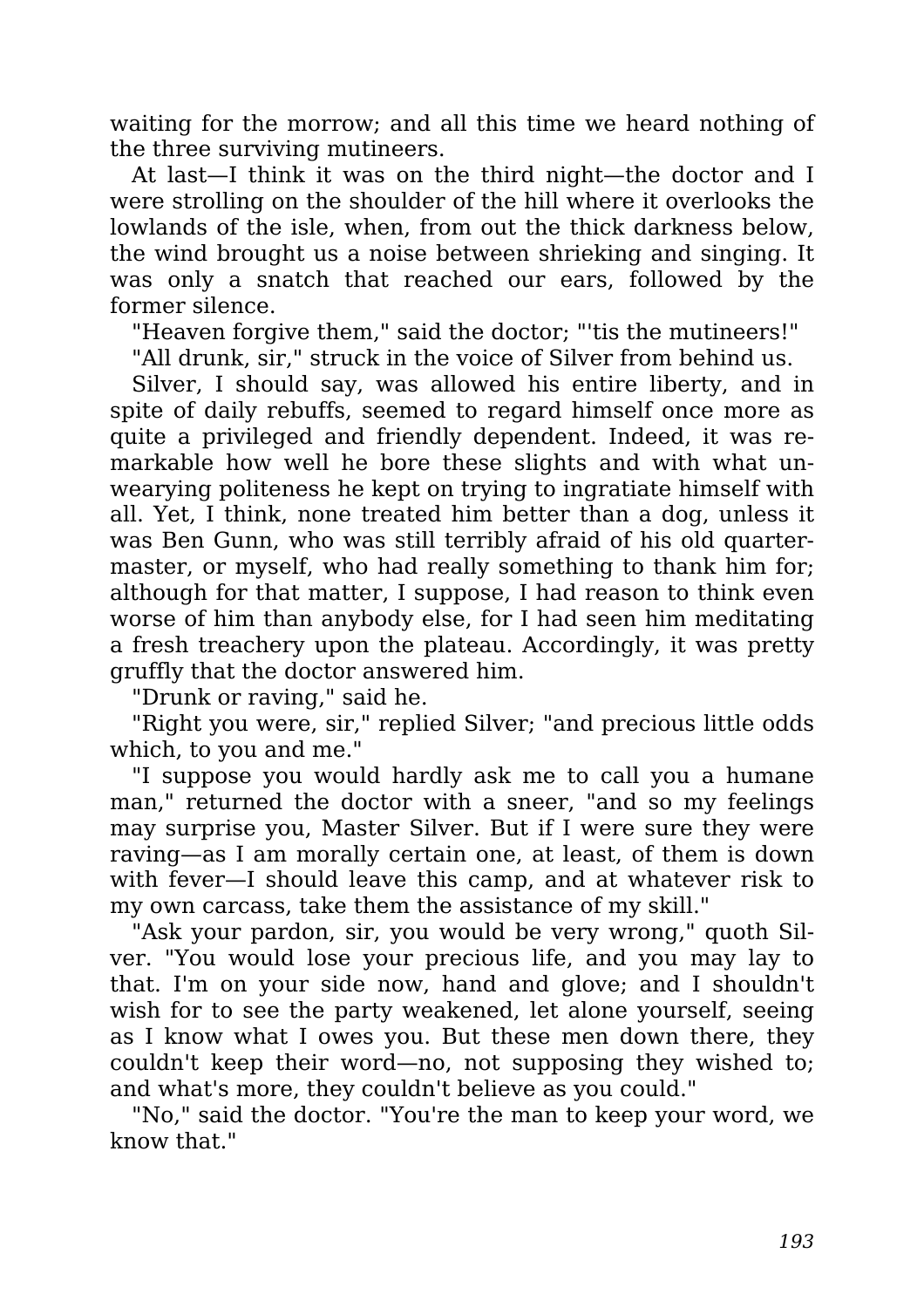Well, that was about the last news we had of the three pirates. Only once we heard a gunshot a great way off and supposed them to be hunting. A council was held, and it was decided that we must desert them on the island—to the huge glee, I must say, of Ben Gunn, and with the strong approval of Gray. We left a good stock of powder and shot, the bulk of the salt goat, a few medicines, and some other necessaries, tools, clothing, a spare sail, a fathom or two of rope, and by the particular desire of the doctor, a handsome present of tobacco.

That was about our last doing on the island. Before that, we had got the treasure stowed and had shipped enough water and the remainder of the goat meat in case of any distress; and at last, one fine morning, we weighed anchor, which was about all that we could manage, and stood out of North Inlet, the same colours flying that the captain had flown and fought under at the palisade.

The three fellows must have been watching us closer than we thought for, as we soon had proved. For coming through the narrows, we had to lie very near the southern point, and there we saw all three of them kneeling together on a spit of sand, with their arms raised in supplication. It went to all our hearts, I think, to leave them in that wretched state; but we could not risk another mutiny; and to take them home for the gibbet would have been a cruel sort of kindness. The doctor hailed them and told them of the stores we had left, and where they were to find them. But they continued to call us by name and appeal to us, for God's sake, to be merciful and not leave them to die in such a place.

At last, seeing the ship still bore on her course and was now swiftly drawing out of earshot, one of them—I know not which it was—leapt to his feet with a hoarse cry, whipped his musket to his shoulder, and sent a shot whistling over Silver's head and through the main-sail.

After that, we kept under cover of the bulwarks, and when next I looked out they had disappeared from the spit, and the spit itself had almost melted out of sight in the growing distance. That was, at least, the end of that; and before noon, to my inexpressible joy, the highest rock of Treasure Island had sunk into the blue round of sea.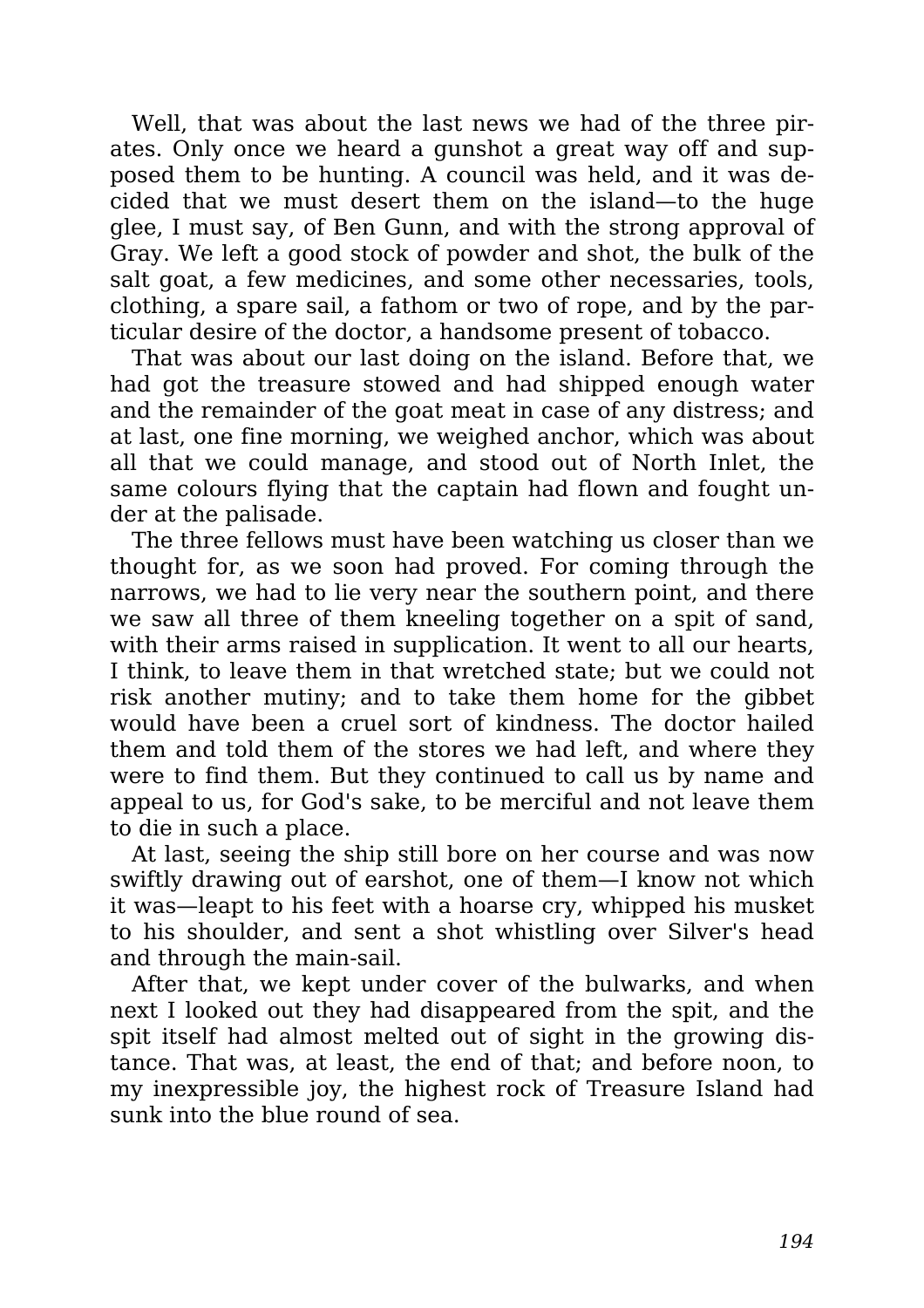We were so short of men that everyone on board had to bear a hand—only the captain lying on a mattress in the stern and giving his orders, for though greatly recovered he was still in want of quiet. We laid her head for the nearest port in Spanish America, for we could not risk the voyage home without fresh hands; and as it was, what with baffling winds and a couple of fresh gales, we were all worn out before we reached it.

It was just at sundown when we cast anchor in a most beautiful land-locked gulf, and were immediately surrounded by shore boats full of Negroes and Mexican Indians and halfbloods selling fruits and vegetables and offering to dive for bits of money. The sight of so many good-humoured faces (especially the blacks), the taste of the tropical fruits, and above all the lights that began to shine in the town made a most charming contrast to our dark and bloody sojourn on the island; and the doctor and the squire, taking me along with them, went ashore to pass the early part of the night. Here they met the captain of an English man-of-war, fell in talk with him, went on board his ship, and, in short, had so agreeable a time that day was breaking when we came alongside the Hispaniola.

Ben Gunn was on deck alone, and as soon as we came on board he began, with wonderful contortions, to make us a confession. Silver was gone. The maroon had connived at his escape in a shore boat some hours ago, and he now assured us he had only done so to preserve our lives, which would certainly have been forfeit if "that man with the one leg had stayed aboard." But this was not all. The sea-cook had not gone empty-handed. He had cut through a bulkhead unobserved and had removed one of the sacks of coin, worth perhaps three or four hundred guineas, to help him on his further wanderings.

I think we were all pleased to be so cheaply quit of him.

Well, to make a long story short, we got a few hands on board, made a good cruise home, and the Hispaniola reached Bristol just as Mr. Blandly was beginning to think of fitting out her consort. Five men only of those who had sailed returned with her. "Drink and the devil had done for the rest," with a vengeance, although, to be sure, we were not quite in so bad a case as that other ship they sang about:

With one man of her crew alive,

What put to sea with seventy-five.